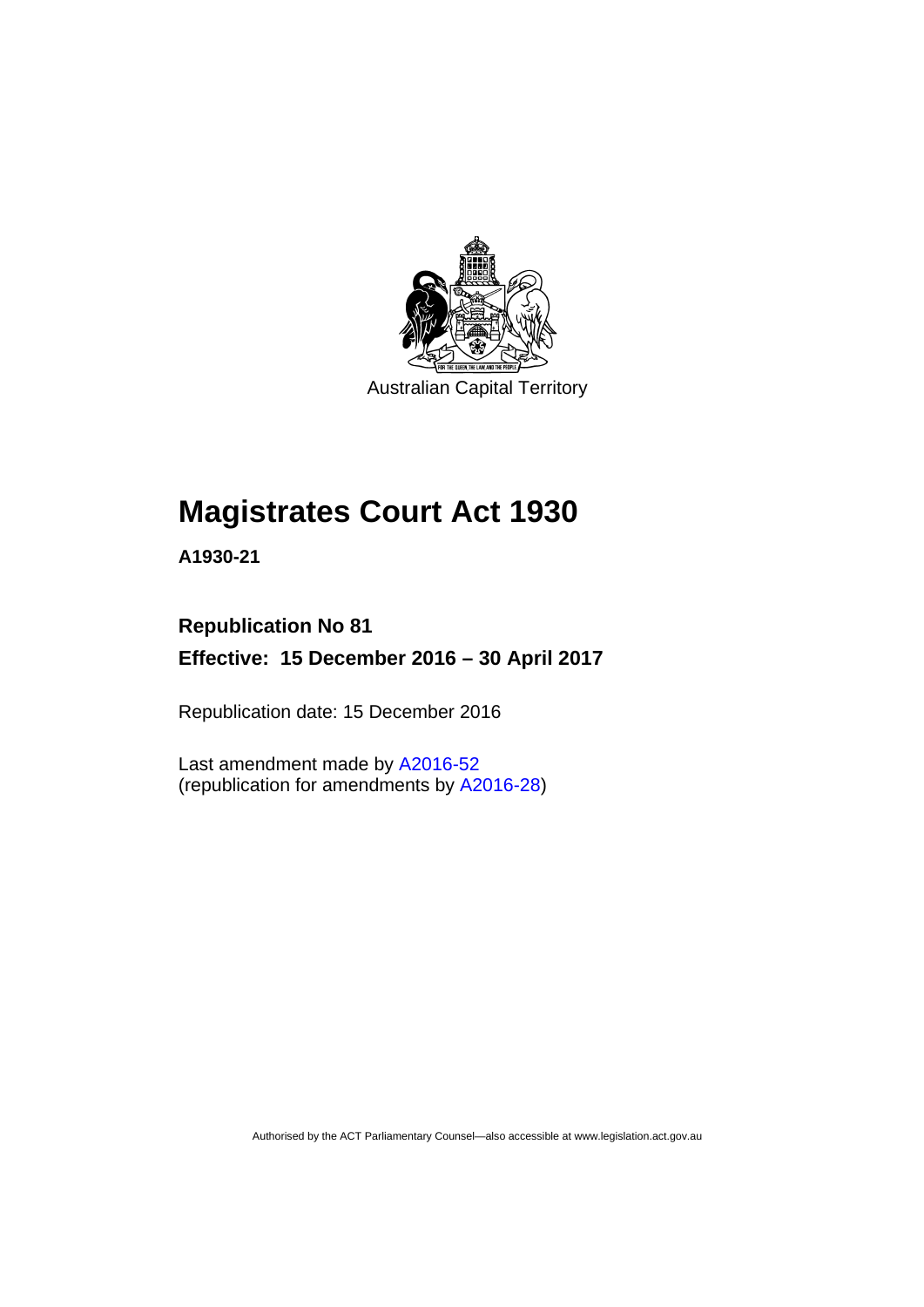#### **About this republication**

#### **The republished law**

This is a republication of the *Magistrates Court Act 1930* (including any amendment made under the *[Legislation Act 2001](http://www.legislation.act.gov.au/a/2001-14)*, part 11.3 (Editorial changes)) as in force on 15 December 2016*.*  It also includes any commencement, amendment, repeal or expiry affecting this republished law to 15 December 2016.

The legislation history and amendment history of the republished law are set out in endnotes 3 and 4.

#### **Kinds of republications**

The Parliamentary Counsel's Office prepares 2 kinds of republications of ACT laws (see the ACT legislation register at [www.legislation.act.gov.au](http://www.legislation.act.gov.au/)):

- authorised republications to which the *[Legislation Act 2001](http://www.legislation.act.gov.au/a/2001-14)* applies
- unauthorised republications.

The status of this republication appears on the bottom of each page.

#### **Editorial changes**

The *[Legislation Act 2001](http://www.legislation.act.gov.au/a/2001-14)*, part 11.3 authorises the Parliamentary Counsel to make editorial amendments and other changes of a formal nature when preparing a law for republication. Editorial changes do not change the effect of the law, but have effect as if they had been made by an Act commencing on the republication date (see *[Legislation Act 2001](http://www.legislation.act.gov.au/a/2001-14)*, s 115 and s 117). The changes are made if the Parliamentary Counsel considers they are desirable to bring the law into line, or more closely into line, with current legislative drafting practice.

This republication includes amendments made under part 11.3 (see endnote 1).

#### **Uncommenced provisions and amendments**

If a provision of the republished law has not commenced, the symbol  $\mathbf{U}$  appears immediately before the provision heading. Any uncommenced amendments that affect this republished law are accessible on the ACT legislation register [\(www.legislation.act.gov.au\)](http://www.legislation.act.gov.au/). For more information, see the home page for this law on the register.

#### **Modifications**

If a provision of the republished law is affected by a current modification, the symbol  $\mathbf{M}$ appears immediately before the provision heading. The text of the modifying provision appears in the endnotes. For the legal status of modifications, see the *[Legislation Act 2001](http://www.legislation.act.gov.au/a/2001-14)*, section 95.

#### **Penalties**

At the republication date, the value of a penalty unit for an offence against this law is \$150 for an individual and \$750 for a corporation (see *[Legislation Act 2001](http://www.legislation.act.gov.au/a/2001-14)*, s 133).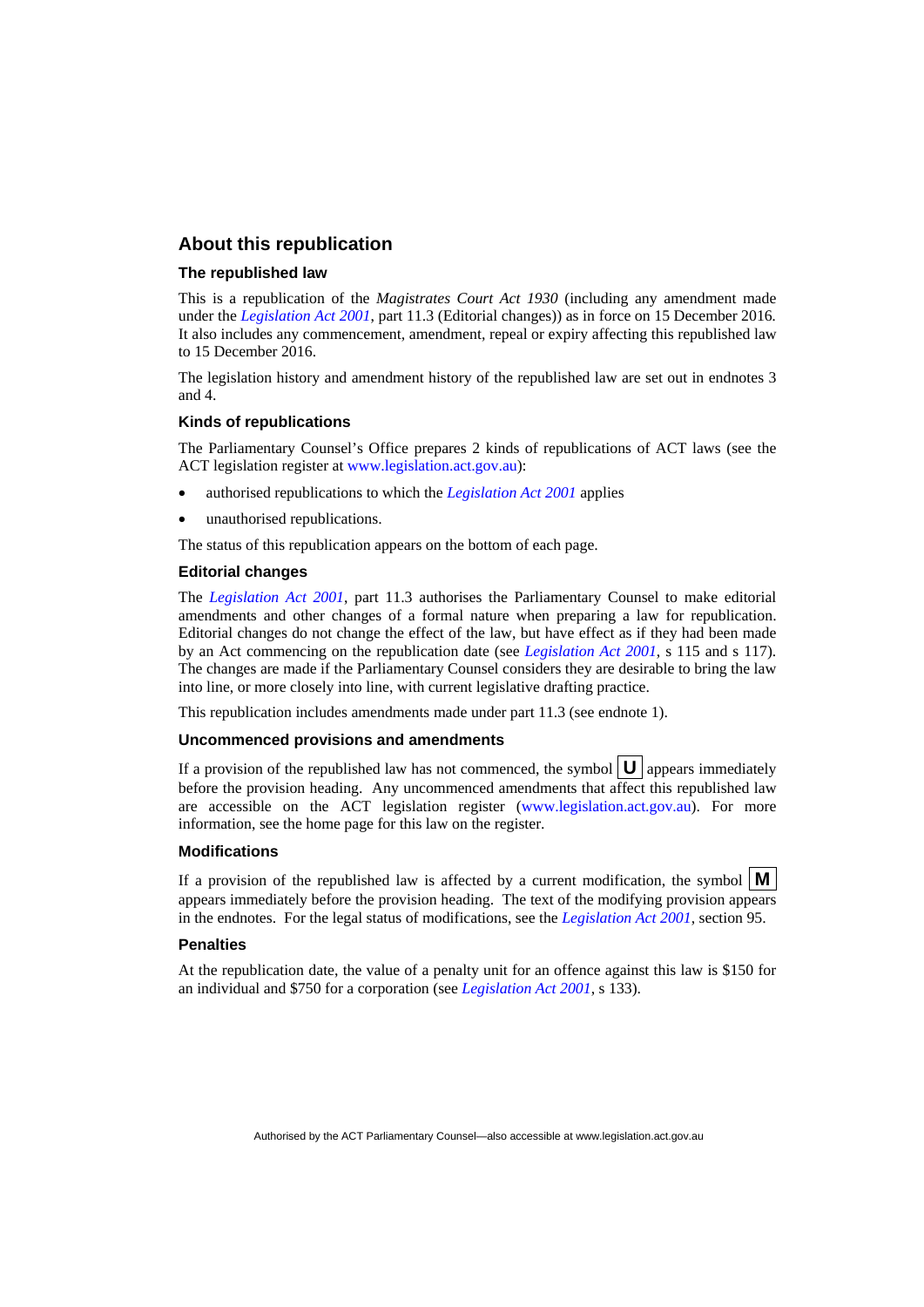

# **Magistrates Court Act 1930**

# **Contents**

|                  |                                          | Page |
|------------------|------------------------------------------|------|
| <b>Chapter 1</b> | <b>Preliminary</b>                       |      |
| 1                | Name of Act                              | 2    |
| 2                | Dictionary                               | 2    |
| 3                | <b>Notes</b>                             | 2    |
| <b>Chapter 2</b> | <b>Magistrates Court and magistrates</b> |      |
| <b>Part 2.1</b>  | The court                                |      |
| 4                | Constitution of court                    | 3    |
| 5                | Arrangement of court business            | 4    |
| 5A               | Magistrate for matter not available      | 4    |
|                  |                                          |      |
|                  |                                          |      |

| R81      | Magistrates Court Act 1930   | contents 1 |
|----------|------------------------------|------------|
| 15/12/16 | Effective: 15/12/16-30/04/17 |            |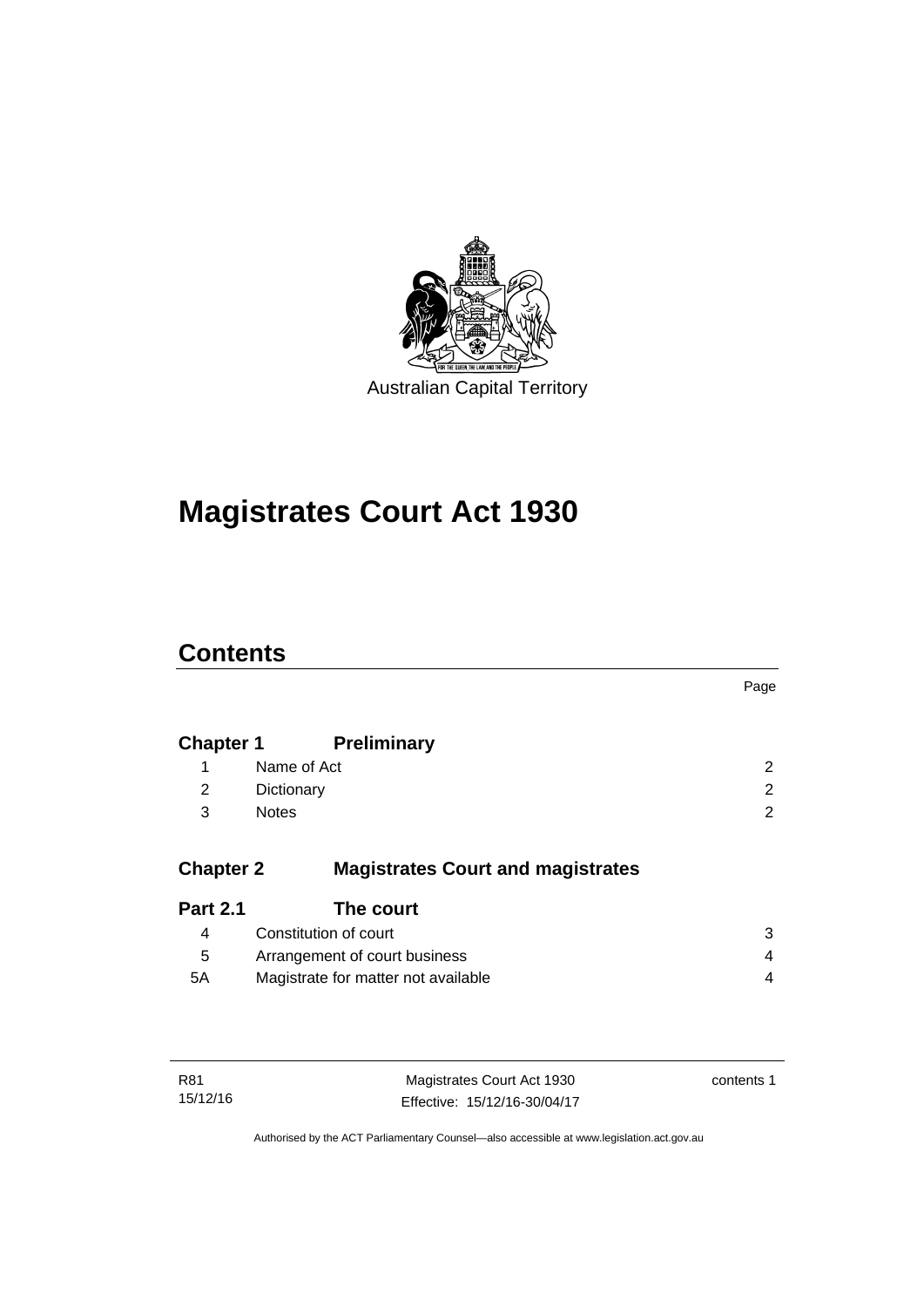#### **Contents**

|                 |                                                                        | Page           |
|-----------------|------------------------------------------------------------------------|----------------|
| <b>Part 2.2</b> | Appointment and jurisdiction of magistrates                            |                |
| Division 2.2.1  | Magistrates other than special magistrates                             |                |
| 6               | Meaning of <i>magistrate</i> in div 2.2.1                              | 5              |
| 7               | Appointment of Chief Magistrate and other magistrates                  | 5              |
| 7AA             | Requirements of appointment-magistrates                                | 5              |
| 7A              | Eligibility for appointment as magistrate                              | 6              |
| 7B              | Seniority of magistrates                                               | 6              |
| 7C              | Conditions of appointment of magistrates                               | 6              |
| 7D              | Term of appointment of magistrates                                     | 6              |
| 7E              | <b>Acting Chief Magistrate</b>                                         | 6              |
| 7F              | Retirement                                                             | $\overline{7}$ |
| 7G              | Magistrates not to do other work                                       | $\overline{7}$ |
| 7H              | Rights of public servants                                              | 8              |
| Division 2.2.2  | <b>Special magistrates</b>                                             |                |
| 8               | Appointment of special magistrates                                     | 8              |
| 8AA             | Requirements of appointment-special magistrates                        | 8              |
| 8A              | Term of appointment of special magistrates                             | 8              |
| 8B              | Conditions of appointment of special magistrates                       | 9              |
| Division 2.2.3  | <b>Registrar and other court officers</b>                              |                |
| 9               | Appointment of registrar etc                                           | 10             |
| 9B              | Functions of registrar and deputy registrars                           | 10             |
| Division 2.2.3A | Judicial officers exchange                                             |                |
| 9C              | Definitions-div 2.2.3A                                                 | 11             |
| 9D              | Establishment of judicial exchange arrangements                        | 11             |
| 9E              | Transfer of judicial officer of another jurisdiction to ACT court      | 12             |
| 9F              | Service in ACT court of judicial officer of another jurisdiction       | 13             |
| 9G              | Service of ACT judicial officer in corresponding court                 | 13             |
| 9H              | Judicial office not affected by appointment to another judicial office | 14             |
| 91              | Other arrangements not affected                                        | 15             |
| 9J              | Amendment of sch 2                                                     | 15             |
| Division 2.2.4  | Jurisdiction of magistrates                                            |                |
| 10P             | Oath etc of office                                                     | 15             |
| 11              | Acts done beyond ACT                                                   | 16             |
| 12              | Acts by magistrate out of court etc                                    | 16             |
| contents 2      | Magistrates Court Act 1930                                             | R81            |
|                 | Effective: 15/12/16-30/04/17                                           | 15/12/16       |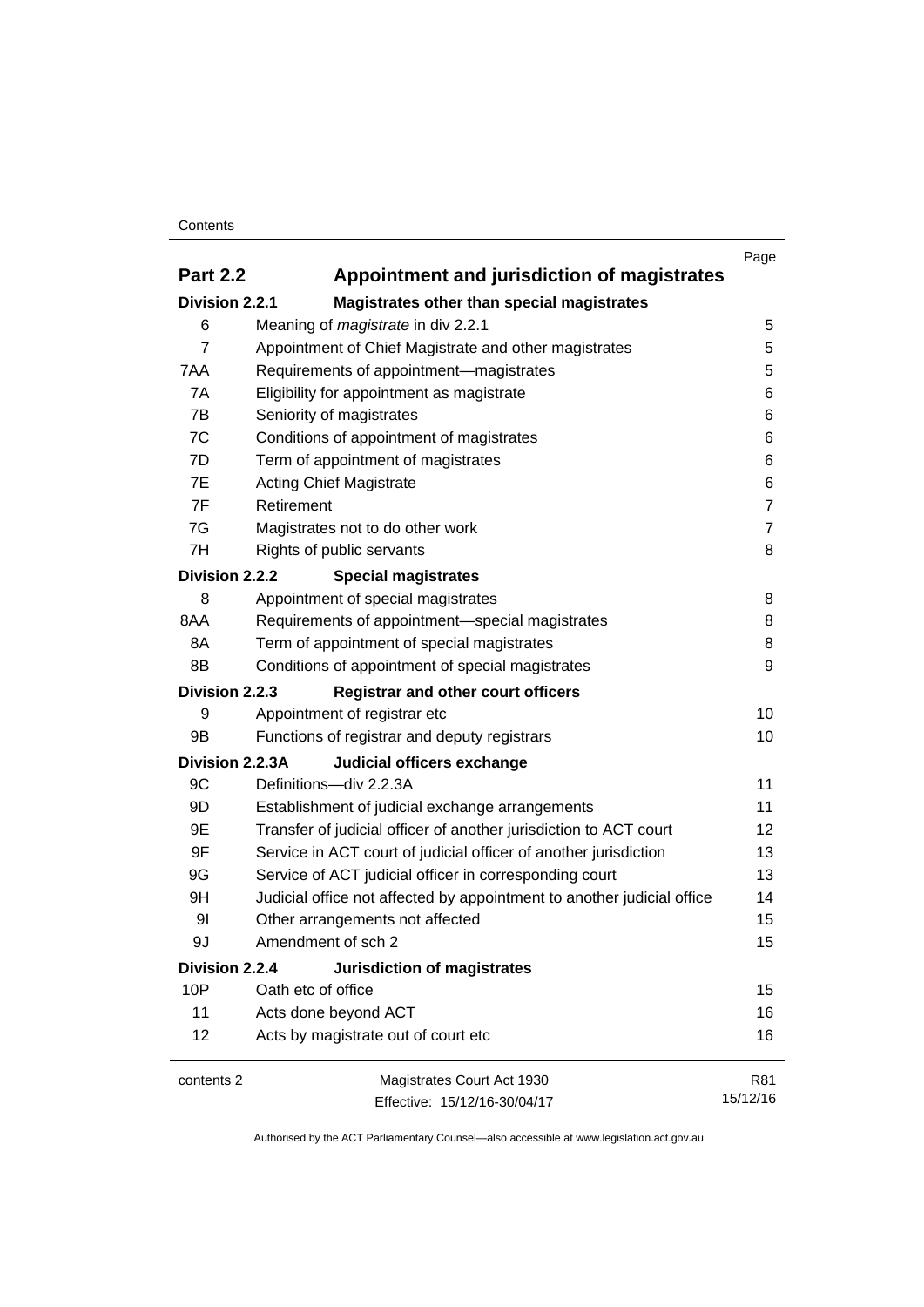|                  |                                                                                                                                         | Contents   |
|------------------|-----------------------------------------------------------------------------------------------------------------------------------------|------------|
|                  |                                                                                                                                         | Page       |
| 13               | Making of enforcement order after case decided                                                                                          | 16         |
| 15               | Process not invalid only because of death of magistrate etc                                                                             | 17         |
| 16               | Order instead of mandamus order                                                                                                         | 17         |
| 17               | Magistrates may exercise functions of justices of peace                                                                                 | 17         |
| <b>Part 2.3</b>  | Protection of magistrates in execution of their<br>office                                                                               |            |
| 17A              | Magistrate sued for act not within jurisdiction                                                                                         | 18         |
| 17C              | Committal or enforcement order by magistrate on order of court                                                                          | 19         |
| 17D              | No action for acts done under Supreme Court order                                                                                       | 19         |
| 17E              | No action if proceeding confirmed on appeal                                                                                             | 19         |
| 17F              | Actions in cases prohibited                                                                                                             | 19         |
| 17G              | Payment into court                                                                                                                      | 19         |
| 17H              | No action against magistrate for judicial acts in Magistrates Court                                                                     | 20         |
| 17I              | Magistrate sued for acts within magistrate's jurisdiction only liable in<br>case of malice and absence of reasonable and probable cause | 20         |
| 17J              | Verdict for defendant                                                                                                                   | 21         |
| 17K              | Damages                                                                                                                                 | 21         |
| <b>Chapter 3</b> | <b>Criminal proceedings</b>                                                                                                             |            |
| <b>Part 3.1</b>  | <b>Preliminary</b>                                                                                                                      |            |
| 18A              | Definitions for ch 3                                                                                                                    | 22         |
| <b>Part 3.2</b>  | <b>Criminal jurisdiction</b>                                                                                                            |            |
| 19               | Jurisdiction of court                                                                                                                   | 23         |
| 21               | Jurisdiction of court if defendant absent from ACT                                                                                      | 23         |
| 22               | Proceeding of court if it considers offence should be dealt with on                                                                     |            |
|                  | indictment                                                                                                                              | 23         |
| <b>Part 3.3</b>  | <b>Beginning criminal proceedings</b>                                                                                                   |            |
| Division 3.3.1   | <b>Beginning criminal proceedings-general</b>                                                                                           |            |
| 25               | Informations                                                                                                                            | 24         |
| Division 3.3.2   |                                                                                                                                         |            |
|                  | <b>Informations</b>                                                                                                                     |            |
| 26               | Laying of informations                                                                                                                  | 24         |
| R81              | Magistrates Court Act 1930                                                                                                              | contents 3 |
| 15/12/16         | Effective: 15/12/16-30/04/17                                                                                                            |            |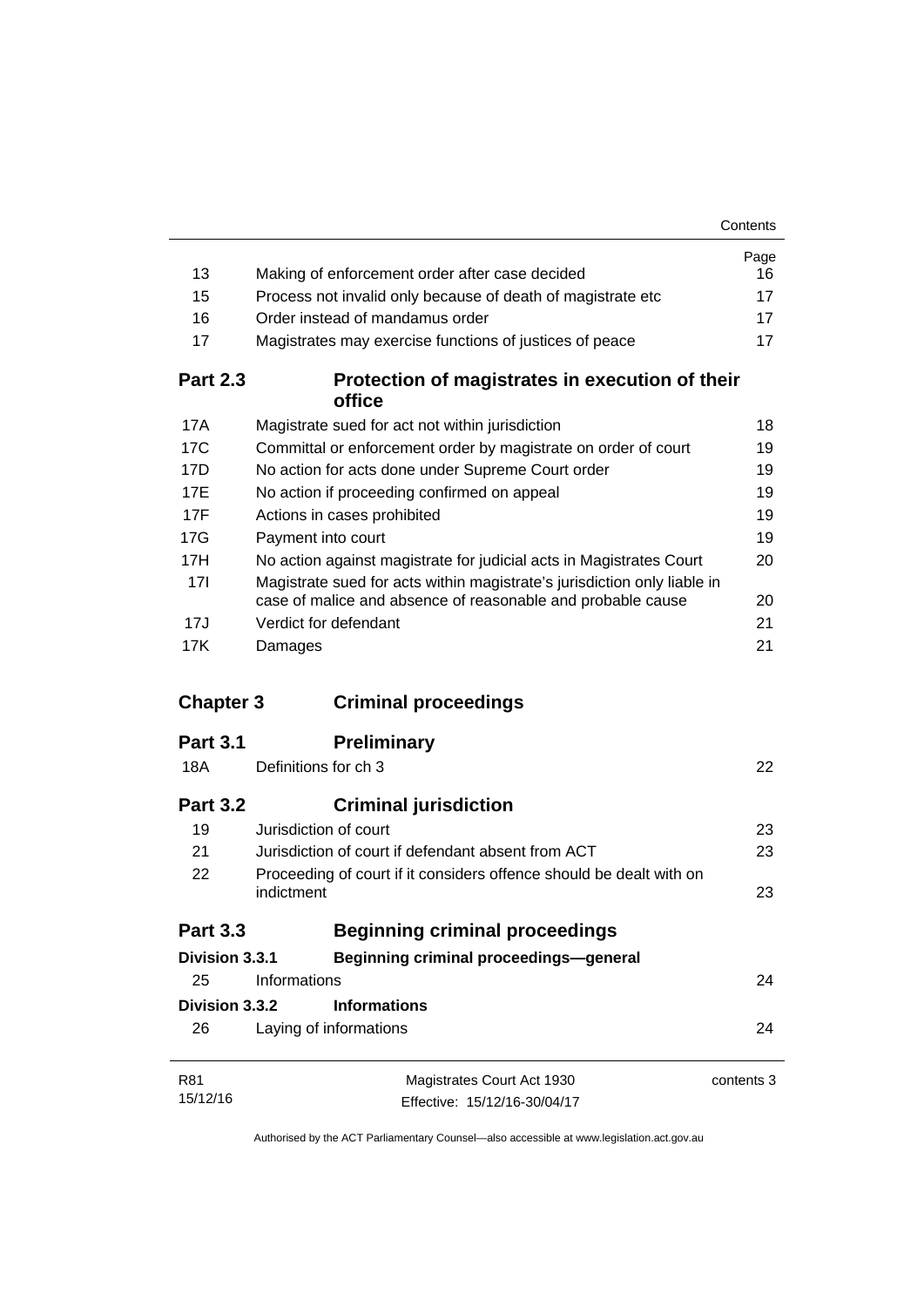| 27              | Description of people and property and of offences                                           | Page<br>24 |
|-----------------|----------------------------------------------------------------------------------------------|------------|
| 28              | Power of court to amend information                                                          | 24         |
| 29              | Court may adjourn hearing if amendment made                                                  | 25         |
| 30              | Form of information                                                                          | 25         |
| Division 3.3.3  | <b>Summonses</b>                                                                             |            |
| 37              | When magistrate may issue summons                                                            | 25         |
| 38              | Form of summons                                                                              | 26         |
| 41              | Service of summons                                                                           | 26         |
| Division 3.3.3A | Court attendance notices                                                                     |            |
| 41A             | Definitions-div 3.3.3A                                                                       | 27         |
| 41 <sub>B</sub> |                                                                                              | 27         |
| 41C             | Commencing criminal proceeding by court attendance notice<br>Court attendance notice—service | 28         |
| 41D             |                                                                                              | 29         |
| 41E             | Court attendance notice-filing                                                               | 29         |
|                 | Court attendance notice—relationship to information and summons                              |            |
| Division 3.3.4  | <b>Warrants</b>                                                                              |            |
| 42              | Issue of warrant and summons                                                                 | 30         |
| 43              | Procedure on filing indictment                                                               | 31         |
| 44              | Direction of warrant                                                                         | 32         |
| 45              | Any police officer may execute warrant                                                       | 32         |
| 47              | Form of arrest warrant                                                                       | 32         |
| 48              | Warrant to be in force till executed                                                         | 32         |
| 49              | Sunday warrants                                                                              | 32         |
| <b>Part 3.4</b> | <b>Hearing of criminal proceedings</b>                                                       |            |
| Division 3.4.1  | Hearing of criminal proceedings-general                                                      |            |
| 53              | Conduct of case generally                                                                    | 33         |
| 54              | If both parties present in court to hear case                                                | 33         |
| Division 3.4.2  | <b>Warrants for witnesses</b>                                                                |            |
| 62              | Definitions-div 3.4.2                                                                        | 34         |
| 63              | Warrant to bring witness to court                                                            | 34         |
| 64              | First instance warrant                                                                       | 35         |
| 65              | Warrant remains in force until executed                                                      | 36         |
| 66              | Executing a warrant                                                                          | 36         |
| 67              | Procedure after arrest                                                                       | 37         |
|                 |                                                                                              |            |
| contents 4      | Magistrates Court Act 1930                                                                   | R81        |

Effective: 15/12/16-30/04/17

15/12/16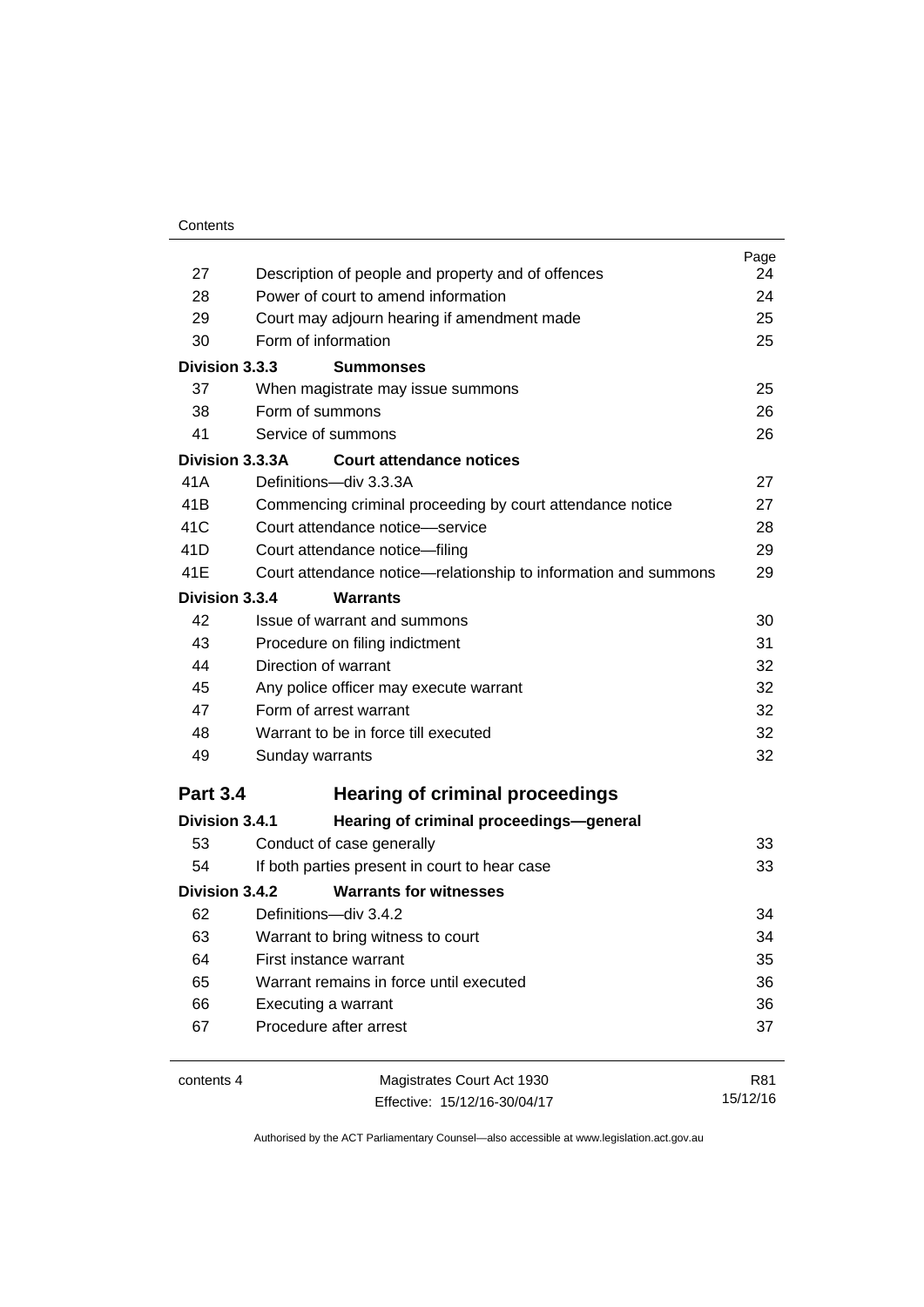| 68              | Orders following executed warrant                                           | Page<br>38 |
|-----------------|-----------------------------------------------------------------------------|------------|
| Division 3.4.3  | Remand                                                                      |            |
| 70              | Remand of defendant                                                         | 39         |
| 72              | Bringing remanded defendant before court                                    | 40         |
| 72A             | Bail application hearings-audiovisual links                                 | 40         |
| 72B             | Defendant's appearance in non-bail proceedings—audiovisual links            | 41         |
| Division 3.4.4  | <b>Committal and recognisance</b>                                           |            |
| 73A             | Extended application of div 3.4.4                                           | 41         |
| 74              | Remand of defendant before decision                                         | 41         |
| 75              | Remand of witness or defendant after decision                               | 42         |
| 76              | Witnesses may be discharged on recognisance                                 | 42         |
| 77              | Recognisances                                                               | 42         |
| 78              | Issue of warrant for non-appearance                                         | 42         |
| 79              | Recognisances taken out of court                                            | 43         |
| 80              | Forfeited recognisances-how enforced                                        | 43         |
| Division 3.4.5  | Adjournment of criminal proceedings                                         |            |
| 83              | Magistrate may adjourn court generally                                      | 43         |
| 84              | Particular cases may be adjourned                                           | 44         |
| 85<br>86        | Proceeding if either party not present at adjourned hearing                 | 44         |
|                 | Proceeding if both parties present at adjourned hearing                     | 44         |
| 87              | Witness to attend adjourned etc hearing                                     | 45         |
| 88              | Postponement of hearing                                                     | 45         |
| <b>Part 3.5</b> | <b>Proceedings for indictable offences</b>                                  |            |
| Division 3.5.1  | Dispensing with application of part                                         |            |
| 88A             | Dispensing with application of part in interests of justice                 | 46         |
| Division 3.5.1A | <b>Waiver of committal proceedings</b>                                      |            |
| 88B             | Court may waive committal proceedings                                       | 46         |
| Division 3.5.2  | Indictable offences-beginning of proceedings                                |            |
| 89              | Indictable offences-issue of warrant for non-appearance                     | 46         |
| 89A             | Accused person may be excused from attendance before court                  | 48         |
| 90              | Committal proceedings-prosecution evidence to be given to accused<br>person | 49         |
| 90AA            | Written statements may be admitted in evidence                              | 50         |
| R81             | Magistrates Court Act 1930                                                  | contents 5 |
| 15/12/16        | Effective: 15/12/16-30/04/17                                                |            |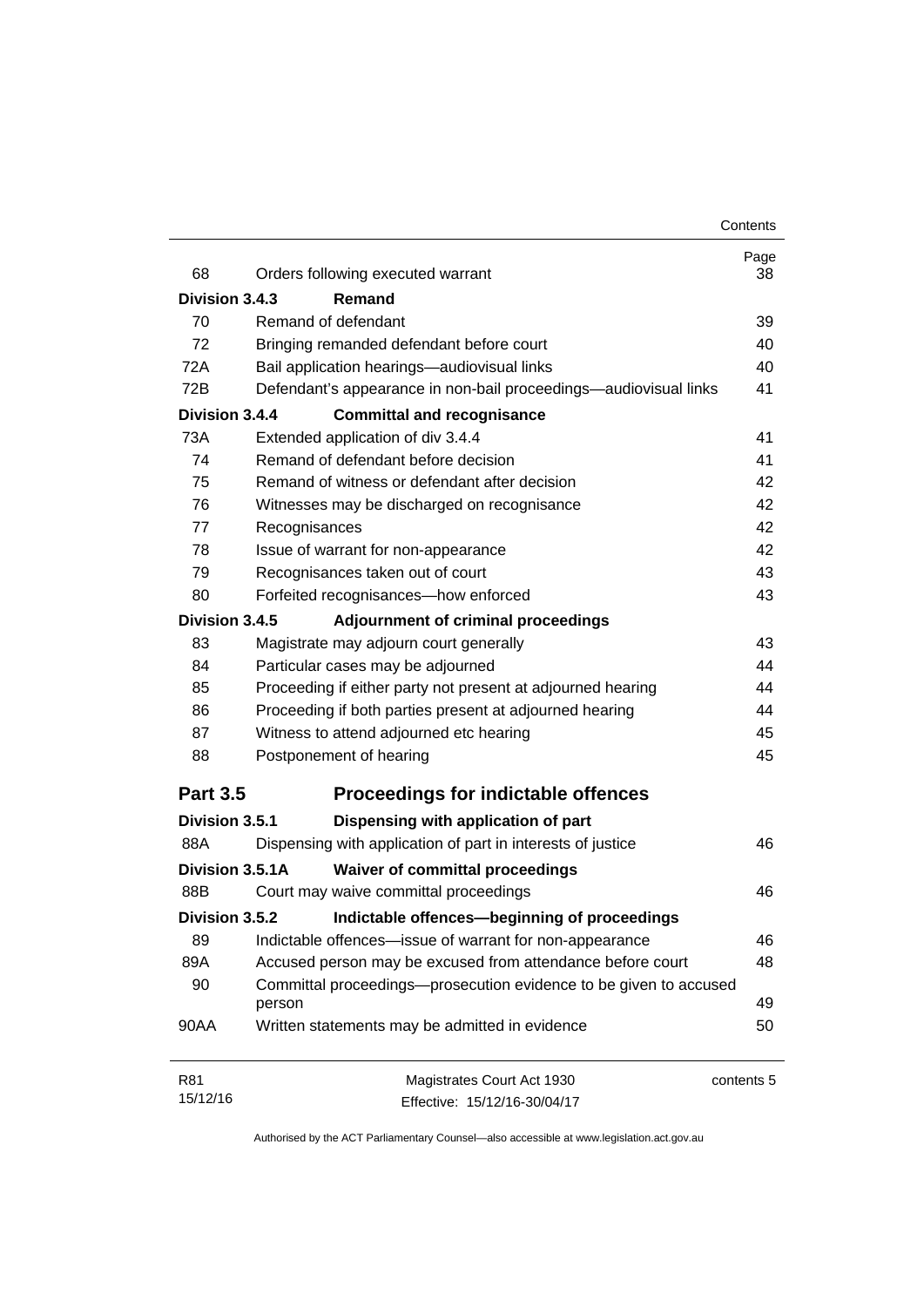#### **Contents**

|                 |                                                                                              | Page     |
|-----------------|----------------------------------------------------------------------------------------------|----------|
| 90AB            | Witnesses generally not to be cross-examined at committal hearing                            | 52       |
| 90ABA           | Attendance of accused not required if order made under s 89A                                 | 53       |
| 90A             | Plea of guilty at committal hearing                                                          | 54       |
| 90 <sub>B</sub> | Back-up and related offences---transfer to Supreme Court                                     | 57       |
| 91              | Proceeding following prosecution evidence                                                    | 58       |
| 92A             | Committal for sentence for indictable offence tried summarily                                | 59       |
| 92B             | Depositions as evidence                                                                      | 59       |
| 93              | Admissions and confessions                                                                   | 60       |
| Division 3.5.3  | Indictable offences-proceedings after hearing of<br>evidence                                 |          |
| 94              | Discharge or committal for trial                                                             | 60       |
| 95              | Depositions of dead or absent people                                                         | 61       |
| 96              | Evidence for defence                                                                         | 62       |
| Division 3.5.4  | Indictable offences-costs                                                                    |          |
| 97              | Discontinued proceeding                                                                      | 62       |
| Division 3.5.5  | Indictable offences-witness recognisances                                                    |          |
| 103             | Recognisance of witnesses etc                                                                | 63       |
| 104             | Signature of magistrate-notice to witnesses                                                  | 63       |
| 105             | Court may remand noncompliant witness                                                        | 63       |
| Division 3.5.6  | Indictable offences-other provisions                                                         |          |
| 105A            | Meaning of certified copy of depositions in div 3.5.6                                        | 64       |
| 106             | Giving depositions etc to director of public prosecutions                                    | 64       |
| 107             | Giving documents to proper officer of court                                                  | 65       |
| 108             | Accused person may obtain copies of depositions etc                                          | 65       |
| <b>Part 3.6</b> | Proceedings for offences punishable<br>summarily                                             |          |
| 108A            | Indictable offences dealt with summarily                                                     | 66       |
| 109             | Dismissal or adjournment in absence of informant                                             | 66       |
| 110             | Hearing in absence of defendant                                                              | 67       |
| 111             | Adjournment if defendant does not appear                                                     | 68       |
| 112             | Summary proceedings—issue of warrant for non-appearance at<br>adjourned or postponed hearing | 69       |
| 112A            | Court may direct defendant to appear                                                         | 69       |
| 113             | Proceeding at hearing on defendant's confession                                              | 70       |
| contents 6      | Magistrates Court Act 1930                                                                   | R81      |
|                 | Effective: 15/12/16-30/04/17                                                                 | 15/12/16 |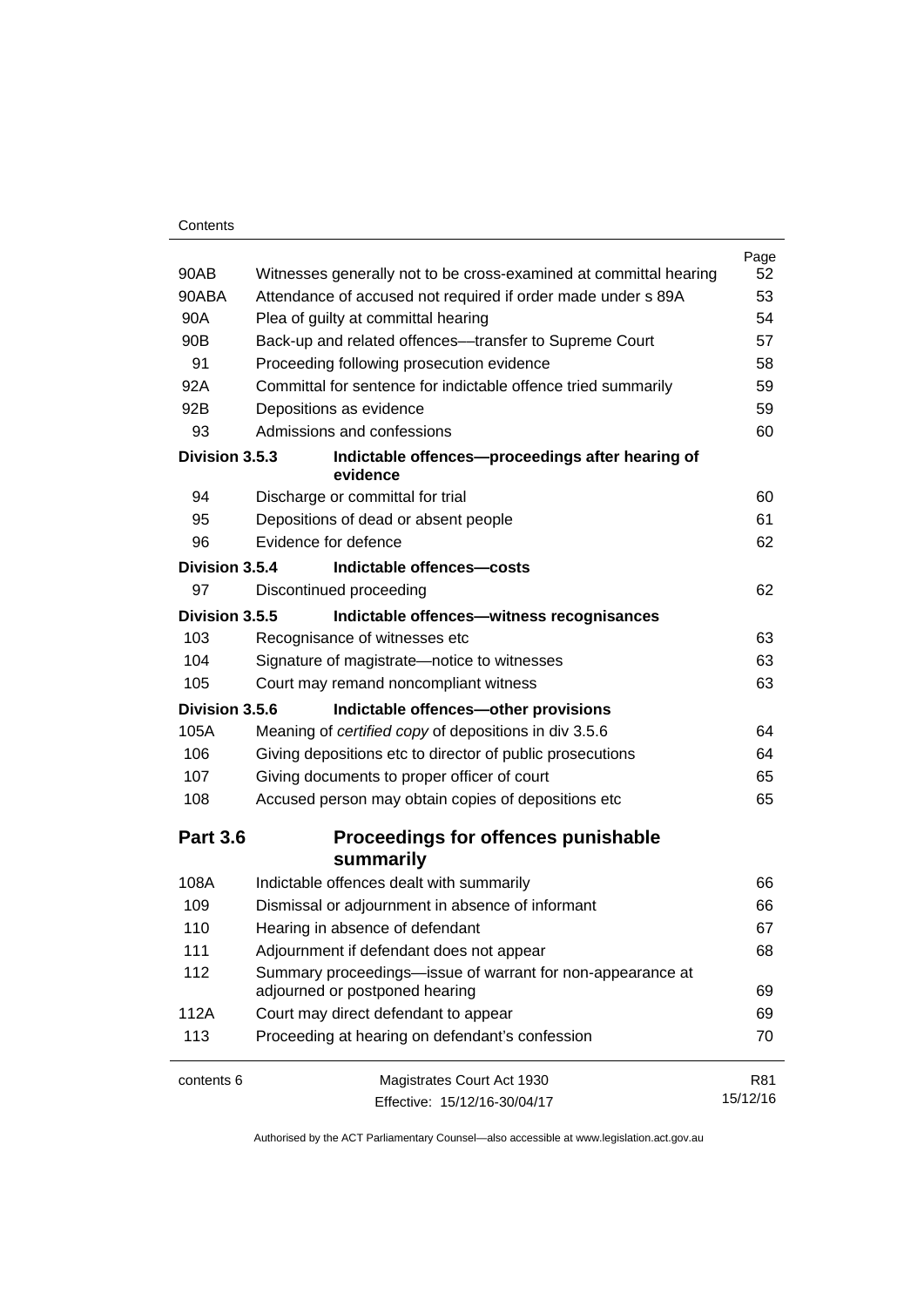|                 |                                                      | Contents   |
|-----------------|------------------------------------------------------|------------|
| 114             | If defendant does not admit the case                 | Page<br>70 |
| 115             | Conduct of summary proceeding                        | 71         |
| <b>Part 3.7</b> | Service and pleading by post for certain<br>offences |            |
| 116A            | Definitions for pt 3.7                               | 72         |
| 116AA           | Meaning of prescribed offence for pt 3.7             | 72         |
| 116B            | Service of summons for prescribed offence            | 73         |
| 116BA           | Giving of notice by registrar                        | 74         |
| 116C            | Proof of service                                     | 74         |
| 116D            | Pleas to prescribed offence                          | 75         |
| 116E            | Procedure if plea of guilty entered                  | 75         |
| 116F            | Procedure if notice of intention to defend given     | 76         |
| 116FA           | Procedure if defendant pleads not guilty             | 76         |
| 116G            | Procedure if defendant does not plead                | 77         |
| 116H            | Restricted penalties under pt 3.7                    | 78         |
| <b>116l</b>     | Consequences of conviction in absence of defendant   | 79         |
| <b>Part 3.8</b> | Infringement notices for certain offences            |            |
| Division 3.8.1  | Preliminary                                          |            |
| 117             | Definitions for pt 3.8                               | 80         |
| 118             | Purpose and effect of pt 3.8                         | 81         |
| 119             | Regulations about infringement notice offences       | 82         |
| Division 3.8.2  | Infringement and reminder notices                    |            |
| 120             | Service of infringement notices                      | 83         |
| 121             | Contents of infringement notices                     | 84         |
| 122             | Additional information in infringement notices       | 85         |
| 123             | Time for payment of infringement notice penalty      | 86         |
| 124             | Extension of time to pay penalty                     | 87         |
| 125             | Effect of payment of infringement notice penalty     | 87         |
| 126             | Application for withdrawal of infringement notice    | 88         |
| 127             | Withdrawal of infringement notice                    | 89         |
| 128             | Guidelines about withdrawal of infringement notices  | 90         |
| 129             | Reminder notices                                     | 90         |
| 130             | Contents of reminder notices                         | 91         |
| R81             | Magistrates Court Act 1930                           | contents 7 |

Effective: 15/12/16-30/04/17

15/12/16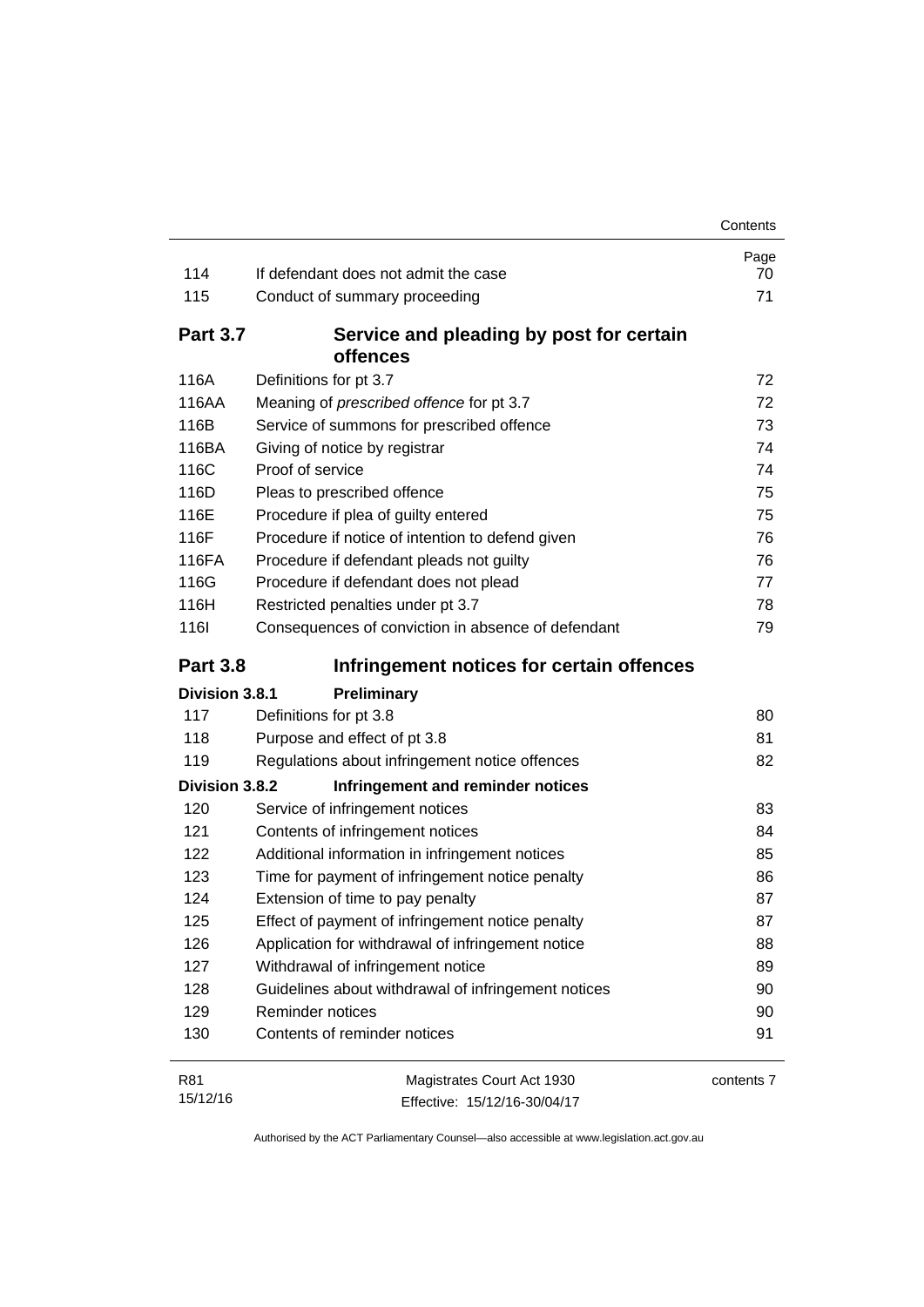#### **Contents**

| 131             | Additional information in reminder notices                        | Page<br>91 |
|-----------------|-------------------------------------------------------------------|------------|
| Division 3.8.3  | Additional provisions for vehicle-related offences                |            |
| 131A            | Meaning of <i>infringement notice</i>                             | 93         |
| 131B            | Service of infringement notice on responsible person for vehicles | 93         |
| 131C            | Liability for vehicle-related offences                            | 95         |
| 131D            | Illegal user declarations                                         | 96         |
| 131E            | Known offender declarations                                       | 98         |
| 131F            | Sold vehicle declarations                                         | 99         |
| 131G            | Unknown offender declarations                                     | 101        |
| Division 3.8.4  | Disputing liability for infringement notices                      |            |
| 132             | Disputing liability for infringement notice offence               | 102        |
| 133             | Extension of time to dispute liability                            | 103        |
| 134             | Procedure if liability disputed                                   | 103        |
| Division 3.8.5  | Infringement notices-other provisions                             |            |
| 134A            | Authorised people for infringement notice offences                | 105        |
| 135             | Delegation of administering authority's functions                 | 106        |
| 136             | Evidentiary certificates                                          | 106        |
| <b>Part 3.9</b> | <b>Enforcement of criminal decisions</b>                          |            |
| Division 3.9.1  | Enforcement of criminal decisions-general                         |            |
| 141             | Minute of decision and notice to defendant                        | 108        |
| 142             | Formal convictions and orders                                     | 109        |
| 143             | Consequences if information dismissed                             | 109        |
| 144             | Copies of informations and other documents                        | 110        |
| Division 3.9.3  | Reciprocal enforcement of fines against bodies<br>corporate       |            |
| 166A            | Definitions for div 3.9.3                                         | 110        |
| 166B            | Declarations relating to reciprocating courts                     | 111        |
| 166C            | Enforcement of fine                                               | 111        |
| 166D            | Effect of enforcement by reciprocating court                      | 113        |
| 166E            | Registrar to notify payment of territory fine                     | 113        |
| Division 3.9.4  | Enforcement of criminal decisions-other provisions                |            |
| 184             | Enforcement of costs against informant                            | 114        |
| 191             | Accounts to be kept of amounts received                           | 114        |
| contents 8      | Magistrates Court Act 1930                                        | R81        |
|                 | Effective: 15/12/16-30/04/17                                      | 15/12/16   |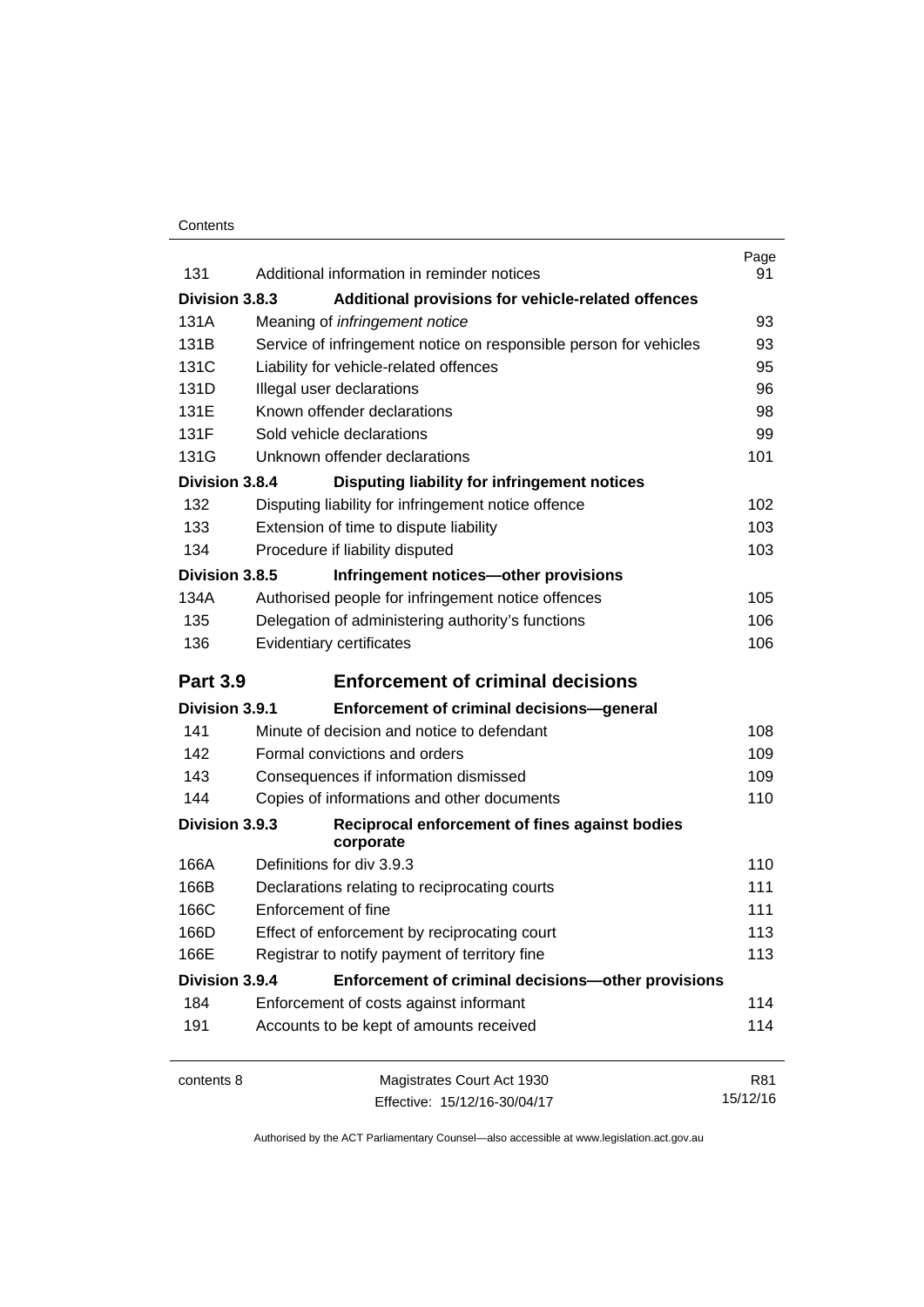| 193              | Forfeited goods may be sold                                | Page<br>114 |  |
|------------------|------------------------------------------------------------|-------------|--|
| 194              | Enforcement order not void for form only                   |             |  |
| 195              | Convictions etc to be given to Supreme Court registrar     | 114<br>115  |  |
|                  |                                                            |             |  |
| <b>Part 3.10</b> | <b>Criminal appeals</b>                                    |             |  |
| Division 3.10.1  | <b>Criminal appeals-jurisdiction of Supreme Court</b>      |             |  |
| 207              | Jurisdiction of Supreme Court                              | 116         |  |
| Division 3.10.2  | <b>Appeals in criminal matters</b>                         |             |  |
| 208              | Appeals to which div 3.10.2 applies                        | 116         |  |
| 209              | Institution of appeal                                      | 118         |  |
| 210              | Substituted service of notice of appeal                    | 119         |  |
| 214              | Appeals in cases other than civil cases                    | 119         |  |
| 216              | Stay of execution pending appeal in certain cases          | 120         |  |
| 218              | Orders by Supreme Court on appeals                         | 121         |  |
| 219              | No right of appeal under div 3.10.2 if review appeal       | 121         |  |
| Division 3.10.2A | Reference appeals in criminal matters                      |             |  |
| 219A             | What is a reference appeal?                                | 122         |  |
| 219AB            | Reference appeal in relation to proceeding                 | 122         |  |
| 219AC            | Who may be heard at reference appeal                       | 122         |  |
| 219AD            | Reference appeal decision does not affect verdict          | 122         |  |
| Division 3.10.3  | Review appeals in criminal matters                         |             |  |
| 219B             | Decisions subject to review appeal                         | 123         |  |
| 219C             | How review appeal is instituted                            | 124         |  |
| 219D             | Grounds for review                                         | 125         |  |
| 219E             | <b>Report by Magistrate</b>                                | 125         |  |
| 219F             | Powers of Supreme Court                                    | 126         |  |
| Division 3.10.4  | <b>Criminal appeals-other provisions</b>                   |             |  |
| 222              | Control of Supreme Court over summary convictions          | 128         |  |
| 223              | Amendment of documents                                     | 129         |  |
| 224              | In cases of certiorari order                               | 129         |  |
| 225              | Notice dispensed with                                      | 130         |  |
| 226              | Power of court to admit to bail                            | 130         |  |
| 227              | Respecting the amendment of convictions etc                | 131         |  |
| 228              | No summons or information                                  | 131         |  |
|                  |                                                            |             |  |
| R81<br>15/12/16  | Magistrates Court Act 1930<br>Effective: 15/12/16-30/04/17 | contents 9  |  |

Effective: 15/12/16-30/04/17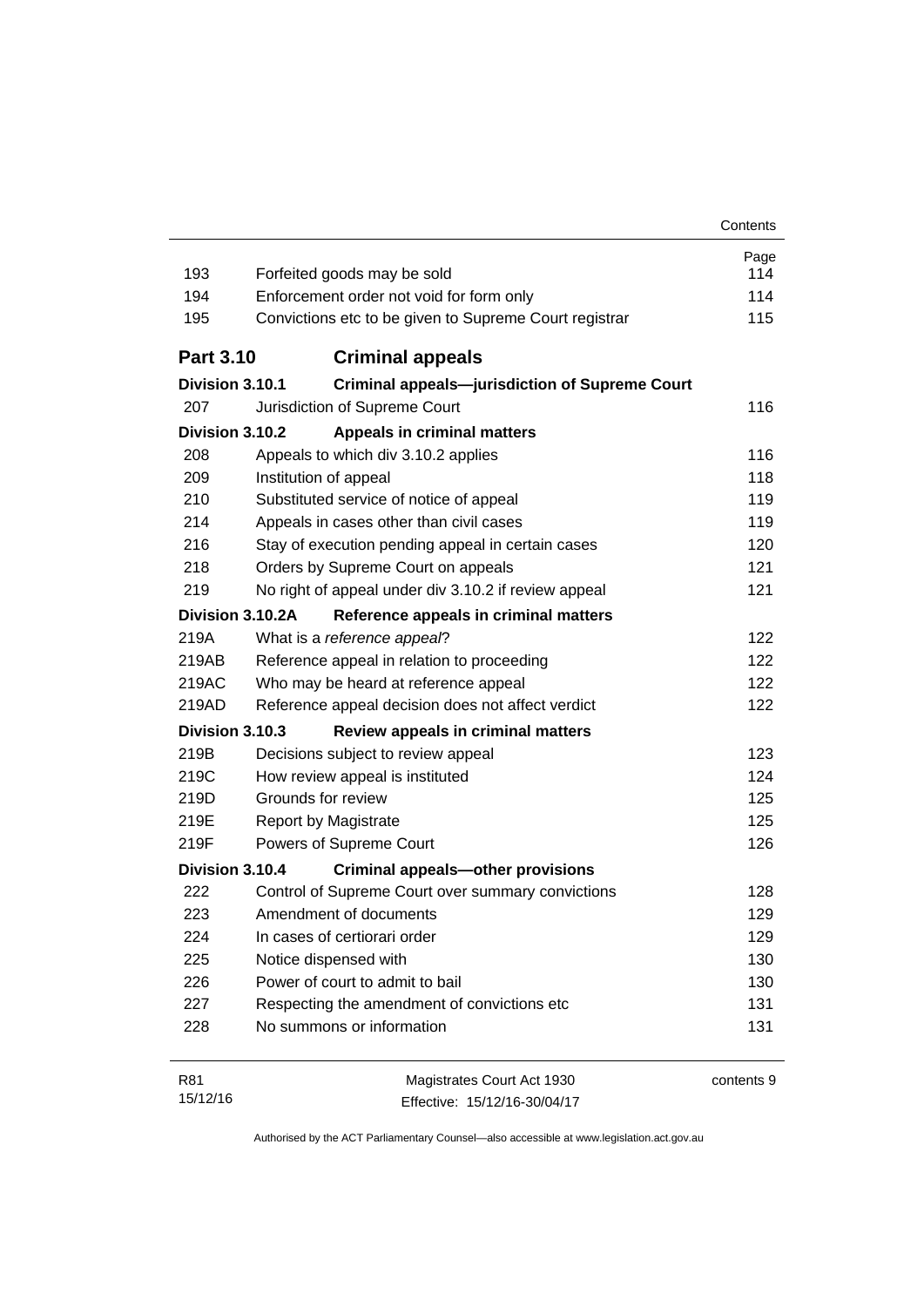#### **Contents**

| 229              | Distribution of penalty                                                                     | Page<br>132 |  |
|------------------|---------------------------------------------------------------------------------------------|-------------|--|
| <b>Part 3.11</b> | <b>Costs in criminal matters</b>                                                            |             |  |
| 244              | Costs in criminal matters                                                                   | 133         |  |
| <b>Part 3.12</b> | Securities in criminal matters                                                              |             |  |
| 248              | Meaning of security-pt 3.12                                                                 | 134         |  |
| 249              | Securities taken under Act                                                                  |             |  |
| 250              | Recovery of amount due under security                                                       | 134         |  |
| 252              | Sums paid by surety may be recovered from principal                                         | 134         |  |
| 253              | Payment enforced by security                                                                | 135         |  |
| 254              | Enforcement of recognisance                                                                 | 135         |  |
| <b>Chapter 4</b> | <b>Civil proceedings</b>                                                                    |             |  |
| <b>Part 4.1</b>  | <b>Preliminary</b>                                                                          |             |  |
| 256              | Application of ch 4                                                                         | 137         |  |
| <b>Part 4.2</b>  | <b>Civil jurisdiction</b>                                                                   |             |  |
| 257              | Personal actions at law-amount or value                                                     | 138         |  |
| 258              | Power of court to grant relief                                                              | 139         |  |
| 259              | Rules of equity to prevail                                                                  | 139         |  |
| 260              | Nuisance                                                                                    | 140         |  |
| 261              | Disputed debts                                                                              | 140         |  |
| 262              | Cause of action arising, or defendant resident, outside ACT                                 | 140         |  |
| 263              | Requests under conventions relating to legal proceedings in civil and<br>commercial matters | 141         |  |
| 264              | Proceedings affecting title to land                                                         | 141         |  |
| 265              | Disputes under Residential Tenancies Act                                                    | 142         |  |
| 266              | Complaints under Utilities Act, pt 12                                                       | 142         |  |
| 266A             | Civil disputes under ACT Civil and Administrative Tribunal Act                              | 142         |  |
| 266B             | Enforcement of ACT Civil and Administrative Tribunal order-<br>representation               | 143         |  |

contents 10 Magistrates Court Act 1930 Effective: 15/12/16-30/04/17

R81 15/12/16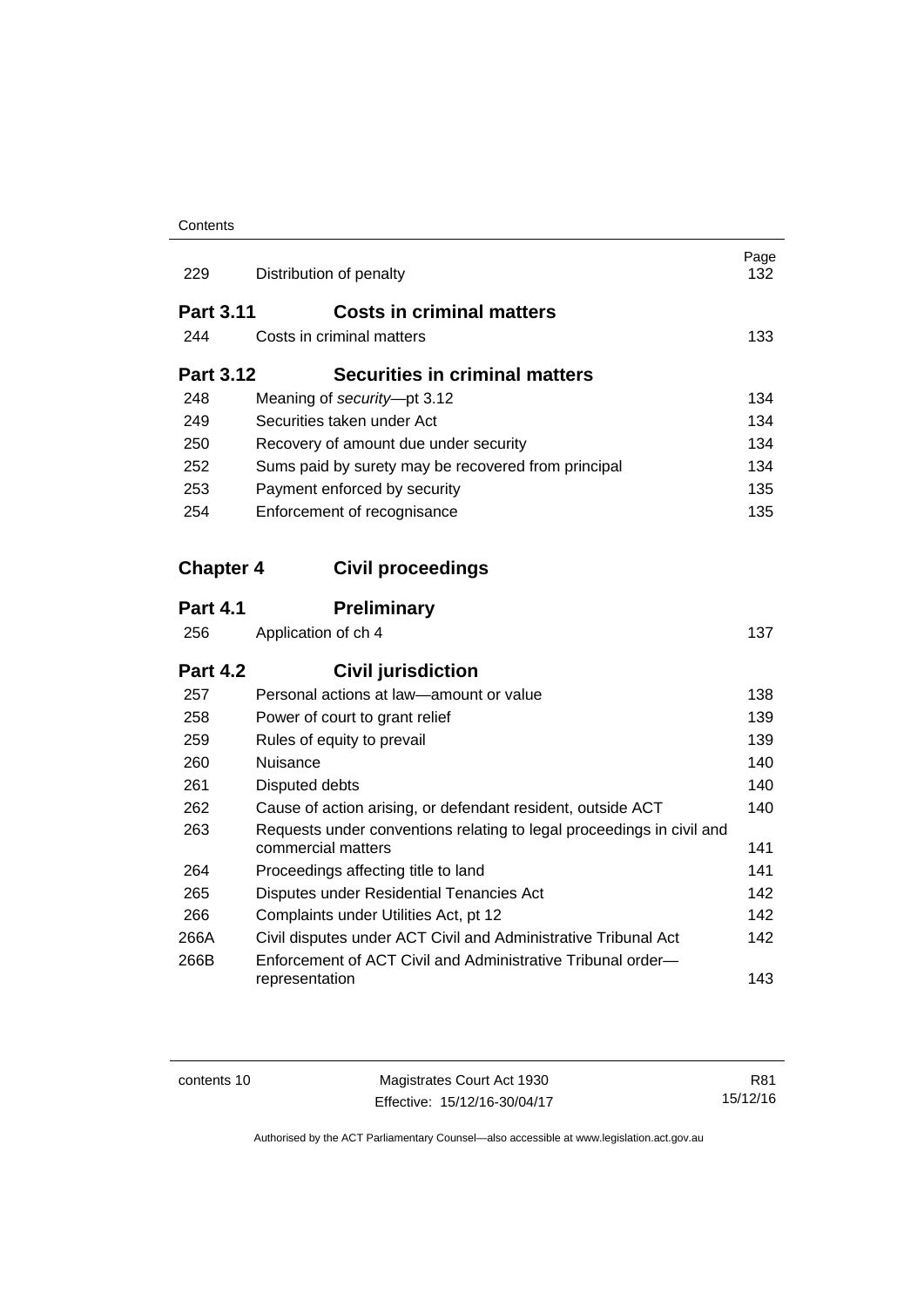|                   |                                                                      | Contents   |
|-------------------|----------------------------------------------------------------------|------------|
|                   |                                                                      | Page       |
| <b>Part 4.3</b>   | <b>Case stated for Supreme Court</b>                                 |            |
| 267               | Case stated                                                          | 144        |
| <b>Part 4.4</b>   | <b>Transfer of proceedings from or to Supreme</b><br>Court           |            |
| 268               | Transfer of action from Supreme Court                                | 145        |
| 269               | Procedure on transfer of action from Supreme Court                   | 145        |
| 270               | Removal of proceedings into Supreme Court                            | 146        |
| 271               | Stay of proceedings                                                  | 146        |
| <b>Part 4.5</b>   | <b>Civil appeals</b>                                                 |            |
| 272               | Meaning of appeal-pt 4.5                                             | 147        |
| 273               | Jurisdiction                                                         | 147        |
| 274               | Cases in which appeal may be brought                                 | 147        |
| 276               | Evidence on appeal                                                   | 148        |
| <b>Chapter 4A</b> | <b>The Childrens Court</b>                                           |            |
| <b>Part 4A.1</b>  | <b>The Childrens Court</b>                                           |            |
| 287               | <b>Childrens Court</b>                                               | 149        |
| 288               | Jurisdiction of Childrens Court                                      | 149        |
| 289               | Procedure for proceedings where children jointly charged with adults | 150        |
| 290               | Chief Magistrate to arrange business of Childrens Court              | 151        |
| 291               | Childrens Court Magistrate to hear all matters                       | 151        |
| <b>Part 4A.2</b>  | <b>Childrens Court Magistrate</b>                                    |            |
| 291A              | <b>Childrens Court Magistrate</b>                                    | 152<br>152 |
| 291B              | <b>Acting Childrens Court Magistrate</b>                             |            |
| 291C              | Assignment of other magistrates for Childrens Court matters          |            |
| 291D              | Completion of part-heard matters                                     | 154        |
| <b>Part 4A.3</b>  | <b>Criminal proceedings</b>                                          |            |
| 291E              | Procedures for hearing indictable offences                           | 155        |
| 291F              | Childrens Court may adjourn hearings to allow access to legal advice | 155        |
| 291G              | Childrens Court may send cases to Supreme Court for sentencing       | 156        |
| R81               | Magistrates Court Act 1930<br>contents 11                            |            |
| 15/12/16          | Effective: 15/12/16-30/04/17                                         |            |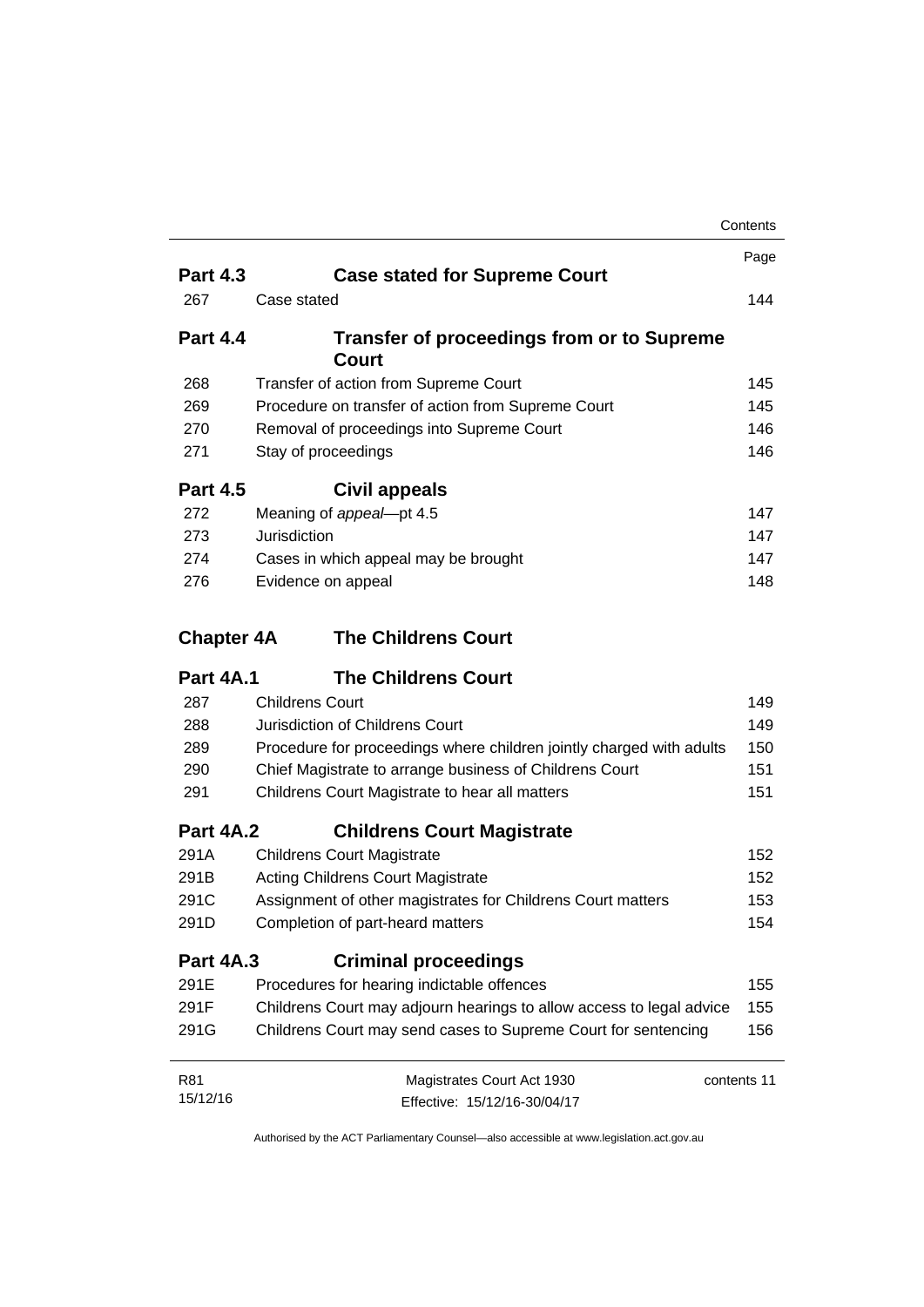#### **Contents**

| <b>Chapter 4B</b> |                                                          | <b>The Family Violence Court</b>                              | Page |
|-------------------|----------------------------------------------------------|---------------------------------------------------------------|------|
| <b>Part 4B.1</b>  |                                                          | <b>Preliminary</b>                                            |      |
| 291H              |                                                          | Meaning of domestic violence offence                          | 157  |
| 2911              | Purpose-ch 4B                                            |                                                               | 157  |
|                   |                                                          |                                                               |      |
| <b>Part 4B.2</b>  |                                                          | <b>The Family Violence Court</b>                              |      |
| 291J              |                                                          | <b>Family Violence Court</b>                                  | 158  |
| 291K              |                                                          | Jurisdiction of Family Violence Court                         | 158  |
| <b>Chapter 4C</b> |                                                          | <b>Galambany Court</b>                                        |      |
| 291L              | Definitions-ch 4C                                        |                                                               | 159  |
| 291M              | <b>Galambany Court</b>                                   |                                                               | 159  |
| 291N              |                                                          | Directions about procedure for Galambany Court                | 159  |
| <b>Chapter 4D</b> |                                                          | <b>The Industrial Court</b>                                   |      |
| <b>Part 4D.1</b>  |                                                          | <b>Preliminary</b>                                            |      |
| 291 <sub>O</sub>  | Definitions-ch 4D                                        |                                                               | 160  |
| <b>Part 4D.2</b>  |                                                          | <b>The Industrial Court</b>                                   |      |
| 291P              | <b>Industrial Court</b>                                  |                                                               | 161  |
| 291Q              |                                                          | Jurisdiction of Industrial Court                              | 161  |
| 291R              | Chief Magistrate to arrange business of Industrial Court |                                                               | 163  |
| 291S              | Industrial Court Magistrate to hear all matters          |                                                               | 164  |
| 291T              |                                                          | Transfer of industrial or work safety matter to Supreme Court | 164  |
| <b>Part 4D.3</b>  |                                                          | <b>Industrial Court Magistrate</b>                            |      |
| 291U              |                                                          | <b>Industrial Court Magistrate</b>                            | 165  |
| 291V              |                                                          | <b>Acting Industrial Court Magistrate</b>                     | 165  |
| 291W              |                                                          | Assignment of other magistrates for Industrial Court matters  | 166  |
| 291X              |                                                          | Industrial Court-completion of part-heard matters             | 166  |
|                   |                                                          |                                                               |      |

contents 12 Magistrates Court Act 1930 Effective: 15/12/16-30/04/17

R81 15/12/16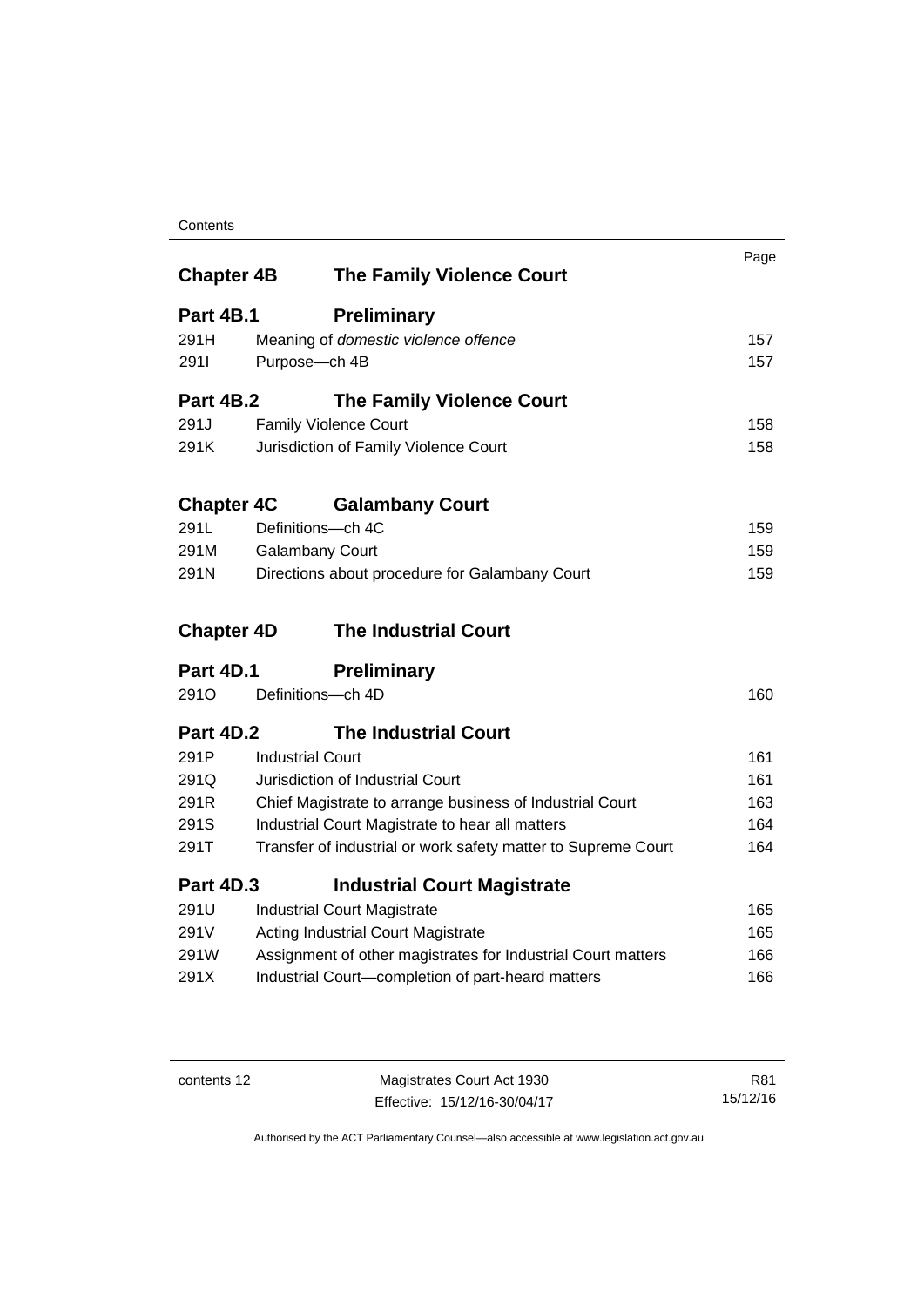|                  |                                                                                 | Contents |  |
|------------------|---------------------------------------------------------------------------------|----------|--|
| <b>Chapter 5</b> | <b>Miscellaneous</b>                                                            | Page     |  |
| <b>Part 5.1</b>  | <b>Offences</b>                                                                 |          |  |
| 292              | Failure to comply with order in nuisance action                                 | 168      |  |
| 298              | Prejudice to employee                                                           | 168      |  |
| <b>Part 5.2</b>  | <b>Other</b>                                                                    |          |  |
| 307              | Contempt of court                                                               | 169      |  |
| 308              | Magistrates Court's seal                                                        | 169      |  |
| 309              | Directions about procedure                                                      | 170      |  |
| 310              | Hearings generally to be in public                                              | 170      |  |
| 311              | Appearance by audiovisual or audio links etc                                    | 171      |  |
| 312              | Failure to give evidence-committal                                              | 172      |  |
| 314              | 173<br>Registrar to give directions for preparation of transcript               |          |  |
| 315              | Applications for transcripts<br>174                                             |          |  |
| 316              | 176<br>Record of proceedings                                                    |          |  |
| 317              | Record of proceedings and transcript                                            | 177      |  |
| 318              | Person about to leave ACT may be ordered to be examined or<br>produce documents | 179      |  |
| 319              | Witnesses' rights and liabilities                                               | 179      |  |
| 320              | Depositions to be given to registrar                                            | 180      |  |
| 320A             | Domestic violence offence information                                           | 180      |  |
| 321              | Regulation-making power                                                         | 181      |  |

# **Chapter 14 [Transitional—ACT Civil and Administrative](#page-197-0)  [Tribunal Amendment Act 2016 \(No 2\)](#page-197-0)**

| 473 | Existing proceedings in Magistrates Court | 182 |
|-----|-------------------------------------------|-----|
| 474 | Transitional regulations                  | 183 |
| 475 | Expirv—ch 14                              | 183 |

contents 13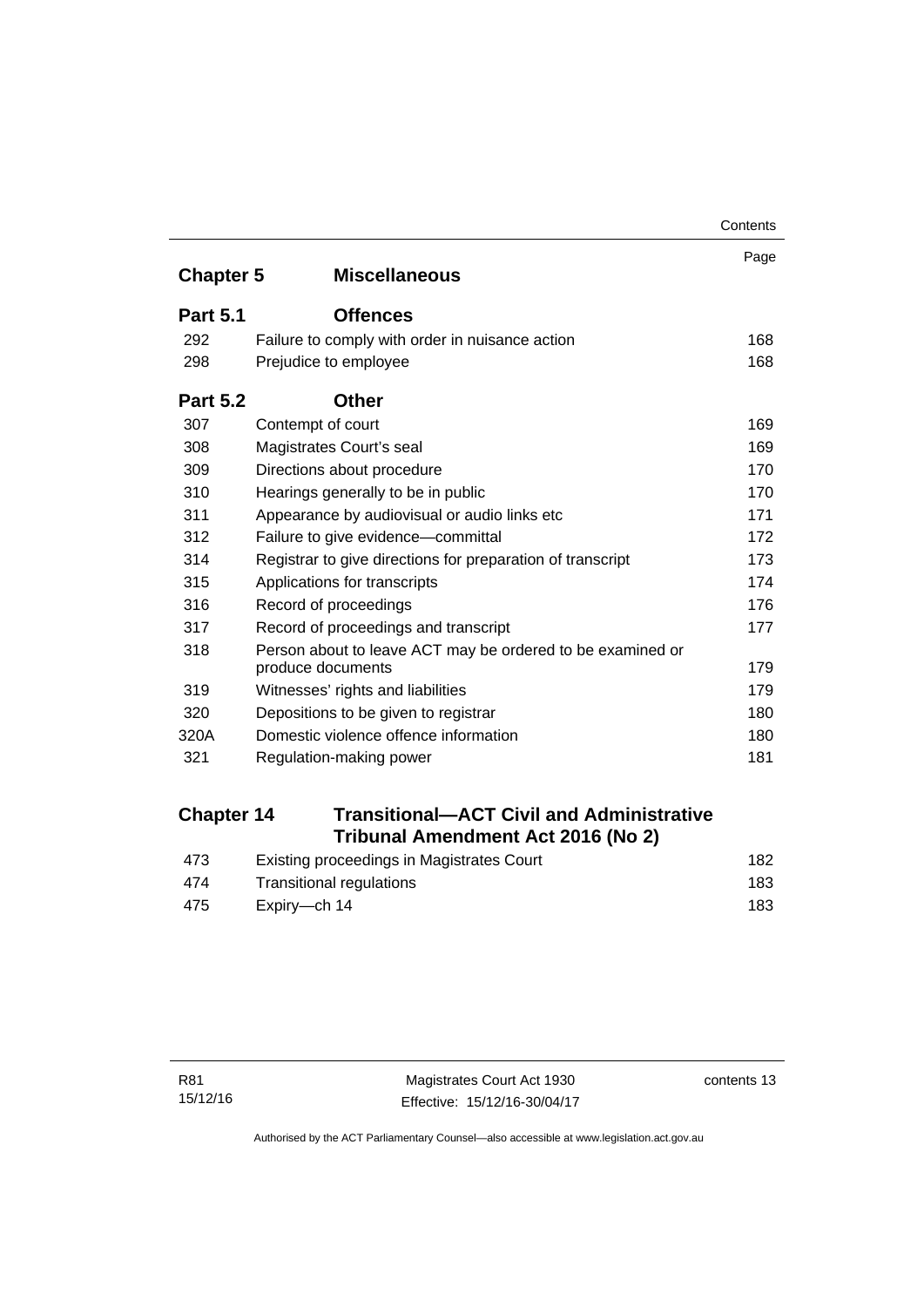| <b>Schedule 1</b> | Oath and affirmation of office                           | Page<br>184 |  |
|-------------------|----------------------------------------------------------|-------------|--|
|                   | <b>Schedule 2</b><br><b>ACT and corresponding courts</b> | 185         |  |
| <b>Dictionary</b> |                                                          | 186         |  |
| <b>Endnotes</b>   |                                                          |             |  |
| 1                 | About the endnotes                                       | 193         |  |
| 2                 | Abbreviation key                                         | 193         |  |
| 3                 | Legislation history                                      | 194         |  |
| 4                 | Amendment history                                        | 219         |  |
| 5                 | 286<br>Earlier republications                            |             |  |
| 6                 | Expired transitional or validating provisions<br>295     |             |  |

contents 14 Magistrates Court Act 1930 Effective: 15/12/16-30/04/17

R81 15/12/16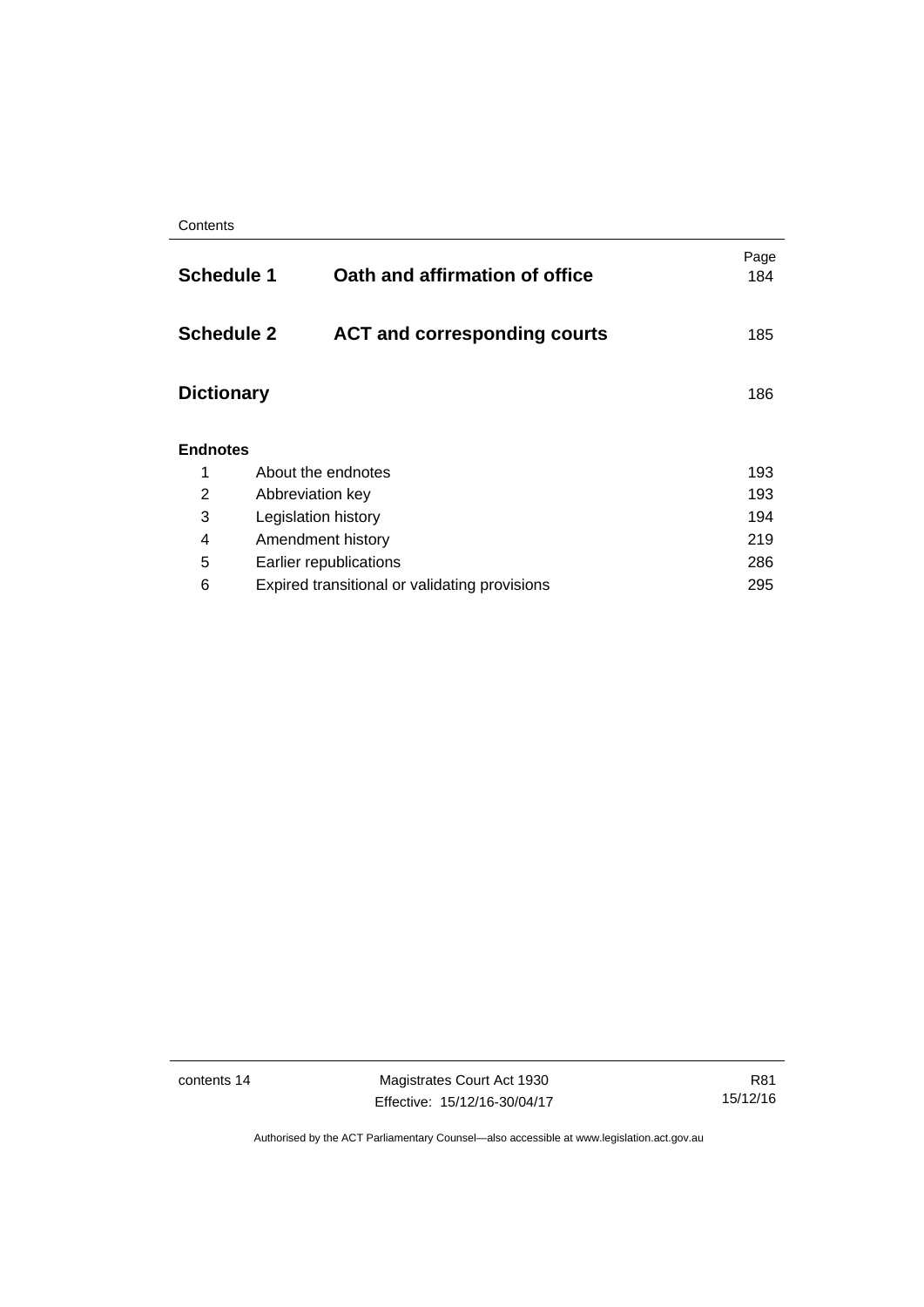

# **Magistrates Court Act 1930**

An Act to establish a Magistrates Court, to provide for the appointment of magistrates, and for other purposes

R81 15/12/16

l

Magistrates Court Act 1930 Effective: 15/12/16-30/04/17 page 1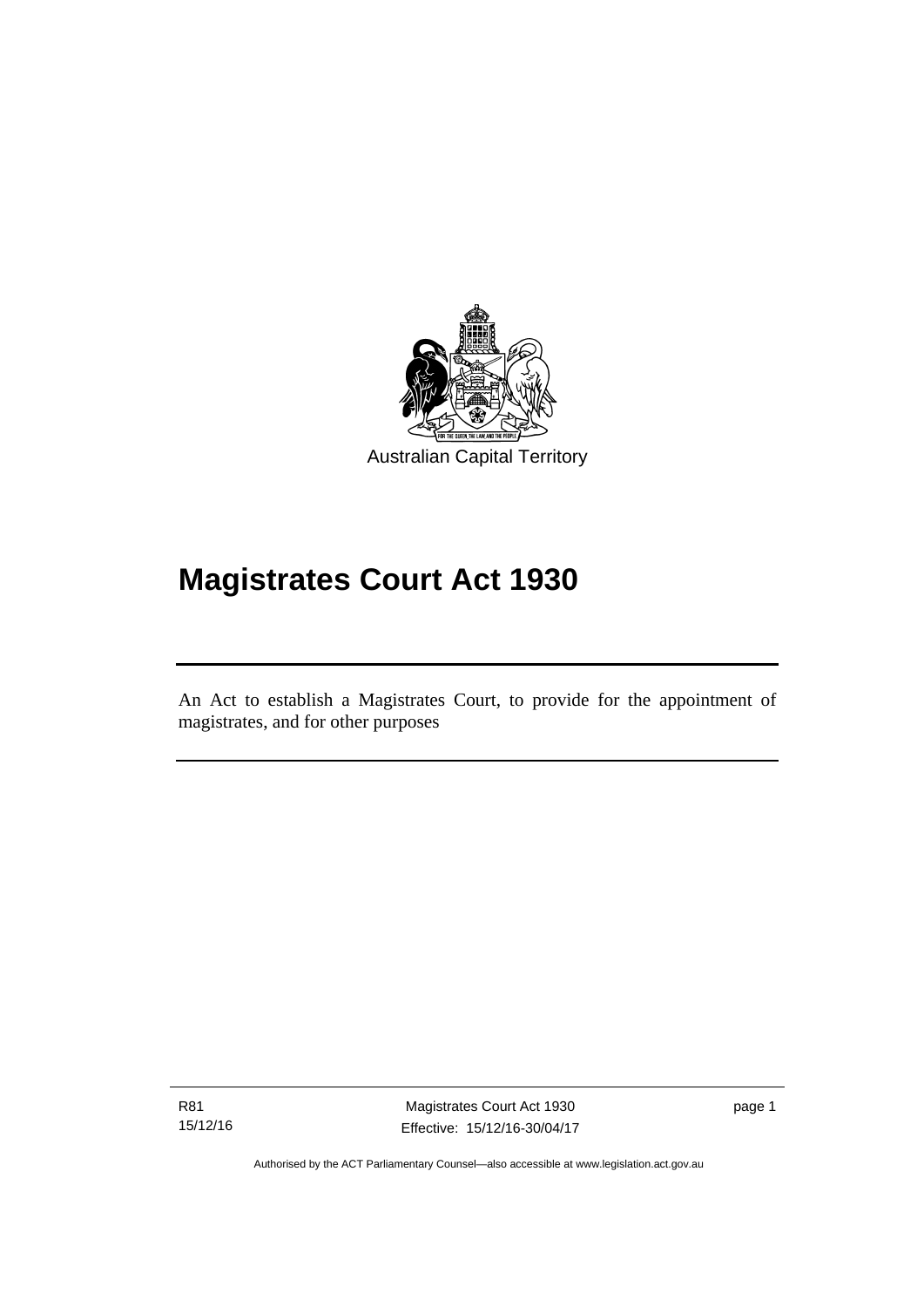Section 1

# <span id="page-17-0"></span>**Chapter 1** Preliminary

#### <span id="page-17-1"></span>**1 Name of Act**

This Act is the *Magistrates Court Act 1930*.

#### <span id="page-17-2"></span>**2 Dictionary**

The dictionary at the end of this Act is part of this Act.

*Note 1* The dictionary at the end of this Act defines certain terms used in this Act, and includes references (*signpost definitions*) to other terms defined elsewhere.

> For example, the signpost definition '*vehicle*, for part 3.8 (Infringement notices for certain offences)—see the *[Road Transport \(Vehicle](http://www.legislation.act.gov.au/a/1999-81)  [Registration\) Act 1999](http://www.legislation.act.gov.au/a/1999-81)*, dictionary.' means that the term 'vehicle' is defined in that dictionary and the definition applies to part 3.8.

*Note 2* A definition in the dictionary (including a signpost definition) applies to the entire Act unless the definition, or another provision of the Act, provides otherwise or the contrary intention otherwise appears (see [Legislation Act,](http://www.legislation.act.gov.au/a/2001-14) s  $155$  and s  $156$  (1)).

#### <span id="page-17-3"></span>**3 Notes**

A note included in this Act is explanatory and is not part of this Act.

*Note* See the [Legislation Act,](http://www.legislation.act.gov.au/a/2001-14) s 127 (1), (4) and (5) for the legal status of notes.

Authorised by the ACT Parliamentary Counsel—also accessible at www.legislation.act.gov.au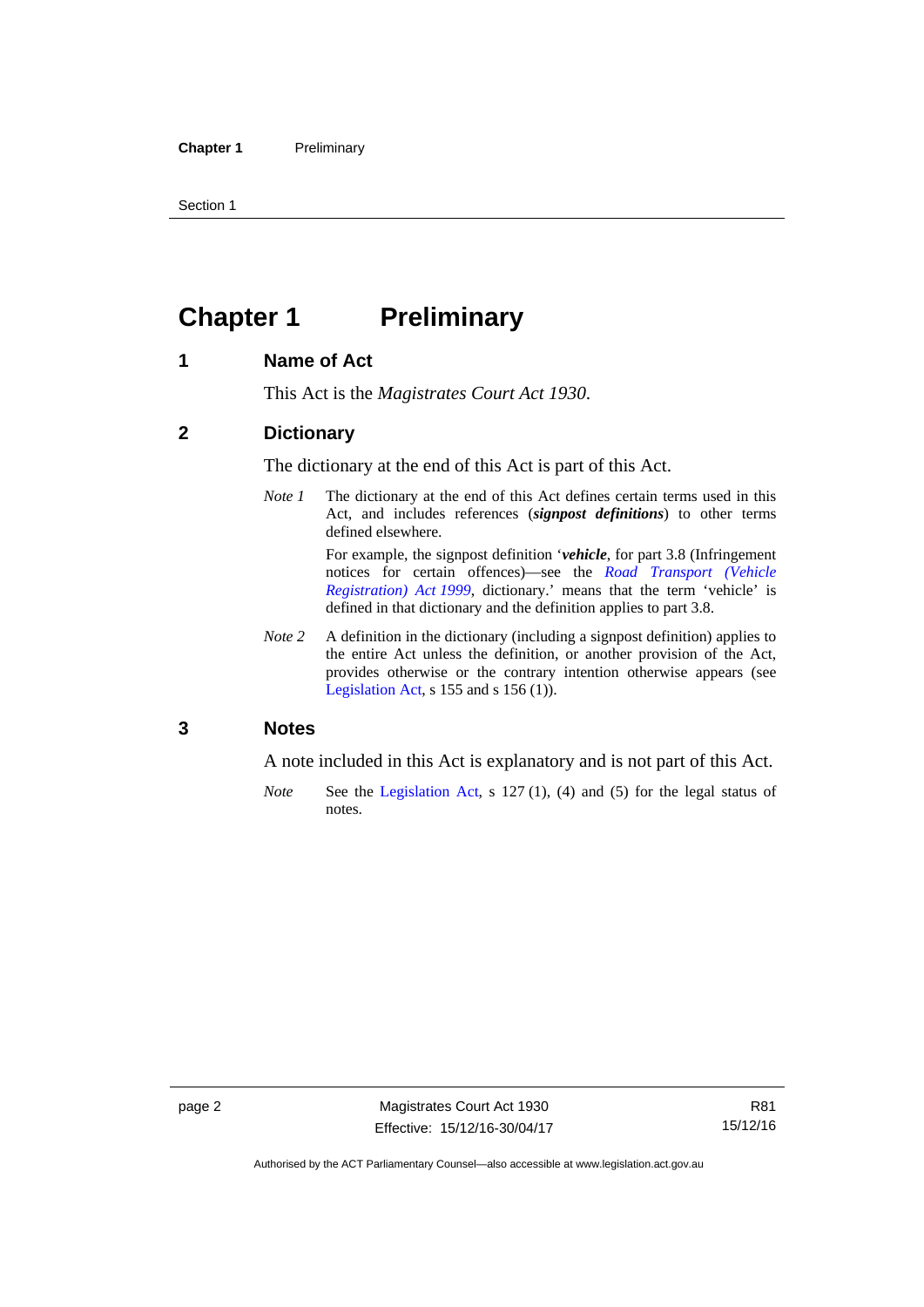# <span id="page-18-0"></span>**Chapter 2 Magistrates Court and magistrates**

# <span id="page-18-1"></span>**Part 2.1 The court**

#### <span id="page-18-2"></span>**4 Constitution of court**

- (1) The Magistrates Court is continued in existence.
- (2) The jurisdiction of the court may be exercised by a magistrate (other than a special magistrate) or by 1 or more special magistrates.
- (3) If 2 or more special magistrates are divided in opinion on a case, the case must be—
	- (a) if there is a majority—decided according to the decision of the majority; or
	- (b) if the court is equally divided in opinion—adjourned for hearing and decision by a magistrate (other than a special magistrate).
- (4) The rules may provide for the jurisdiction of the court otherwise exercisable by a magistrate to be exercised by the registrar, in the cases and subject to the conditions prescribed under the rules.
- (5) For the purposes of the exercise of jurisdiction given to the registrar under the rules, this Act has effect, subject to this section, as if the court consisted of the magistrates and the registrar.
- (6) In this section:

*registrar* includes deputy registrar.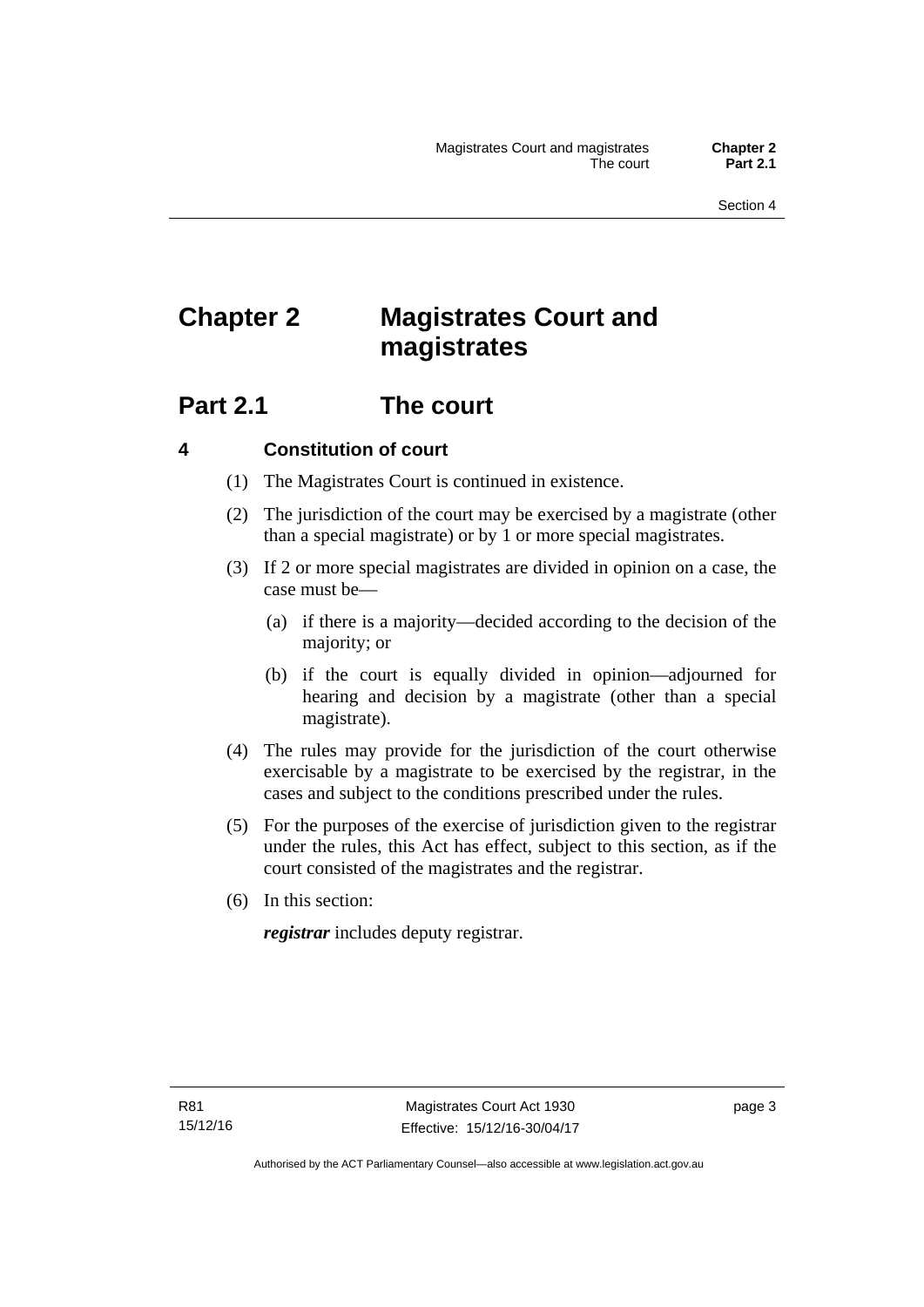Section 5

#### <span id="page-19-0"></span>**5 Arrangement of court business**

- (1) The Chief Magistrate is responsible for ensuring the orderly and prompt discharge of the Magistrates Court's business.
- (2) The Chief Magistrate may, subject to consultation with the magistrates that is appropriate and practicable, make arrangements about a magistrate who is to constitute the court in particular matters or classes of matters.
- (3) In this section:

*magistrate* includes special magistrate.

#### <span id="page-19-1"></span>**5A Magistrate for matter not available**

- (1) This section applies if a person who is a magistrate constituting the court in a particular civil matter, ceases to hold office as a magistrate, or ceases to be available, before the magistrate finishes dealing with the matter.
- (2) The Chief Magistrate must arrange for another magistrate to constitute the court in the matter.
- (3) The other magistrate may deal with the matter as the other magistrate considers appropriate.

#### **Example**

deal with the matter afresh

- *Note* An example is part of the Act, is not exhaustive and may extend, but does not limit, the meaning of the provision in which it appears (see [Legislation Act,](http://www.legislation.act.gov.au/a/2001-14) s 126 and s 132).
- (4) In this section:

*ceases to be available*––a person *ceases to be available* for a matter if the person is unable to act as a magistrate in relation to the matter because of illness, absence or an inability or unwillingness to deal with the matter.

*matter* includes a class of matters.

Authorised by the ACT Parliamentary Counsel—also accessible at www.legislation.act.gov.au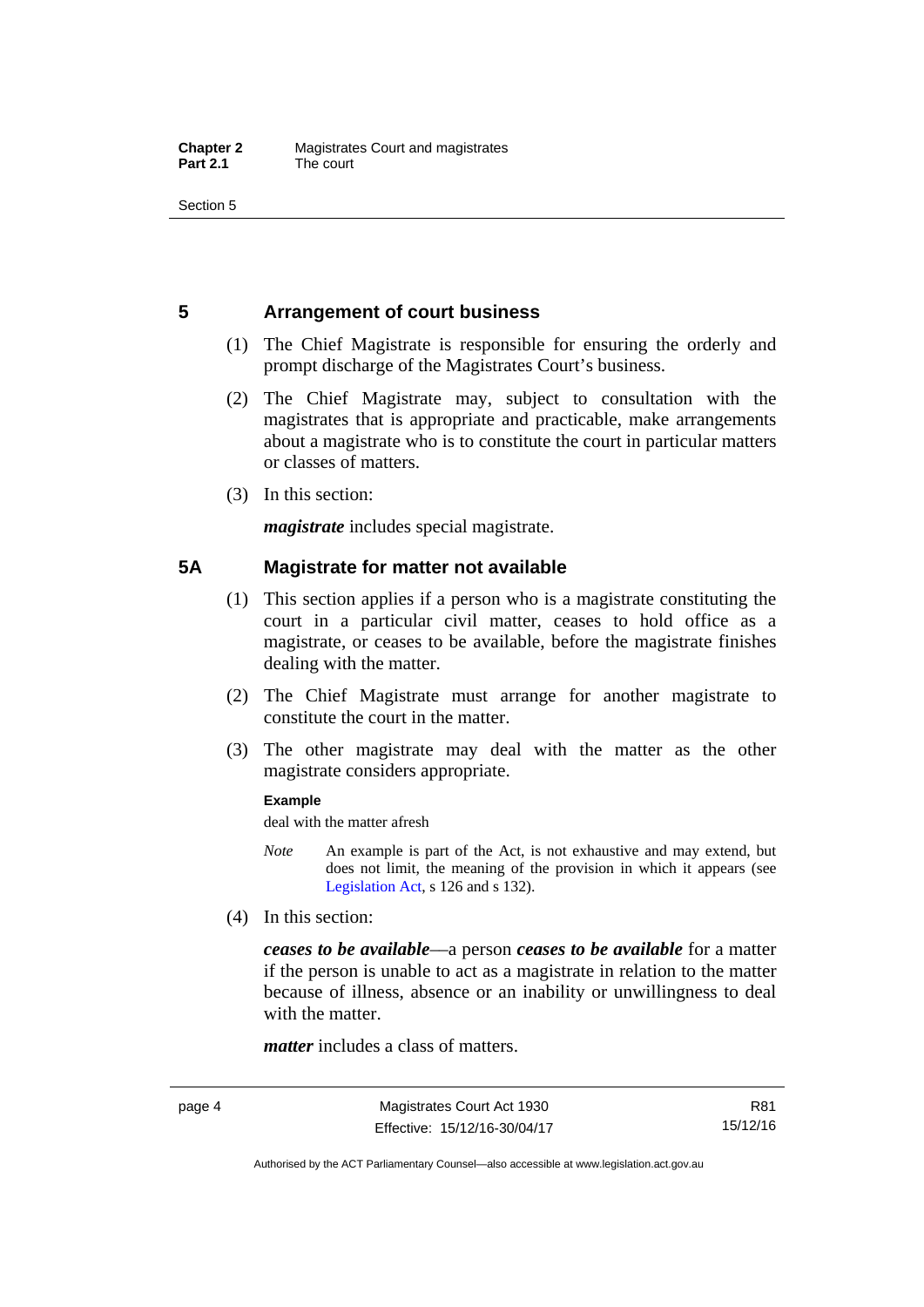# <span id="page-20-0"></span>**Part 2.2 Appointment and jurisdiction of magistrates**

### <span id="page-20-1"></span>**Division 2.2.1 Magistrates other than special magistrates**

<span id="page-20-2"></span>**6 Meaning of** *magistrate* **in div 2.2.1** 

In this division:

*magistrate* means—

- (a) the Chief Magistrate; or
- (b) a person who is appointed under section 7 as a magistrate.

#### <span id="page-20-3"></span>**7 Appointment of Chief Magistrate and other magistrates**

- (1) There is to be a Chief Magistrate and other magistrates.
- (2) The Chief Magistrate and other magistrates are appointed by the Executive.

 (3) If a magistrate is appointed as the Chief Magistrate, the person stops holding the position of magistrate.

#### <span id="page-20-4"></span>**7AA Requirements of appointment—magistrates**

- (1) The Executive must, in relation to the appointment of magistrates, determine—
	- (a) the criteria that apply to the selection of a person for appointment; and
	- (b) the process for selecting the person.
- (2) A determination is a notifiable instrument.

*Note* A notifiable instrument must be notified under the [Legislation Act](http://www.legislation.act.gov.au/a/2001-14).

page 5

*Note* For the making of appointments (including acting appointments), see the [Legislation Act,](http://www.legislation.act.gov.au/a/2001-14) pt 19.3.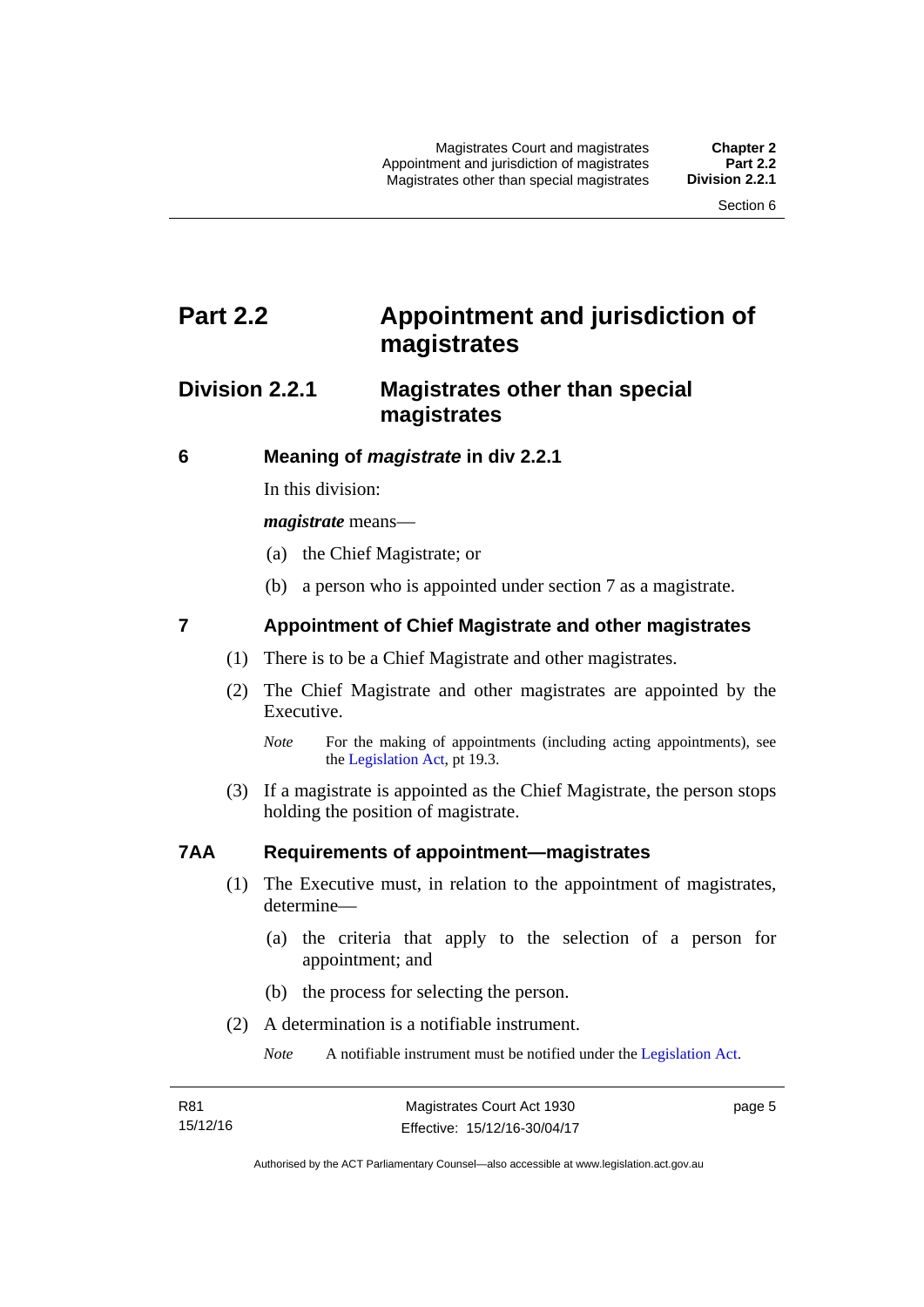#### <span id="page-21-0"></span>**7A Eligibility for appointment as magistrate**

A person is not eligible for appointment as a magistrate unless the person is a lawyer and has been a lawyer for at least 5 years.

#### <span id="page-21-1"></span>**7B Seniority of magistrates**

Magistrates other than the Chief Magistrate have seniority according to—

- (a) the dates their appointments took effect; or
- (b) if the appointments of 2 or more of them took effect on the same date—the precedence given to them by the instruments of their appointment.

#### <span id="page-21-2"></span>**7C Conditions of appointment of magistrates**

A magistrate holds the position on the conditions (if any) about matters not provided for under this Act or another territory law that are decided by the Executive.

#### <span id="page-21-3"></span>**7D Term of appointment of magistrates**

- (1) A magistrate is appointed for the term ending when the magistrate turns 65 years old.
	- *Note 1* The *[Judicial Commissions Act 1994](http://www.legislation.act.gov.au/a/1994-9)*, s 4 provides that a magistrate may only be removed from office in accordance with that Act.
	- *Note* 2 A magistrate's appointment also ends if the magistrate resigns (see [Legislation Act,](http://www.legislation.act.gov.au/a/2001-14) s 210).
- (2) A person who is at least 65 years old must not be appointed as a magistrate.

#### <span id="page-21-4"></span>**7E Acting Chief Magistrate**

- (1) The Executive may appoint a magistrate to act as Chief Magistrate.
	- *Note* See the [Legislation Act](http://www.legislation.act.gov.au/a/2001-14), s 209, div 19.3.2 and div 19.3.2A about acting appointments.

R81 15/12/16

Authorised by the ACT Parliamentary Counsel—also accessible at www.legislation.act.gov.au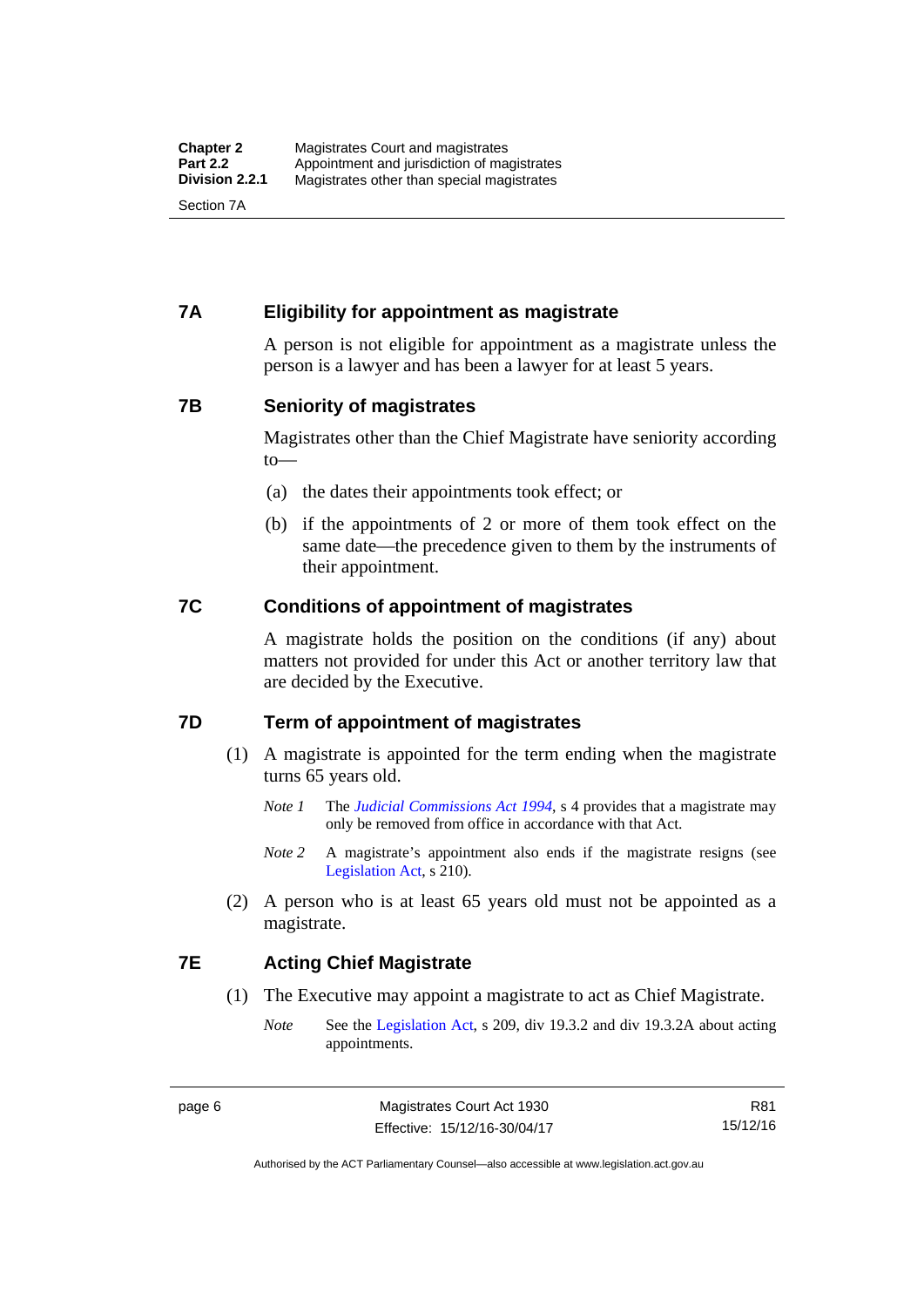(2) If no appointment is made under subsection (1), the senior magistrate who is in the ACT and is able and willing to act must act as Chief Magistrate.

#### <span id="page-22-0"></span>**7F Retirement**

- (1) This section applies if a magistrate is—
	- (a) an eligible employee for the *[Superannuation Act 1976](http://www.comlaw.gov.au/Details/C2013C00038)* (Cwlth); or
	- (b) a member of the superannuation scheme for the *[Superannuation Act 1990](http://www.comlaw.gov.au/Details/C2012C00825)* (Cwlth); or
	- (c) a member of any other superannuation scheme determined by the Attorney-General.
- (2) The Executive may retire the magistrate on the ground of invalidity with the magistrate's consent.
- (3) A determination under subsection (1) (c) is a notifiable instrument.

*Note* A notifiable instrument must be notified under the [Legislation Act](http://www.legislation.act.gov.au/a/2001-14).

#### <span id="page-22-1"></span>**7G Magistrates not to do other work**

- (1) A magistrate must not practise as a lawyer.
- (2) A magistrate must not, without the Attorney-General's written consent—
	- (a) engage in remunerative employment otherwise than in connection with duties as a magistrate; or
	- (b) accept appointment to another position under a law of the Territory, the Commonwealth, a State or another Territory.
- (3) The Attorney-General must consult with the Chief Magistrate before giving consent.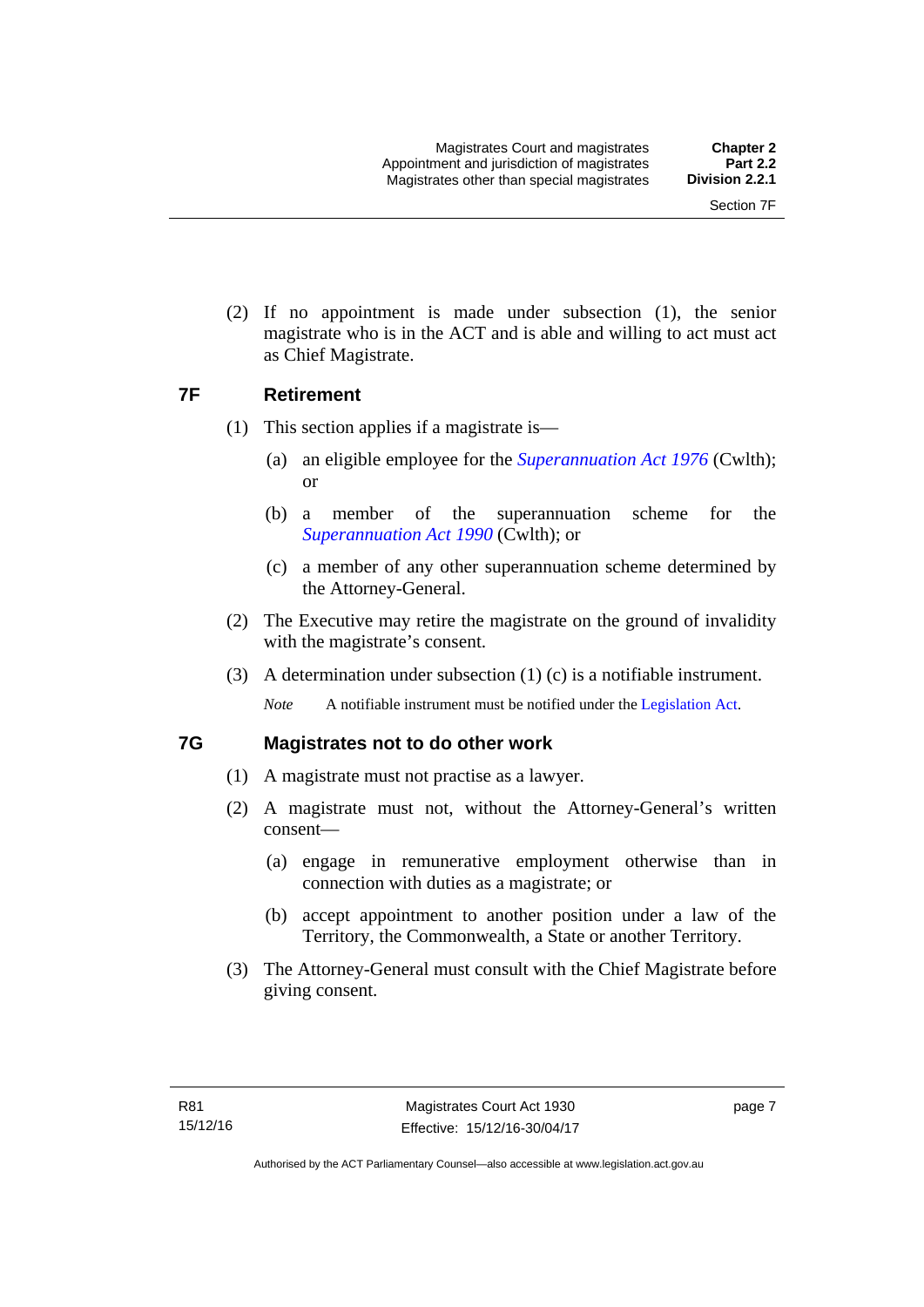#### <span id="page-23-0"></span>**7H Rights of public servants**

- (1) A magistrate who was a public servant or APS employee immediately before his or her appointment keeps his or her existing and accruing rights.
- (2) In this section:

*APS employee*—see the *[Public Service Act 1999](http://www.comlaw.gov.au/Details/C2012C00319)* (Cwlth), section 7.

## <span id="page-23-1"></span>**Division 2.2.2 Special magistrates**

#### <span id="page-23-2"></span>**8 Appointment of special magistrates**

The Executive may appoint special magistrates.

*Note* For the making of appointments (including acting appointments), see the [Legislation Act,](http://www.legislation.act.gov.au/a/2001-14) pt 19.3.

#### <span id="page-23-3"></span>**8AA Requirements of appointment—special magistrates**

- (1) The Executive must, in relation to the appointment of special magistrates, determine—
	- (a) the criteria that apply to the selection of a person for appointment; and
	- (b) the process for selecting the person.
- (2) A determination is a notifiable instrument.

*Note* A notifiable instrument must be notified under the [Legislation Act](http://www.legislation.act.gov.au/a/2001-14).

#### <span id="page-23-4"></span>**8A Term of appointment of special magistrates**

- (1) A special magistrate is appointed—
	- (a) for the term mentioned in the instrument of appointment; or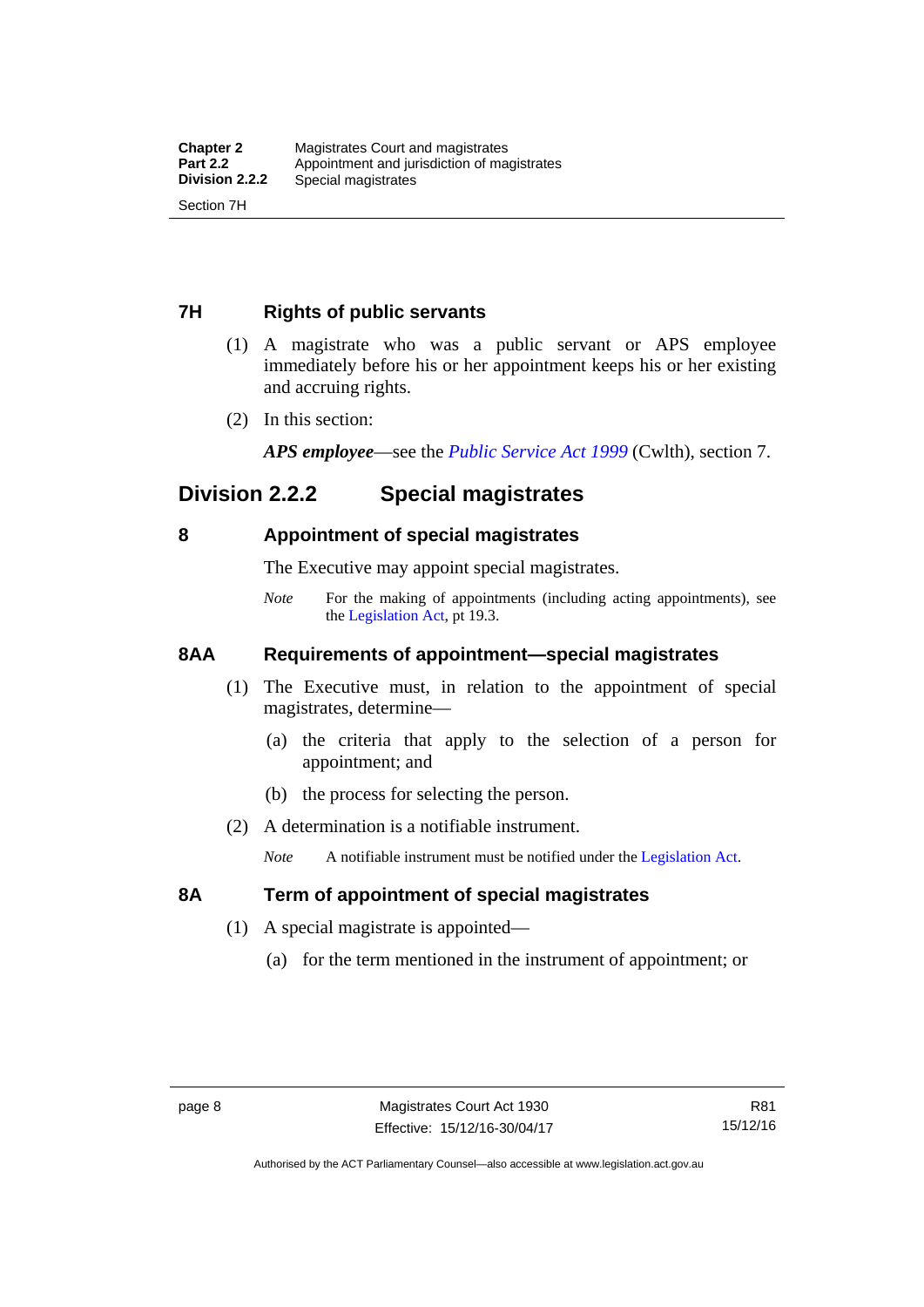- (b) if a term is not mentioned—for the term ending when the special magistrate turns 70 years old.
- *Note 1* The *[Judicial Commissions Act 1994](http://www.legislation.act.gov.au/a/1994-9)*, s 4 provides that a magistrate may only be removed from office in accordance with that Act.
- *Note 2* A special magistrate's appointment also ends if the special magistrate resigns (see [Legislation Act](http://www.legislation.act.gov.au/a/2001-14), s 210).
- (2) A person who is at least 70 years old must not be appointed as a special magistrate.
- (3) A person must not be appointed as a special magistrate for a term that extends beyond the person's 70th birthday.

#### <span id="page-24-0"></span>**8B Conditions of appointment of special magistrates**

A special magistrate holds the position on the conditions (if any) about matters not provided for under this Act or another territory law that are decided by the Executive.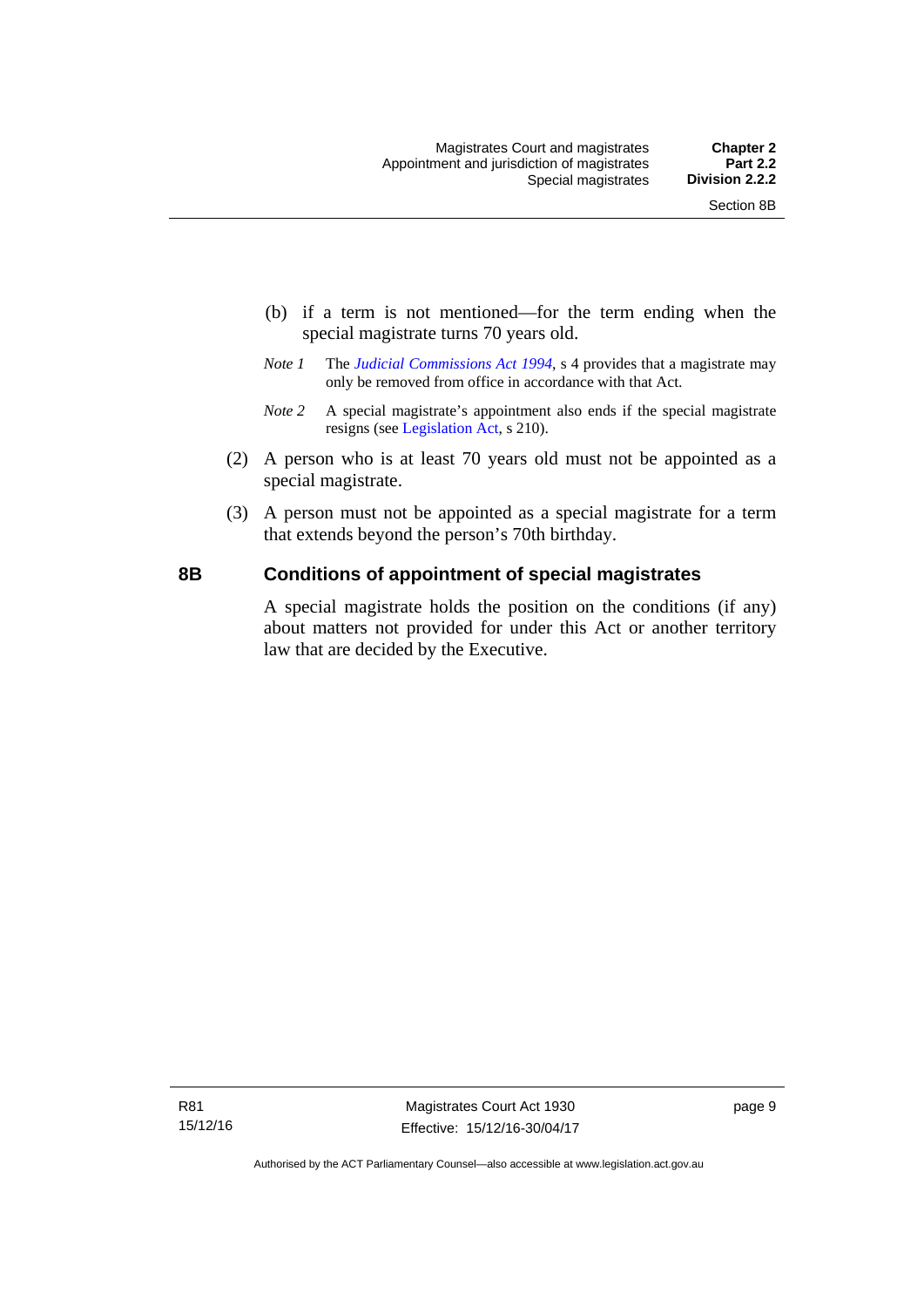# <span id="page-25-0"></span>**Division 2.2.3 Registrar and other court officers**

#### <span id="page-25-1"></span>**9 Appointment of registrar etc**

- (1) The Minister may appoint a registrar of the Magistrates Court.
	- *Note 1* For the making of appointments (including acting appointments), see the [Legislation Act,](http://www.legislation.act.gov.au/a/2001-14) pt 19.3.
	- *Note 2* In particular, an appointment may be made by naming a person or nominating the occupant of a position (see [Legislation Act](http://www.legislation.act.gov.au/a/2001-14), s 207).
- (2) The registrar may appoint the deputy registrars of the court, bailiffs and other officers that are required.
- (3) In subsection (2):

*registrar* does not include a deputy registrar.

#### <span id="page-25-2"></span>**9B Functions of registrar and deputy registrars**

- (1) The registrar has power to administer oaths and may exercise the other functions given to the registrar under this Act, another territory law or an order of the court.
- (2) Subject to this Act and to any directions of the registrar, a deputy registrar may exercise the functions of the registrar under this Act or another territory law.
	- *Note* A reference to an Act includes a reference to the statutory instruments made or in force under the Act, including regulations and rules (see [Legislation Act,](http://www.legislation.act.gov.au/a/2001-14) s 104).
- (3) The exercise of a function by a deputy registrar does not affect the power of the registrar to exercise the function.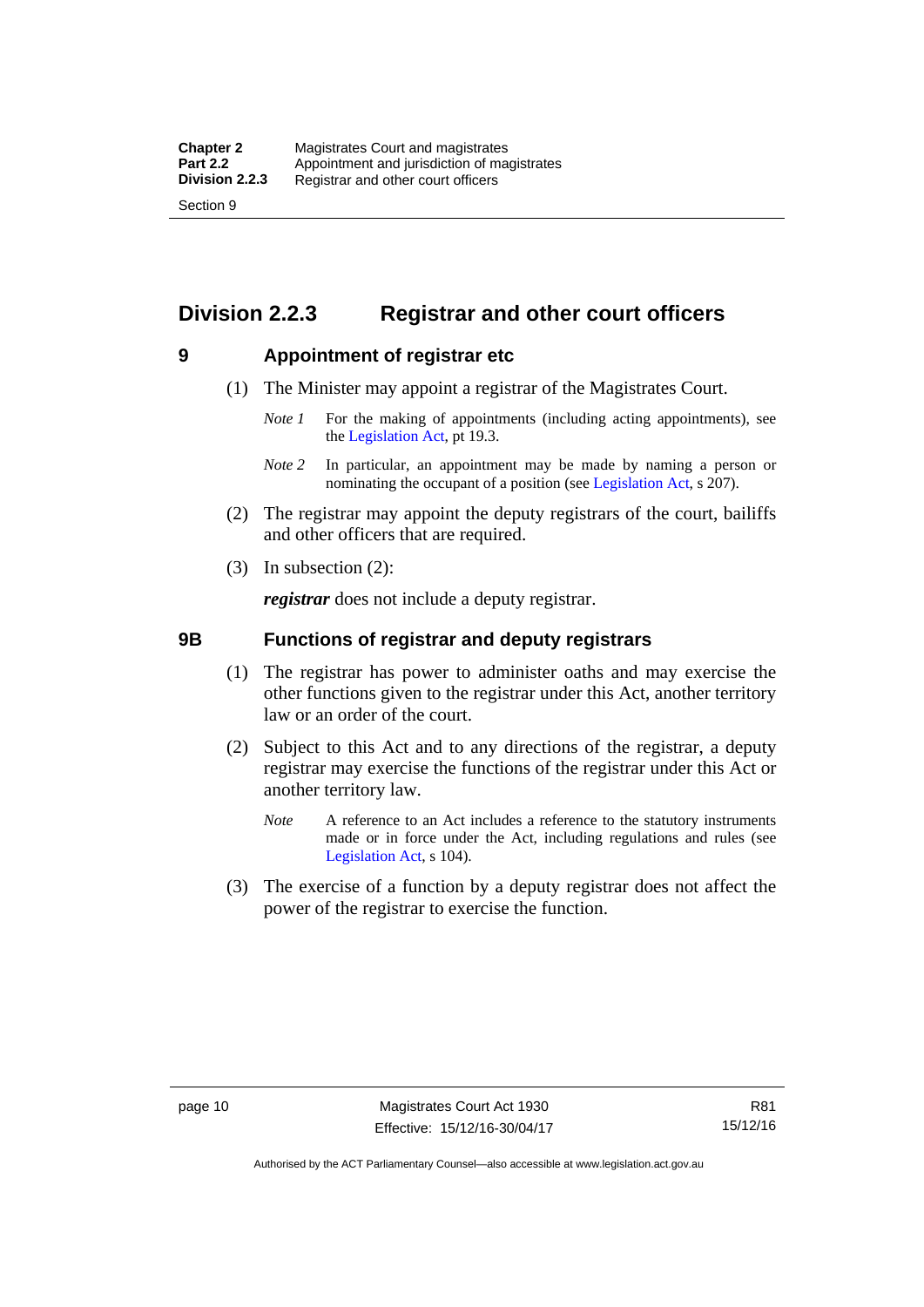# <span id="page-26-0"></span>**Division 2.2.3A Judicial officers exchange**

#### <span id="page-26-1"></span>**9C Definitions—div 2.2.3A**

In this division:

*ACT court* means a court of this jurisdiction mentioned in an item in schedule 2, column 2.

*corresponding court*, in relation to an ACT court mentioned in an item in schedule 2, column 2, means a court of another jurisdiction mentioned in the item, column 3.

*court* includes tribunal.

*judicial exchange arrangement* means an arrangement under section 9D.

*judicial officer* means a magistrate or other person who, whether alone or together with others, constitutes a court, but does not include a lay member of a court.

*participating jurisdiction* means the Commonwealth, a State or another country if under the law of that jurisdiction a judicial exchange arrangement may be entered into with the Attorney-General of this jurisdiction.

*Note State* includes the Northern Territory (see [Legislation Act](http://www.legislation.act.gov.au/a/2001-14), dict, pt 1).

*this jurisdiction* means the ACT.

#### <span id="page-26-2"></span>**9D Establishment of judicial exchange arrangements**

- (1) The Attorney-General of this jurisdiction may enter into an arrangement with the Attorney-General of a participating jurisdiction for the temporary transfer of judicial officers between ACT courts and corresponding courts.
- (2) An arrangement under this section cannot provide for the transfer of judicial officers to a federal court of the Commonwealth.

page 11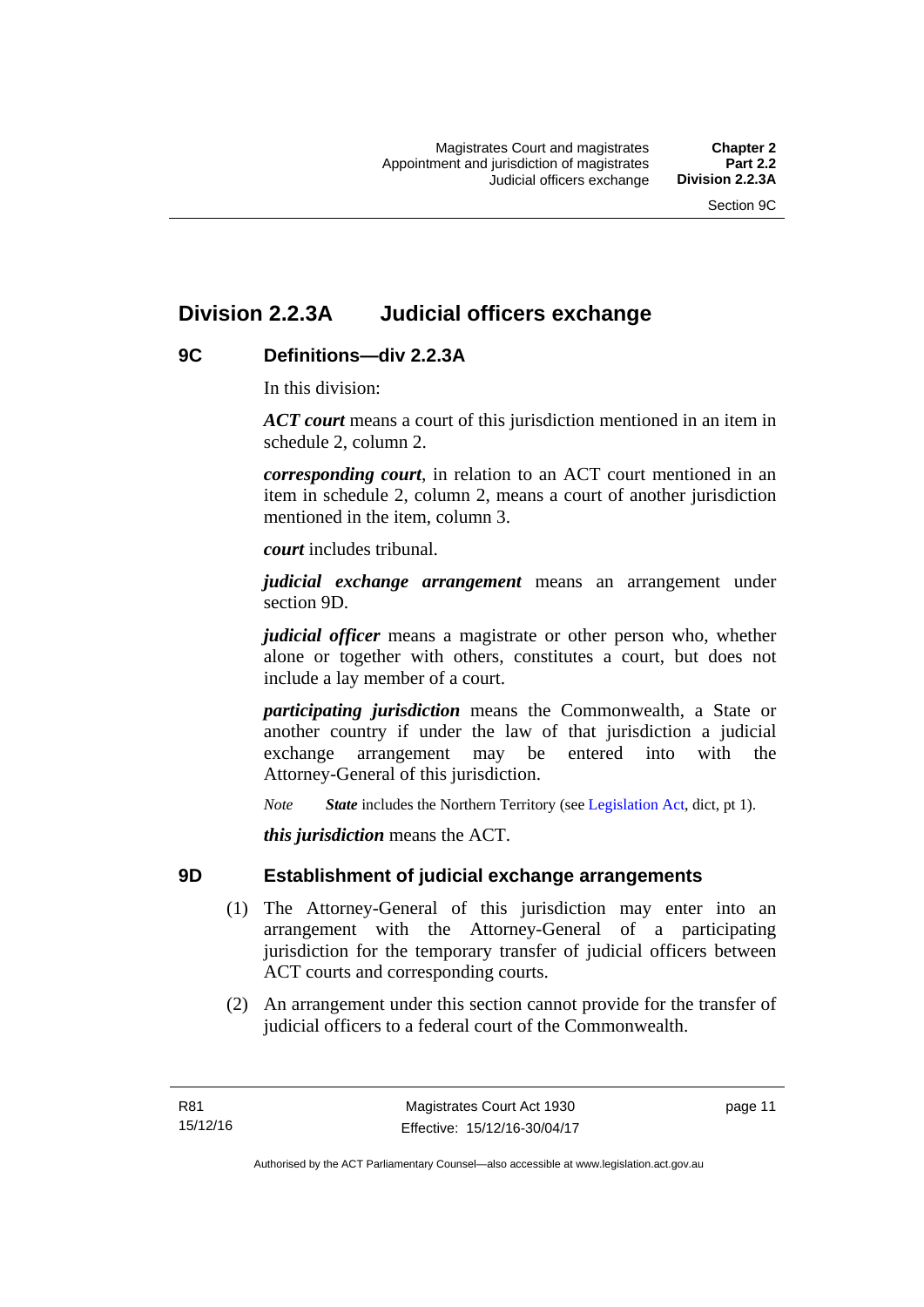- (3) Without limiting subsection (1), an arrangement under this section—
	- (a) may require transfers to a court to be subject to the prior approval of either or both of the following:
		- (i) the Attorney-General of this jurisdiction;
		- (ii) the Attorney-General of the participating jurisdiction; and
	- (b) may establish the manner and form in which a transfer to a court is to be made; and
	- (c) may determine the rank, title, status and precedence of a transferred judicial officer.

#### <span id="page-27-0"></span>**9E Transfer of judicial officer of another jurisdiction to ACT court**

- (1) This section applies if a judicial exchange arrangement provides for the transfer to an ACT court of a judicial officer of a corresponding court.
- (2) The chief magistrate may, in accordance with the judicial exchange arrangement and with the agreement of the senior judicial officer of the corresponding court, appoint a judicial officer of the corresponding court to act as a judicial officer of the ACT court.
- (3) The judicial officer of the corresponding court is qualified for appointment despite any law of this jurisdiction to the contrary.
- (4) The maximum term for which an appointment under this section may be made on any one occasion is 6 months.
- (5) However, an appointment under this section may not extend beyond the retirement age for judicial officers of the ACT court.
- (6) A judicial officer of a corresponding court may be appointed under this section to more than one ACT court.

Authorised by the ACT Parliamentary Counsel—also accessible at www.legislation.act.gov.au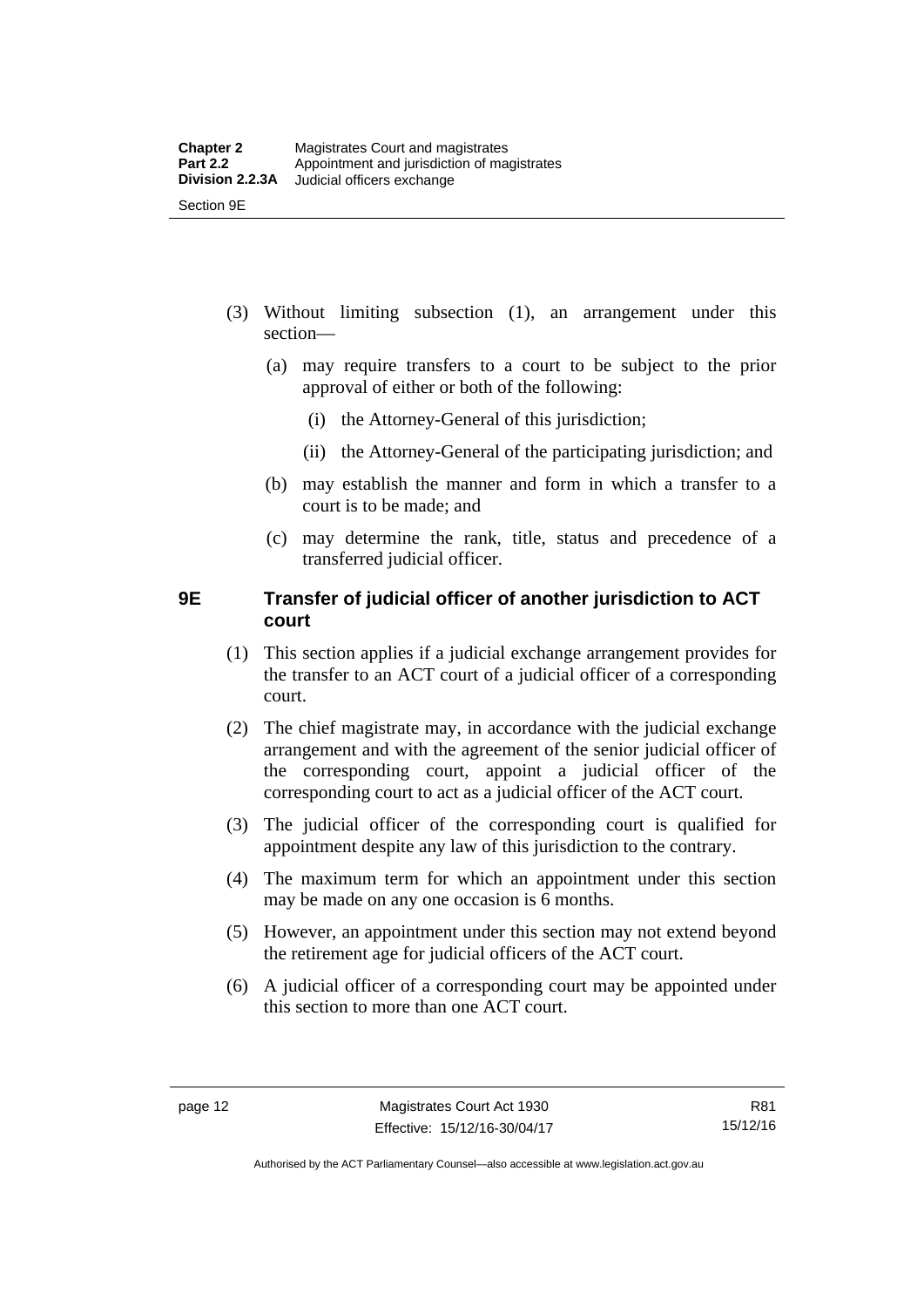(7) A judicial officer whose appointment under this section has ceased may complete or otherwise continue to deal with any matters relating to proceedings in the ACT court that have been heard, or partly heard, by the judicial officer before the appointment under this section ceased.

#### <span id="page-28-0"></span>**9F Service in ACT court of judicial officer of another jurisdiction**

- (1) This section applies to a judicial officer of a corresponding court who is appointed to act as a judicial officer of an ACT court in accordance with a judicial exchange arrangement.
- (2) While acting as a judicial officer of the ACT court, the judicial officer of the corresponding court has all the powers, authorities, privileges and immunities of, and is taken to be for all purposes, a judicial officer of the ACT court.
- (3) Despite subsection (2), territory laws concerning the following matters do not apply to the judicial officer of the corresponding court while acting as a judicial officer of the ACT court:
	- (a) the remuneration, allowances and other conditions of service of judicial officers;
	- (b) the pension or other superannuation entitlements of judicial officers and related provisions;
	- (c) the removal or suspension of judicial officers from office.

### <span id="page-28-1"></span>**9G Service of ACT judicial officer in corresponding court**

(1) This section applies to a judicial officer of an ACT court who is appointed to act as a judicial officer of a corresponding court in accordance with a judicial exchange arrangement.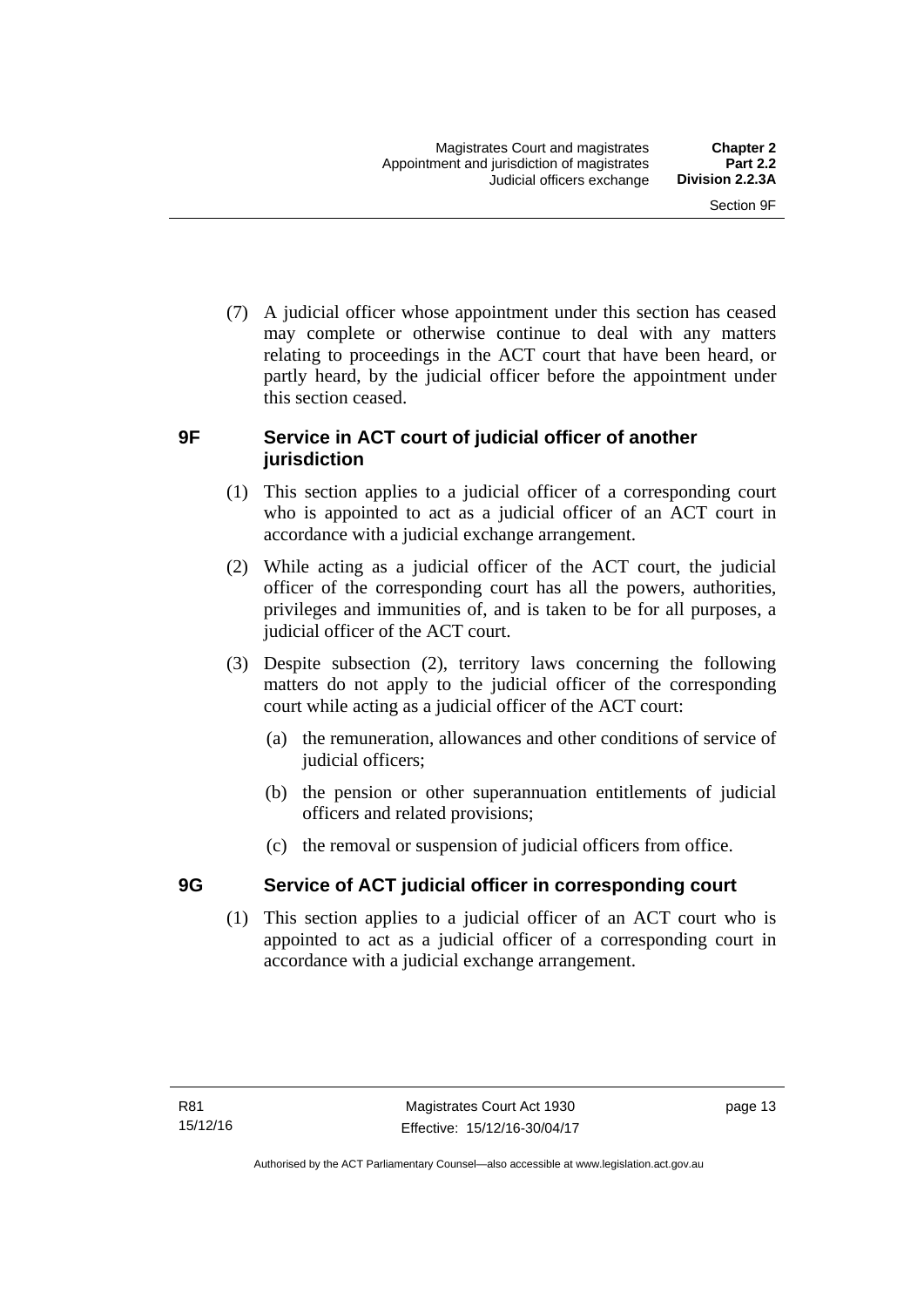- (2) The judicial officer's service as a judicial officer of the corresponding court is taken to be service as a judicial officer of the ACT court for the purposes of territory laws about—
	- (a) the remuneration, allowances and other conditions of service of judicial officers; and
	- (b) the pension or other superannuation entitlements of judicial officers and related provisions; and
	- (c) the removal or suspension of judicial officers from office.

#### <span id="page-29-0"></span>**9H Judicial office not affected by appointment to another judicial office**

(1) In this section:

*court* includes a tribunal (however described) that exercises functions of a judicial nature or functions of a similar nature (such as conciliation functions, arbitration functions, disciplinary functions or administrative review functions).

*judicial office* extends to the office of any member of a court, but only if the holder of the office is required to be a judicial officer or have legal qualifications.

- (2) The doctrine of incompatibility of office—
	- (a) does not operate to prevent the holder of a judicial office (the *original office*) from being appointed to another judicial office (the *additional office*); and
	- (b) does not operate to effect or require the surrender or vacation of the original office as a result of the appointment to the additional office.
- (3) This section applies—
	- (a) even if the original office or the additional office is held on an acting or temporary basis; and

Authorised by the ACT Parliamentary Counsel—also accessible at www.legislation.act.gov.au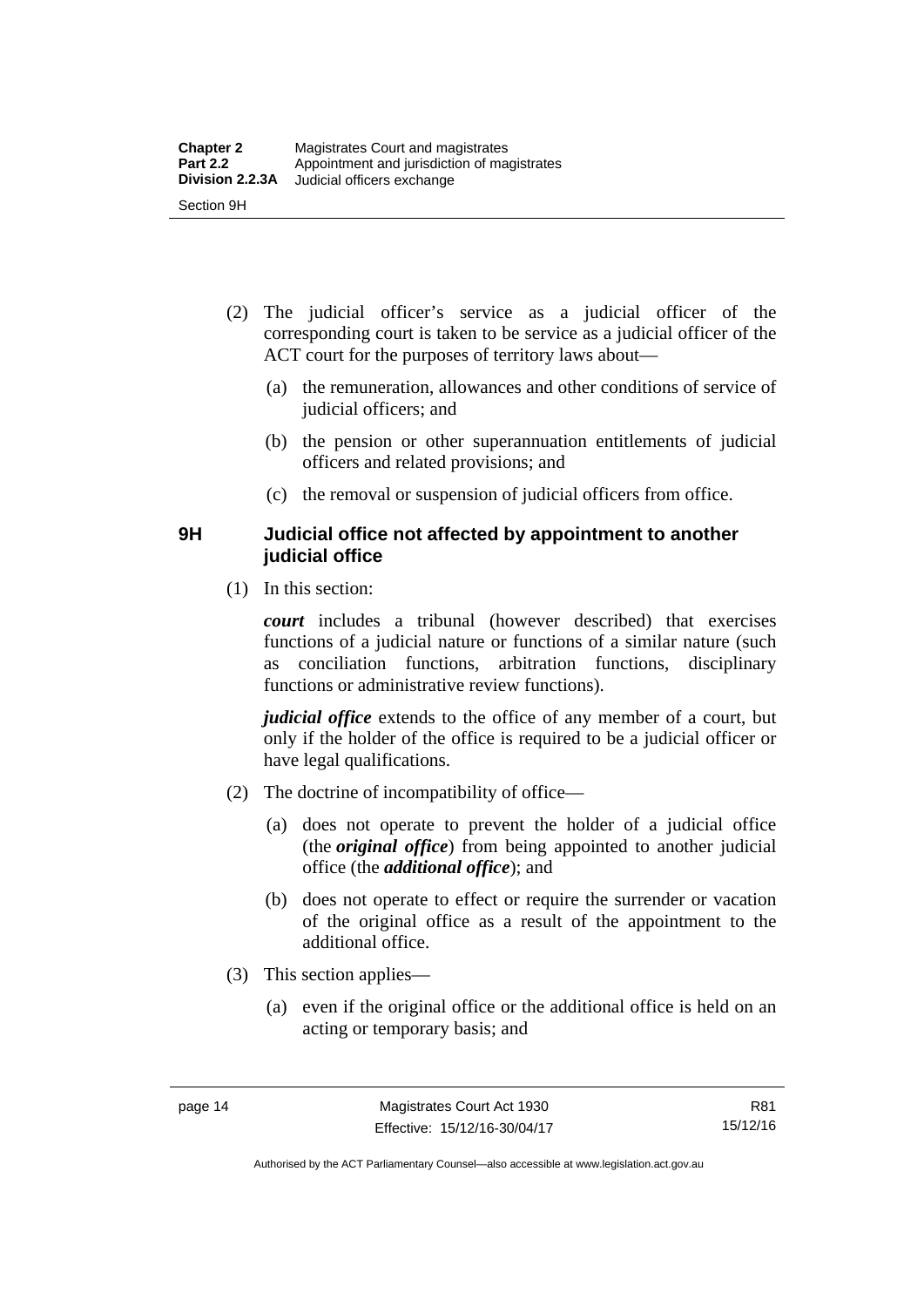- (b) even if the original office or the additional office is a judicial office of another jurisdiction (including, but not limited to, judicial offices to which appointments are made under section 9E); and
- (c) even if an appeal lies from a decision of the court of one of the judicial offices to the court of the other judicial office; and
- (d) even if the courts of the judicial offices are not of the same status.

#### <span id="page-30-0"></span>**9I Other arrangements not affected**

This division does not limit or affect any other arrangements under which—

- (a) a judicial officer of another jurisdiction may be appointed or act as a judicial officer of this jurisdiction; or
- (b) a judicial officer of this jurisdiction may be appointed or act as a judicial officer of another jurisdiction.

#### <span id="page-30-1"></span>**9J Amendment of sch 2**

A regulation may amend schedule 2.

## <span id="page-30-2"></span>**Division 2.2.4 Jurisdiction of magistrates**

### <span id="page-30-3"></span>**10P Oath etc of office**

- (1) A person appointed as the Chief Magistrate, a magistrate or special magistrate must not exercise the functions given to a magistrate under any territory law unless the person has sworn an oath or made an affirmation in accordance with the form in schedule 1.
- (2) The oath must be sworn or affirmation made before the Chief Justice.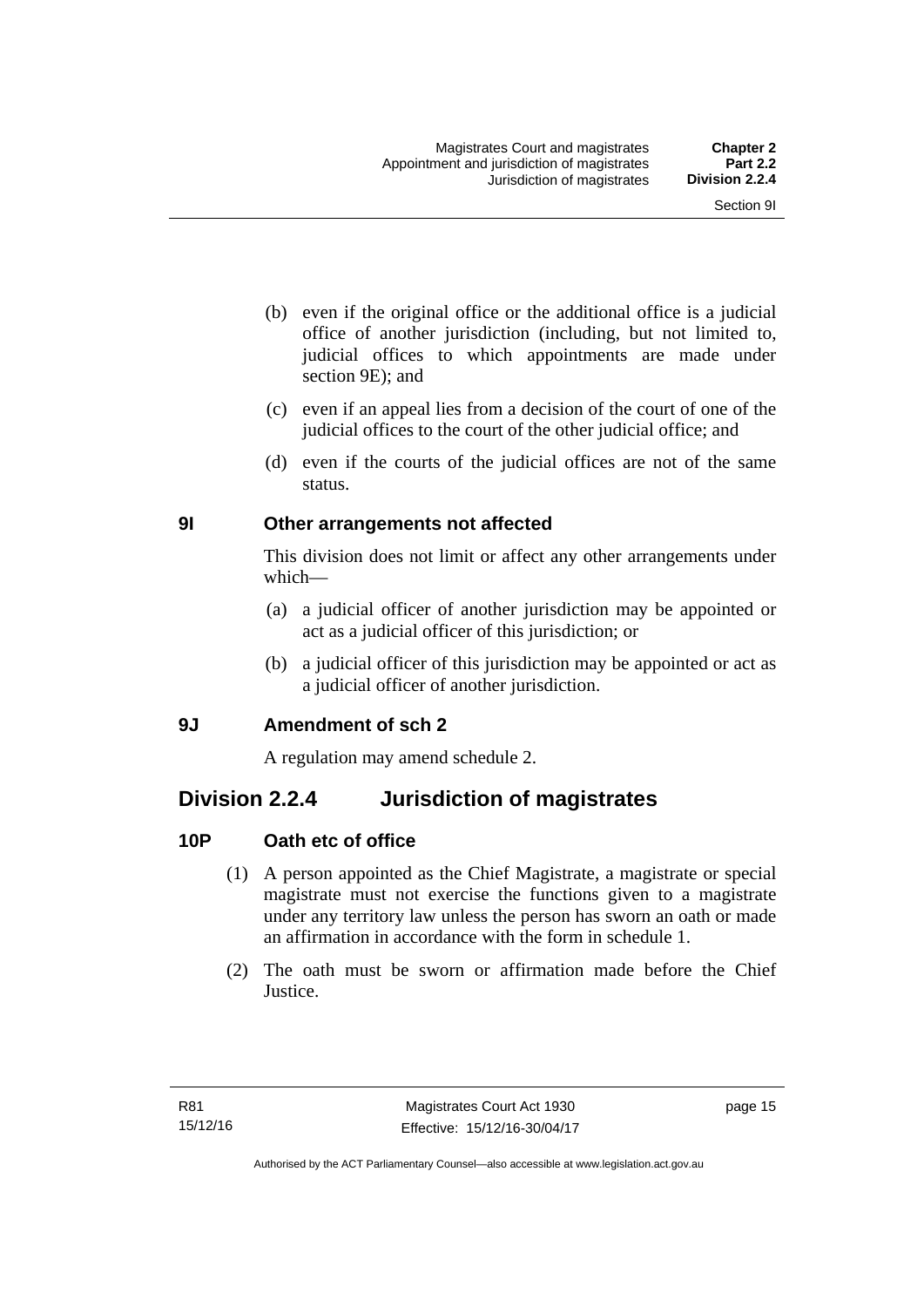#### <span id="page-31-0"></span>**11 Acts done beyond ACT**

- (1) An act done by a magistrate, because of his or her office, outside the ACT for the purpose of authenticating the signature of a person to an instrument intended to take effect in the ACT is, unless the act is required by law to be done in the ACT, effective for any territory law.
- (2) An oath or affirmation administered by a magistrate, because of his or her office, outside the ACT in any case in which an oath or affirmation may be administered by a magistrate is, unless the oath or affirmation is required by law to be administered in the ACT, effective for any territory law.

#### <span id="page-31-1"></span>**12 Acts by magistrate out of court etc**

- (1) Any magistrate out of court or the registrar may do all or any of the following:
	- (a) receive an information;
	- (b) issue a summons or warrant on an information;
	- (c) issue a summons or warrant to compel the attendance of a witness;
	- (d) do anything else that is necessary and preliminary to a hearing.
- (2) Without limiting subsection (1), if a law in force in the ACT provides that an information or complaint may be laid or made before, or a summons or warrant issued by, a court or justice of the peace, the information or complaint may be laid or made, and the summons or warrant may be issued, by a magistrate or the registrar.

#### <span id="page-31-2"></span>**13 Making of enforcement order after case decided**

After a case has been heard and decided, any magistrate or the registrar may make an enforcement order for the purposes of the case.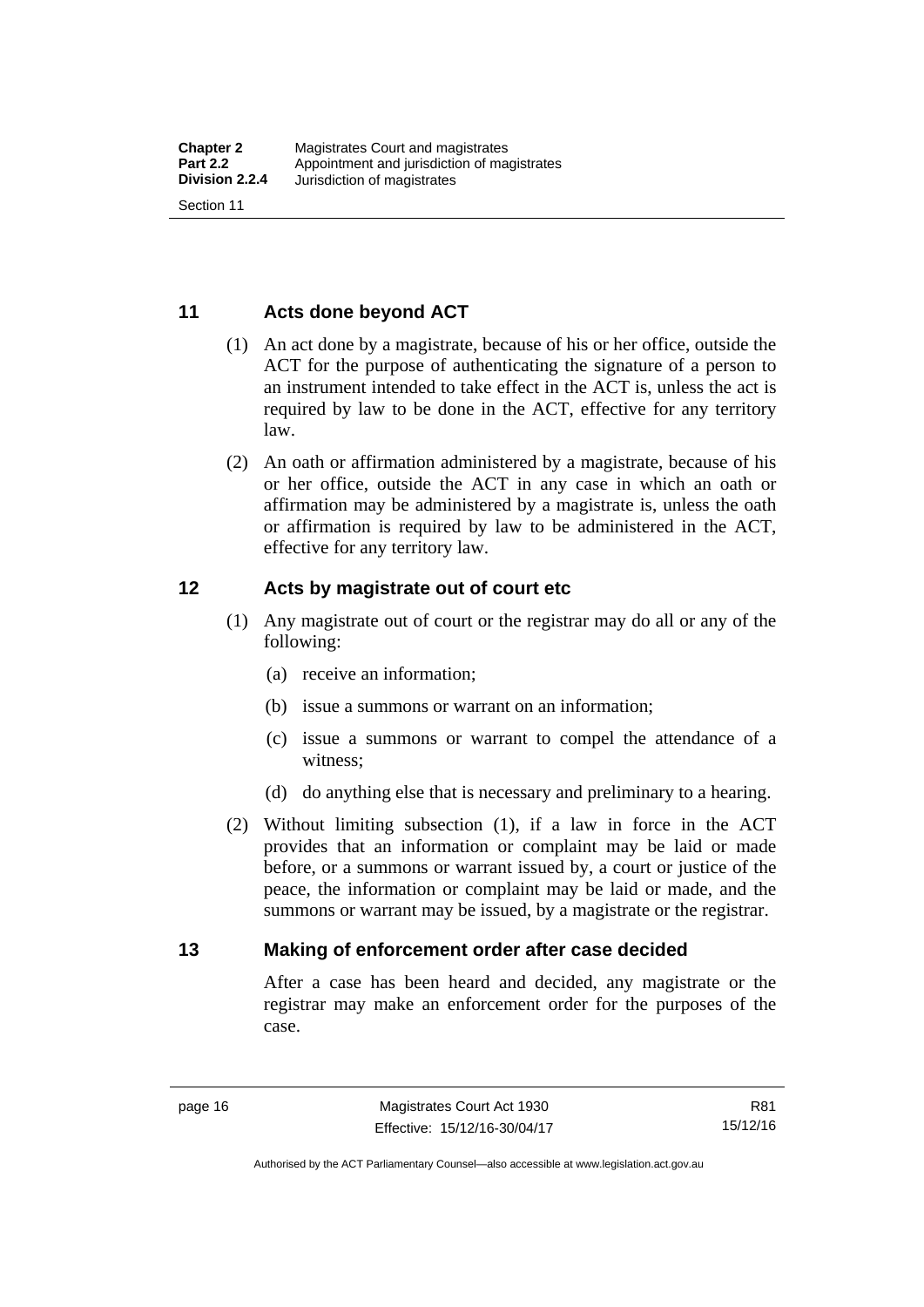#### <span id="page-32-0"></span>**15 Process not invalid only because of death of magistrate etc**

A summons or warrant issued, or order made, by a magistrate or registrar is not invalid only because of the magistrate or registrar dying or otherwise ceasing to hold the position.

#### <span id="page-32-1"></span>**16 Order instead of mandamus order**

- (1) If a magistrate or registrar refuses to do any act relating to the duties of his or her office as a magistrate or registrar, the party requiring the act to be done may apply to the Supreme Court for an order calling on the magistrate or registrar and also the party to be affected by the act to show cause why the act should not be done, and if good cause is not shown against it, the Supreme Court may make the order absolute, with or without payment of costs.
- (2) A magistrate or registrar on being served with an order absolute must obey the order, and do the act required by it to be done.

#### <span id="page-32-2"></span>**17 Magistrates may exercise functions of justices of peace**

If under any law in force in the ACT, anything is required or permitted to be done before, to or by a justice of the peace, it may be done before, to or by a magistrate.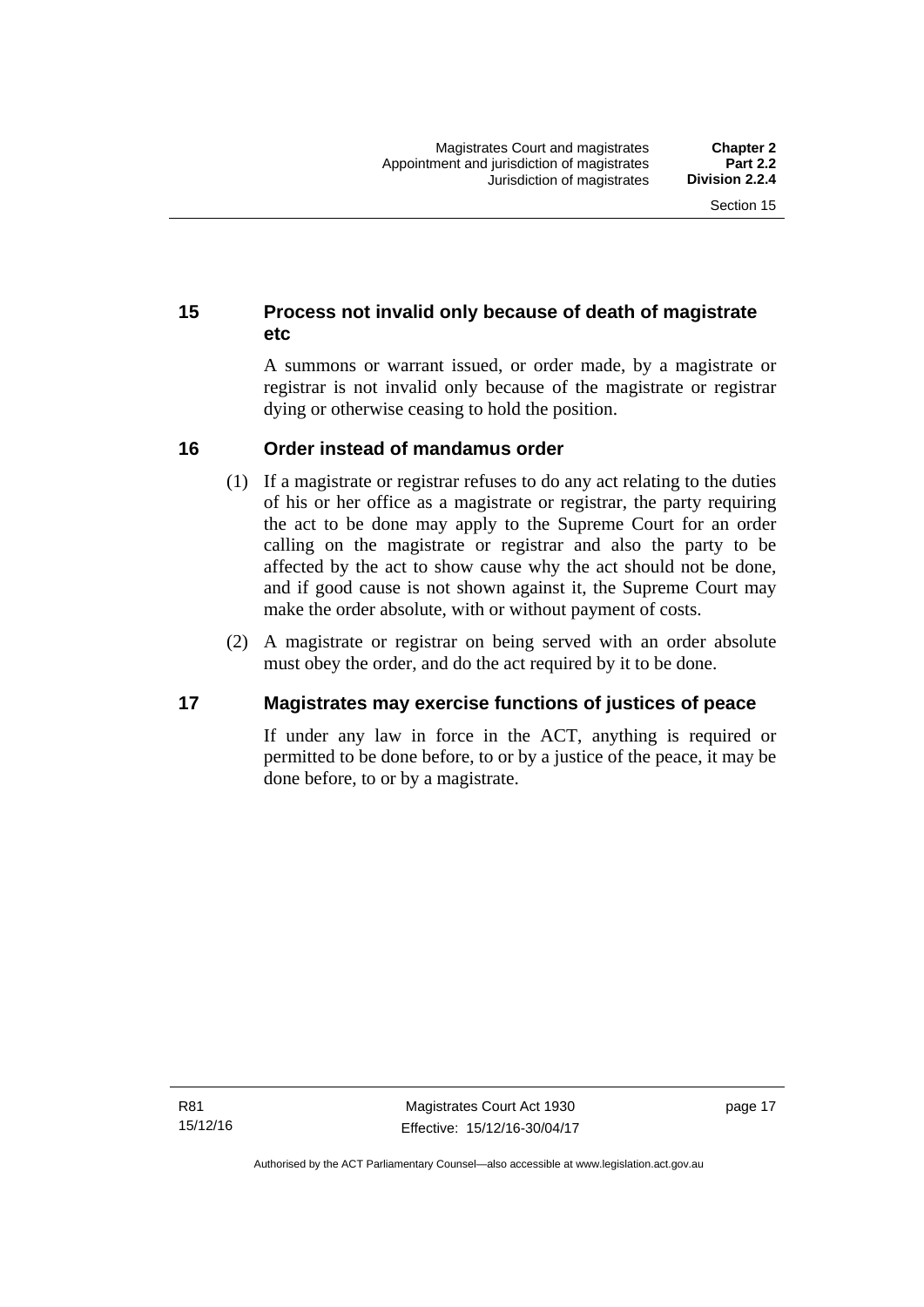# <span id="page-33-0"></span>**Part 2.3 Protection of magistrates in execution of their office**

#### <span id="page-33-1"></span>**17A Magistrate sued for act not within jurisdiction**

- (1) Any person injured by an act done by a magistrate in a matter in which by law the magistrate has no jurisdiction or in which the magistrate has exceeded his or her jurisdiction, or by an act done under any conviction or order made or warrant or writ issued by a magistrate in any such matter, may maintain in the Supreme Court an action against the magistrate without alleging in his or her statement of claim that the act complained of was done maliciously and without reasonable and probable cause.
- (2) No such action is maintainable for anything done under any such conviction or order until after the conviction or order has been quashed or set aside on appeal.
- (3) No such action is maintainable for anything done under any such warrant that was issued by the magistrate to procure the appearance of the person charged, and that has been followed by a conviction or order in the same matter, until after the conviction or order has been so quashed or set aside.
- (4) If the lastmentioned warrant has not been followed by a conviction or order, or if it is a warrant on an information of an alleged indictable offence, and if a summons was issued previously to the warrant being issued, and the summons was served on the person charged either personally or by leaving it for the person with someone at the person's last-known or usual home or business address, and the person did not appear according to the exigency of the summons, in that case no action is maintainable against the magistrate for anything done under the warrant.

R81 15/12/16

Authorised by the ACT Parliamentary Counsel—also accessible at www.legislation.act.gov.au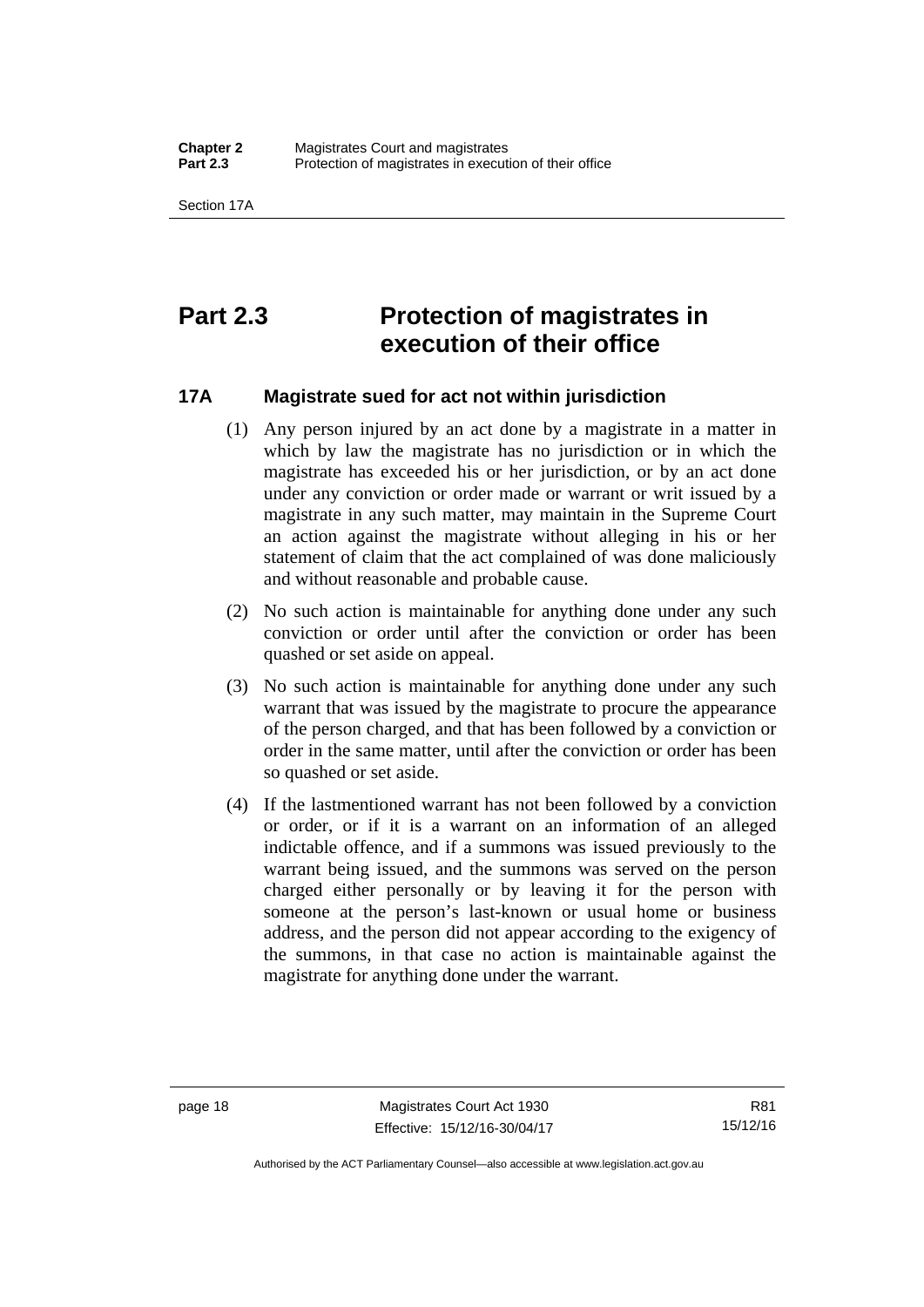#### <span id="page-34-0"></span>**17C Committal or enforcement order by magistrate on order of court**

If a conviction or order is made by the court and a committal order or enforcement order is made for the conviction or order by a magistrate bona fide and without collusion, an action in relation to any defect in the conviction or order or any want of jurisdiction in the court making the conviction or order is maintainable only against the magistrate constituting the court that made the conviction or order.

#### <span id="page-34-1"></span>**17D No action for acts done under Supreme Court order**

An action is not maintainable against a magistrate for doing an act if the magistrate does the act in accordance with a Supreme Court order.

#### <span id="page-34-2"></span>**17E No action if proceeding confirmed on appeal**

If a committal order or enforcement order is made by a magistrate on a conviction or order that, either before or after the making of the committal order or enforcement order, is confirmed on appeal, an action is not maintainable against the magistrate who made the committal order or enforcement order for anything done under it because of any defect in the conviction or order.

#### <span id="page-34-3"></span>**17F Actions in cases prohibited**

If any action, which by this Act is declared to be not maintainable, is brought against a magistrate, the Supreme Court, on application of the defendant, and on affidavit of the facts, may set aside or stay the proceeding with or without costs.

#### <span id="page-34-4"></span>**17G Payment into court**

(1) After an action under this part has been started but before the case has been heard, a defendant may pay into court the amount the defendant considers appropriate.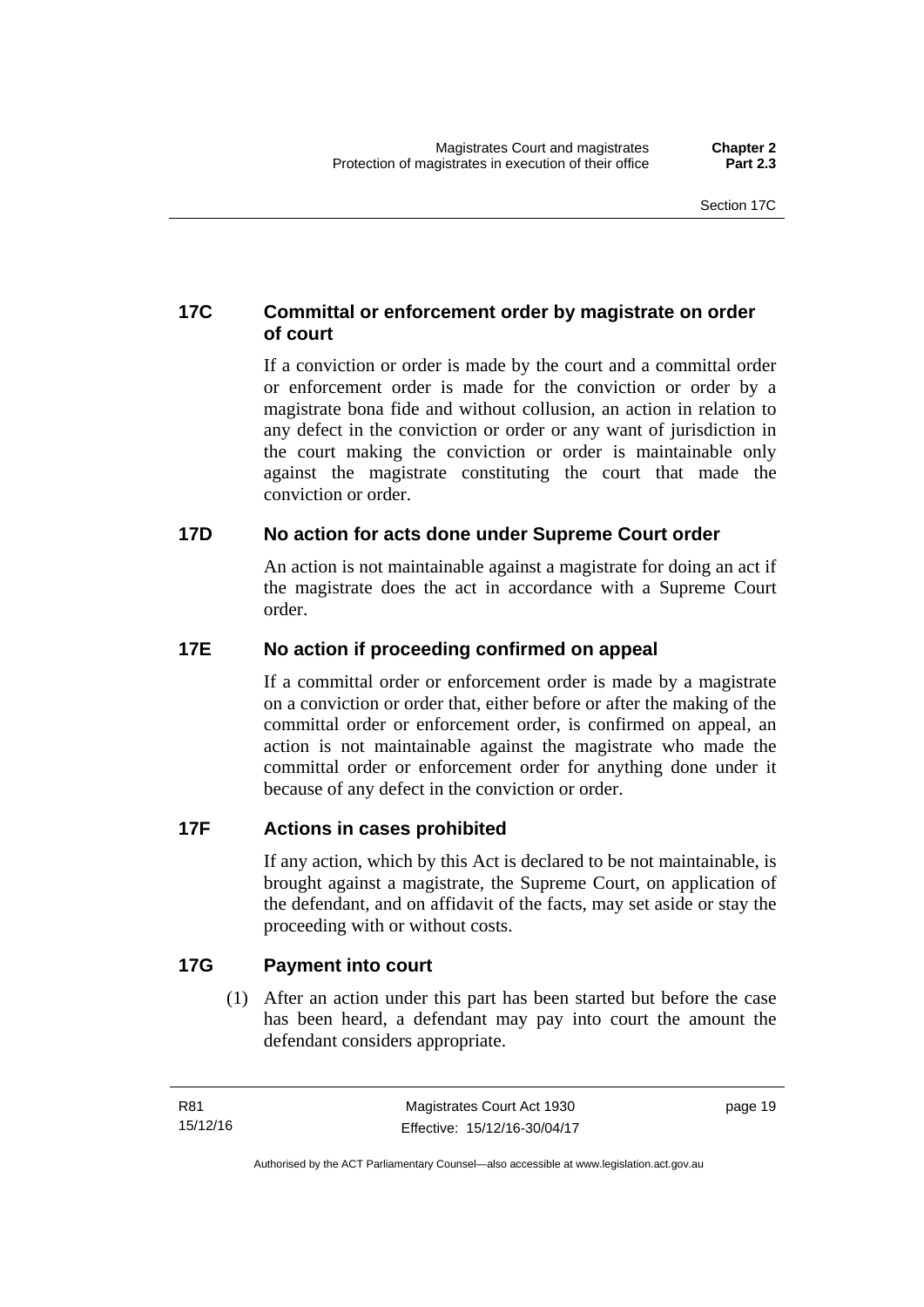Section 17H

- (2) Judgment must be given for the defendant if the Supreme Court at the trial considers that the plaintiff is not entitled to damages beyond the amount paid into court, and the amount paid into court, or the part of it that is enough to meet the defendant's costs, must be paid out of court to the defendant, and the rest (if any) must be paid to the plaintiff.
- (3) If the plaintiff accepts the amount paid into court in satisfaction of the plaintiff's damages in the action, the plaintiff may apply to the Supreme Court for an order for the payment of the amount out of court to the plaintiff, with or without costs.
- (4) If the Supreme Court makes the order, the action is decided and the order is a bar to any other action for the same cause.

#### <span id="page-35-0"></span>**17H No action against magistrate for judicial acts in Magistrates Court**

An action must not be brought in the Magistrates Court against a magistrate in relation to anything done by the magistrate in the execution of the magistrate's office.

#### <span id="page-35-1"></span>**17I Magistrate sued for acts within magistrate's jurisdiction only liable in case of malice and absence of reasonable and probable cause**

In an action against a magistrate for any act done by the magistrate in the execution of the magistrate's duty as a magistrate in relation to any matter within the magistrate's jurisdiction as a magistrate, it must be expressly alleged in the statement of claim that the act was done maliciously and without reasonable and probable cause, and if the allegations are denied, and at the trial of the action the plaintiff fails to prove them, judgment must be given for the defendant.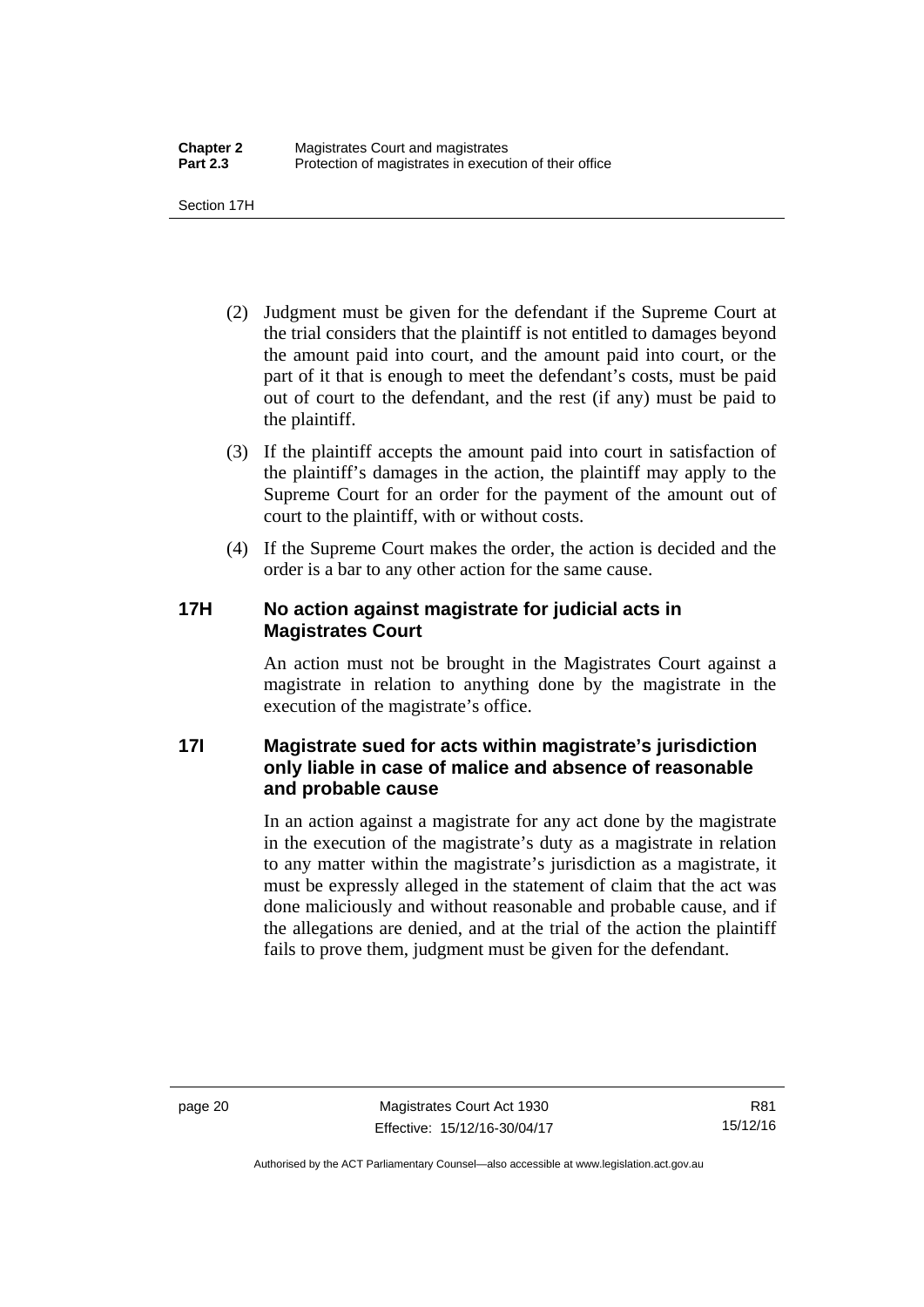# **17J Verdict for defendant**

If the plaintiff in an action against a magistrate does not prove the cause of action at the trial, judgment must be given for the defendant.

# **17K Damages**

 $If$ <sub>—</sub>

- (a) the plaintiff in an action against a magistrate is entitled to recover, and seeks to recover a penalty or other amount paid or raised as a result of a conviction, judgment or order or to recover damages for imprisonment; and
- (b) it is proved that the plaintiff was guilty of the offence or liable to pay the amount or, for imprisonment, did not undergo any greater punishment than could have been imposed for the offence of which the plaintiff was convicted;

the plaintiff is not entitled to recover the penalty or other amount paid or raised or, for imprisonment, damages greater than 1 cent, or any costs in the action.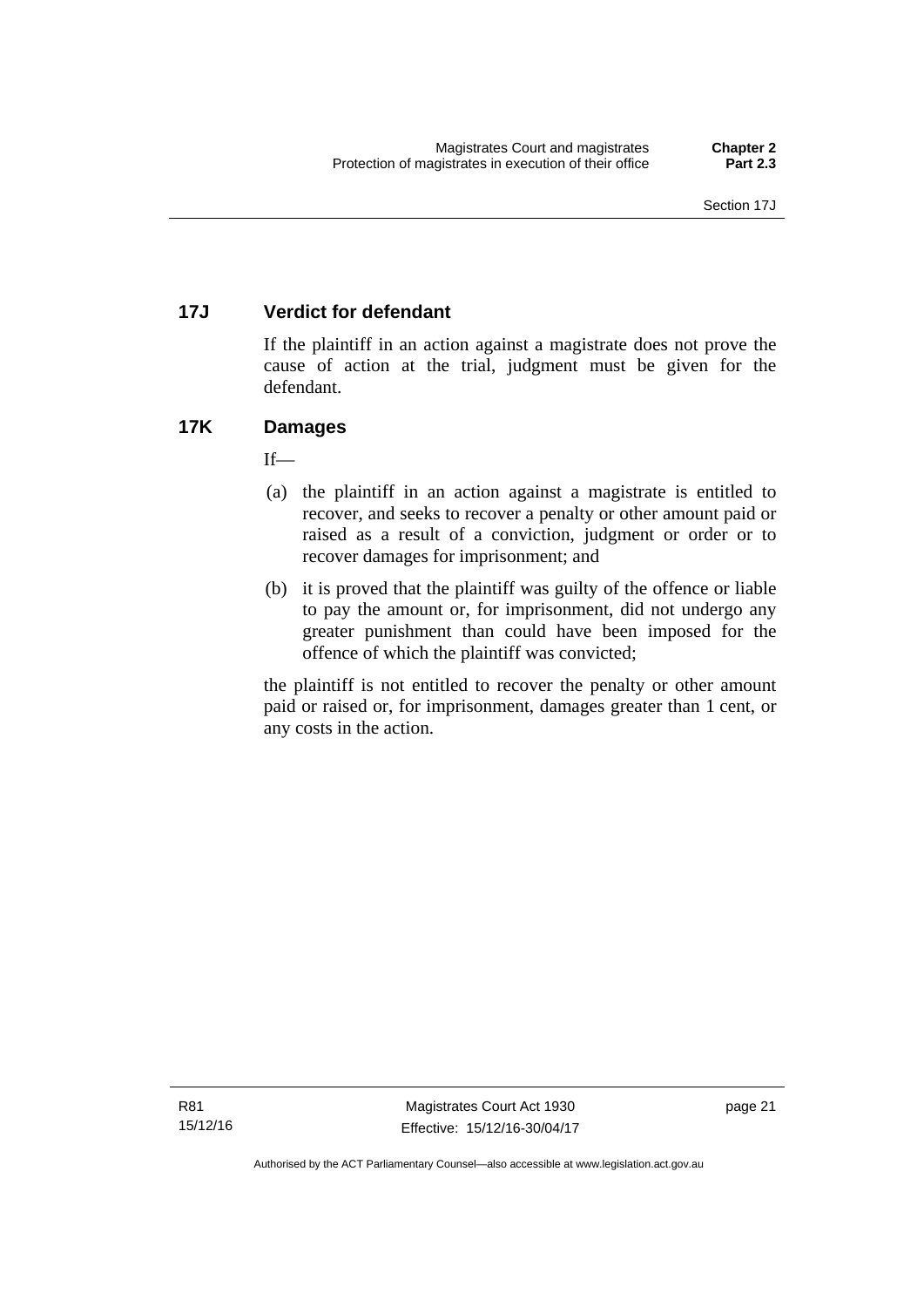**Chapter 3 Criminal proceedings**<br>**Part 3.1 Preliminary Preliminary** 

Section 18A

# **Chapter 3 Criminal proceedings**

# **Part 3.1 Preliminary**

# **18A Definitions for ch 3**

In this chapter:

*Crimes Act* means the *[Crimes Act 1900](http://www.legislation.act.gov.au/a/1900-40)*.

*decision* includes a committal for trial, admission to bail, and a conviction, order or other decision.

*defendant* means a person against whom an information is laid.

page 22 Magistrates Court Act 1930 Effective: 15/12/16-30/04/17

Authorised by the ACT Parliamentary Counsel—also accessible at www.legislation.act.gov.au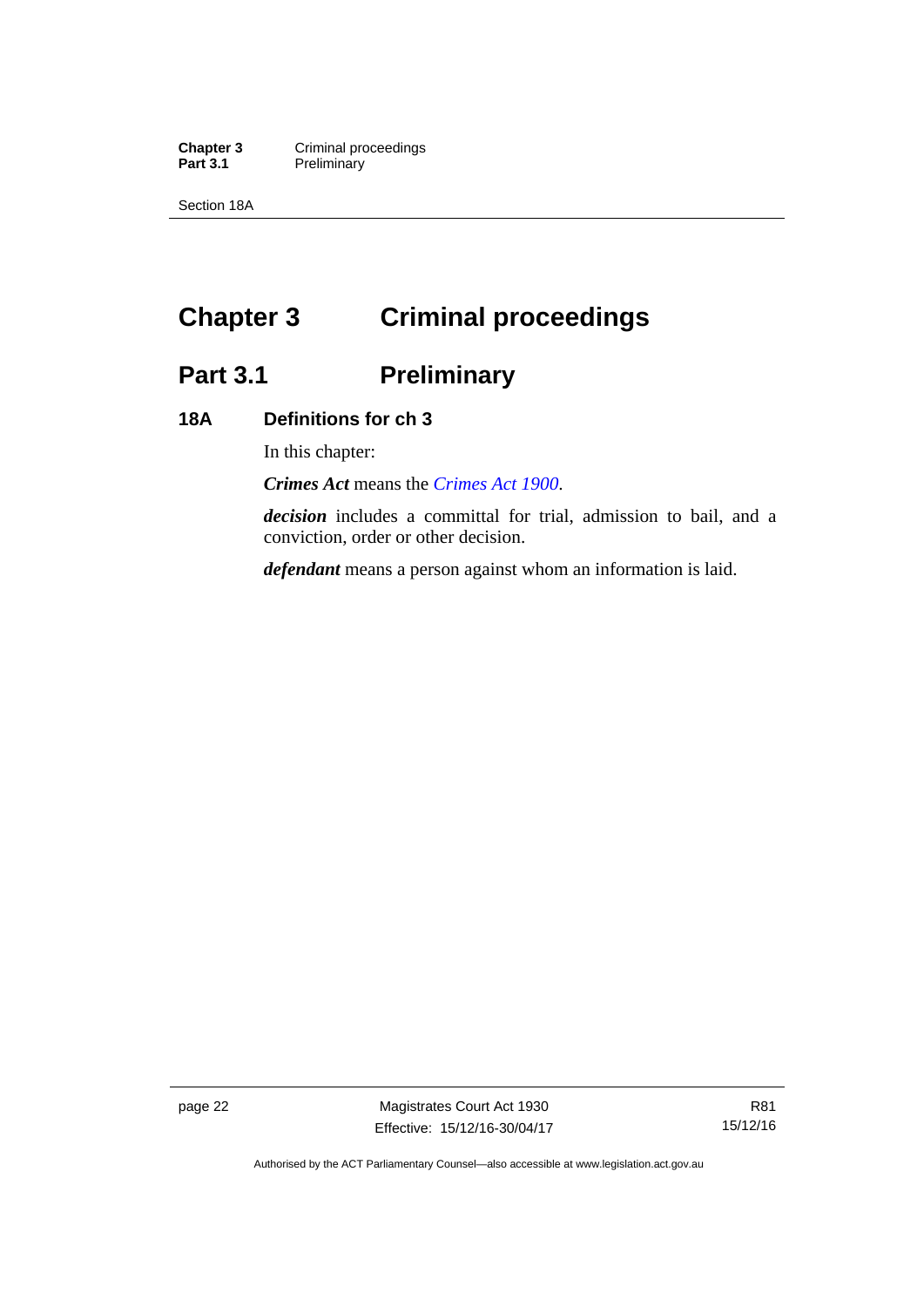# **Part 3.2 Criminal jurisdiction**

# **19 Jurisdiction of court**

If, by any law in force in the ACT, any offence is punishable on summary conviction or any person is made liable to a penalty or punishment or to pay an amount for any offence, act or omission, and no other provision is made for the trial of the person committing the offence, the matter may be heard and decided by the court in a summary way under the provisions of this Act.

# **21 Jurisdiction of court if defendant absent from ACT**

The court has jurisdiction even though the defendant is not in the ACT.

# **22 Proceeding of court if it considers offence should be dealt with on indictment**

If, for an information in relation to an offence that is punishable either summarily or on indictment it appears to the court, on the close of the case for the prosecution, that the offence ought to be dealt with on indictment, the court must abstain from adjudication on the information and must deal with the case for the purpose of committal for trial only.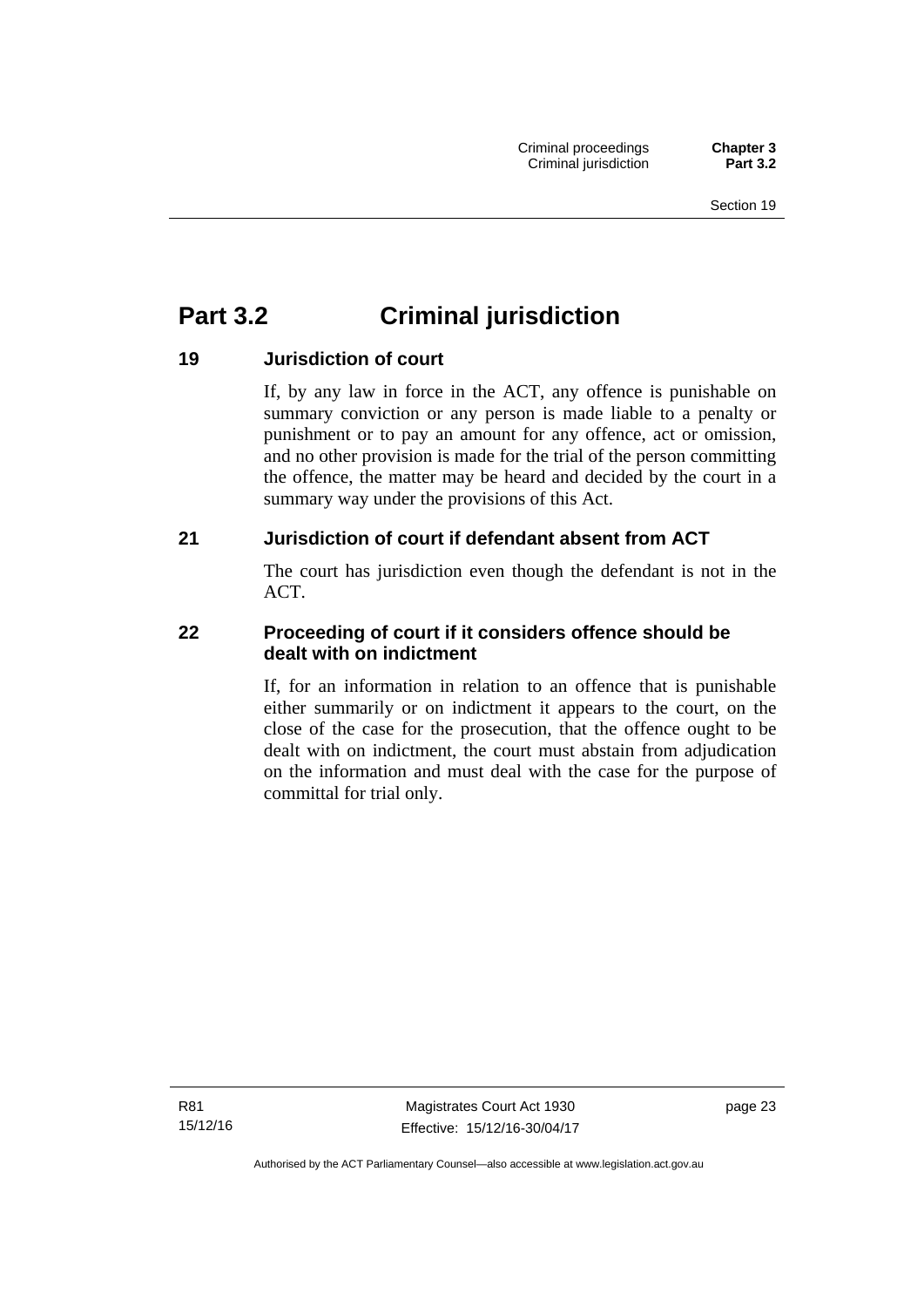# **Part 3.3 Beginning criminal proceedings**

# **Division 3.3.1 Beginning criminal proceedings general**

# **25 Informations**

A proceeding may be started in the court by information laid by the informant or by a lawyer or anyone else representing the informant.

# **Division 3.3.2 Informations**

# **26 Laying of informations**

An information may be laid before a magistrate in any case where a person has committed or is suspected of having committed, in the ACT, an indictable offence or an offence that may be dealt with summarily as provided in section 19.

# **27 Description of people and property and of offences**

- (1) Such description of people or things as would be sufficient in an indictment is sufficient in informations.
- (2) The description of any offence in the words of the Act, ordinance, law, order, by-law, regulation, or other instrument creating the offence, or in similar words, is sufficient in law.

# **28 Power of court to amend information**

(1) If at the hearing of any information or summons any objection is taken to an alleged defect in it in substance or form or if objection is taken to any variance between the information or summons and the evidence adduced at the hearing of it, the court may make any amendment in the information or summons that appears to it to be desirable or to be necessary to enable the real question in dispute to be decided.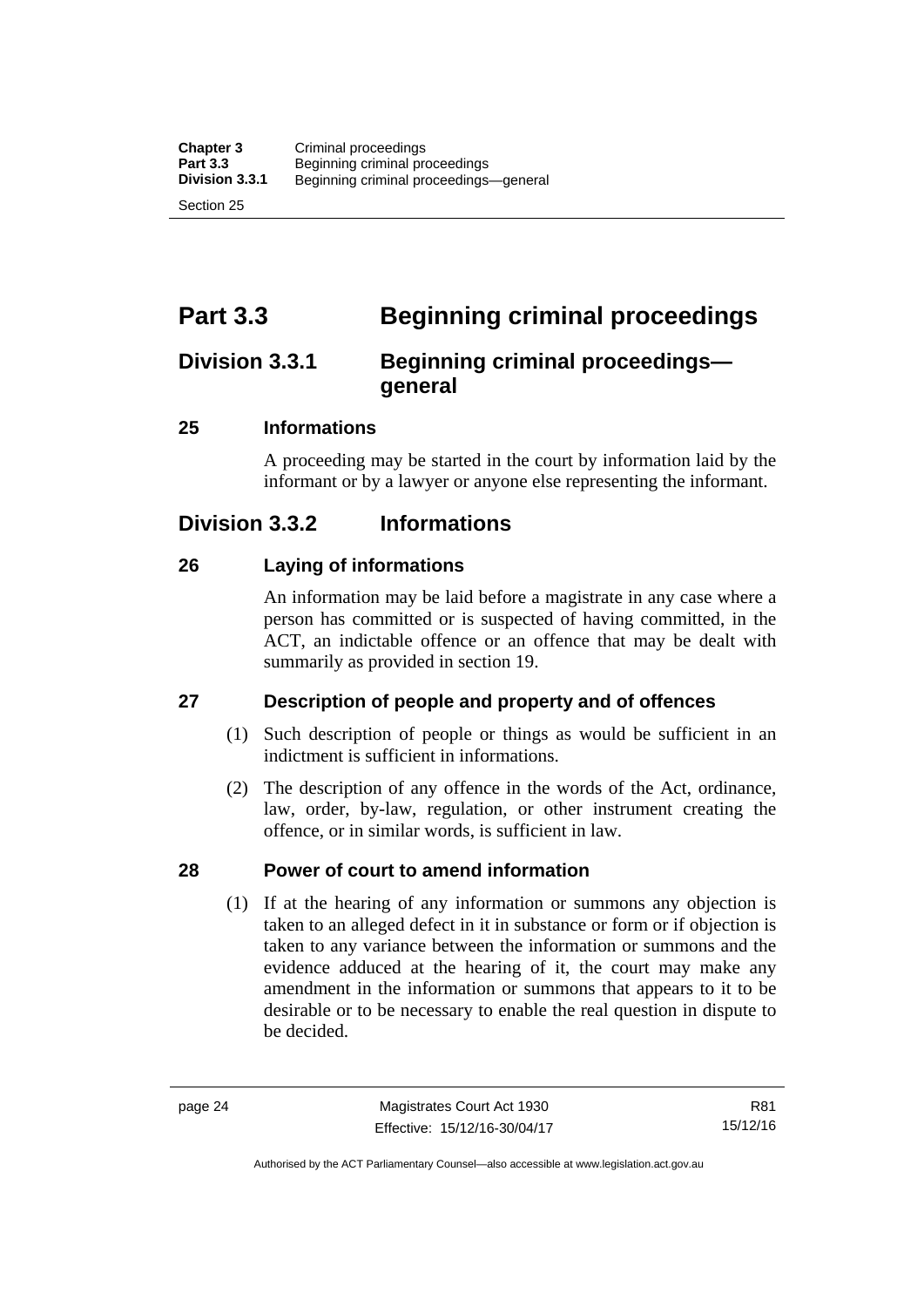(2) The court must not make an amendment under subsection (1) if it considers that the amendment cannot be made without injustice to the defendant.

# **29 Court may adjourn hearing if amendment made**

If in any case where an amendment in an information or summons has been made under section 28 the court considers that the defendant has been misled by the form in which the information or summons has been made out, it may adjourn the hearing of the case for the period it considers appropriate and may make any order about the costs of the adjournment it considers appropriate.

# **30 Form of information**

- (1) If a warrant is intended to be issued in the first instance against the person charged, the information must be in writing and on oath.
- (2) The oath may be made by the informant or someone else.
- (3) If a summons instead of a warrant is intended to be issued in the first instance against the person charged, the information may be made orally and without oath.
- (4) Subsection (3) applies whether or not the law under which the information is laid requires it to be in writing.

# **Division 3.3.3 Summonses**

## **37 When magistrate may issue summons**

If an information is laid before a magistrate, the magistrate may issue a summons.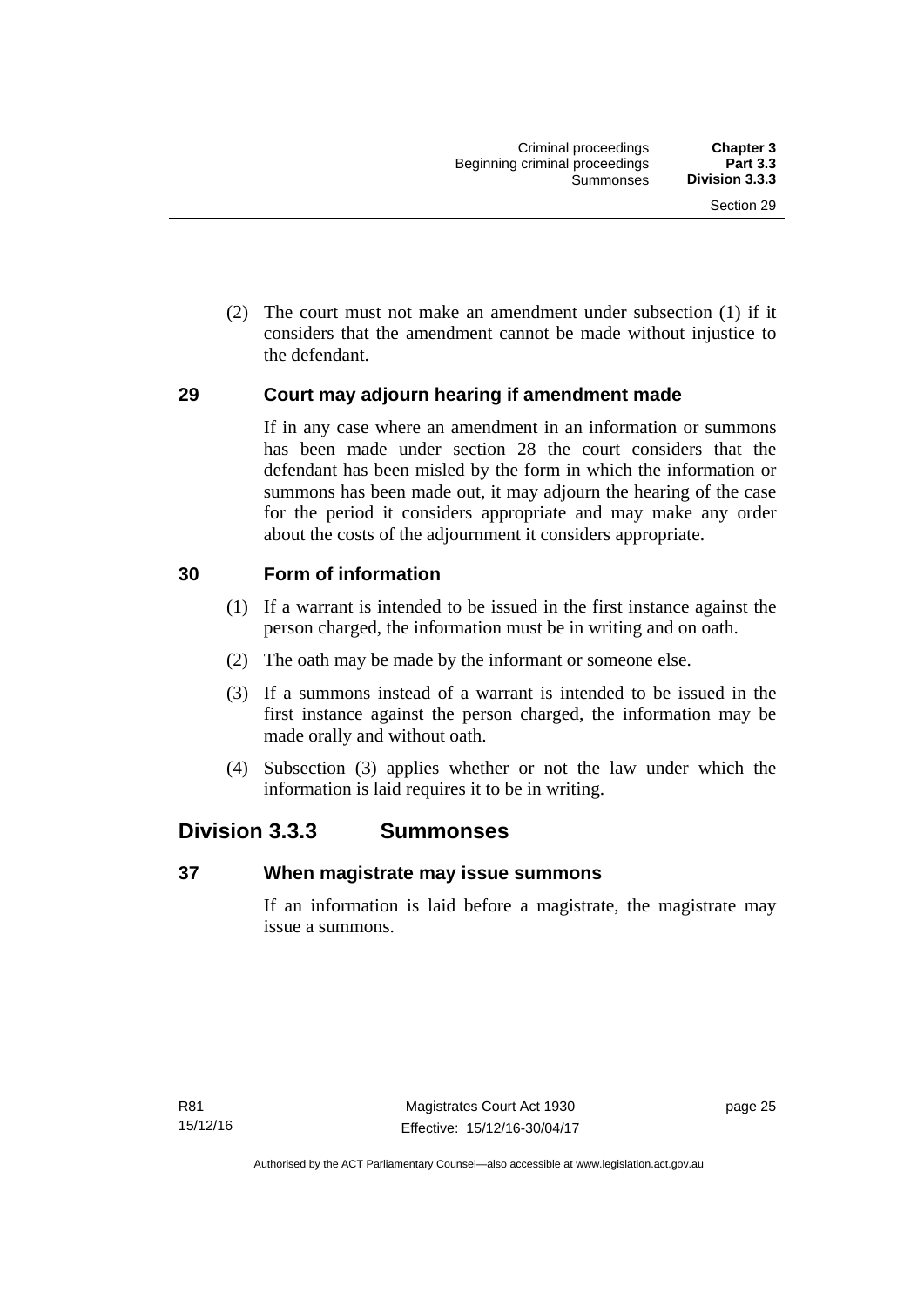# **38 Form of summons**

A summons issued in the case of an information must be directed to the defendant, and must state shortly the matter of the information and require the defendant to appear at a certain time and place before the court, to answer to the information and to be further dealt with according to law.

# **41 Service of summons**

- (1) A summons issued in relation to an information may be served on the person to whom it is directed by—
	- (a) giving a copy of the summons to the person; or
	- (b) leaving a copy of the summons at the last-known or usual home or business address of the person with someone who appears to be at least 16 years old and to live or be employed at the address.
- (2) Service of a summons under subsection (1) must be effected at least 72 hours before the time appointed in the summons for the hearing of the information.
- (3) If it appears to the court or a magistrate or the registrar, by statement on oath or by affidavit, that from any cause service in accordance with subsections (1) and (2) cannot be effected, the court or magistrate or the registrar may extend the time for hearing.
- (4) Service of a summons in accordance with this section may be proved by the oath of the person who served it or by affidavit or otherwise.

Authorised by the ACT Parliamentary Counsel—also accessible at www.legislation.act.gov.au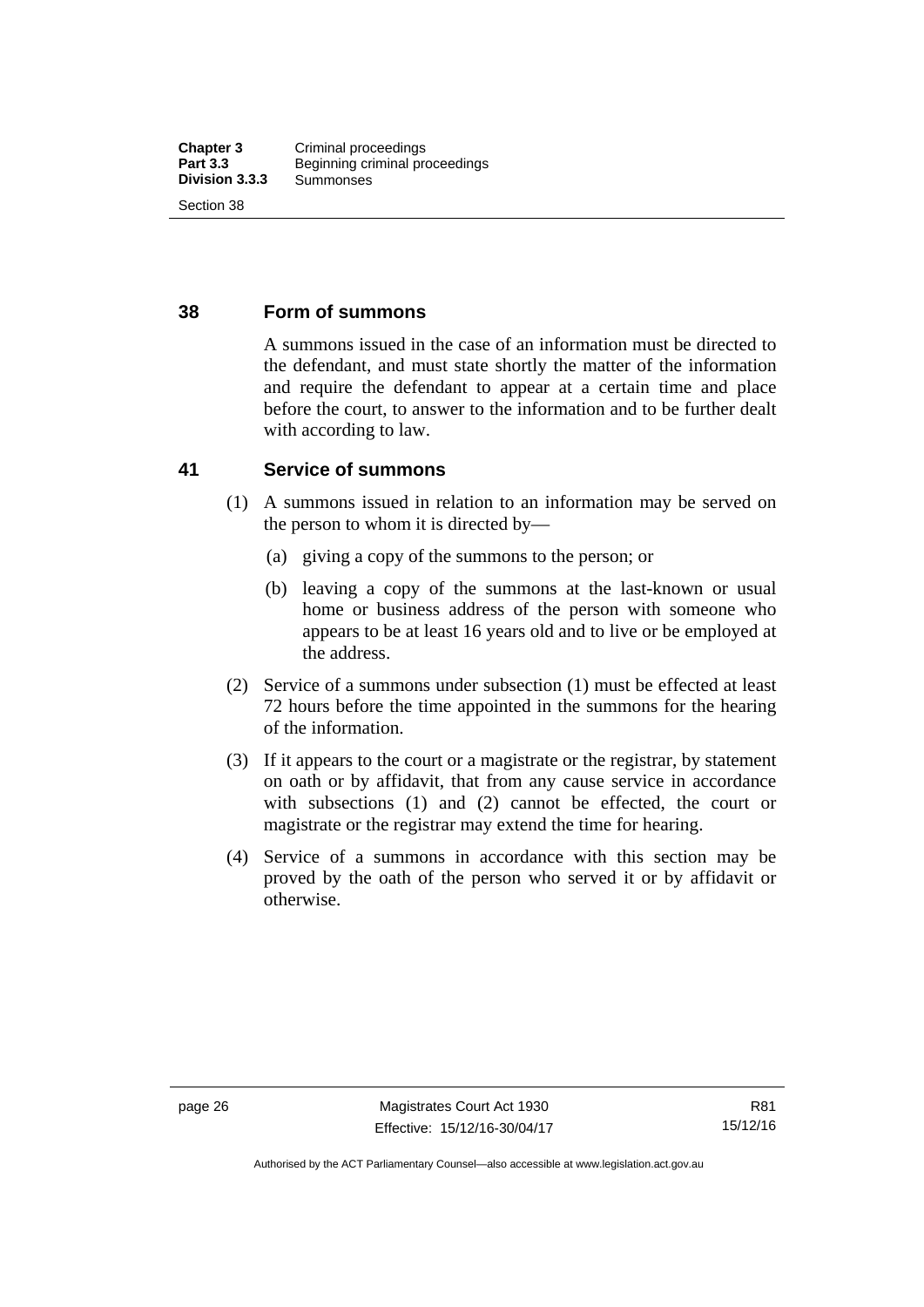# **Division 3.3.3A Court attendance notices**

# **41A Definitions—div 3.3.3A**

In this division:

*authorised person* means—

- (a) a police officer; or
- (b) a person prescribed by regulation.

*court attendance notice*—see section 41B.

# **41B Commencing criminal proceeding by court attendance notice**

- (1) A proceeding for an alleged offence may be commenced by serving and filing a notice (a *court attendance notice*) under this division.
- (2) A court attendance notice served on a person must––
	- (a) state the name of the person; and
	- (b) describe the offence to which it relates; and
	- (c) briefly state the particulars of the offence; and
	- (d) state the name of the authorised person serving the notice; and
	- (e) unless a warrant is issued for the arrest of the person or the person is refused bail—
		- (i) require the person to appear before a magistrate at a stated date, time and place; and
		- (ii) state that failure to appear may result in the person's arrest or in the proceeding being dealt with in the person's absence; and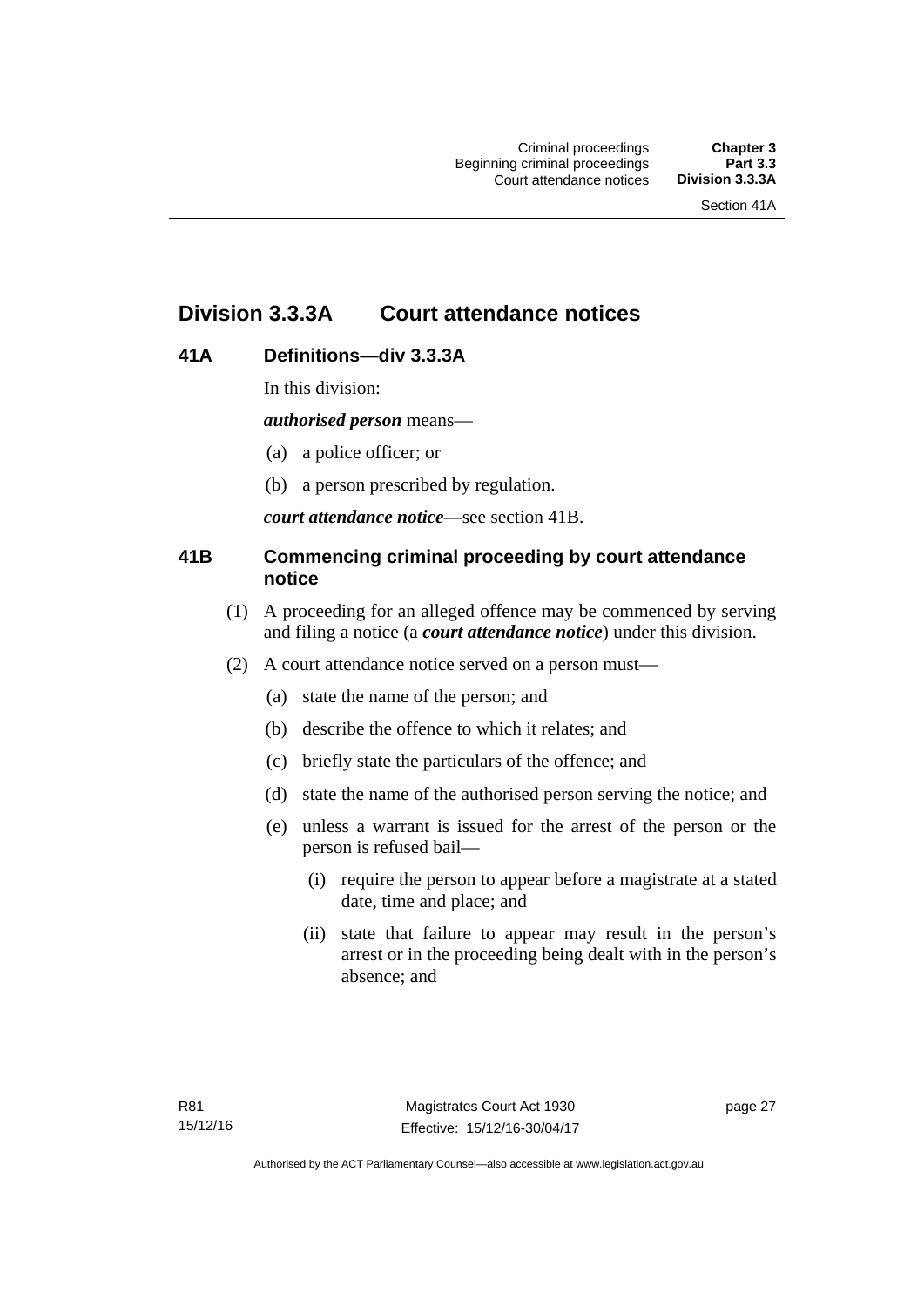- (f) if the person consents to appear before a magistrate at the stated date and time—include a statement, signed by the person, that the person consents to appear at the stated date and time.
- *Note* If a form is approved under the *[Court Procedures Act 2004](http://www.legislation.act.gov.au/a/2004-59)* for this provision, the form must be used.
- (3) It is sufficient to describe an offence in the notice in the way the offence is described in the law that creates the offence.
- (4) The date stated for the person to appear before a magistrate must be—
	- (a) at least 14 days after the day the notice is served; or
	- (b) if the notice contains a consent signed by the person to appear before a magistrate at an earlier date available to a Magistrate—the date as stated in the notice.
- (5) The rules may prescribe additional matters that must be included in a court attendance notice.

# **41C Court attendance notice––service**

- (1) If an authorised person suspects, on reasonable grounds, that a person has committed an offence, the authorised person may serve a court attendance notice on the person.
- (2) The notice must be served personally by the authorised person.
- (3) The *[Court Procedures Rules 2006](http://www.legislation.act.gov.au/sl/2006-29),* part 6.8 (Service) apply to the service of a court attendance notice as if—
	- (a) the notice were a document in the proceeding for the offence to which it relates; and
	- (b) the copy of the notice served were a stamped copy.
- (4) However, the *[Court Procedures Rules 2006,](http://www.legislation.act.gov.au/sl/2006-29)* division 6.8.3 (Service—Magistrates Court) does not apply to service of a court attendance notice.

R81 15/12/16

Authorised by the ACT Parliamentary Counsel—also accessible at www.legislation.act.gov.au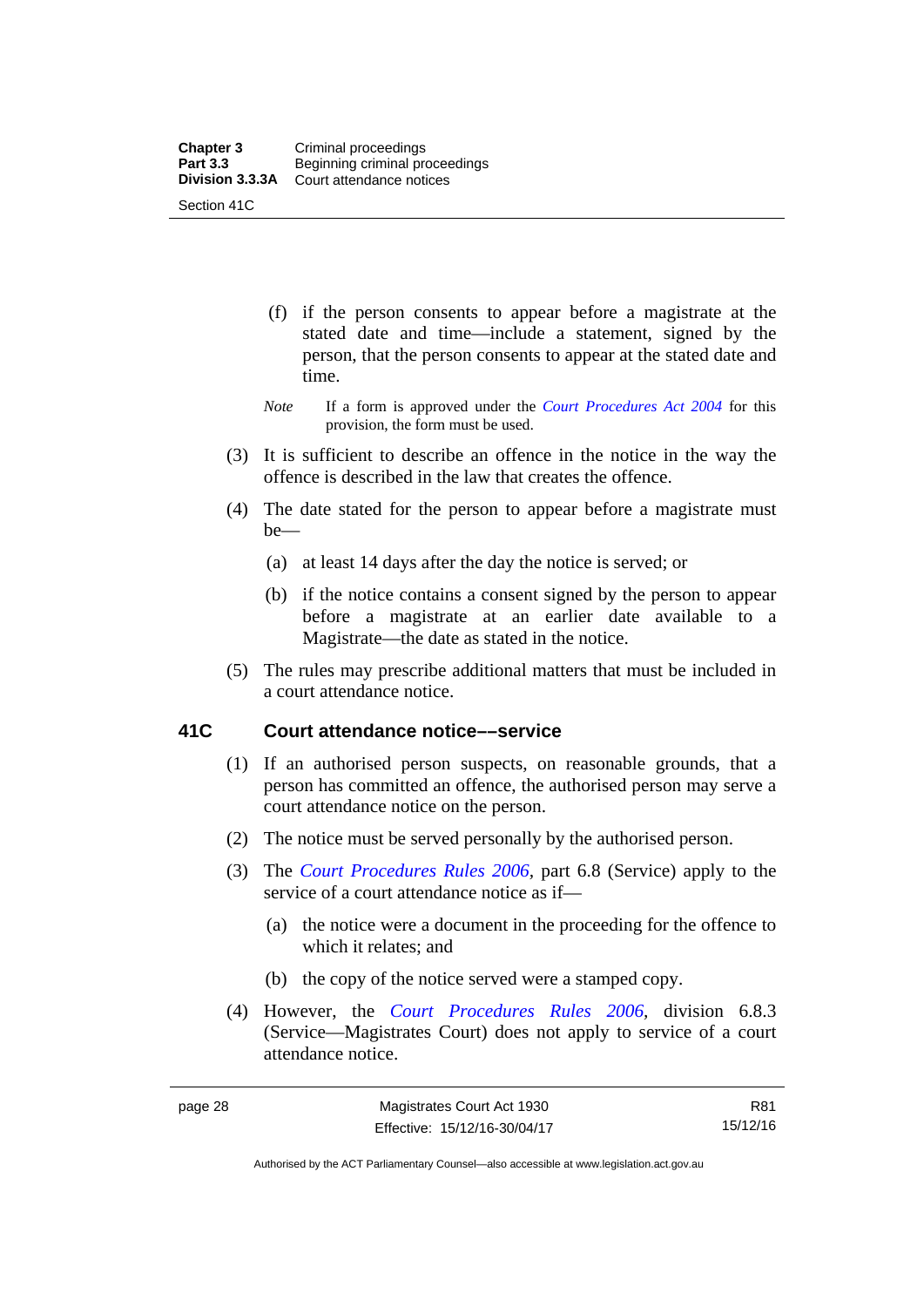# **41D Court attendance notice—filing**

- (1) A copy of a court attendance notice served on a person must be filed—
	- (a) not less than 14 days before the day stated in the notice for the person to appear before a magistrate; or
	- (b) if the notice contains a consent signed by the person to appear before a magistrate at a date earlier than 14 days after service of the notice—as soon as practicable.
- (2) If a warrant is intended to be issued in the first instance against the person, the notice must be filed with a sworn statement about the particulars of the offence stated in the notice.

# **41E Court attendance notice—relationship to information and summons**

- (1) This division is additional to, and does not limit, any other provision of a Territory law about an information or summons in relation to a criminal proceeding.
- (2) A court attendance notice served under this division is taken, for all purposes, to be a summons served under division 3.3.3.
- (3) A court attendance notice filed under this division is taken, for all purposes, to be an information laid under division 3.3.2.
- (4) For subsections (2) and (3), a provision mentioned in subsection (1) applies, with any necessary changes and any changes prescribed by regulation—
	- (a) in relation to a court attendance notice served under this division—as if it were a summons issued under division 3.3.3; and
	- (b) in relation to a court attendance notice filed under this division—as if it were an information laid under division 3.3.2.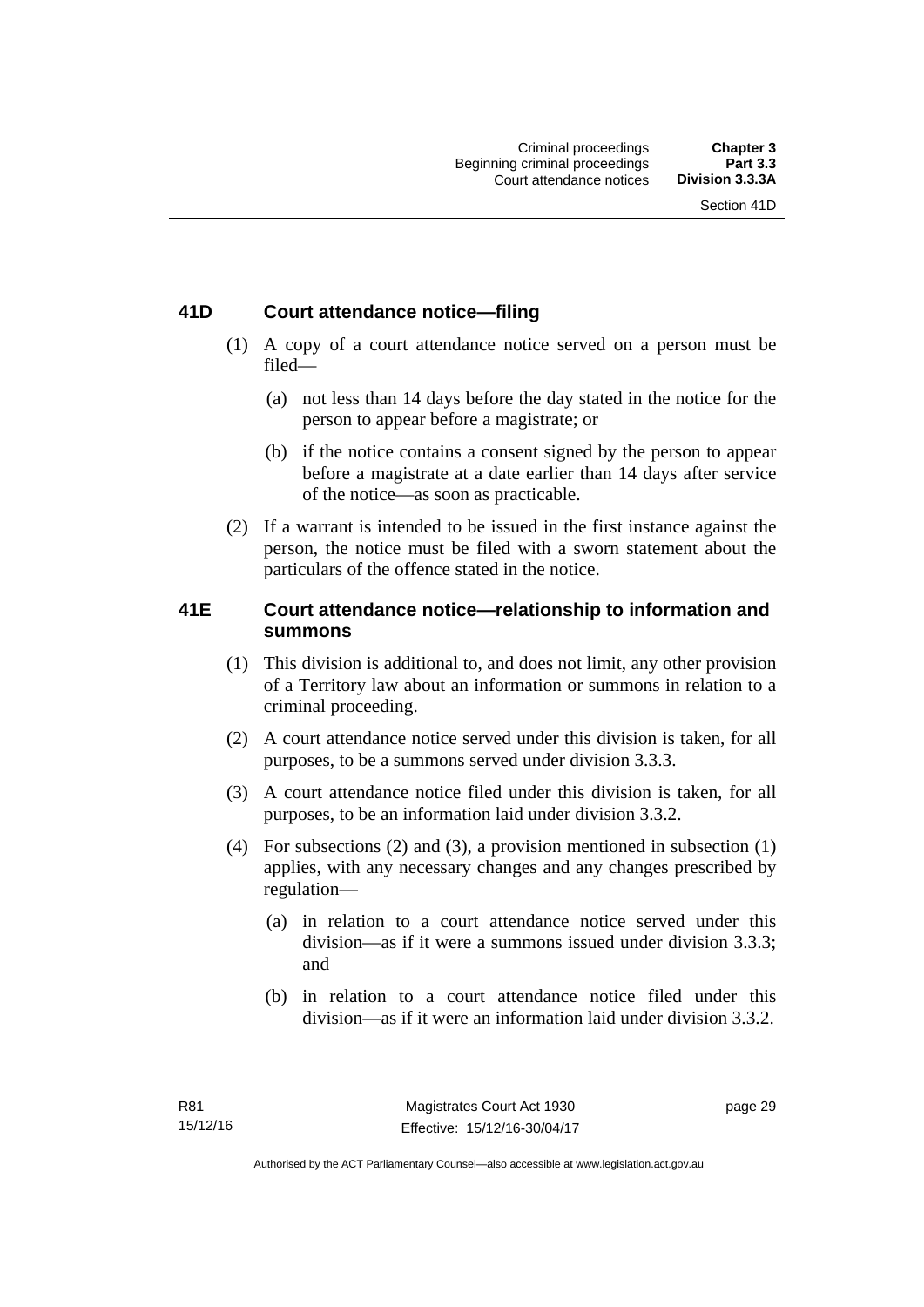# **Division 3.3.4 Warrants**

## **42 Issue of warrant and summons**

- (1) This section applies if—
	- (a) an information is laid before a magistrate under division 3.3.2 against a person for an offence; and
	- (b) the information is substantiated by the oath of the informant or a witness; and
	- (c) the person is not in custody.
- (2) The magistrate may issue a warrant for the person's arrest, and for bringing the person before the court to answer to the information and to be further dealt with according to law.
- (3) However, the magistrate may issue a summons instead of the warrant if the magistrate considers it appropriate.
- (4) The issue of the summons does not prevent a magistrate from issuing a warrant at any time before or after the time mentioned in the summons for the person's appearance.
- (5) However, subsection (4) does not authorise the issue of a warrant to bring the person before the court to answer to the information if a summons has been served on the person for the offence in accordance with section 116B (Service of summons for prescribed offence).

Authorised by the ACT Parliamentary Counsel—also accessible at www.legislation.act.gov.au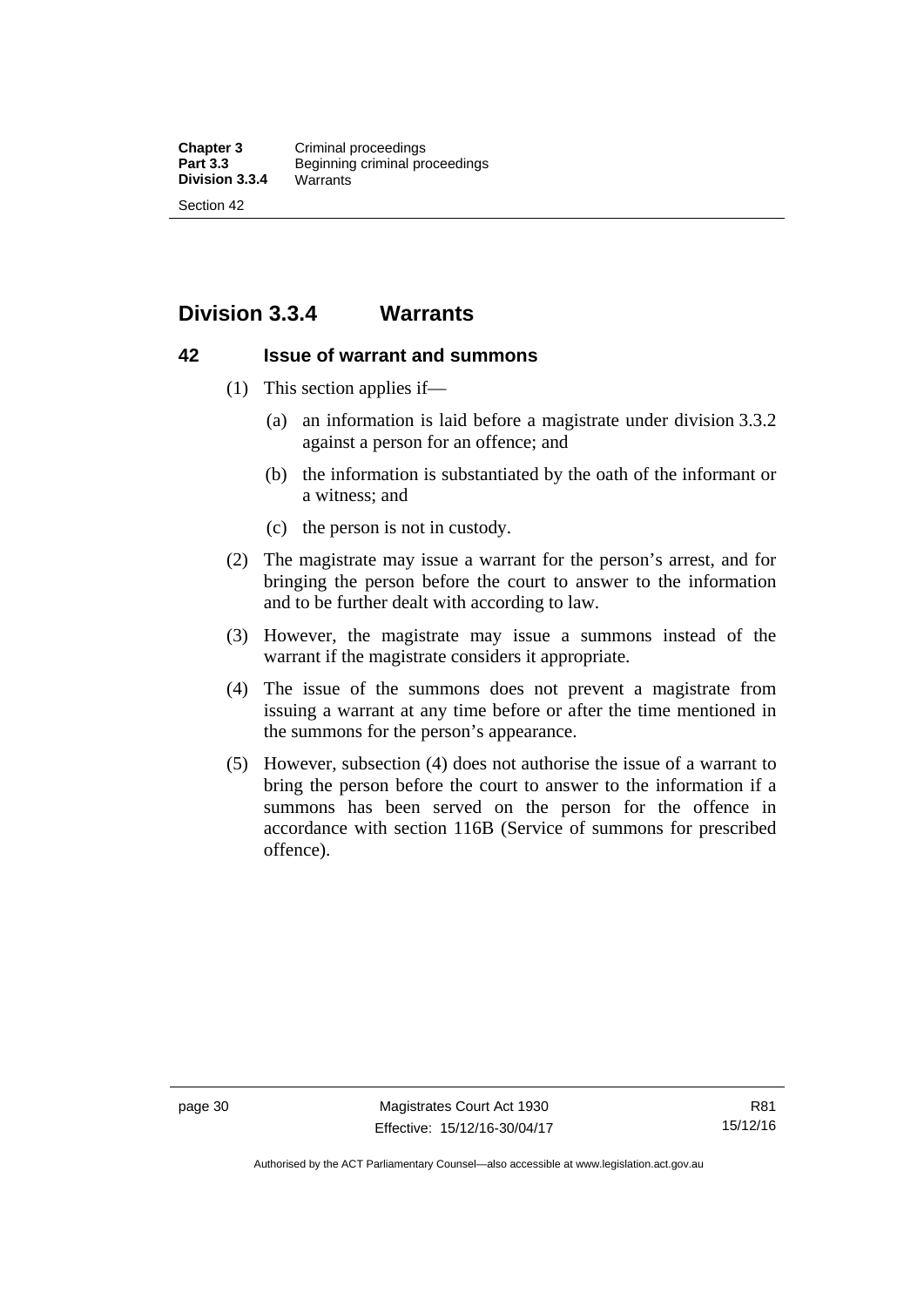# **43 Procedure on filing indictment**

- (1) If an indictment in relation to an offence committed in the ACT has been filed in the Supreme Court by the Attorney-General, Attorney-General of the Commonwealth or other officer, authority or person duly appointed in that behalf against any person then at large, whether on bail or not, the registrar of the Supreme Court must at any time after the end of the then sittings of the court if the person so indicted has not already appeared and pleaded to the indictment, on application by or on behalf of the prosecutor, grant to the prosecutor or person applying on the prosecutor's behalf a certificate that the indictment has been filed.
- (2) On production of the certificate to a magistrate, the magistrate must—
	- (a) if the person indicted is, at the time of both the application for and the production of the certificate, detained at a correctional centre (including a NSW correctional centre) for any other offence—on proof on oath that the person is the person charged in the indictment, issue a warrant directing the person in charge of the correctional centre to detain the person until, by a habeas corpus order or another order, the person is removed from custody for the purpose of being tried on the indictment, or until the person is otherwise removed or discharged out of custody by due course of law; and
	- (b) in any other case—issue a warrant to apprehend the person so indicted and to cause the person to be brought before the court to be dealt with according to law and the court when any person apprehended under any such warrant is brought before it must on proof on oath that the person is the person charged and named in the indictment, and without further inquiry commit the person for trial or admit the person to bail in accordance with the *[Bail Act 1992](http://www.legislation.act.gov.au/a/1992-8)*.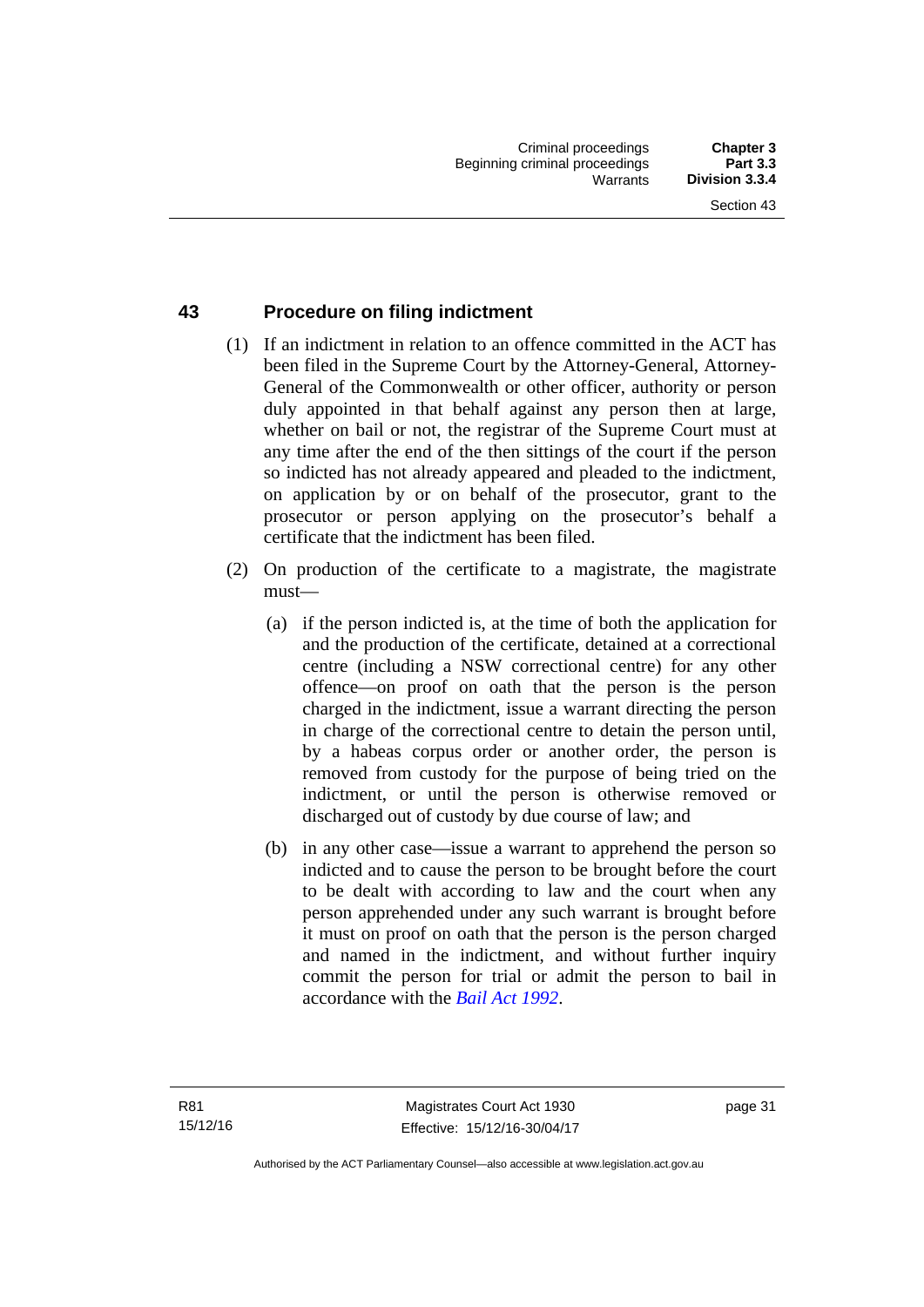# **44 Direction of warrant**

A warrant to apprehend a defendant that the defendant may answer to an information may be directed either to any police officer by name or generally to all police officers within the ACT, without naming them, or to both.

#### **45 Any police officer may execute warrant**

If a warrant is directed to all police officers, any police officer may execute the warrant as if it were directed specially to the police officer by name.

### **47 Form of arrest warrant**

A warrant issued on an information must—

- (a) briefly state the offence or matter of the information; and
- (b) name or otherwise describe the person against whom it is issued; and
- (c) order the police officers to whom it is directed to—
	- (i) arrest the person; and
	- (ii) bring the person before the court to answer the information and to be further dealt with according to law.

#### **48 Warrant to be in force till executed**

A warrant need not be returnable at any particular time, but may remain in force until executed.

## **49 Sunday warrants**

A magistrate may issue a warrant on an information of an indictable offence, or a search warrant, on a Sunday as on any other day.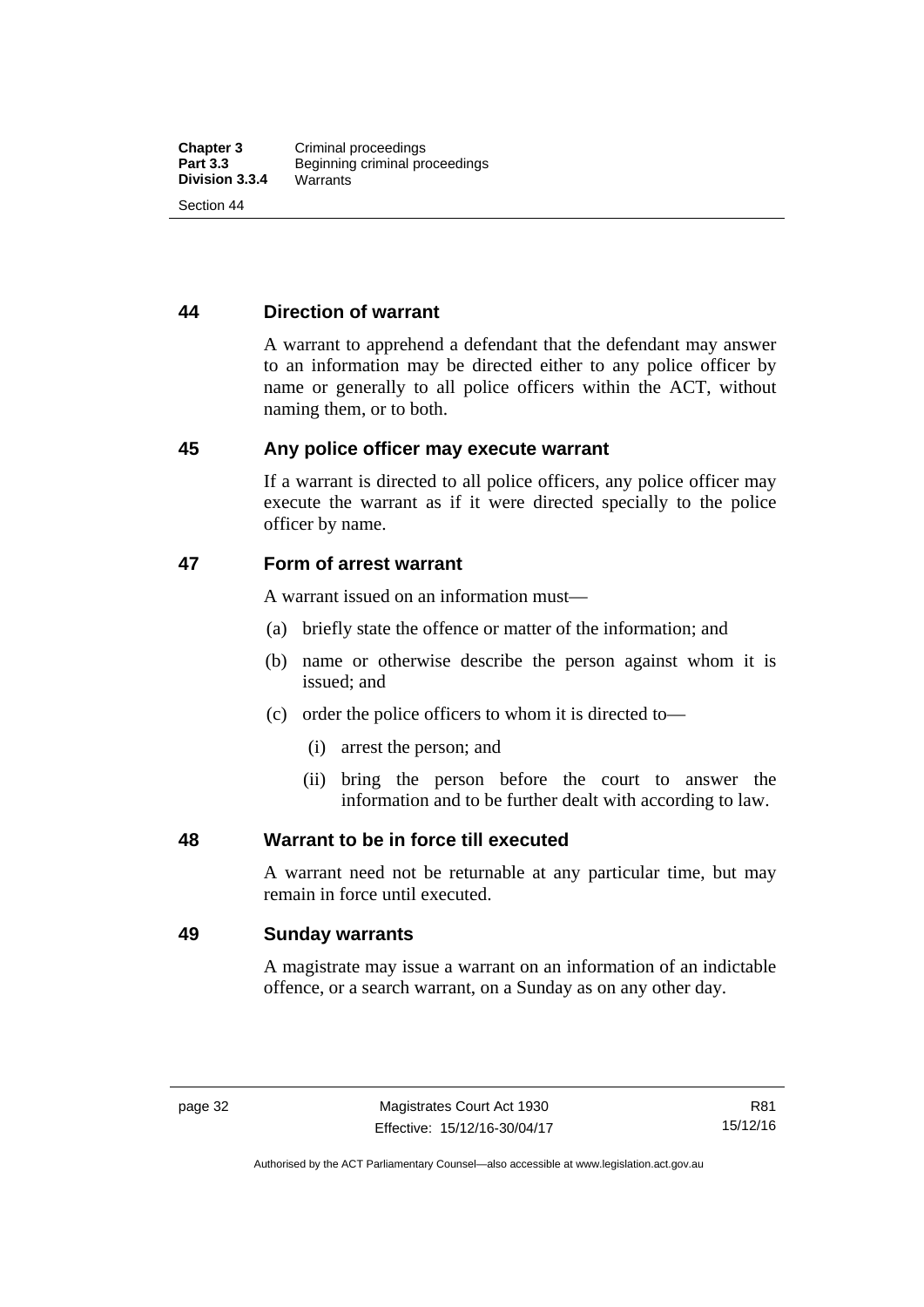# **Part 3.4 Hearing of criminal proceedings**

# **Division 3.4.1 Hearing of criminal proceedings general**

# **53 Conduct of case generally**

- (1) The informant may—
	- (a) conduct his or her case personally or by a lawyer; and
	- (b) examine and cross-examine the witnesses giving evidence for or against the informant; and
	- (c) if the defendant gives any evidence or examines any witness about anything other than general character—call and examine witnesses in reply.
- (2) The defendant may—
	- (a) fully answer and defend personally or by a lawyer; and
	- (b) give evidence; and
	- (c) examine and cross-examine the witnesses giving evidence for or against the defendant.

## **54 If both parties present in court to hear case**

The court must hear and decide an information if both parties to the information appear personally or by lawyers or anyone else appearing for them.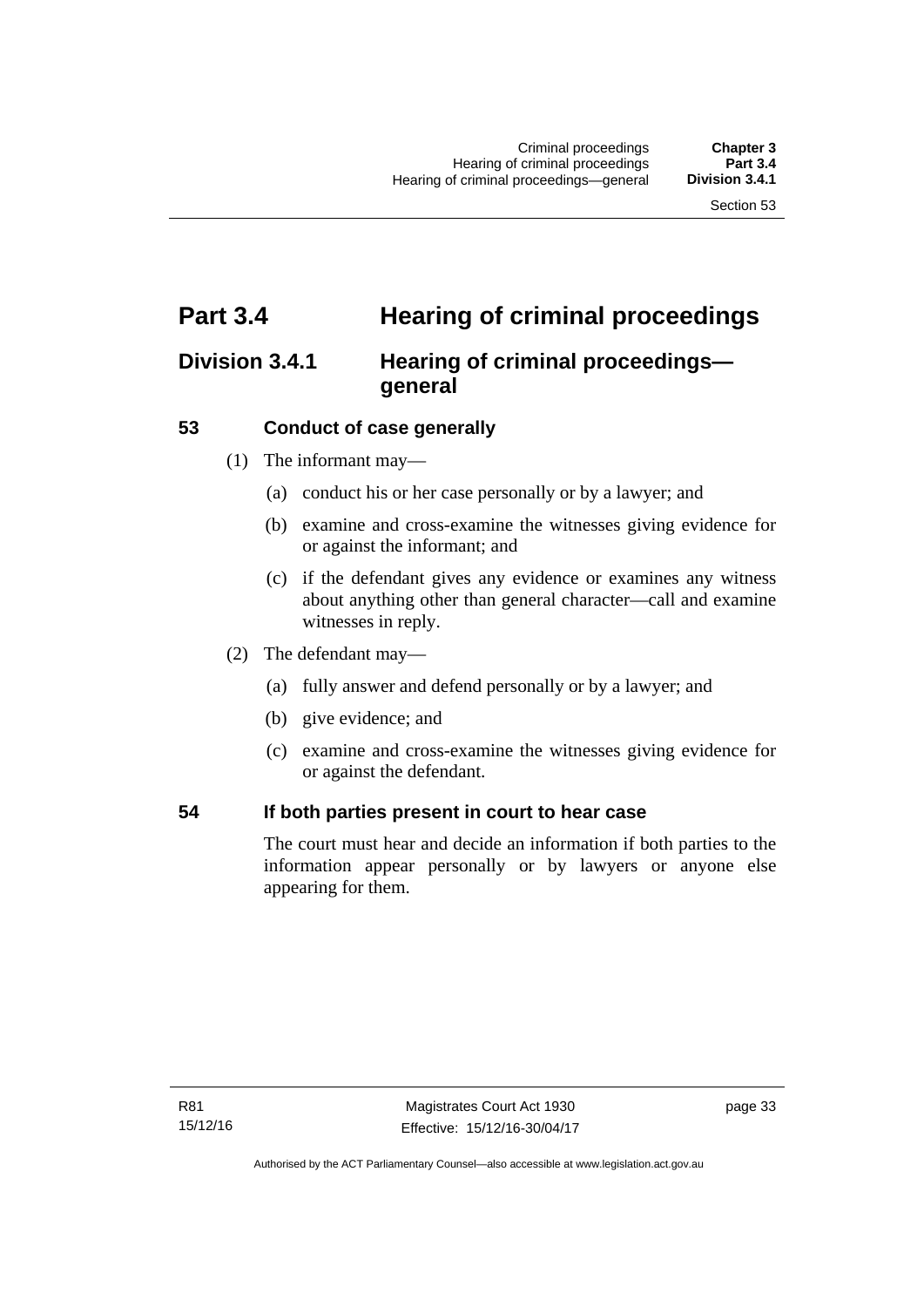# **Division 3.4.2 Warrants for witnesses**

# **62 Definitions—div 3.4.2**

In this division:

*prescribed period* means 18 hours from the time a person is arrested under a warrant.

*reporting officer* means the police officer mentioned in section 67 (2) (b).

*warrant* means a warrant under this division.

#### **63 Warrant to bring witness to court**

- (1) The court may issue a warrant for the arrest of a person who is a witness in a hearing if the person—
	- (a) was informed of the time and place of the hearing; and
	- (b) was required to attend to give evidence at the hearing in accordance with—
		- (i) a subpoena served on the person; or
		- (ii) an order of the court; or
		- (iii) an undertaking given to the court by the person; and
	- (c) failed to attend the hearing as required; and
	- (d) did not provide the court with a reasonable explanation for not attending.
- (2) A warrant must not be issued under subsection (1) unless—
	- (a) the court is satisfied that the party calling the person as a witness in the proceeding has taken reasonably practicable steps to contact the person; and
	- (b) it is in the interests of justice to issue the warrant.

Authorised by the ACT Parliamentary Counsel—also accessible at www.legislation.act.gov.au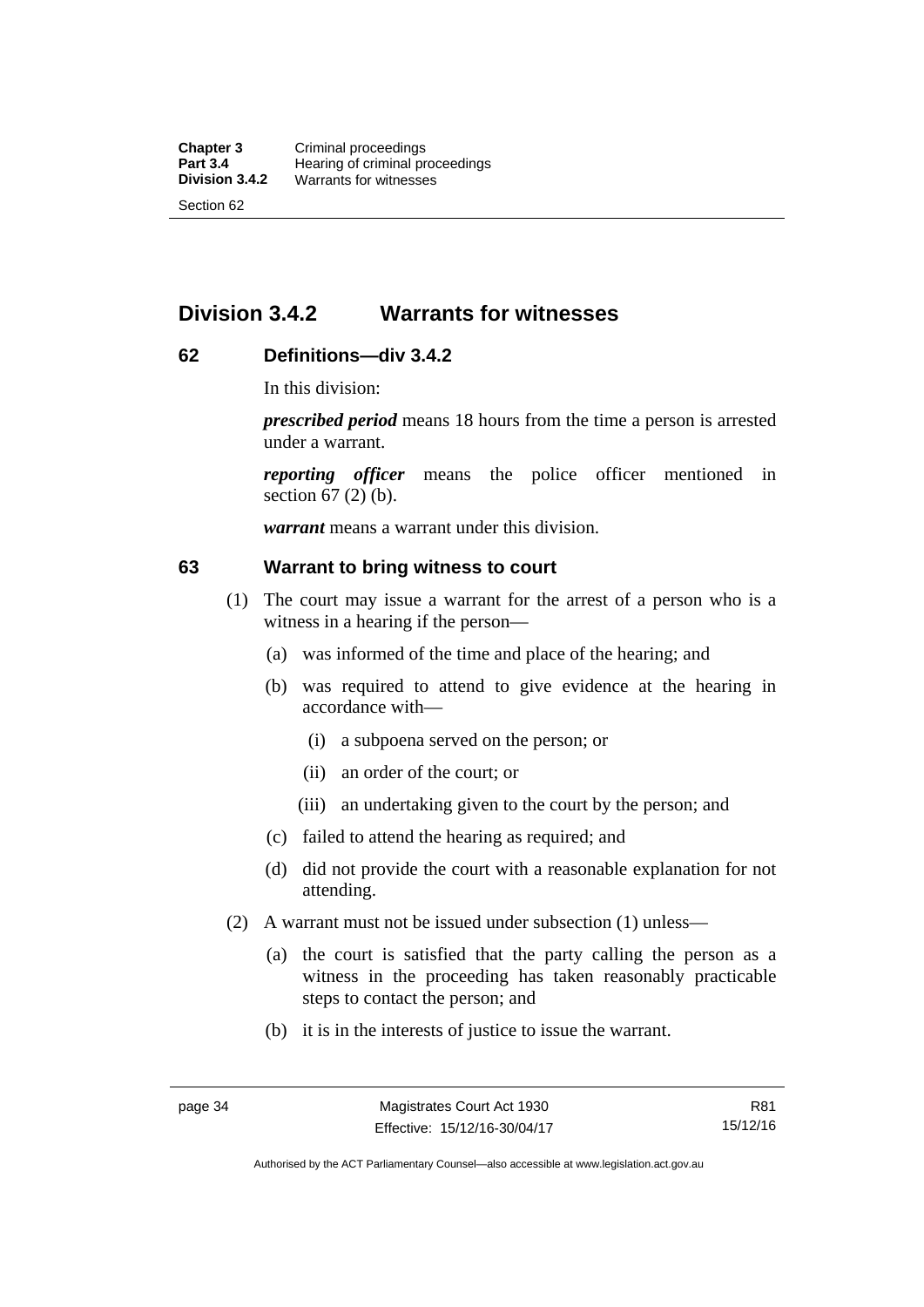- (3) In deciding whether it is in the interests of justice to issue a warrant, the court must consider the following:
	- (a) the importance of the evidence the person is expected to give;
	- (b) whether the evidence could be obtained by other means;
	- (c) the nature of the matter being heard;
	- (d) the degree of urgency to resolve the matter;
	- (e) the likelihood that the issue of a warrant would secure the person's attendance at the hearing;
	- (f) if the court has been contacted by the person, or the party calling the person as a witness in the proceeding has contacted the person—
		- (i) the reason (if any) given by the person for not attending as required; and
		- (ii) the impact of using a warrant for the arrest of the person.

## **64 First instance warrant**

- (1) The court may, instead of issuing a subpoena for the attendance of a witness in a hearing, issue a warrant in the first instance for the arrest of the person if it is—
	- (a) unlikely that the person will attend the hearing to give evidence unless the person is compelled to do so; and
	- (b) in the interests of justice to do so.
- (2) In deciding whether it is in the interests of justice to issue a warrant, the court must consider the following:
	- (a) the importance of the evidence the person is expected to give;
	- (b) whether the evidence could be obtained by other means;
	- (c) the nature of the matter being heard;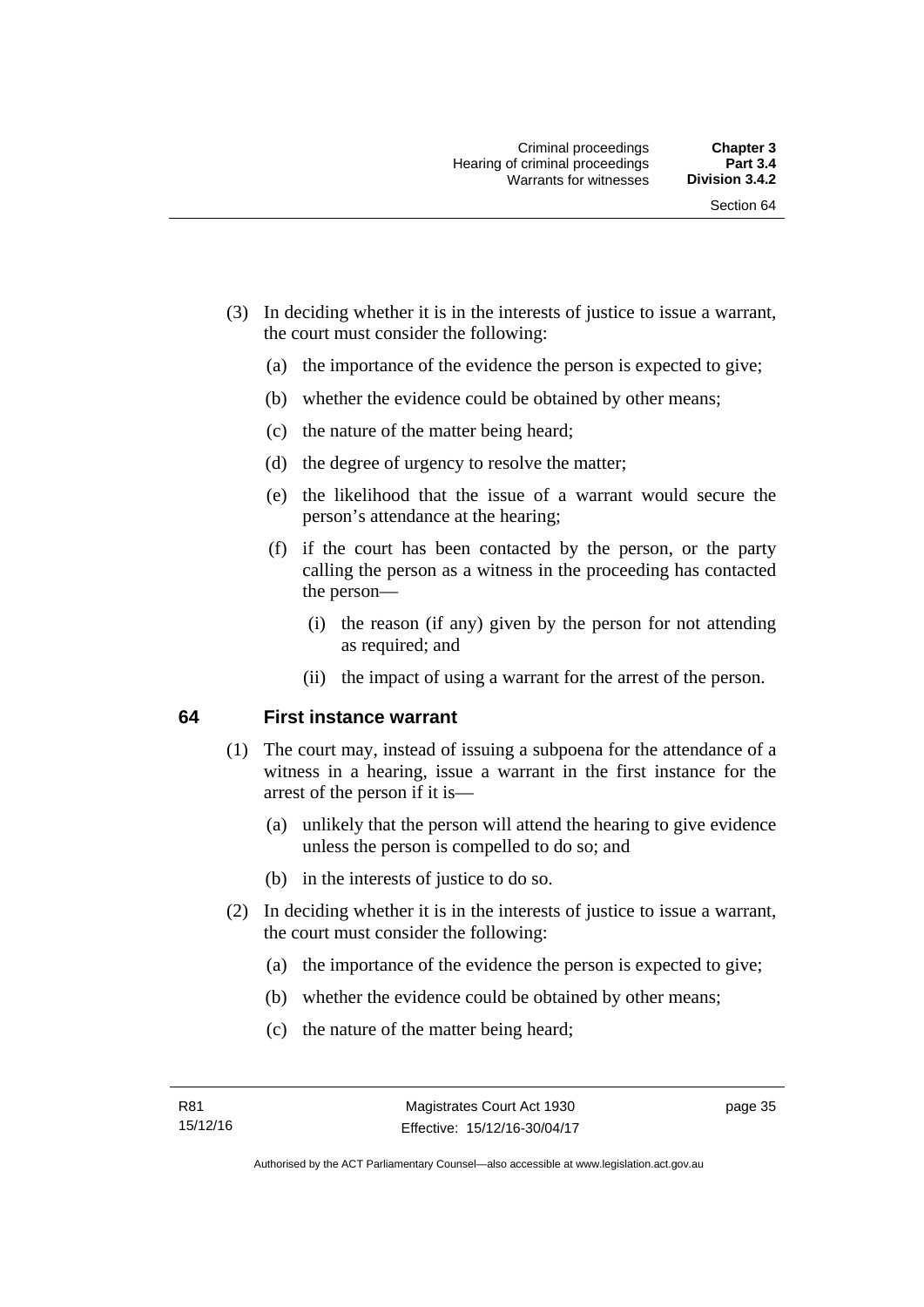- (d) the degree of urgency to resolve the matter;
- (e) the likelihood that the issue of a warrant would secure the person's attendance at the hearing;
- (f) the impact of using a warrant for the arrest of the person.

#### **65 Warrant remains in force until executed**

A warrant remains in force until whichever of the following happens first:

- (a) the warrant is executed;
- (b) the court revokes the warrant.

#### **66 Executing a warrant**

- (1) A warrant authorises a police officer (an *executing officer*) to—
	- (a) arrest the person named in the warrant; and
	- (b) bring the person before the court.
- (2) If an executing officer believes on reasonable grounds that the person named in the warrant is on any premises, the officer is authorised to enter the premises, using not more than necessary and reasonable force in the circumstances, to execute the warrant.
- (3) However, an executing officer is not authorised to enter a dwelling house to execute the warrant before 6 am or after 9 pm on any day, unless the officer believes on reasonable grounds that it would not be practicable to arrest the person at the dwelling house, or another location, at any other time.
- (4) An executing officer—
	- (a) must use not more force than is necessary to arrest the person and remove the person to the place stated in the warrant; and
	- (b) must, before removing the person, explain to the person the purpose of the warrant; and

R81 15/12/16

Authorised by the ACT Parliamentary Counsel—also accessible at www.legislation.act.gov.au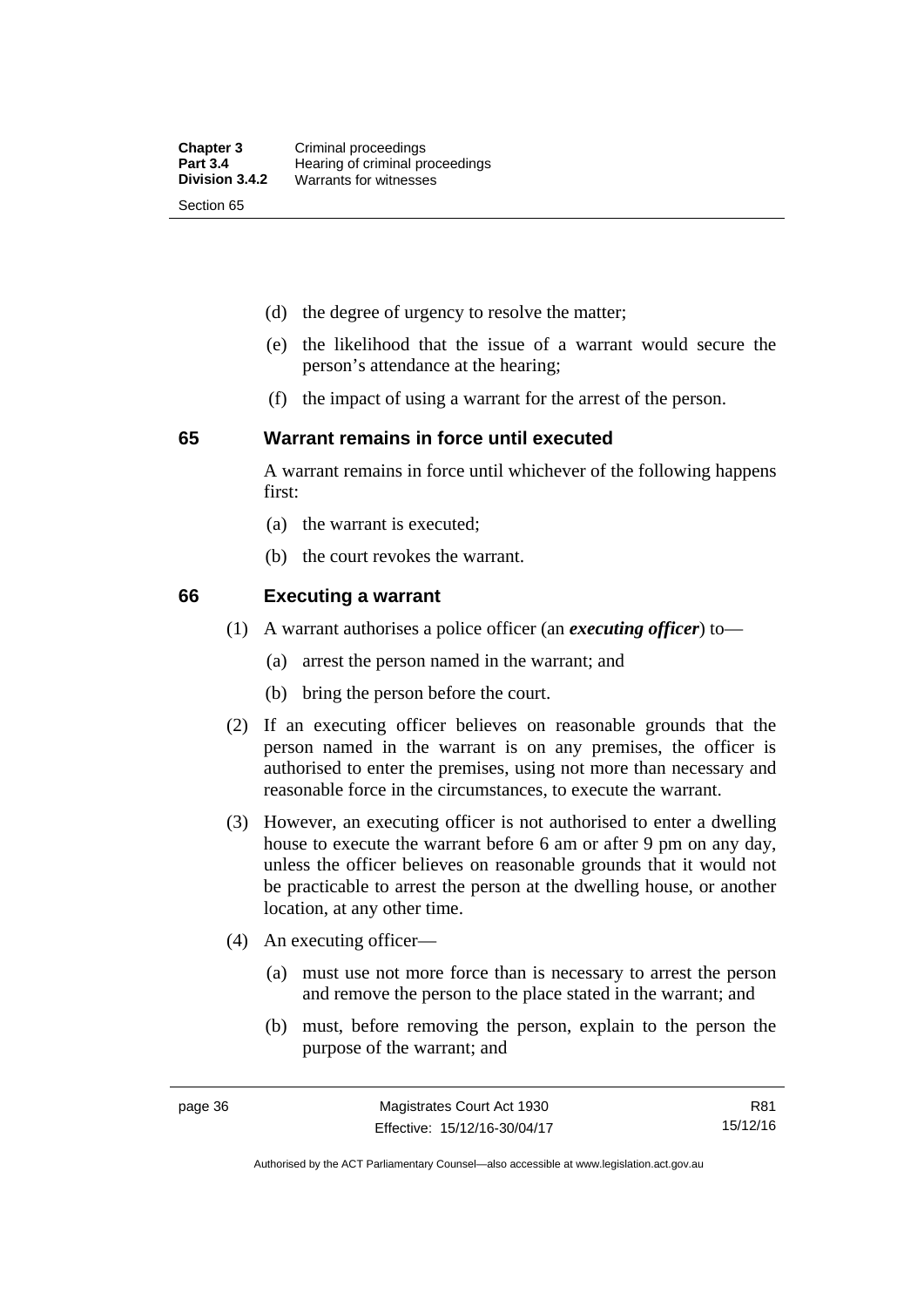- (c) must tell the person of his or her right to contact a lawyer, and allow the person to contact a lawyer if the person wishes to do so; and
- (d) if a person is under a legal disability—must inform a parent or guardian of the person of the arrest.
- (5) In this section:

*dwelling house* includes a conveyance, and a room in a hotel, motel, boarding house or club, where people ordinarily sleep at night.

# **67 Procedure after arrest**

- (1) A person who is arrested under a warrant must be brought before the court—
	- (a) as soon as practicable after the person is arrested; and
	- (b) within the prescribed period; and
	- (c) in accordance with this section.
- (2) A person must be brought before the court by a police officer—
	- (a) if the court is sitting at the time the officer is able to bring the person before the court—in person; or
	- (b) if the court is not sitting at the time the officer is able to bring the person before the court—by telephone call made by the officer to a magistrate to report the execution of the warrant to the court.
- (3) A person brought before the court must be dealt with in accordance with section 68.
- (4) A person arrested under a warrant—
	- (a) may be detained by a police officer for not longer than the prescribed period for the officer to comply with subsection (2); and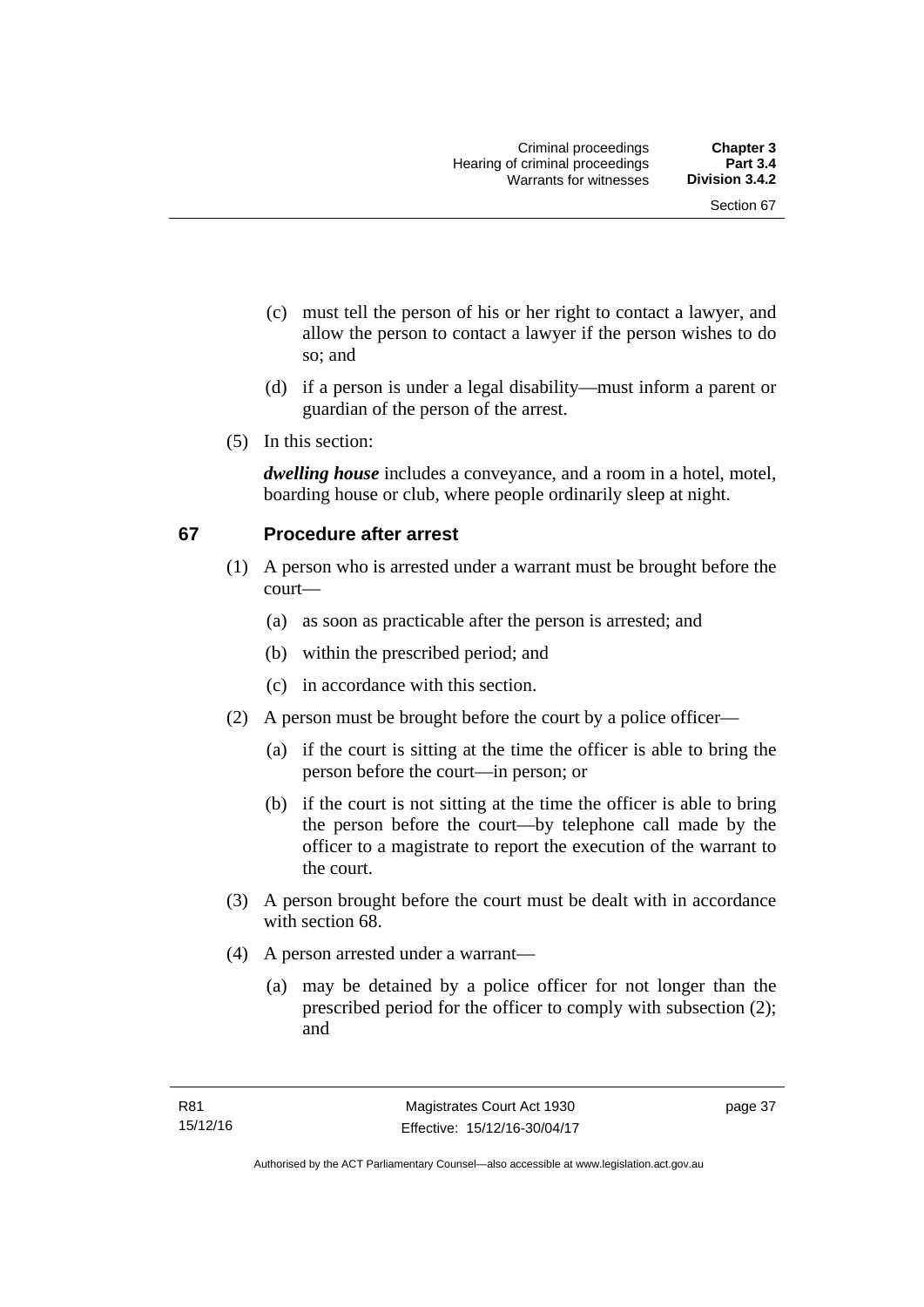(b) must be released if the officer cannot comply with that subsection within the prescribed period.

# **68 Orders following executed warrant**

- (1) The court may order that the person—
	- (a) be remanded in custody until the date, time and place specified in the order; or
	- (b) be released on a recognisance, signed by the person, in which the person agrees to appear before the court on a day and at a time and place specified by the court—
		- (i) in the recognisance; and
		- (ii) in any subsequent notice given or sent to the person by the court; or
	- (c) be released unconditionally.
- (2) If the court makes any orders in relation to a person under this section, the person must be given written notice of the orders by—
	- (a) if the court is sitting when the order is made—the court; or
	- (b) if the court is not sitting when the order is made—the reporting officer.
- (3) Any single period of remand ordered under this section must not be longer than—
	- (a) 28 days; or
	- (b) if the person chooses to be remanded for a longer period without review—a longer period that the court considers reasonable.
- (4) Division 3.4.4 applies to a recognisance under this section.

Authorised by the ACT Parliamentary Counsel—also accessible at www.legislation.act.gov.au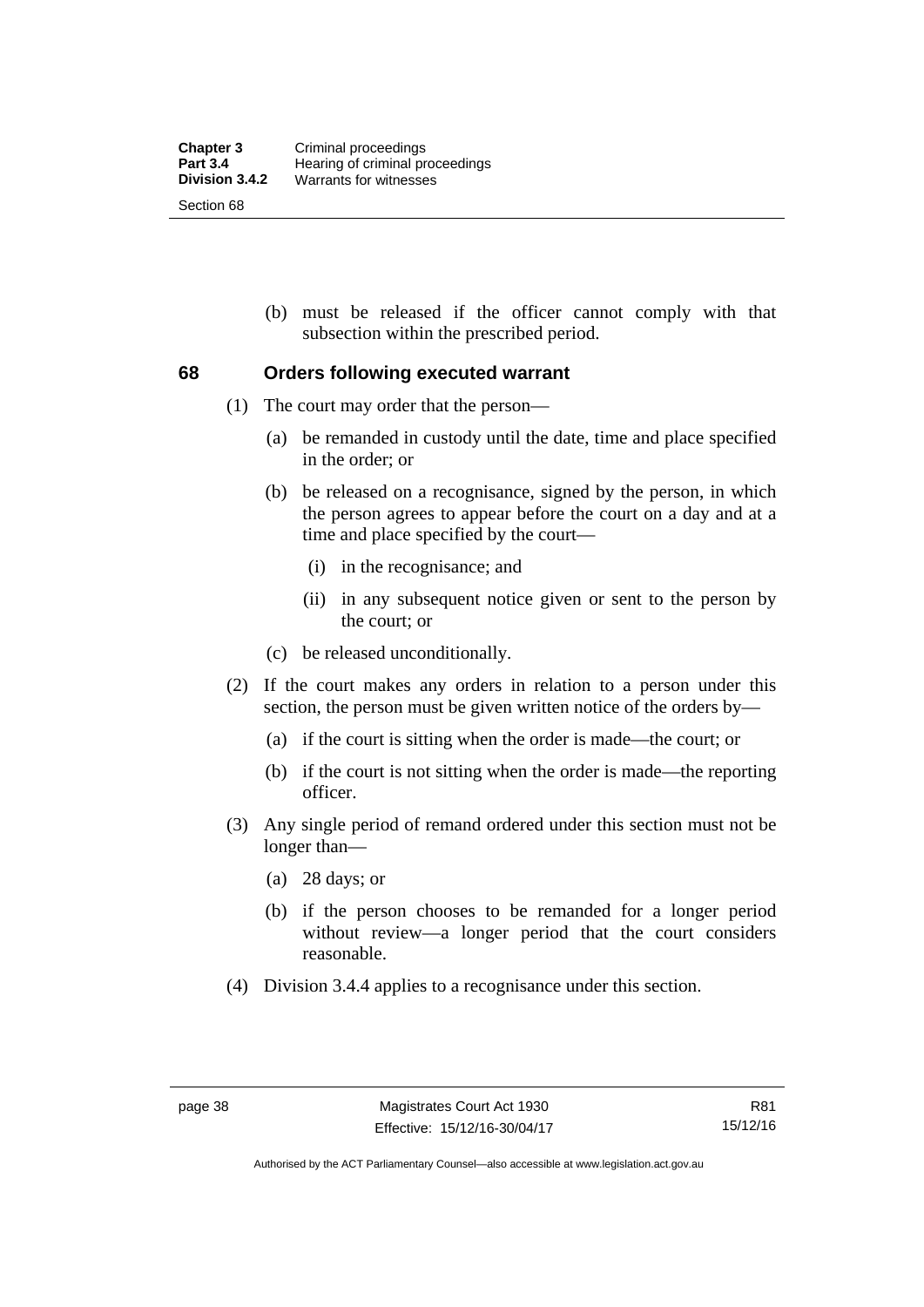# **Division 3.4.3 Remand**

# **70 Remand of defendant**

- (1) This section applies if the court considers it is necessary or desirable to adjourn the hearing of a proceeding for an indictable offence—
	- (a) because of the absence of witnesses; or
	- (b) for any other reasonable cause.
- (2) The court may—
	- (a) adjourn the hearing; and
	- (b) order the remand of the defendant into custody for a stated period; and
	- (c) order the director-general to arrange for the defendant to be brought before the court at a stated time and place for the hearing.
	- *Note 1* The court must issue a warrant for the remand of the defendant in the director-general's custody (see *[Crimes \(Sentence Administration\)](http://www.legislation.act.gov.au/a/2005-59)  [Act 2005](http://www.legislation.act.gov.au/a/2005-59)*, s 17).
	- *Note 2* The *[Crimes \(Sentence Administration\) Act 2005](http://www.legislation.act.gov.au/a/2005-59)*, pt 3.2 provides for the director-general to have custody of the defendant during the remand.
- (3) If the period of remand is not longer than 3 days, the order may be made orally.
- (4) Any single period of remand under this section must be no longer than—
	- (a) 28 days; or
	- (b) if the defendant chooses to be remanded for a longer period without review—a longer period that the court considers reasonable.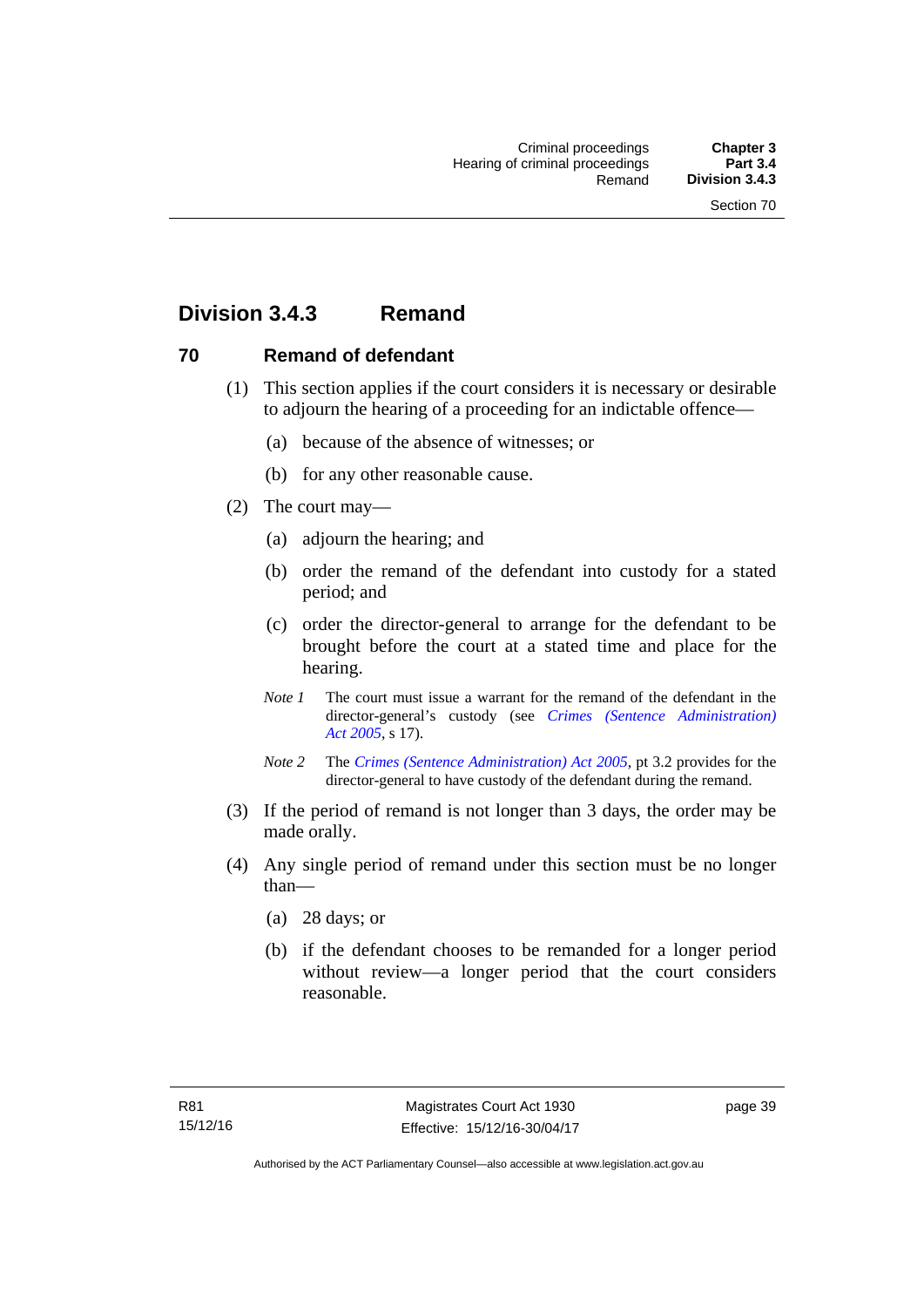# **72 Bringing remanded defendant before court**

The court may order that a defendant remanded under section 70 be brought before the court at any time during the period for which the defendant was remanded.

*Note* The *[Crimes \(Sentence Administration\) Act 2005](http://www.legislation.act.gov.au/a/2005-59)*, pt 3.2 and pt 3.3 provide for the director-general to have custody of the defendant during the remand and to bring the defendant before the court as ordered by the court.

## **72A Bail application hearings—audiovisual links**

- (1) This section applies if—
	- (a) a person in custody is entitled to appear, or is required to appear or be brought, before the court for the hearing of an application for bail; and
	- (b) the hearing could be conducted using an audiovisual link between the court and the place of custody.
- (2) Unless the court directs otherwise, the hearing must be conducted using the audiovisual link.
- (3) The court may amend or revoke a direction under subsection (2)—
	- (a) at any time; and
	- (b) on its own initiative or on application by a party to the bail proceeding.
- (4) In this section:

*audiovisual link*—see the *[Evidence \(Miscellaneous Provisions\)](http://www.legislation.act.gov.au/a/1991-34)  [Act 1991](http://www.legislation.act.gov.au/a/1991-34)*, dictionary.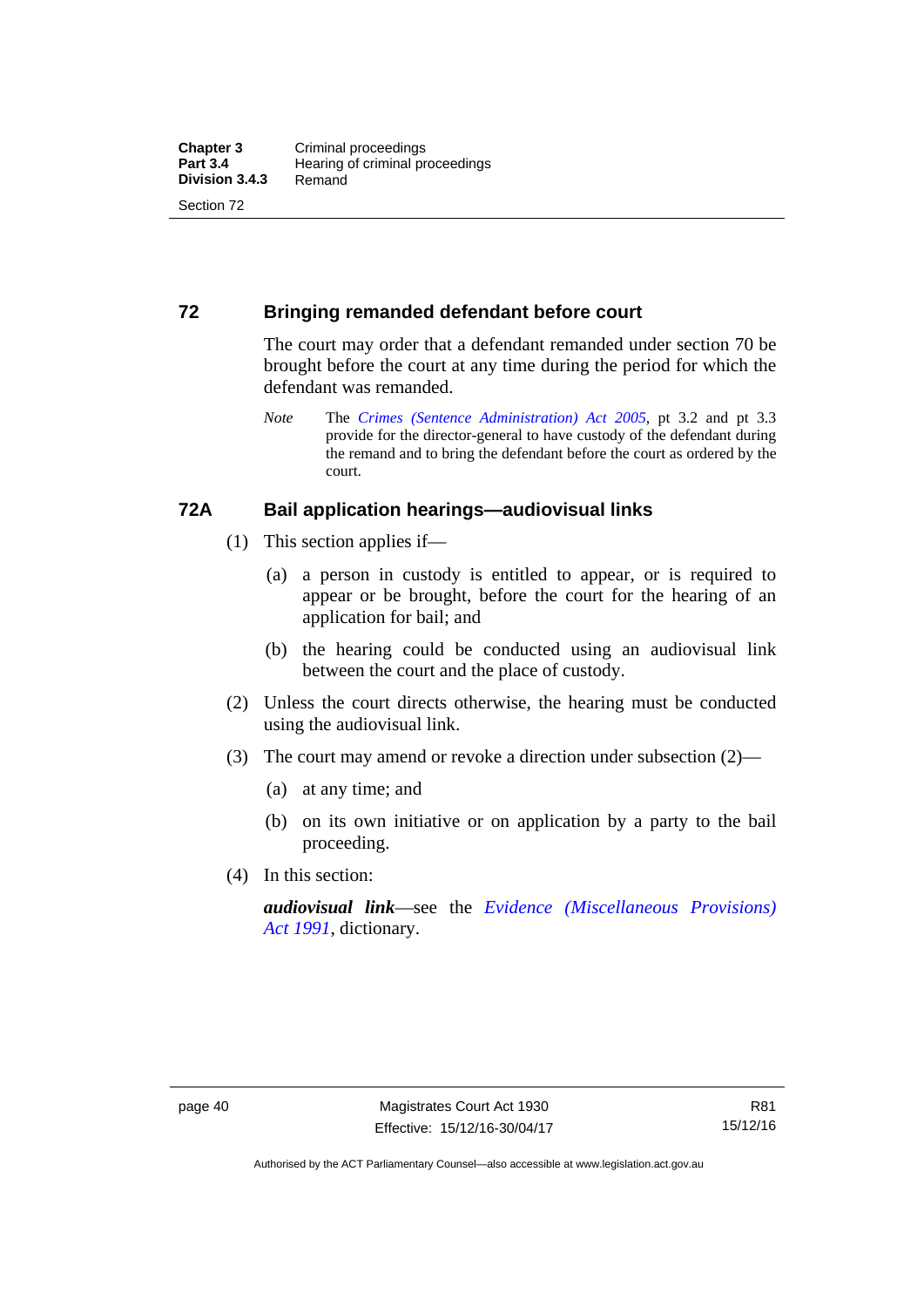page 41

# **72B Defendant's appearance in non-bail proceedings audiovisual links**

- (1) This section applies if the court gives a direction under the *[Evidence](http://www.legislation.act.gov.au/a/1991-34)  [\(Miscellaneous Provisions\) Act 1991](http://www.legislation.act.gov.au/a/1991-34)*, section 20 (1) (Territory courts may take evidence and submissions from participating States) or section 32 (1) (Territory courts may take evidence and submissions from place other than participating State) in relation to any part of a proceeding in relation to a defendant remanded under—
	- (a) section 70 (Remand of defendant); or
	- (b) section 72 (Bringing remanded defendant before court).
- (2) The director-general must make arrangements to ensure that the evidence can be taken, or the submission made, in accordance with the court's direction.

# **Division 3.4.4 Committal and recognisance**

# **73A Extended application of div 3.4.4**

- (1) This division applies in relation to a person for whom a warrant prescribed under the rules has been issued under the rules as if all necessary changes, and any changes prescribed under the rules, were made.
- (2) This section does not limit any other application of this division.

## **74 Remand of defendant before decision**

The court may, at any time before the court gives its decision in a case, order that the defendant be remanded in custody.

- *Note 1* If the court remands the defendant in custody, it must issue a warrant for the defendant's remand in the director-general's custody (see *[Crimes](http://www.legislation.act.gov.au/a/2005-59)  [\(Sentence Administration\) Act 2005](http://www.legislation.act.gov.au/a/2005-59)*, s 17).
- *Note 2* The *[Crimes \(Sentence Administration\) Act 2005](http://www.legislation.act.gov.au/a/2005-59)*, pt 3.2 provides for the director-general to have custody of the defendant during the remand.

| R81      | Magistrates Court Act 1930   |
|----------|------------------------------|
| 15/12/16 | Effective: 15/12/16-30/04/17 |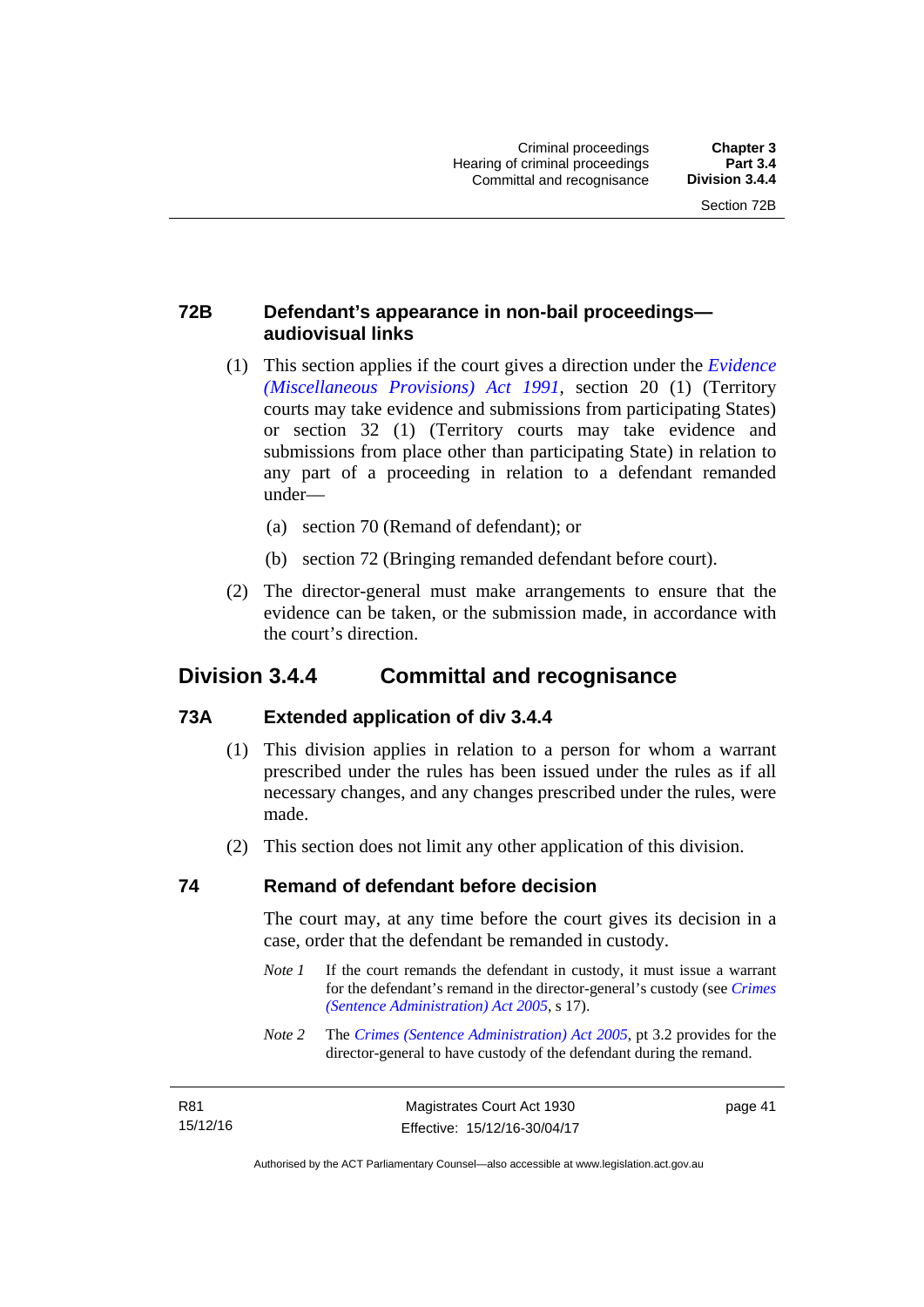# **75 Remand of witness or defendant after decision**

- (1) If the court commits a witness or a person sought to be made a witness, it must order that the witness or person be remanded in custody.
- (2) If the court commits a defendant, it must order that the defendant be remanded in custody.

## **76 Witnesses may be discharged on recognisance**

A witness, other than a witness committed under section 312 (Failure to give evidence—committal), or person sought to be made a witness may be discharged on recognisance.

## **77 Recognisances**

If the court is authorised to discharge the witness, or person sought to be made a witness, on recognisance, it may order his or her discharge on his or her entering into a recognisance, with or without a surety or sureties at its discretion, conditioned for his or her appearance at the time and place to which the hearing is adjourned, or that is named in the recognisance.

## **78 Issue of warrant for non-appearance**

If the witness, or person sought to be made a witness, does not appear at the time and place mentioned in the recognisance, the court may adjourn the hearing, and may issue a warrant for his or her apprehension in accordance with division 3.3.4 (Warrants).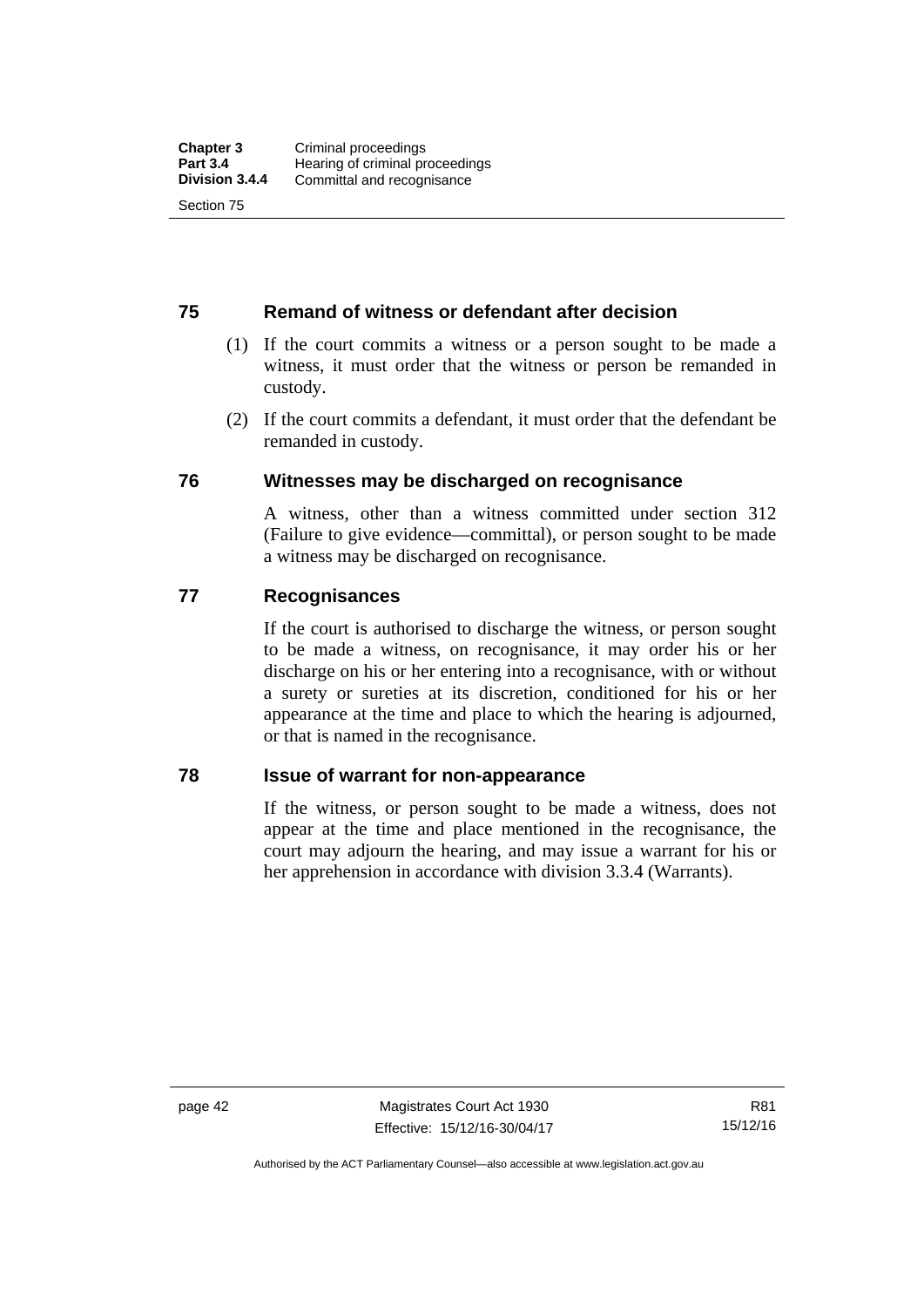# **79 Recognisances taken out of court**

- (1) A recognisance under this Act need not be entered into before the court, but may be entered into by the parties before—
	- (a) a magistrate; or
	- (b) the registrar; or
	- (c) a police officer in charge of a police station; or
	- (d) if a party is at a correctional centre—the person in charge of the centre.
- (2) The provisions of this Act in relation to recognisances taken before the court apply in relation to the recognisance as if it had been entered into before the court.

## **80 Forfeited recognisances—how enforced**

If the conditions, or any of them, in a recognisance entered by a witness or a person sought to be made a witness are not complied with, any magistrate may certify on the back of the recognisance in what respect the conditions have not been observed, and give it to the proper officer, to be proceeded on in a similar way as other recognisances, and that certificate is taken to be deemed sufficient prima facie evidence of the recognisance having been forfeited.

# **Division 3.4.5 Adjournment of criminal proceedings**

# **83 Magistrate may adjourn court generally**

If all the cases have not been heard and decided at any sitting of the court, the magistrate may adjourn the cases remaining unheard or undecided, either to the next day appointed for the holding of the court or to the other time the magistrate considers appropriate.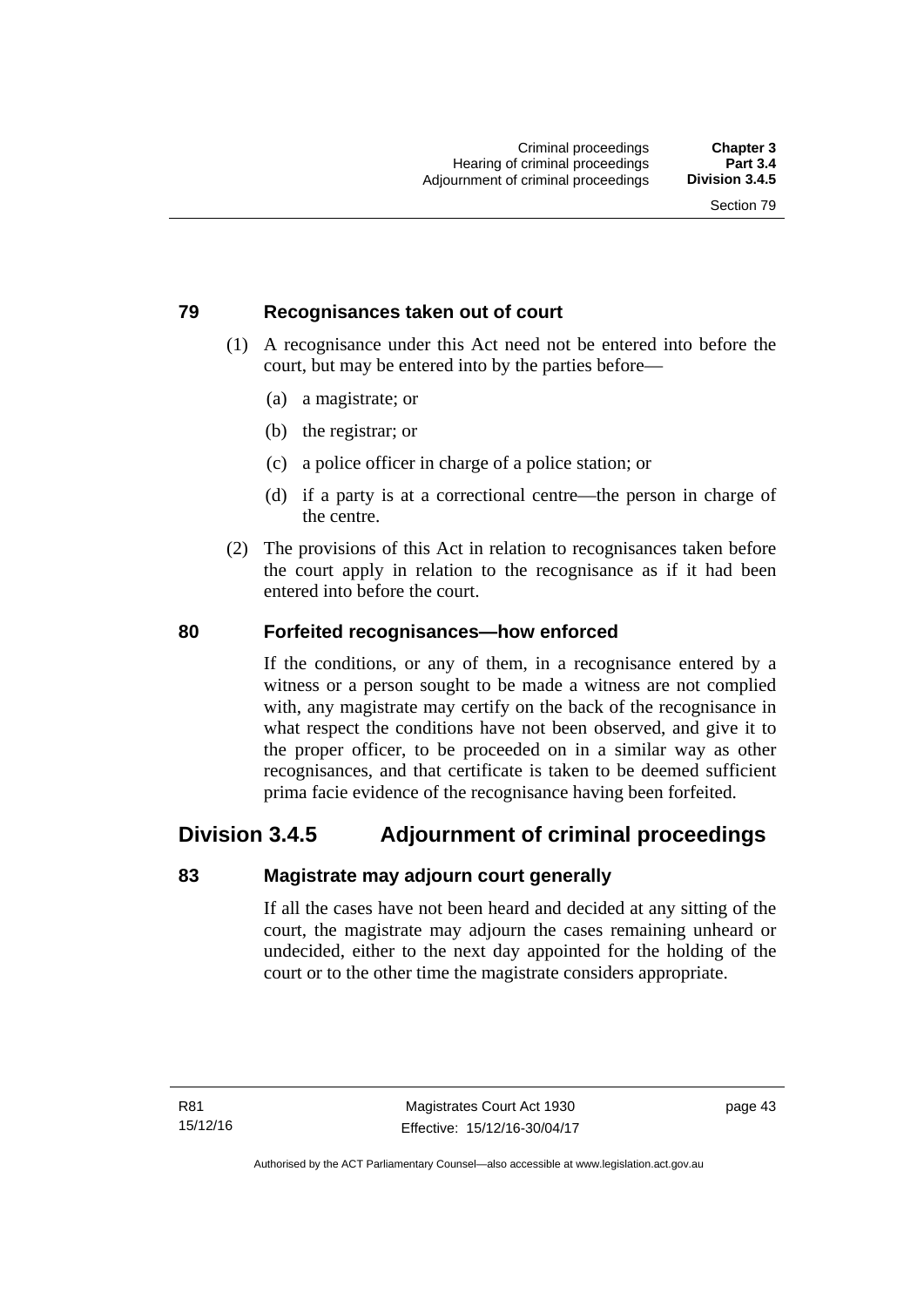## **84 Particular cases may be adjourned**

- (1) Before or during the hearing or further hearing of an information, the magistrate may adjourn the hearing or further hearing.
- (2) The magistrate may, by order, release the defendant (whether or not on bail) or remand the defendant in custody.
	- *Note 1* The court must issue a warrant for the defendant's remand in the director-general's custody (see *[Crimes \(Sentence Administration\)](http://www.legislation.act.gov.au/a/2005-59)  [Act 2005](http://www.legislation.act.gov.au/a/2005-59)*, s 17).
	- *Note 2* The *[Crimes \(Sentence Administration\) Act 2005](http://www.legislation.act.gov.au/a/2005-59)*, pt 3.2 provides for the director-general to have custody of the defendant during the remand.

# **85 Proceeding if either party not present at adjourned hearing**

- (1) This section applies if either or both of the parties do not appear personally or by lawyers or anyone else appearing for them at the time and place to which the hearing or further hearing is adjourned.
- (2) The court may—
	- (a) go ahead with the hearing or further hearing as if the party or parties were present; or
	- (b) if the informant does not appear—dismiss the information, with or without costs as the court considers just.

# **86 Proceeding if both parties present at adjourned hearing**

- (1) This section applies if the parties appear personally or by lawyers or anyone else appearing for them at the time and place to which the hearing or further hearing is adjourned.
- (2) The court may go ahead with the hearing or further hearing.

Authorised by the ACT Parliamentary Counsel—also accessible at www.legislation.act.gov.au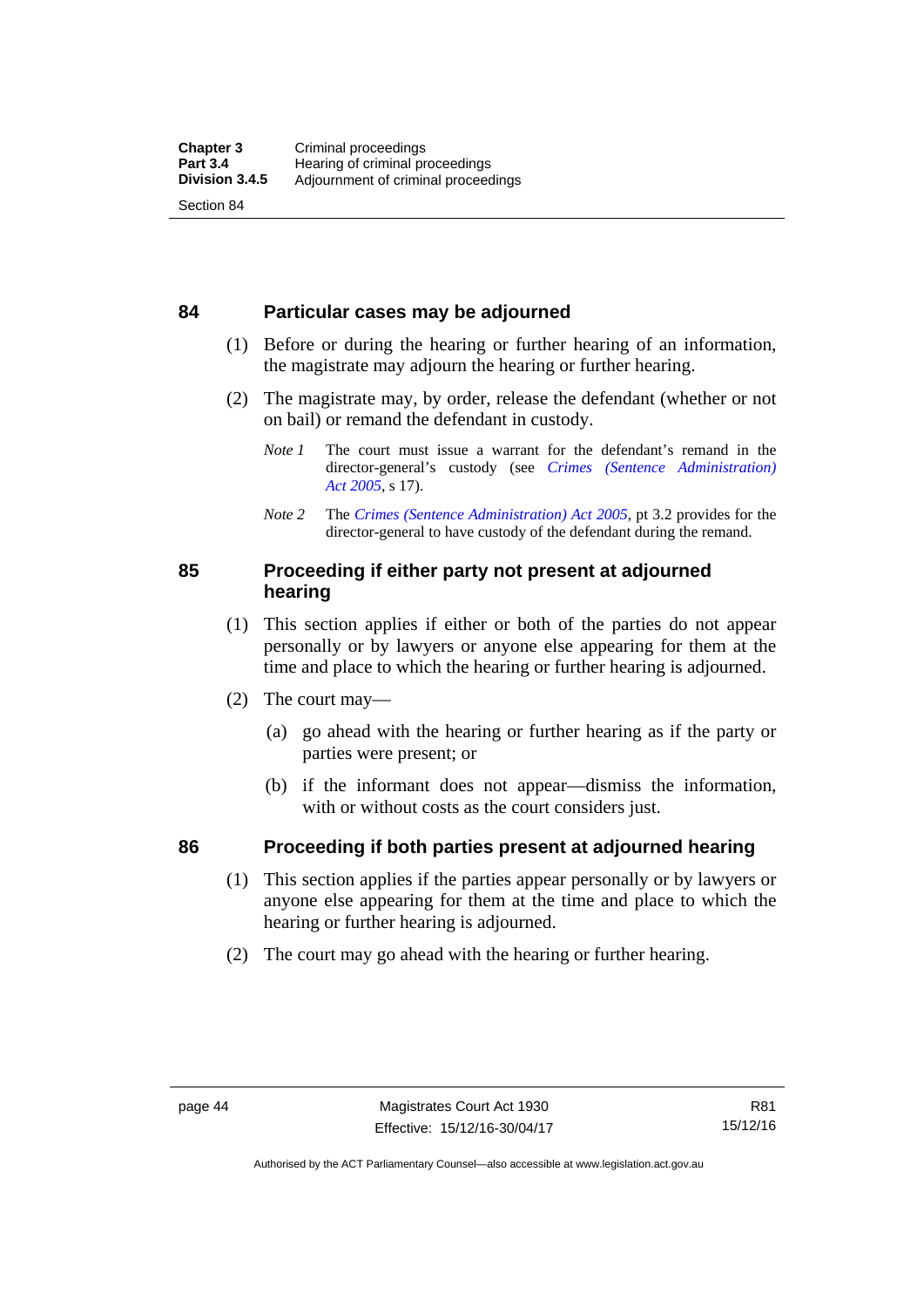# **87 Witness to attend adjourned etc hearing**

- (1) This section applies to a person who is required by summons to attend a hearing to give evidence or produce a document if the hearing is adjourned or postponed.
- (2) The person must attend at the time and place to which the hearing is adjourned or postponed without the issue or service of a further summons.
- (3) However, the person is entitled to additional expenses for attending.

## **88 Postponement of hearing**

If, on the return of any summons or at any adjournment of the hearing or at the time to which the hearing is postponed, a magistrate is not present, the registrar may, and after the lapse of an hour, at the request of the informant, must, postpone the hearing until the next day when a court will be held at the place mentioned in the summons or to which the case has been so adjourned.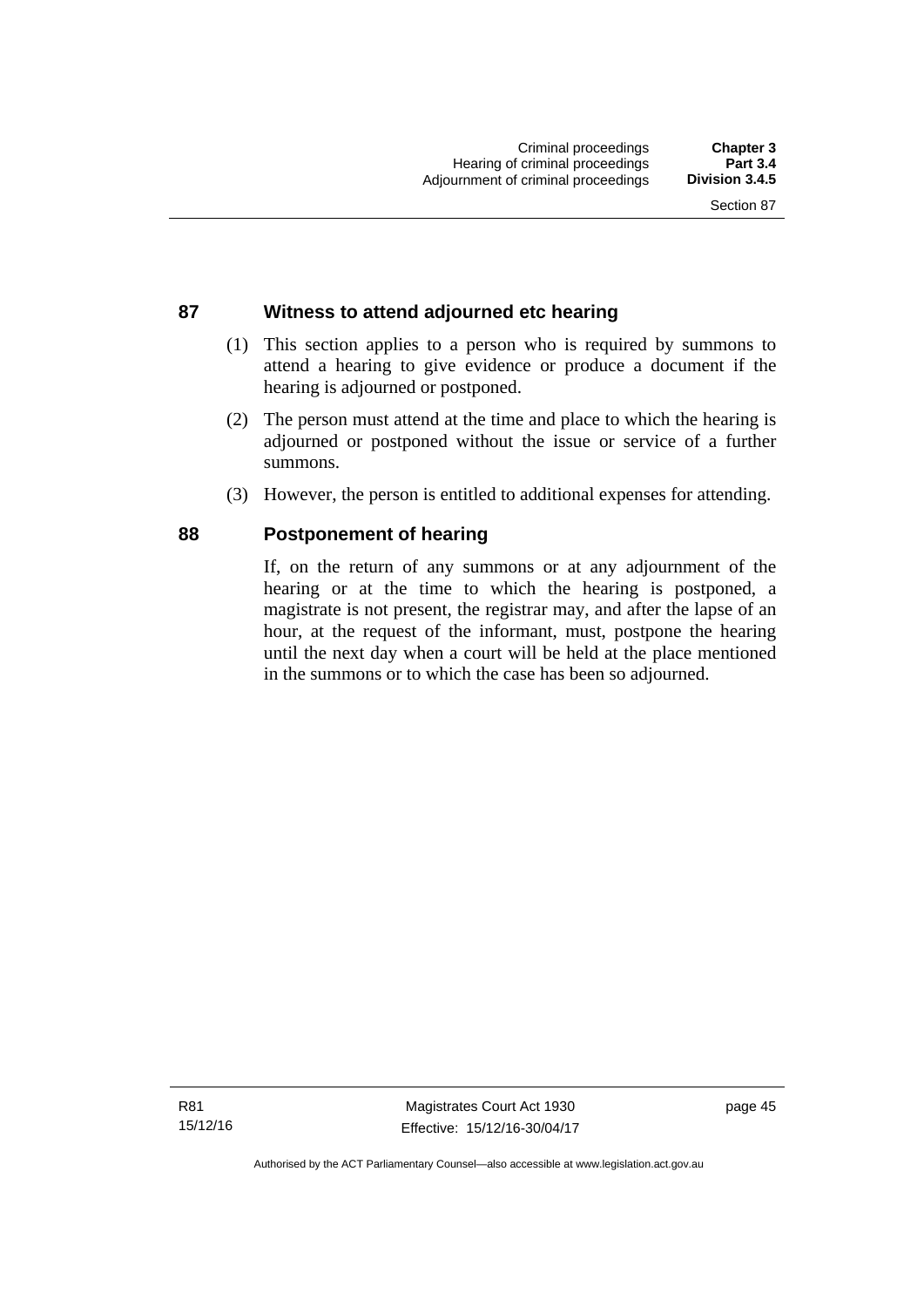# **Part 3.5 Proceedings for indictable offences**

# **Division 3.5.1 Dispensing with application of part**

# **88A Dispensing with application of part in interests of justice**

The court may dispense with the application of 1 or more provisions of this part to a proceeding if it considers it necessary or expedient to do so in the interests of justice.

# **Division 3.5.1A Waiver of committal proceedings**

# **88B Court may waive committal proceedings**

- (1) The court may commit an accused person for trial—
	- (a) on application by the person; and
	- (b) with the prosecutor's consent.
	- *Note* If a form is approved under the *[Court Procedures Act 2004](http://www.legislation.act.gov.au/a/2004-59)*, s 8 for this provision, the form must be used.
- (2) In this section:

*accused person* means a person charged with an indictable offence.

# **Division 3.5.2 Indictable offences—beginning of proceedings**

# **89 Indictable offences—issue of warrant for non-appearance**

- (1) This section applies if—
	- (a) a person is alleged by an information to have committed an indictable offence; and

Authorised by the ACT Parliamentary Counsel—also accessible at www.legislation.act.gov.au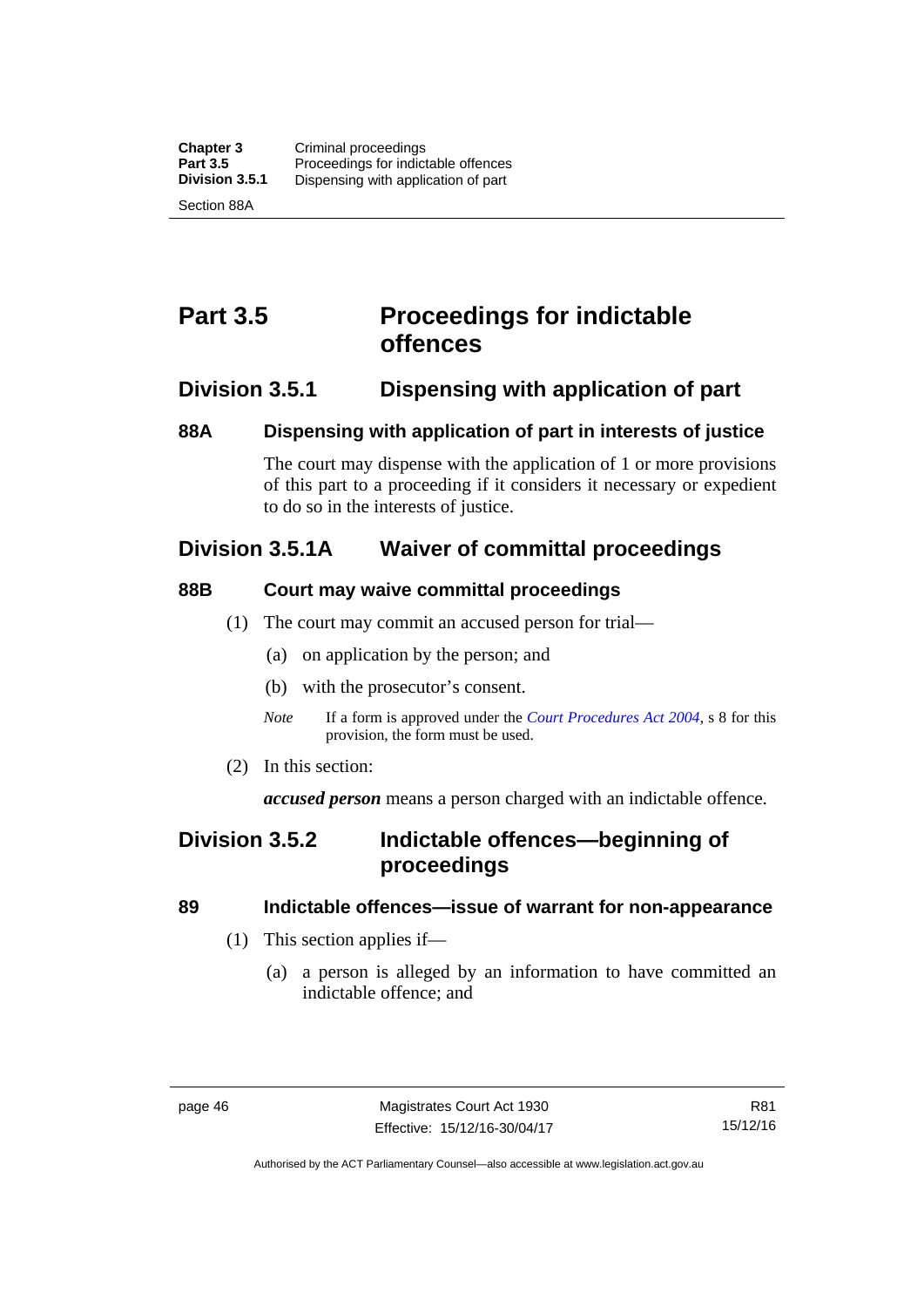- (b) a summons is issued against the person; and
- (c) the person does not appear before the court at the time and place mentioned in the summons; and
- (d) the court is satisfied, on oath, that the summons was properly served on the person a reasonable time before the time mentioned in the summons for the appearance; and
- (e) the information is substantiated by the oath of the informant or a witness.
- (2) This section also applies if—
	- (a) subsection (1) (a), (b) and (e) apply in relation to a person; and
	- (b) the person appears before the court for the hearing of the information for the offence; and
	- (c) the court adjourns or postpones the hearing or further hearing; and
	- (d) the person is told of the time and place of the adjourned or postponed hearing or further hearing; and
	- (e) the person does not appear before the court at the adjourned or postponed hearing or further hearing.
- (3) The court may issue a warrant for the person's arrest and for bringing the person before the court to answer to the information and to be further dealt with according to law.
- (4) This section does not apply if an order has been made under section 89A (1) excusing the person from attending before the court.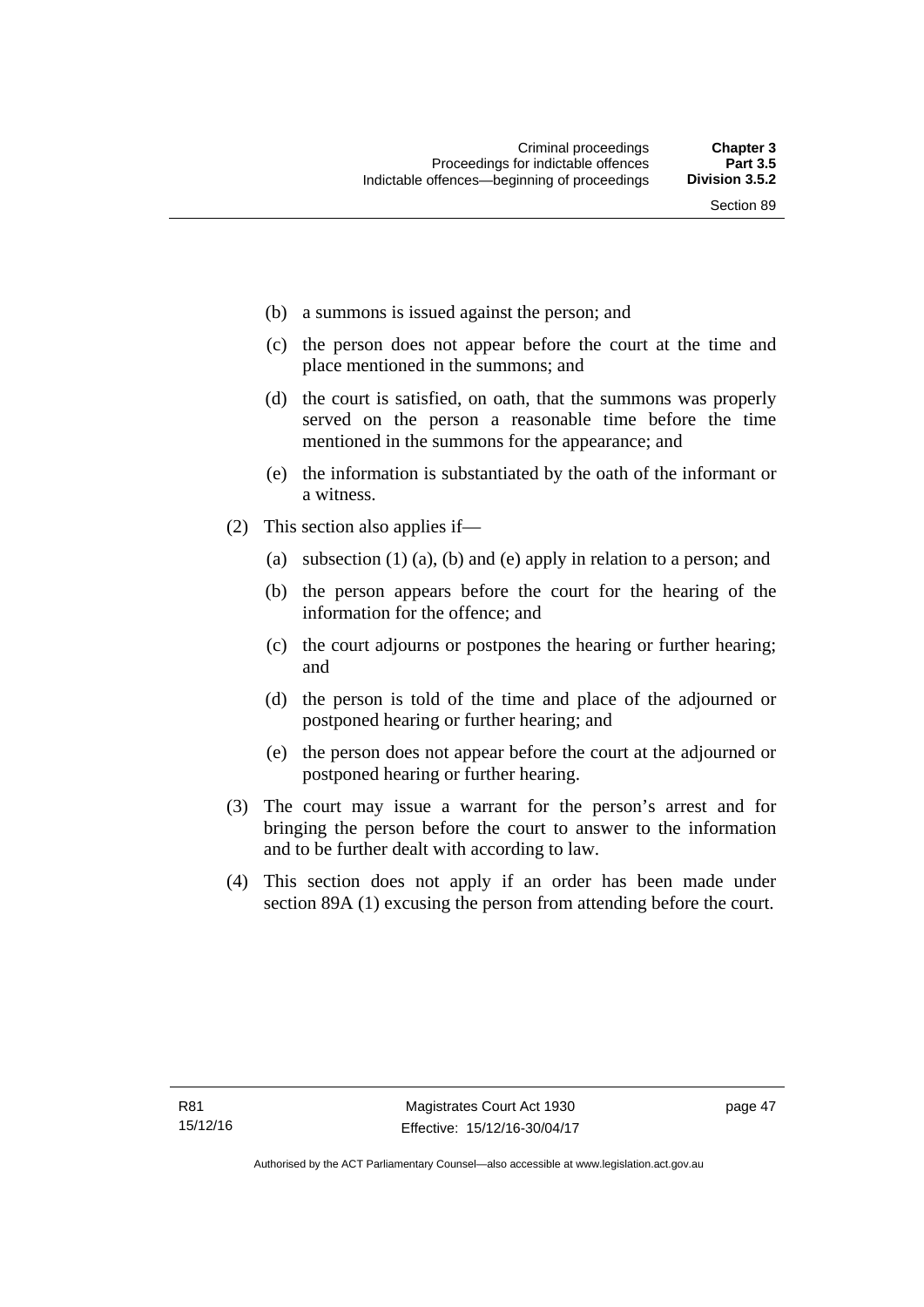# **89A Accused person may be excused from attendance before court**

- $(1)$  If—
	- (a) an information for an indictable offence has been laid; and
	- (b) a summons has been issued against the person named in the information;

the court may, on an application made by or on behalf of the person, by order excuse the person from attendance before the court to answer the information or for any other purpose in connection with the proceeding begun by the information.

- (2) An order under subsection (1) may be made—
	- (a) at any time after the issue of the summons and before the completion of the taking of evidence for the prosecution; and
	- (b) whether or not any evidence has been taken in the proceeding; and
	- (c) whether or not the applicant for the order is before the court or has attended before the court in relation to the proceeding.
- (3) The court must not make an order under subsection (1) unless the court has been informed, by or on behalf of the applicant, that the applicant is represented by a lawyer for the purposes of the proceeding.
- (4) The court may, at any time during a proceeding begun by an information for an indictable offence, direct the informant to give to a person in relation to whom an order has been made under subsection (1) written notice requiring the person to attend before the court, for the purposes of the proceeding, at the time and place specified by the court.

Authorised by the ACT Parliamentary Counsel—also accessible at www.legislation.act.gov.au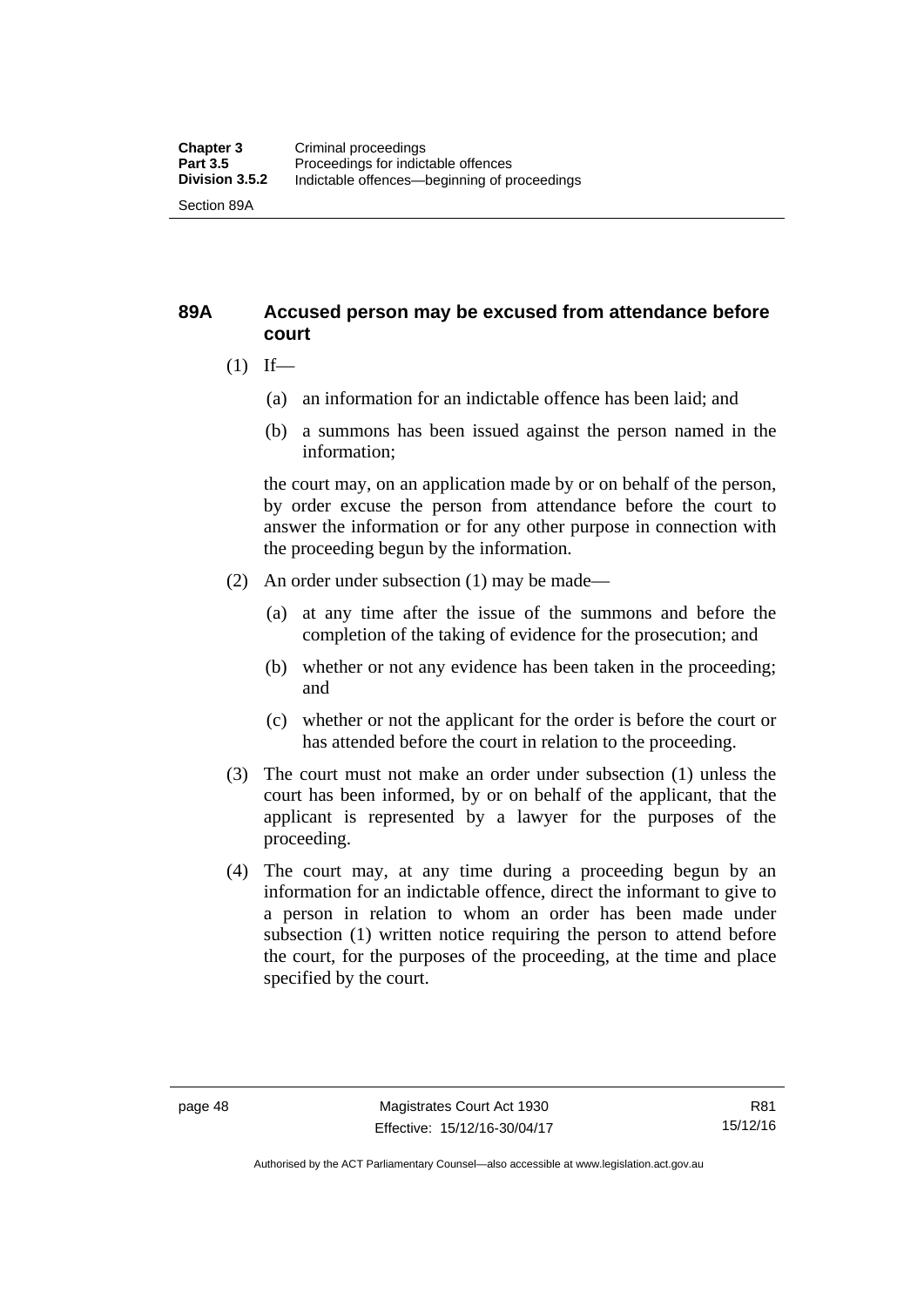- $(5)$  If—
	- (a) a person has been excused, under subsection (1), from attendance before the court; and
	- (b) all the evidence for the prosecution has been taken;

the court must direct the informant to give to the person a written notice requiring the person to attend, at the time and place specified by the court, to be dealt with in accordance with section 91.

- (6) A notice under subsection (4) or (5) may be given to a person by—
	- (a) giving a copy of the notice to the person; or
	- (b) leaving a copy of the notice at the last-known or usual home or business address of the person with someone who appears to be at least 16 years old and to live or be employed at the address.
- (7) The giving of a notice under subsection (4) or (5) may be proved in the same way as the service of a summons.
- (8) If an accused person does not attend before the court in accordance with a notice under subsection (4) or (5), the court may issue a warrant for the arrest of the person and for bringing the person before the court at the time and place specified in the warrant.

# **90 Committal proceedings—prosecution evidence to be given to accused person**

(1) This section applies if a person (the *accused person*) is charged with an indictable offence and a committal hearing is to be held in relation to the charge.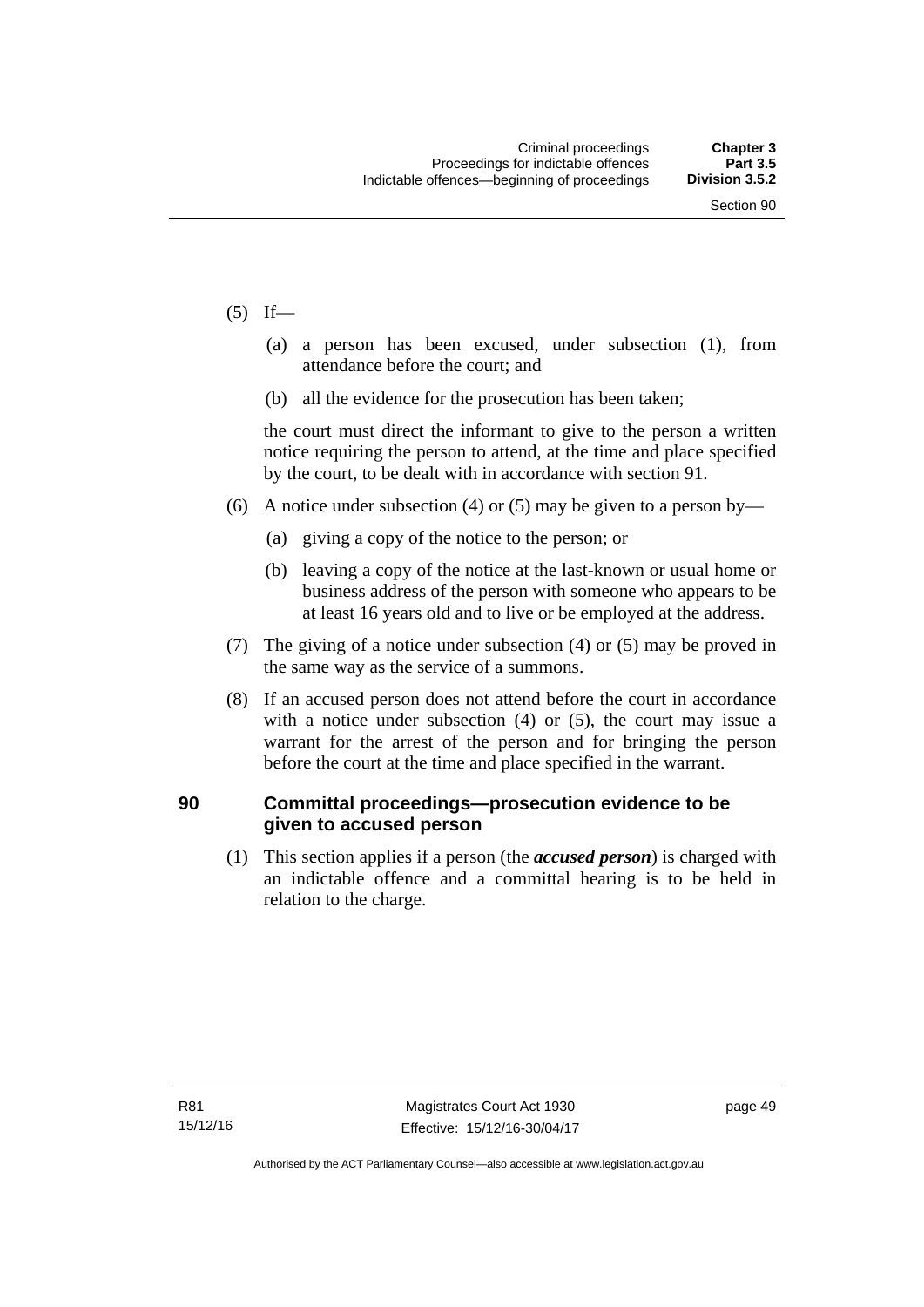- (2) Within the period, prescribed under the rules, before the date set for the committal hearing, the informant must serve the following documents on the accused person:
	- (a) a copy of the written statements that the informant proposes to tender at the hearing;
	- (b) for each exhibit identified in the statements—a copy of the exhibit or a notice relating to inspection of it.
- (3) A copy of the documents served must be filed in the court within the period prescribed under the rules.
- (4) Before the committal hearing, the accused person or the person's lawyer may ask the informant to allow the accused person or the person's lawyer to—
	- (a) inspect the exhibits mentioned in the notice (if any) served on the accused person under subsection (2) (b); and
	- (b) if a statement is in the form of a transcript of a recording as mentioned in section 90AA (4)—listen to or view the recording.
- (5) The informant must comply with a request under subsection (4).
- (6) Subsection (4) (b) does not entitle the accused person or the person's lawyer to be given or make a copy of the recording.

## **90AA Written statements may be admitted in evidence**

- (1) If the informant has served a copy of a written statement on the accused person in accordance with section 90, the court at the committal hearing must (subject to subsection (3)) admit the statement (and any exhibit identified in it) as evidence of the matters in it.
- (2) The statement is the deposition of the person who made it if admitted into evidence.

Authorised by the ACT Parliamentary Counsel—also accessible at www.legislation.act.gov.au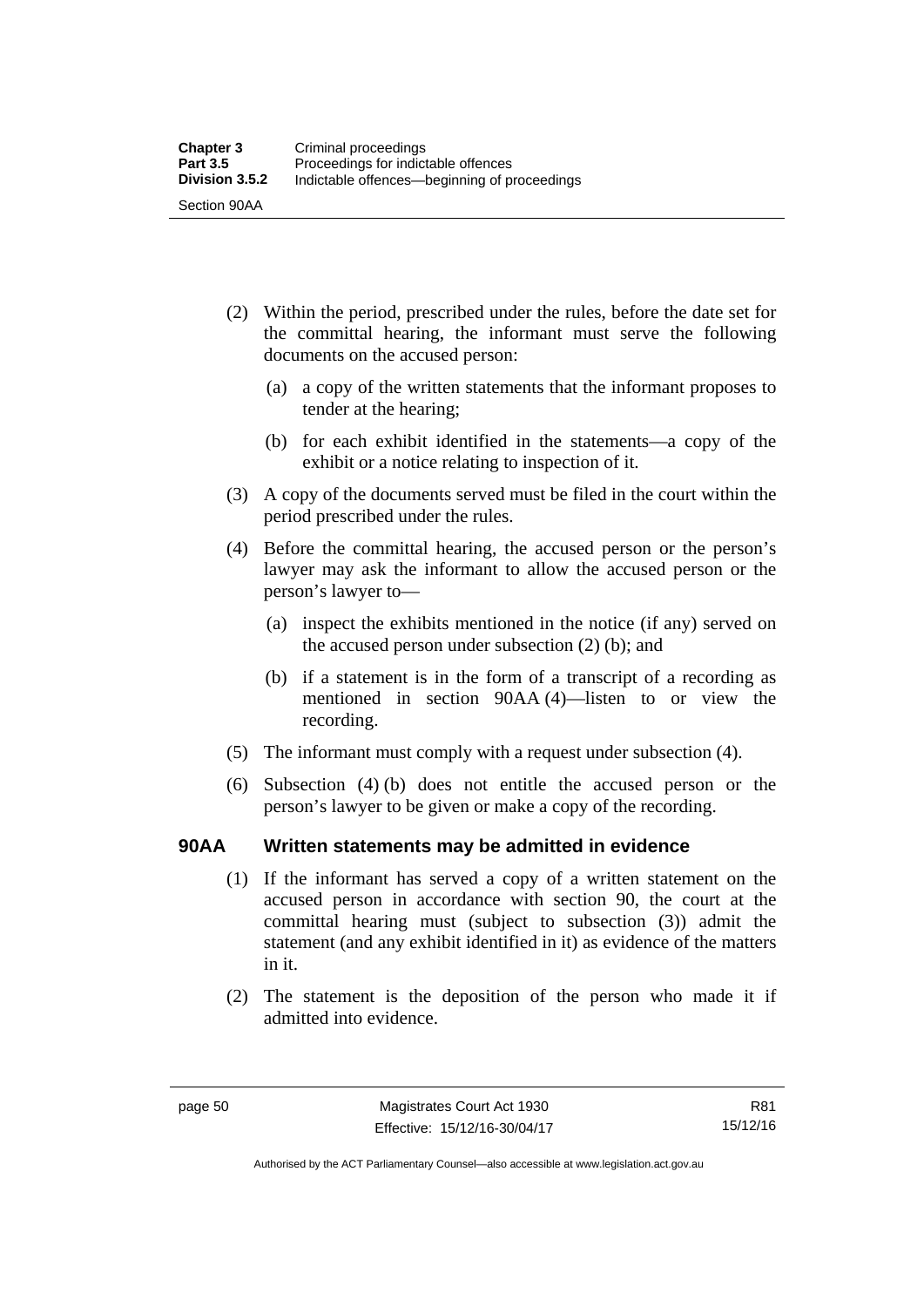- (3) Subject to subsection (4), a written statement must not be admitted in evidence by the court unless—
	- (a) it contains the following endorsement by the person who made it:

'This statement made by me accurately sets out the evidence that I would be prepared, if necessary, to give in court as a witness. The statement is true to the best of my knowledge and belief and I make it knowing that, if it is tendered in evidence, I will be liable to prosecution if I have wilfully stated in it anything that I know to be false or do not believe to be true.'; and

- (b) it contains a statement that, before the person signed it, the person who made it read the statement or had it read to the person.
- (4) A written statement that is in the form of a transcript of a recording made by a police officer may be admitted in evidence by the court if—
	- (a) the transcript is of a recording of an interview with a person during which the person was questioned by the police officer in connection with the investigation of an offence the subject of the proceeding; and
	- (b) a police officer certifies that the statement is an accurate transcript of the recording.
- (5) If it appears to the court that any part of a written statement tendered in evidence under this section is inadmissible according to the rules of evidence, the court may, if the statement is otherwise admissible under this section, admit that statement, but, if it does so, must identify the part that is inadmissible and must, with reference to that part, write on the statement the words 'ruled inadmissible' or words to that effect.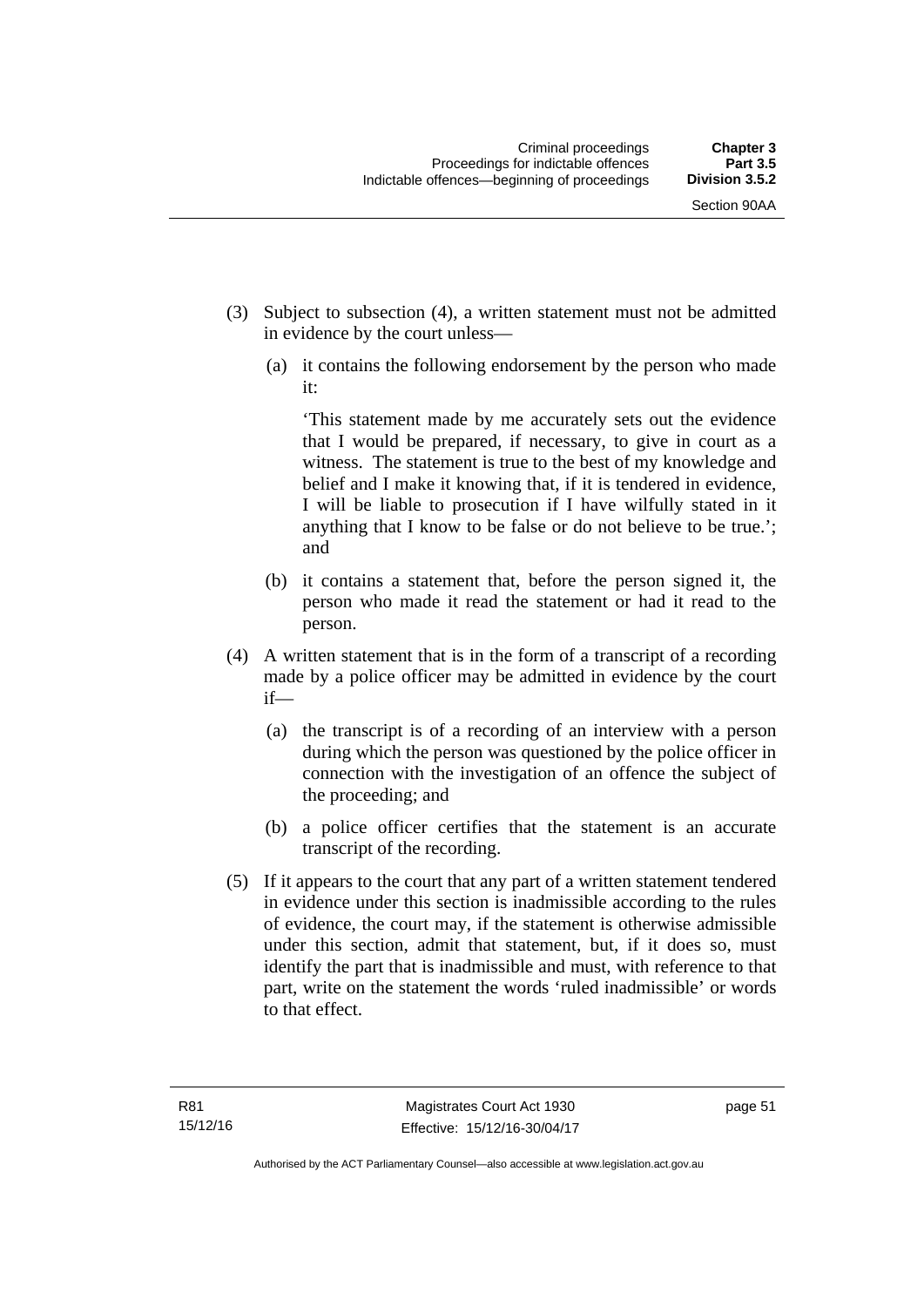- (6) A prosecution witness may give evidence-in-chief in person at a committal hearing only with the court's leave.
- (7) The court may give leave only—
	- (a) on application by the prosecution; and
	- (b) if it considers that the interests of justice cannot adequately be satisfied if the witness's evidence-in-chief is not given in person at the hearing.
- (8) However, a person must not be required to attend and give evidence at a committal hearing in relation to a sexual offence (whether or not the hearing also relates to another offence) if the person is a complainant in relation to the sexual offence.
- (9) In this section:

*sexual offence* means an offence against the *[Crimes Act 1900](http://www.legislation.act.gov.au/a/1900-40)*, part 3 (Sexual Offences), part 4 (Female genital mutilation) or part 5 (Sexual servitude).

# **90AB Witnesses generally not to be cross-examined at committal hearing**

- (1) A witness must not be cross-examined at a committal hearing if—
	- (a) the hearing relates to a sexual offence (whether or not it relates also to another offence); and
	- (b) the witness is a complainant in relation to the sexual offence.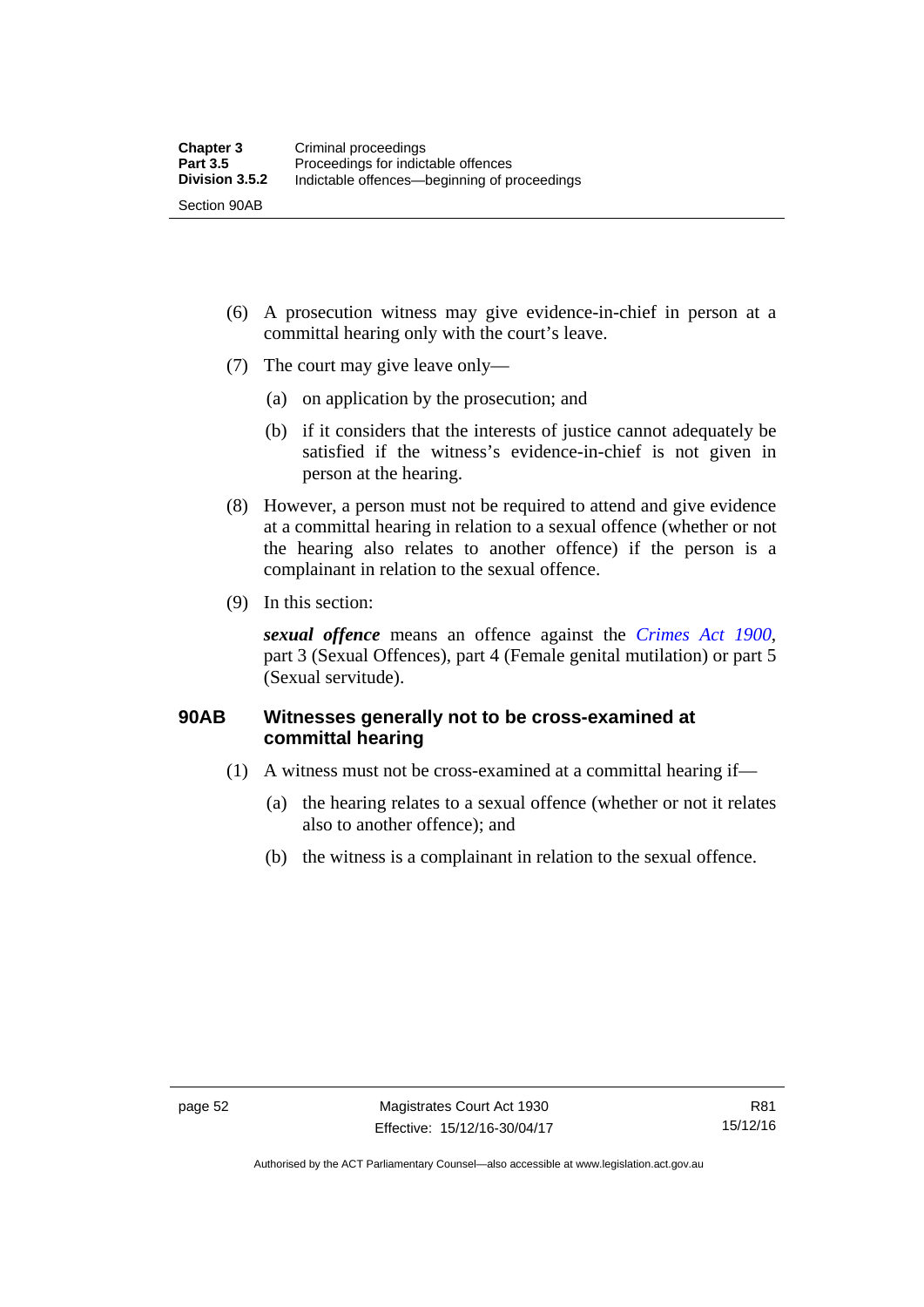- (2) A witness (other than a witness mentioned in subsection (1)) must not be cross-examined at a committal hearing unless, on application by the party seeking to cross-examine the witness, the court is satisfied that—
	- (a) the party has—
		- (i) identified an issue to which the proposed questioning relates; and
		- (ii) provided a reason why the evidence of the witness is relevant to the issue; and
		- (iii) explained why the evidence disclosed by the prosecution does not address the issue; and
		- (iv) identified to the court the purpose and general nature of the questions to be put to the witness to address the issue; and
	- (b) the interests of justice cannot adequately be satisfied by leaving cross-examination of the witness about the issue to the trial.
- (3) In this section:

*sexual offence* means an offence against the *[Crimes Act 1900](http://www.legislation.act.gov.au/a/1900-40)*, part 3 (Sexual offences), part 4 (Female genital mutilation) or part 5 (Sexual servitude).

# **90ABA Attendance of accused not required if order made under s 89A**

The accused person is not required to be present at the committal hearing if the person is excused from attending the hearing under section 89A.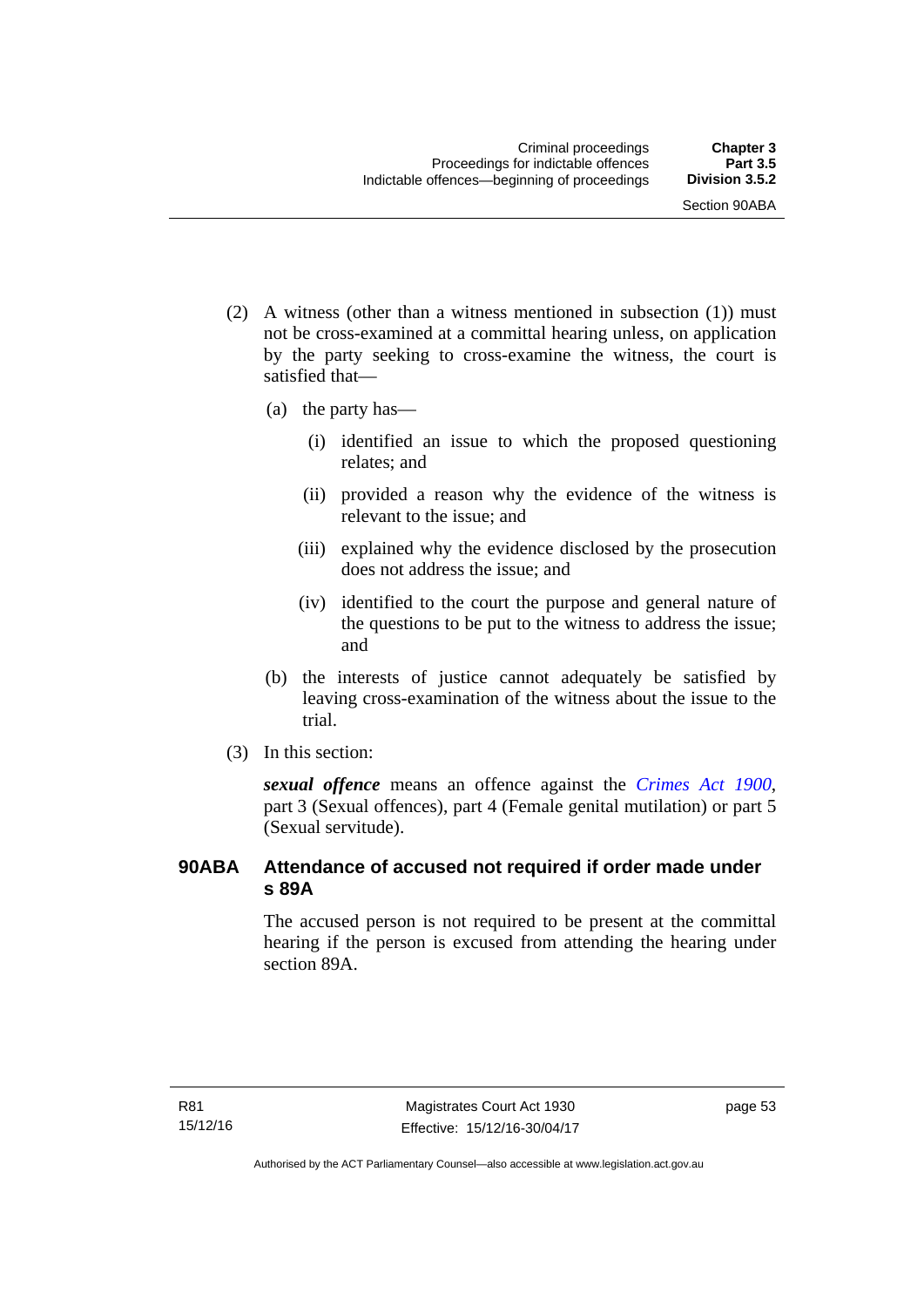# **90A Plea of guilty at committal hearing**

- (1) This section does not apply in relation to a person charged with an indictable offence punishable by imprisonment for life.
- (2) Subsections (3), (4), (5) and (6) do not apply in relation to a person charged with an offence in relation to which the [Crimes Act](http://www.legislation.act.gov.au/a/1900-40/default.asp), section 374 or section 375 applies.
- (3) A person (the *accused person*) who is before the court charged with an indictable offence may at any stage of the proceeding plead guilty to the charge.
- (4) The court may accept or reject the plea but the rejection of the plea at any stage of the proceeding does not prevent the accused person from pleading guilty under this section at a later stage of the proceeding and the court may accept or reject the plea at that later stage.
- (5) If the court rejects the plea, the proceeding before the court must continue as if the plea had not been made.
- $(6)$  If—
	- (a) the court accepts the plea; and
	- (b) any of the following subparagraphs applies to the offence:
		- (i) the offence is under a law in force in the ACT punishable either on indictment or summary conviction;
		- (ii) the offence may be dealt with summarily without the accused person's consent;
		- (iii) the offence may be dealt with summarily if the accused person consents and the accused person consents to it being dealt with summarily;

Authorised by the ACT Parliamentary Counsel—also accessible at www.legislation.act.gov.au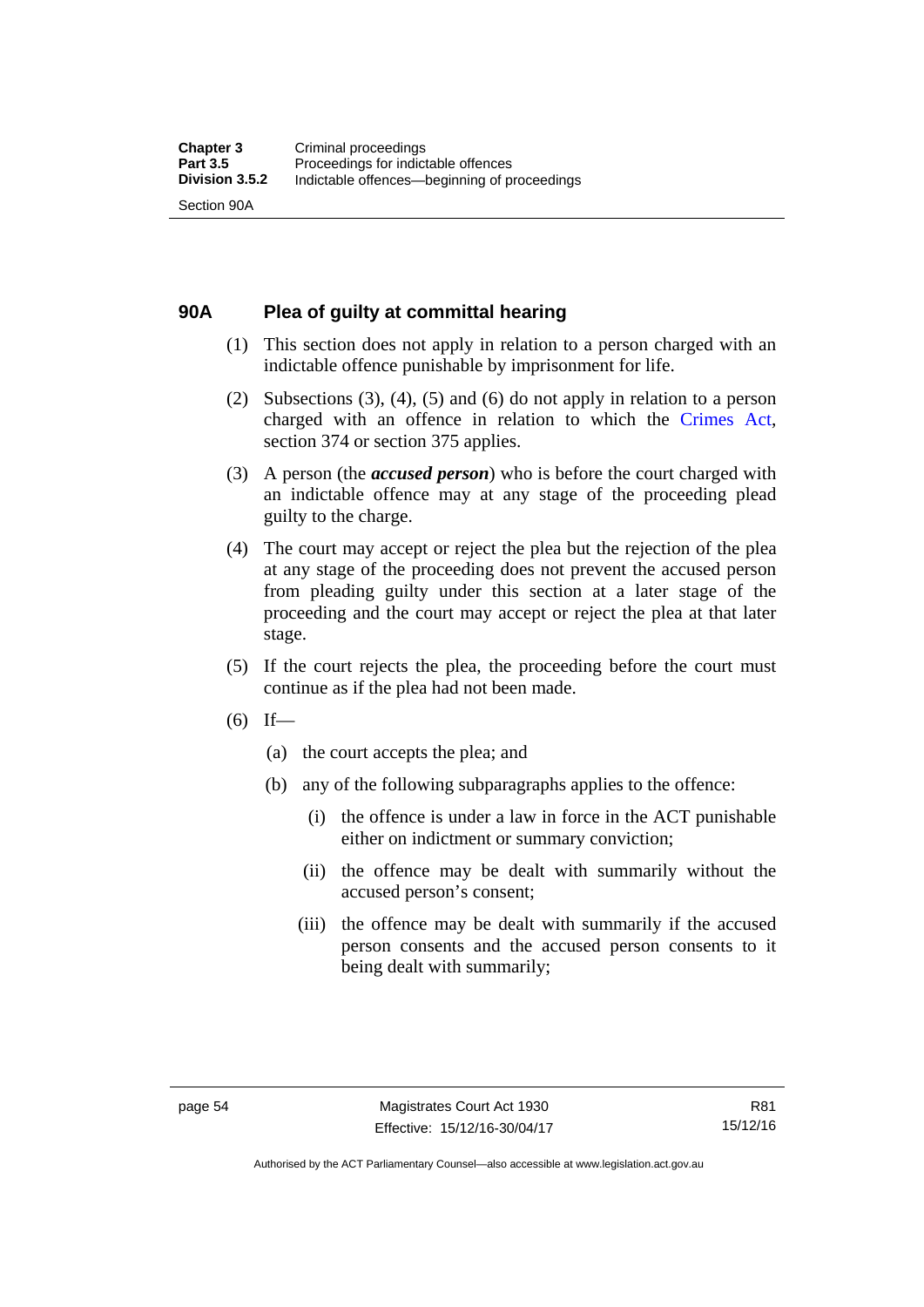- (iv) the offence may be dealt with summarily if the prosecutor requests and the prosecutor requests that it be dealt with summarily; and
- (c) it appears to the court that it is proper to deal with the case summarily;

the court may, without hearing further evidence, sentence or otherwise deal with the accused person and finally dispose of the charge and all incidental matters.

## $(7)$  If—

- (a) the court accepts the plea; and
- (b) any of the following subparagraphs applies to the offence:
	- (i) it does not appear to the court that it is proper to deal with the case summarily;
	- (ii) the offence is punishable only on indictment;
	- (iii) the offence may be dealt with summarily if the accused person consents, but the accused person does not consent to it being dealt with summarily;
	- (iv) the offence may be dealt with summarily if the prosecutor requests, but the prosecutor does not request that it be dealt with summarily;
	- (v) this subsection applies to the accused person under the [Crimes Act,](http://www.legislation.act.gov.au/a/1900-40/default.asp) section 374 or section 375;

the Magistrates Court must commit the accused person to the sittings of the Supreme Court that the Supreme Court directs and the Supreme Court must deal with the accused person in accordance with subsections (8) to (13).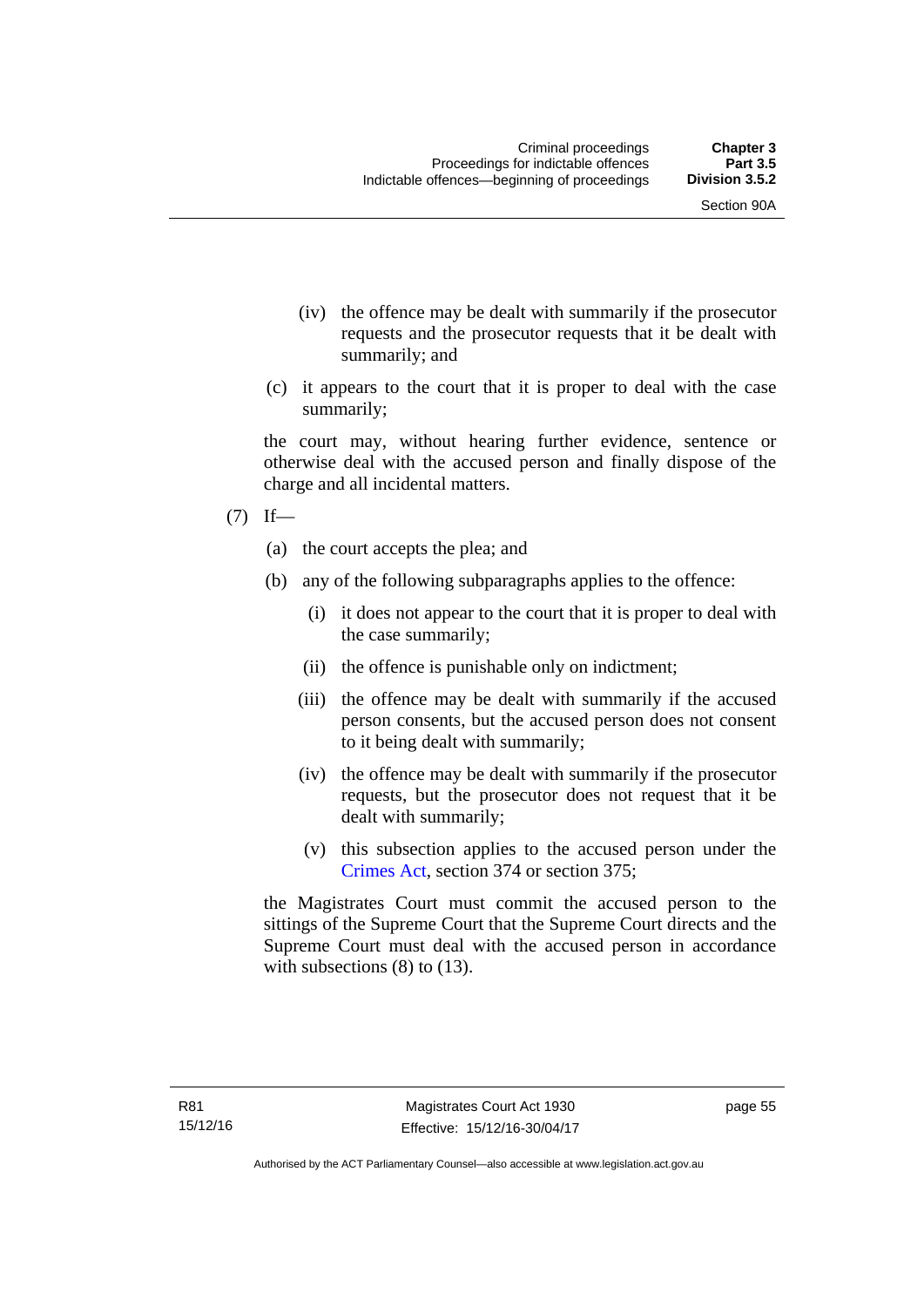- (8) A committal under subsection (7) is taken, for all purposes relating to the venue or change of venue of a proceeding consequent on the committal, to be a committal for trial.
- (9) The Supreme Court may order that the proceeding before the Magistrates Court where the accused person pleaded guilty be continued at a time and place stated in the order.
- (10) The Supreme Court must make an order under subsection (9) if—
	- (a) it appears to the Supreme Court from the information or evidence given to or before it that the facts in relation to which the accused person was charged before the Magistrates Court do not support the charge to which the accused person pleaded guilty; or
	- (b) the accused person or a lawyer representing the accused person or informant asks that the order be made.
- (11) Except if an order is made under subsection (9), the Supreme Court has the same powers of sentencing or otherwise dealing with the accused person and of finally disposing of the charge and of all incidental matters as it would have had if the accused person, on arraignment at any sittings of the court, had pleaded guilty to the offence charged on an indictment filed by the Attorney-General or the Attorney-General of the Commonwealth.
- (12) The procedure relating to committal for trial applies, as nearly as may be, to a committal under subsection (7) and bail may be granted as on a committal for trial, but a person must not be bound over to give evidence on a committal under that subsection unless the court otherwise orders.

Authorised by the ACT Parliamentary Counsel—also accessible at www.legislation.act.gov.au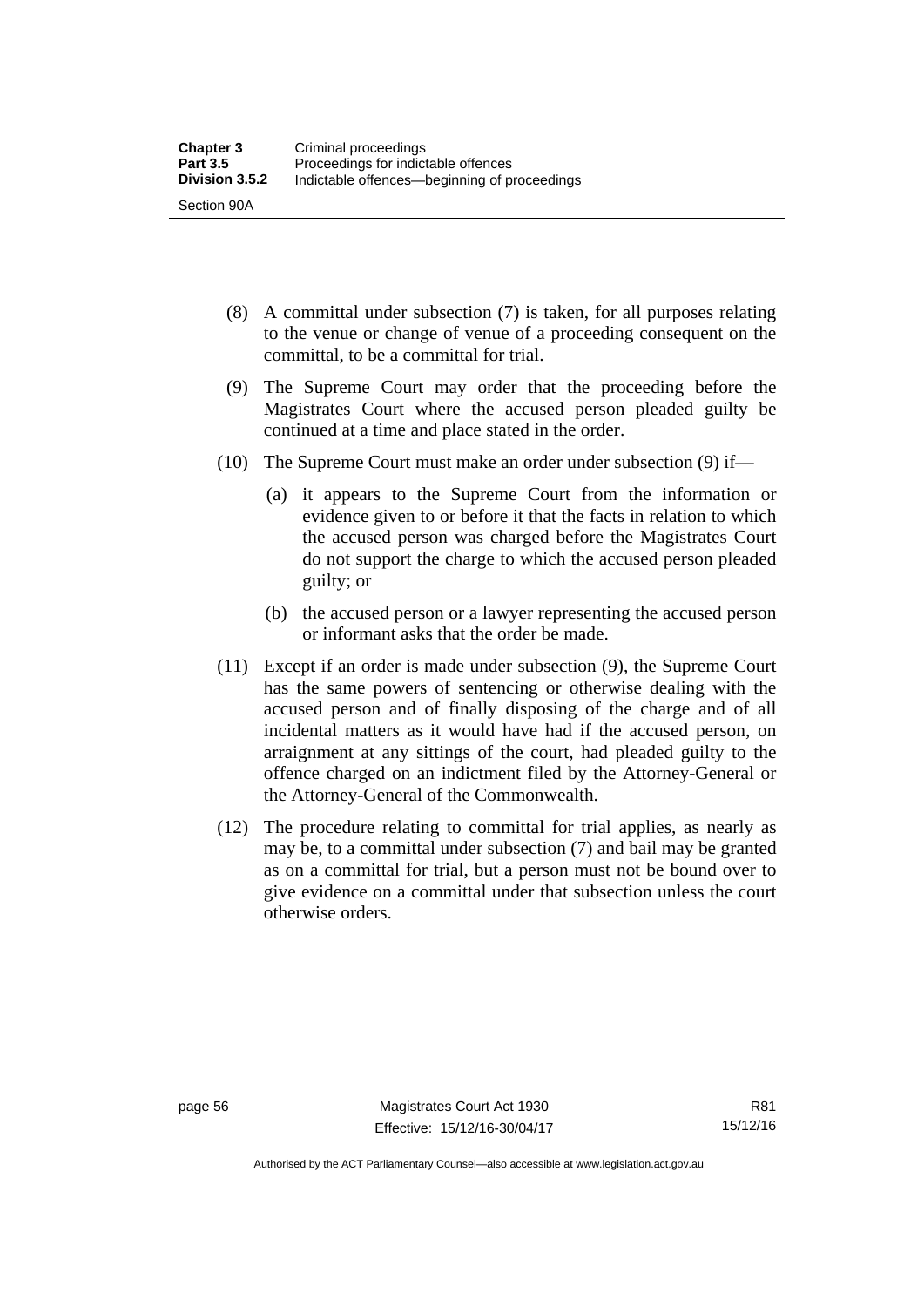- (13) If an order is made by the Supreme Court under subsection (9) that the proceeding before a court where an accused person pleaded guilty be continued at a time and place stated in the order—
	- (a) the proceeding must be continued in all respects as if the accused person had not pleaded guilty and as if the proceeding had been adjourned by the court to the time and place so stated; and
	- (b) the Supreme Court may exercise any power that the Magistrates Court might have exercised under division 3.4.3 (Remand) if the order had been an order made by the Magistrates Court adjourning the proceeding to the stated time and place, and that division applies in relation to the accused person.

# **90B Back-up and related offences––transfer to Supreme Court**

- (1) This section applies if a person (the *accused person*)––
	- (a) is committed for trial under section 90A (7); and
	- (b) has been charged with a back-up or related offence.
	- *Note Back-up offence* and *related offence*––see the dictionary.
- (2) The prosecutor must tell the court about the back-up or related offence.
- (3) The court must transfer the proceeding for the back-up or related offence to the Supreme Court, to be dealt with under the *[Supreme Court Act 1933](http://www.legislation.act.gov.au/a/1933-34)*, part 8 (Back-up and related offences).
- (4) Subsection (3) does not prevent the accused person being charged with an offence after committal under section 90A (7).
- (5) However, if the accused person is charged with a back-up or related offence after committal under section 90A (7), the court must transfer the proceeding for the offence to the Supreme Court, to be dealt with under the *[Supreme Court Act 1933](http://www.legislation.act.gov.au/a/1933-34)*, part 8.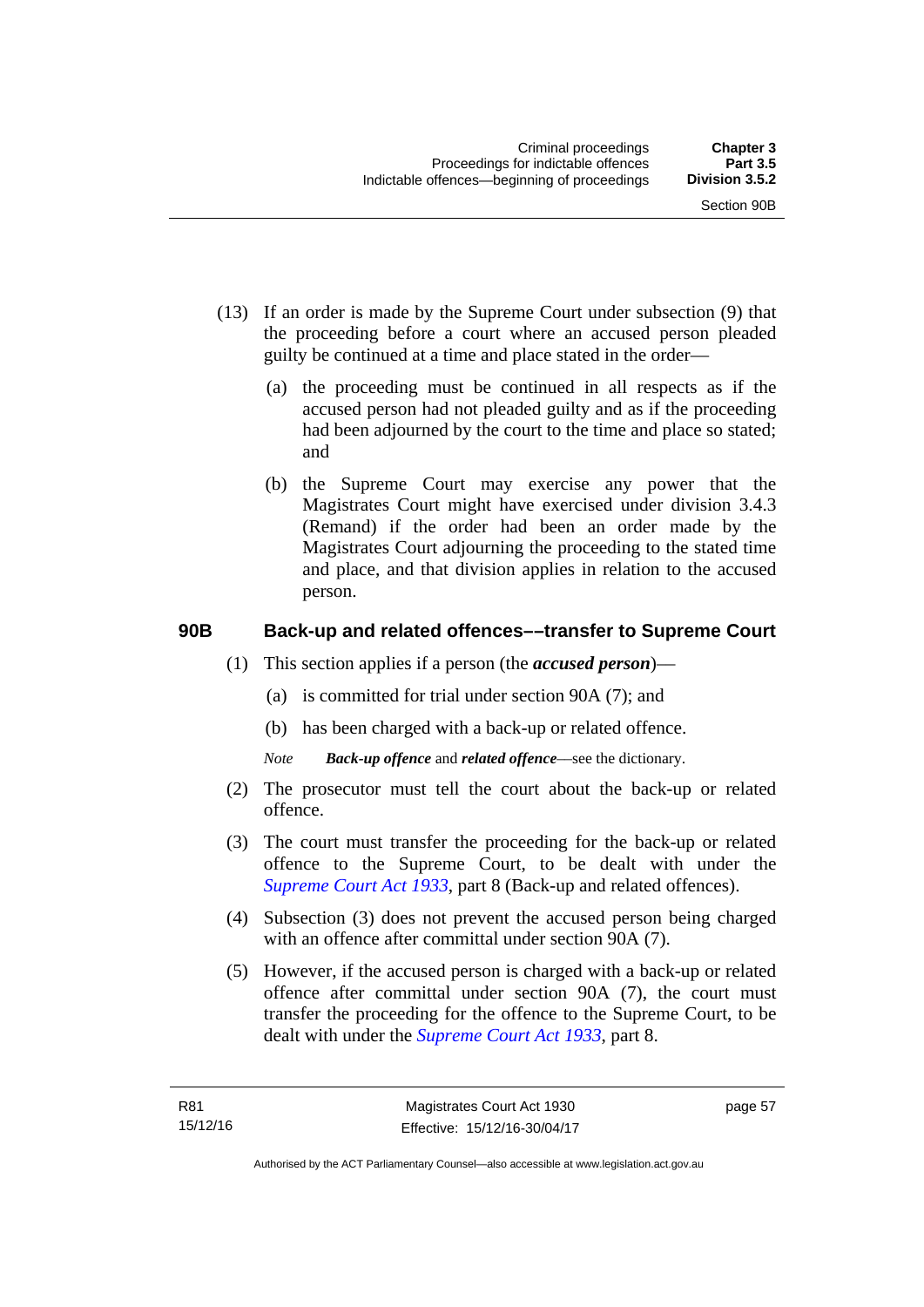#### **91 Proceeding following prosecution evidence**

 (1) When all the evidence offered by the prosecution in relation to the indictable offence with which the accused person is charged has been taken, the court must charge the accused person with the offence and must say to the accused person these words, or words to the like effect:

'Do you wish to say anything in answer to the charge? You are not obliged to say anything unless you desire to do so; but whatever you say may be given in evidence against you on your trial. You are clearly to understand that you have nothing to hope from any promise or favour, and nothing to fear from any threat that may have been held out to you to induce you to make any admission or confession of your guilt; but whatever you now say may be given in evidence against you on your trial, notwithstanding any such promise or threat.'.

- (2) Subsection (1) does not apply in relation to a person charged with an indictable offence if the court has decided to dispose of the case summarily under a law in force in the ACT.
- (3) If the court commits the accused person for trial before the Supreme Court, any statement made by the person in reply to the question mentioned in subsection (1) is, on the trial of the accused person, admissible as evidence.
- (4) Whether or not the accused person makes a statement in reply to the question mentioned in subsection (1), the magistrate must ask the person if the person wishes to give evidence himself or herself or to call any witnesses on his or her behalf and, if the accused person or any other person then gives evidence, the prosecutor is at liberty to cross-examine the witness and to adduce evidence in reply.

Authorised by the ACT Parliamentary Counsel—also accessible at www.legislation.act.gov.au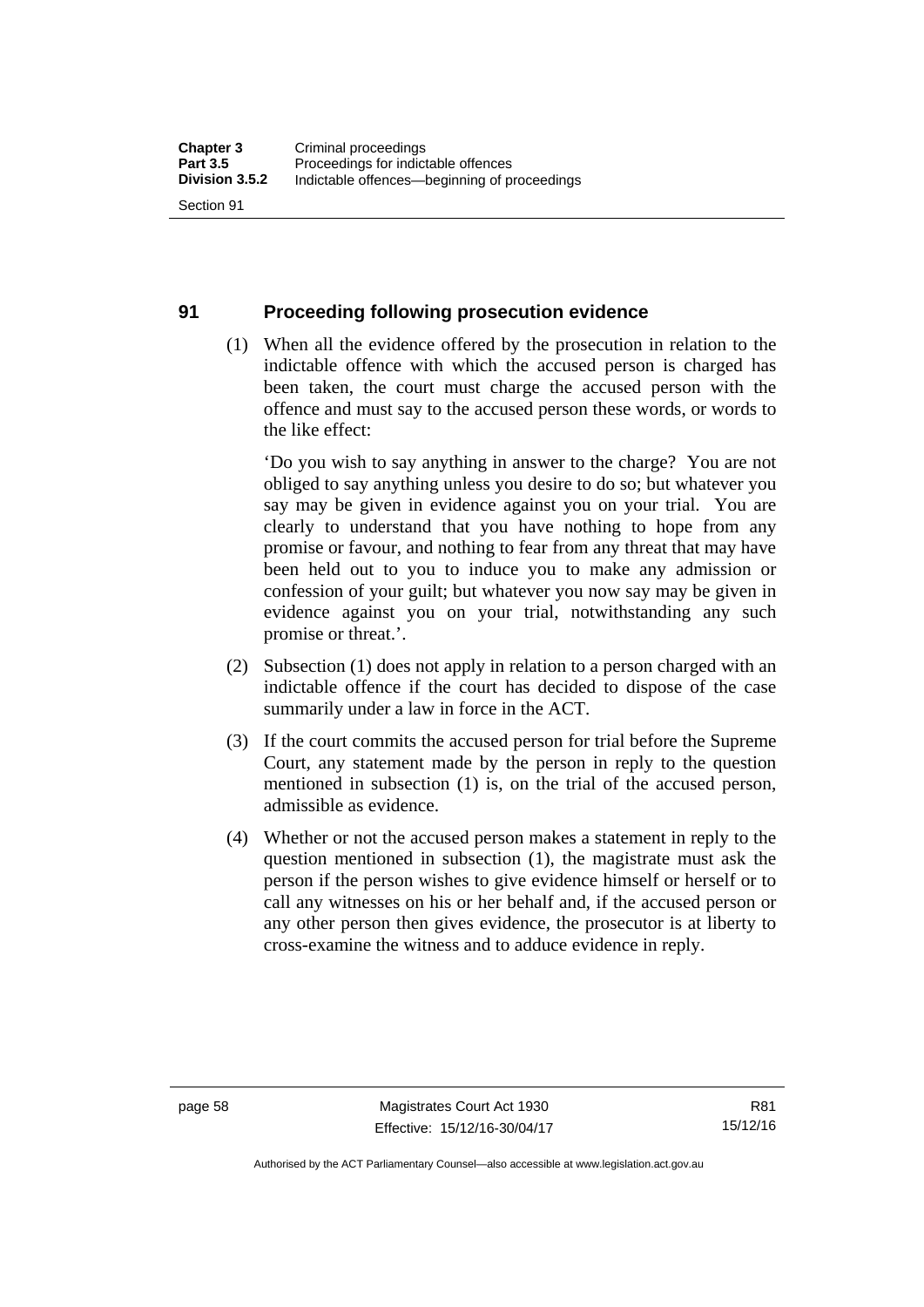# **92A Committal for sentence for indictable offence tried summarily**

- (1) On the summary conviction of a person charged with an indictable offence, the court may, if it appears to it that because of the character and antecedents of the person it is desirable that sentence be passed on the person by the Supreme Court, commit the person for sentence to the sittings of the Supreme Court that the court directs.
- (2) If the court commits a person for sentence under subsection (1), the court must––
	- (a) deal with the person in the same way as a person who is committed for trial under section 94 (1) (b) (Discharge or committal for trial); and
	- (b) if the person has been charged with a back-up or related offence––deal with the back-up or related offence in accordance with section 94 (2).
- (3) The Supreme Court has the same powers of sentencing or otherwise dealing with a person committed for sentence under this section as it would have had if the person had been convicted in that court.
- (4) This section does not apply to the summary conviction of a person charged with an indictable offence if the case was dealt with summarily under the [Crimes Act,](http://www.legislation.act.gov.au/a/1900-40/default.asp) section 374 (Summary disposal of certain cases at prosecutor's election).

#### **92B Depositions as evidence**

 $If$ —

- (a) a person is charged with an indictable offence; and
- (b) the person has not admitted the truth of the charge; and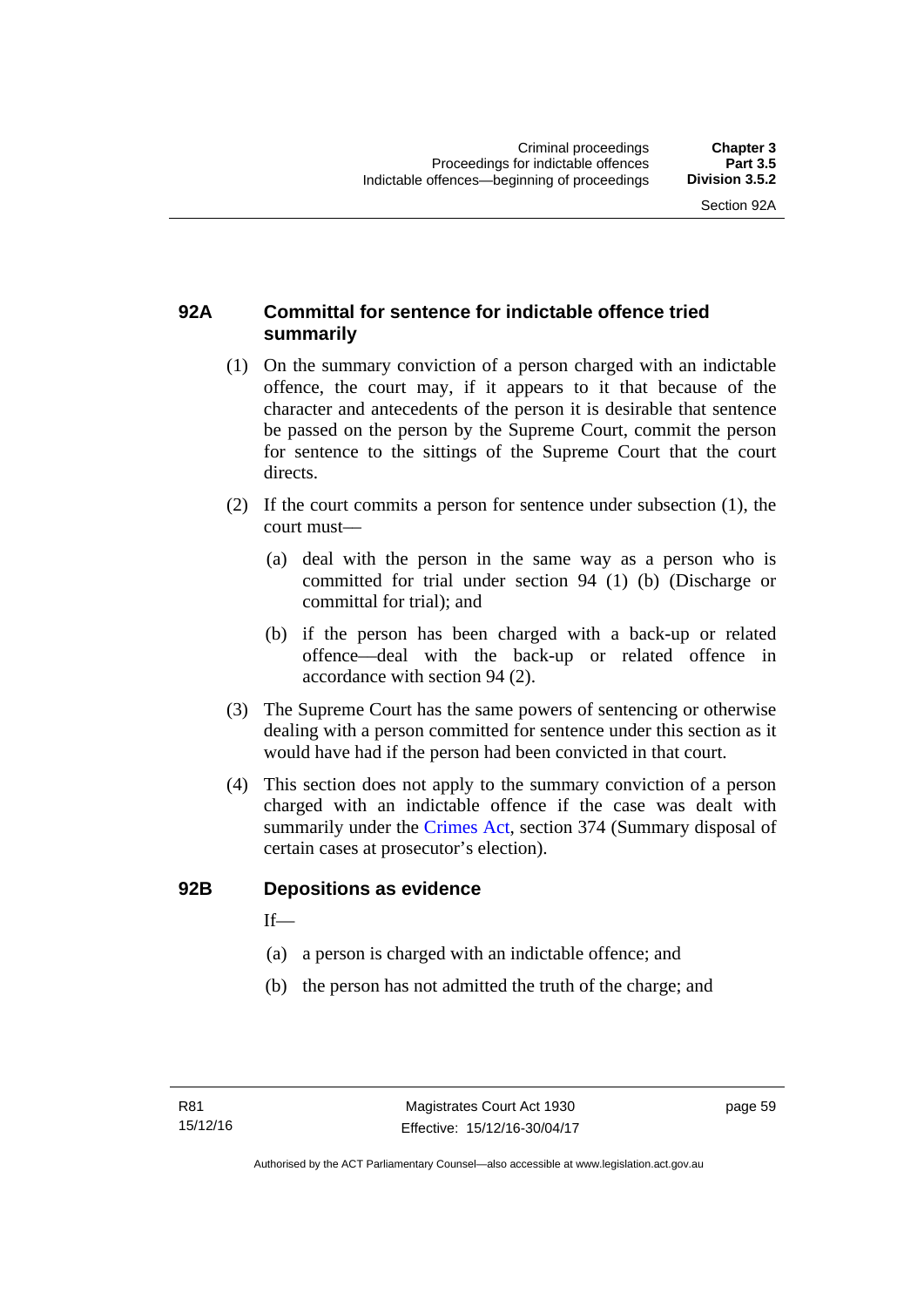(c) the court has decided to dispose of the case summarily under a law in force in the ACT;

the depositions of the witnesses who gave evidence for the prosecution at the preliminary hearing are taken to be evidence given on the hearing of the charge and the witnesses, or any of them, must, if so required by the prosecutor or the defendant, be called or recalled for examination or cross-examination.

#### **93 Admissions and confessions**

This Act does not prevent the prosecutor in any case from giving in evidence any admission or confession or other statement of the defendant made at any time if it is admissible as evidence against the defendant.

# **Division 3.5.3 Indictable offences—proceedings after hearing of evidence**

# **94 Discharge or committal for trial**

- (1) When all the evidence for the prosecution and the defence have been taken in relation to the indictable offence with which the accused person is charged, the court must—
	- (a) if the court is satisfied, having regard to all the evidence before it, that there is no reasonable prospect that the person would be found guilty of an indictable offence—if the person is in custody in relation to the offence, immediately order that the person be released from custody in relation to the offence; or
	- (b) if the court is not satisfied as mentioned in paragraph (a) commit the person for trial.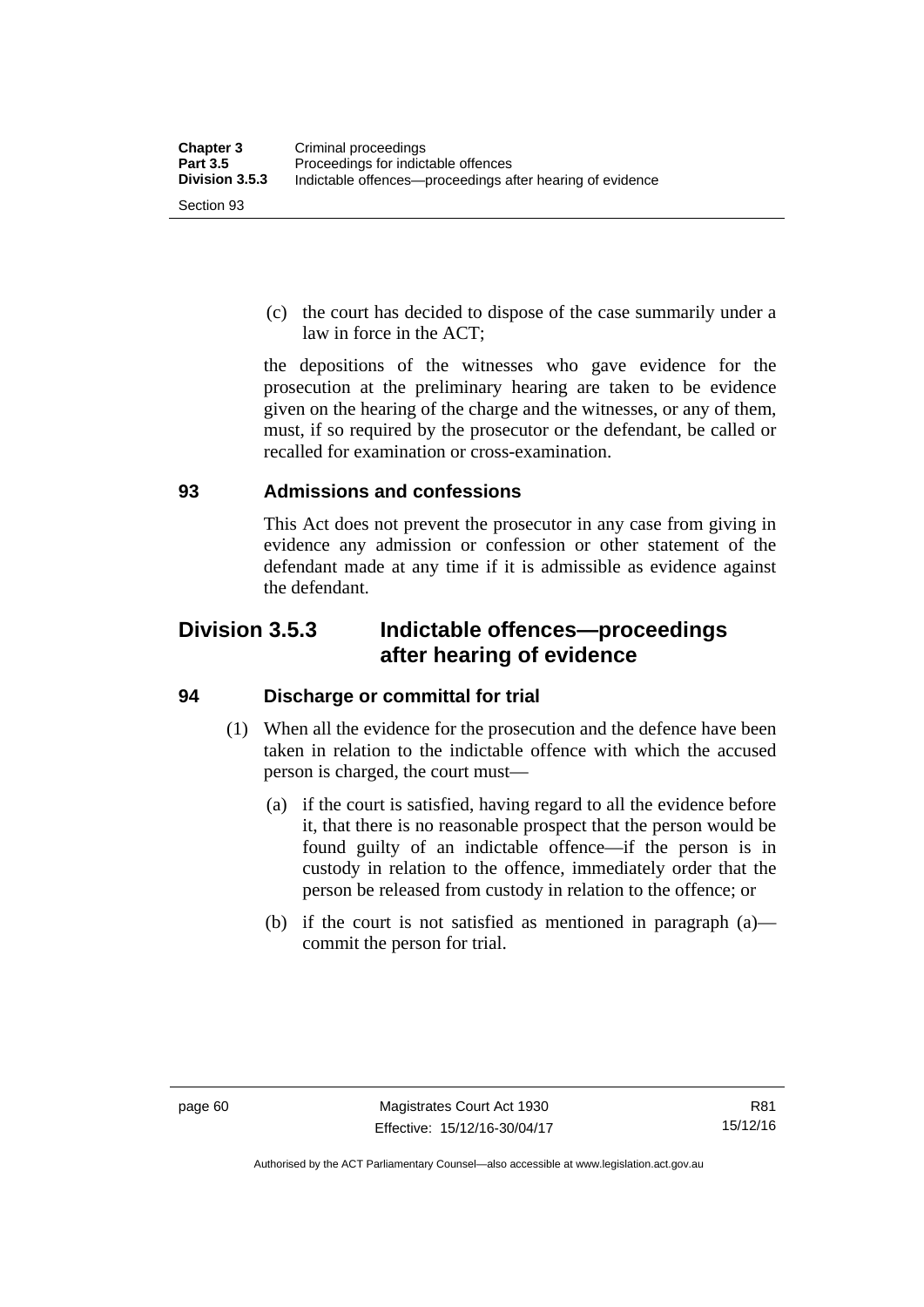- (2) If the accused person is committed for trial under subsection (1) and has been charged with a back-up or related offence—
	- (a) the prosecutor must tell the court about the back-up or related offence; and
	- (b) the court must transfer the proceeding for the back-up or related offence to the Supreme Court, to be dealt with under the *[Supreme Court Act 1933](http://www.legislation.act.gov.au/a/1933-34)*, part 8 (Back-up and related offences).
- (3) Subsection (2) does not prevent the accused person being charged with an offence after committal under subsection (1) (b).
- (4) However, if the accused person is charged with a back-up or related offence after committal under subsection (1) (b), the court must transfer the proceeding for the offence to the Supreme Court, to be dealt with under the *[Supreme Court Act 1933](http://www.legislation.act.gov.au/a/1933-34)*, part 8.
	- *Note 1* For the meaning of *commit* a person for trial, see the [Legislation Act,](http://www.legislation.act.gov.au/a/2001-14) dict, pt 1.
	- *Note 2* The court must issue a warrant for the remand of the defendant in the director-general's custody (see *[Crimes \(Sentence Administration\)](http://www.legislation.act.gov.au/a/2005-59)  [Act 2005](http://www.legislation.act.gov.au/a/2005-59)*, s 17).

#### **95 Depositions of dead or absent people**

If, on the trial of a person who has previously been charged before the court with an indictable offence and committed for trial, it is proved—

- (a) that a witness whose depositions were taken at the hearing of the charge before the magistrate is dead or so ill as not to be able to travel or to give evidence, or is absent from Australia; and
- (b) that the depositions of the witness were taken in the presence of the accused person; and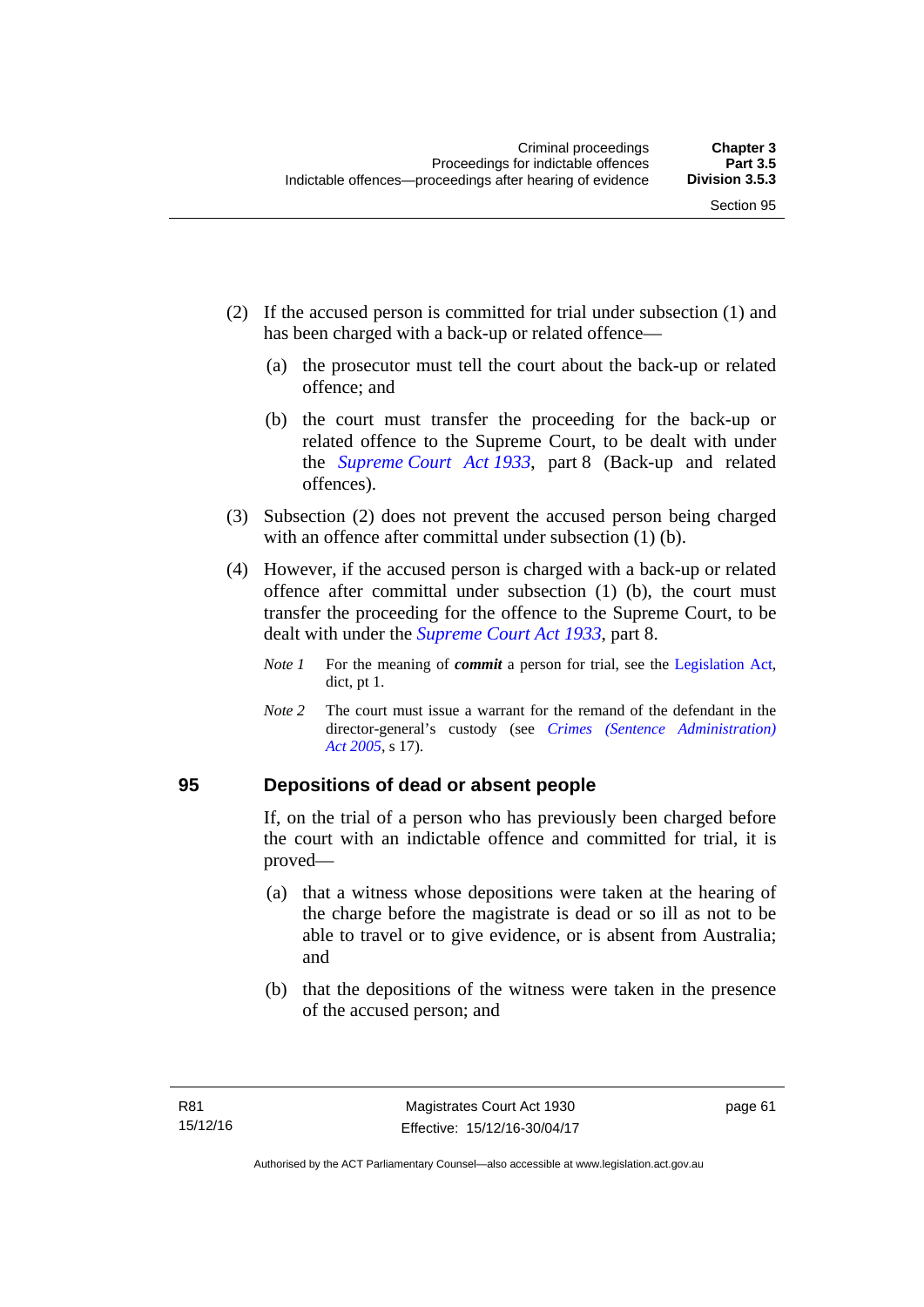Section 96

 (c) that the accused person or a lawyer representing the accused person had a full opportunity of cross-examining the witness;

the depositions are admissible as evidence—

- (d) if taken in the way specified in section 316 (3)—be read as evidence at the trial of the accused person without further proof unless it is proved that the magistrate by whom the depositions purport to have been signed did not in fact sign them; or
- (e) if recorded by 1 of the ways specified in section 316 (2)—be read as evidence at the trial of the accused person if it is proved that the record is a correct record of the depositions and that the transcript is a correct transcript of that record.

#### **96 Evidence for defence**

If a person is charged with an indictable offence as such, the court is bound to hear any evidence tendered on the person's behalf tending to show that the defendant is not guilty of the offence with which the defendant is charged.

# **Division 3.5.4 Indictable offences—costs**

# **97 Discontinued proceeding**

If—

- (a) in a proceeding under this part, the court is of the opinion, having regard to all the evidence before it, that there is no reasonable prospect that the person would be convicted of an indictable offence; or
- (b) a proceeding under this part is discontinued for any other reason;

the court may order that the informant pay to the defendant the costs the court considers just.

R81 15/12/16

Authorised by the ACT Parliamentary Counsel—also accessible at www.legislation.act.gov.au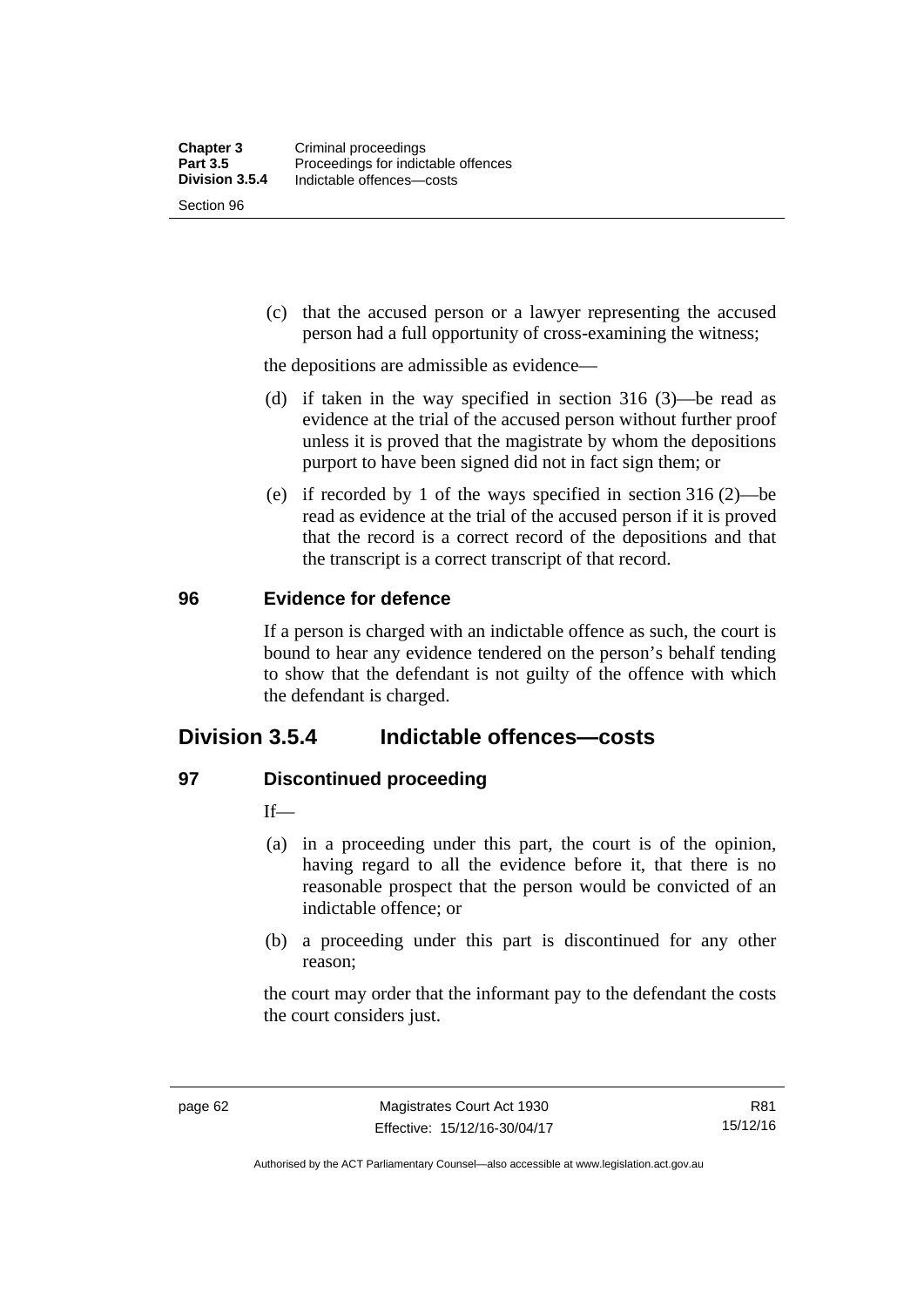# **Division 3.5.5 Indictable offences—witness recognisances**

#### **103 Recognisance of witnesses etc**

- (1) The court may bind by recognisance every person whose written statement was admitted in evidence under section 90AA, or who was examined before it, to appear at the court at which the defendant is to be tried, and then and there to give evidence against the defendant.
- (2) The recognisance must particularly specify the profession, trade, or calling of every person who enters into it, together with the person's full name and place of residence.

#### **104 Signature of magistrate—notice to witnesses**

Every such recognisance must be duly acknowledged by every person who enters into it, and must be subscribed by the magistrate before whom it is acknowledged, and a notice of it signed by the magistrate must at the same time be given to every person bound by it.

#### **105 Court may remand noncompliant witness**

- (1) If a witness fails to enter into a recognisance, the court may order the remand of the witness in custody until after the defendant's trial, unless the witness enters into the recognisance before a magistrate.
	- *Note* The *[Crimes \(Sentence Administration\) Act 2005](http://www.legislation.act.gov.au/a/2005-59)*, pt 3.2 provides for the director-general to have custody of the defendant during the remand.
- (2) If the witness is remanded under this section, a magistrate may order the director-general to release the witness from custody in accordance with the order if—
	- (a) the defendant is not committed for trial for the offence with which the defendant is charged; or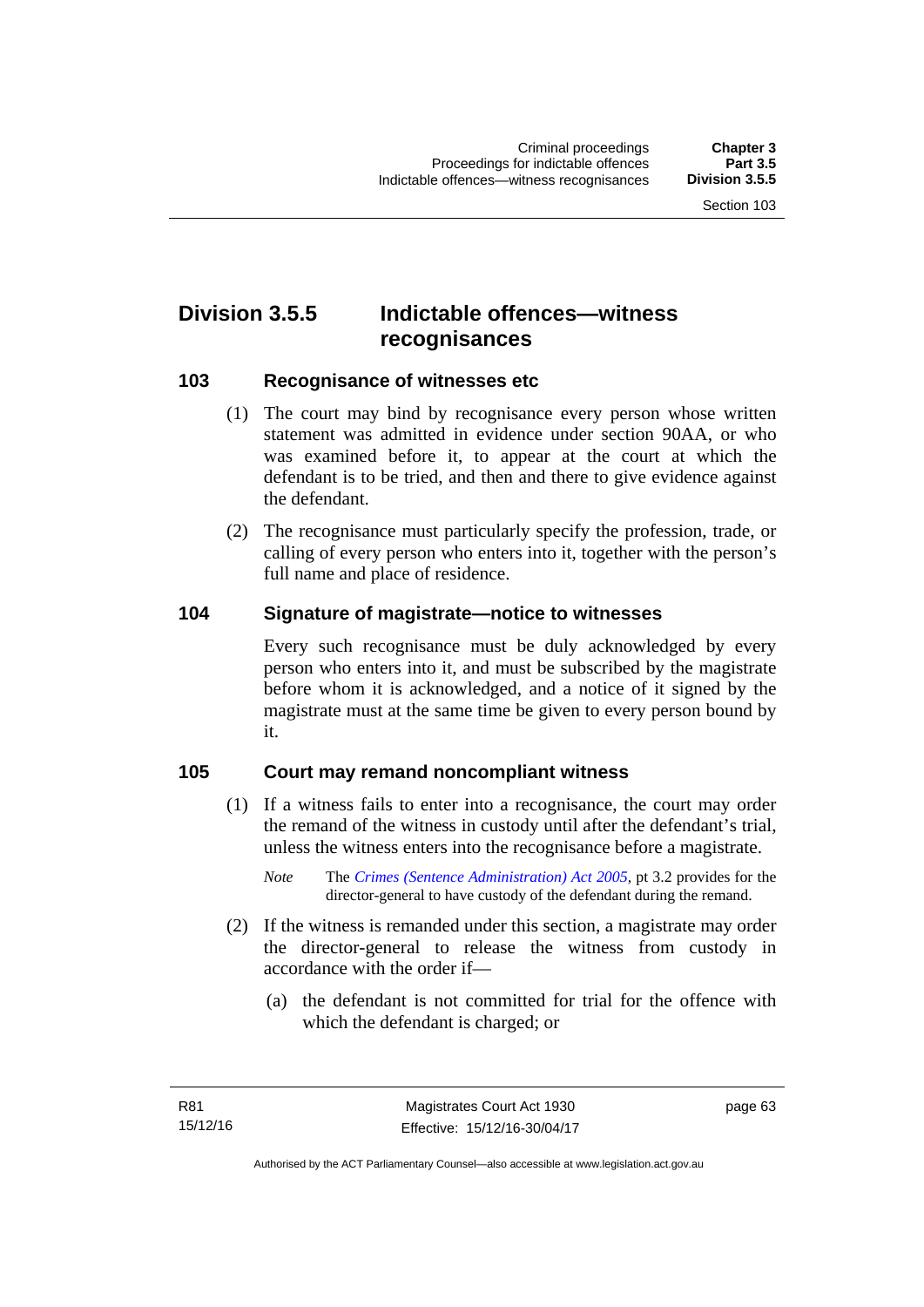- (b) the relevant officer declines to file an information against the defendant for the offence; or
- (c) the witness enters into the recognisance before a magistrate.

# **Division 3.5.6 Indictable offences—other provisions**

#### **105A Meaning of** *certified copy* **of depositions in div 3.5.6**

In this division:

*certified copy*, of depositions, means—

- (a) if a record of the deposition was made in accordance with section 316 (2)—a transcript of the record certified in accordance with section 314 (2); or
- (b) if the depositions were taken down in writing and signed in accordance with section 316 (3)—the depositions as taken down and signed.

# **106 Giving depositions etc to director of public prosecutions**

- (1) If a defendant is committed for trial or for sentence, the court must as soon as possible after the conclusion of the case before it, give to the director of public prosecutions or a person authorised by the director of public prosecutions all informations, examinations, depositions, statements, bail undertakings and other documents sworn taken or acknowledged in the case.
- (2) In this section:

*depositions* means a certified copy of depositions.

*statement* includes a certified copy of the statement (if any) made by a defendant in reply to the question mentioned in section 91 (1).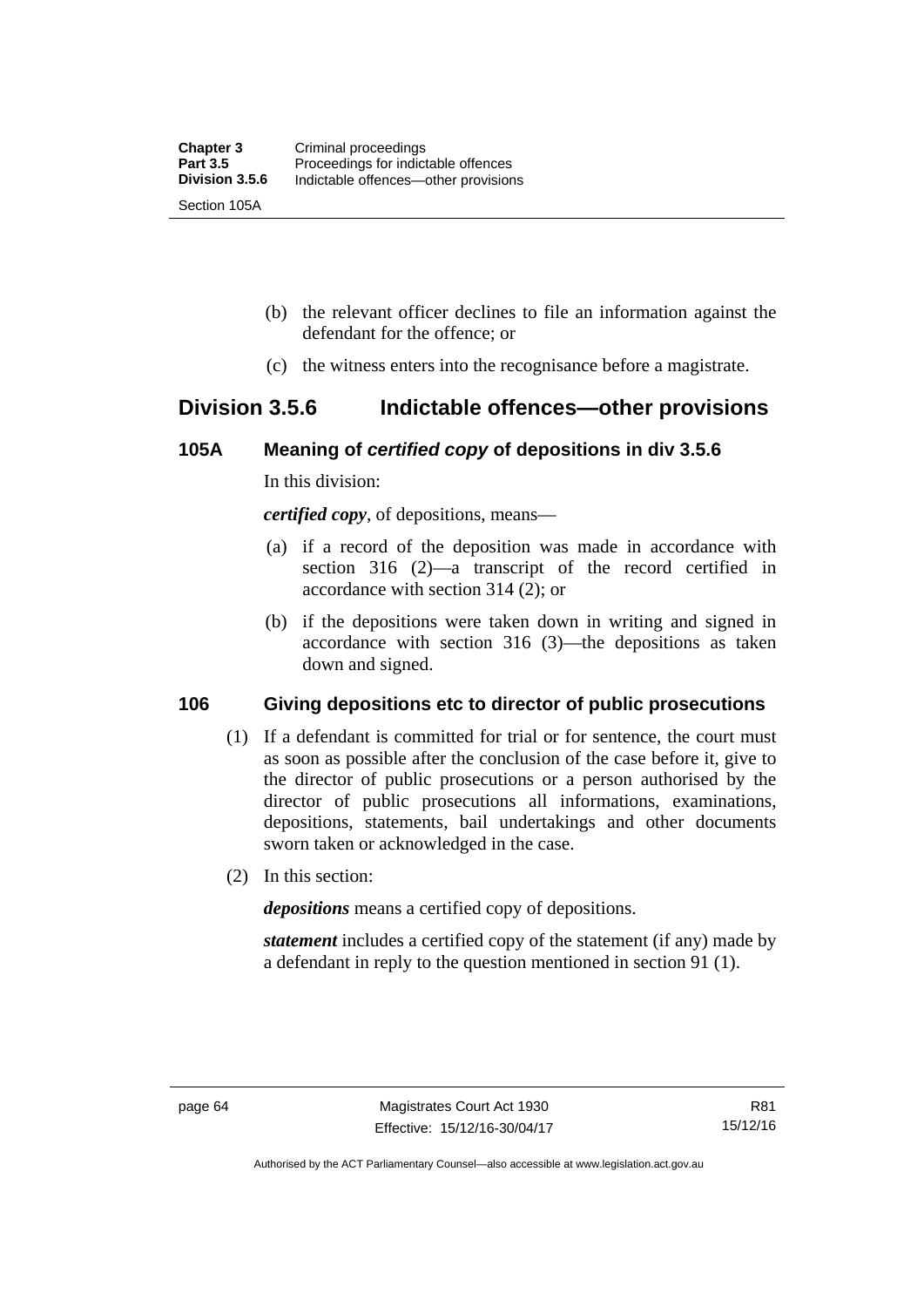# **107 Giving documents to proper officer of court**

- (1) After being given the documents and before the day of trial, the director of public prosecutions or a person authorised by the director of public prosecutions has and is subject to the same duties and liabilities in relation to the documents on a certiorari order directed to him or her as the court would have had and been subject to on a certiorari order to it if the documents had not been given.
- (2) The director of public prosecutions, a person authorised by the director of public prosecutions, the person representing the director of public prosecutions or the person representing the informant, must, at any time after the opening of the Supreme Court at the sitting at which the trial is to be had, give the documents or any of them to the proper officer of the Supreme Court, if the presiding judge so directs.

# **108 Accused person may obtain copies of depositions etc**

- (1) This section applies if—
	- (a) a person is charged with an indictable offence; and
	- (b) the Magistrates Court commits the person for trial before the Supreme Court.
- (2) At any time before the person's trial before the Supreme Court starts, the person may apply to the registrar—
	- (a) for certified copies of depositions in the case; and
	- (b) for the evidence given on the cross-examination or the examination of any witnesses in the case.
- (3) The registrar must give the person the certified copies of depositions and the evidence applied for under subsection (2).
- (4) If the person is in custody, the person having the custody of the person must give any application under subsection (2) to the registrar.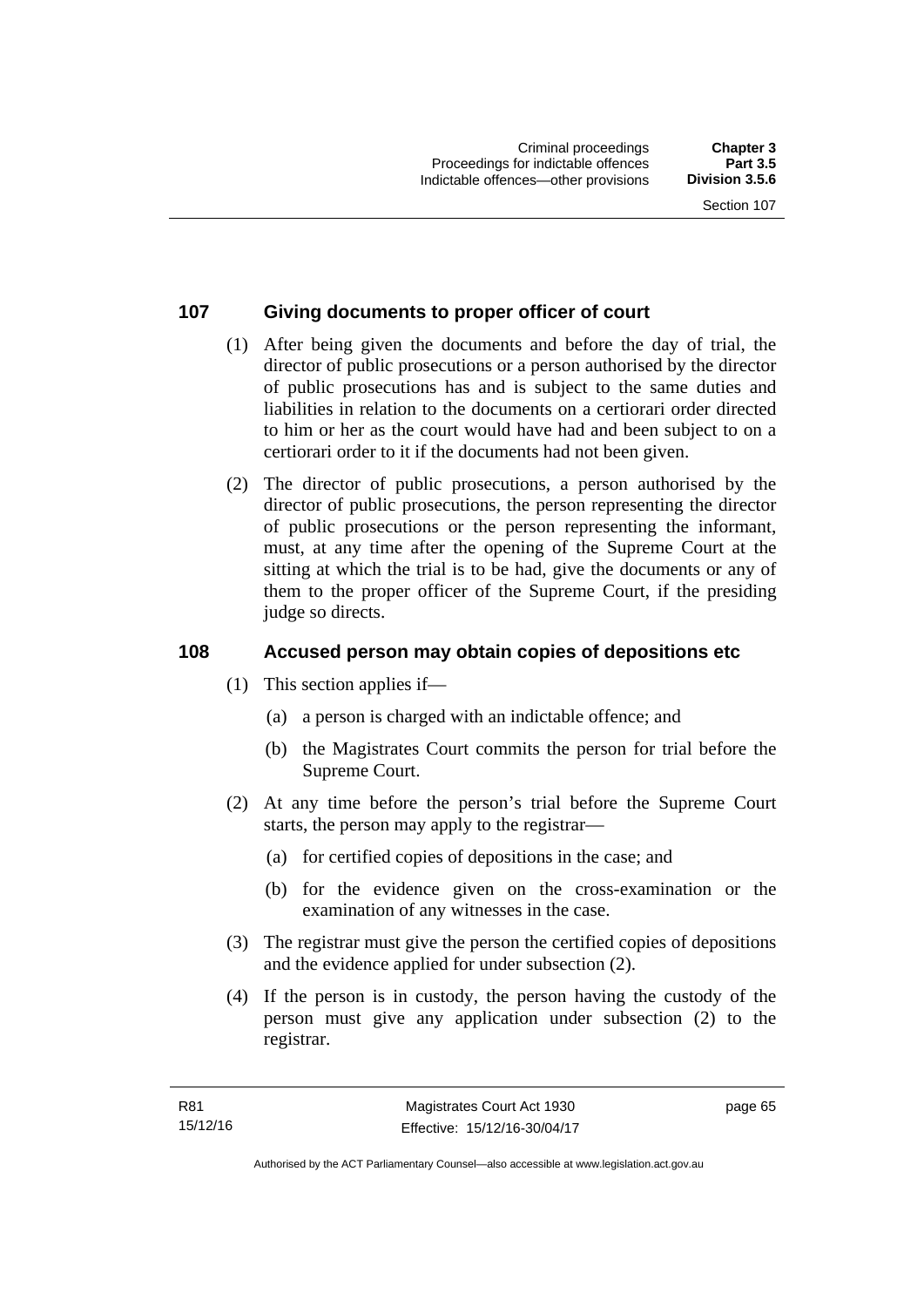Section 108A

# **Part 3.6 Proceedings for offences punishable summarily**

#### **108A Indictable offences dealt with summarily**

If—

- (a) a person is charged with an indictable offence; and
- (b) the court has decided to dispose of the case summarily under a law in force in the ACT;

this part applies, so far as it is applicable, to the summary disposal of the case.

#### **109 Dismissal or adjournment in absence of informant**

- $(1)$  If—
	- (a) the defendant appears (whether voluntarily, in accordance with a summons or under a warrant) at the time and place for the hearing of an information in relation to an offence punishable summarily; and
	- (b) the informant, having been notified of the time and place for the hearing, does not appear either personally or by a lawyer appearing for the informant;

the court must, subject to subsection (2), dismiss the information.

 (2) The court may, if it considers it is appropriate to do so, adjourn to another day the hearing of an information that would otherwise be dismissed under subsection (1).

Authorised by the ACT Parliamentary Counsel—also accessible at www.legislation.act.gov.au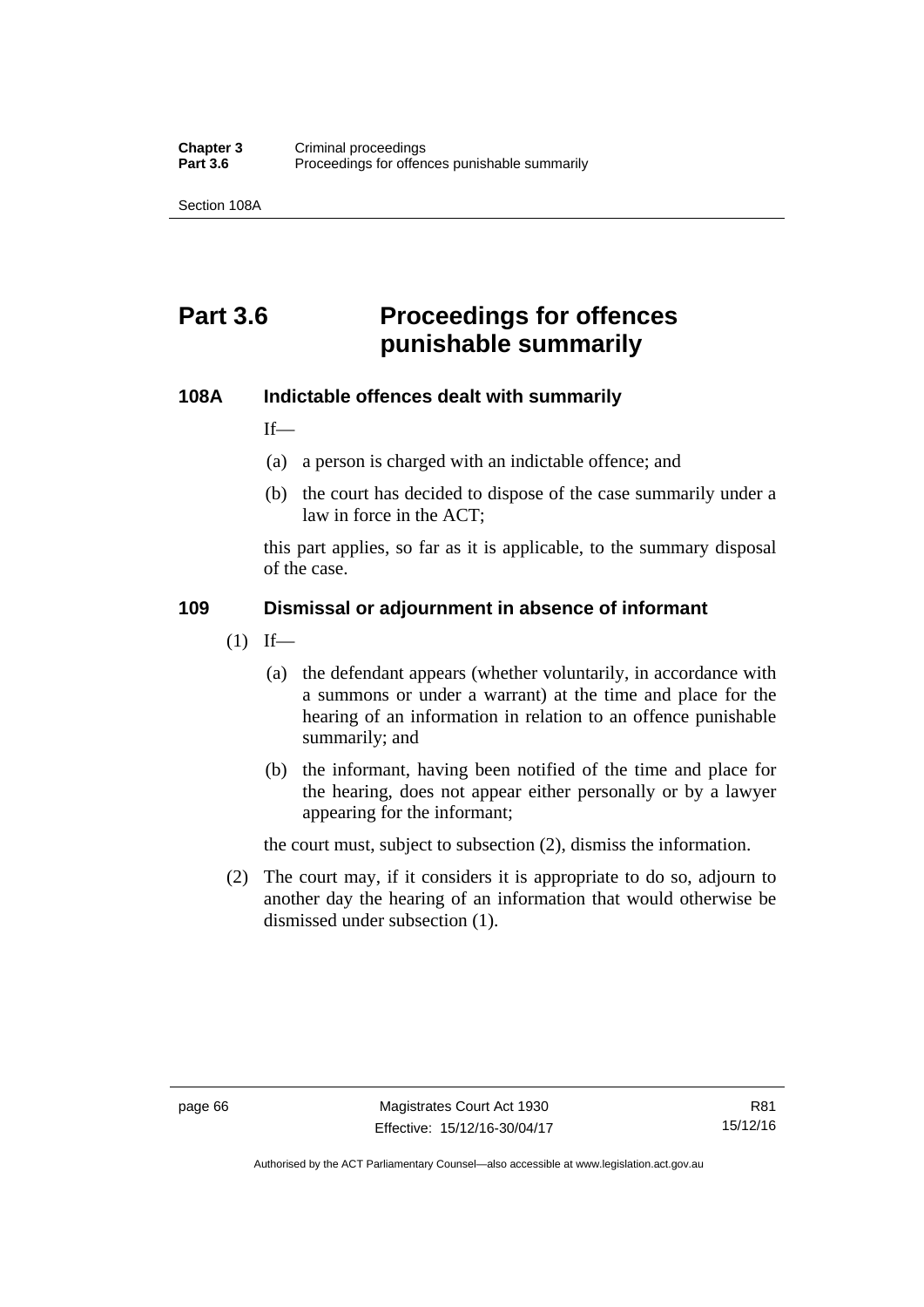#### **110 Hearing in absence of defendant**

- (1) If a summons has been served in accordance with section 41 and the defendant does not appear when called, the court may either—
	- (a) proceed to hear and decide the case in the absence of the defendant; or
	- (b) on oath being made before it, substantiating the matter of the information to its satisfaction, issue a warrant for the arrest of the defendant and to bring the defendant before the court to answer to the information and be further dealt with according to law.
- (2) If the court proceeds under subsection  $(1)$   $(a)$ 
	- (a) the evidence of the informant or another person may be given orally; or
	- (b) a written statement made by the informant or another person may be admitted as evidence of the matters contained in it.
- (3) A written statement admitted in evidence constitutes the depositions of the person who made the statement.
- (4) A written statement must not be admitted in evidence unless it is sworn before—
	- (a) a lawyer; or
	- (b) a justice of the peace; or
	- (c) the registrar; or
	- (d) a person prescribed by regulation or rule.
- (5) If the court admits a written statement in evidence it may, on its own initiative, adjourn the hearing of the information and require the person who made the statement to attend before the court to give evidence.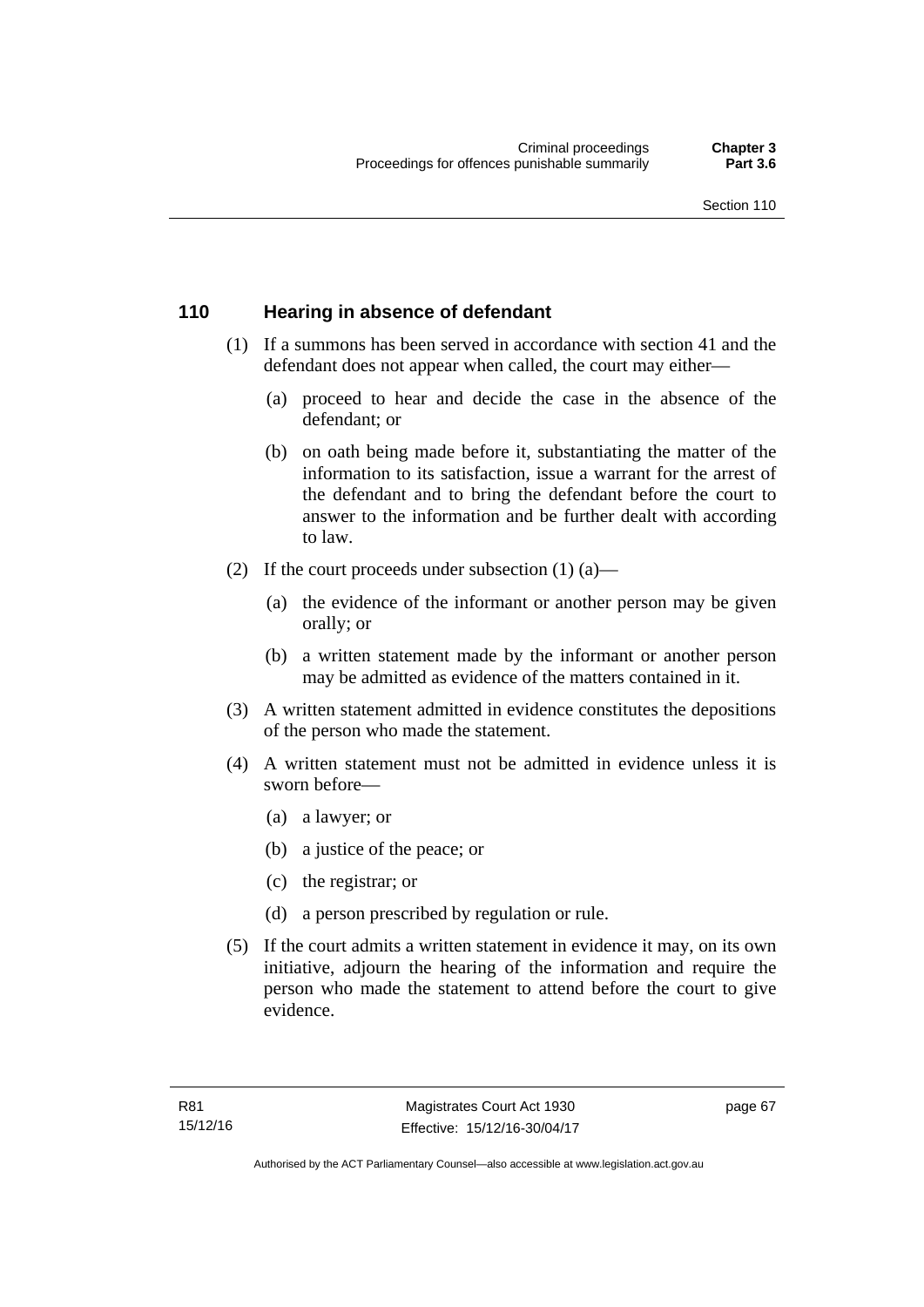Section 111

- (6) Although a part of a written statement tendered in evidence under this section is inadmissible according to the rules of evidence, the statement is nevertheless admissible under this section as evidence of the matters contained in the remainder of that statement, but, if the court admits such a statement, the court must identify the part that is inadmissible and must, with reference to that part, write on the statement 'ruled inadmissible' or words to that effect.
- (7) The court must not sentence a defendant to imprisonment for an offence if the court has heard and decided the case under subsection (1) (a) in the absence of the defendant.
- (8) The court must set aside an order made in hearing and deciding a case under subsection (1) (a) if—
	- (a) the defendant applies under the rules to have the order set aside; and
	- (b) the court is satisfied on reasonable grounds that the defendant—
		- (i) did not know the hearing date; or
		- (ii) did not understand that the court could proceed to hear and decide the case in the defendant's absence if the defendant failed to appear; or
		- (iii) otherwise had a reasonable excuse for failing to appear.

# **111 Adjournment if defendant does not appear**

- (1) This section applies if—
	- (a) the defendant does not appear before the court for the hearing of the information; and
	- (b) the court has issued a warrant for the defendant's arrest.
- (2) The court must adjourn the hearing until the defendant is arrested.

Authorised by the ACT Parliamentary Counsel—also accessible at www.legislation.act.gov.au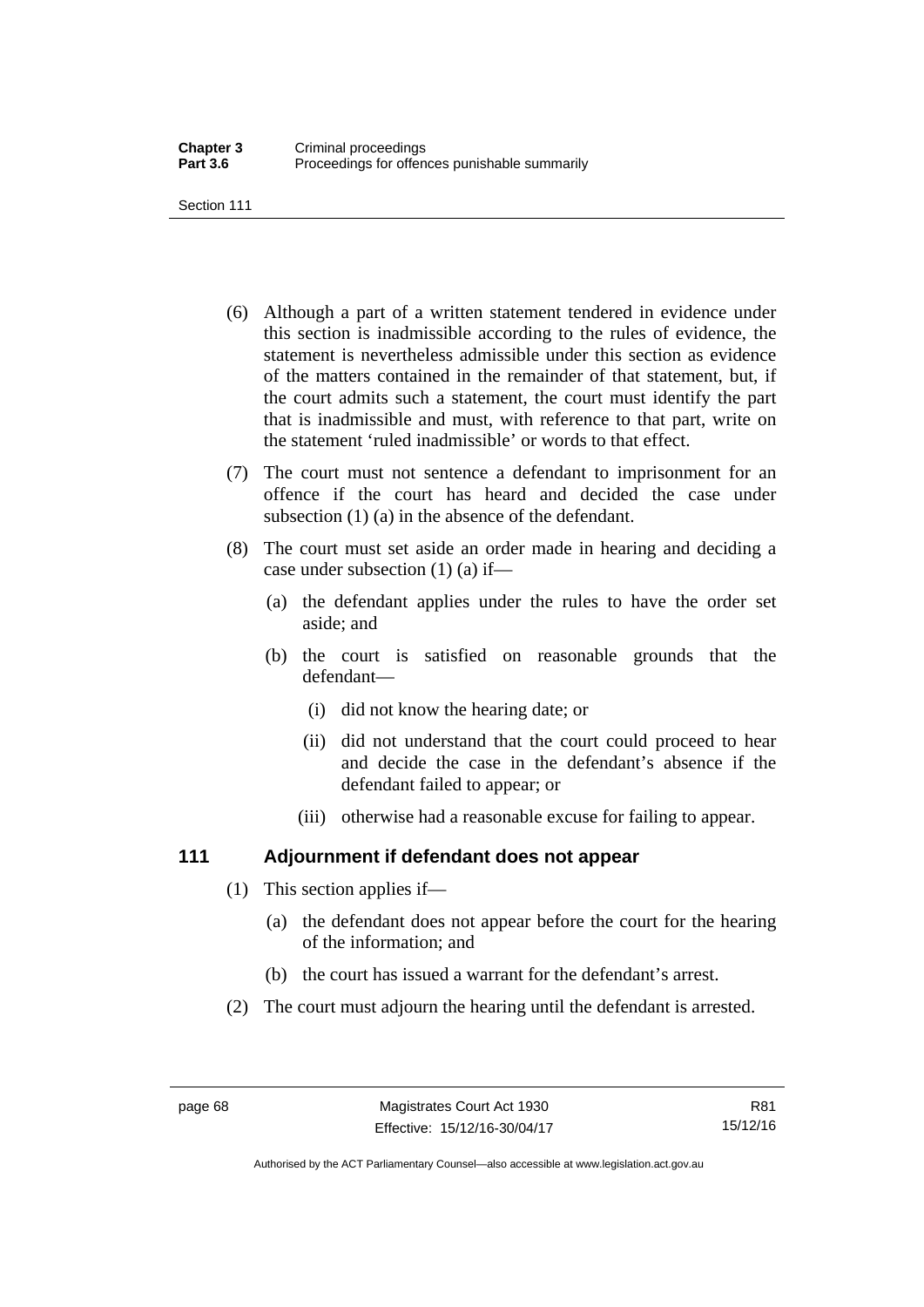- (3) If the defendant is arrested under the warrant, the defendant must be detained in custody until the defendant can be brought before the court at a time and place fixed by the court.
- (4) The court must give the informant notice of the time and place fixed.

### **112 Summary proceedings—issue of warrant for nonappearance at adjourned or postponed hearing**

- (1) This section applies if—
	- (a) a defendant appears before the court for the hearing of an information for an offence; and
	- (b) the information is substantiated by the oath of the informant or a witness; and
	- (c) the court adjourns or postpones the hearing or further hearing; and
	- (d) the defendant is told of the time and place of the adjourned or postponed hearing or further hearing; and
	- (e) the defendant does not appear before the court at the adjourned or postponed hearing or further hearing.
- (2) The court may issue a warrant for the arrest of the defendant and to bring the defendant before the court at the adjourned or postponed hearing or further hearing.

# **112A Court may direct defendant to appear**

- (1) This section applies if—
	- (a) a summons is served on a defendant in relation to an information for an offence; and
	- (b) in accordance with the summons—the defendant appears before the court represented by a lawyer; and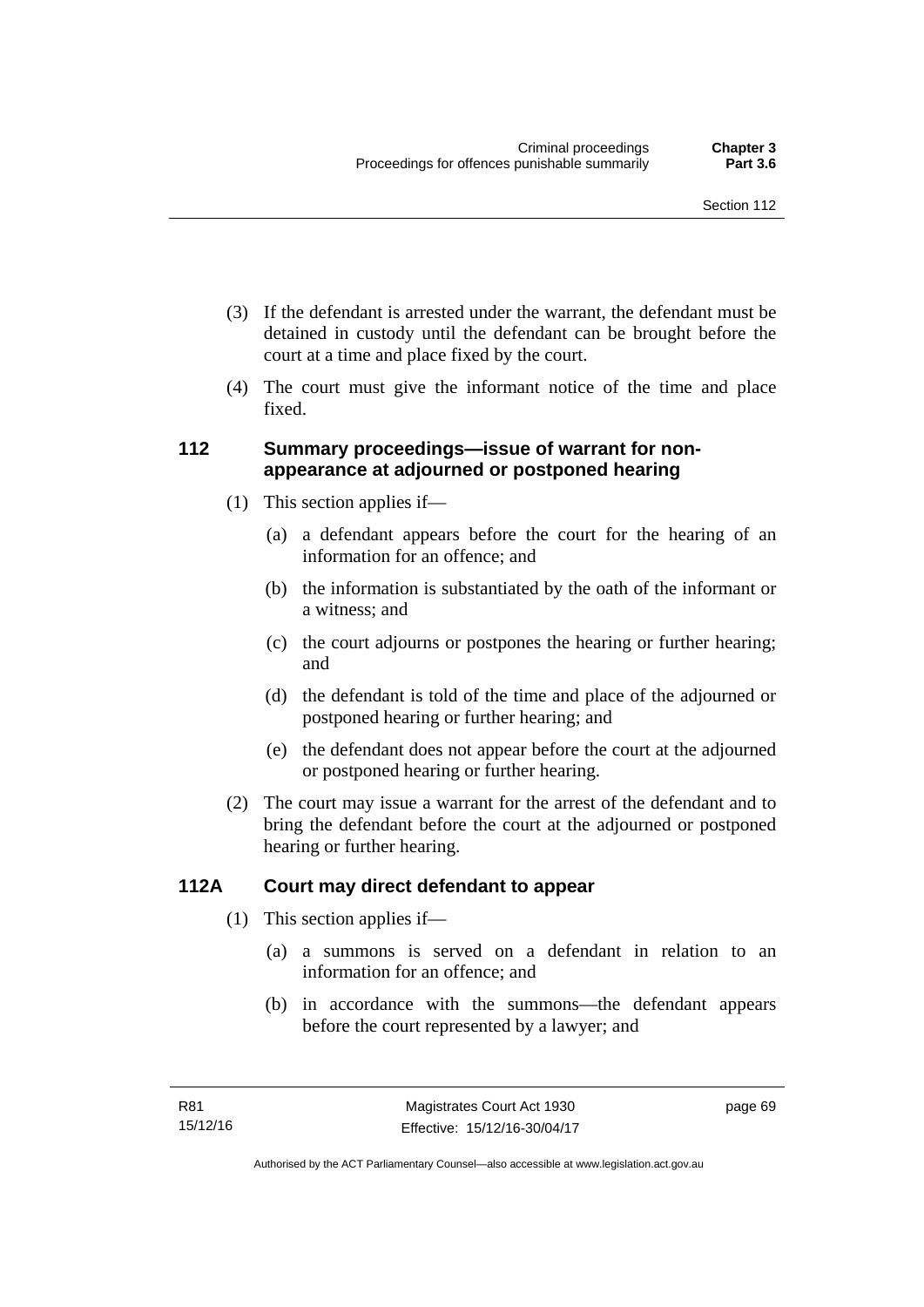Section 113

- (c) the defendant does not appear personally for the hearing; and
- (d) the information is substantiated by the oath of the informant or a witness.
- (2) The court may at any time during the hearing—
	- (a) adjourn the hearing; and
	- (b) direct the defendant by written notice to attend personally before the court for any matter related to the hearing, at the time and place specified by the court.
- (3) A notice under subsection (2) must be served in the same way as the service of a summons under section 41.
- (4) If the defendant does not appear before the court in accordance with a notice under subsection (2), the court may issue a warrant for the arrest of the defendant and to bring the defendant before the court.

#### **113 Proceeding at hearing on defendant's confession**

If the defendant is present at the hearing, the substance of the information must be stated to the defendant, and the defendant must be asked if the defendant has any cause to show why the defendant should not be convicted or why an order should not be made against the defendant, and if the defendant has no cause to show, the court may convict the defendant, or make an order against the defendant accordingly.

#### **114 If defendant does not admit the case**

- (1) This section applies if the defendant does not admit the truth of the information.
- (2) The court must hear—
	- (a) the informant and the informant's witnesses (if any); and
	- (b) if the defendant wants to give evidence—the defendant; and

R81 15/12/16

Authorised by the ACT Parliamentary Counsel—also accessible at www.legislation.act.gov.au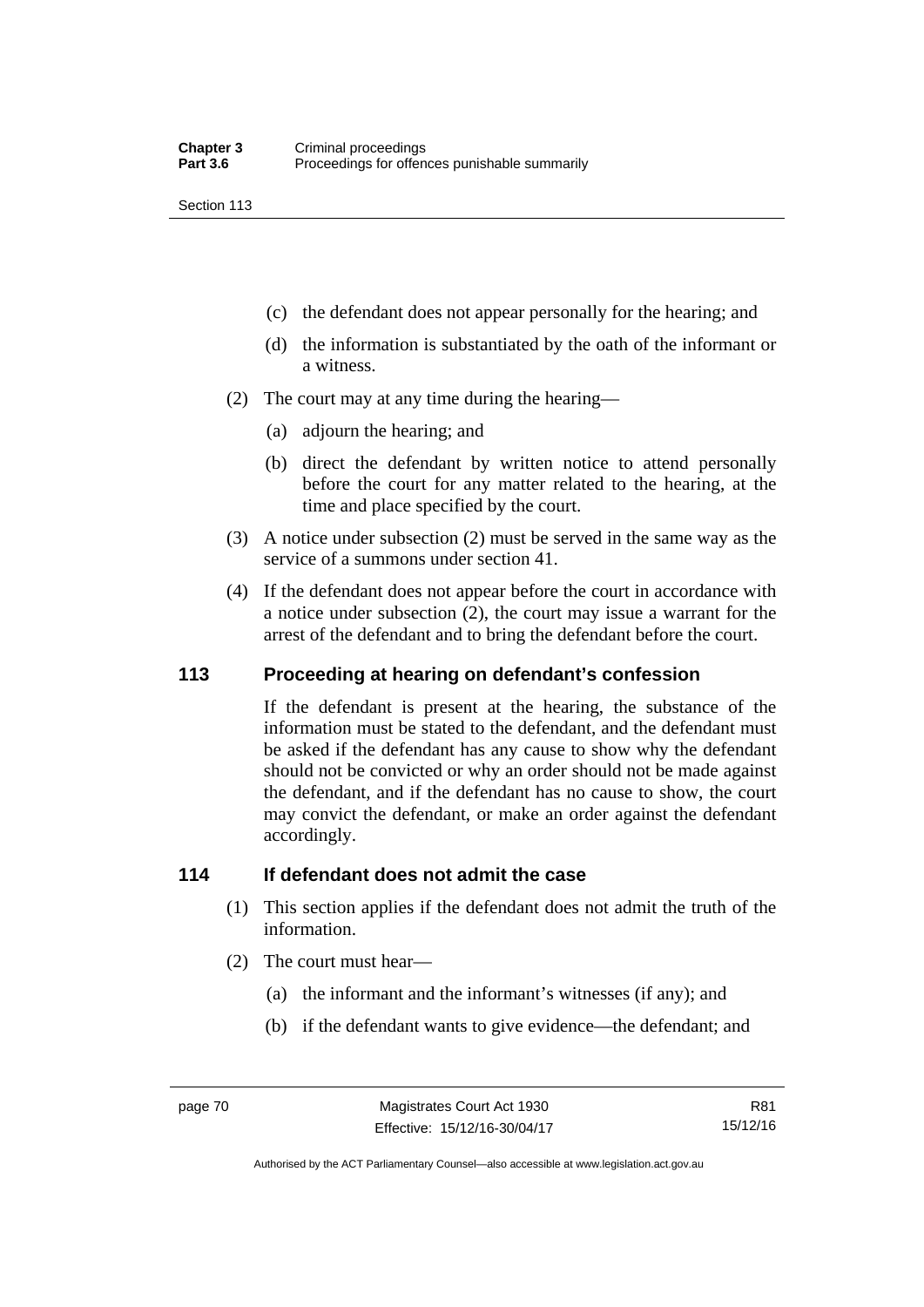- (c) the defendant's witnesses (if any); and
- (d) if the defendant has given evidence other than about the defendant's general character—the informant's witnesses in reply (if any).
- (3) Having heard each party and the evidence, the court must decide the information and do 1 of the following as justice requires:
	- (a) convict the defendant;
	- (b) make an order on the defendant;
	- (c) dismiss the information.

# **115 Conduct of summary proceeding**

- (1) The defendant or a lawyer representing the defendant may address the court after all the evidence for the informant and the evidence (if any) for the defendant and for the informant in reply has been given.
- (2) The informant or a lawyer representing the informant may make a closing address.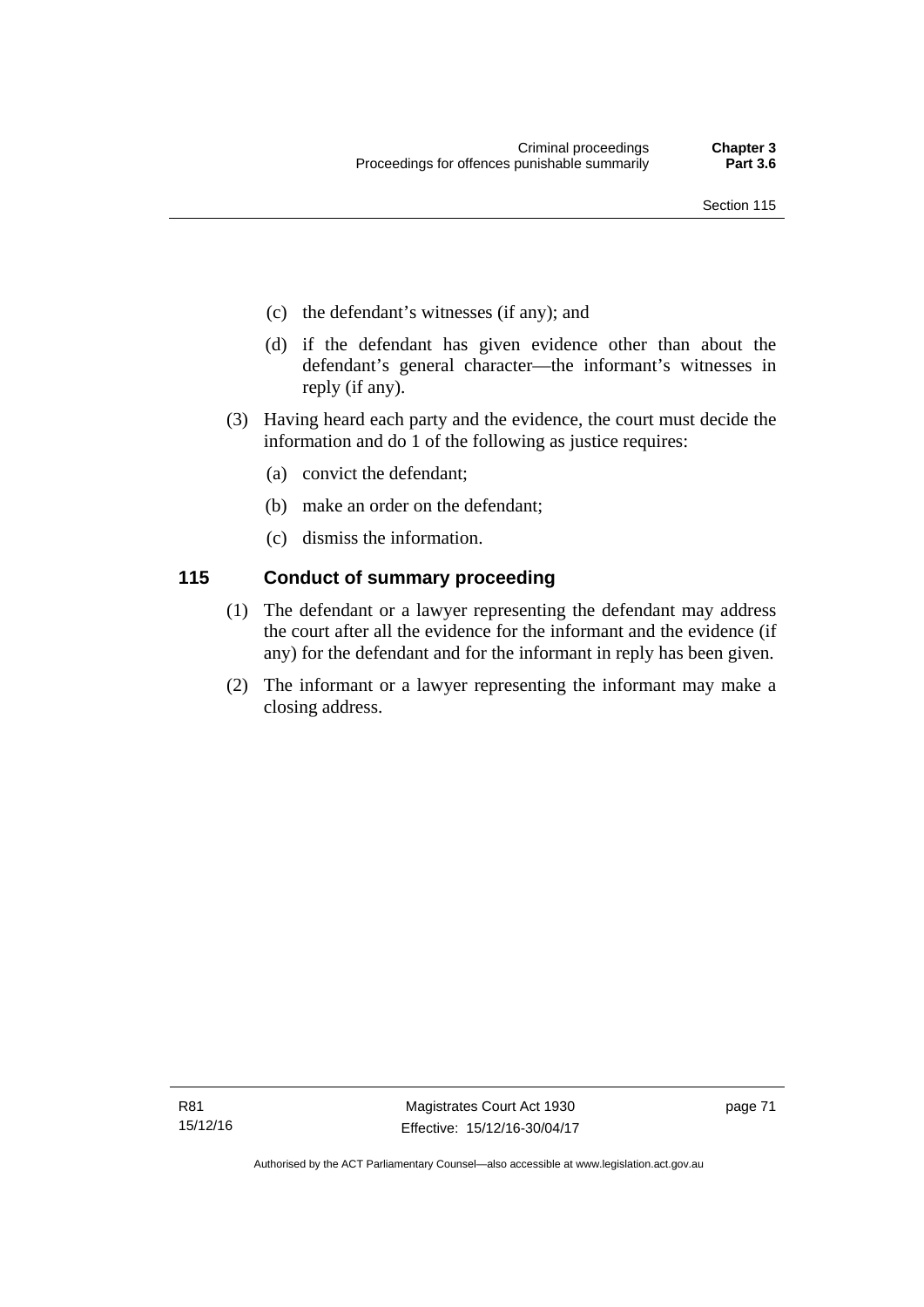Section 116A

# Part 3.7 Service and pleading by post for **certain offences**

#### **116A Definitions for pt 3.7**

(1) In this part:

*defendant* means a person who has been properly served with a summons in accordance with section 116B.

*law in force in the ACT* includes a statute of the Australian National University about parking or traffic.

 (2) For this part (other than section 116B (2)), a *notice to defendant form*, *notice of intention to defend form* and *plea of guilty form* includes a copy of the form printed on the back of a copy of a summons.

#### **116AA Meaning of** *prescribed offence* **for pt 3.7**

- (1) For this part, an offence against a law in force in the ACT is a *prescribed offence* in relation to a person if—
	- (a) for an offence against the road transport legislation—the maximum fine that can be imposed on the person for the offence is 30 penalty units; or
	- (b) for an offence against the *[Heavy Vehicle National Law](http://www.legislation.act.gov.au/a/db_49155/default.asp)  [\(ACT\)](http://www.legislation.act.gov.au/a/db_49155/default.asp)*—the maximum fine that can be imposed on the person for the offence is \$3 000 or another amount prescribed by regulation; or
	- (c) for any other offence—the maximum fine that can be imposed on the person for the offence is 10 penalty units.

Authorised by the ACT Parliamentary Counsel—also accessible at www.legislation.act.gov.au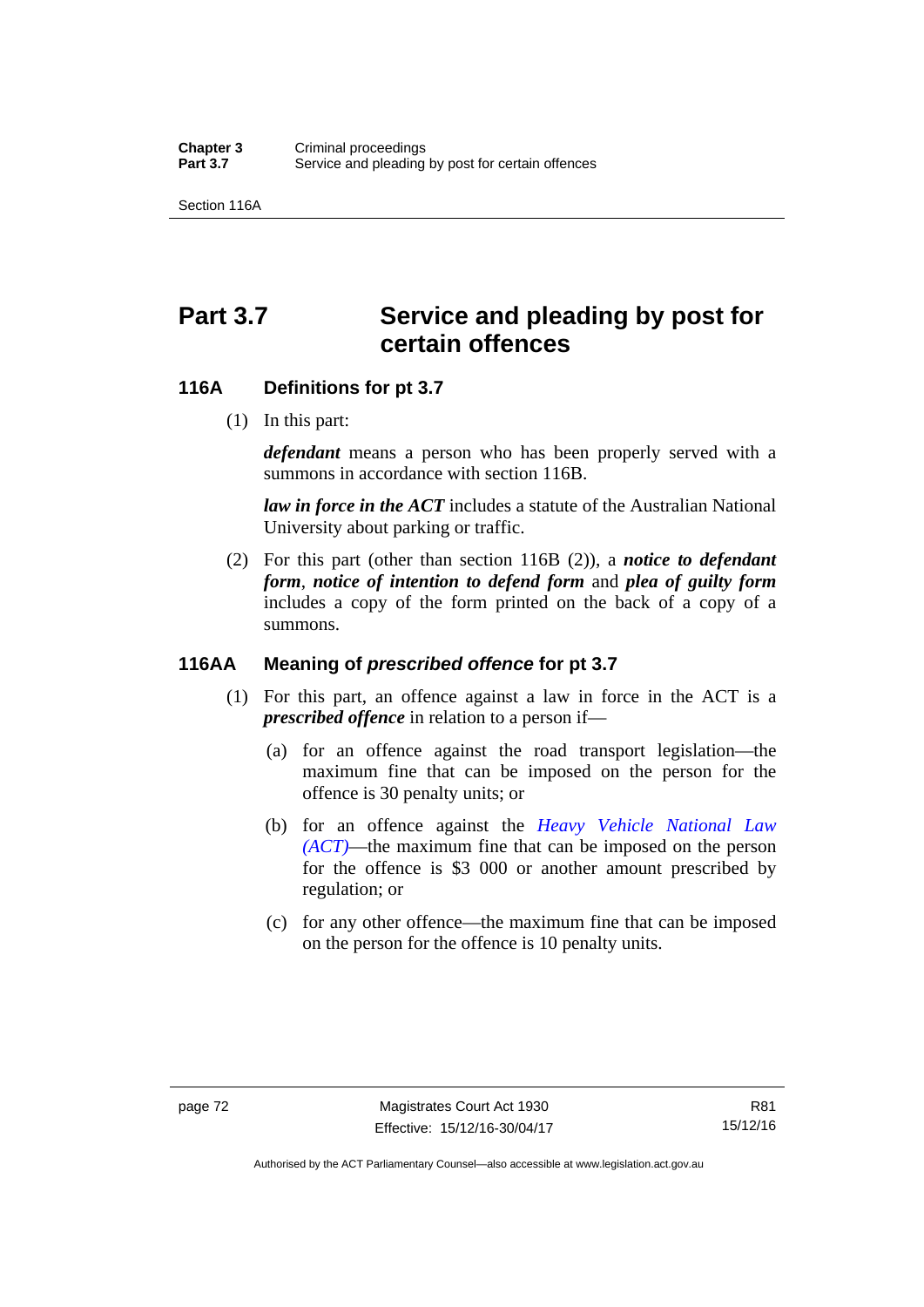(2) In this section:

#### *road transport legislation* means the following:

- (a) the *[Road Transport \(Driver Licensing\) Act 1999](http://www.legislation.act.gov.au/a/1999-78)*;
- (b) the *[Road Transport \(General\) Act 1999](http://www.legislation.act.gov.au/a/1999-77)*;
- (c) the *[Road Transport \(Public Passenger Services\) Act 2001](http://www.legislation.act.gov.au/a/2001-62)*;
- (d) the *[Road Transport \(Safety and Traffic Management\)](http://www.legislation.act.gov.au/a/1999-80)  [Act 1999](http://www.legislation.act.gov.au/a/1999-80)*;
- (e) the *[Road Transport \(Vehicle Registration\) Act 1999](http://www.legislation.act.gov.au/a/1999-81)*;
- (f) any other Act or any regulation prescribed by regulation.
- *Note* A reference to an Act includes a reference to the statutory instruments made or in force under the Act, including any regulation (see [Legislation Act,](http://www.legislation.act.gov.au/a/2001-14) s 104).

#### **116B Service of summons for prescribed offence**

- (1) A summons for a person in relation to a prescribed offence may be served on the person—
	- (a) by giving 2 copies of the summons to the person; or
	- (b) by sending 2 copies of the summons by prepaid post, addressed to the person, at the person's last-known home or business address; or
	- (c) by leaving 2 copies of the summons at the person's last-known home or business address with someone who appears to be at least 16 years old and to live or be employed at the address.
- (2) One copy of a summons in relation to a prescribed offence served in accordance with this section must have the notice to defendant form printed on the back of it, and the other copy of that summons so served must have the notice of intention to defend form and the plea of guilty form printed on the back of it.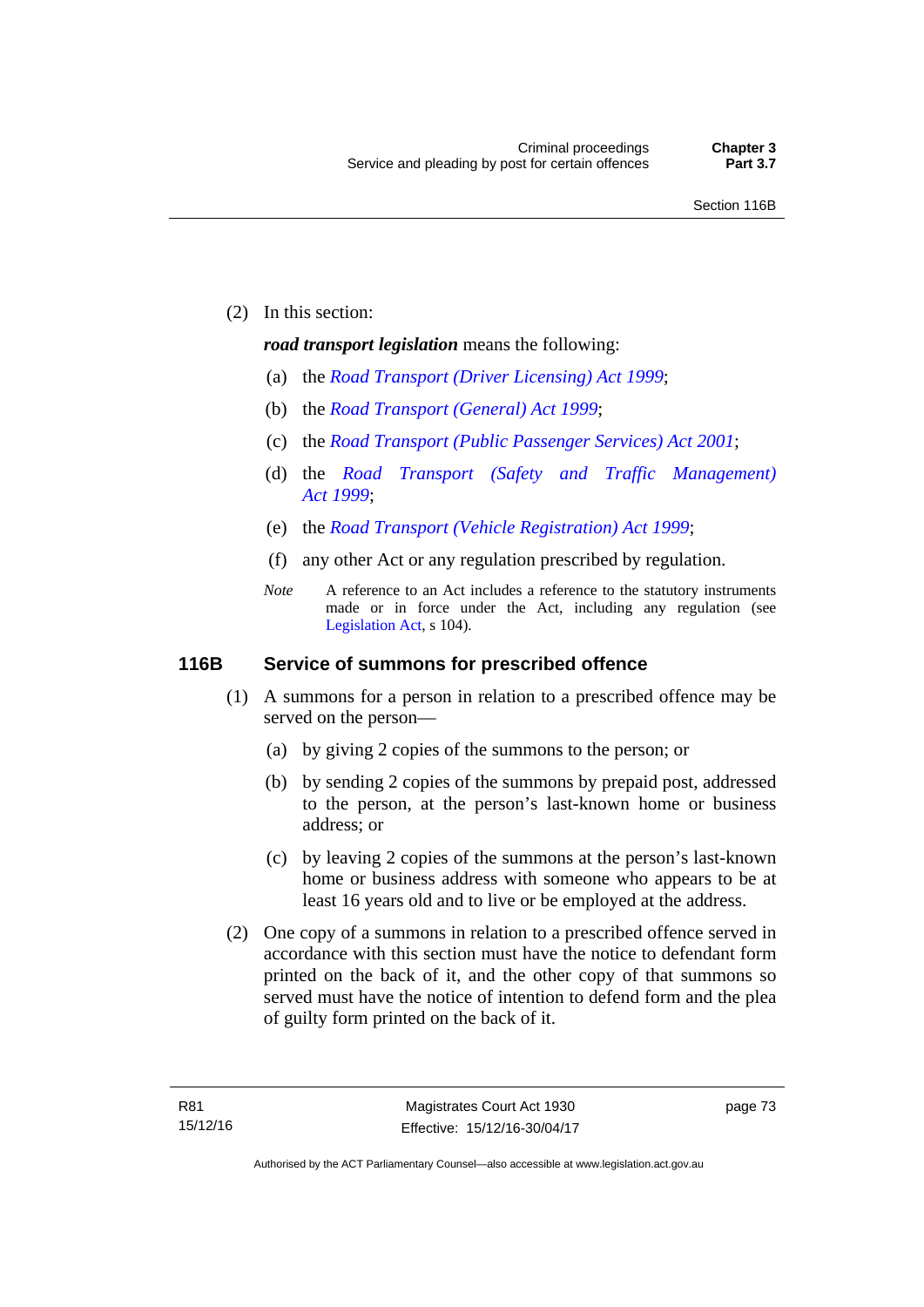Section 116BA

- (3) Service of a summons on a person in relation to a prescribed offence in a way mentioned in subsection (1) (a) or (c) must be made not less than 14 days before the day the person is required by the summons to appear before the court.
- (4) If a summons in relation to a prescribed offence is served in accordance with this section in the way mentioned in subsection (1) (b), the 2 copies of the summons must be sent by post not less than 21 days before the day when the person to whom it is directed is required by the summons to appear before the court.
	- *Note* If a form is approved under the *[Court Procedures Act 2004](http://www.legislation.act.gov.au/a/2004-59)* for this provision, the form must be used.

# **116BA Giving of notice by registrar**

If the registrar is required to give notice to a person under this part, the notice may be given by sending the notice by prepaid post, addressed to the person, at the person's last-known home or business address.

# **116C Proof of service**

- (1) Service of a summons or notice for this part may be proved by the oath of the person who served it, by affidavit or otherwise.
- (2) For this part, if—
	- (a) a summons has been served in accordance with section 116B; and
	- (b) a copy of the summons is returned to the registrar with the notice of intention to defend form or the plea of guilty form completed;

the defendant is taken, unless the contrary is proved, to have completed and signed the form so completed and to have returned the form to the registrar.

Authorised by the ACT Parliamentary Counsel—also accessible at www.legislation.act.gov.au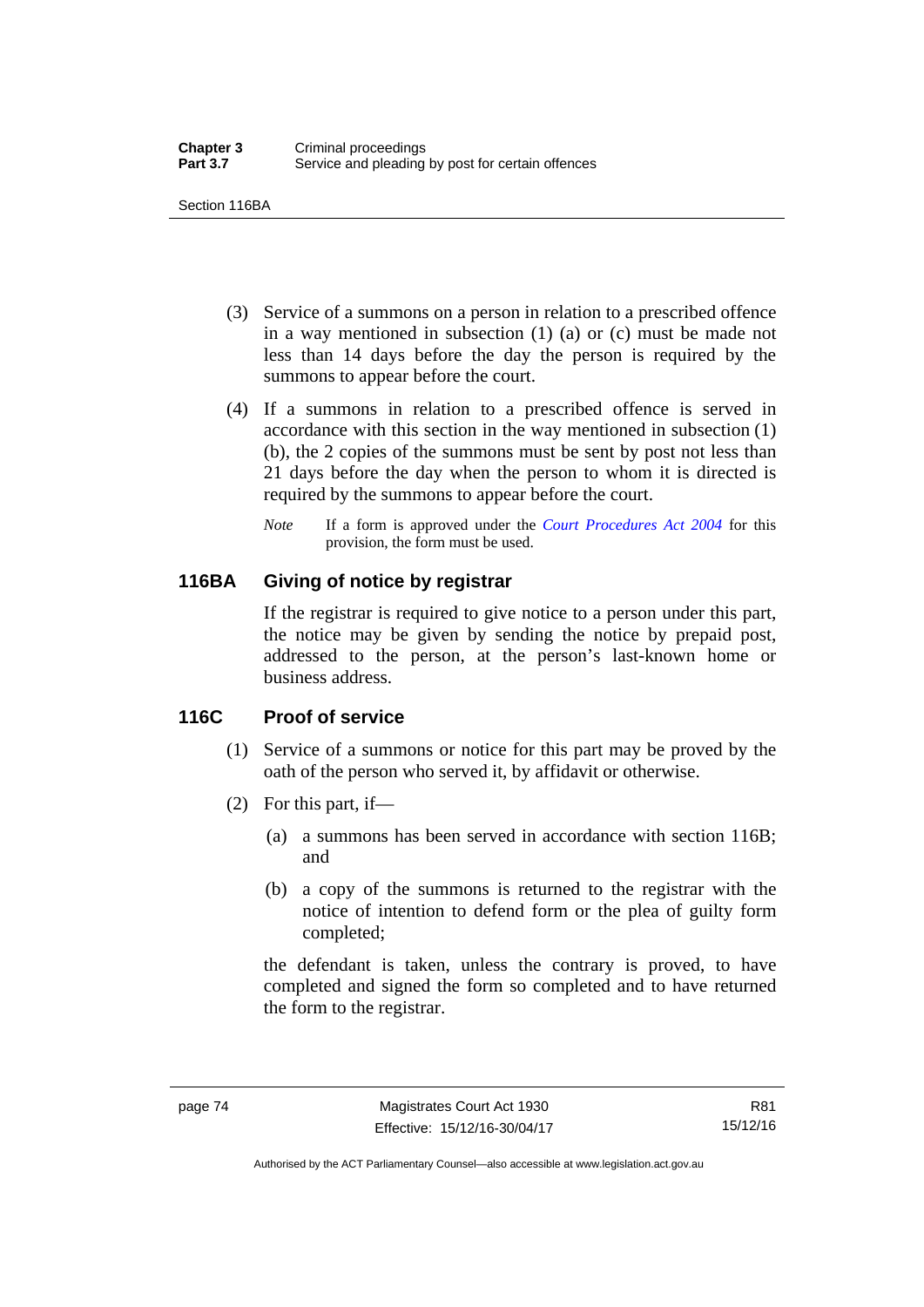- (3) The plea of guilty form must be signed in the presence of 1 of the following people:
	- (a) the registrar;
	- (b) a lawyer;
	- (c) a justice of the peace;
	- (d) a person prescribed by regulation or rule.

# **116D Pleas to prescribed offence**

A defendant may—

- (a) without prejudice to any other means of pleading guilty, enter a plea of guilty by completing the plea of guilty form and returning the form, whether by post or otherwise, to the registrar; or
- (b) give notice of his or her intention to defend by completing the notice of intention to defend form and returning the form, whether by post or otherwise, to the registrar.

# **116E Procedure if plea of guilty entered**

- $(1)$  If—
	- (a) a defendant enters a plea of guilty in accordance with section 116D; and
	- (b) the defendant—
		- (i) does not appear at the hearing; or
		- (ii) appears but does not withdraw his or her plea of guilty; and
	- (c) the court accepts the plea of guilty;

the court must record a plea of guilty and decide the proceeding accordingly.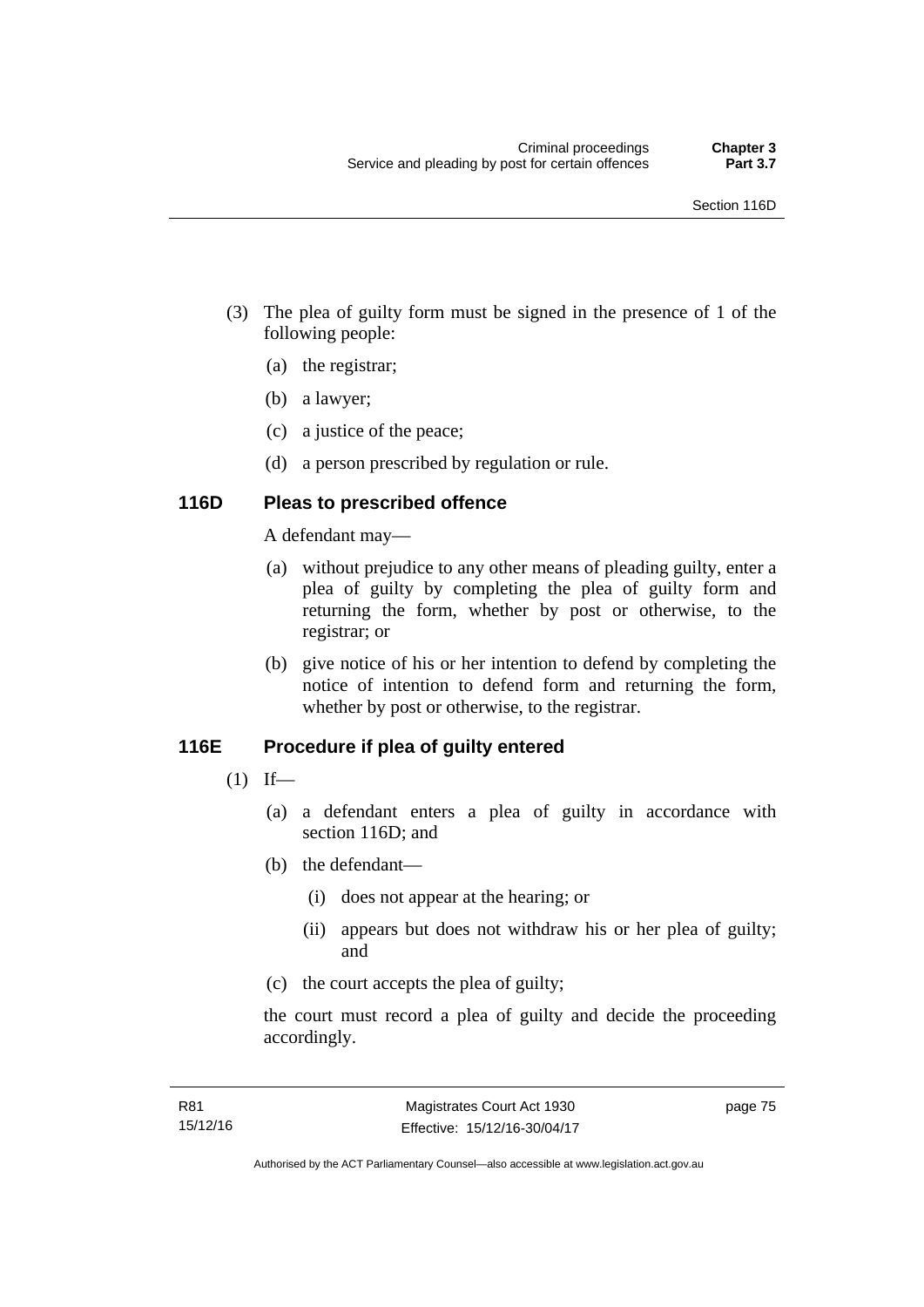Section 116F

- (2) The court, in deciding a proceeding under subsection (1), must have regard to any matter drawn to its attention in the plea of guilty and give the matter the weight it considers appropriate.
- (3) If the court declines to accept a plea of guilty entered in accordance with section 116D—
	- (a) the court must adjourn the hearing and fix a time and place for the hearing of the proceeding; and
	- (b) if the defendant is not before the court—the registrar must give to the defendant notice of the time and place fixed.
- (4) If a defendant does not appear at the time and place fixed under subsection (3), the court may hear and decide the proceeding in the absence of the defendant.

# **116F Procedure if notice of intention to defend given**

If a defendant returns the notice of intention to defend form to the registrar before the day when the defendant is required by the summons to appear before the court—

- (a) the court must fix a time and place for the hearing of the proceeding; and
- (b) the registrar must give to the defendant notice of the time and place fixed.

# **116FA Procedure if defendant pleads not guilty**

If the defendant appears before the court at the time and place at which the defendant is required by the summons to appear and pleads not guilty, the court must adjourn the hearing, fix a time and place for the hearing of the proceeding and inform the defendant of the time and place fixed.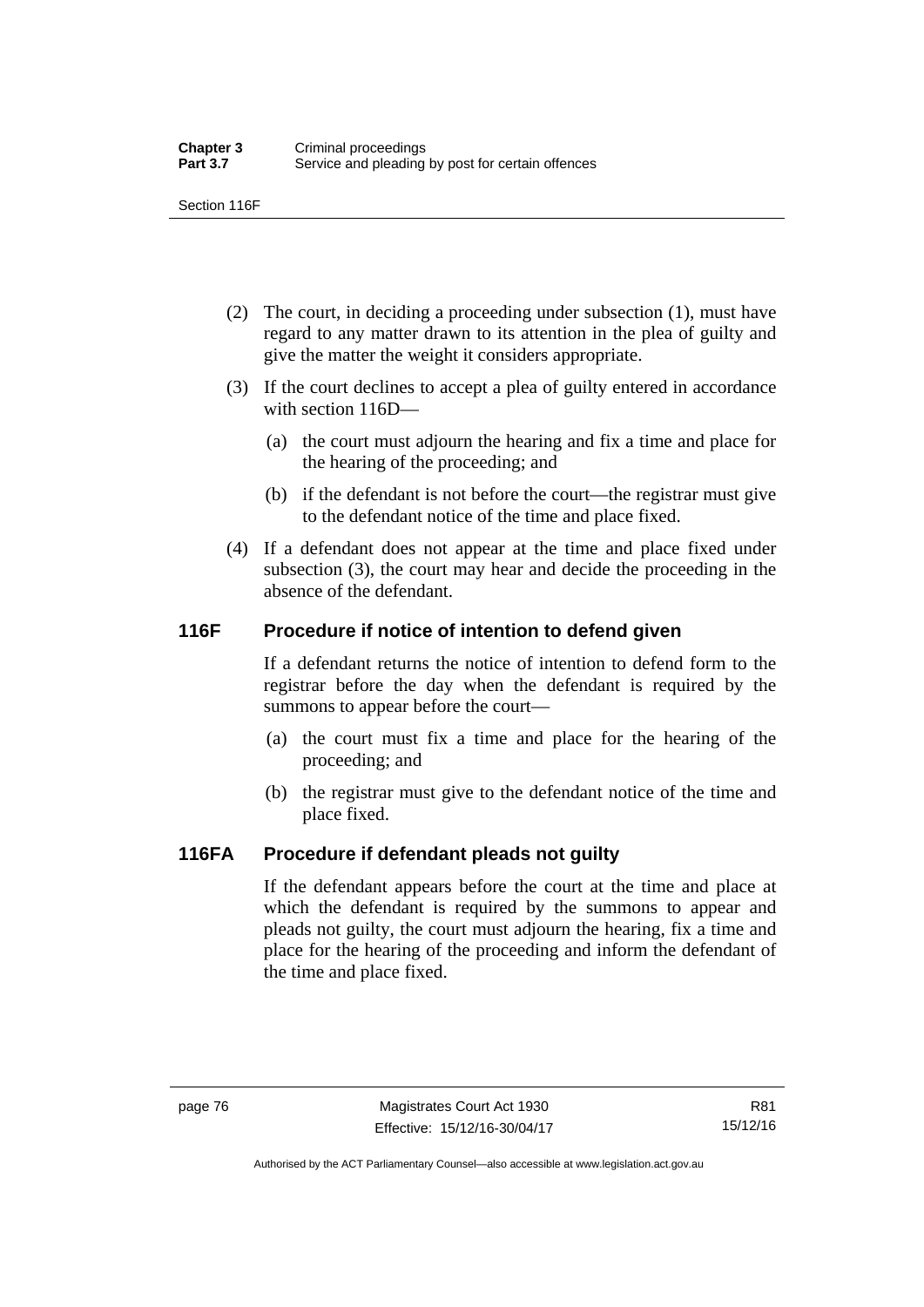# **116G Procedure if defendant does not plead**

# $If$ —

- (a) a summons has been served in accordance with section 116B; and
- (b) either—
	- (i) the defendant does not enter a plea of guilty in accordance with section 116D or return the notice of intention to defend form to the registrar before the day when the defendant is required by the summons to appear before the court, and does not appear before the court at the time and place specified in the summons; or
	- (ii) the defendant does not appear before the court at the time and place specified in the notice given to the defendant in accordance with section 116F or fixed by the court in accordance with section 116FA; and
- (c) the court is satisfied—
	- (i) that the matters alleged in the summons are reasonably sufficient to inform the defendant of the offence alleged against the defendant; and
	- (ii) that the matters alleged in the summons constitute the offence charged in the summons;

the court may convict the defendant of the offence charged in the summons.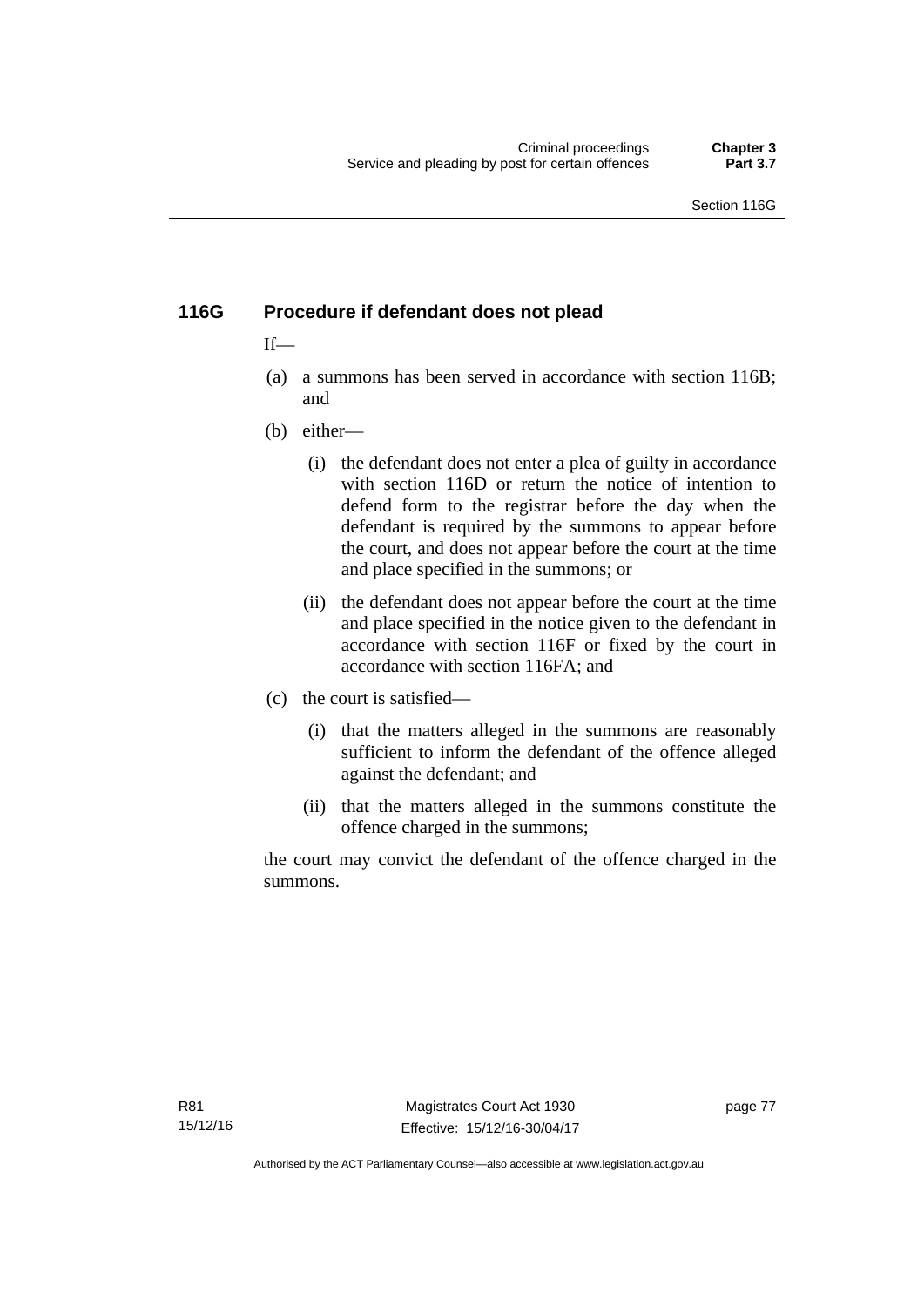Section 116H

# **116H Restricted penalties under pt 3.7**

- (1) Subject to subsection (3), if—
	- (a) a defendant is convicted under this part of an offence against a law mentioned in a paragraph of section 116AA (1); and
	- (b) at the time that the defendant is sentenced, the defendant is not before the court or is not represented before the court by a lawyer;

the only penalty that the court may impose is a fine of an amount not exceeding the amount mentioned in that paragraph.

- $(2)$  If—
	- (a) the court convicts a defendant of an offence against a law mentioned in a paragraph of section 116AA (1); and
	- (b) the law provides in effect that a penalty other than a fine may be imposed on the defendant; and
	- (c) when the defendant is sentenced, the defendant is not before the court or is not represented before the court by a lawyer; and
	- (d) the court considers that a penalty other than a fine may be appropriate;

the court must adjourn the hearing and fix a time and place for sentence.

- (3) The registrar must give the defendant notice of the time and place fixed.
- (4) If a defendant convicted of an offence against a law mentioned in a paragraph of section 116AA (1) does not appear at the time and place fixed under subsection (2), the court, in the absence of the defendant, may impose on the defendant any penalty that is applicable under that law.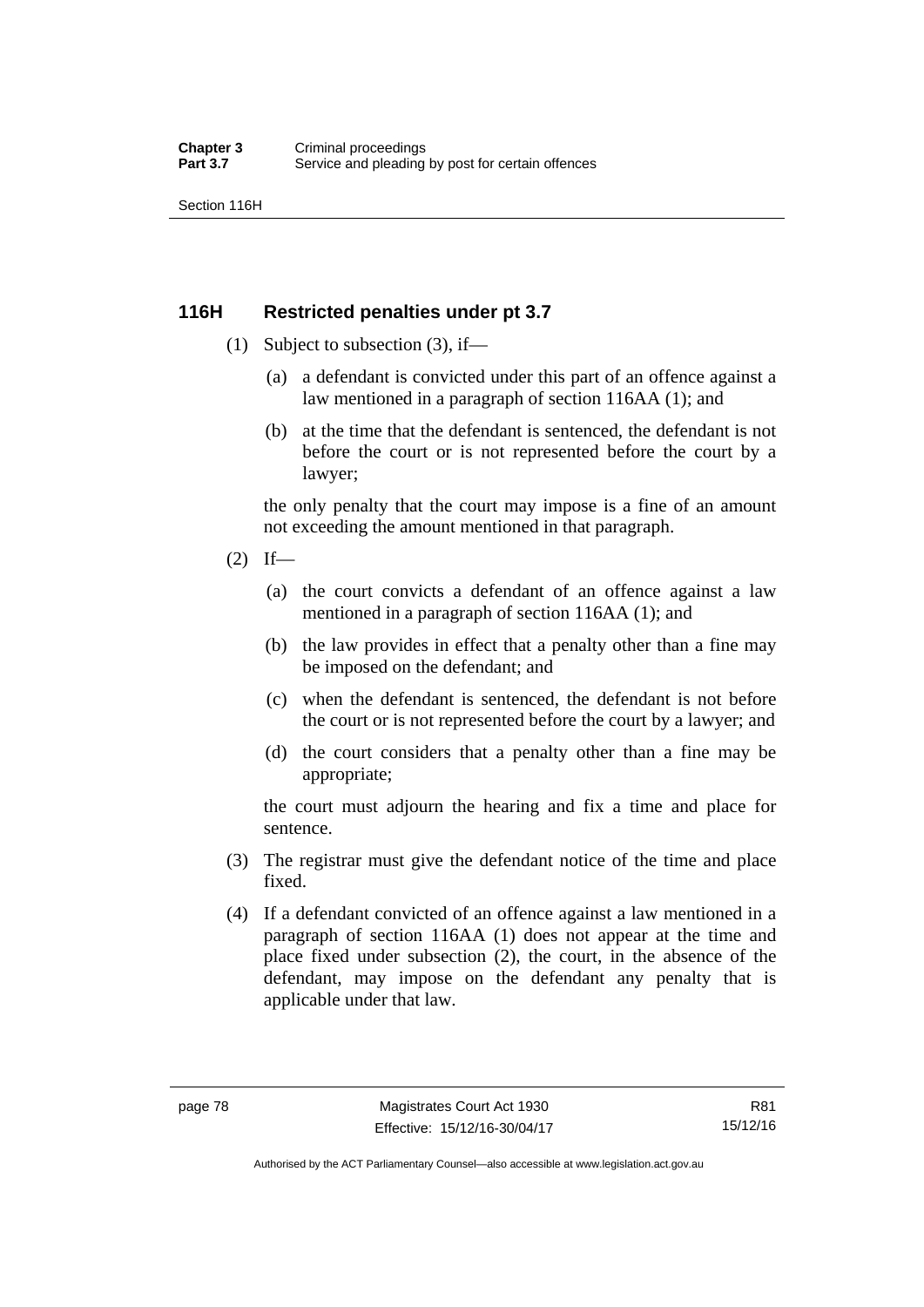#### **116I Consequences of conviction in absence of defendant**

If a defendant is, in his or her absence, convicted of an offence, the registrar must give to the defendant written notice of—

- (a) the conviction and order of the court; and
- (b) the penalty (if any) imposed by the court, and the way in which and the time by which the penalty is required to be discharged; and
- (c) unless the proceeding is decided in accordance with section 116E (1), the defendant's right to apply for the setting aside of the conviction or order in accordance with the rules.
- *Note* If the defendant is liable to pay a fine, the notice must contain a penalty notice for the fine (see *[Crimes \(Sentence Administration\) Act 2005](http://www.legislation.act.gov.au/a/2005-59)*, s 116C (Registrar to send penalty notice)).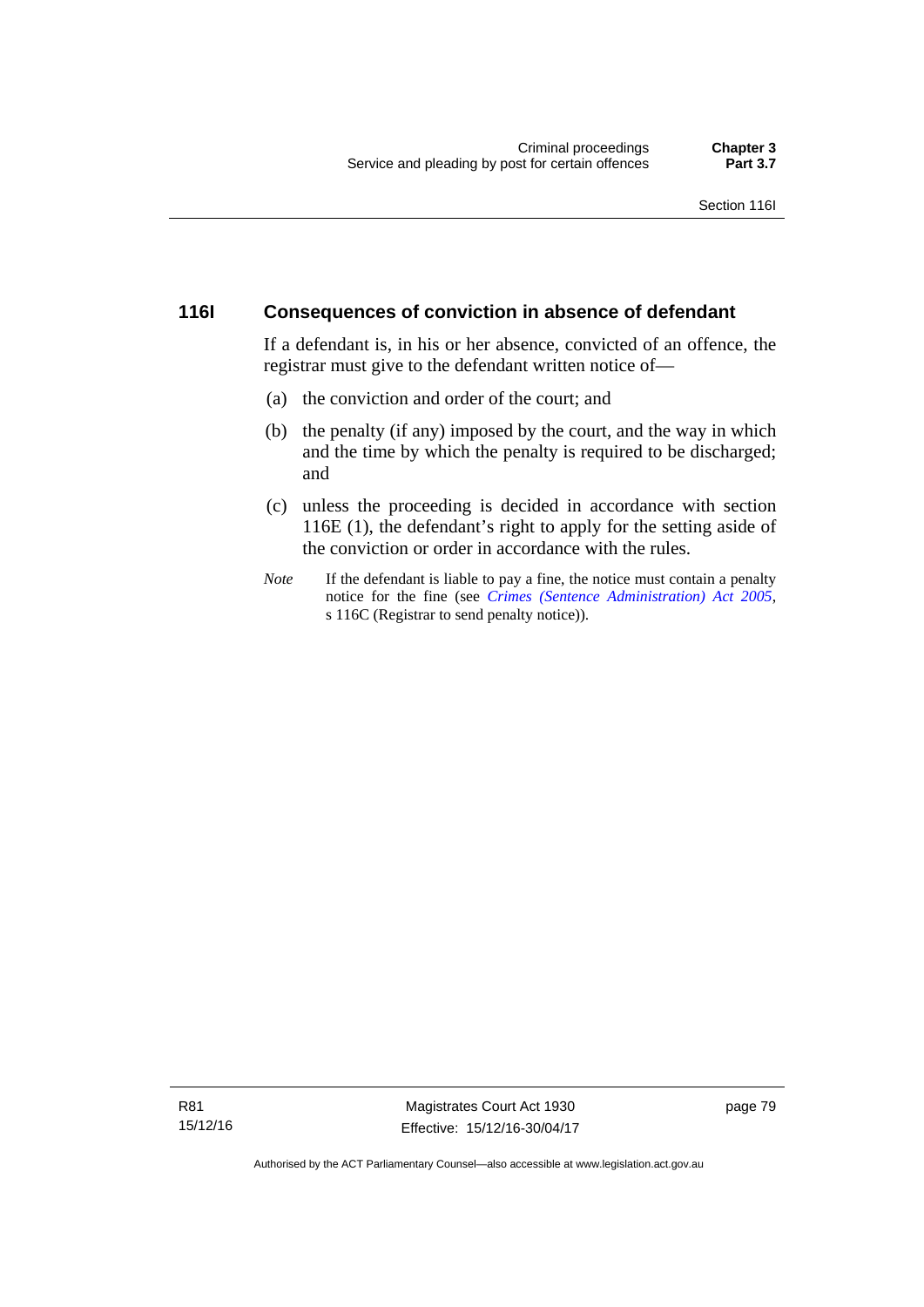# **Part 3.8 Infringement notices for certain offences**

# **Division 3.8.1 Preliminary**

#### **117 Definitions for pt 3.8**

In this part:

*administering authority*, for an infringement notice offence, means the entity that, under the regulations, is the administering authority for the offence.

*another jurisdiction* means a jurisdiction other than the ACT.

*authorised person*—see section 134A (3).

*date of service*, of an infringement notice or reminder notice that has been, or is to be, served on a person, means the date the notice is served on the person.

*driver*, of a vehicle, means the person who is driving the vehicle.

*illegal user declaration*—see section 131D.

*infringement notice* means a notice under section 120 (Service of infringement notices).

*infringement notice offence* means an offence declared under the regulations to be an offence to which this part applies.

*infringement notice penalty*, for a person for an infringement notice offence, means—

 (a) the amount prescribed by regulation as the penalty payable by the person for the offence under an infringement notice for the offence; or

Authorised by the ACT Parliamentary Counsel—also accessible at www.legislation.act.gov.au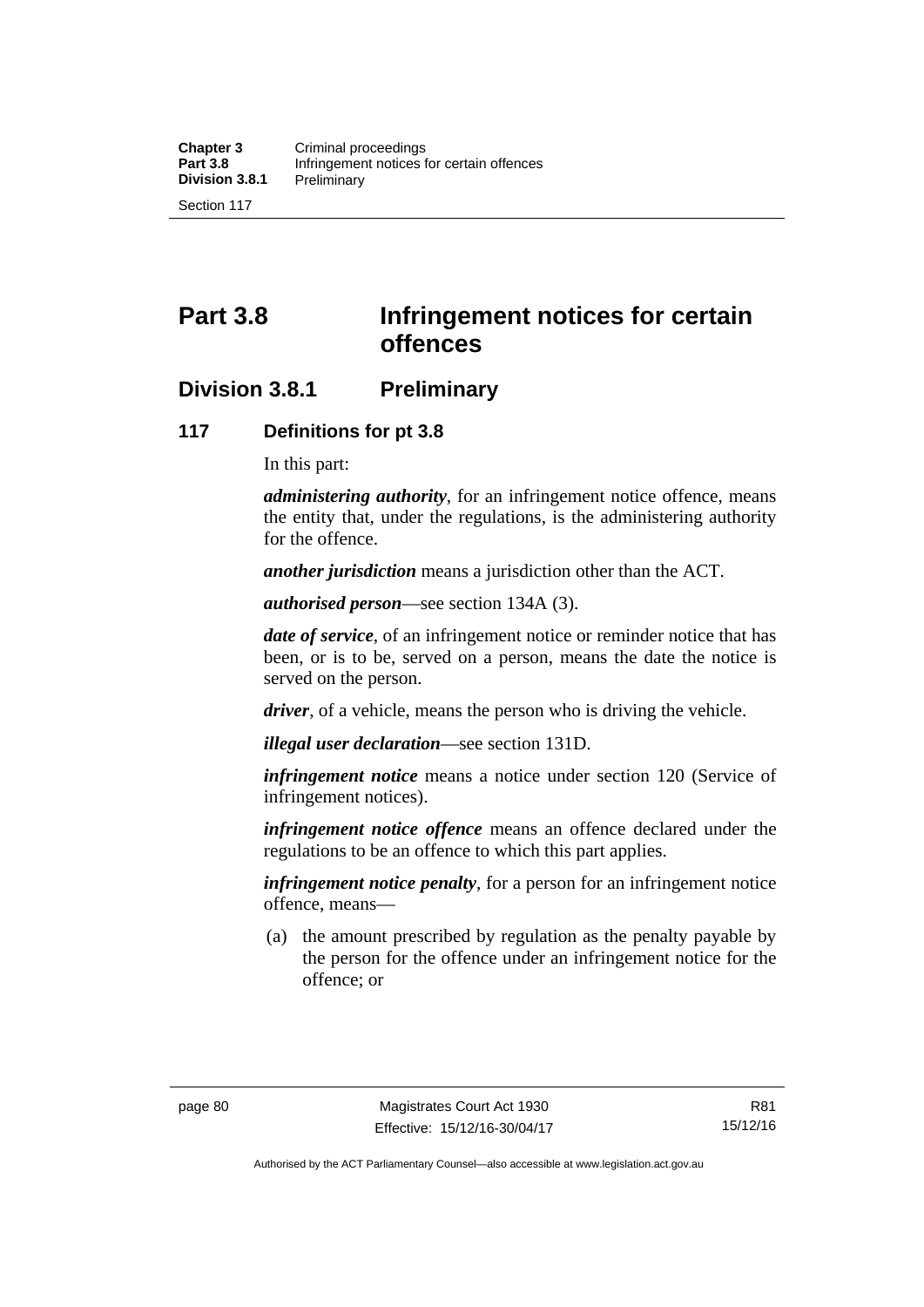(b) if a reminder notice has also been served on the person for the offence—the total of the amount mentioned in paragraph (a) and the amount prescribed by regulation as the amount payable by the person for the cost of serving the reminder notice.

*known offender declaration*—see section 131E.

*registered*, for a vehicle, means registered under the *[Road Transport](http://www.legislation.act.gov.au/a/1999-81)  [\(Vehicle Registration\) Act 1999](http://www.legislation.act.gov.au/a/1999-81)*.

*reminder notice* means a notice under section 129 (Reminder notices).

*responsible person*, for a vehicle—see the *[Road Transport](http://www.legislation.act.gov.au/a/1999-77)  [\(General\) Act 1999](http://www.legislation.act.gov.au/a/1999-77)*, section 10 and section 11.

*sold vehicle declaration*—see section 131F.

*unknown offender declaration*—see section 131G.

*vehicle*—see the *[Road Transport \(Vehicle Registration\) Act 1999](http://www.legislation.act.gov.au/a/1999-81)*, dictionary.

*vehicle-related offence* means an infringement notice offence that—

- (a) involves a vehicle; and
- (b) is declared by regulation to be an offence to which division 3.8.3 applies.

# **118 Purpose and effect of pt 3.8**

- (1) The purpose of this part is to create a system of infringement notices for certain offences as an alternative to prosecution.
- (2) This part does not—
	- (a) require an infringement or reminder notice to be served on a person; or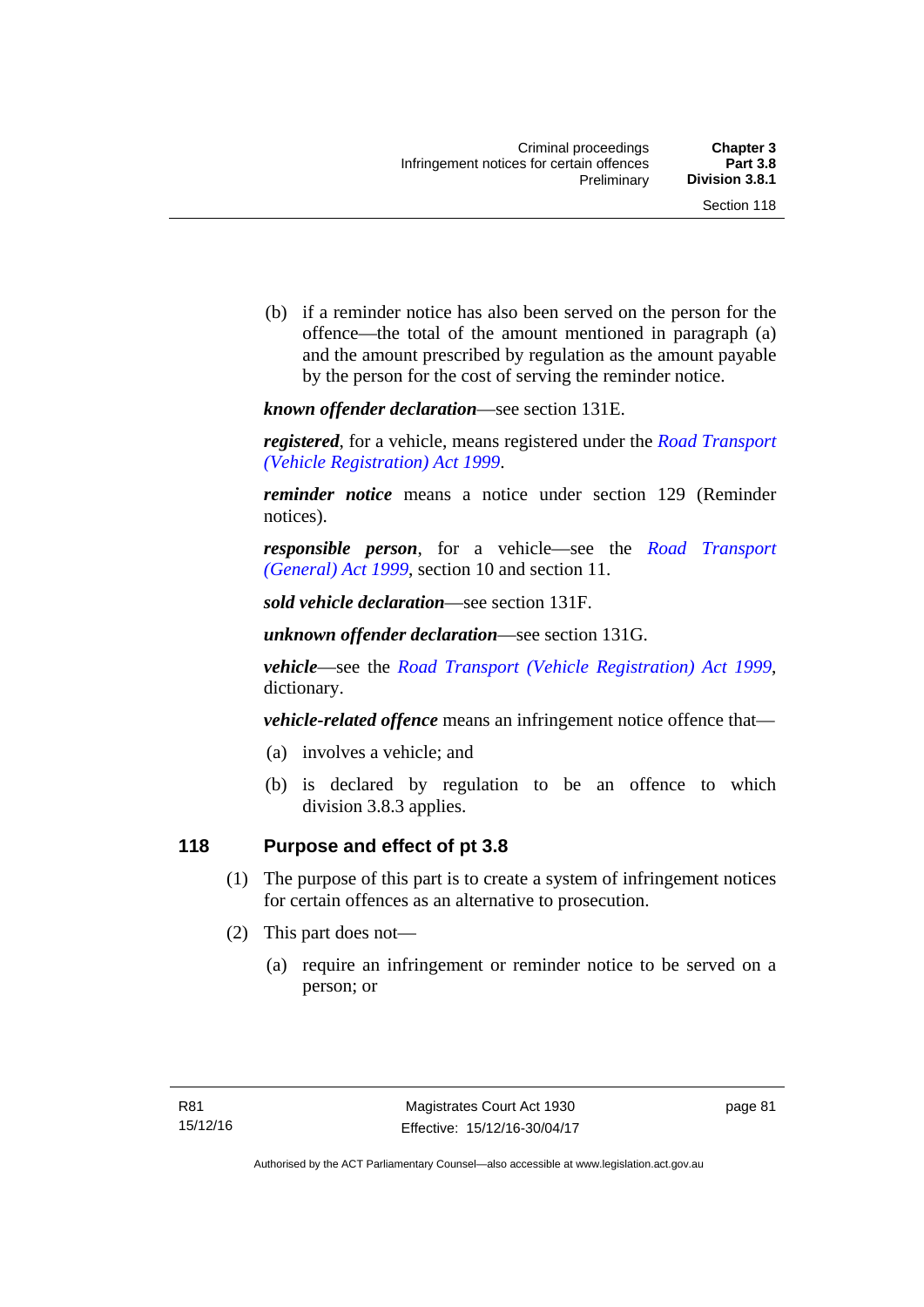- (b) affect the liability of a person to be prosecuted for an offence if—
	- (i) an infringement or reminder notice is not served on the person for the offence; or
	- (ii) the person does not comply with an infringement or reminder notice served on the person for the offence; or
	- (iii) an infringement notice served on the person for the offence is withdrawn; or
- (c) prevent the service of 2 or more infringement notices on a person for an offence; or
- (d) limit or otherwise affect the penalty that may be imposed by a court on a person for an offence.

#### **119 Regulations about infringement notice offences**

- (1) A regulation may prescribe an offence for the definition of *infringement notice offence* in section 117 by—
	- (a) stating the offence; or
	- (b) referring to the provision creating the offence; or
	- (c) providing that all offences, or all offences except for stated offences, against an Act or subordinate law are infringement notice offences.
- (2) Subsection (1) does not limit the way that a regulation may prescribe an offence for that definition.
- (3) A regulation may, for the definition of infringement notice penalty in section 117, prescribe—
	- (a) an amount as the penalty payable by anyone for an offence if it is dealt with under this part; or
	- (b) different amounts as the penalties payable for different offences if they are dealt with under this part; or

R81 15/12/16

Authorised by the ACT Parliamentary Counsel—also accessible at www.legislation.act.gov.au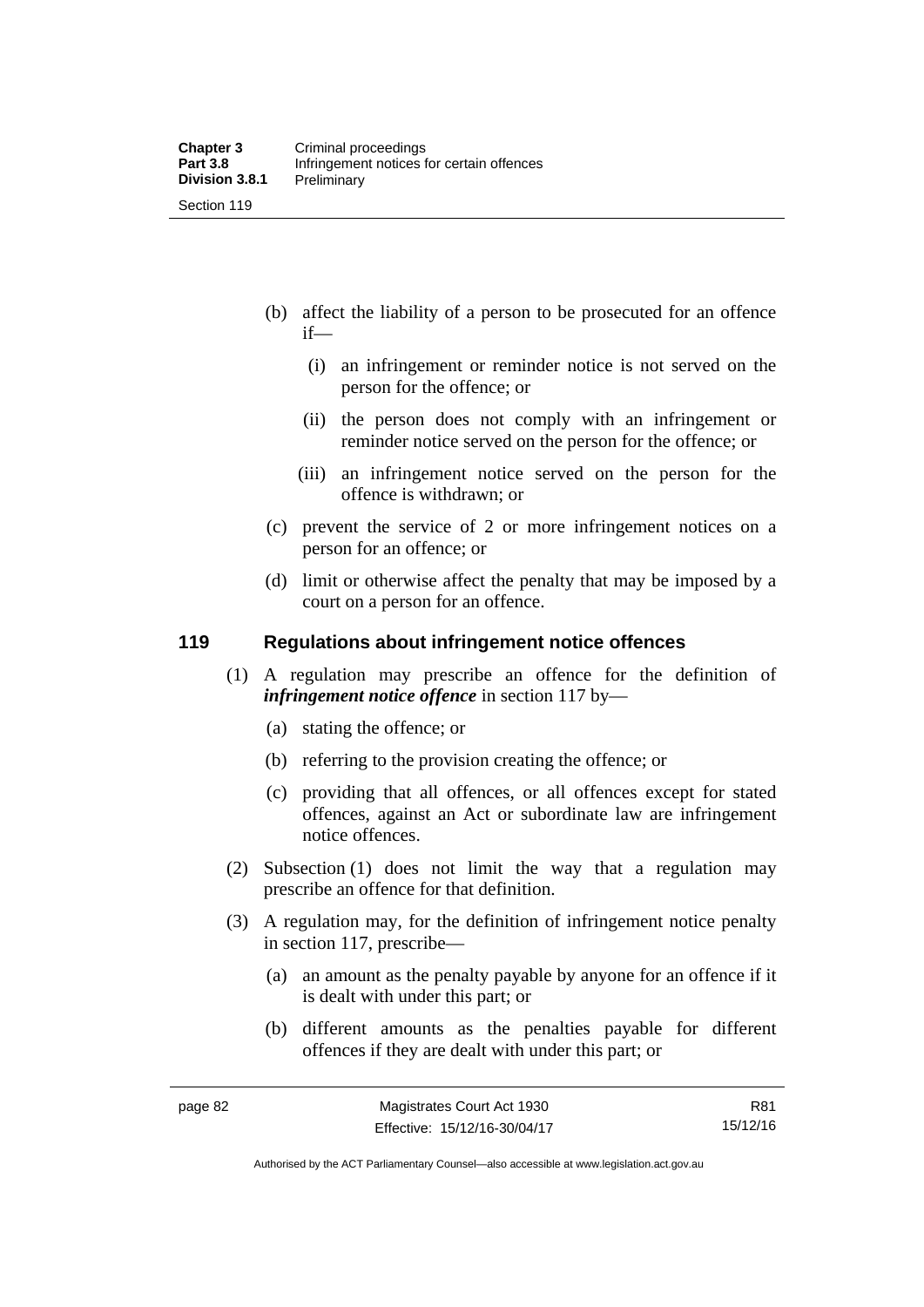- (c) different amounts as the penalties payable for the same kind of offence committed by different people or in different circumstances if the offence is dealt with under this part.
- (4) However, an infringement notice penalty prescribed for a person for an offence must not exceed the maximum fine that could be imposed by a court on the person for the offence.
- (5) Subsection (3) does not limit the way that a regulation may prescribe an amount for that definition.

# **Division 3.8.2 Infringement and reminder notices**

# **120 Service of infringement notices**

- (1) If an authorised person believes, on reasonable grounds, that a person has committed an infringement notice offence, the authorised person may serve a notice (an *infringement notice*) on the person for the offence.
- (2) A regulation may make provision in relation to when an authorised person is, or is not, taken to have reasonable grounds for a belief mentioned in subsection (1).
- (3) To remove any doubt, an authorised person may not serve an infringement notice on a person under this section for an offence after the end of the time within which a prosecution may be brought for the offence.
- (4) This section does not prevent an infringement notice for a vehiclerelated offence being served on a person under section 131B (Service of infringement notice on responsible person for vehicle).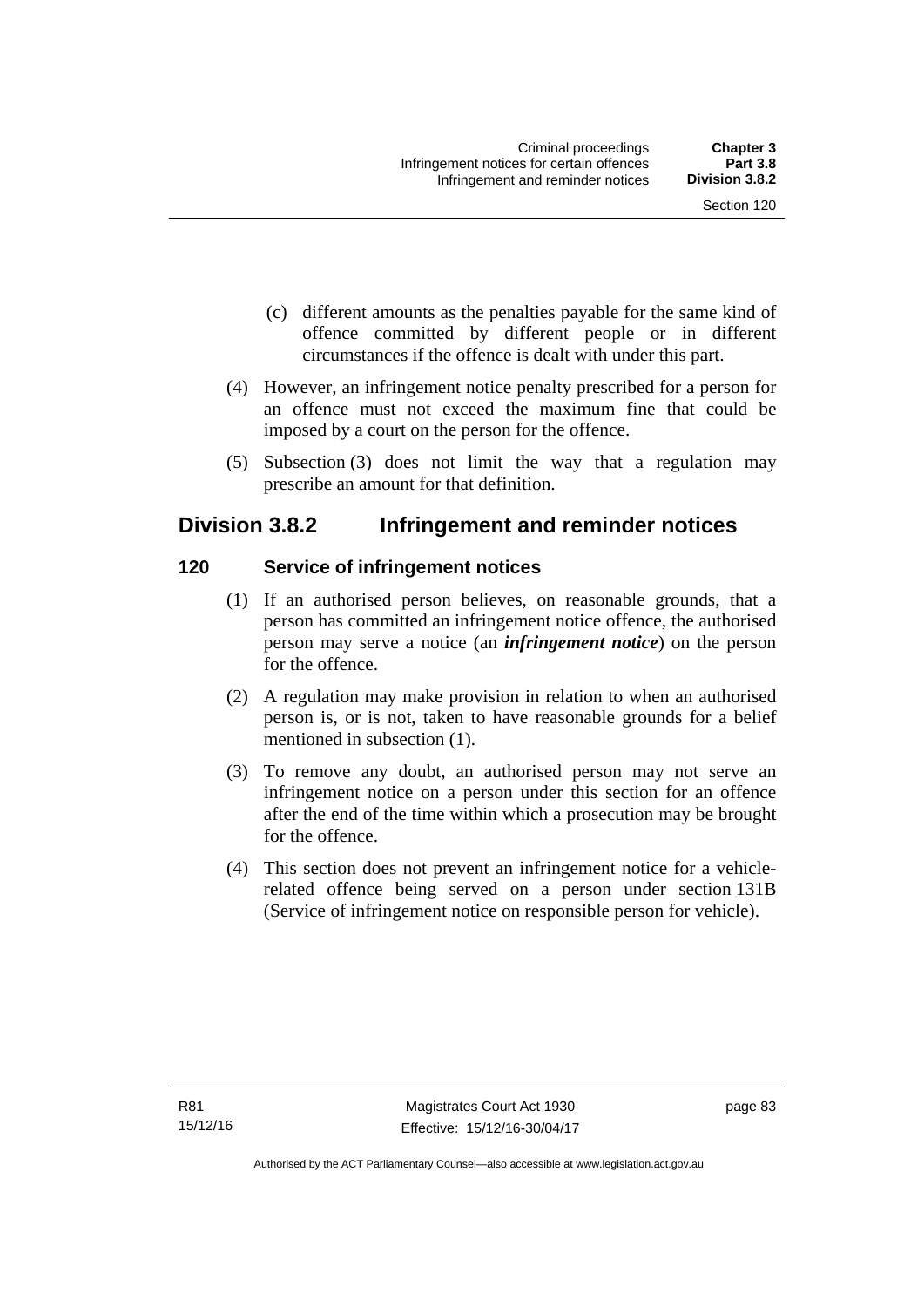### **121 Contents of infringement notices**

- (1) An infringement notice served on a person by an authorised person for an infringement notice offence must—
	- (a) be identified by a unique number; and
	- (b) state the date of service of the notice; and
	- (c) state—
		- (i) the full name, or surname and initials, and address of the person on whom the notice is served; or
		- (ii) the particulars that are, under the regulations, identifying particulars for the person; and
	- (d) give brief details of the offence, including the Act or subordinate law, and the provision of it, contravened by the person, and—
		- (i) if the offence took place over a period—the period, or approximate period, when the offence was committed; or
		- (ii) in any other case—the place where the offence was committed and the date and approximate time of the offence; and
	- (e) state the infringement notice penalty payable by the person for the offence; and
	- (f) contain the information required by section 122 (Additional information in infringement notices); and
	- (g) identify the authorised person in accordance with the regulations; and
	- (h) include any other information required by regulation and any additional information that the administering authority considers appropriate.

R81 15/12/16

Authorised by the ACT Parliamentary Counsel—also accessible at www.legislation.act.gov.au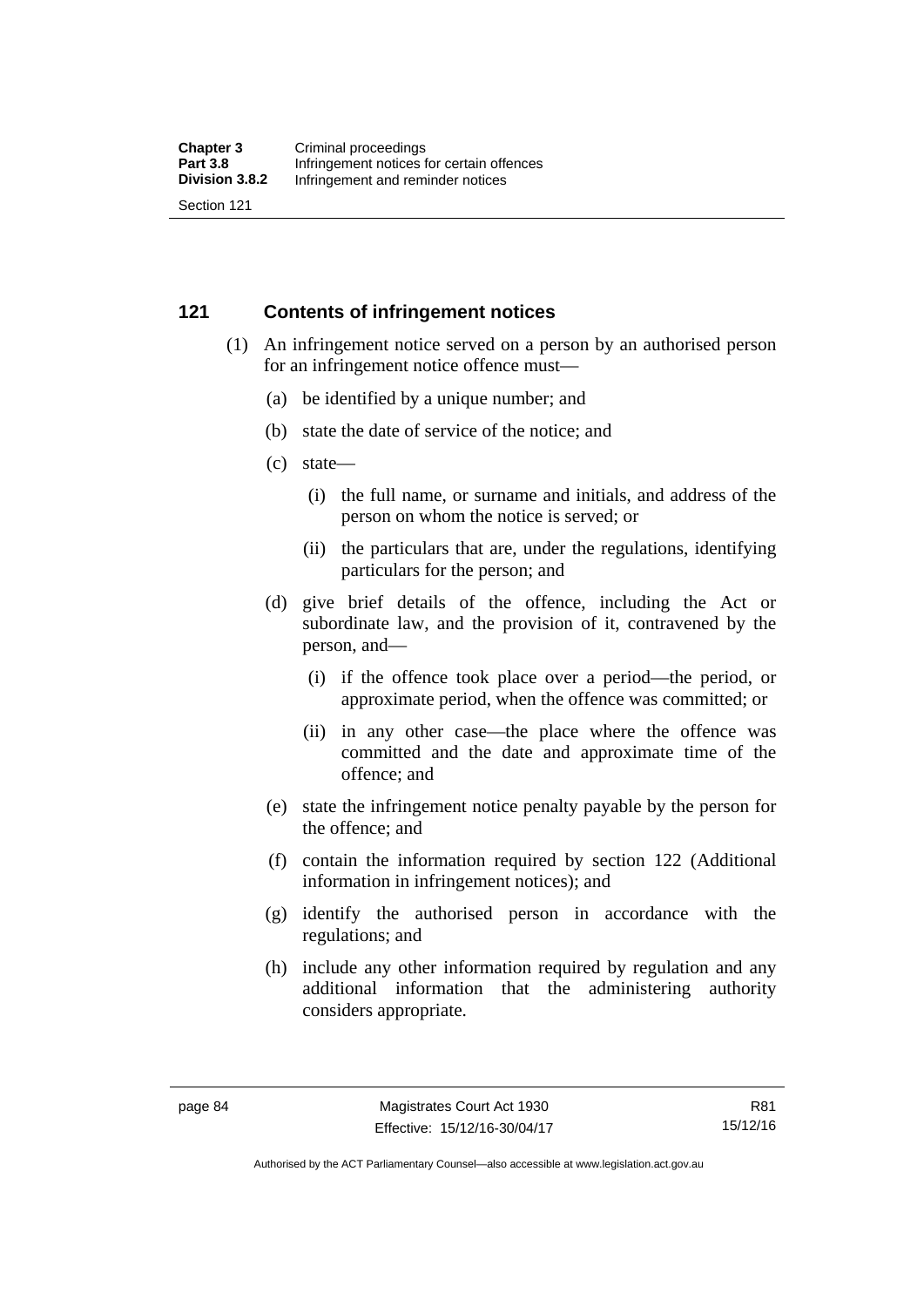(2) A regulation may provide that subsection (1) (c) does not apply to an infringement notice.

# **122 Additional information in infringement notices**

- (1) The infringement notice must also tell the person on whom it is served that—
	- (a) the person may pay the infringement notice penalty for the offence or dispute liability for the offence within 28 days after the day when the notice is served on the person (the *date of service* of the notice); and
	- (b) the person may apply to the administering authority for additional time in which to pay the penalty or dispute liability for the offence; and
	- (c) the notice may be withdrawn before or after the penalty is paid; and
	- (d) if the person pays the penalty within the 28 days (or any additional time allowed by the administering authority), then, unless the infringement notice is withdrawn and any penalty refunded—
		- (i) any liability of the person for the offence is discharged; and
		- (ii) the person will not be prosecuted in court for the offence; and
		- (iii) the person will not be taken to have been convicted of the offence; and
	- (e) if the person wishes to dispute liability for the offence, the issue may be referred to the Magistrates Court; and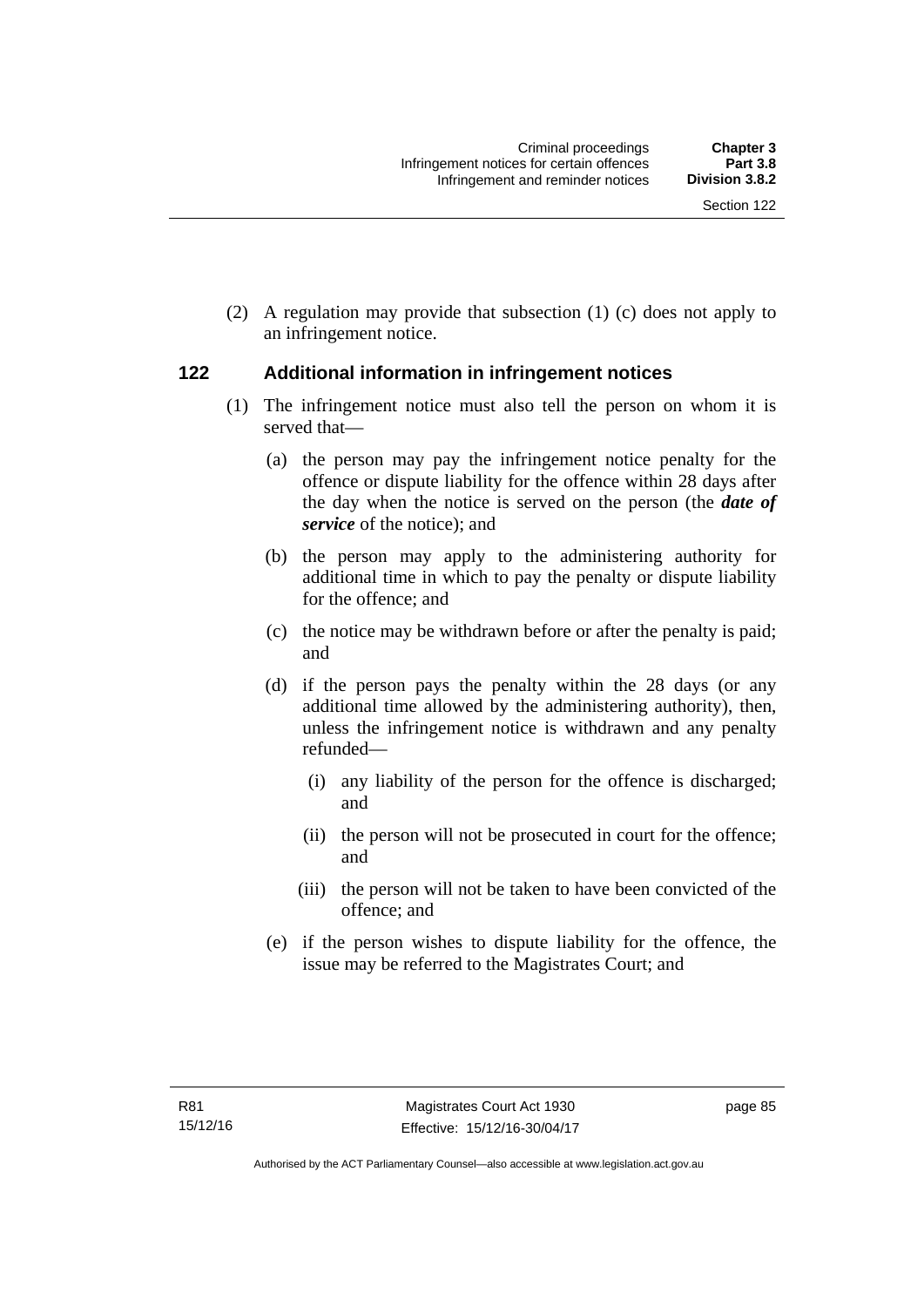(f) if the Magistrates Court finds against the person or the person is prosecuted in court for the offence, the person may be convicted of the offence and ordered to pay a penalty and costs, and be subject to other court orders; and

- (g) if the person does not pay the infringement notice penalty, or disputes liability for the offence, within the 28 days (or any additional time allowed by the administering authority), a reminder notice may be served on the person for the offence or the person may be prosecuted in court for the offence; and
- (h) if a reminder notice is served on the person, the infringement notice penalty is increased by the amount payable by the person for the cost of serving the reminder notice.
- (2) In addition, the infringement notice must—
	- (a) explain how the person may pay the infringement notice penalty or dispute liability for the offence; and
	- (b) explain how the person may apply for additional time to pay the infringement notice penalty or dispute liability for the offence.

#### **123 Time for payment of infringement notice penalty**

The infringement notice penalty payable by a person under an infringement notice or reminder notice is payable—

- (a) within 28 days after the date of service of the notice; or
- (b) if the person applies to the administering authority within the 28 days for additional time to pay and the additional time is allowed—within the additional time allowed by the administering authority; or

Authorised by the ACT Parliamentary Counsel—also accessible at www.legislation.act.gov.au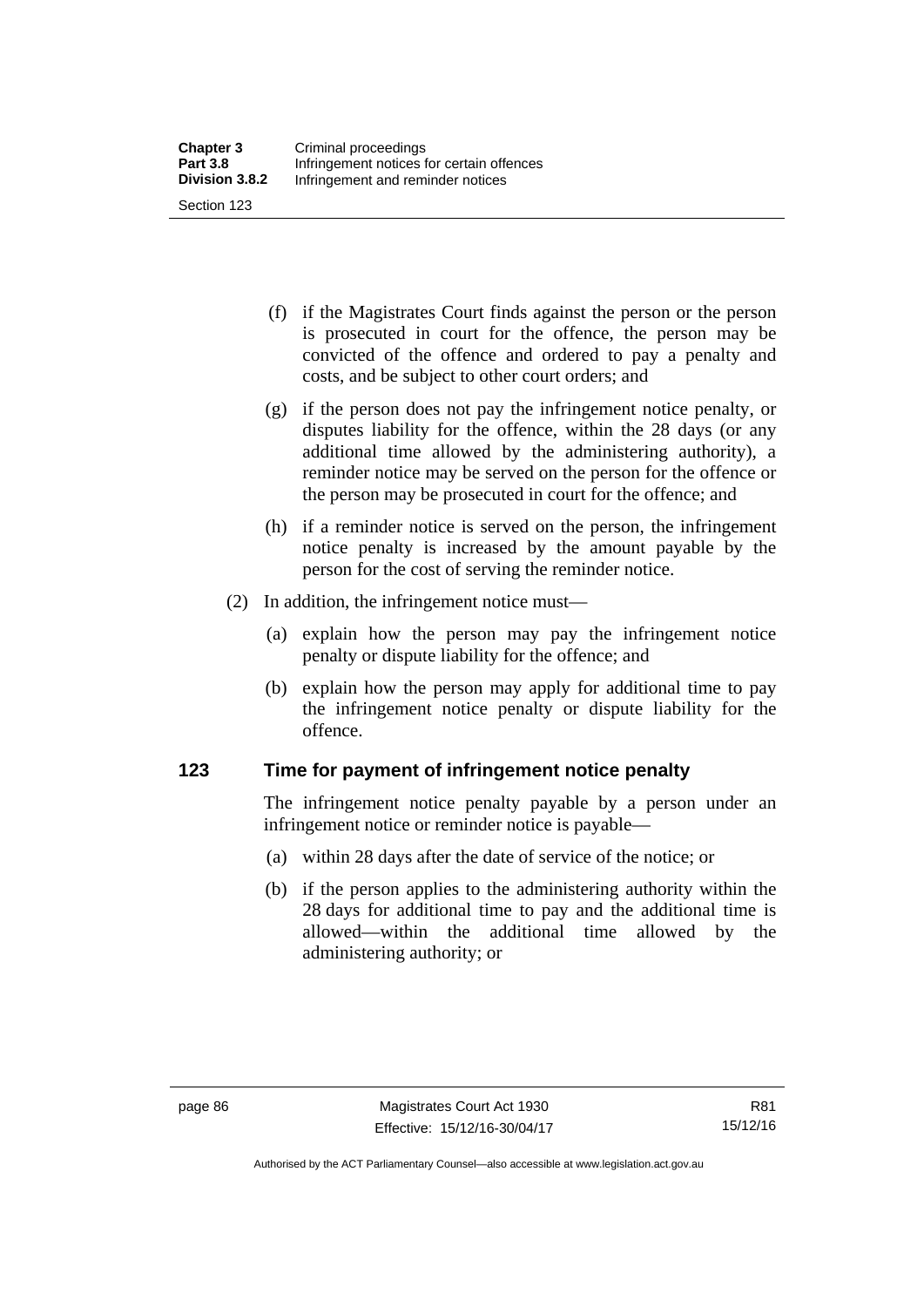(c) if the person applies to the administering authority within the 28 days for additional time to pay and the application is refused—within 7 days after the day the person is told of the refusal or 28 days after the date of service of the notice, whichever is later.

#### **124 Extension of time to pay penalty**

- (1) The person on whom an infringement notice or reminder notice is served may apply, in writing, to the administering authority, within 28 days after the date of service of the notice, for a stated additional time (of not longer than 6 months) in which to pay the infringement notice penalty.
- (2) The administering authority must—
	- (a) allow or refuse to allow the additional time; and
	- (b) tell the person in writing of the decision and, if the decision is a refusal, the reasons for it.

# **125 Effect of payment of infringement notice penalty**

- (1) This section applies if—
	- (a) an infringement notice has been served on a person for an infringement notice offence; and
	- (b) the person pays the infringement notice penalty for the offence in accordance with this part; and
	- (c) when the payment is made, the infringement notice had not been withdrawn and an information had not been laid in the Magistrates Court against the person for the offence.
	- *Note* Section 127 (Withdrawal of infringement notice) provides for the withdrawal at any time of an infringement notice that has been served on a person. If s 125 applied to the infringement notice offence, it ceases to apply, and is taken never to have applied, on the withdrawal of the notice (see s  $127(4)$ ).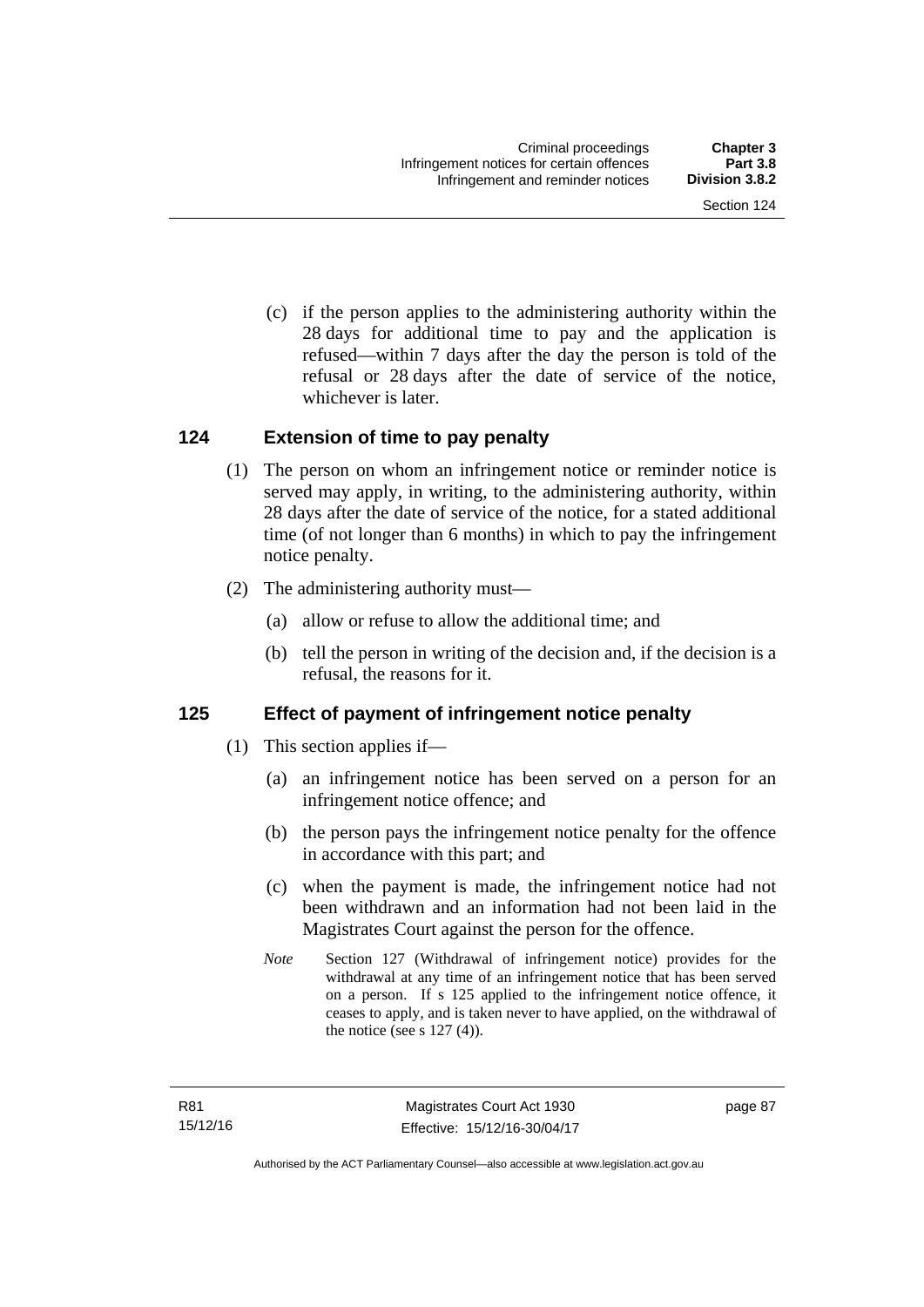- (2) If this section applies—
	- (a) any liability of the person for the offence is discharged; and
	- (b) the person must not be prosecuted in a court for the offence; and
	- (c) the person is not taken to have been convicted of the offence.
- (3) If 2 or more infringement notices were served on the person for the offence, then, unless all the infringement notices have been withdrawn, subsection (2) applies to the person in relation to the offence if the person pays, in accordance with this part, the infringement notice penalty in relation to any of the notices (together with any costs and disbursements payable under this part in relation to the notice).

#### **126 Application for withdrawal of infringement notice**

- (1) The person on whom an infringement notice for an infringement notice offence is served may apply to the administering authority, in writing, for the withdrawal of the notice within 28 days after the day when the infringement notice, or a reminder notice for the offence, is served on the person (or any additional time allowed by the administering authority).
- (2) The administering authority must—
	- (a) withdraw the notice or refuse to withdraw the notice; and
	- (b) tell the person in writing of the decision and, if the decision is a refusal, the reasons for it.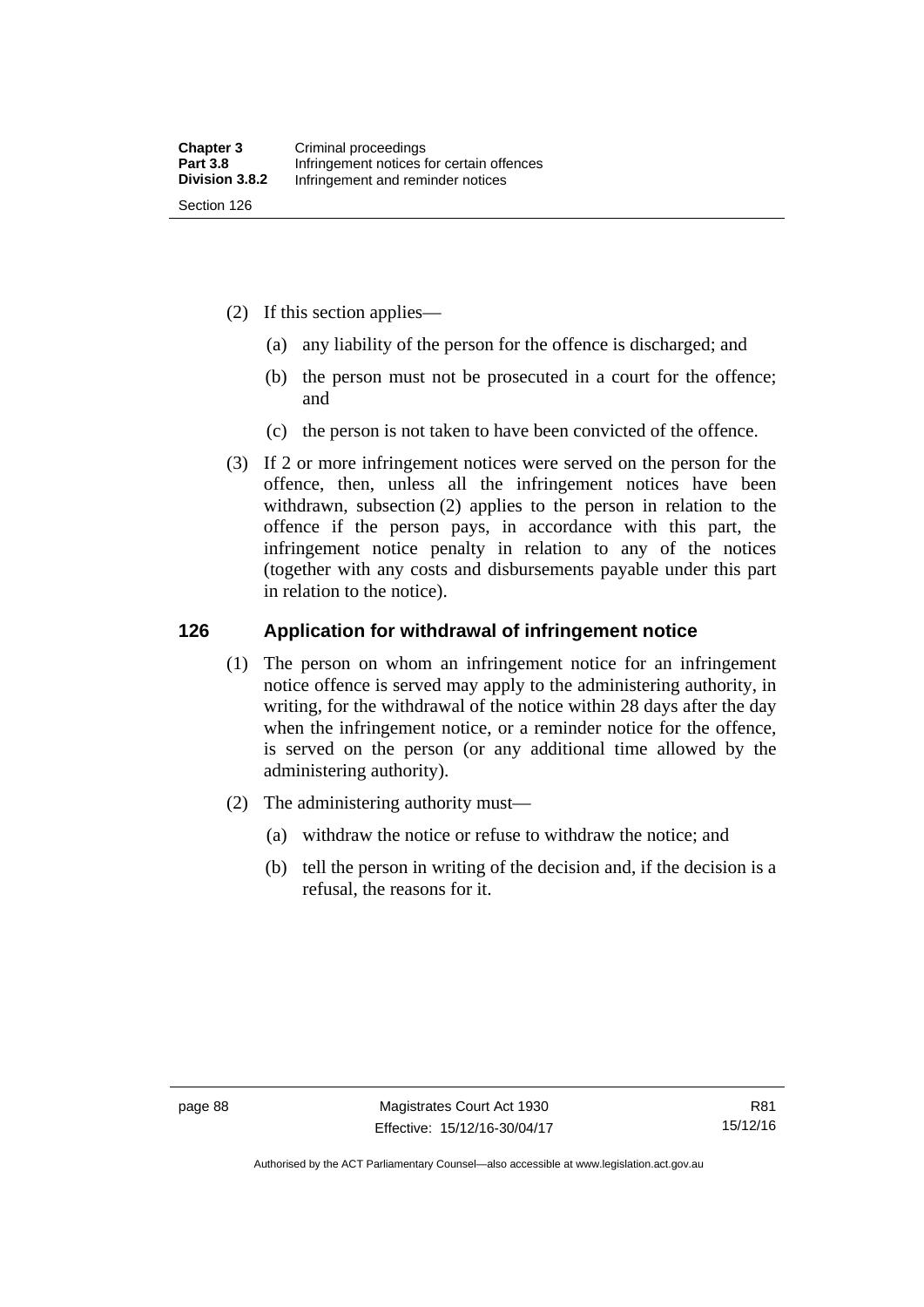# **127 Withdrawal of infringement notice**

- (1) This section applies to an infringement notice that has been served on a person for an infringement notice offence.
- (2) The administering authority may, by notice served on the person, withdraw the infringement notice, whether or not—
	- (a) the person has made an application for the withdrawal of the infringement notice; or
	- (b) the infringement notice penalty (or part of it) has been paid for the offence; or
	- (c) the person has disputed liability for the infringement notice offence.
- (3) The notice must—
	- (a) include the number of the infringement notice and the date of service of the infringement notice; and
	- (b) tell the person that the infringement notice is withdrawn and, in general terms, about subsection (4).
- (4) On service of the notice—
	- (a) this part ceases to apply to the infringement notice; and
	- (b) if the infringement notice penalty (or part of it) has been paid—the amount paid must be repaid by the administering authority; and
	- (c) if section 125 (Effect of payment of infringement notice penalty) applies to the offence—the section ceases to apply, and is taken never to have applied, to the offence; and
	- (d) a proceeding for the offence may be taken in a court against anyone (including the person) as if the infringement notice had not been served on the person.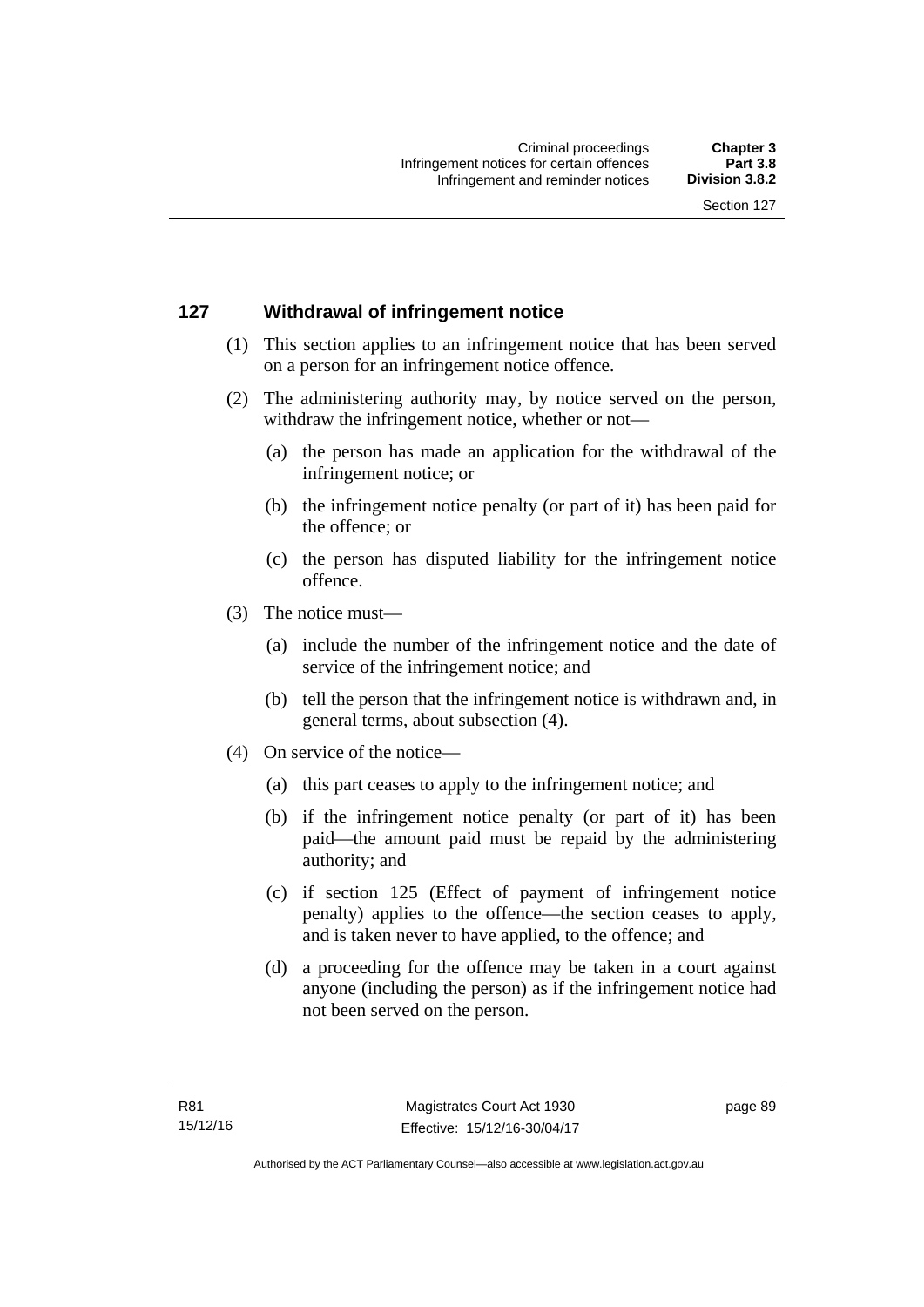#### **128 Guidelines about withdrawal of infringement notices**

- (1) The Minister may issue guidelines about the exercise of an administering authority's functions under section 126 (Application for withdrawal of infringement notice), section 127 (Withdrawal of infringement notice) or section 133 (Extension of time to dispute liability).
- (2) The administering authority for an infringement notice offence must comply with any guidelines applying to the offence.
- (3) A guideline is a disallowable instrument.
	- *Note* A disallowable instrument must be notified, and presented to the Legislative Assembly, under the [Legislation Act](http://www.legislation.act.gov.au/a/2001-14)*.*

#### **129 Reminder notices**

An authorised person may serve a notice (a *reminder notice*) on a person if—

- (a) an infringement notice has been served on the person for an infringement notice offence; and
- (b) the infringement notice has not been withdrawn; and
- (c) the infringement notice penalty has not been paid to the administering authority within the time for payment under this part; and
- (d) written notice disputing liability has not been given to the administering authority in accordance with this part; and
- (e) a reminder notice has not previously been served on the person for the offence.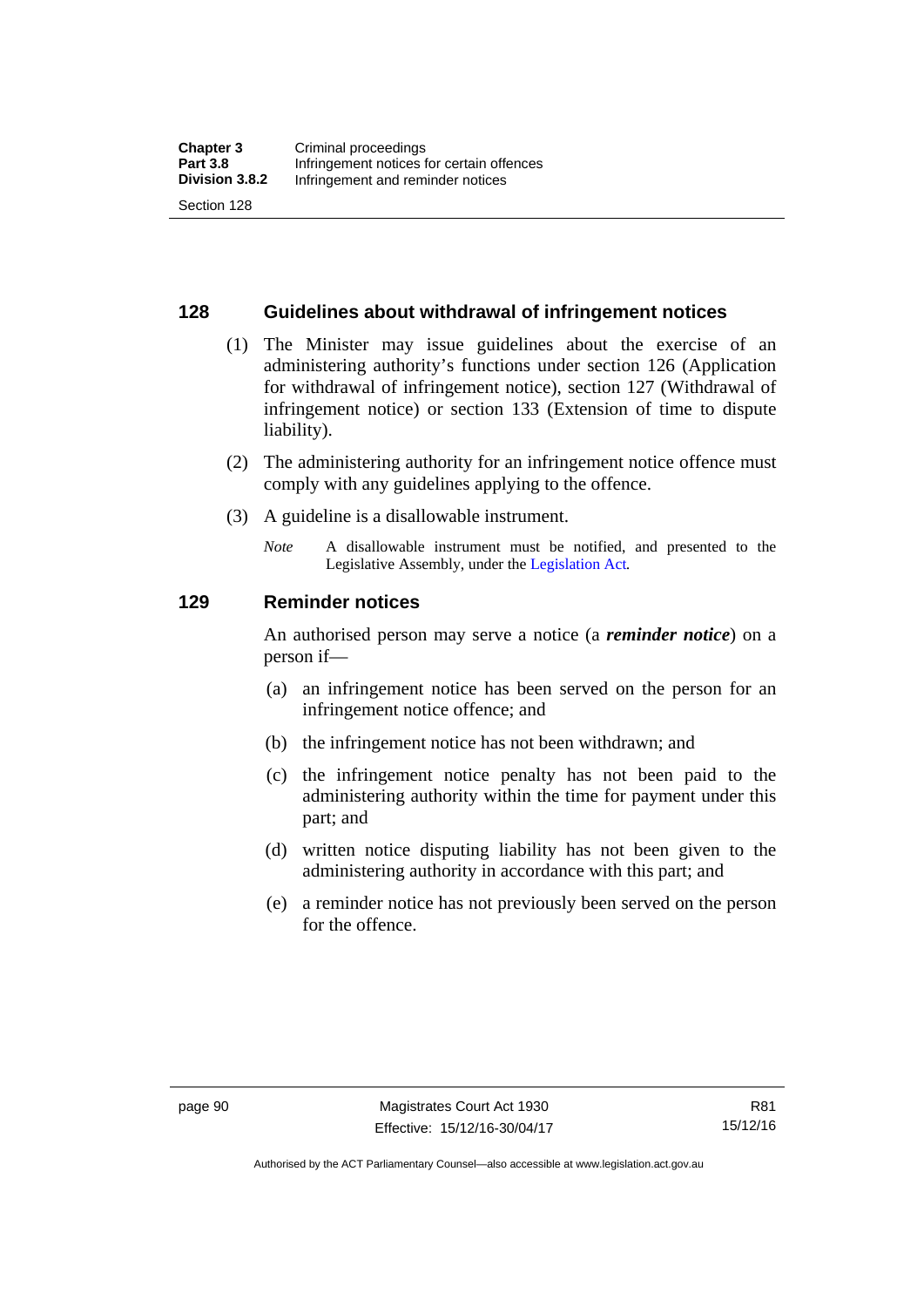# **130 Contents of reminder notices**

A reminder notice served on a person by an authorised person for an infringement notice offence must—

- (a) be identified by a unique number; and
- (b) include the following information:
	- (i) the Act or subordinate law, and the provision of it, contravened by the person;
	- (ii) the number of the infringement notice served on the person for the offence;
	- (iii) the date of service of the infringement notice; and
- (c) state the date of service of the reminder notice; and
- (d) state the infringement notice penalty that is now payable by the person for the offence; and
- (e) contain the information required by section 131 (Additional information in reminder notices); and
- (f) identify the authorised person in accordance with the regulations; and
- (g) include any other information required by regulation and any additional information that the administering authority considers appropriate.

### **131 Additional information in reminder notices**

- (1) The reminder notice must also tell the person on whom it is served that—
	- (a) the infringement notice penalty for the offence has not been paid; and
	- (b) the infringement notice has not been withdrawn; and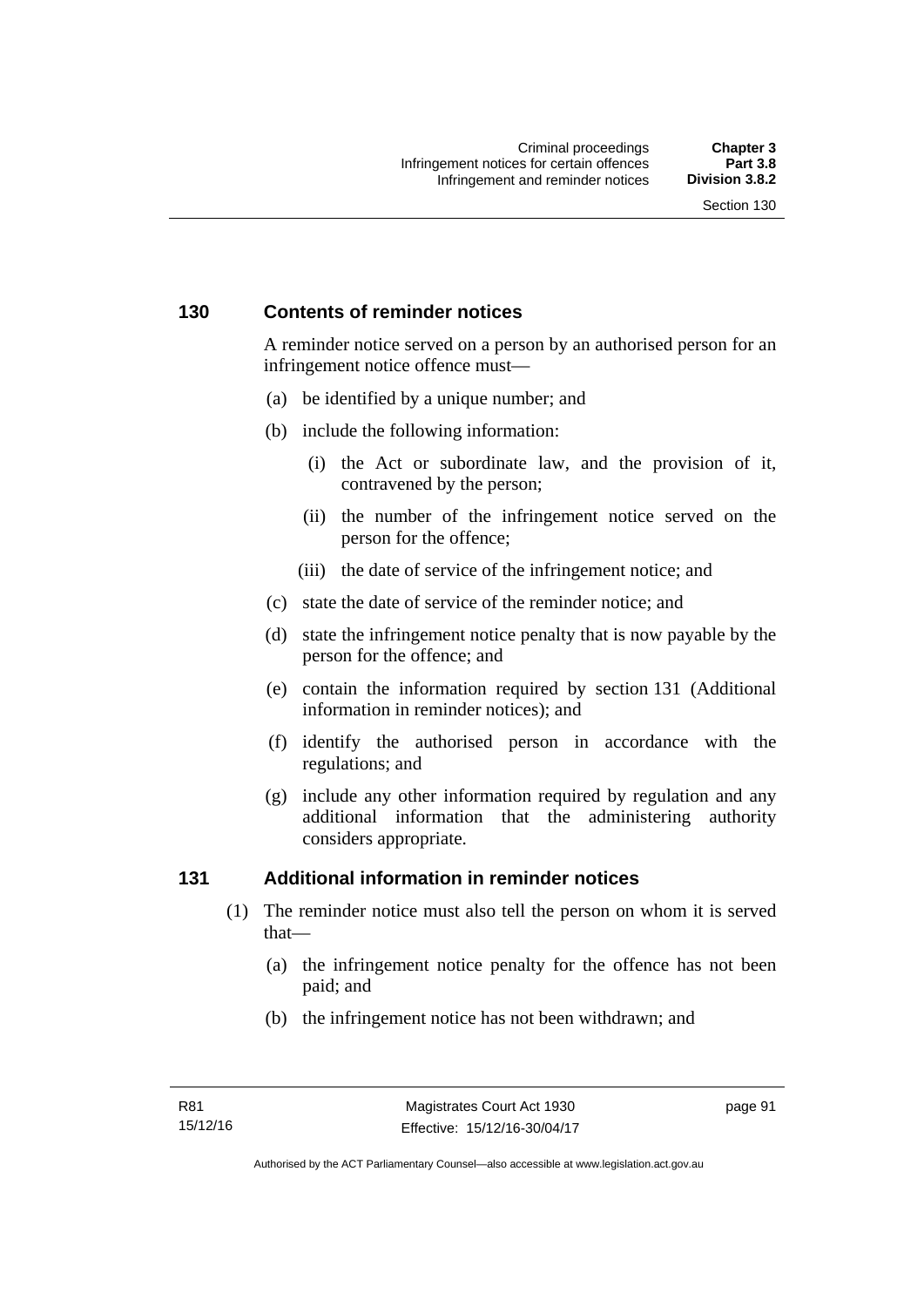(c) written notice disputing liability has not been received by the administering authority from the person for the offence; and

- (d) the infringement notice penalty for the offence has been increased by the amount payable by the person for the cost of serving the reminder notice; and
- (e) the person may pay the infringement notice penalty that is now payable by the person for the offence or dispute liability for the offence within 28 days after the day when the reminder notice is served on the person (the *date of service* of the notice); and
- (f) the person may apply to the administering authority for additional time in which to pay the penalty or dispute liability for the offence; and
- (g) the infringement notice may be withdrawn before or after the penalty is paid; and
- (h) if the person pays the penalty within the 28 days (or any additional time allowed by the administering authority), then, unless the infringement notice is withdrawn and any penalty refunded—
	- (i) any liability of the person for the offence is discharged; and
	- (ii) the person will not be prosecuted in court for the offence; and
	- (iii) the person will not be taken to have been convicted of the offence; and
- (i) if the person wishes to dispute liability for the offence, the issue may be referred to the Magistrates Court; and
- (j) if the Magistrates Court finds against the person or the person is prosecuted in court for the offence, the person may be convicted of the offence and ordered to pay a penalty and costs, and be subject to other court orders; and

Authorised by the ACT Parliamentary Counsel—also accessible at www.legislation.act.gov.au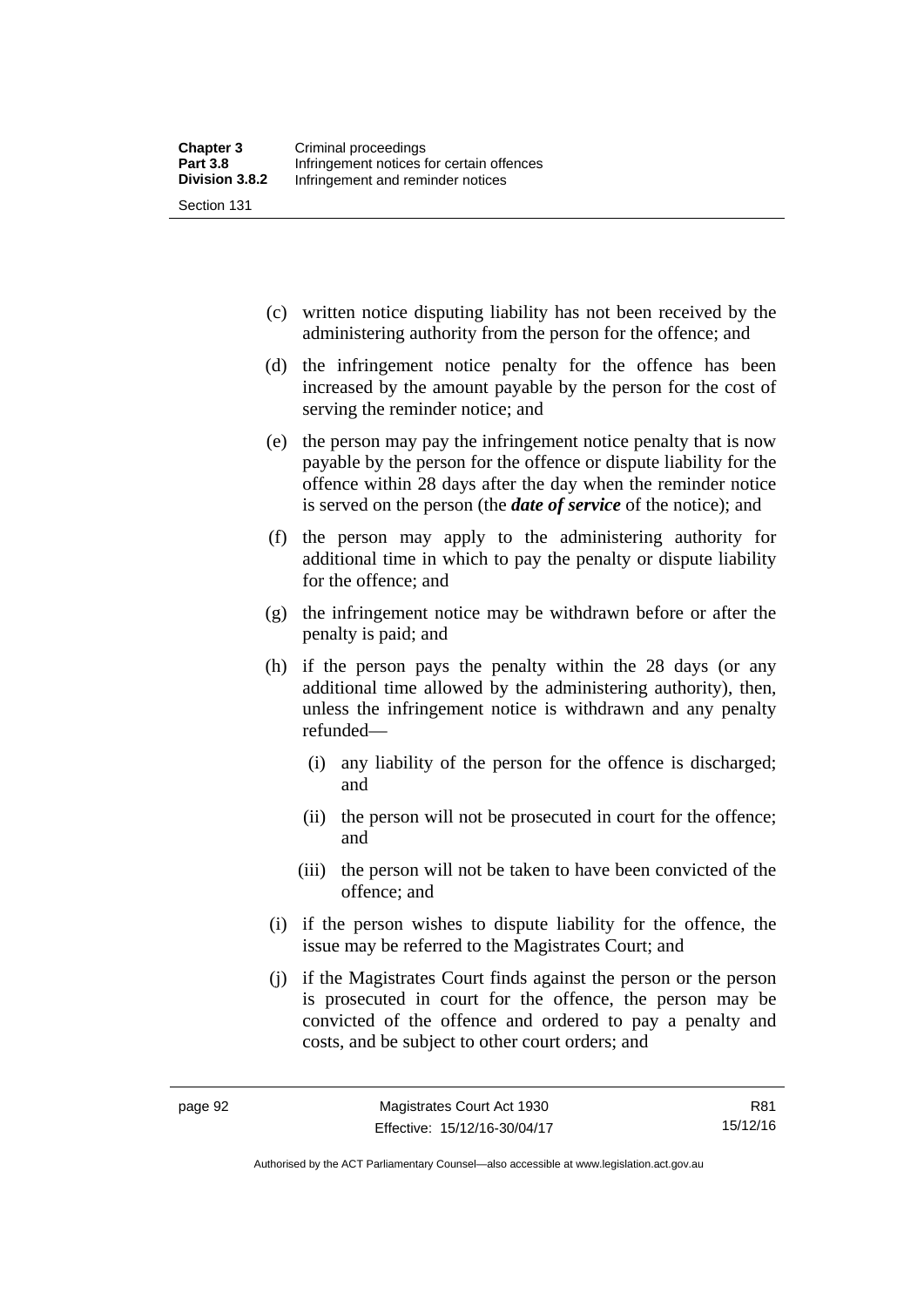- (k) if the person does not pay the infringement notice penalty, or dispute liability for the offence, within the 28 days (or any additional time allowed by the administering authority), the person may be prosecuted in court for the offence.
- (2) In addition, the reminder notice must—
	- (a) explain how the person may pay the infringement notice penalty or dispute liability for the offence; and
	- (b) explain how the person may apply for additional time to pay the infringement notice penalty or dispute liability for the offence.

# **Division 3.8.3 Additional provisions for vehiclerelated offences**

#### **131A Meaning of** *infringement notice*

In this division:

*infringement notice* means an infringement notice for a vehicle-related offence.

#### **131B Service of infringement notice on responsible person for vehicles**

- (1) This section applies if an authorised person believes, on reasonable grounds, that a vehicle-related offence has been committed.
- (2) The authorised person may serve an infringement notice for the offence on—
	- (a) the responsible person for the vehicle at the time of the offence; or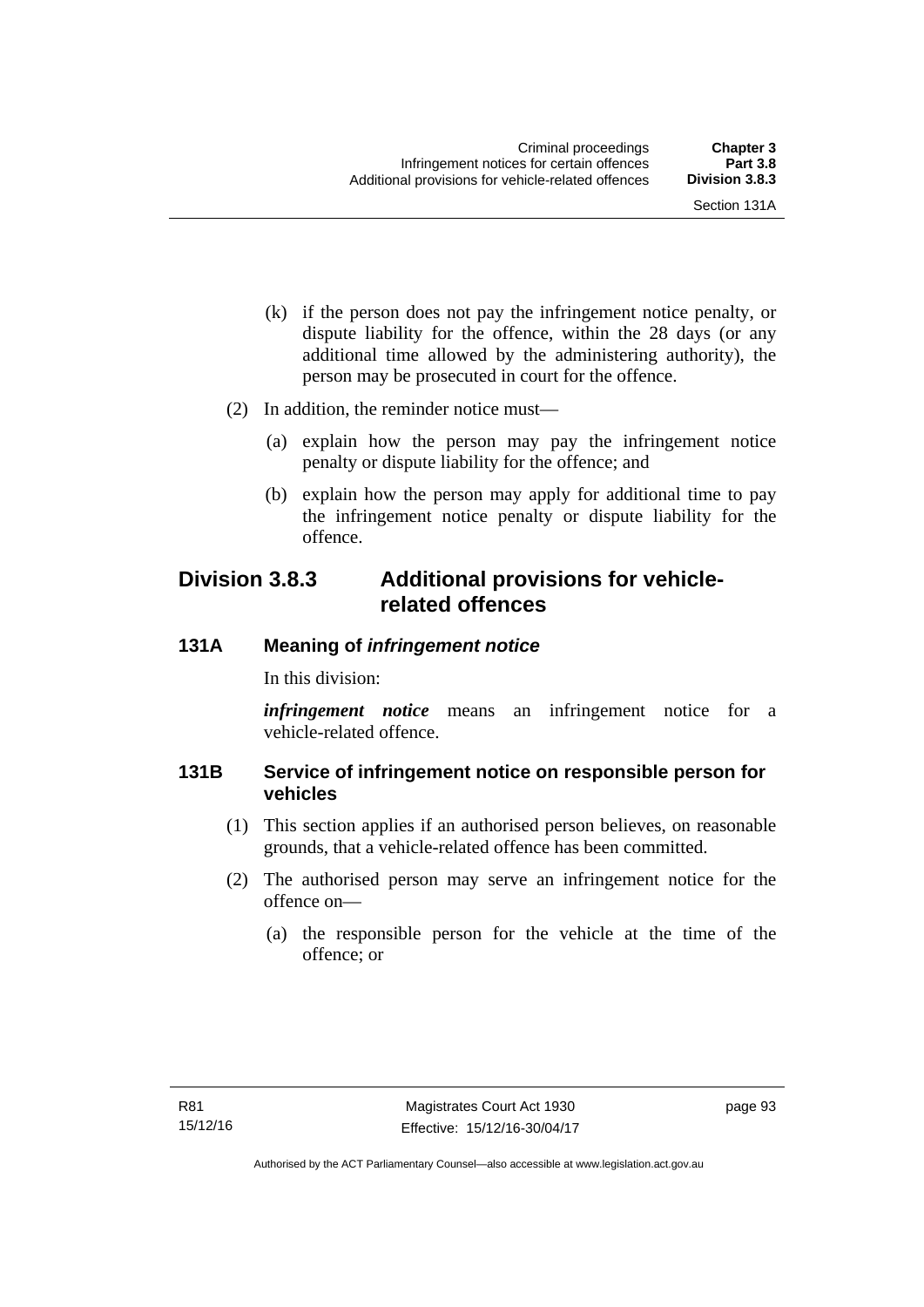Section 131B

- (b) if there is more than 1 responsible person for the vehicle at that time—each or any of them.
- *Note 1* For how documents may be served, see the [Legislation Act,](http://www.legislation.act.gov.au/a/2001-14) pt 19.5
- *Note 2* Subsections (3) and (4) provide additional ways for serving infringement notices (see [Legislation Act,](http://www.legislation.act.gov.au/a/2001-14) s 251 (1)).
- (3) If the infringement notice is to be served on a person under this section by post and the vehicle is registered under a law of another jurisdiction corresponding to the *[Road Transport \(Vehicle](http://www.legislation.act.gov.au/a/1999-81)  [Registration\) Act 1999](http://www.legislation.act.gov.au/a/1999-81)*, the notice may be served by sending it by prepaid post, addressed to the person, to the latest address of the person in the registration records kept under that law.
- (4) An infringement notice for a vehicle-related offence may be served by securely placing or attaching the notice, addressed to the responsible person (without further description), on or to the vehicle in a conspicuous position.
- (5) If an infringement notice is served in the way mentioned in subsection (4), it is taken to have been served, on the day that it is placed on or attached to the vehicle, on—
	- (a) the responsible person for the vehicle; or
	- (b) if there is more than 1 responsible person for the vehicle at that time—each of them.
- (6) A person must not remove, deface or interfere with an infringement notice placed on, or attached to, a vehicle unless the person is the driver of the vehicle or the responsible person (or a responsible person) for the vehicle.

Maximum penalty: 20 penalty units.

 (7) A regulation may provide that an infringement notice for a vehiclerelated offence may only be served on a person under this section within the prescribed period after the day the offence was committed.

R81 15/12/16

Authorised by the ACT Parliamentary Counsel—also accessible at www.legislation.act.gov.au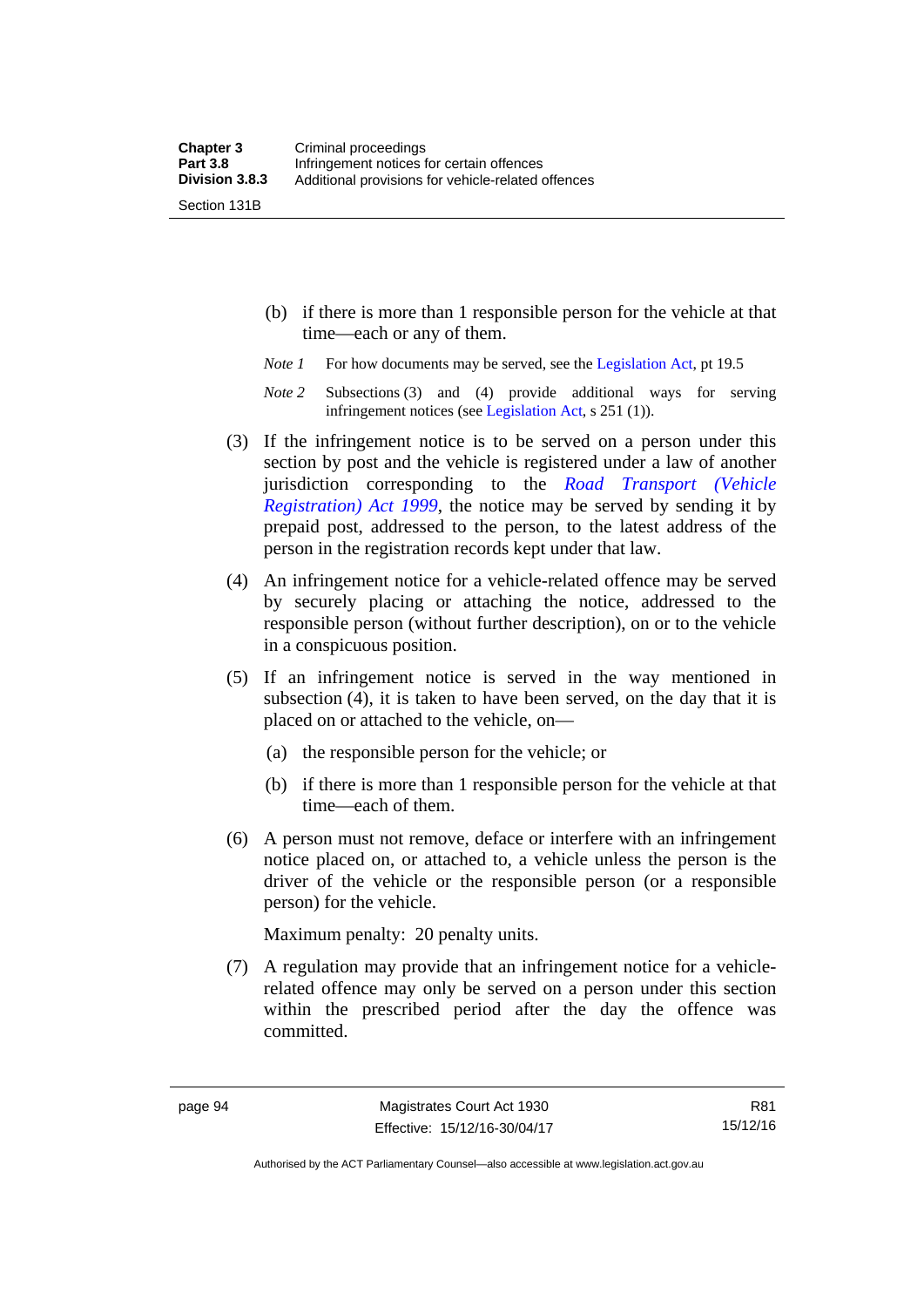- (8) To remove any doubt, an authorised person may not serve an infringement notice on a person under this section for an offence after—
	- (a) if a regulation under subsection (7) prescribes a period for the offence—the end of the prescribed period; or
	- (b) in any other case—the end of the time within which a prosecution may be brought against the person for the offence.
- (9) This section does not prevent an infringement notice for a vehiclerelated offence being served on a person under section 120 (Service of infringement notices).

## **131C Liability for vehicle-related offences**

- (1) If an infringement notice for a vehicle-related offence is served on a person under section 131B, the person is liable for the offence, and may be convicted of and punished for the offence, even though the person who actually committed the offence (the *actual offender*) may have been someone else.
- (2) If the actual offender is not the responsible person (or a responsible person) for the vehicle at the time of the offence, subsection (1) does not affect the liability of the actual offender, but—
	- (a) an additional penalty for the offence may not be recovered from or imposed on the actual offender if an infringement notice penalty for the offence has been paid by, or a penalty has been imposed on, the responsible person (or a responsible person) for the vehicle at that time; and
	- (b) an additional penalty for the offence may not be recovered from or imposed on the responsible person (or a responsible person) for the vehicle at that time if an infringement notice penalty for the offence has been paid by, or a penalty has been imposed on, the actual offender.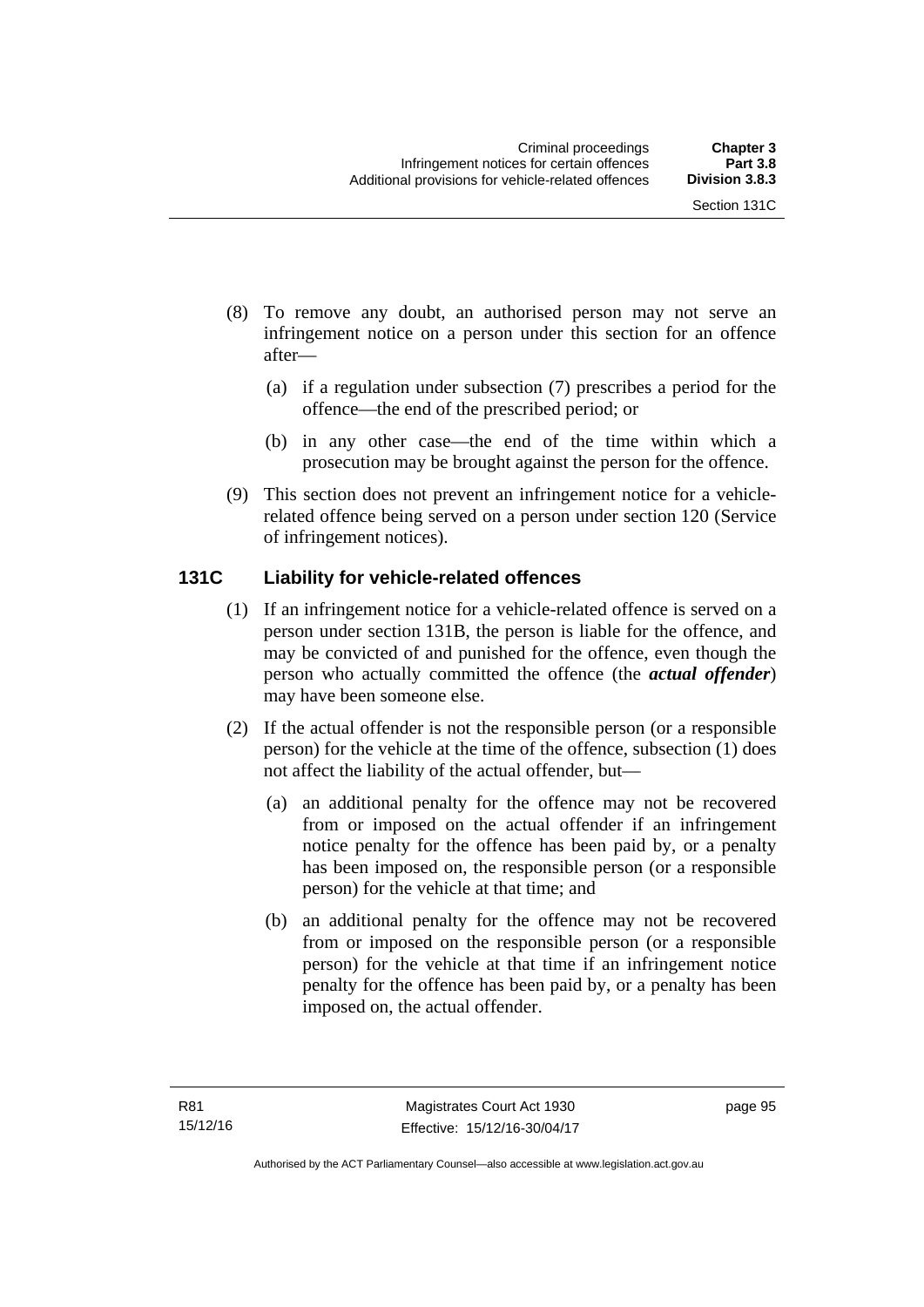- (3) However, in a prosecution against a responsible person for a vehicle-related offence, it is a defence if the responsible person establishes—
	- (a) that the vehicle was stolen, or illegally taken or used, at the time of the offence; or
	- (b) that the person made and gave to the administering authority a known offender declaration in accordance with section 131E (Known offender declaration) for the offence; or
	- (c) that the vehicle (or all of the person's interest in the vehicle) had been sold or disposed of by the person before the time of the offence, and that at that time the person did not have an interest in the vehicle; or
	- (d) that the person—
		- (i) was not the driver of the vehicle at the time of the offence; and
		- (ii) does not know, and could not with reasonable diligence have found out, the name and address of the driver of the vehicle at that time.

#### **131D Illegal user declarations**

- (1) This section applies if—
	- (a) an infringement notice for a vehicle-related offence is served on a person under section 131B (Service of infringement notice on responsible person for vehicles); and
	- (b) the person makes a declaration (an *illegal user declaration*) stating that the vehicle was stolen, or illegally taken or used, at the time of the offence and providing all relevant facts supporting that statement, including details of where and when the matter was reported to the police; and

R81 15/12/16

Authorised by the ACT Parliamentary Counsel—also accessible at www.legislation.act.gov.au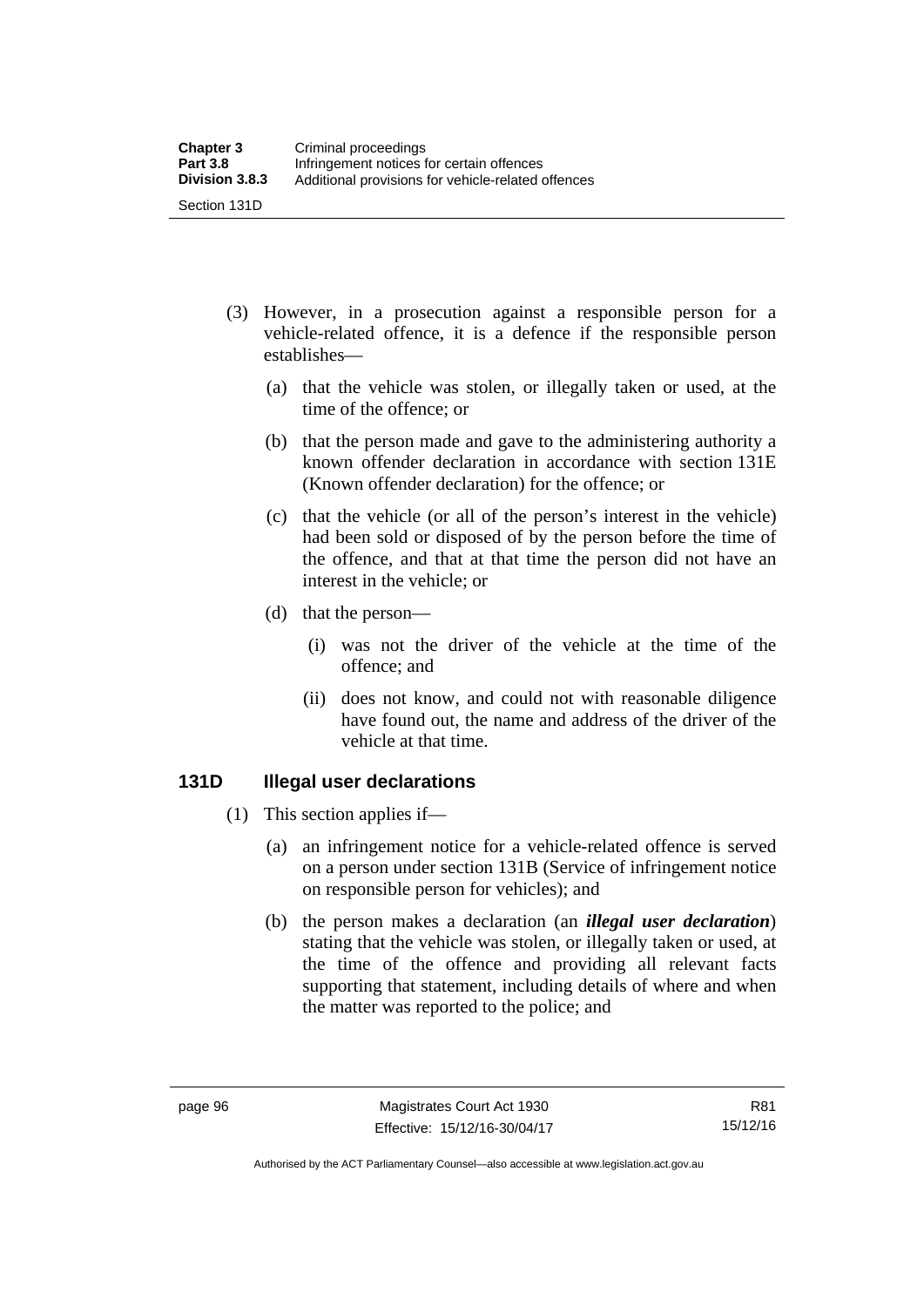- (c) the person gives the illegal user declaration to the administering authority within 28 days after the day when the infringement notice, or a reminder notice for the offence, is served on the person (or any additional time allowed by the administering authority).
- (2) An infringement notice for the offence may be served under section 120 (Service of infringement notices) on the person (if any) stated in the illegal user declaration as the person (the *named offender*) who was illegally in charge of the vehicle at the time of the offence.
- (3) If a document (including an infringement notice or reminder notice) is to be served on the named offender under this part by post in relation to the offence, the document may be addressed to the named offender at his or her home or business address stated in the illegal user declaration.
- (4) Section 131C (Liability for vehicle-related offences) and section 131E (Known offender declarations) apply as if the named offender were the responsible person for the vehicle at the time of the offence and the infringement notice had been served on the named offender under section 131B.
- (5) However, a proceeding for the offence may be brought in a court against the named offender only if a copy of the illegal user declaration has been served on the named offender by an authorised person.
- (6) In a proceeding against the named offender for the offence, the illegal user declaration is evidence that the named offender was the driver of the vehicle at the time of the offence.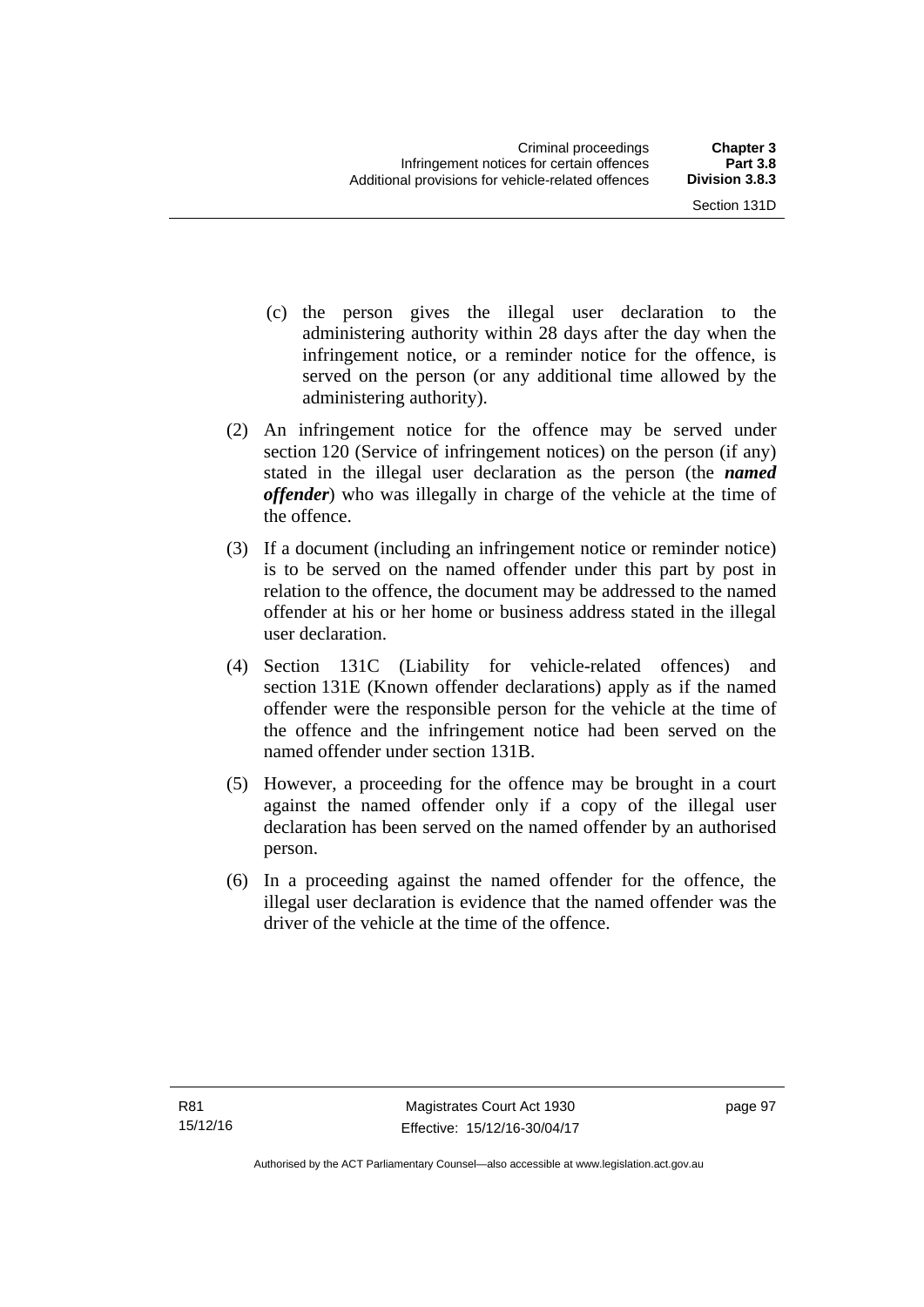#### **131E Known offender declarations**

- (1) This section applies if—
	- (a) an infringement notice for a vehicle-related offence is served on a person under section 131B (Service of infringement notice on responsible person for vehicles); and
	- (b) the person makes a declaration (a *known offender declaration*) stating—
		- (i) if the person is an individual—
			- (A) that the person was not the driver of the vehicle at the time of the offence and did not commit the offence; and
			- (B) the name and home or business address of the person (the *named offender*) who was the driver of the vehicle at that time; and
			- (C) all relevant facts supporting those statements; or
		- (ii) if the person is a corporation—the name and home or business address of the person (also the *named offender*) who was the driver of the vehicle at the time of the offence and all relevant facts supporting that statement; or
		- (iii) for a vehicle-related offence under an Act declared by regulation to be an Act to which this subparagraph applies—the person saw another named person (also the *named offender*) do the act the subject of the offence and stating—
			- (A) the address of the named offender; and
			- (B) if the person does not know the other person's address—the reasons why the person does not know the address; and

Authorised by the ACT Parliamentary Counsel—also accessible at www.legislation.act.gov.au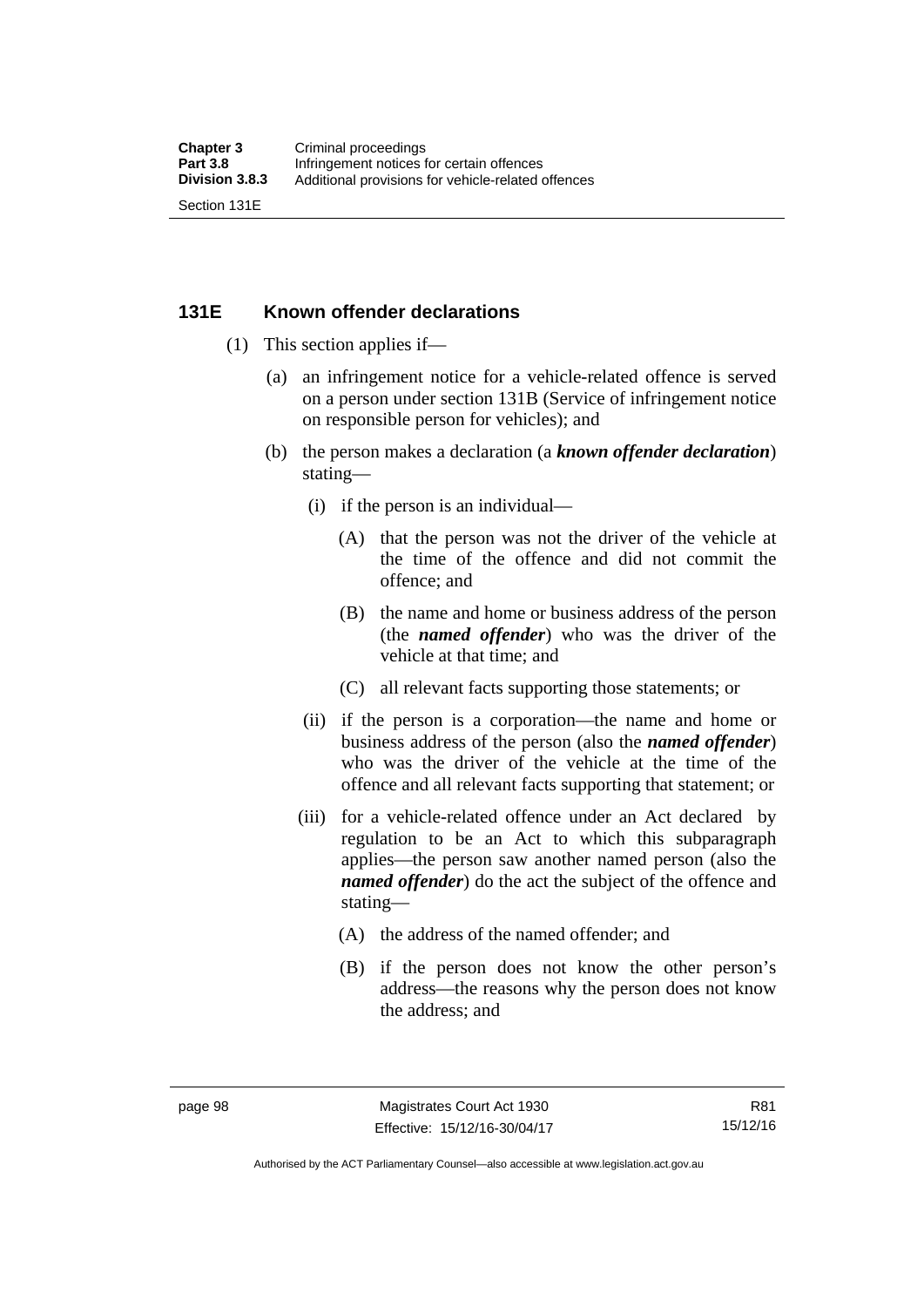- (c) the person gives the known offender declaration to the administering authority within 28 days after the day when the infringement notice, or a reminder notice for the offence, is served on the person (or any additional time allowed by the administering authority).
- (2) An infringement notice for the offence may be served under section 120 (Service of infringement notices) on the named offender.
- (3) If a document (including an infringement notice or reminder notice) is to be served on the named offender under this part by post in relation to the offence, the document may be addressed to the named offender at his or her home or business address stated in the known offender declaration.
- (4) Section 131C (Liability for vehicle-related offences), this section and section 131F apply as if the named offender were the responsible person for the vehicle at the time of the offence and the infringement notice had been served on the named offender under section 131B.
- (5) However, a proceeding for the offence may be brought in a court against the named offender only if a copy of the known offender declaration has been served on the named offender by an authorised person.
- (6) In a proceeding against the named offender for the offence, the known offender declaration is evidence that the named offender was the offender at the time of the offence.

## **131F Sold vehicle declarations**

- (1) This section applies if—
	- (a) an infringement notice for a vehicle-related offence is served on a person under section 131B (Service of infringement notice on responsible person for vehicles); and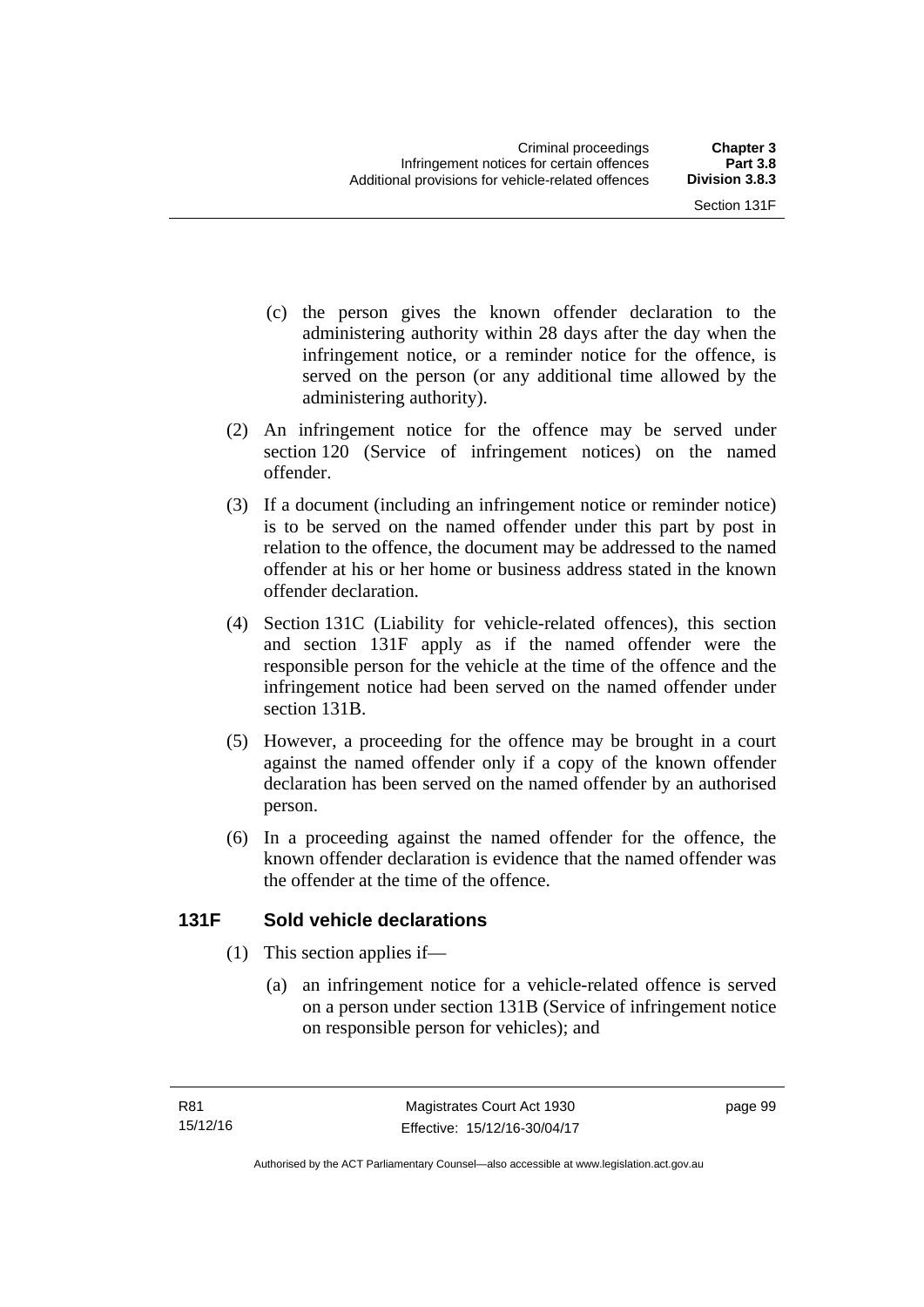- (b) the person makes a declaration (a *sold vehicle declaration*) stating that the vehicle (or all of the person's interest in the vehicle) had been sold or otherwise disposed of by the person before the time of the offence and providing all relevant facts supporting that statement, including—
	- (i) the name and home or business address of the person (the *buyer*) to whom the vehicle (or the person's interest in the vehicle) was sold or disposed of by the person; and
	- (ii) the date and, if relevant to the offence, time of the sale or disposal; and
	- (iii) if an agent made the sale or disposal for the person—the name and home or business address of the agent; and
	- (iv) whether the person had any interest in the vehicle at the time of the offence; and
- (c) the person gives the sold vehicle declaration to the administering authority within 28 days after the day when the infringement notice, or a reminder notice for the offence, is served on the person (or any additional time allowed by the administering authority).
- (2) An infringement notice for the offence may be served under section 120 (Service of infringement notices) on the buyer.
- (3) If a document (including an infringement notice or reminder notice) is to be served on the buyer under this part by post in relation to the offence, the document may be addressed to the buyer at his or her home or business address stated in the sold vehicle declaration.
- (4) Section 131C (Liability for vehicle-related offences), section 131E and this section apply as if the buyer were a responsible person for the vehicle at the time of the offence and the infringement notice had been served on the buyer under section 131B.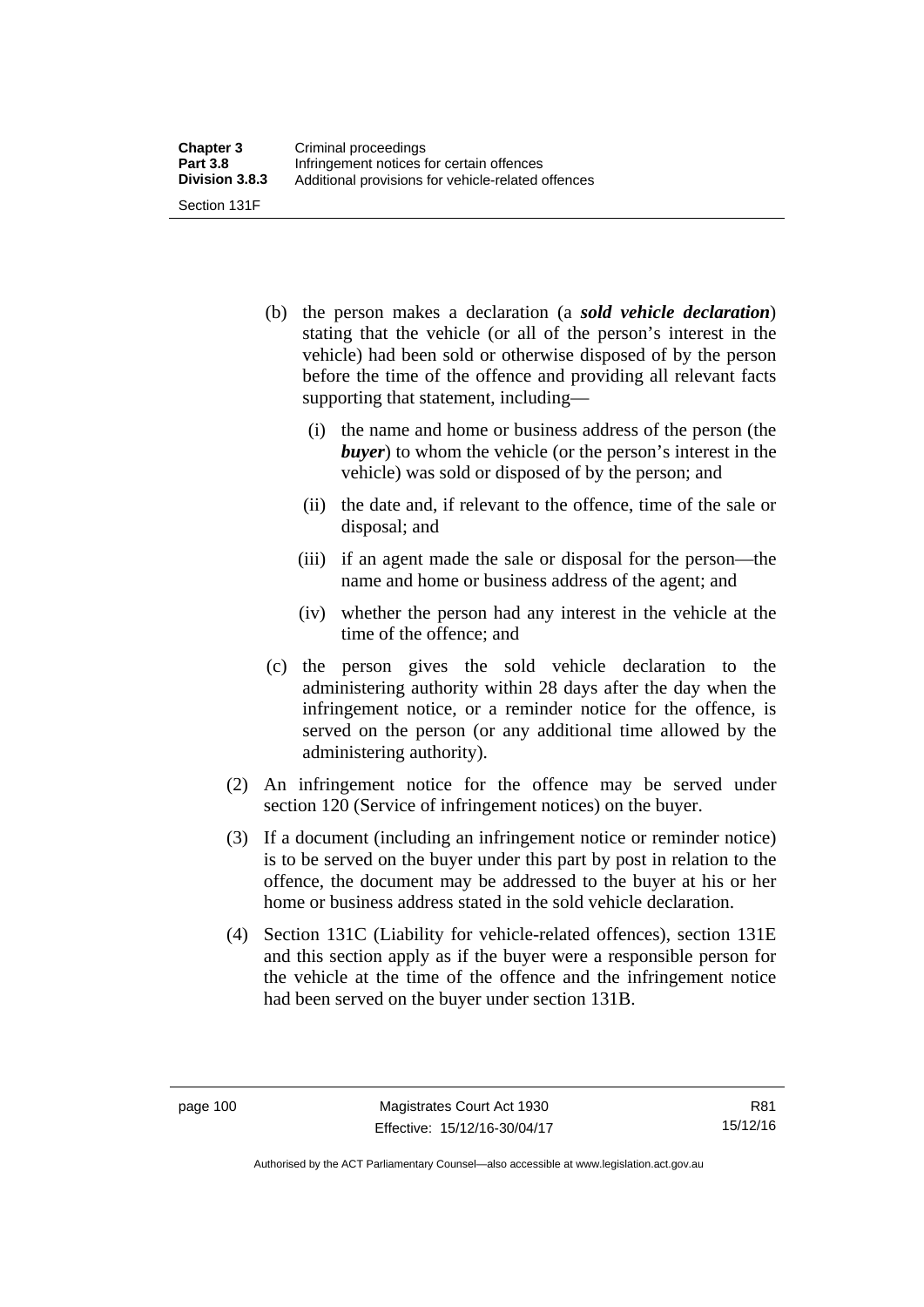- (5) However, a proceeding for the offence may be brought in a court against the buyer only if a copy of the sold vehicle declaration has been served on the buyer by an authorised person.
- (6) In a proceeding against the buyer for the offence, the sold vehicle declaration is evidence that the buyer was the responsible person for the vehicle at the time of the offence.

## **131G Unknown offender declarations**

If an infringement notice for a vehicle-related offence is served on a person under section 131B (Service of infringement notice on responsible person for vehicles), the person may—

- (a) make a declaration (an *unknown offender declaration*) stating—
	- (i) that—
		- (A) if the person is an individual—the person was not the driver of the vehicle at the time of the offence and did not commit the offence; or
		- (B) if the person is a corporation—the vehicle was not being used for the corporation's purposes at the time of the offence; and
	- (ii) that the person has made inquiries to find out who was—
		- (A) the driver of the vehicle at that time; or
		- (B) for a vehicle-related offence under an Act declared by regulation to be an Act to which this subparagraph applies—the offender was at that time; and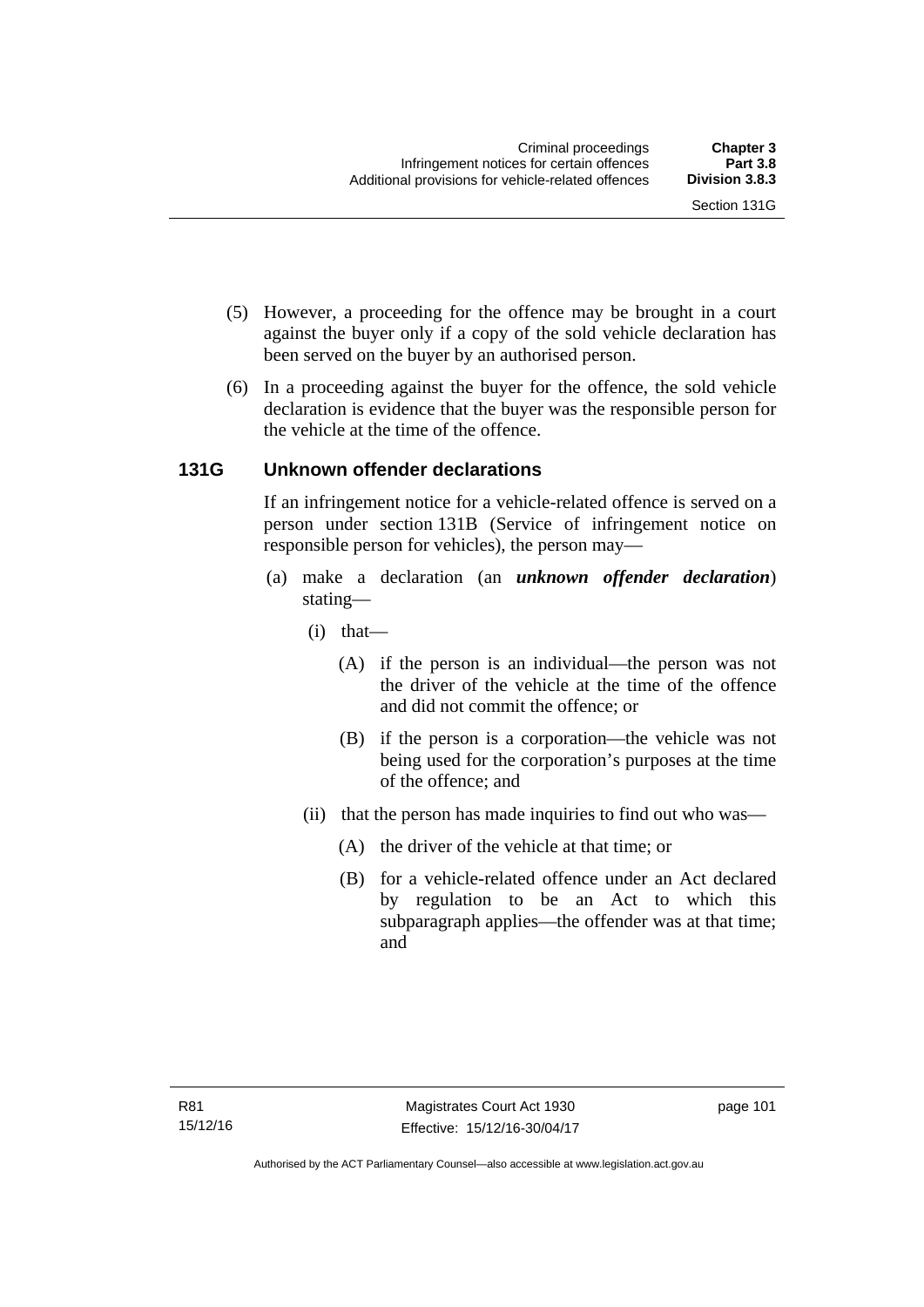- (iii) that the person does not know, and has not been able to find out, who was the driver of the vehicle, or the offender, at that time; and
- (iv) the nature and extent of the inquiries made by the person; and
- (b) give the unknown offender declaration to the administering authority within 28 days after the day when the infringement notice, or a reminder notice for the offence, is served on the person (or any additional time allowed by the administering authority).

# **Division 3.8.4 Disputing liability for infringement notices**

#### **132 Disputing liability for infringement notice offence**

- (1) A person on whom an infringement notice or reminder notice has been served for an infringement notice offence may dispute liability for the offence by written notice given to the administering authority.
- (2) The notice must set out the grounds on which the person relies.
- (3) The notice must be given to the administering authority—
	- (a) within 28 days after the date of service of the infringement notice or reminder notice; or
	- (b) if the person applies to the administering authority within the 28 days for additional time to dispute liability for the offence and the additional time is allowed—within the additional time allowed by the administering authority; or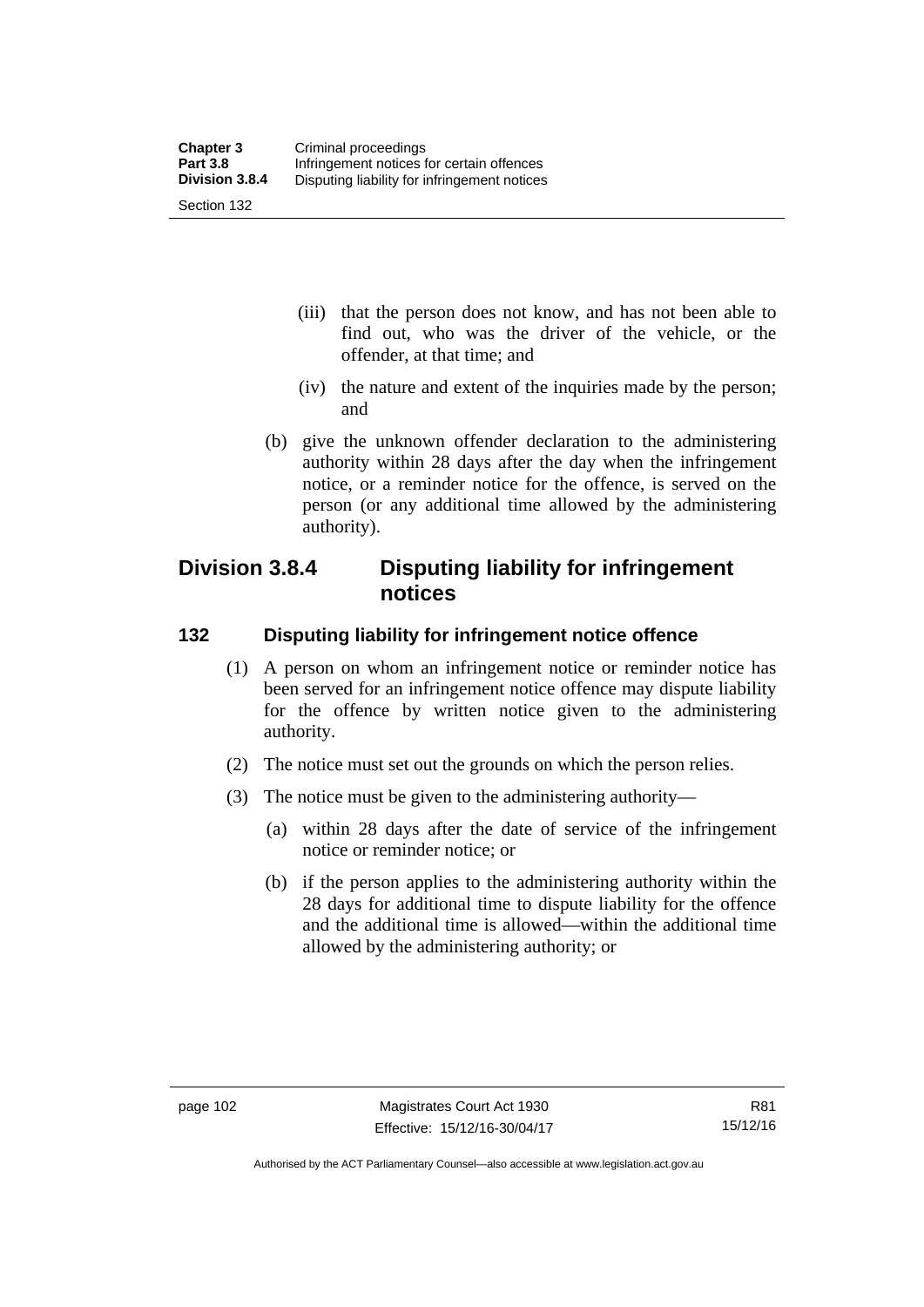Section 133

 (c) if the person applies to the administering authority within the 28 days for additional time to dispute liability for the offence and the application is refused—within 7 days after the day the person is told of the refusal or 28 days after the date of service of the infringement notice or reminder notice, whichever is

#### **133 Extension of time to dispute liability**

later.

- (1) The person on whom an infringement notice or reminder notice is served may apply, in writing, to the administering authority, within 28 days after the date of service of the notice, for a stated additional time in which to dispute liability for the offence.
- (2) The administering authority must—
	- (a) allow or refuse to allow the additional time; and
	- (b) tell the person in writing of the decision and, if the decision is a refusal, the reasons for it.

#### **134 Procedure if liability disputed**

- (1) This section applies if a person disputes liability for an infringement notice offence by giving the administering authority a notice in accordance with section 132 (Disputing liability for infringement notice offence).
- (2) The administering authority may lay an information in the Magistrates Court against the person for the offence within 60 days after being given the notice.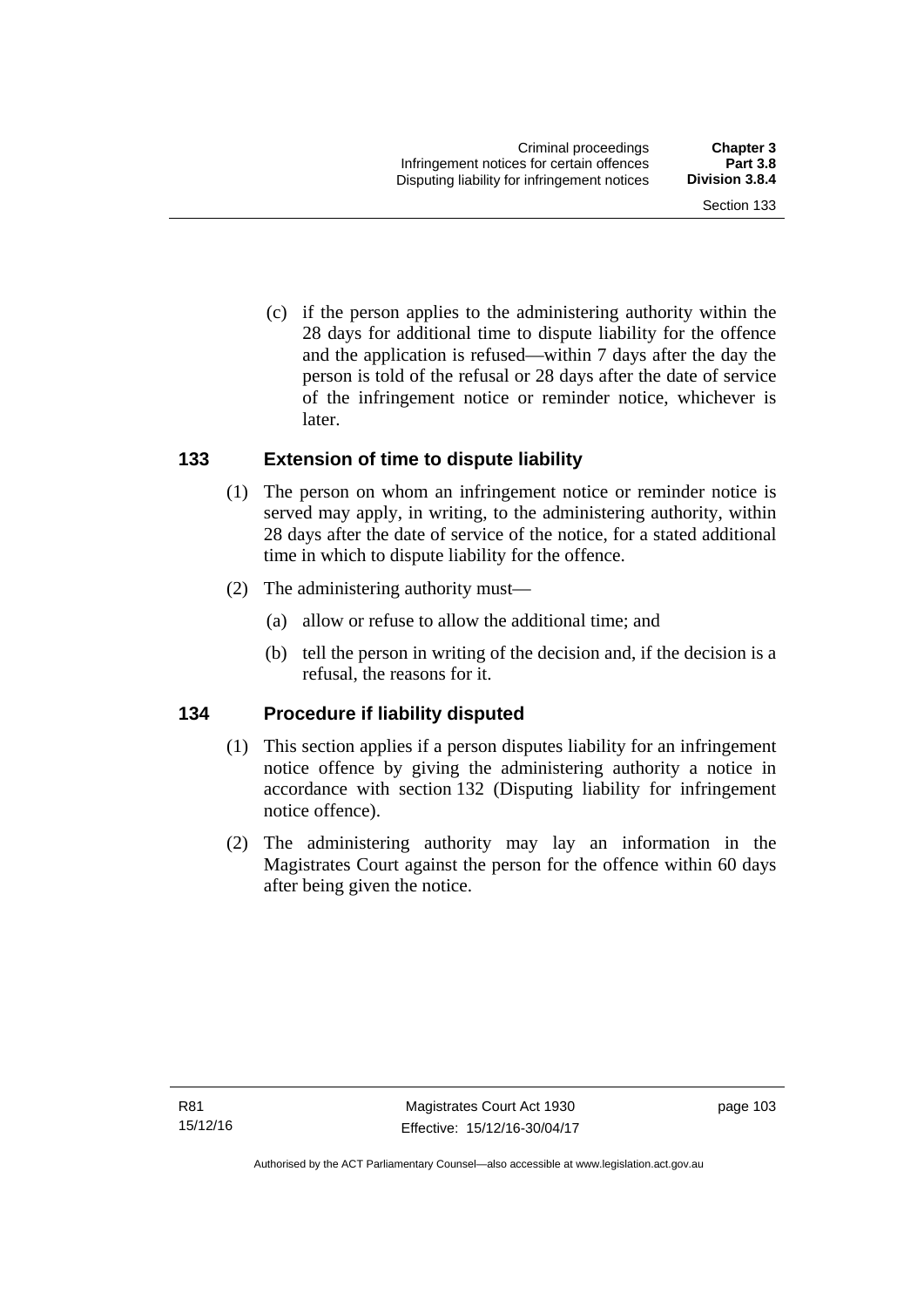- (3) The administering authority must discontinue a proceeding brought against the person for the offence if, before the hearing of the proceeding, the person pays the total of—
	- (a) the infringement notice penalty; and
	- (b) the costs (if any) prescribed by regulation for beginning the proceeding; and
	- (c) the disbursements (if any) incurred by the administering authority up to the day payment is made.
- (4) If subsection (3) applies, section 125 (Effect of payment of infringement notice penalty) also applies to the person in relation to the offence, even though the person paid the infringement notice penalty for the offence after an information had been laid in the Magistrates Court against the person for the offence.
- (5) If the administering authority does not lay an information in the Magistrates Court against the person for the offence within 60 days after being given the notice, the administering authority must—
	- (a) tell the person, in writing, that no further action will be taken against the person for the offence; and
	- (b) take no further action against the person for the offence.
- (6) To remove any doubt, subsection (2) does not permit the administering authority to lay an information against a person for an offence after the end of the time within which, apart from this section, a prosecution may be brought against the person for the offence.
	- *Note* For the time within which a prosecution must be begun, see the [Legislation Act,](http://www.legislation.act.gov.au/a/2001-14) s 192.

Authorised by the ACT Parliamentary Counsel—also accessible at www.legislation.act.gov.au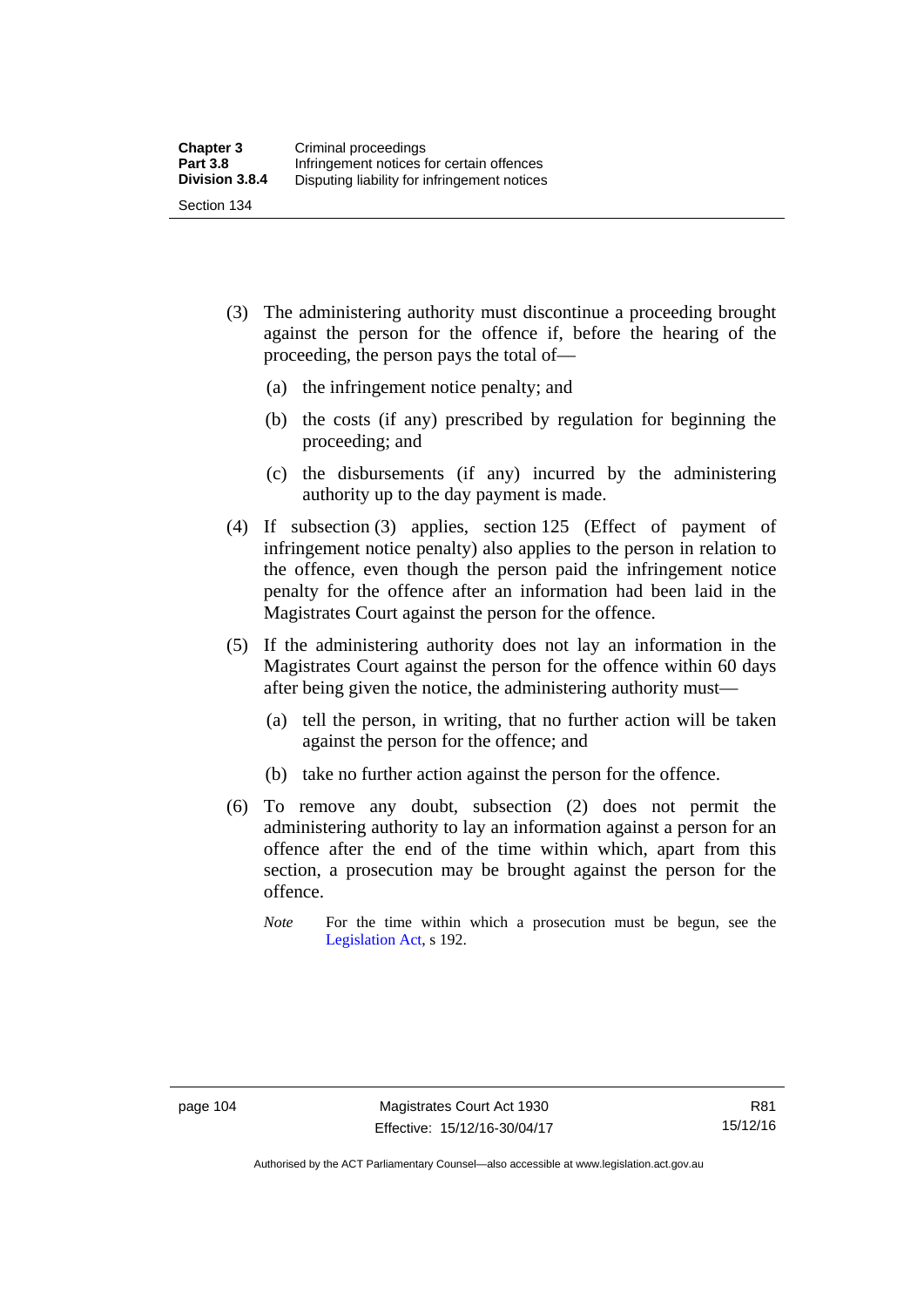# **Division 3.8.5 Infringement notices—other provisions**

#### **134A Authorised people for infringement notice offences**

- (1) The administering authority for an infringement notice offence may appoint a person to be an authorised person to serve infringement notices or reminder notices.
	- *Note 1* For the making of appointments (including acting appointments), see the [Legislation Act,](http://www.legislation.act.gov.au/a/2001-14) pt 19.3.
	- *Note 2* In particular, a person may be appointed for a particular provision of a law (see [Legislation Act,](http://www.legislation.act.gov.au/a/2001-14) s 7 (3)) and an appointment may be made by naming a person or nominating the occupant of a position (see s 207).
- (2) A regulation may prescribe a person to be an authorised person for the service of infringement notices or reminder notices.
- (3) In this part:

#### *authorised person* means—

- (a) for an infringement notice for an infringement notice offence—
	- (i) the administering authority; or
	- (ii) a person who is appointed under this section by the administering authority to serve an infringement notice for the offence; or
	- (iii) anyone else who, under the regulations, may serve an infringement notice for the offence; or
- (b) for a reminder notice for an infringement notice offence—
	- (i) the administering authority; or
	- (ii) a person who is appointed under this section by the administering authority to serve a reminder notice for the offence; or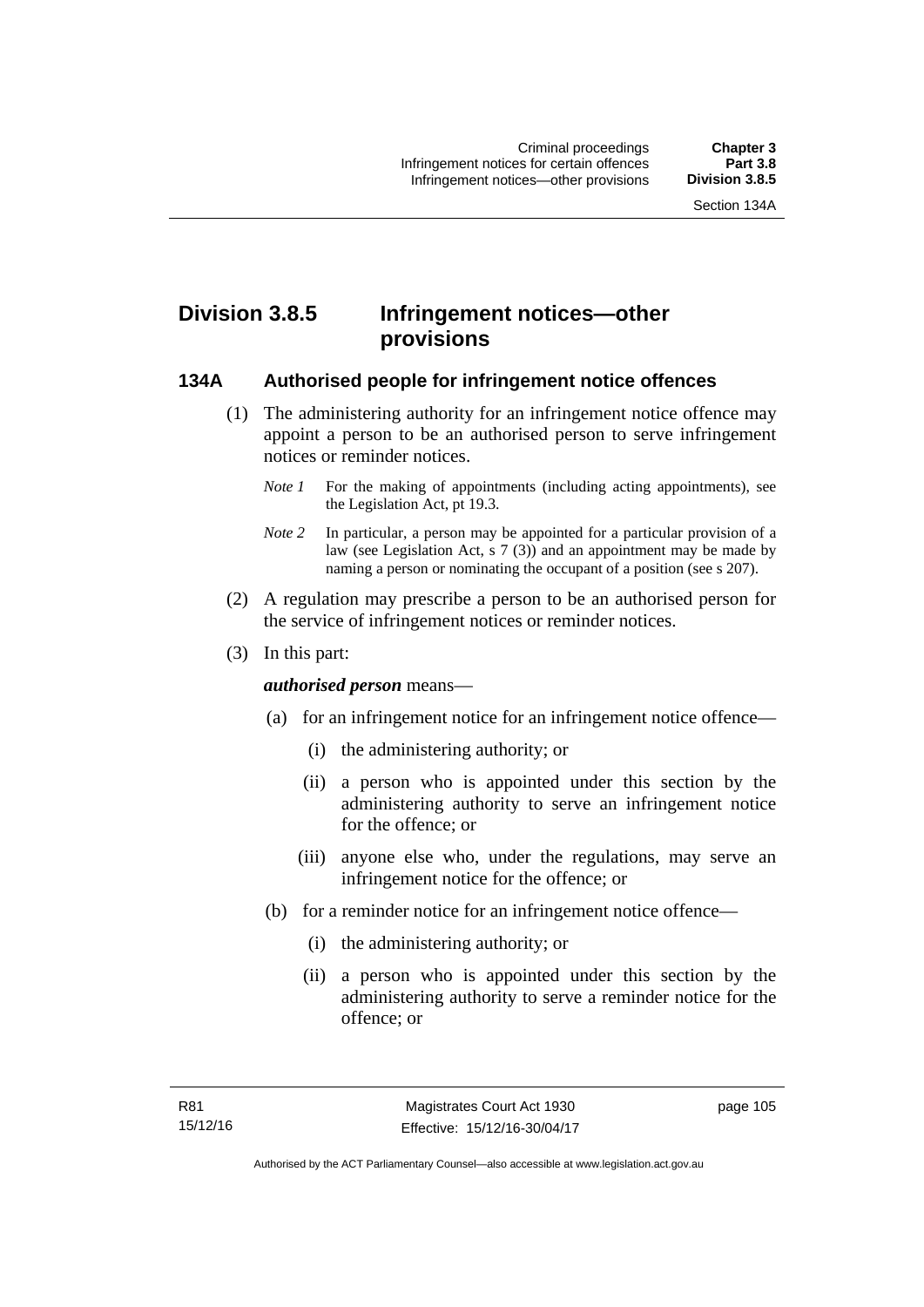(iii) anyone else who, under the regulations, may serve a reminder notice for the offence.

#### **135 Delegation of administering authority's functions**

- (1) The administering authority for an infringement notice offence may delegate the administering authority's functions under this part to an authorised person or a person prescribed by regulation.
- (2) A person prescribed by regulation for subsection (1) may delegate the functions delegated to the person under that subsection to anyone else.
	- *Note* For the making of delegations and the exercise of delegated functions, see [Legislation Act](http://www.legislation.act.gov.au/a/2001-14), pt 19.4.

#### **136 Evidentiary certificates**

- (1) This section applies to a proceeding for an infringement notice offence.
- (2) A certificate that appears to be signed by or on behalf of the administering authority, and states any matter relevant to anything done or not done under this part in relation to the offence, is evidence of the matter.
- (3) Without limiting subsection (2), a certificate given under that subsection may state any of the following:
	- (a) a stated infringement notice or reminder notice was served by a stated authorised person in a stated way on a stated person on a stated date for a stated infringement notice offence;
	- (b) the administering authority did not allow additional time, or allowed stated additional time, for payment of the infringement notice penalty or to dispute liability for the offence;
	- (c) the infringement notice penalty was not paid within the time in which it was required to be paid under this part;

Authorised by the ACT Parliamentary Counsel—also accessible at www.legislation.act.gov.au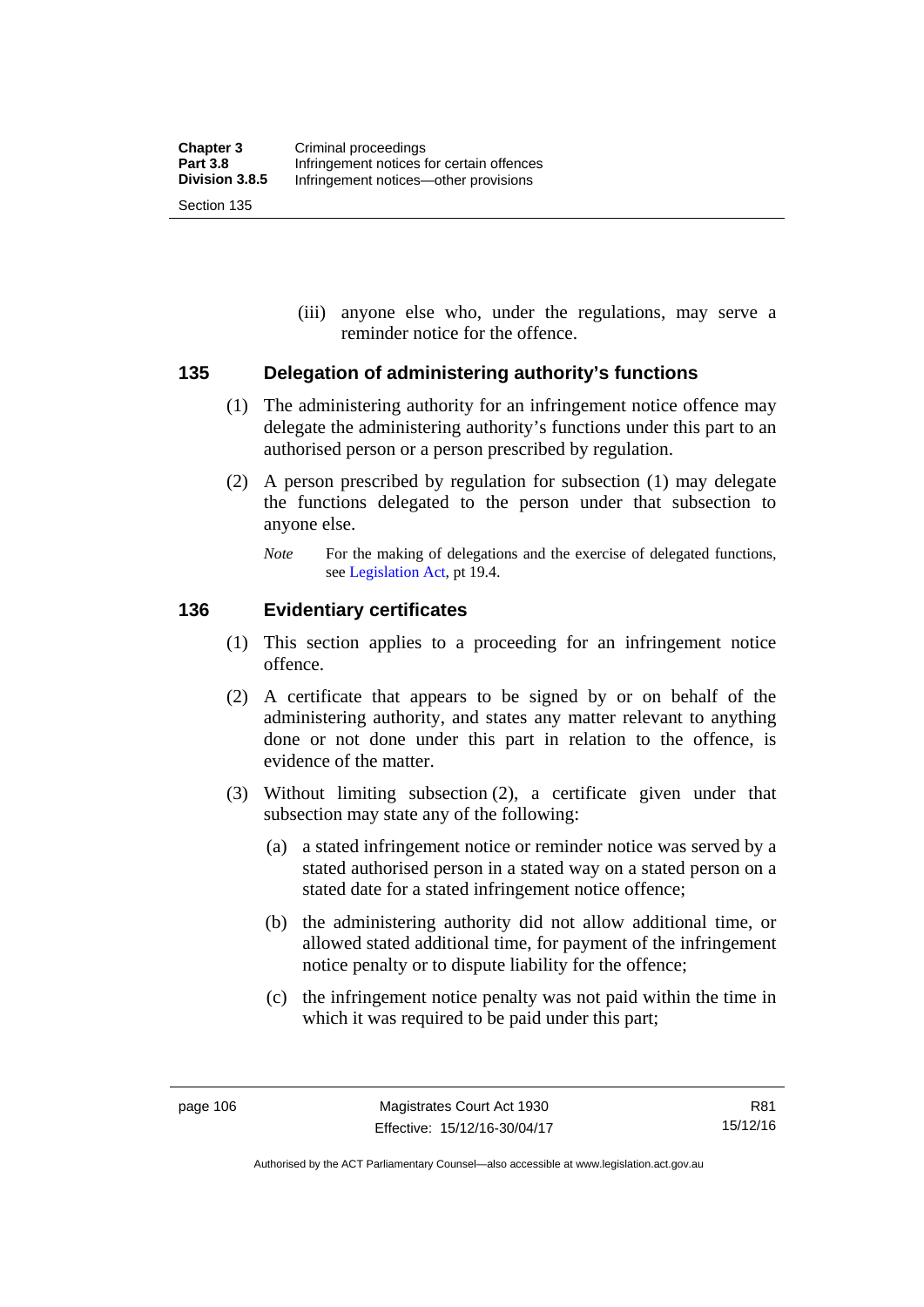- (d) the infringement notice has not been withdrawn or was withdrawn on a stated date:
- (e) a stated address was, on a stated date, the latest business, home or email address, or fax number, of a stated person recorded in a register or other record kept by the administering authority;
- (f) an infringement notice penalty has not been paid by, or a penalty has not been imposed on, a stated person or anyone for the offence.
- (4) A court must accept a certificate given under this section as proof of the matters stated in it if there is no evidence to the contrary.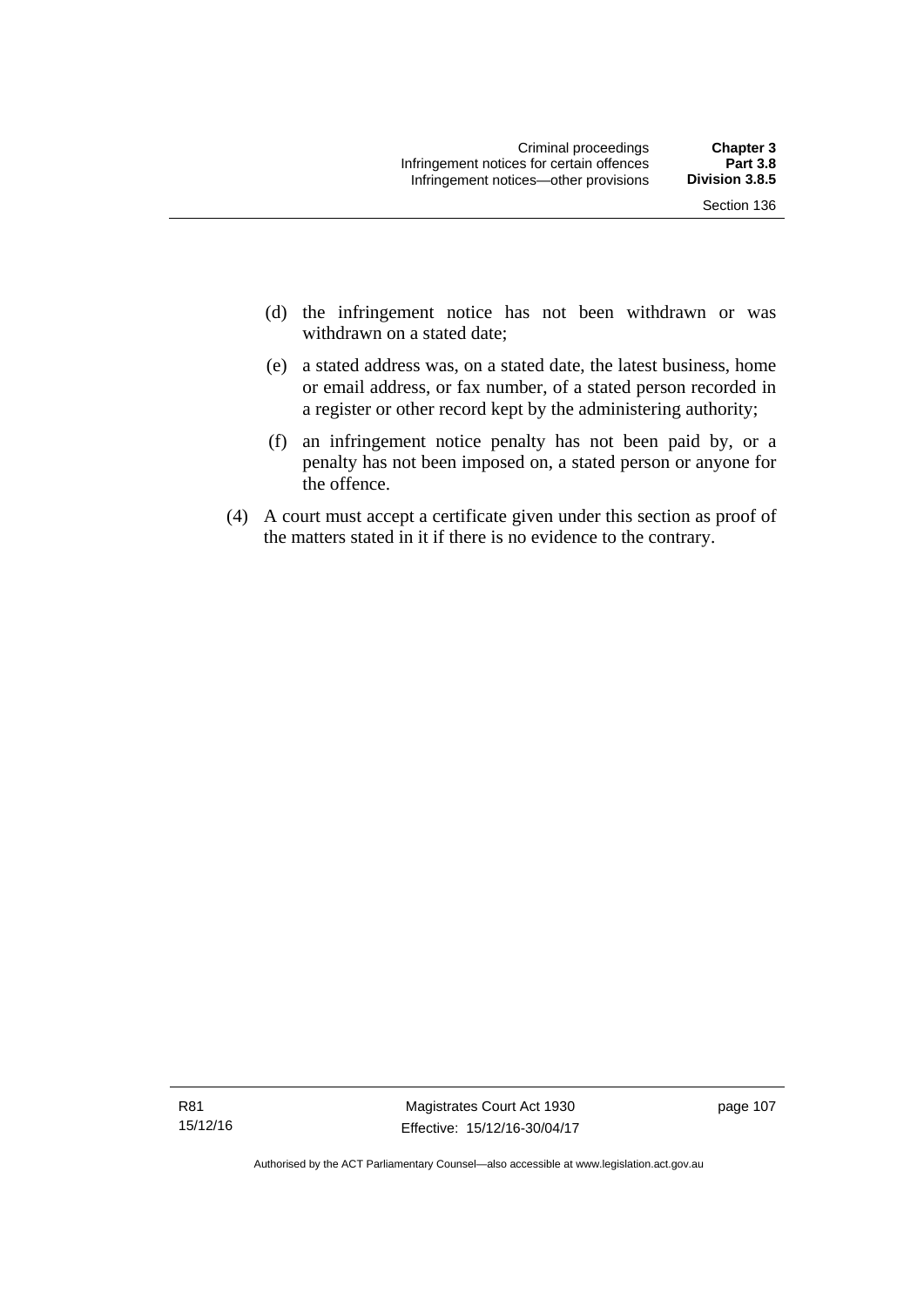Section 141

# **Part 3.9 Enforcement of criminal decisions**

# **Division 3.9.1 Enforcement of criminal decisions general**

#### **141 Minute of decision and notice to defendant**

- (1) If the court convicts or makes an order against a defendant—
	- (a) a minute or memorandum of the conviction or order must be made and signed by the magistrate exercising the jurisdiction of the court; and
	- (b) the defendant must be notified in writing of the conviction or order.
	- *Note 1* If the defendant is sentenced to imprisonment, the court must issue a warrant for the imprisonment of the defendant in the director-general's custody (see *[Crimes \(Sentence Administration\) Act 2005](http://www.legislation.act.gov.au/a/2005-59)*, s 12).
	- *Note* 2 If the defendant is liable to pay a fine, the notice must contain a penalty notice for the fine (see *[Crimes \(Sentence Administration\) Act 2005](http://www.legislation.act.gov.au/a/2005-59)*, s 116C (Registrar to send penalty notice)).
- (2) A minute or memorandum under subsection (1) (a) must specify the amount of any victims financial assistance levy imposed under the *[Victims of Crime \(Financial Assistance\) Act 2016](http://www.legislation.act.gov.au/a/2016-12/default.asp)*, part 7.
	- *Note* The *[Victims of Crime Act 1994](http://www.legislation.act.gov.au/a/1994-83)*, s 25 (1) requires the amount of the victims services levy payable by a person (in relation to an offence to which that Act, pt 5 applies), to be stated on a fine order under the *[Crimes \(Sentencing\) Act 2005](http://www.legislation.act.gov.au/a/2005-58)* and on any notice or copy of the fine order given to the person.
- (3) Failure to comply with subsection (1) does not invalidate a conviction or order or the enforcement of a conviction or order.

Authorised by the ACT Parliamentary Counsel—also accessible at www.legislation.act.gov.au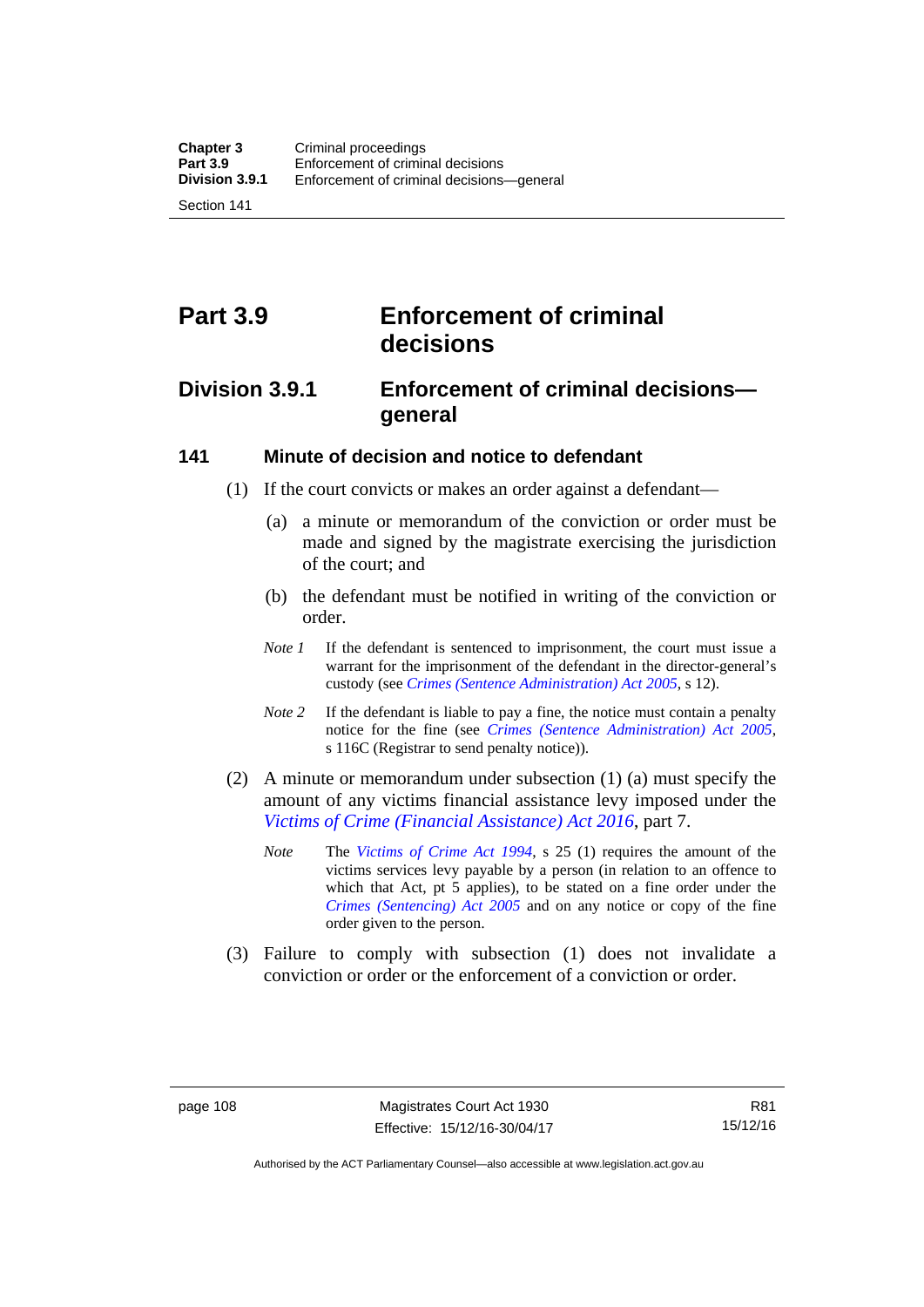- (4) The minute must not form part of—
	- (a) a warrant under the *[Crimes \(Sentence Administration\)](http://www.legislation.act.gov.au/a/2005-59)  [Act 2005](http://www.legislation.act.gov.au/a/2005-59)*, section 12 (Warrant for imprisonment); or
	- (b) an enforcement order.

#### **142 Formal convictions and orders**

- (1) The conviction or order must, if required, be drawn up by the court in proper form and be filed by the registrar in the court's records.
- (2) It is not necessary for a court formally to draw up a conviction or order or any other record of a decision, unless it is demanded by a party to the proceeding for the purpose of an appeal against the decision, or is required for the purpose of a habeas corpus order or another order from the Supreme Court.

#### **143 Consequences if information dismissed**

- (1) The court must make an order of dismissal if the court dismisses an information.
- (2) The court must give the defendant a certificate of dismissal signed by the adjudicating magistrate or the registrar if the defendant applies for it.
- (3) If a certificate of dismissal is produced to a court—
	- (a) the court must accept it as proof of the matters stated in it if there is no evidence to the contrary; and
	- (b) it is a bar to any other information or proceeding in any court (other than an appeal) for the same matter against the same party.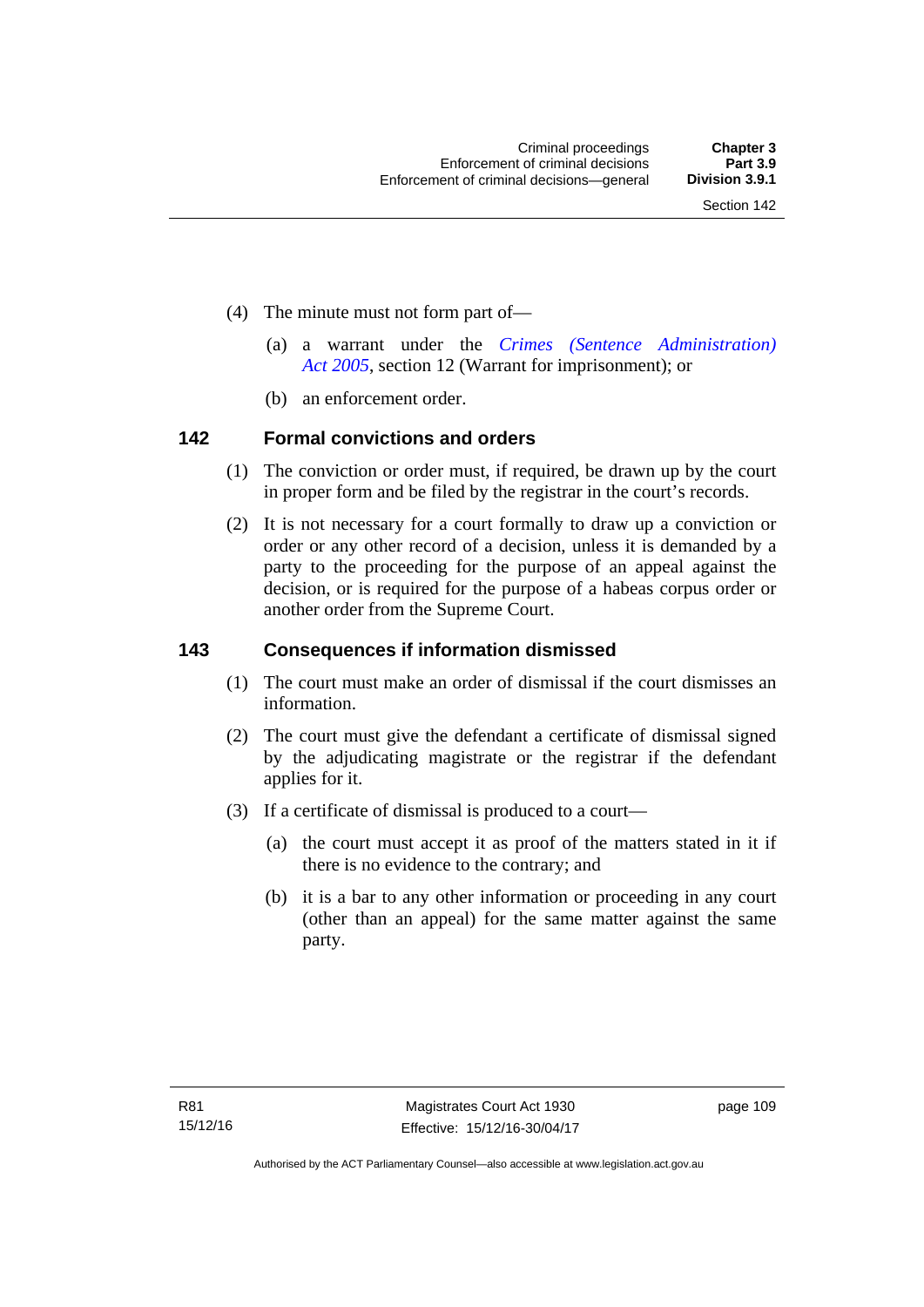# **144 Copies of informations and other documents**

- (1) On application, the registrar must give an applicant a copy of—
	- (a) an information; or
	- (b) a minute or memorandum of a conviction or order; or
	- (c) a formal conviction or order; or
	- (d) a committal order.
- (2) The registrar may refuse an application under subsection (1) if—
	- (a) the applicant is not a party to the relevant proceeding; and
	- (b) the registrar or a magistrate is not satisfied that the applicant has a good reason for being given that copy.

# **Division 3.9.3 Reciprocal enforcement of fines against bodies corporate**

#### **166A Definitions for div 3.9.3**

In this division:

*conviction* means a conviction or order entered or made by a court in the exercise of summary jurisdiction in a proceeding for an offence.

*fine* includes—

- (a) a financial penalty, financial forfeiture and financial compensation; and
- (b) fees, charges and costs payable by a body corporate under an order made in a proceeding in which a conviction was entered in relation to the body corporate.

*reciprocating court* means a court declared under section 166B to be a reciprocating court.

R81 15/12/16

Authorised by the ACT Parliamentary Counsel—also accessible at www.legislation.act.gov.au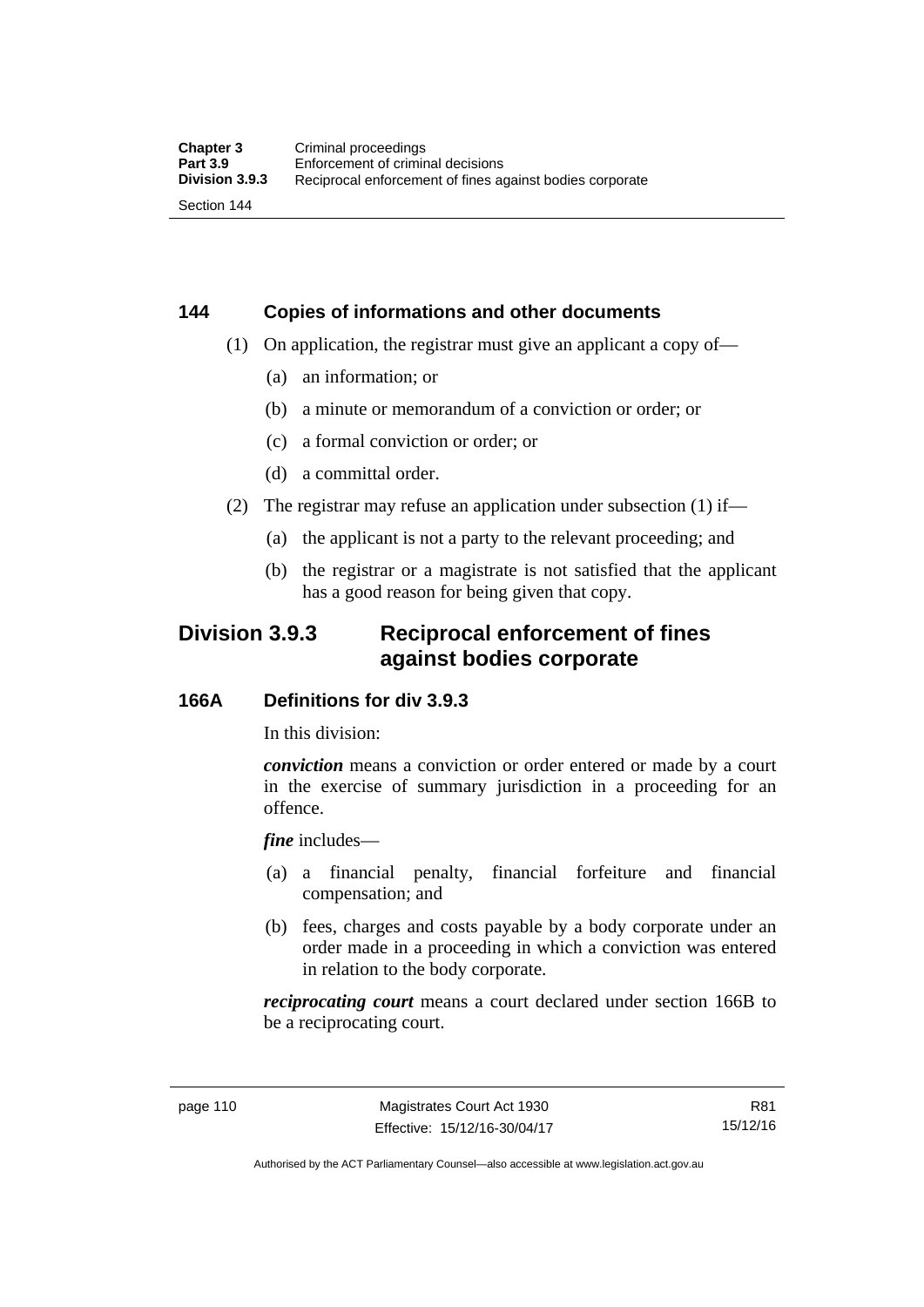*relevant officer*, in relation to a reciprocating court, means the registrar or other corresponding officer of the court.

*State* includes a Territory other than the Australian Capital Territory.

*territory fine* means a fine payable under a conviction of the court.

#### **166B Declarations relating to reciprocating courts**

- (1) If a State has laws providing for the enforcement in the State of a territory fine against a body corporate, the Attorney-General may declare a court of summary jurisdiction in the State to be a reciprocating court.
- (2) A declaration is a notifiable instrument.
	- *Note* A notifiable instrument must be notified under the [Legislation Act](http://www.legislation.act.gov.au/a/2001-14).

#### **166C Enforcement of fine**

- $(1)$  If—
	- (a) a fine is payable by a body corporate under a conviction of a reciprocating court; and
	- (b) the registrar receives a written request from the relevant officer of the reciprocating court for the enforcement of the conviction accompanied by—
		- (i) a copy, certified by the relevant officer to be correct, of the conviction; and
		- (ii) a certificate signed by the relevant officer stating the amount of the fine that remains unpaid;

the registrar must register the conviction by filing in the court the certified copy of the conviction and noting the date of the registration on the copy.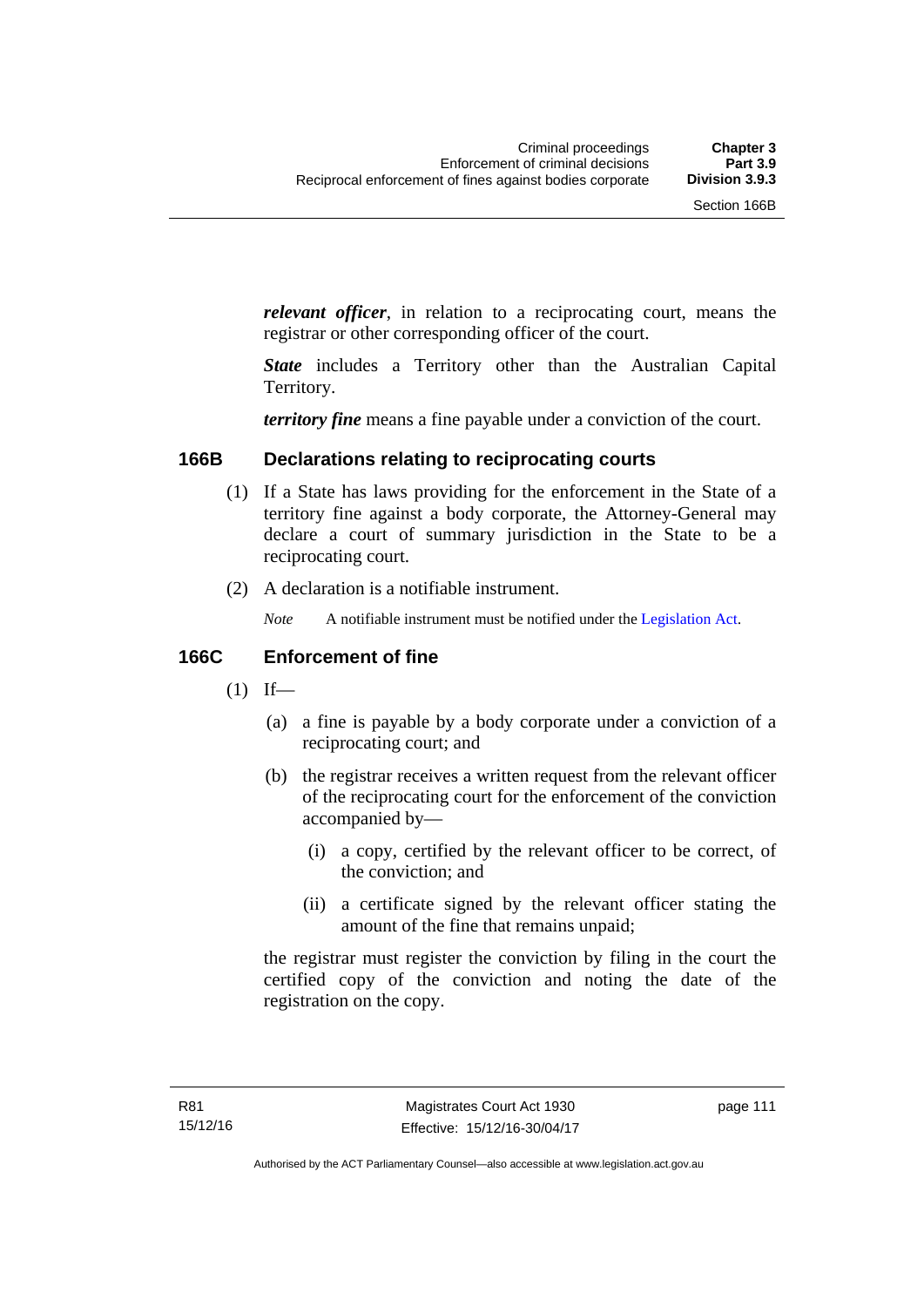- (2) On the registration of a conviction under subsection (1)—
	- (a) the conviction is taken, for this part, to be a conviction of the court adjudging payment of a fine by the body corporate in the amount stated as unpaid in the certificate mentioned in subsection (1) (b); and
	- (b) the registrar must make an enforcement order for the purpose of recovering the amount mentioned in paragraph (a); and
	- (c) subject to this section, this Act and the rules applying to civil proceedings in the Magistrates Court apply in relation to an enforcement order made under paragraph (b) as if the order had been made in a civil proceeding in the court.
- (3) If a request is made under this section in relation to a fine payable under a conviction of a reciprocating court and the registrar later receives a notification from the relevant officer of the reciprocating court of payment of an amount in satisfaction in whole or part of the amount of the fine, the registrar must note the particulars of the payment on the certified copy of the conviction filed in the court.
- $(4)$  If—
	- (a) an enforcement order is made under subsection (2) in relation to a fine; and
	- (b) before enforcement, the registrar receives a notification mentioned in subsection (3) in relation to the fine;

the registrar must stay the order.

- (5) On the stay of the order, the registrar must—
	- (a) if the amount of the fine has been paid in full—set aside the order; or
	- (b) if part of the amount of the fine remains unpaid—amend the order to show the amount still unpaid.

R81 15/12/16

Authorised by the ACT Parliamentary Counsel—also accessible at www.legislation.act.gov.au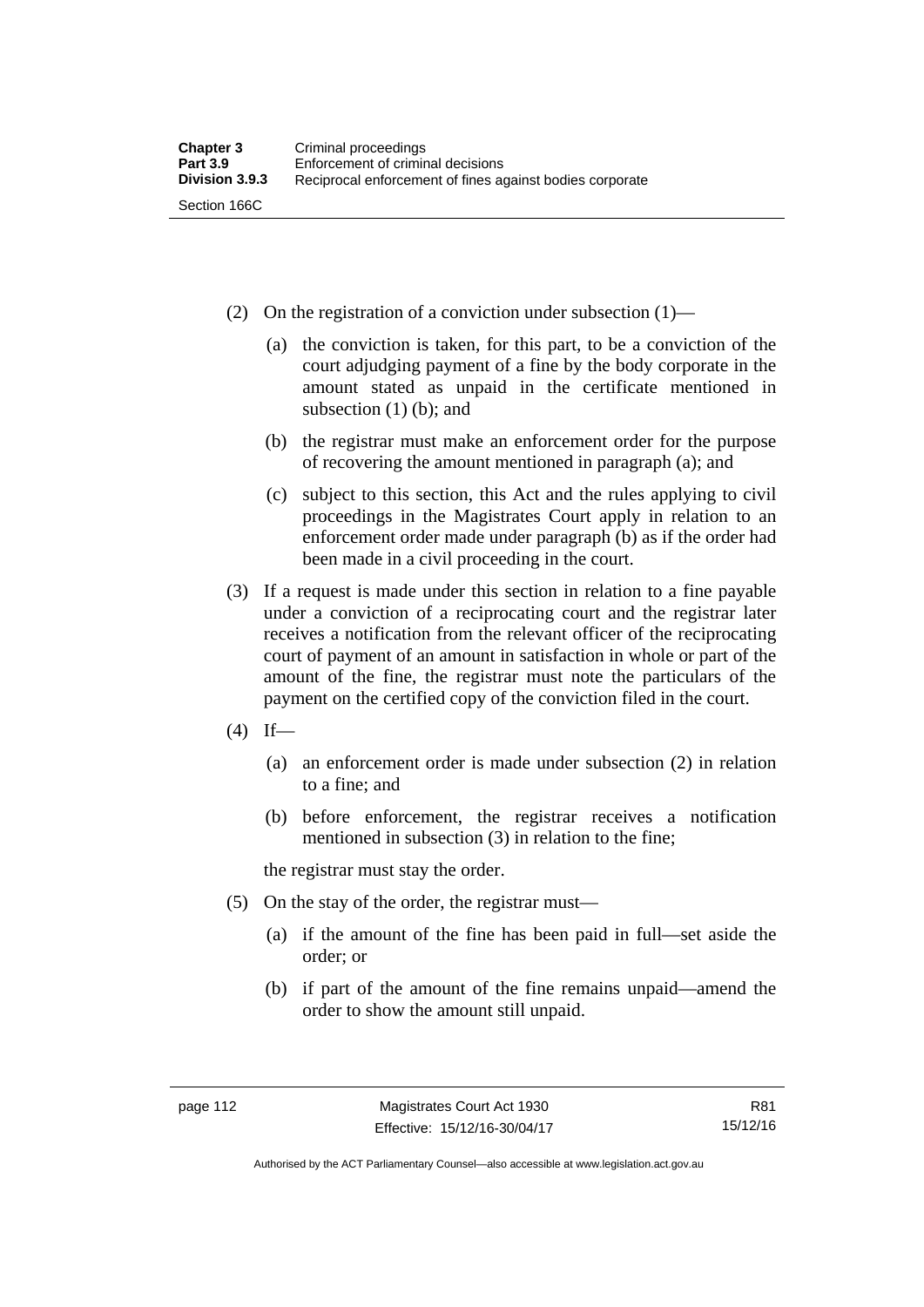- (6) If an enforcement order is amended under subsection (5) (b), the order must be enforced in relation to the amount of the fine shown in the order as unpaid.
- (7) If an amount of money is paid to the registrar in satisfaction in whole or in part of a fine payable under a conviction registered under subsection (1), the registrar must remit the amount to the relevant officer of the reciprocating court by which the conviction was entered.
- (8) For this section, a document that purports to have been signed by the relevant officer of a reciprocating court is taken to have been so signed unless the contrary is proved.

## **166D Effect of enforcement by reciprocating court**

An amount received by the registrar from a reciprocating court in satisfaction in whole or in part of a territory fine must be applied by the registrar as if the amount had been paid to the registrar by the body corporate by which the fine was payable in satisfaction in whole or in part of the fine.

## **166E Registrar to notify payment of territory fine**

 $If$ <sub>—</sub>

- (a) a conviction of the court under which a fine is payable is registered by the relevant officer of a reciprocating court; and
- (b) an amount is received by the registrar in satisfaction in whole or in part of the fine;

the registrar must, as soon as practicable, notify the relevant officer of the amount of that payment.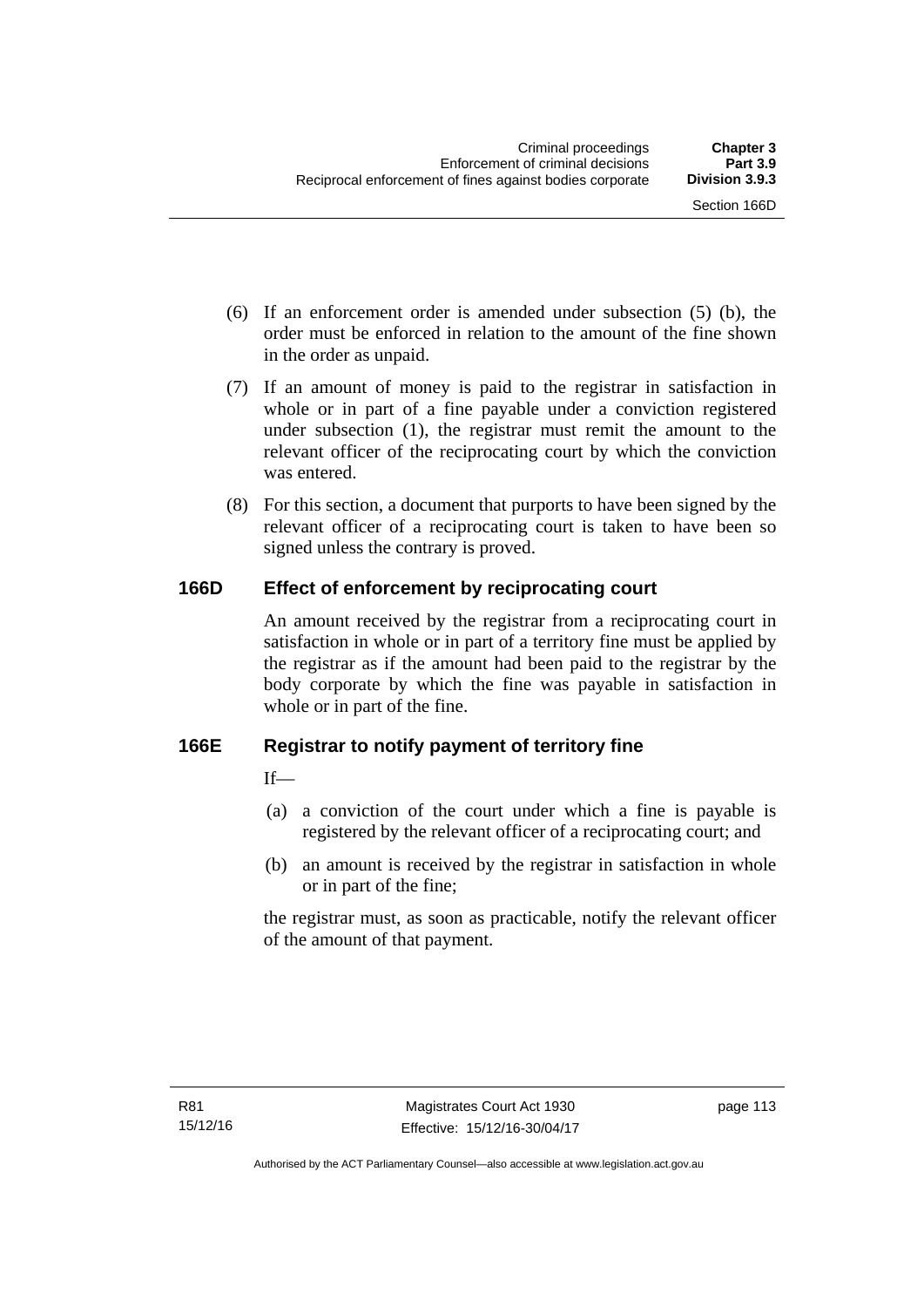Section 184

# **Division 3.9.4 Enforcement of criminal decisions other provisions**

#### **184 Enforcement of costs against informant**

If a court orders an informant in a criminal proceeding to pay costs to a defendant, the order operates as a judgment given or entered in relation to a claim for the payment of money and is enforceable accordingly.

#### **191 Accounts to be kept of amounts received**

Every registrar and person in charge of a correctional centre must keep a true and exact account of all amounts received by him or her under or because of any conviction or order, showing the people from whom and the time when the amounts were received and to whom and when the amounts were paid.

Maximum penalty: 1 penalty unit.

#### **193 Forfeited goods may be sold**

Except where otherwise provided, all forfeitures, not financial, that are incurred in relation to an offence triable by the court or that may be enforced by the court, may be sold or disposed of or dealt with in the way that the court directs, and the proceeds of the sale must be applied in a similar way as if the proceeds were a fine imposed under the Act, ordinance or law on which the proceeding for forfeiture is founded.

#### **194 Enforcement order not void for form only**

An enforcement order is not void only because of a defect or error in it if there is a conviction or order that is valid, or that may be amended and made valid, under this Act to support it.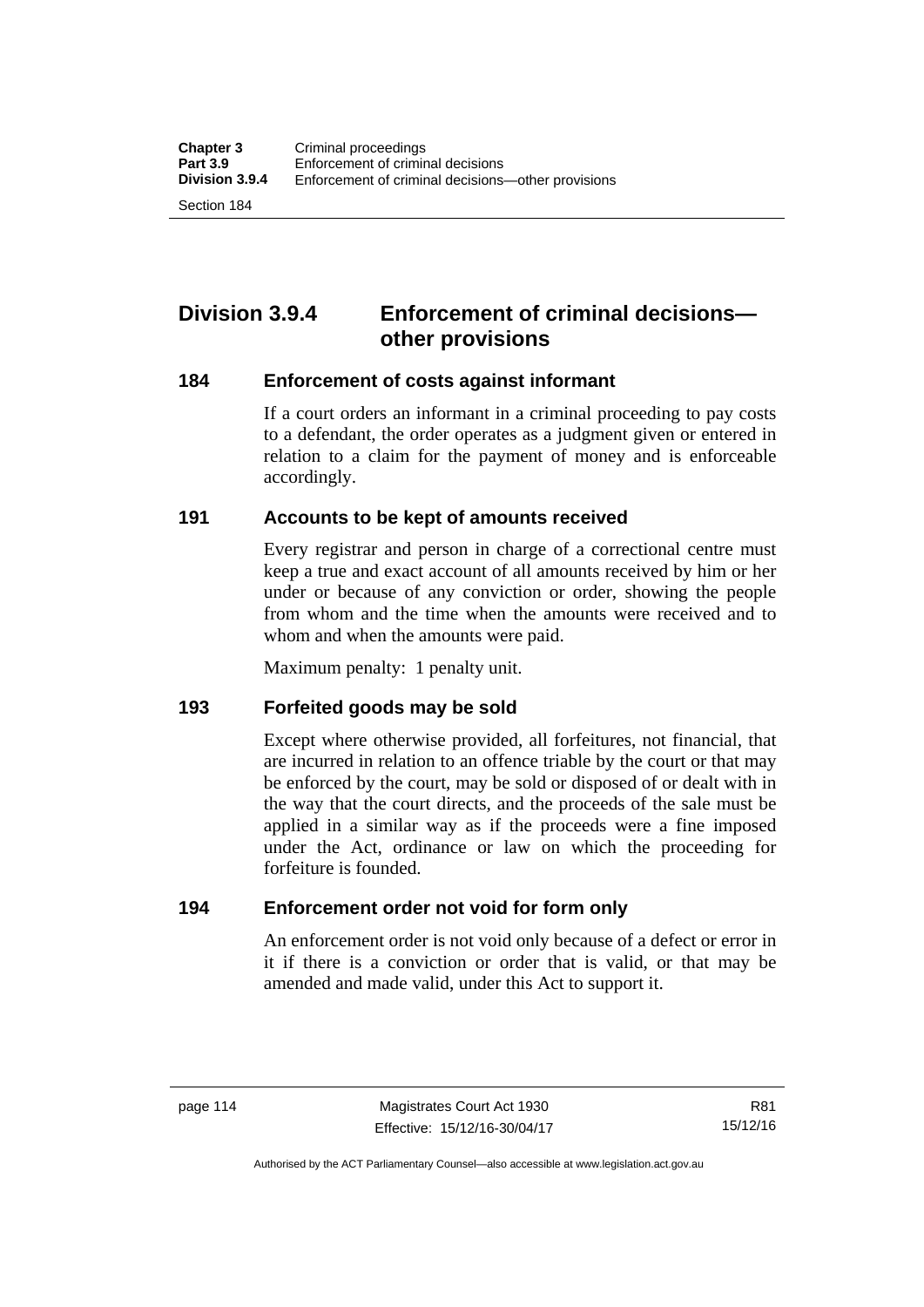#### **195 Convictions etc to be given to Supreme Court registrar**

- (1) This section applies if a person is convicted of an indictable offence by the court or an information in relation to an indictable offence is dismissed by the court.
- (2) The court must immediately give the registrar of the Supreme Court a copy of the conviction and recognisances or a copy of the certificate of dismissal (if any).
- (3) The court must keep a conviction and dismissal book and record each conviction or dismissal in it.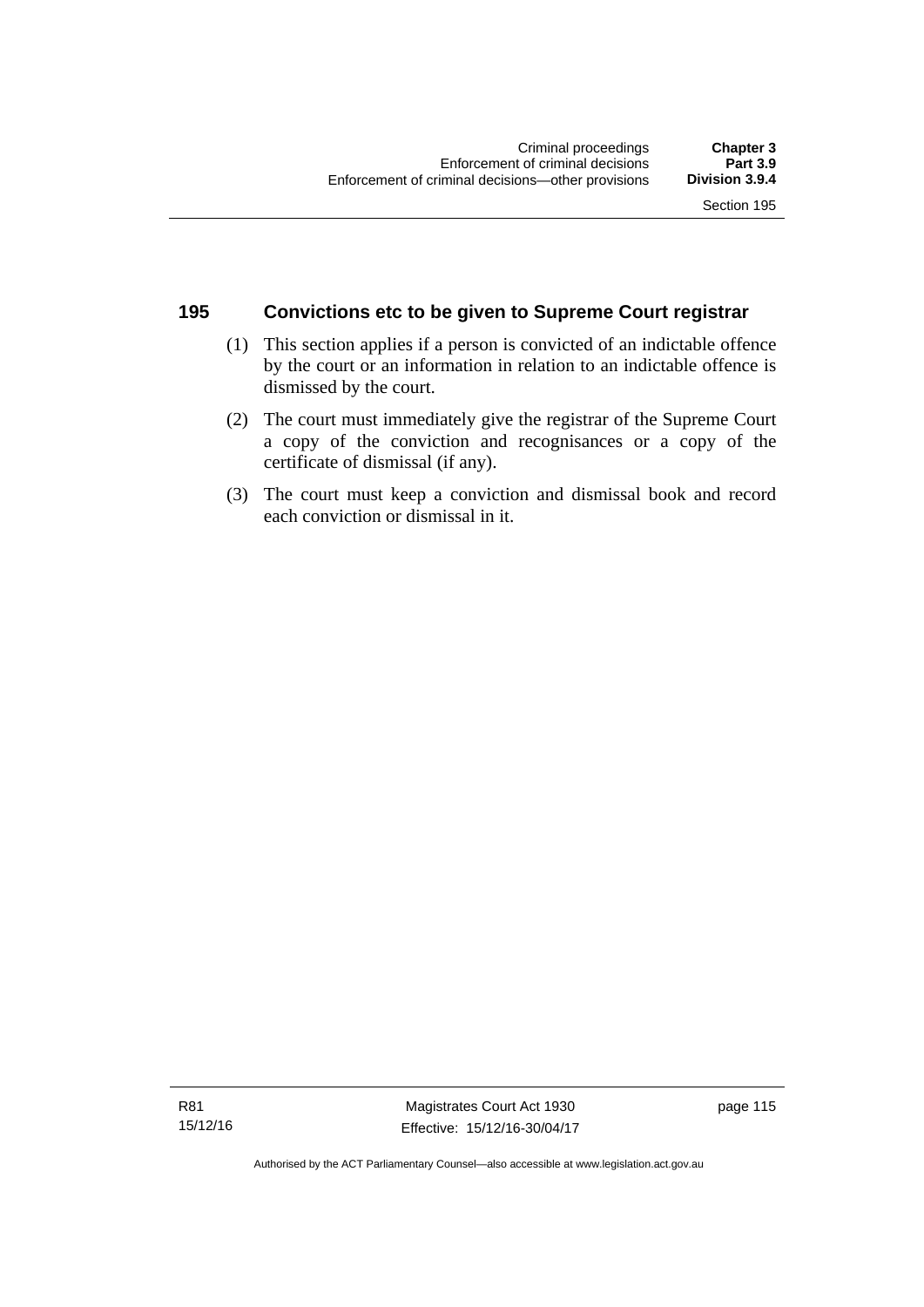Section 207

# **Part 3.10 Criminal appeals**

# **Division 3.10.1 Criminal appeals—jurisdiction of Supreme Court**

#### **207 Jurisdiction of Supreme Court**

- (1) The appellate jurisdiction of the Supreme Court in relation to decisions of the Magistrates Court under this Act (other than chapter 4 (Civil proceedings)) extends to the hearing and deciding of the following appeals and to no others:
	- (a) appeals to which division 3.10.2 (Appeals in criminal matters) applies;
	- (b) reference appeals under division 3.10.2A (Reference appeals in criminal matters);
	- (c) review appeals under division 3.10.3 (Review appeals in criminal matters).
- (2) This part does not limit the operation of any other Act that makes provisions in relation to the appellate jurisdiction of the Supreme Court.

# **Division 3.10.2 Appeals in criminal matters**

#### **208 Appeals to which div 3.10.2 applies**

- (1) Each of the following appeals is an appeal to which this division applies:
	- (a) an appeal by any of the following from a decision of the Magistrates Court under the [Crimes Act](http://www.legislation.act.gov.au/a/1900-40/default.asp), section 315A (2) or (3) (Investigation into fitness to plead) or section 315D (7) (Person found temporarily unfit to plead):
		- (i) the person whose fitness to plead was decided;

Authorised by the ACT Parliamentary Counsel—also accessible at www.legislation.act.gov.au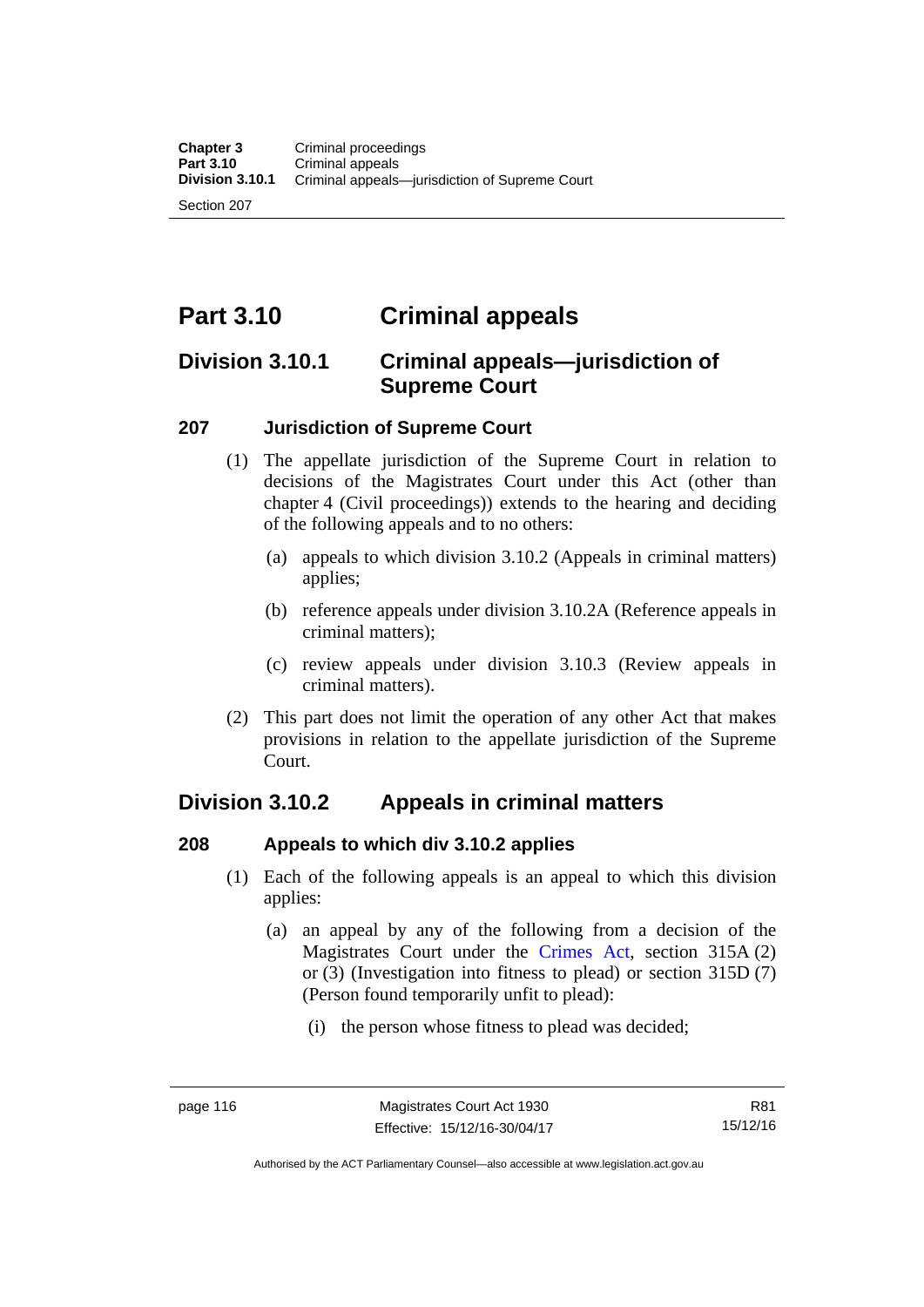- (ii) anyone who appeared at the proceeding in which the decision was made;
- (iii) anyone else with the leave of the court;
- (b) an appeal, by the person convicted, from a conviction for an offence dealt with by the Magistrates Court under this Act, part 3.6 (Proceedings for offences punishable summarily) or part 3.7 (Service and pleading by post for certain offences) or under the [Crimes Act,](http://www.legislation.act.gov.au/a/1900-40/default.asp) section 374 or section 375;
- (c) an appeal, by the person against whom the order is made, from an order made under this Act, section 113 or section 114 in a proceeding dealt with by the Magistrates Court under this Act, part 3.6 or under the [Crimes Act,](http://www.legislation.act.gov.au/a/1900-40/default.asp) section 374 or section 375;
- (d) an appeal from a sentence or penalty imposed by the Magistrates Court by a person convicted of an offence dealt with by that court under this Act, section 90A, part 3.6 or part 3.7, or under the [Crimes Act,](http://www.legislation.act.gov.au/a/1900-40/default.asp) section 374 or section 375, whether or not the person appeals against the conviction in relation to which the sentence or penalty was imposed;
- (e) an appeal from an order of the court under any of the following provisions of the *[Crimes \(Sentencing\) Act 2005](http://www.legislation.act.gov.au/a/2005-58)*:
	- (i) part 3.2 (Sentences of imprisonment);
	- (ii) part 3.3 (Non-custodial sentences);
	- (iii) part 3.4 (Non-association and place restriction orders);
	- (iv) part 3.5 (Deferred sentence orders);
	- (v) part 3.6 (Combination sentences);
	- *Note* Orders under the *[Crimes Act 1900](http://www.legislation.act.gov.au/a/1900-40)*, pt 18 (Conditional release of offenders) are taken to be orders under the *[Crimes \(Sentencing\)](http://www.legislation.act.gov.au/a/2005-58)  [Act 2005](http://www.legislation.act.gov.au/a/2005-58)* (see *[Crimes \(Sentence Administration\) Act 2005](http://www.legislation.act.gov.au/a/2005-59)*, ch 16).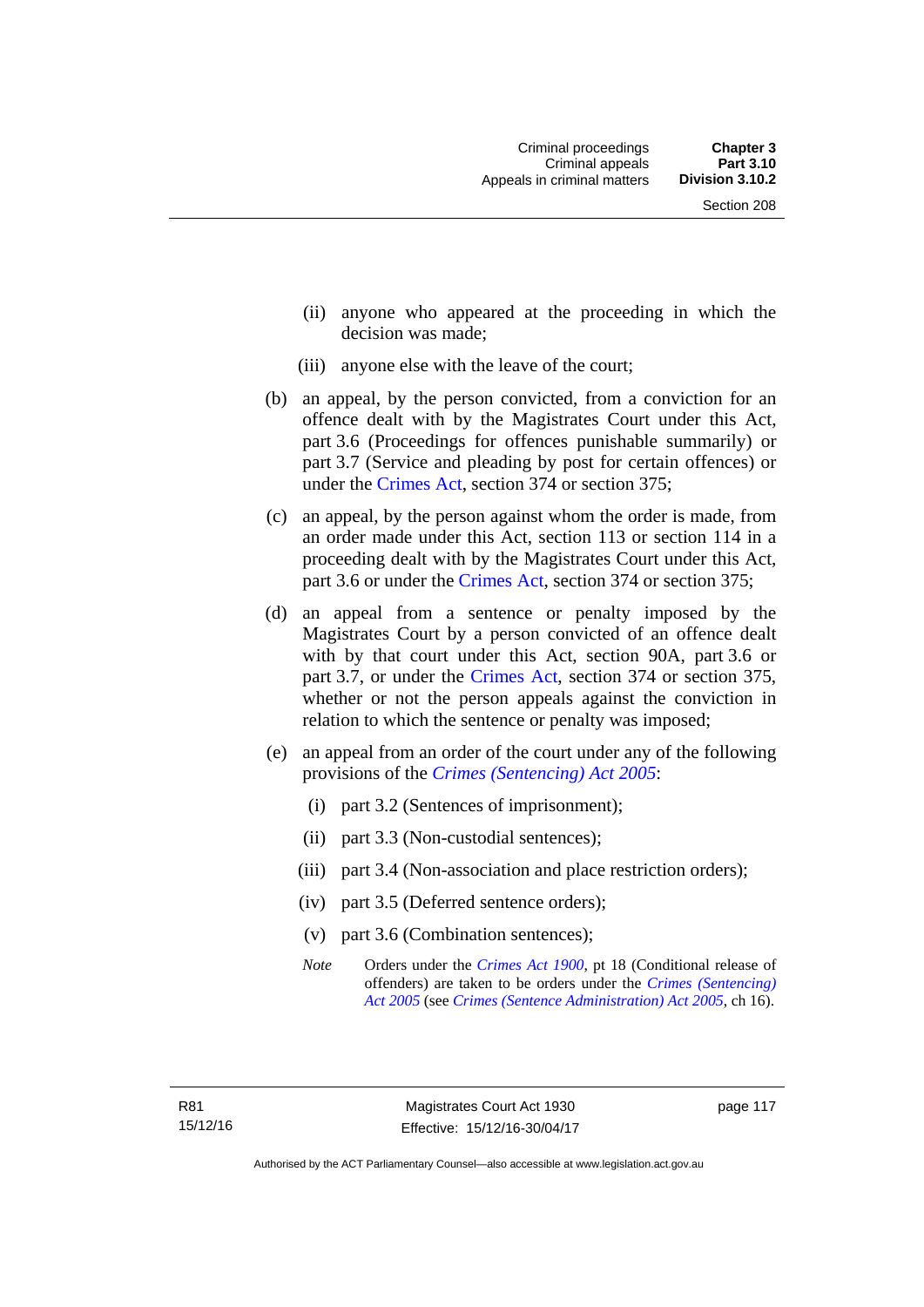- (f) an appeal from an order of the court under the *[Crimes](http://www.legislation.act.gov.au/a/2005-59)  [\(Sentence Administration\) Act 2005](http://www.legislation.act.gov.au/a/2005-59),* part 6.6 (Good behaviour orders—amendment and discharge);
- (g) an appeal from an order of the court to disqualify a person from holding or obtaining a driver licence under an automatic disqualification provision under the *[Road Transport \(General\)](http://www.legislation.act.gov.au/a/1999-77)  [Act 1999](http://www.legislation.act.gov.au/a/1999-77)*, division 4.2 (Licence suspension, disqualification and related matters), if the order is for a longer period than the minimum.

 (2) Subsection (1) does not affect any power that the Supreme Court has, apart from this Act, to grant bail or to vary the conditions of bail.

#### **209 Institution of appeal**

- (1) An appeal must be instituted by the appellant filing a notice of appeal in the office of the registrar of the Supreme Court within the period of 28 days after the conviction was entered, the order or decision was made or the sentence or penalty imposed, or within any further time the Supreme Court allows.
- (2) As soon as practicable after instituting the appeal, the appellant must—
	- (a) file a copy of the notice of appeal with the Magistrates Court; and
	- (b) serve a copy of the notice of appeal on—
		- (i) for an appeal mentioned in section  $208(1)(a)$ —each other person mentioned in that paragraph; and
		- (ii) for any other appeal—the director of public prosecutions.

*Note Automatic disqualification provision*—see the *[Road Transport](http://www.legislation.act.gov.au/a/1999-77)  [\(General\) Act 1999](http://www.legislation.act.gov.au/a/1999-77)*, s 61A.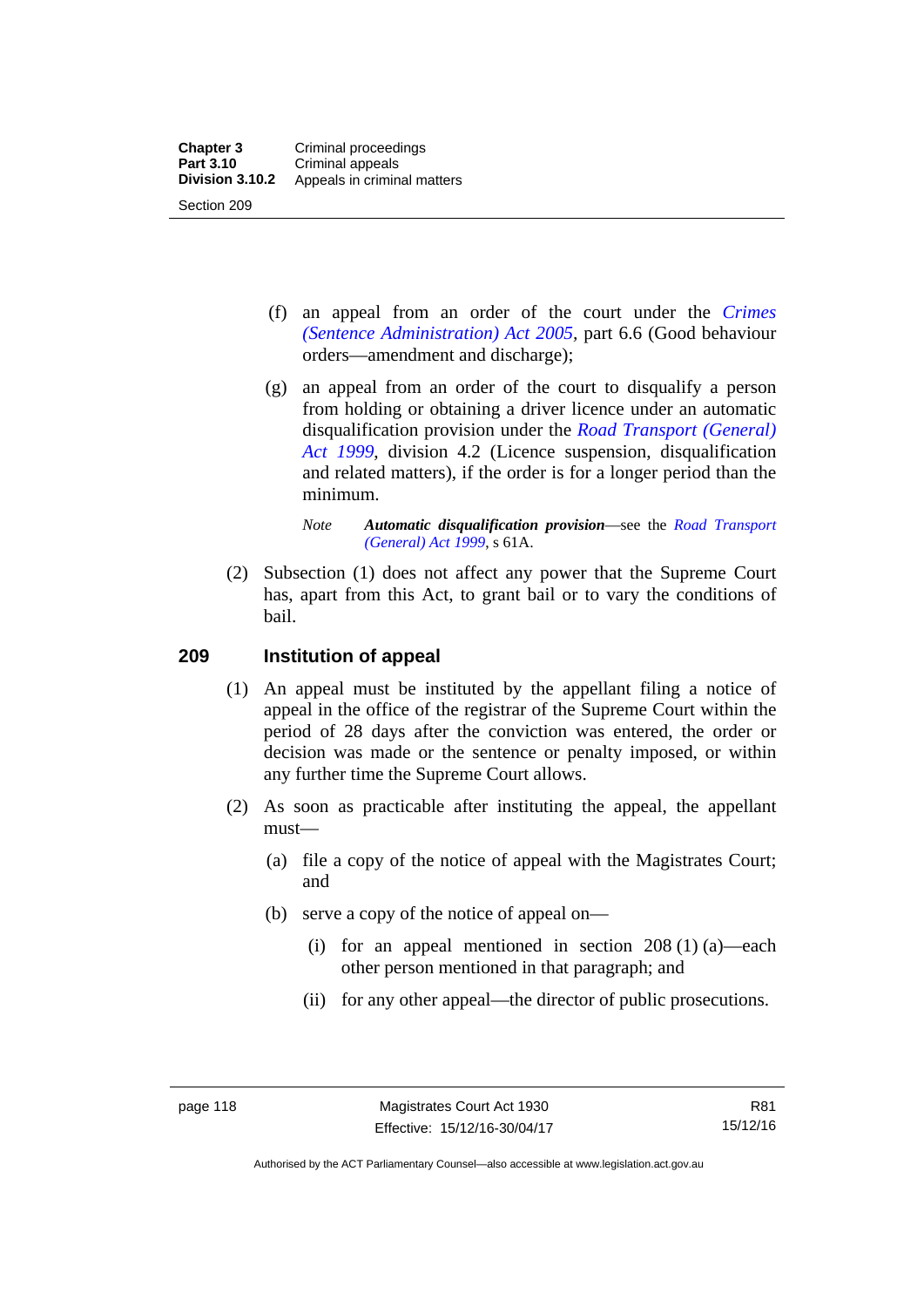#### **210 Substituted service of notice of appeal**

- (1) If it appears to the Supreme Court, on an application made for an order under this section, that personal service of a notice of appeal under section 209 on a person on whom it is required to be served cannot be effected, the Supreme Court may make the order for substituted or other service the Supreme Court considers just.
- (2) The Supreme Court may, on an application made for an order under this subsection, dispense with service of a notice of appeal if the court considers it necessary or expedient to do so.
- (3) An order under subsection (2) may be made subject to the conditions (if any) the Supreme Court considers appropriate.

#### **214 Appeals in cases other than civil cases**

- (1) This section applies to an appeal mentioned in section 208 (Appeals to which div 3.10.2 applies).
- (2) In an appeal to which this section applies, the Supreme Court must have regard to the evidence given in the proceeding out of which the appeal arose, and has power to draw inferences of fact.
- (3) In an appeal to which this section applies, the Supreme Court must—
	- (a) if it considers it necessary or expedient to do so in the interests of justice—
		- (i) order the production of a document or anything else that was an exhibit in, or was otherwise connected with, the proceeding out of which the appeal arose and that appears to it to be necessary to produce for deciding the appeal; and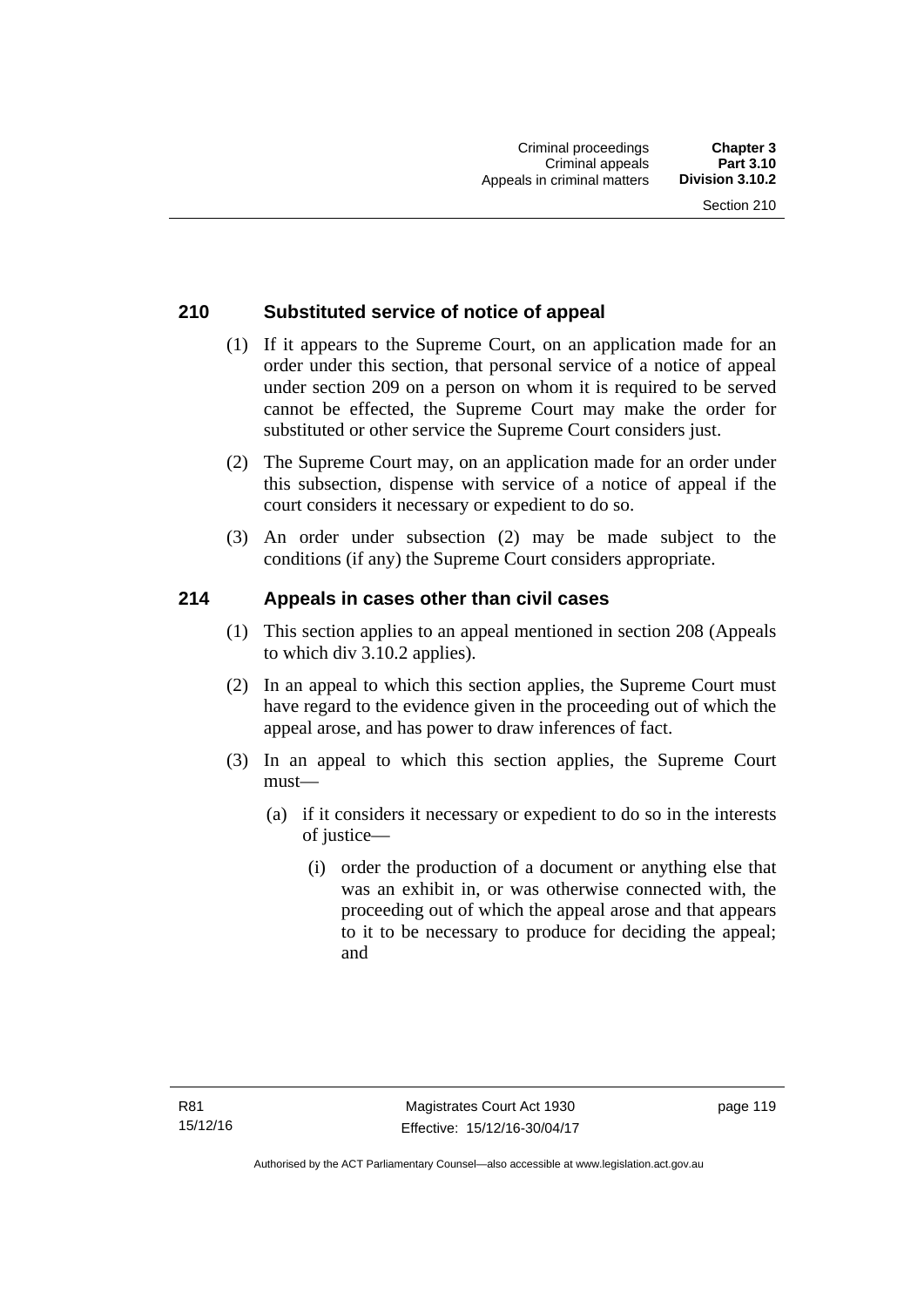- (ii) order any person who was, or would have been if the person had been called, a compellable witness in the proceeding to attend for examination before the Supreme Court; and
- (iii) receive the evidence, if tendered, of any witness; and
- (b) receive evidence with the consent of the parties to the appeal.
- (4) If evidence is tendered in an appeal to which this section applies, the Supreme Court must, unless satisfied that the evidence would not afford any ground for allowing the appeal, receive the evidence if—
	- (a) it appears to the Supreme Court that the evidence is likely to be credible and would have been admissible in the proceeding out of the which the appeal arose on an issue relevant to the appeal; and
	- (b) the Supreme Court is satisfied that the evidence was not adduced in the proceeding and there is a reasonable explanation for the failure to adduce it.

#### **216 Stay of execution pending appeal in certain cases**

- (1) If a person (the *appellant*) appeals under this division—
	- (a) the enforcement or execution of the decision, conviction, order, sentence or penalty that is the subject of the appeal is stayed until the appeal is decided or is abandoned or discontinued; and
	- (b) if the appellant is in custody—the appellant may, if not detained for another reason, apply for bail under the *[Bail](http://www.legislation.act.gov.au/a/1992-8)  [Act 1992](http://www.legislation.act.gov.au/a/1992-8)*.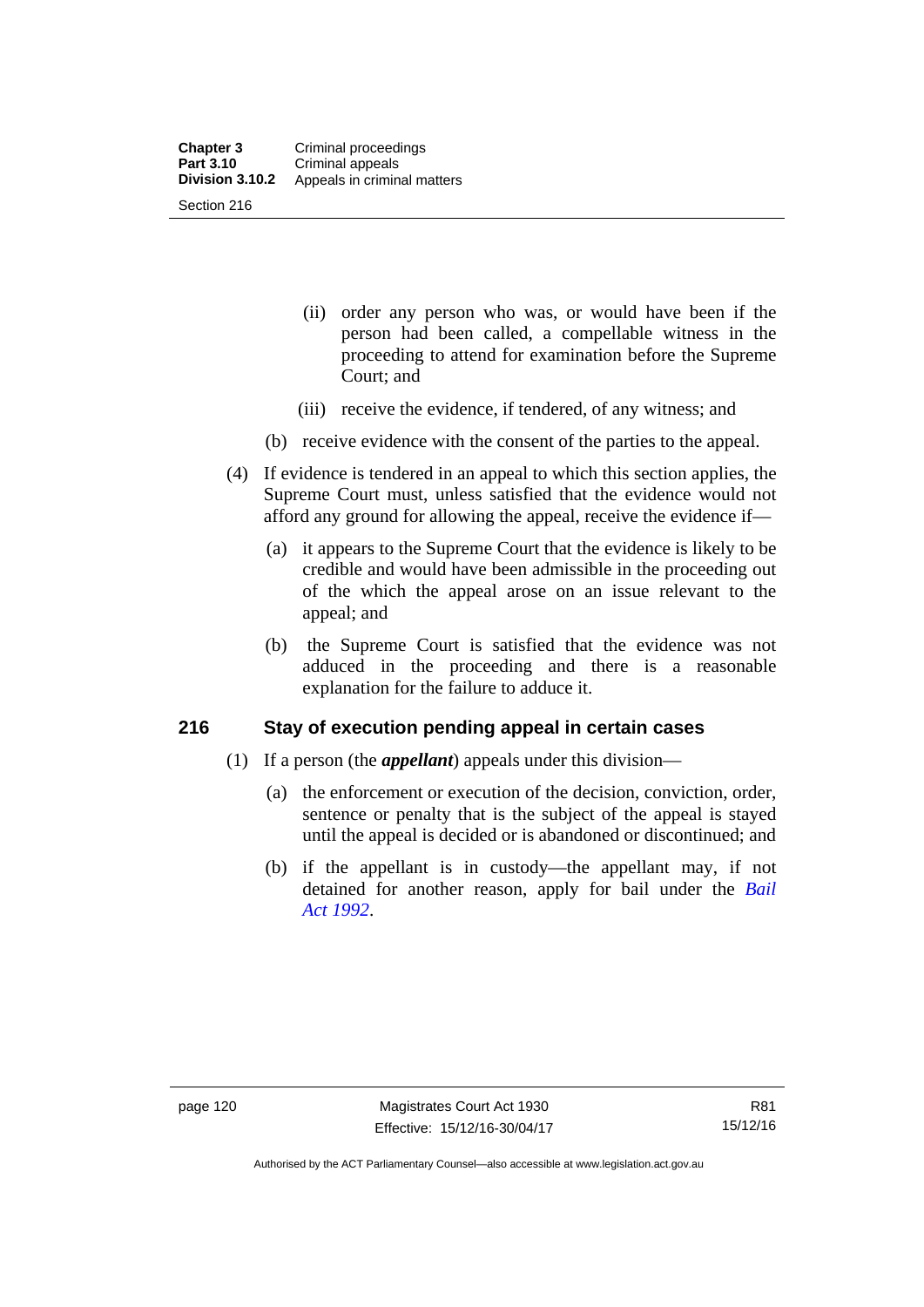- (2) Unless the appellant is detained for another reason, the appellant remains in the custody of the person who had custody of the appellant immediately before the enforcement or execution of the conviction or sentence was stayed until—
	- (a) the appellant is granted bail under the *[Bail Act 1992](http://www.legislation.act.gov.au/a/1992-8)*; or
	- (b) the appellant is remanded in custody.

#### **218 Orders by Supreme Court on appeals**

- (1) On an appeal to which this division applies, the Supreme Court may—
	- (a) confirm, reverse or vary the conviction, order, sentence, penalty or decision appealed from; or
	- (b) give the judgment, or make the order, that, in all the circumstances, it considers appropriate, or refuse to make an order; or
	- (c) set aside the conviction, order, sentence, penalty or decision appealed from, in whole or in part, and remit the proceeding to the Magistrates Court for further hearing and decision, subject to the directions the Supreme Court considers appropriate.
- (2) A judgment or order of the Supreme Court under subsection (1) (a) or (b) has effect as if it were a decision of the Magistrates Court and may be enforced by the Magistrates Court accordingly.

#### **219 No right of appeal under div 3.10.2 if review appeal**

- (1) A person is not entitled to appeal to the Supreme Court under this division against a decision of the Magistrates Court if the person has instituted an appeal against the decision under division 3.10.3 (Review appeals in criminal matters).
- (2) If a person institutes an appeal under division 3.10.3 in relation to a decision of the Magistrates Court, any appeal against the decision that has been instituted under this division is taken to be withdrawn.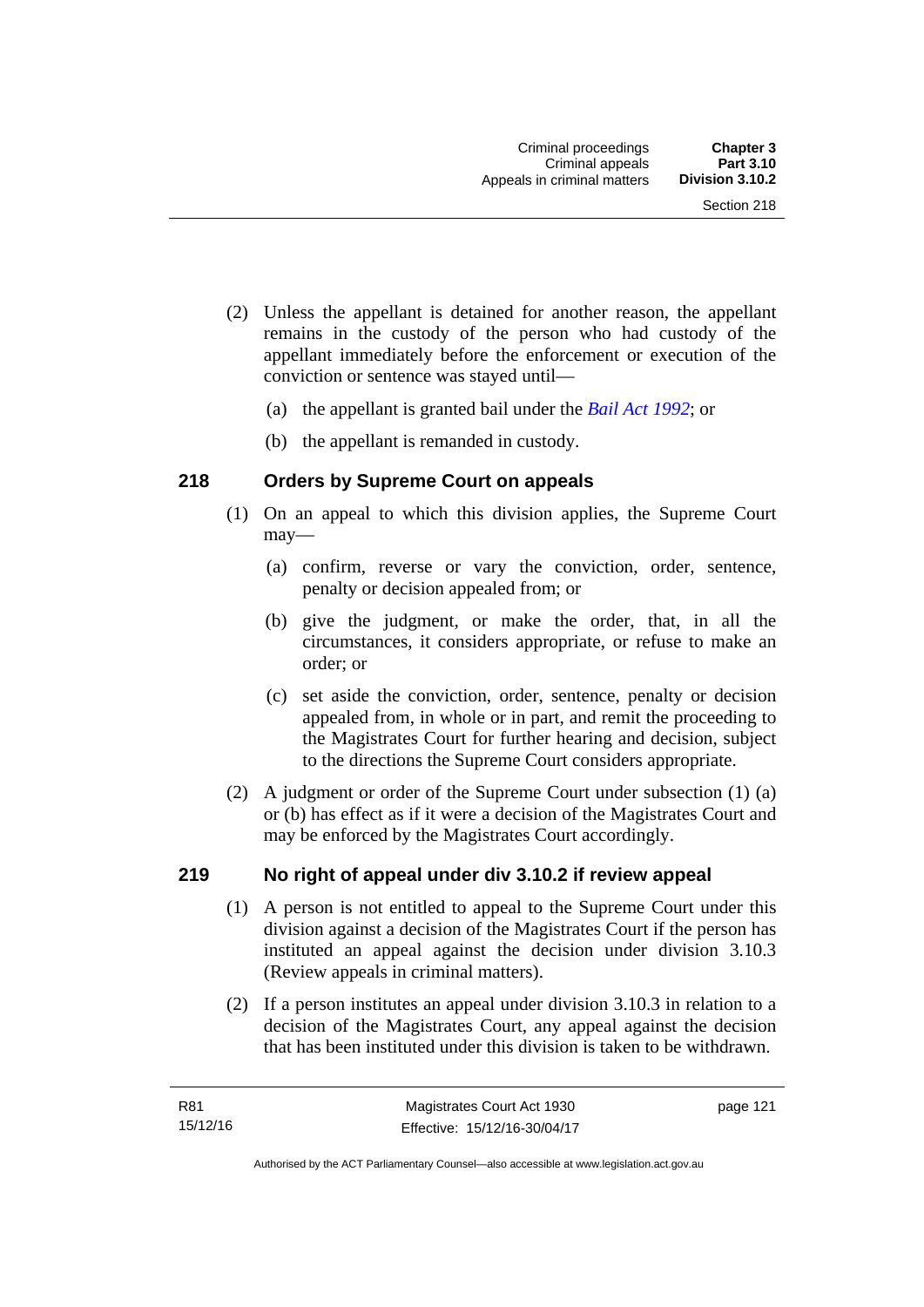# **Division 3.10.2A Reference appeals in criminal matters**

#### **219A What is a** *reference appeal***?**

In this division:

*reference appeal*—see section 219AB (2).

#### **219AB Reference appeal in relation to proceeding**

- (1) This section applies if a person has been charged on indictment in the Magistrates Court and the proceeding in relation to all or part of the indictment has concluded.
- (2) The Supreme Court may, on application by the Attorney-General, solicitor-general or director of public prosecutions (the *applicant*), hear and decide (by a *reference appeal*) any question of law arising at or in relation to the proceeding.

#### **219AC Who may be heard at reference appeal**

- (1) Each of the following people (each *interested party*) may be heard in a reference appeal:
	- (a) a person charged in the proceeding;
	- (b) a person who seeks to be heard, if the court is satisfied that the person has a sufficient interest in the appeal to be heard.
- (2) If an interested party is not represented in the appeal, the applicant must instruct counsel to argue the reference appeal on the party's behalf.
- (3) The reasonable costs of legal representation of an interested party are payable by the Territory.

#### **219AD Reference appeal decision does not affect verdict**

The decision on a reference appeal does not invalidate or affect any verdict or decision given in the proceeding.

Authorised by the ACT Parliamentary Counsel—also accessible at www.legislation.act.gov.au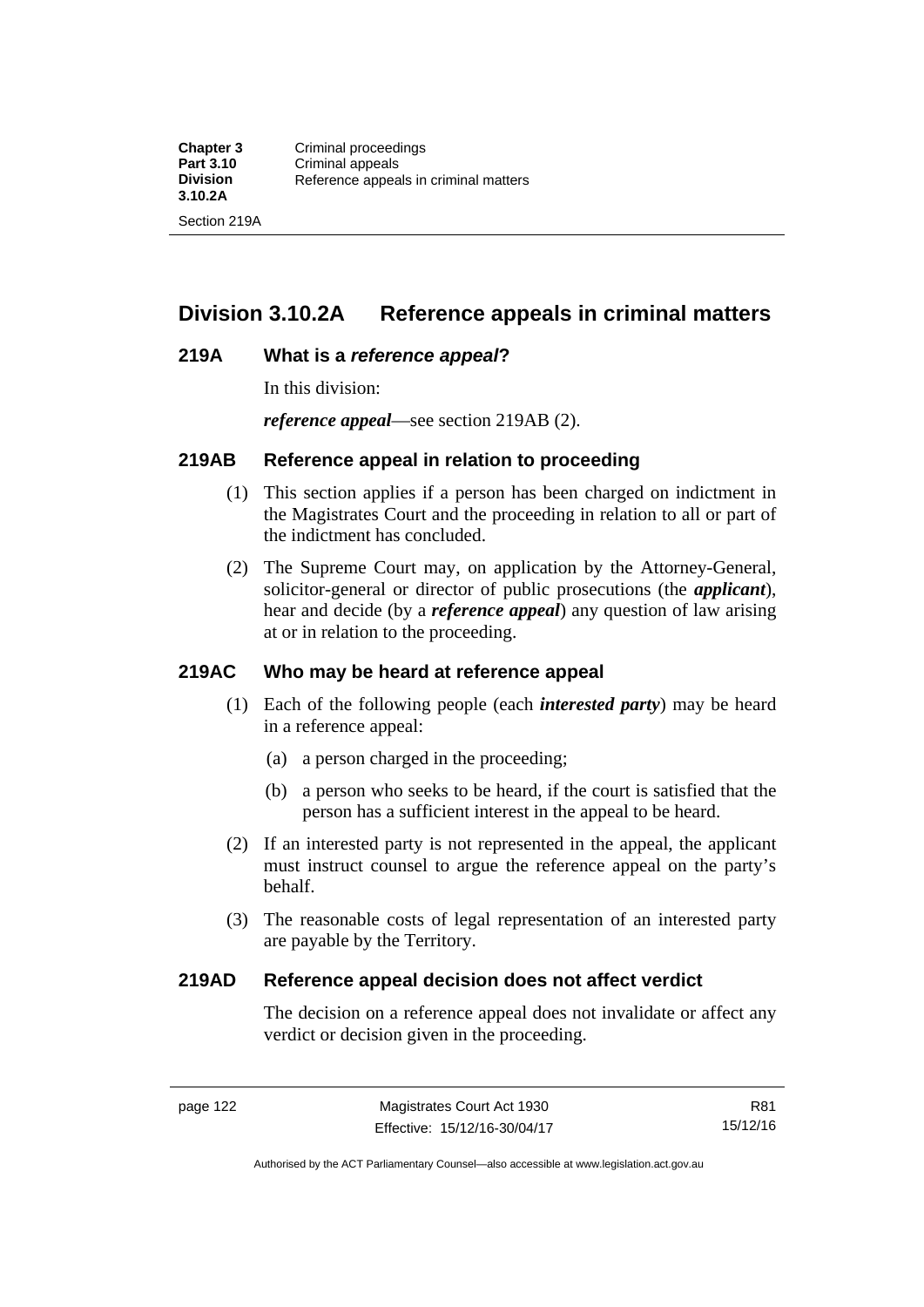# **Division 3.10.3 Review appeals in criminal matters**

#### **219B Decisions subject to review appeal**

- (1) Each of the following is a decision of the Magistrates Court from which an appeal by way of review (a *review appeal*) may be made in accordance with this division:
	- (a) an order of the Magistrates Court dismissing an information dealt with by that court under this Act, part 3.6 (Proceedings for offences punishable summarily) or part 3.7 (Service and pleading by post for certain offences) or under the [Crimes Act](http://www.legislation.act.gov.au/a/1900-40/default.asp), section 374 or section 375;
	- (b) a conviction by the Magistrates Court for an offence dealt with by that court under this Act, part 3.6 or part 3.7 or under the [Crimes Act,](http://www.legislation.act.gov.au/a/1900-40/default.asp) section 374 or section 375;
	- (c) an order made under this Act, section 113 or section 114 in a proceeding dealt with by the Magistrates Court under this Act, part 3.6 or under the [Crimes Act,](http://www.legislation.act.gov.au/a/1900-40/default.asp) section 374 or section 375;
	- (d) a decision of the Magistrates Court not to commit a person to the Supreme Court for sentence under section 92A;
	- (e) a decision of the Magistrates Court to dispose of a case summarily under the [Crimes Act,](http://www.legislation.act.gov.au/a/1900-40/default.asp) section 374 or section 375 (7) or (8);
	- (f) a sentence or penalty imposed by the Magistrates Court for an offence dealt with by that court under this Act, section 90A, part 3.6 or part 3.7 or under the [Crimes Act,](http://www.legislation.act.gov.au/a/1900-40/default.asp) section 374 or section 375.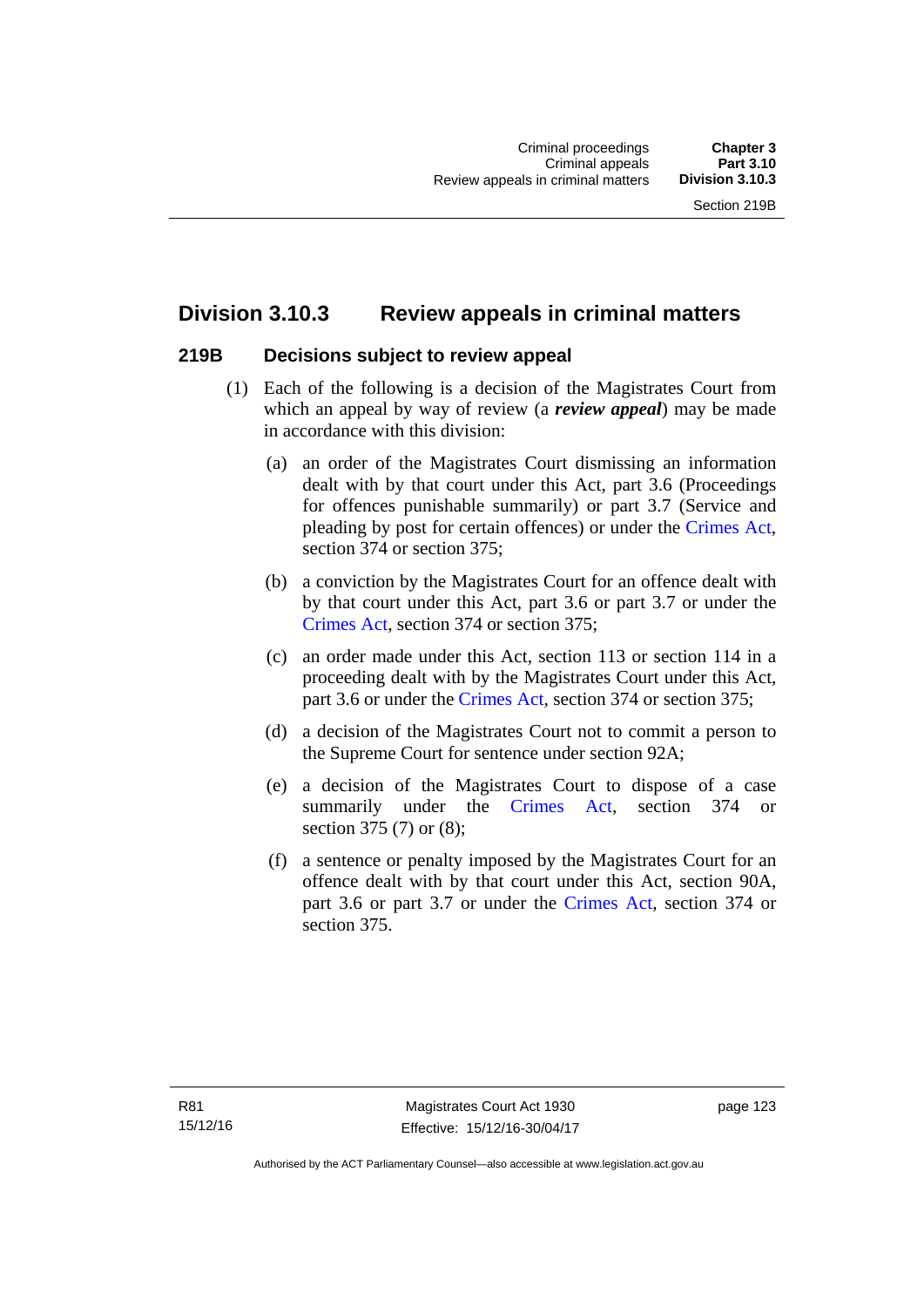(2) In subsection  $(1)$  (f):

*sentence or penalty* includes a sentence or penalty imposed by an order of the Magistrates Court under—

- (a) any of the following provisions of the *[Crimes \(Sentencing\)](http://www.legislation.act.gov.au/a/2005-58)  [Act 2005](http://www.legislation.act.gov.au/a/2005-58)*:
	- (i) part 3.2 (Sentences of imprisonment);
	- (ii) part 3.3 (Non-custodial sentences);
	- (iii) part 3.4 (Non-association and place restriction orders);
	- (iv) part 3.5 (Deferred sentence orders);
	- (v) part 3.6 (Combination sentences); or
	- *Note* Orders under the *[Crimes Act 1900](http://www.legislation.act.gov.au/a/1900-40)*, pt 18 (Conditional release of offenders) are taken to be orders under the *[Crimes \(Sentencing\)](http://www.legislation.act.gov.au/a/2005-58)  [Act 2005](http://www.legislation.act.gov.au/a/2005-58)* (see *[Crimes \(Sentence Administration\) Act 2005](http://www.legislation.act.gov.au/a/2005-59)*, ch 16).
- (b) the *[Crimes \(Sentence Administration\) Act 2005](http://www.legislation.act.gov.au/a/2005-59),* part 6.6 (Good behaviour orders—amendment and discharge).

#### **219C How review appeal is instituted**

- (1) A review appeal must be instituted by the appellant filing a notice of appeal in the Supreme Court within 28 days after the day the conviction was entered, the order or decision was made or the sentence or penalty imposed, or within any further time the Supreme Court allows.
- (2) As soon as practicable after instituting the appeal, the appellant must—
	- (a) file a copy of the notice of appeal in the Magistrates Court; and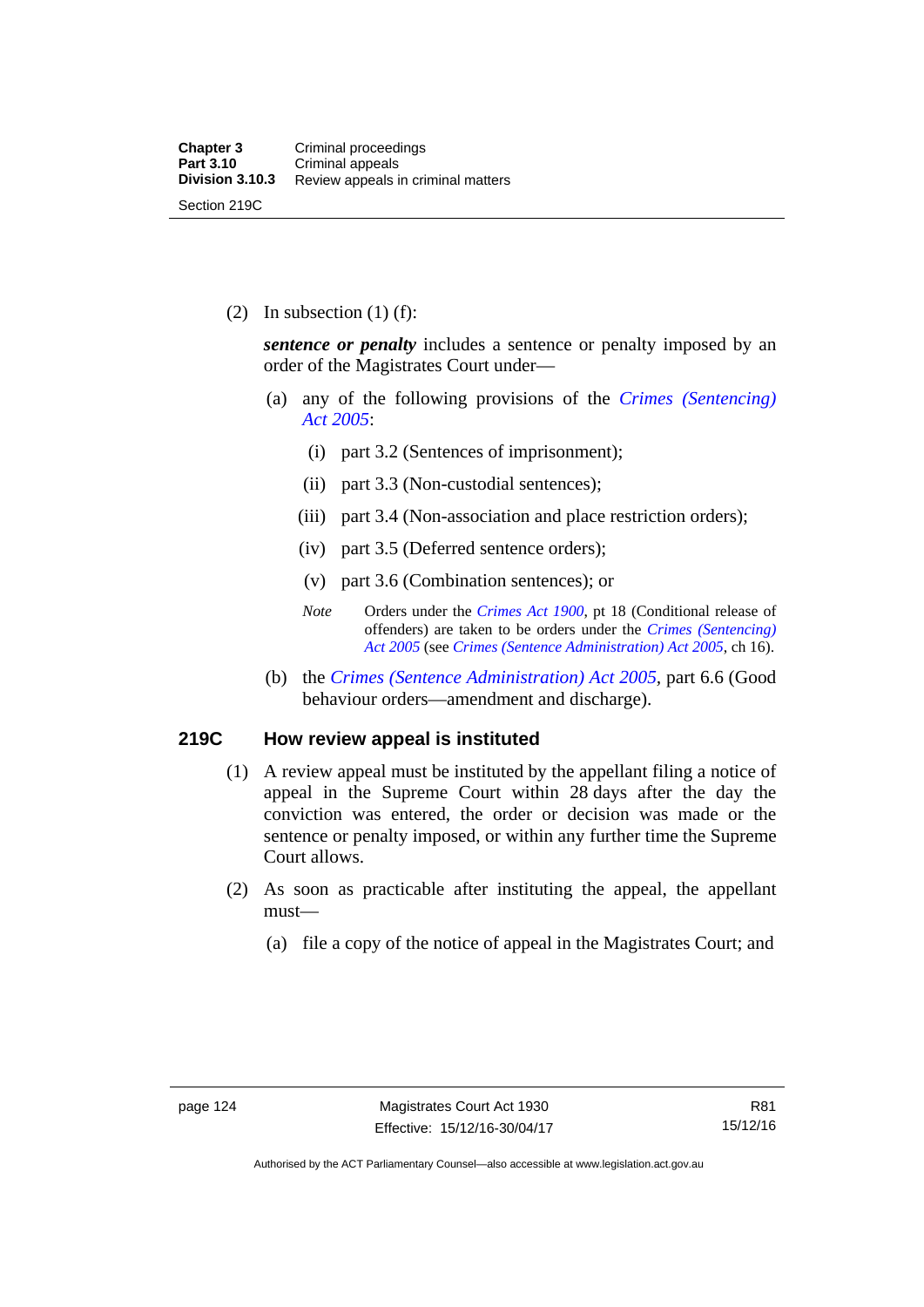- (b) serve a copy of the notice of appeal on—
	- (i) for an appeal mentioned in section 219B (1) (b) or  $(c)$  the director of public prosecutions; and
	- (ii) for any other appeal—the person who was the defendant in the proceeding in the Magistrates Court.

#### **219D Grounds for review**

The Supreme Court may review a decision of the Magistrates Court under this division on any 1 or more of the following grounds:

- (a) that there was a prima facie case of error or mistake on the part of the Magistrates Court;
- (b) that the Magistrates Court did not have jurisdiction or authority to make the decision;
- (c) that the decision of the Magistrates Court should not in law have been made;
- (d) for a decision mentioned in section 219B (1) (d) or (e)—that, in the circumstances of the case, the decision should not have been made;
- (e) for a decision mentioned in section 219B (1) (f)—that the sentence or penalty was manifestly inadequate or otherwise in error.

#### **219E Report by Magistrate**

On a review appeal, the Supreme Court may, if it considers appropriate, make an order requiring the magistrate by whom the Magistrates Court was constituted to give to the Supreme Court a report setting out the reasons for the decision of the Magistrates Court and any facts or matters that in the view of the magistrate were relevant to the decision of the Magistrates Court.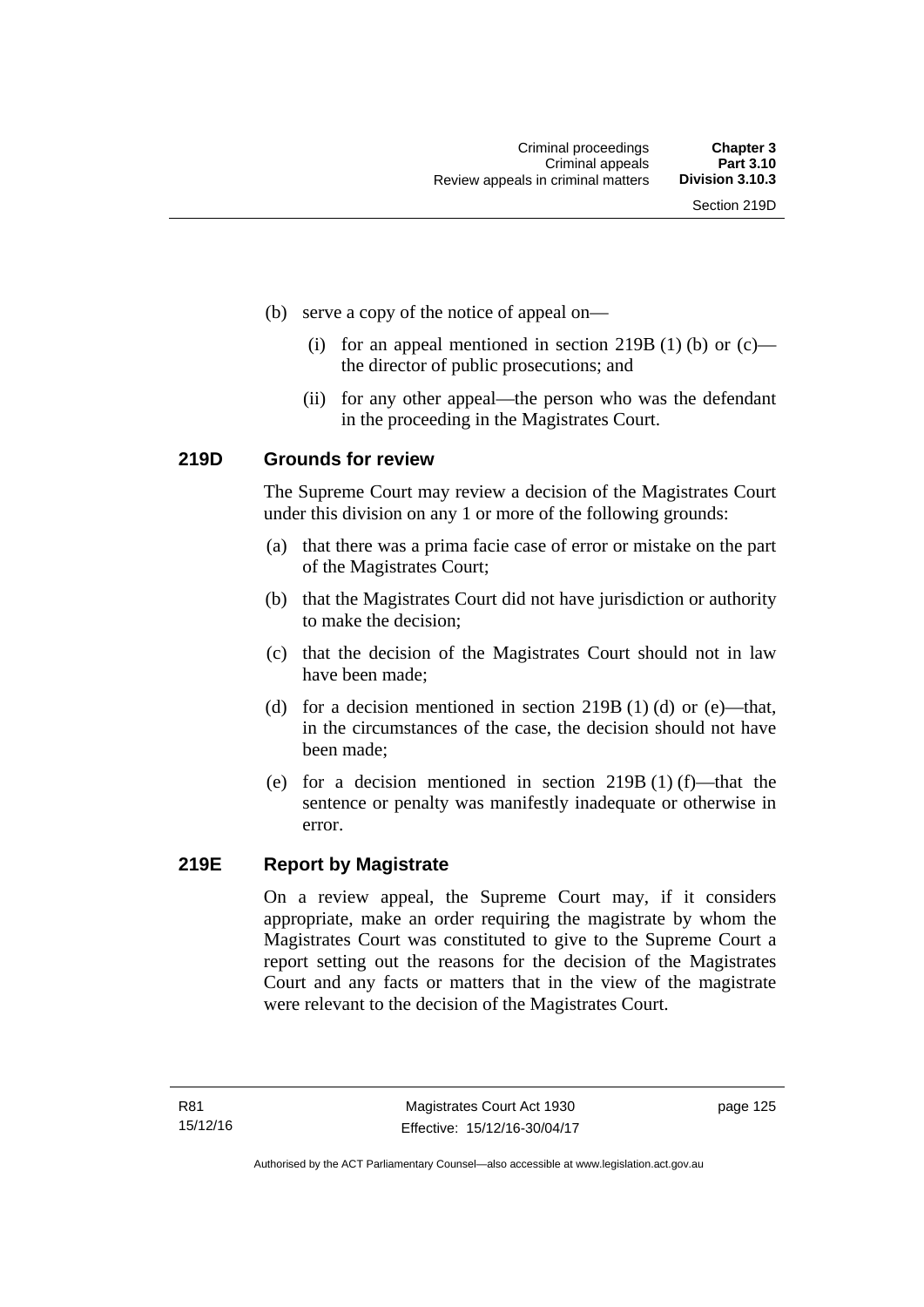**219F Powers of Supreme Court** 

- (1) On a review appeal, the Supreme Court may, after considering the evidence before the Magistrates Court and any further evidence called by leave of the Supreme Court—
	- (a) dismiss the appeal if satisfied that the decision of the Magistrates Court should be confirmed; or
	- (b) set aside or quash, in whole or part, or otherwise vary or amend, the decision of the Magistrates Court.
- (2) If, under subsection (1) (b), the Supreme Court sets aside, quashes or otherwise varies or amends a decision of the Magistrates Court, the Supreme Court may—
	- (a) for a decision mentioned in section 219B (1) (d)—order that the Magistrates Court commit the person to whom the decision relates to the Supreme Court for sentence under section 92A; or
	- (b) for a decision mentioned in section 219B (1) (e)—order that the Magistrates Court continue the committal hearing of the person to whom the decision relates in accordance with part 3.5; or
	- (c) for a decision mentioned in section 219B (1) (f)—
		- (i) impose the sentence or penalty the Supreme Court considers appropriate; or
		- (ii) by order, exercise any power that the Magistrates Court might have exercised; or

Authorised by the ACT Parliamentary Counsel—also accessible at www.legislation.act.gov.au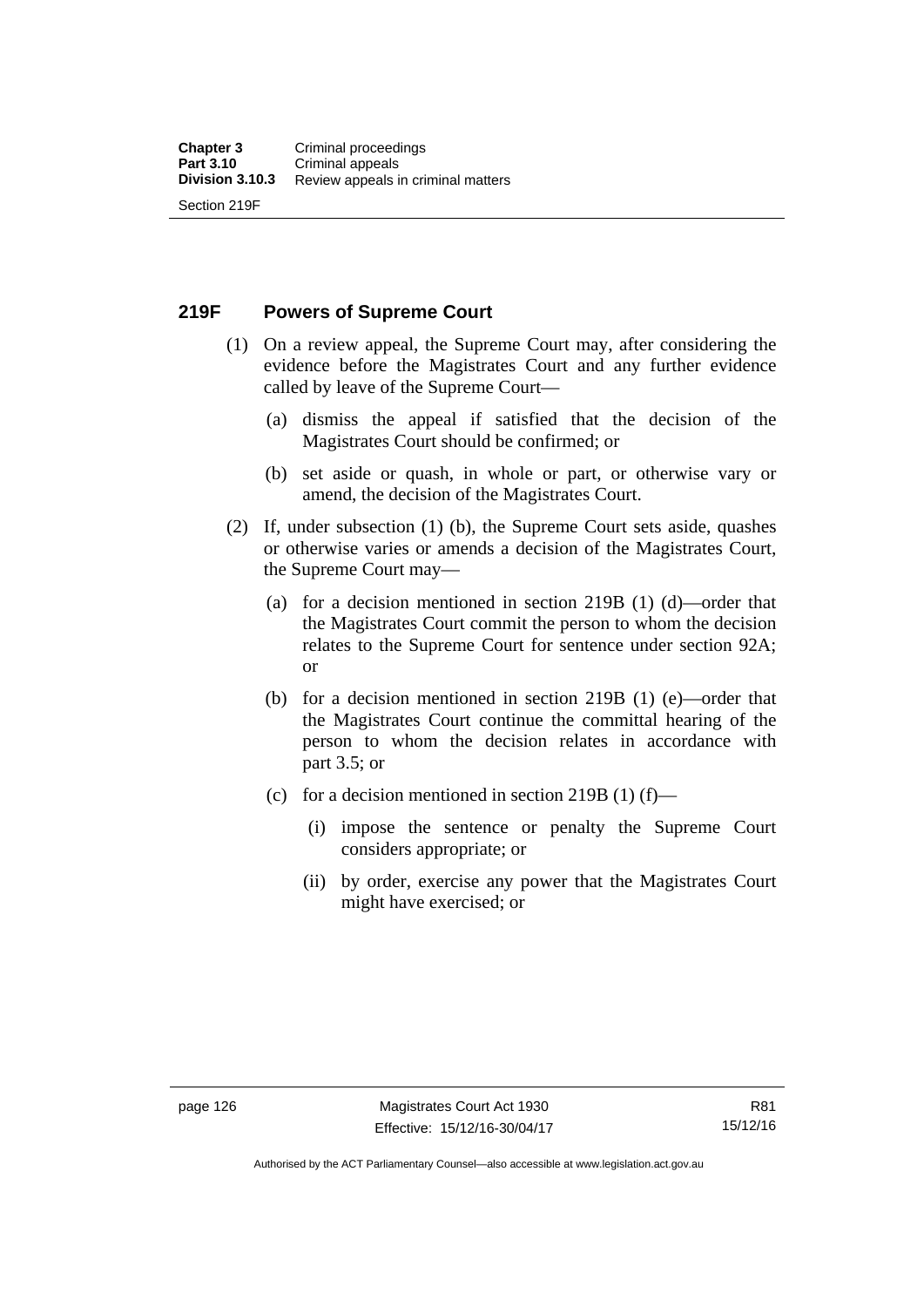- (d) in any other case—
	- (i) remit the matter to the Magistrates Court for rehearing or for further hearing with or without directions of law; or
	- (ii) make any other order the Supreme Court considers necessary to decide the matter finally, including a prohibition order or habeas corpus order.
- (3) For the purpose of—
	- (a) correcting any defect or error in the proceeding before the Magistrates Court; or
	- (b) enabling the matter to be decided on the merits;

the Supreme Court may make the amendments of the proceeding in the Magistrates Court it considers appropriate.

- (4) For subsections (1) (b) and (2) (c), the Supreme Court must not—
	- (a) vary a sentence or penalty such that the sentence or penalty as varied could not have been imposed by the Magistrates Court; or
	- (b) impose a sentence or penalty that could not have been imposed by the Magistrates Court.
- (5) The Supreme Court may, despite the ground or any of the grounds for review mentioned in section 219D being established, dismiss the appeal if the court considers that no substantial miscarriage of justice has happened.
- (6) On the dismissal of an appeal, the decision of the Magistrates Court appealed from may be enforced, executed or given effect to as if the appeal had not been instituted.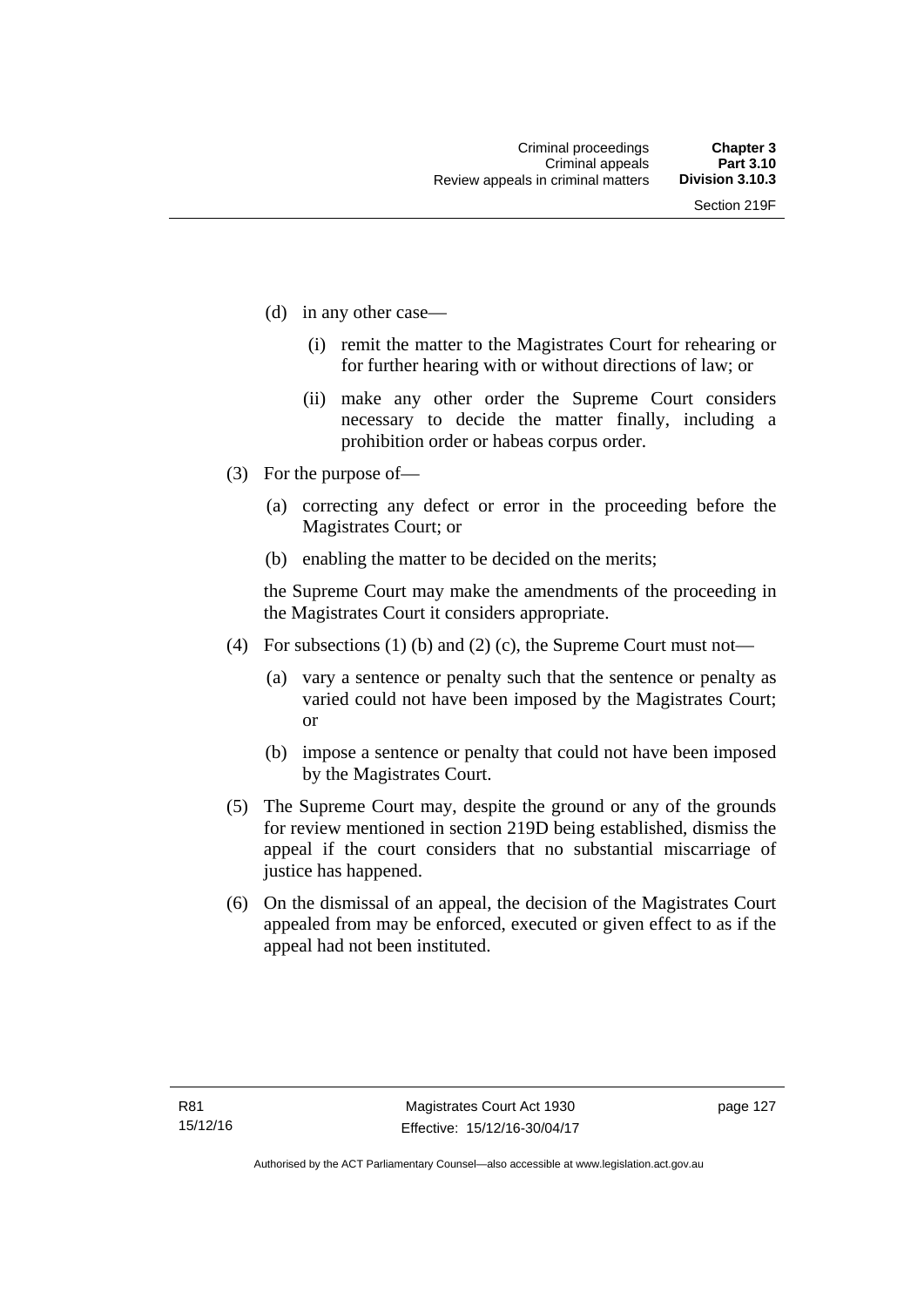- (7) If, in relation to a sentence or penalty mentioned in section 219B (1) (f), the Supreme Court—
	- (a) varies a sentence or penalty under subsection (1) (b); or
	- (b) imposes a sentence or penalty or makes an order under subsection  $(2)$  (b);

the sentence or penalty as varied or imposed or the order made has effect as if it were a decision of the Magistrates Court and may be enforced by the Magistrates Court accordingly.

- (8) On an appeal under this division from an order, decision, sentence or penalty mentioned in section 219B (1) (a), (d), (e) or (f), the Supreme Court must order that the costs of and incidental to the appeal are payable by the appellant.
- (9) Subsection (8) applies whether the Supreme Court dismisses the appeal or exercises any of the other powers given to it by this section.

# **Division 3.10.4 Criminal appeals—other provisions**

#### **222 Control of Supreme Court over summary convictions**

- (1) A person brought before the Supreme Court, under a habeas corpus order or another order, must not be discharged from custody because any defect or error in a committal order of the Magistrates Court, unless the court, or the magistrate constituting the court, and the prosecutor or other party interested in supporting the committal order have received reasonable and sufficient notice of the intention to apply for the discharge.
- (2) The notice must require them to give to the Supreme Court the conviction, judgment or order (if any) on which the committal was founded, together with the depositions and information intended to be relied on in support of the conviction, judgment or order, or certified copies of them.

Authorised by the ACT Parliamentary Counsel—also accessible at www.legislation.act.gov.au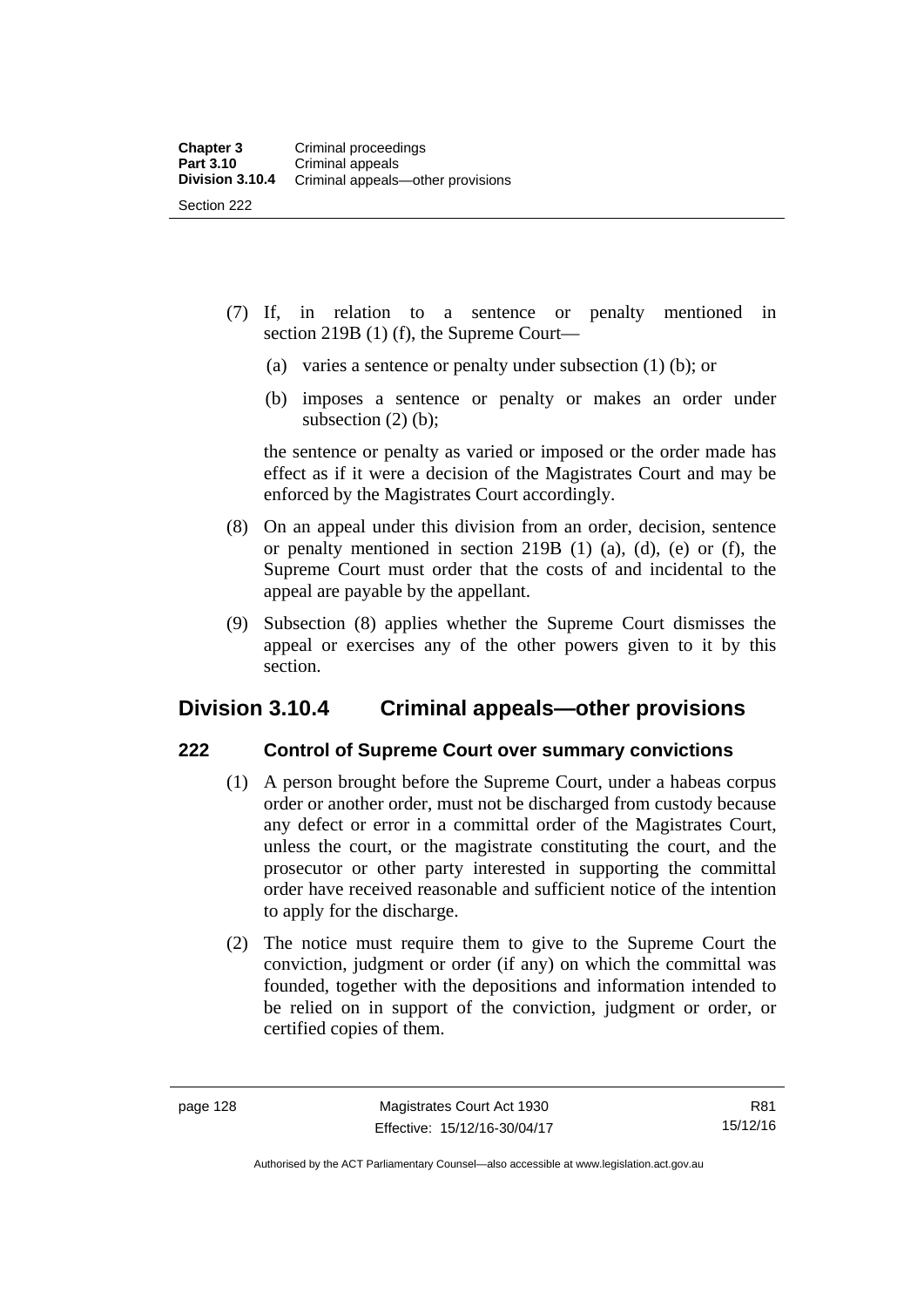### **223 Amendment of documents**

- (1) This section applies if—
	- (a) a document mentioned in section 222 (2) is given to the Supreme Court; and
	- (b) the offence charged or intended to be charged by the document appears to have been established; and
	- (c) the Magistrates Court's judgment appears to be in substance justified; and
	- (d) the defects or errors appear to be defects of form only or mistakes not affecting the substance of the proceeding before the Magistrates Court.
- (2) The Supreme Court must allow the committal order, and may allow the conviction or judgment, to be immediately amended as necessary in accordance with the facts.
- (3) The person committed must then be remanded to the person's former custody.

### **224 In cases of certiorari order**

The like proceedings as mentioned in section 222 and section 223 must be had, and the like amendments may and must be allowed to be made, in relation to every order brought before the Supreme Court by certiorari order, and after amendment in any such case the order may be enforced in the proper way, and must in all respects and for all purposes be regarded and dealt with as if it had been drawn up originally as amended.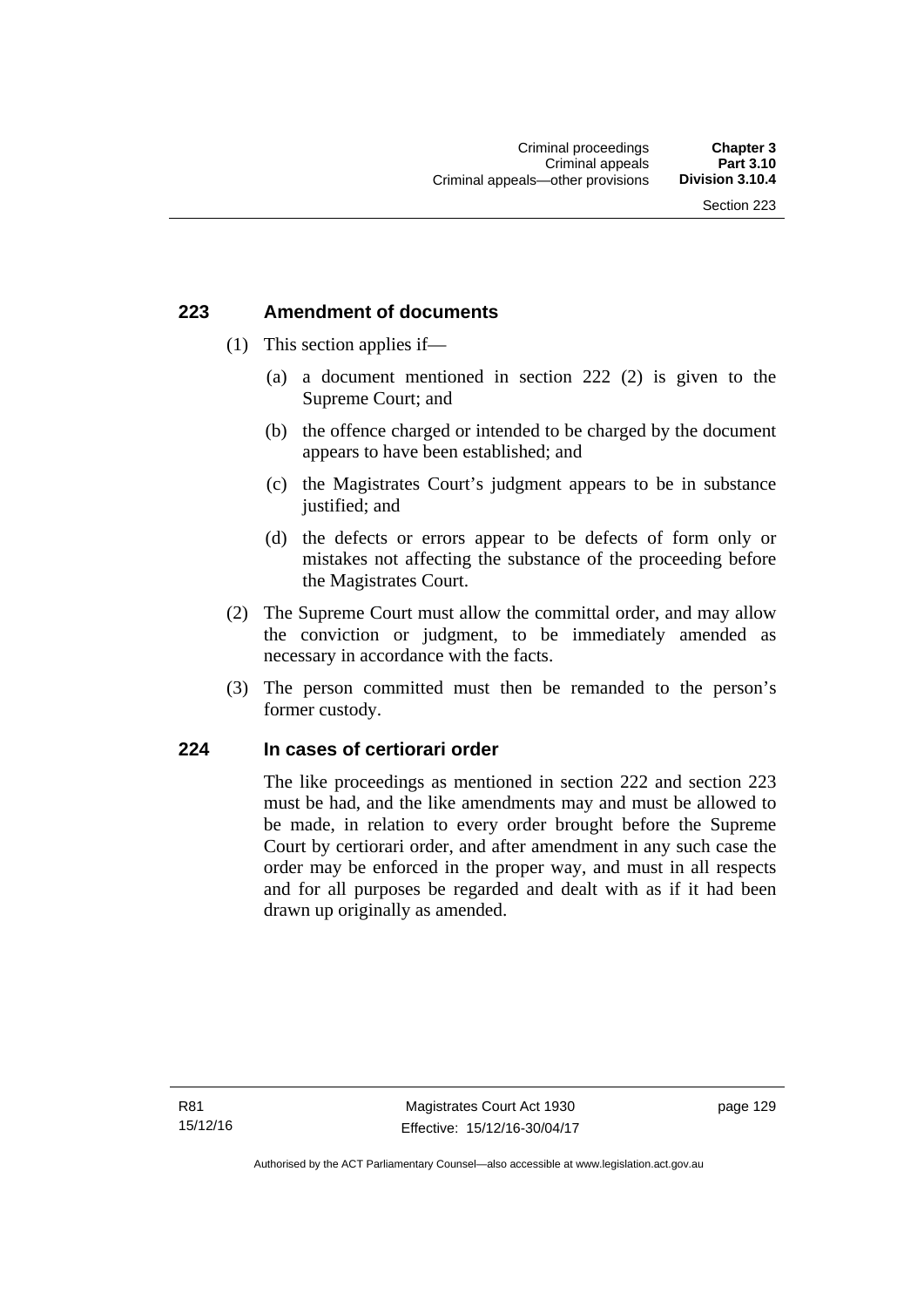### **225 Notice dispensed with**

- (1) The notice required by section 222 may be given either before or after the habeas corpus order, certiorari order or other order is made.
- (2) When at the time of applying for the order—
	- (a) copies of the conviction or order and depositions are produced; or
	- (b) in cases of committal for trial or for sentence all informations, depositions, and statements have been given, as provided in section 106, to the director of public prosecutions or a person authorised by the director of public prosecutions;

the Supreme Court may dispense with the notice.

### **226 Power of court to admit to bail**

- (1) If any person imprisoned or detained under a summary conviction or order is brought up by a habeas corpus order, and the Supreme Court postpones the final decision of the case, the Supreme Court may admit the person to bail in accordance with the *[Bail Act 1992](http://www.legislation.act.gov.au/a/1992-8)*.
- (2) If the judgment of the Supreme Court is against any person so brought up, the Supreme Court may remand the person to his or her former custody, there to serve the rest of the term for which the person was committed.

page 130 Magistrates Court Act 1930 Effective: 15/12/16-30/04/17

Authorised by the ACT Parliamentary Counsel—also accessible at www.legislation.act.gov.au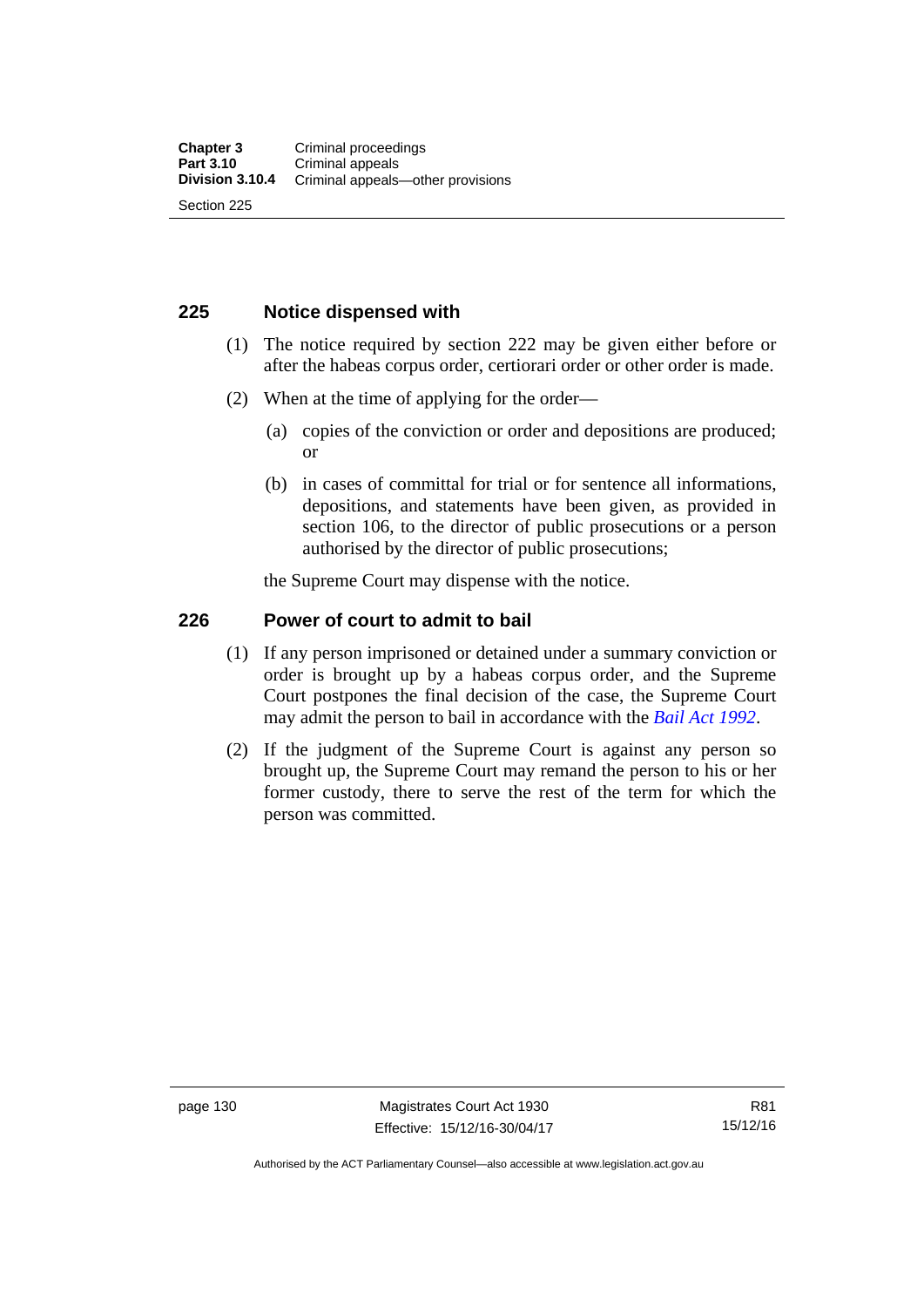### **227 Respecting the amendment of convictions etc**

- (1) Whenever the facts or evidence appearing by the depositions in substance support the decision of the Magistrates Court, if the decision does not extend beyond the information, and if the facts or evidence would have justified the court in making any necessary allegation or finding omitted in the decision, or in the formal conviction or order, or any warrant issued under the adjudication, the powers of amendment given by section 223 may be exercised, and if in a conviction there is some excess that may (consistently with the merits of the case) be corrected, the conviction must be amended accordingly and must stand good for the remainder.
- (2) All amendments are subject to the order about costs and otherwise the Supreme Court considers appropriate.

### **228 No summons or information**

- (1) This section applies to a conviction or order in a case if—
	- (a) a relevant person is present at the hearing of the case; and
	- (b) there is no summons or information (or an amendment of a summons or information) in relation to the person; and
	- (c) the person does not object at the hearing about the matter mentioned in paragraph (b).
- (2) The conviction or order stands.
- (3) In this section:

### *relevant person* means—

- (a) a convicted person; or
- (b) a person against whom an order has been made; or
- (c) a person whose goods have been condemned or ordered to be sold as forfeited.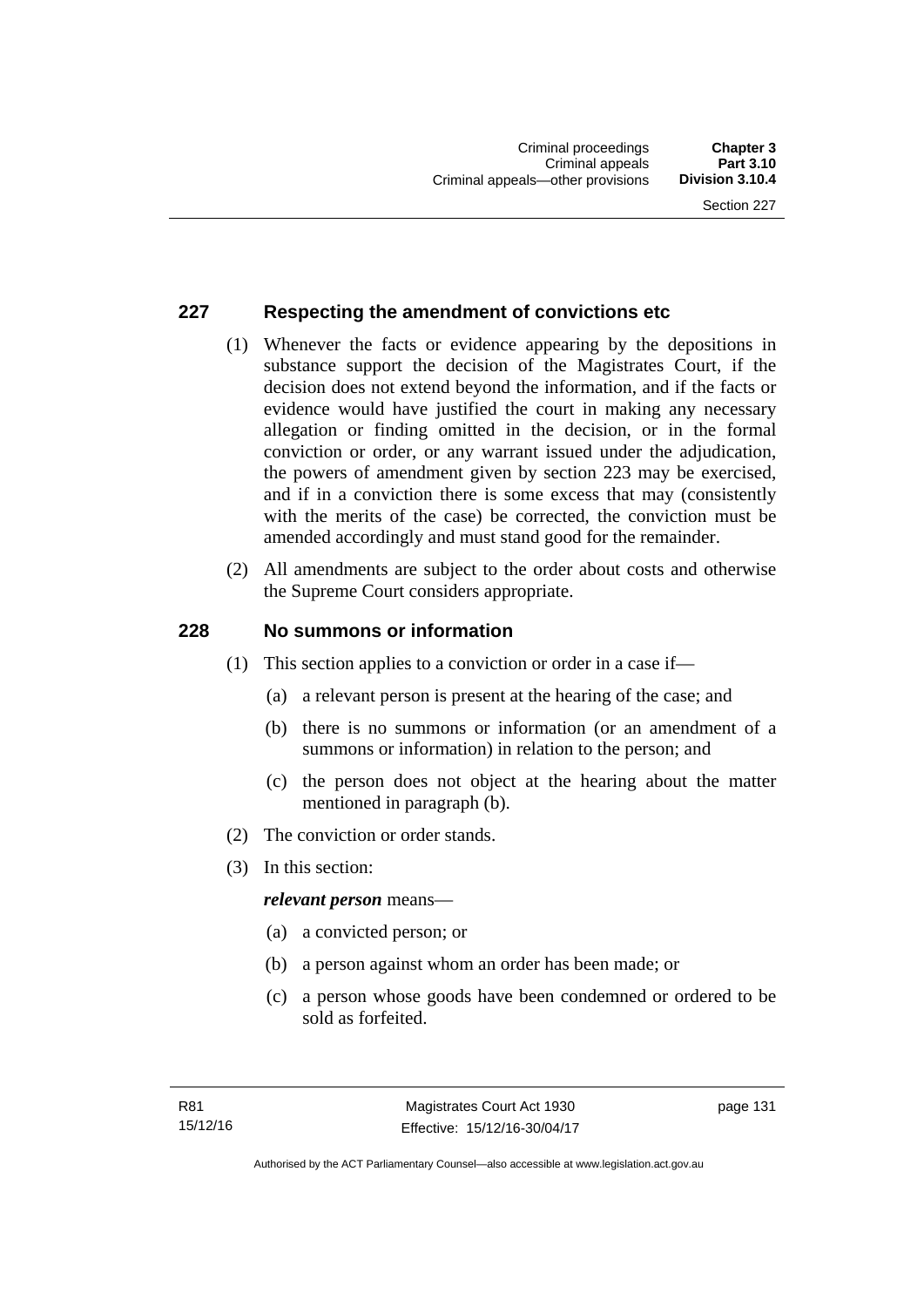### **229 Distribution of penalty**

A conviction or an order is not defeated for the want of any distribution, or for a wrong distribution of the penalty or forfeiture.

page 132 Magistrates Court Act 1930 Effective: 15/12/16-30/04/17

Authorised by the ACT Parliamentary Counsel—also accessible at www.legislation.act.gov.au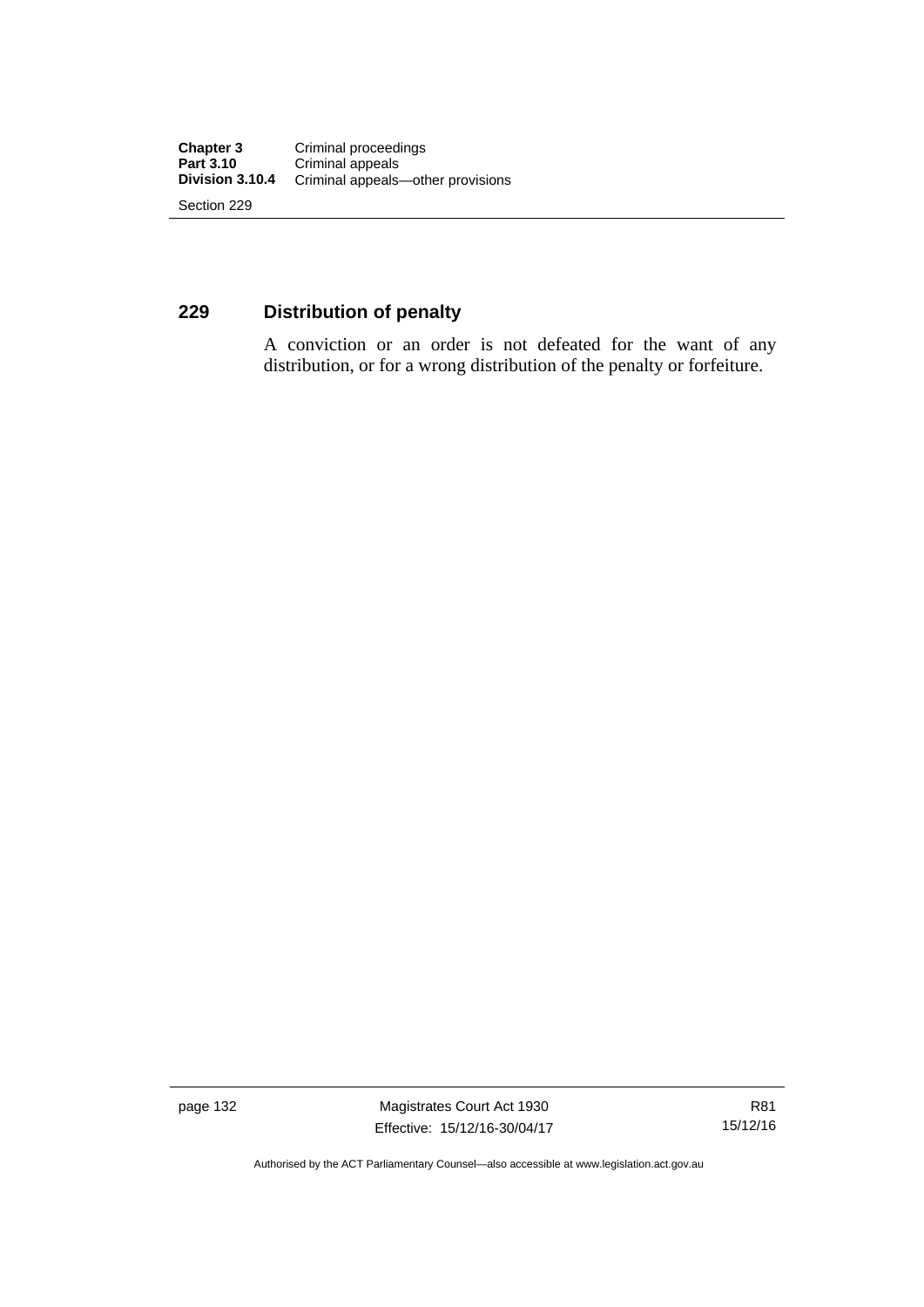# **Part 3.11 Costs in criminal matters**

### **244 Costs in criminal matters**

- (1) The power of the court to award costs is subject to the following:
	- (a) if the court makes a conviction or order in favour of the informant—it may order that the defendant must pay to the informant the informant's costs;
	- (b) if the court dismisses the information, or makes an order in favour of the defendant—it may order that the informant must pay to the defendant the defendant's costs;
	- (c) if a matter is adjourned—the court may order that the costs of and caused by the adjournment be paid by any party to any other party;
	- (d) costs ordered to be paid—
		- (i) must be awarded in the way prescribed by regulation; and
		- (ii) may be recovered under the rules about the enforcement of judgments of the court in civil proceedings.
- (2) Subject to any order of the court, the expenses of a person who attends at court to give evidence or to produce documents must be allowed to the person (whether or not they have been examined or produced documents and whether or not they were subpoenaed to attend).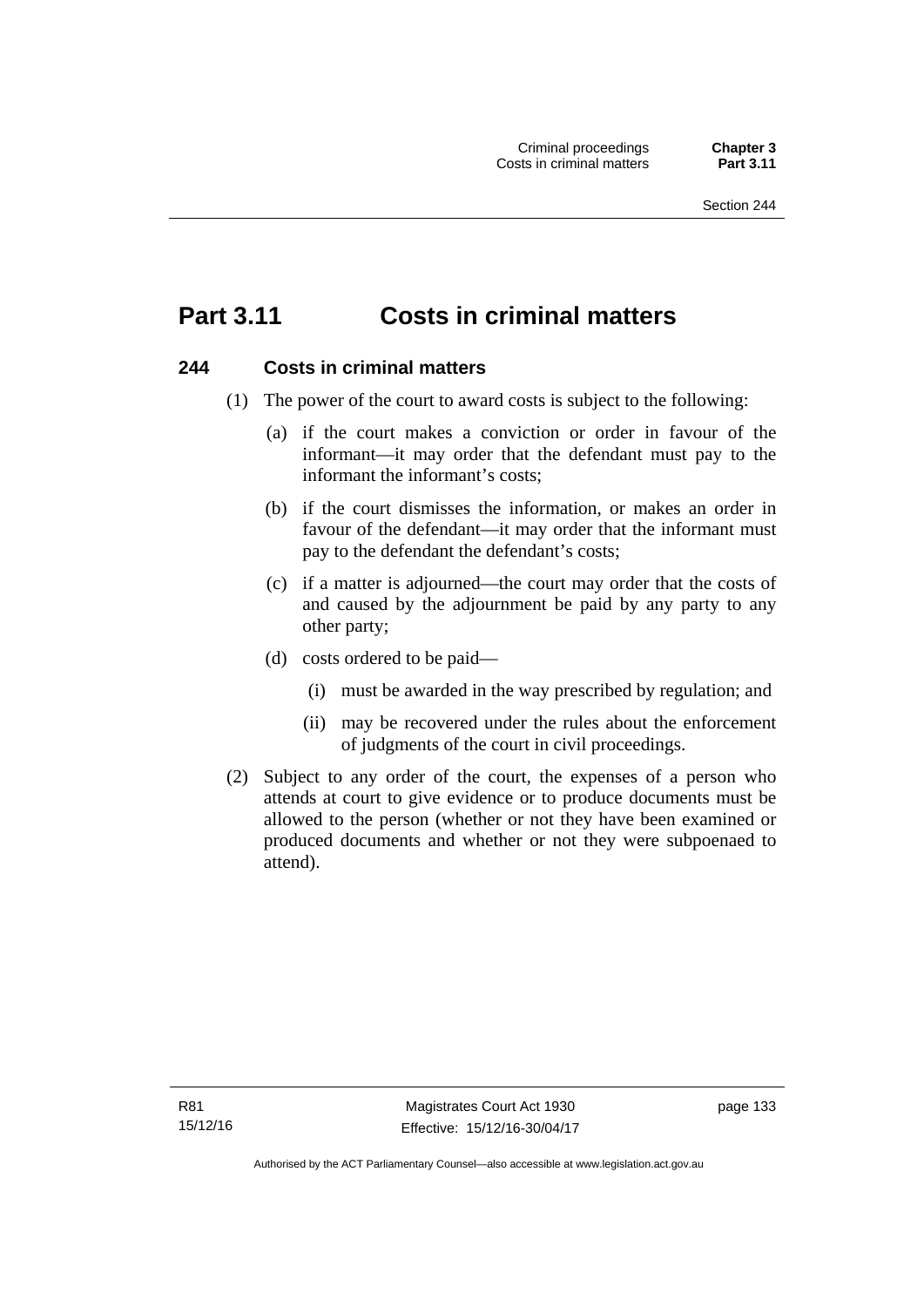**Chapter 3** Criminal proceedings<br>**Part 3.12** Securities in criminal **Securities in criminal matters** 

Section 248

# **Part 3.12 Securities in criminal matters**

### **248 Meaning of** *security***—pt 3.12**

In this part:

*security* means a security under the *[Crimes \(Sentencing\) Act 2005](http://www.legislation.act.gov.au/a/2005-58)*, section 15A (Fines—security for payment).

### **249 Securities taken under Act**

- (1) A person must give security, whether as principal or surety, either by the deposit of an amount with the registrar, or by an oral or written acknowledgment of the undertaking or condition by which, and of the amount for which, the person is bound.
	- *Note* If a form is approved under the *[Court Procedures Act 2004](http://www.legislation.act.gov.au/a/2004-59)* for this provision, the form must be used.
- (2) Record of the security having been made may be provided by entry of it in the court's records.

### **250 Recovery of amount due under security**

Any amount becoming due under a security is recoverable on a claim by a police officer or by the registrar or by some other person authorised by the court.

### **252 Sums paid by surety may be recovered from principal**

Any amount paid by a surety on behalf of his or her principal in relation to a security, together with all costs, charges and expenses incurred by the surety in relation to the security, is taken to be a debt due to the surety from the principal, and may be recovered on a claim by the surety.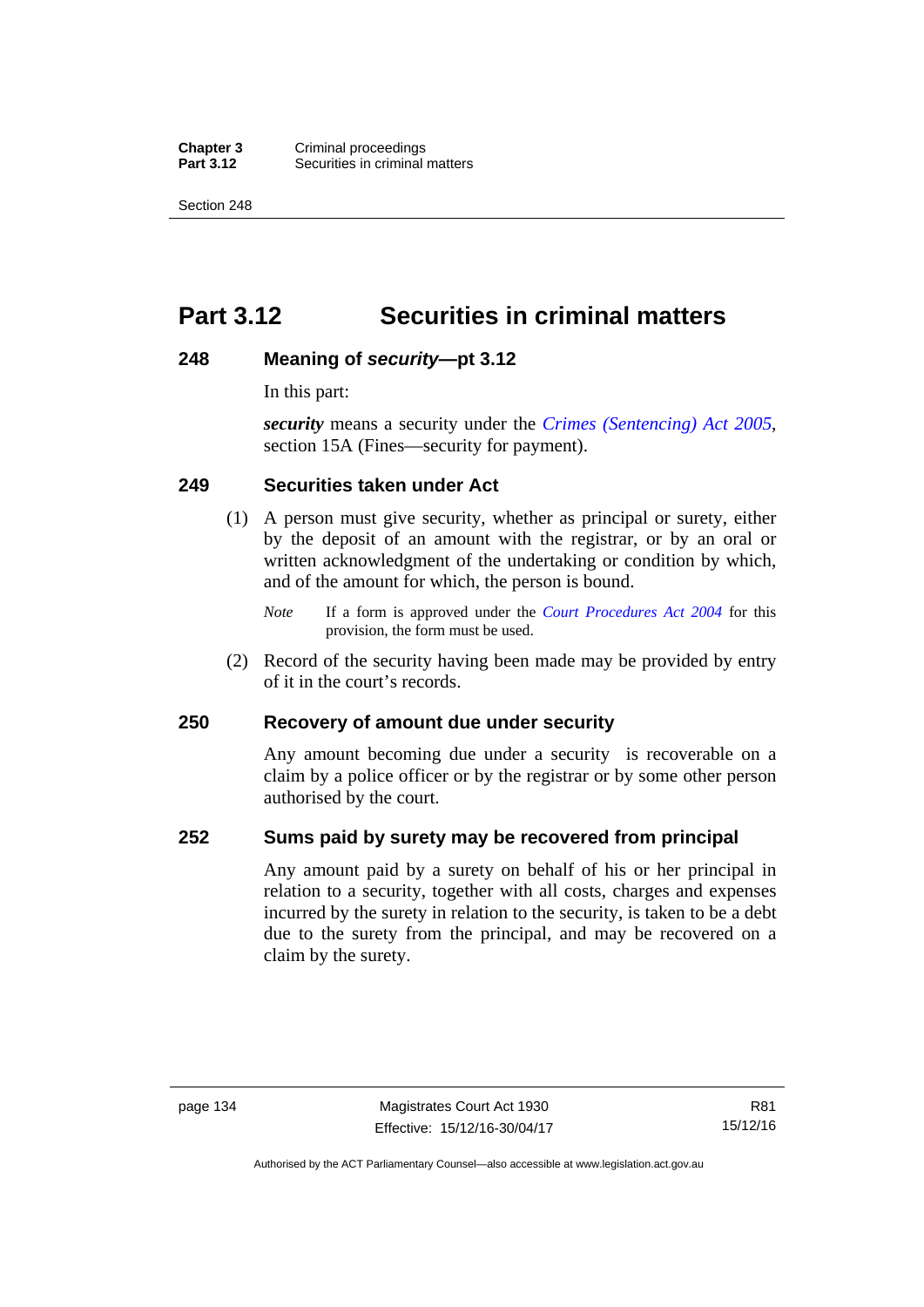### **253 Payment enforced by security**

If security is given for payment of an amount, the payment must be enforced by means of the security in substitution for other means of enforcing the payment.

### **254 Enforcement of recognisance**

- $(1)$  If—
	- (a) a witness or a person sought to be made a witness has entered into a recognisance for this Act; and
	- (b) the court is satisfied that the witness or person sought to be made a witness has failed to comply with a condition of the recognisance;

the court may declare the recognisance to be forfeited and may make an order that the witness or person sought to be made a witness pay the whole or a part of the amount in which the witness or person is bound under the recognisance.

- $(2)$  If—
	- (a) the court has declared a recognisance to be forfeited under subsection (1); and
	- (b) a person is bound by the recognisance as surety for the performance of that condition;

the court may make an order that the person mentioned in paragraph (b) pay the whole or a part of the amount in which the person is bound under the recognisance.

 (3) An order made under subsection (1) or (2) may be enforced as if it were a judgment entered on a claim by the registrar.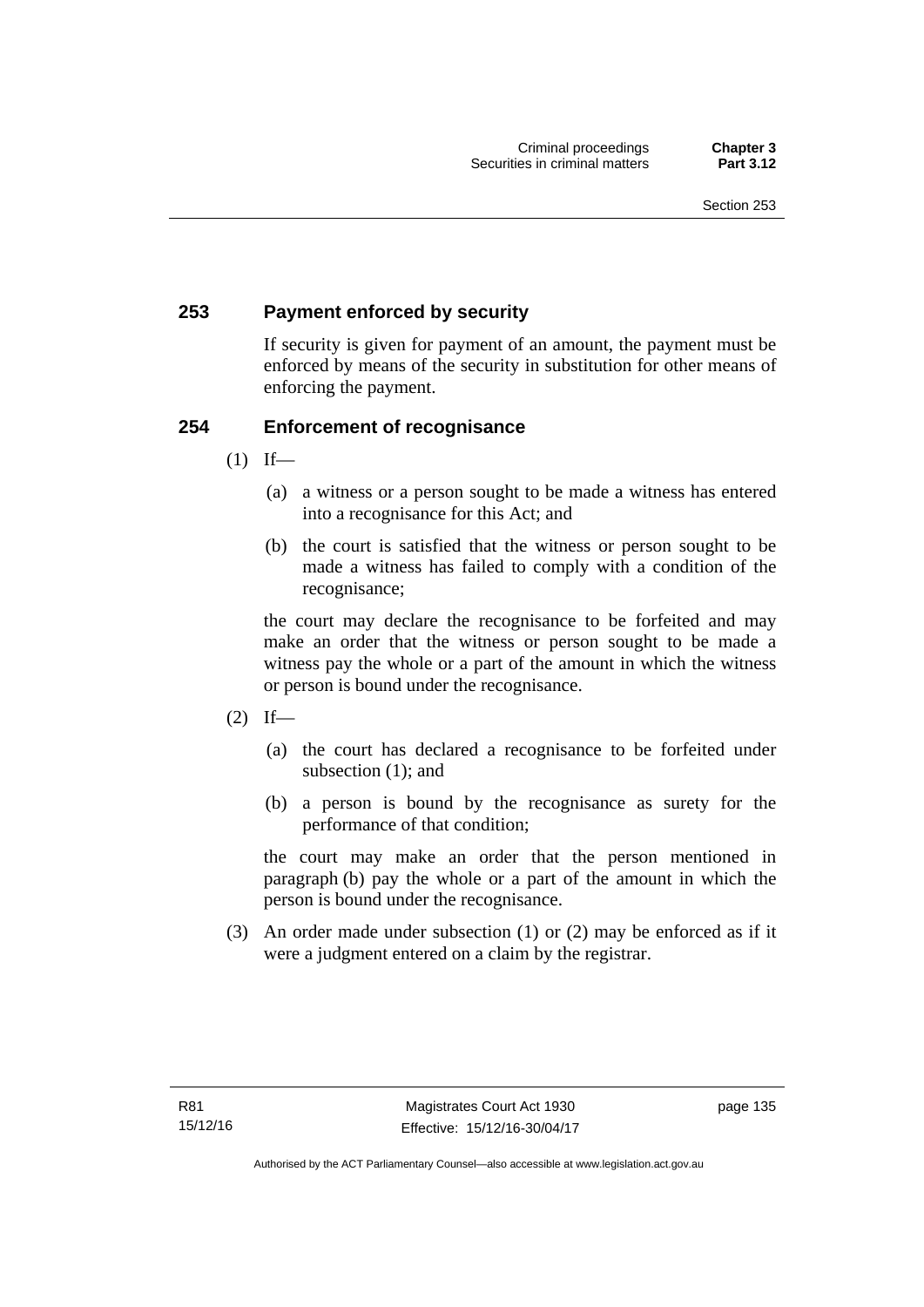Section 254

- (4) Subject to subsection (5), the court may, on application by a person against whom an order has been made under subsection (1) or (2)—
	- (a) vary the order by reducing the amount payable under the order; or
	- (b) revoke the order and, if the order was made under subsection (1), revoke the declaration that the recognisance is forfeited.
- $(5)$  If—
	- (a) the court has made an order under subsection (1) or (2); and
	- (b) an enforcement order has been made; and
	- (c) property has been sold under the enforcement order;

the court must not make an order under subsection (4).

 (6) It is not necessary that, for the purpose of hearing an application under subsection (4), the court be constituted by the magistrate who made the order to which the application relates.

page 136 Magistrates Court Act 1930 Effective: 15/12/16-30/04/17

Authorised by the ACT Parliamentary Counsel—also accessible at www.legislation.act.gov.au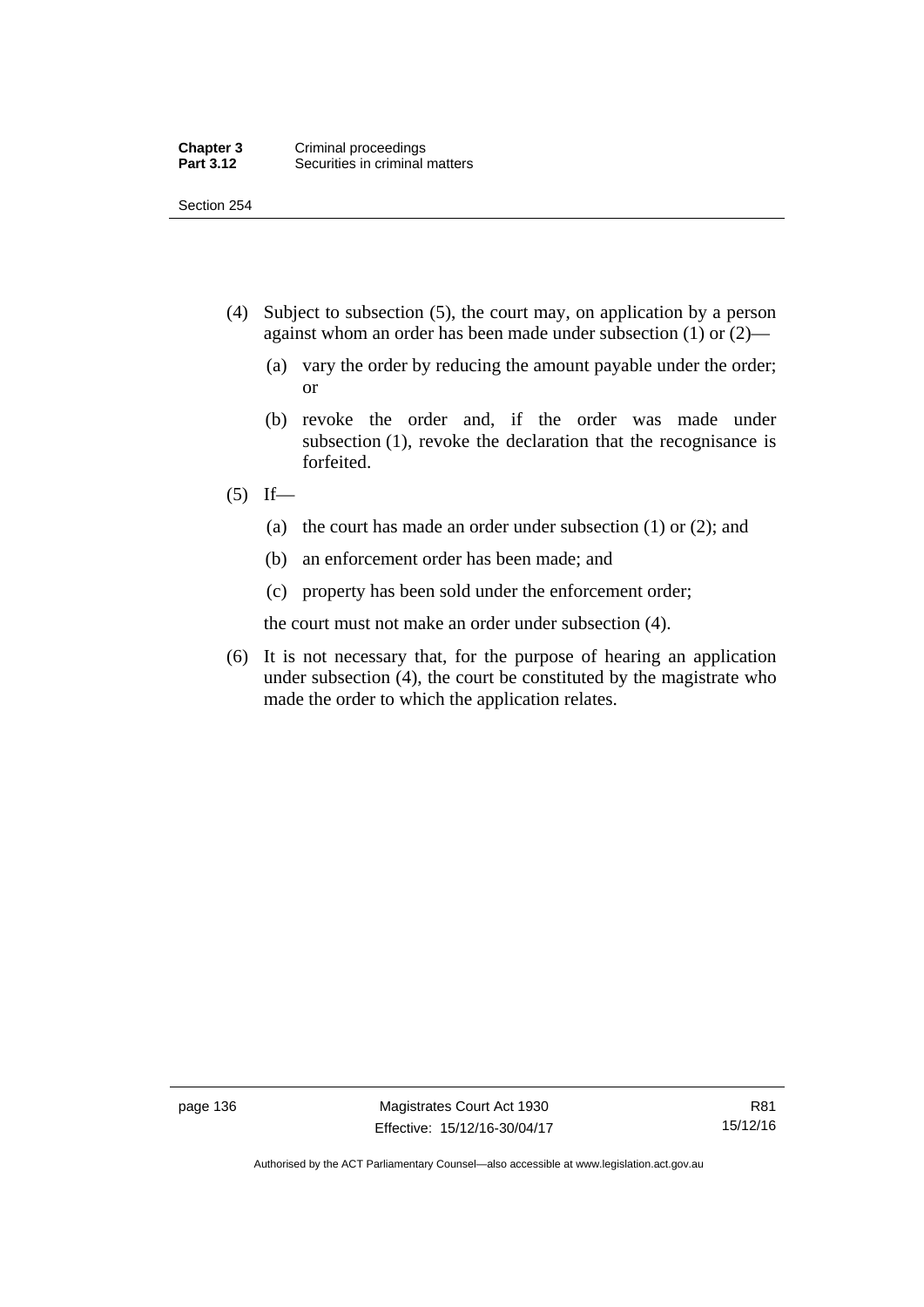# **Chapter 4 Civil proceedings**

# Part 4.1 **Preliminary**

### **256 Application of ch 4**

This chapter does not apply in relation to—

- (a) a proceeding under the *[Domestic Violence and Protection](http://www.legislation.act.gov.au/a/2008-46)  [Orders Act 2008](http://www.legislation.act.gov.au/a/2008-46)*; or
- (b) a proceeding under the *[Workers Compensation Act 1951](http://www.legislation.act.gov.au/a/1951-2)*; or
- (c) a proceeding on an information for an offence.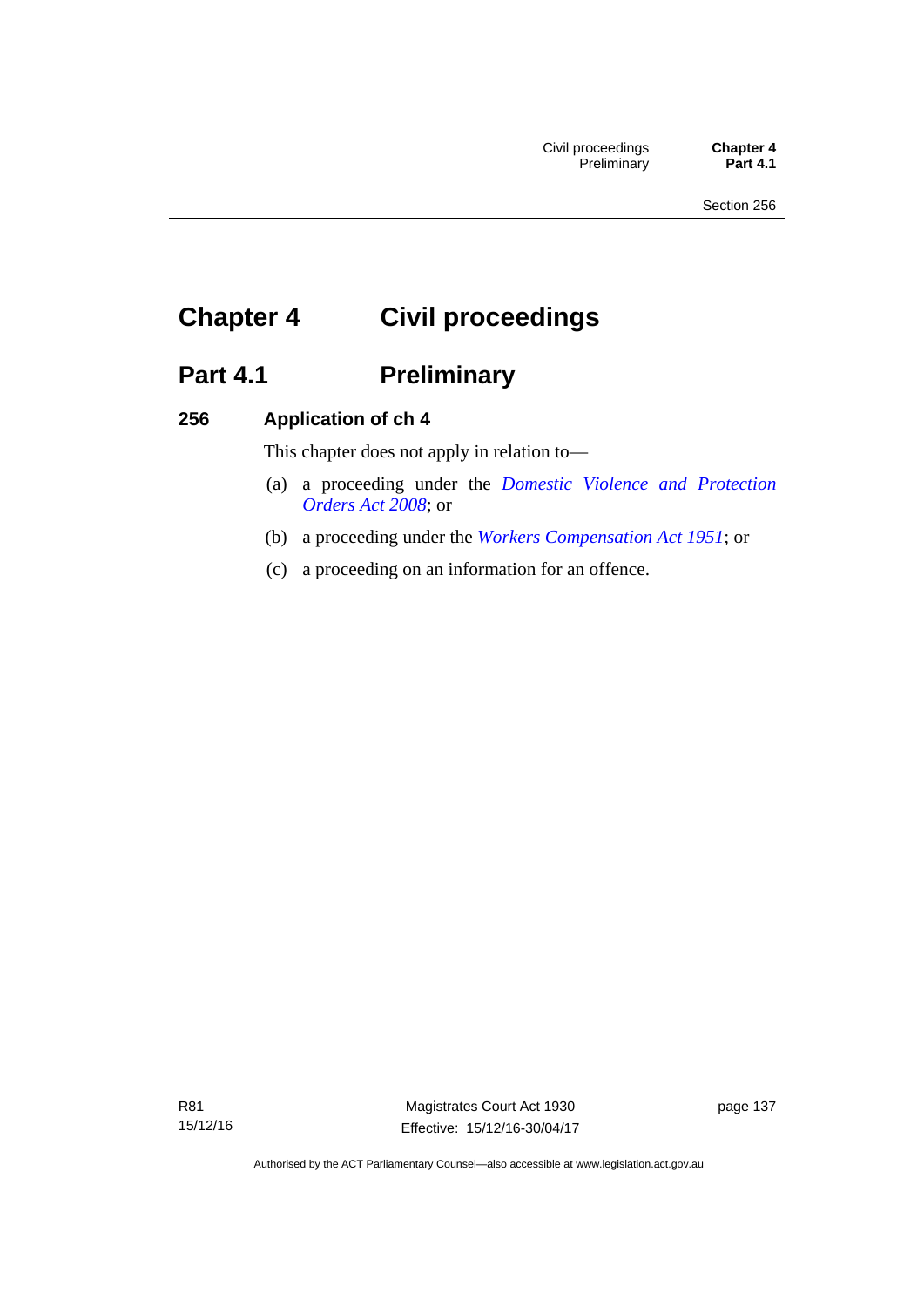**Chapter 4 Civil proceedings**<br>**Part 4.2 Civil iurisdiction Civil jurisdiction** 

Section 257

### **Part 4.2 Civil jurisdiction**

### **257 Personal actions at law—amount or value**

- (1) The Magistrates Court has jurisdiction to hear and decide any personal action at law if the amount claimed is not more than \$250 000, including a personal action at law if—
	- (a) the amount claimed is the amount owing on a balance of account, after an admitted set-off or otherwise; or
	- (b) any amount in excess of \$250 000 to which the plaintiff may be entitled in relation to the cause of action is abandoned in accordance with the rules.
- (2) If the amount claimed in a personal action includes interest up to judgment, or a lump sum instead of interest, in accordance with the rules, the interest is disregarded in working out whether or not the court has jurisdiction.
- (3) For this section, a *personal action at law* includes an action relating to the detention of goods, and the amount claimed in the action is the value of the goods plus any amount claimed for damages for the detention of the goods.
- (4) Subsection (1) does not limit the court's jurisdiction if, under another law in force in the ACT, an amount may be recovered by action in the court (even if the amount is more than \$250 000).
- (5) The court's jurisdiction under subsection (1) is additional to any jurisdiction that the court has under any other law in force in the ACT.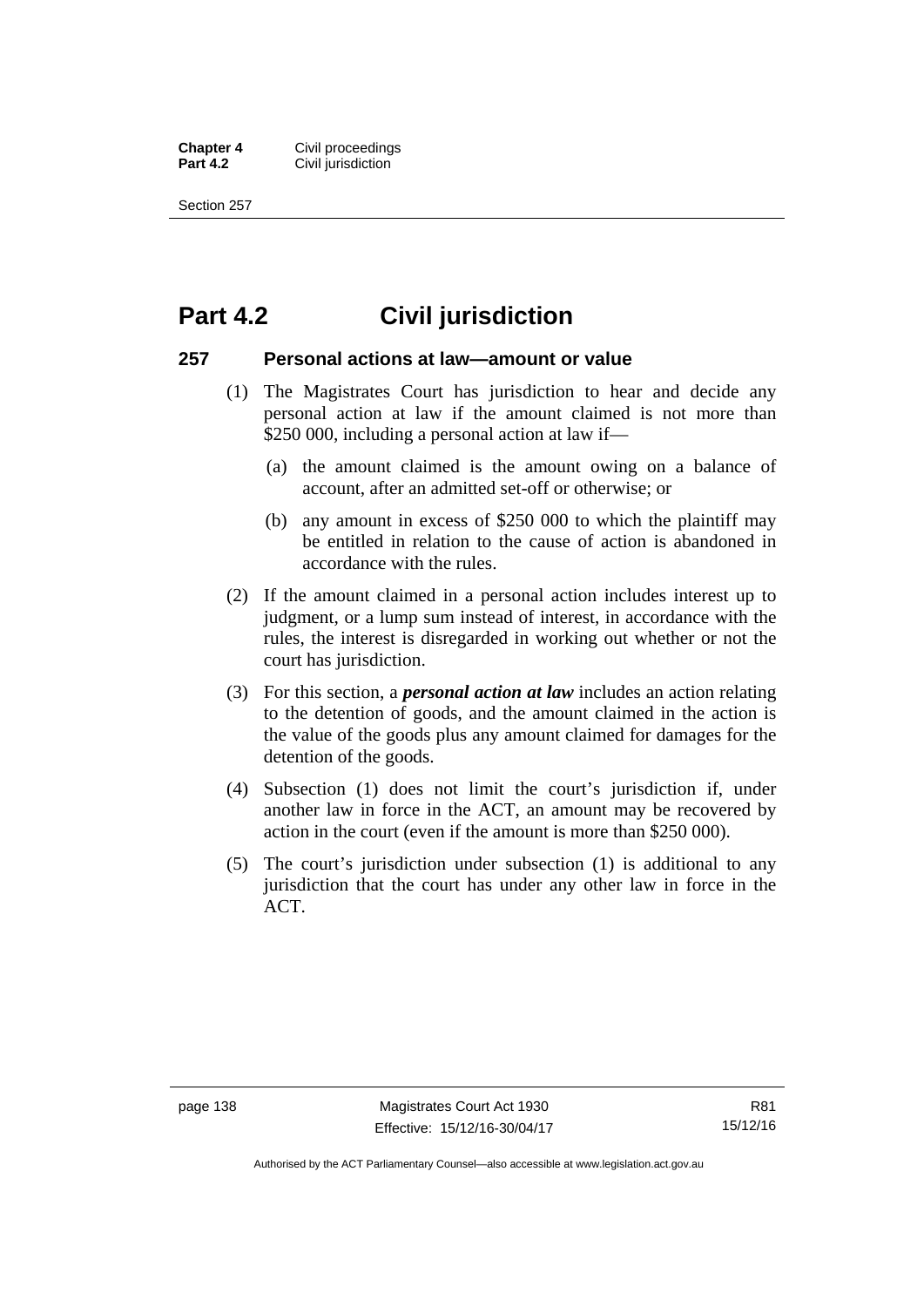### **258 Power of court to grant relief**

- (1) In any proceeding that the Magistrates Court has jurisdiction to hear and decide—
	- (a) the court may grant any relief, redress or remedy that the Supreme Court may grant in a similar action in that court, and for that purpose the Magistrates Court may make any order that the Supreme Court may make; and
	- (b) the court must give effect to any ground of defence, counterclaim or set-off, whether equitable or legal, in the same way and to the same extent that the Supreme Court would do.
- (2) For the exercise by the Magistrates Court of its powers under subsection (1) in any proceeding—
	- (a) a magistrate constituting the court has, as well as any other powers under this Act, all the powers of a judge in a similar action in the Supreme Court; and
	- (b) the registrar, bailiff or other appropriate officer of the Magistrates Court must exercise any function that a corresponding officer of the Supreme Court would exercise in a similar action in that court in accordance with the practice and procedure of that court.
- (3) In exercising a function mentioned in subsection (2), the registrar, a bailiff or other officer of the court must comply with this Act, the rules and any order of the Magistrates Court.

### **259 Rules of equity to prevail**

In any proceeding in the Magistrates Court, if there is a conflict between the rules of equity and the rules of common law, the rules of equity prevail.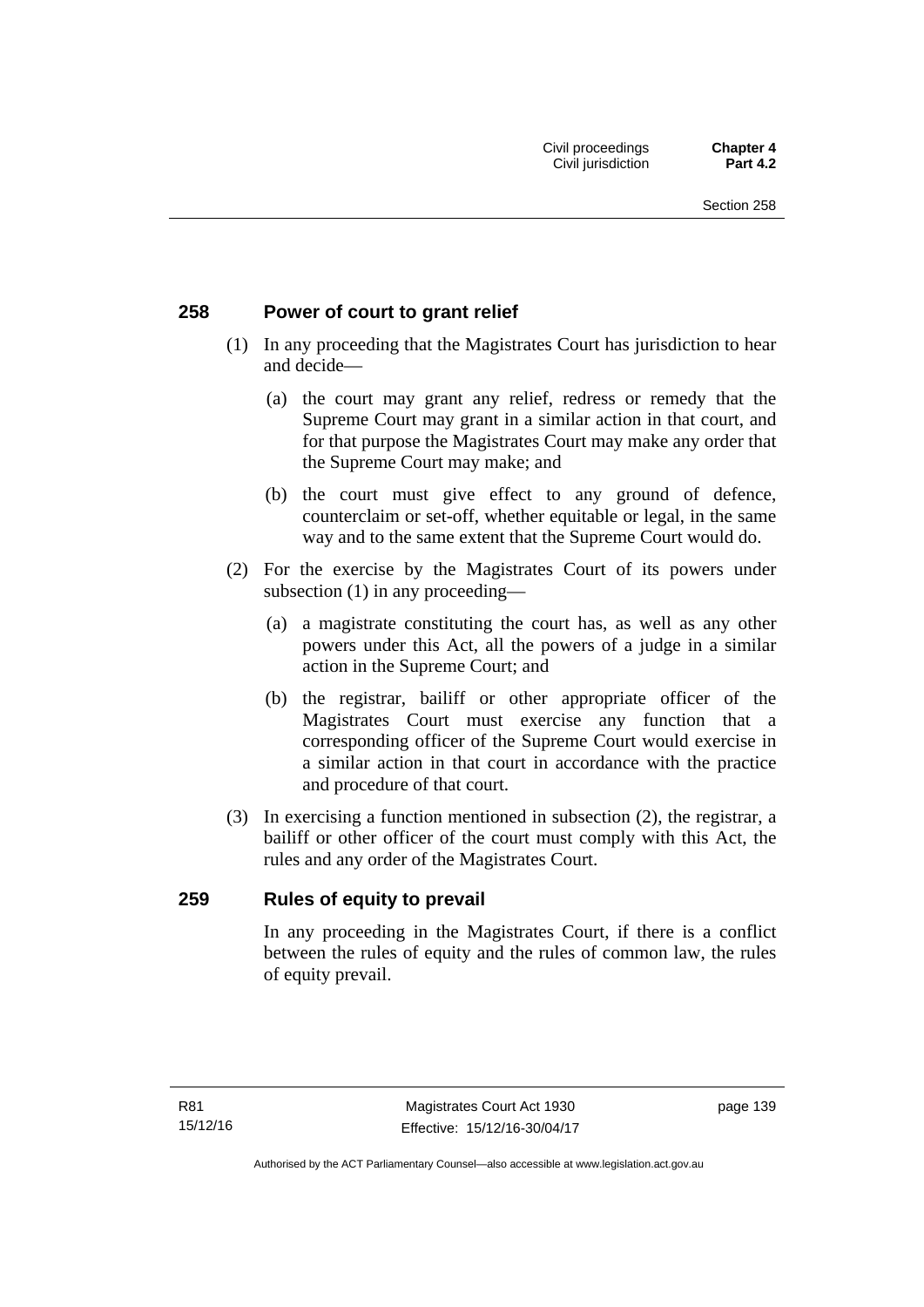| <b>Chapter 4</b> | Civil proceedings  |
|------------------|--------------------|
| <b>Part 4.2</b>  | Civil jurisdiction |

Section 260

### **260 Nuisance**

- (1) The Magistrates Court has the same jurisdiction as the Supreme Court to hear and decide a civil action for nuisance.
- (2) In a civil action for nuisance, the Magistrates Court may grant the same relief as the Supreme Court may grant in a similar action in that court.

### **261 Disputed debts**

- (1) The Magistrates Court may, in a proceeding in the court, declare that—
	- (a) a person is or is not indebted to someone else; or
	- (b) a person is or is not indebted to someone else in a stated amount; or
	- (c) a person is or is not indebted to someone else in an amount that is more than a stated amount.
- (2) This section applies only in relation to a debt that is not more than \$250 000.

### **262 Cause of action arising, or defendant resident, outside ACT**

The Magistrates Court has jurisdiction to hear and decide a proceeding if—

 (a) the defendant was resident in the ACT when the claim was served on the defendant, even though all of the cause of action in the proceeding arose outside the ACT; or

Authorised by the ACT Parliamentary Counsel—also accessible at www.legislation.act.gov.au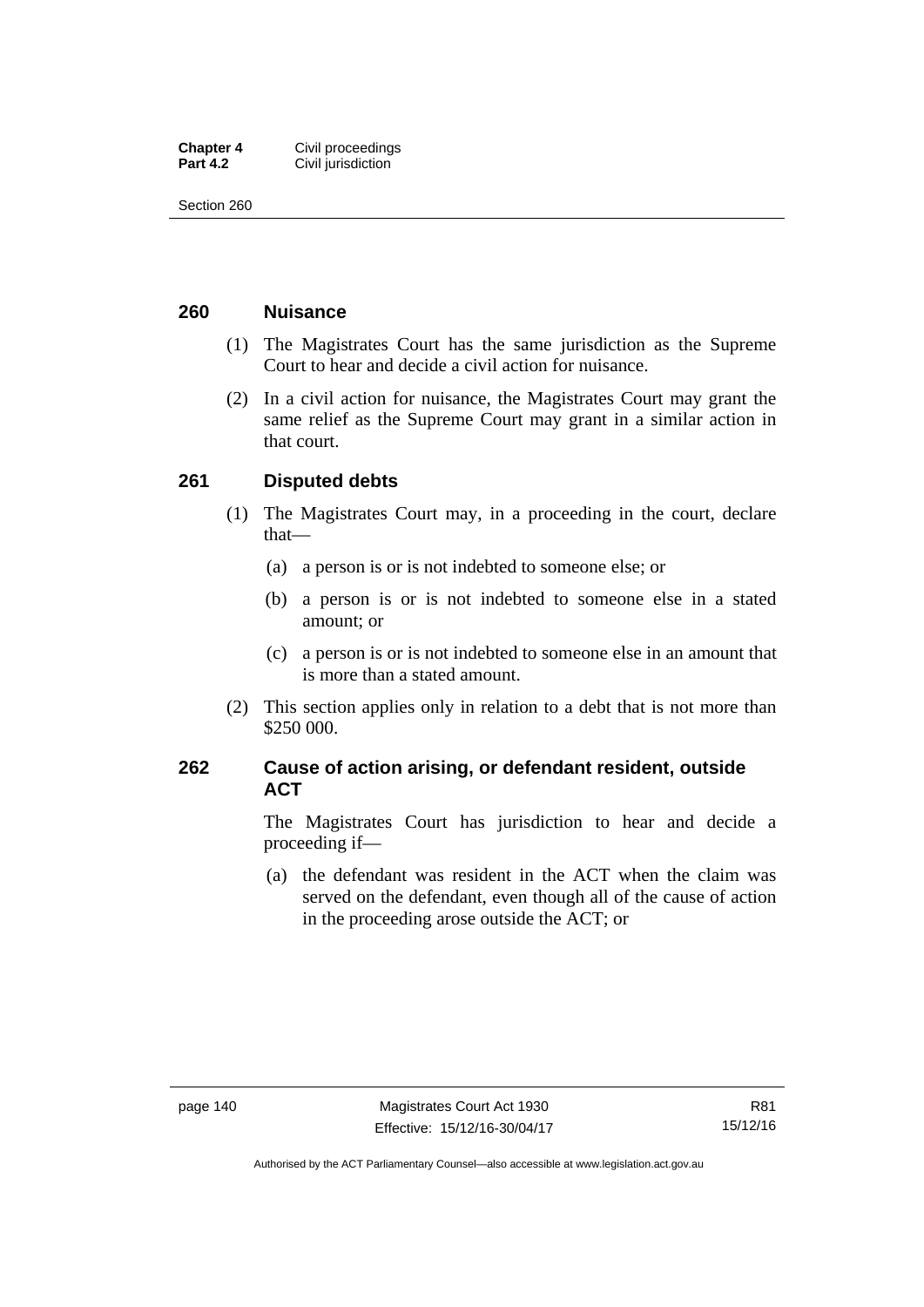- (b) both of the following apply, even though the defendant is not in the ACT:
	- (i) a material part of the cause of action in the proceeding arose in the ACT, even though part of the cause of action arose outside the ACT;
	- (ii) the claim is served on the defendant in Australia or an external territory.

### **263 Requests under conventions relating to legal proceedings in civil and commercial matters**

- (1) The Magistrates Court has jurisdiction to make any order or take any action necessary to comply with a request received from the consular or other authority of a relevant foreign country for serving documents in the ACT or taking evidence in the ACT.
- (2) In this section:

*relevant foreign country*—a foreign country is a *relevant foreign country* if a convention relating to legal proceedings in civil and commercial matters is in force between the country and Australia.

### **264 Proceedings affecting title to land**

- (1) The Magistrates Court does not have jurisdiction to hear and decide a proceeding in which the title to land is genuinely in question.
- (2) However, the jurisdiction of the Magistrates Court to hear and decide a proceeding is not affected only because the title to land incidentally comes in question in the proceeding.
- (3) In a proceeding mentioned in subsection (2), a judgment is not evidence of title to land.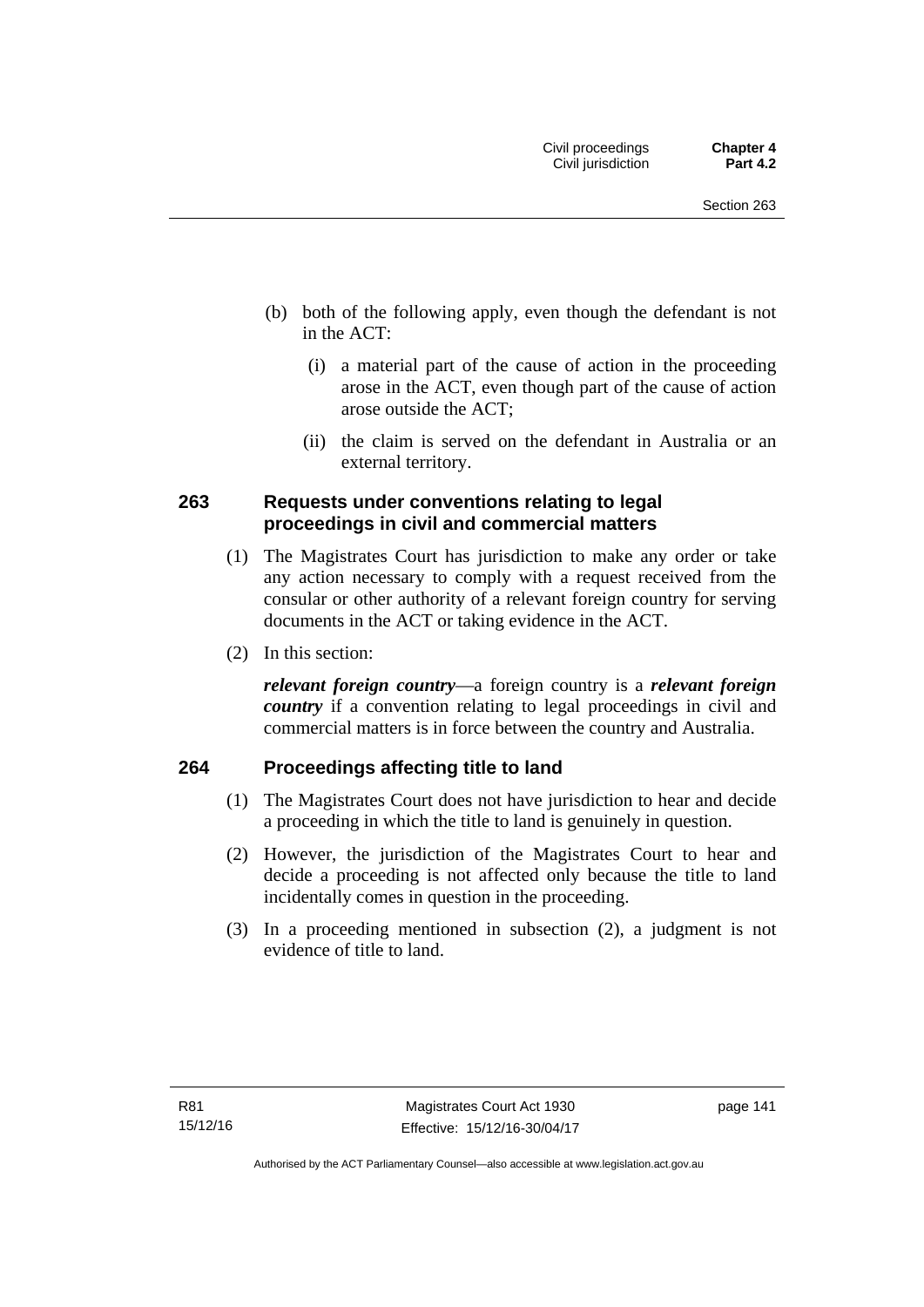#### **Chapter 4 Civil proceedings**<br>**Part 4.2 Civil iurisdiction Civil jurisdiction**

Section 265

### **265 Disputes under Residential Tenancies Act**

The Magistrates Court does not have jurisdiction in relation to a dispute to which the *[Residential Tenancies Act 1997](http://www.legislation.act.gov.au/a/1997-84)* applies if the amount in dispute is not more than \$10 000.

### **266 Complaints under Utilities Act, pt 12**

The Magistrates Court does not have jurisdiction in relation to a matter to the extent to which it is the subject of—

- (a) a complaint under the *[Utilities Act 2000](http://www.legislation.act.gov.au/a/2000-65)*, part 12 (Complaints); or
- (b) a direction or declaration of the ACAT under that part.

### **266A Civil disputes under ACT Civil and Administrative Tribunal Act**

- (1) A proceeding may not be started in the Magistrates Court in relation to—
	- (a) a common boundaries determination; or
	- (b) another civil dispute if an amount of not more than \$25 000 is claimed, or sought to be declared as a debt, whether or not any other relief is also sought.
- (2) To remove any doubt, this section does not apply in relation to the enforcement of an order made by the ACAT.
	- *Note* The *[ACT Civil and Administrative Tribunal Act 2008](http://www.legislation.act.gov.au/a/2008-35)*, s 71 provides that a money order or non-money order made by the ACAT is taken to have been filed in the Magistrates Court for enforcement under the *[Court](http://www.legislation.act.gov.au/sl/2006-29)  [Procedures Rules 2006](http://www.legislation.act.gov.au/sl/2006-29)*, pt 2.18 (Enforcement).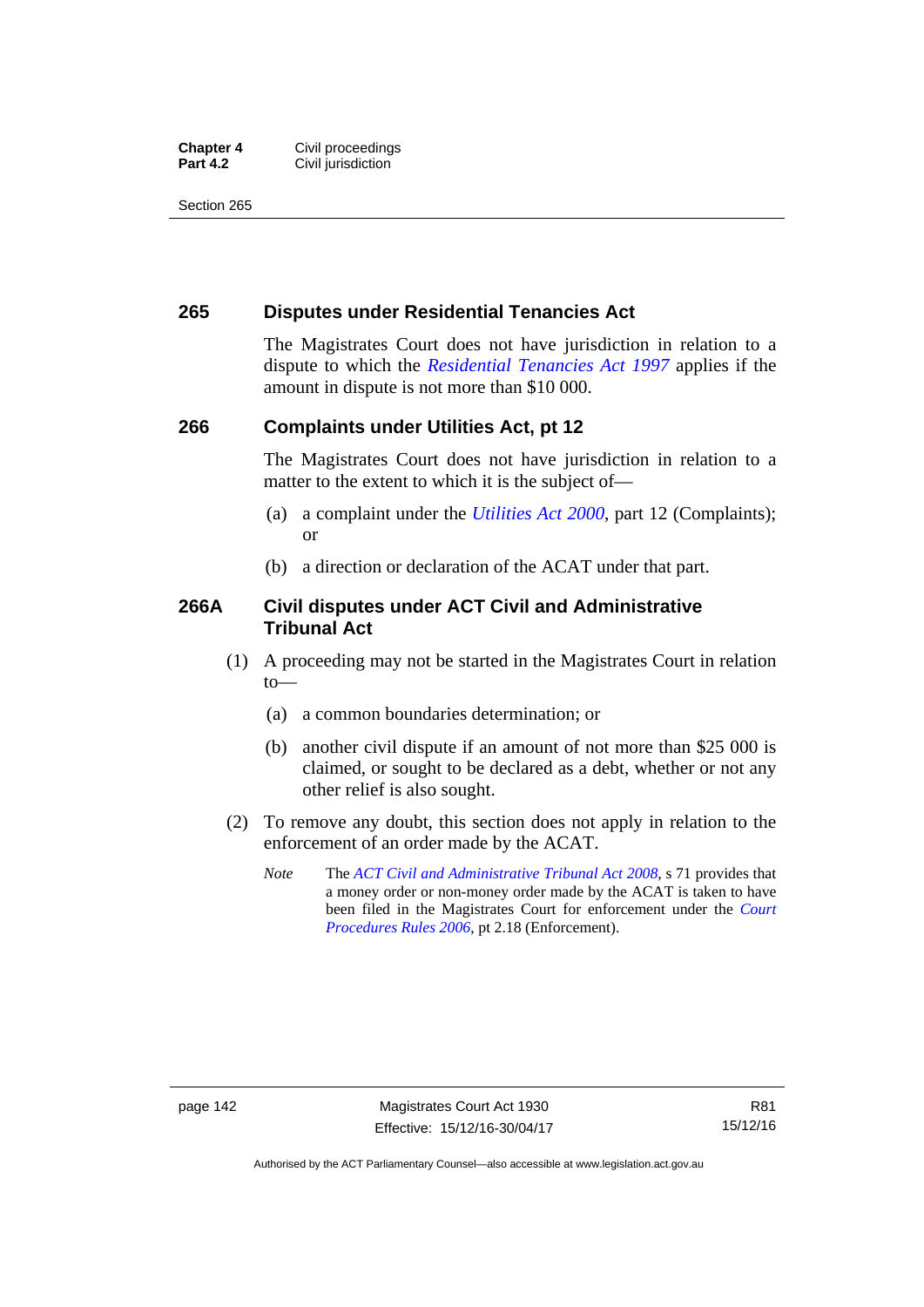(3) In this section:

*civil dispute*—see the *[ACT Civil and Administrative Tribunal](http://www.legislation.act.gov.au/a/2008-35)  [Act 2008](http://www.legislation.act.gov.au/a/2008-35)*, section 16.

*common boundaries determination*—see the *[ACT Civil and](http://www.legislation.act.gov.au/a/2008-35)  [Administrative Tribunal Act 2008](http://www.legislation.act.gov.au/a/2008-35)*, section 15.

*Note* An application may be made to the ACAT for civil disputes (see the *[ACT Civil and Administrative Tribunal Act 2008](http://www.legislation.act.gov.au/a/2008-35/default.asp)*, pt 4). The ACAT has, in relation to civil disputes, the same jurisdiction and powers as the Magistrates Court (see the *[ACT Civil and Administrative Tribunal](http://www.legislation.act.gov.au/a/2008-35)  [Act 2008](http://www.legislation.act.gov.au/a/2008-35)*, s 22).

### **266B Enforcement of ACT Civil and Administrative Tribunal order—representation**

- (1) This section applies if a person (the *first person*)—
	- (a) was represented in an application in the ACAT by someone else (the *second person*) under the *[ACT Civil and](http://www.legislation.act.gov.au/a/2008-35)  [Administrative Tribunal Act 2008](http://www.legislation.act.gov.au/a/2008-35)*, section 30; and
	- (b) the ACAT made a money order or non-money order in favour of the first person; and
	- (c) the first person enforces the order in the Magistrates Court under the *[Court Procedures Rules 2006](http://www.legislation.act.gov.au/sl/2006-29)*, part 2.18 (Enforcement).
- (2) The second person may represent the first person in the enforcement proceeding in the Magistrates Court.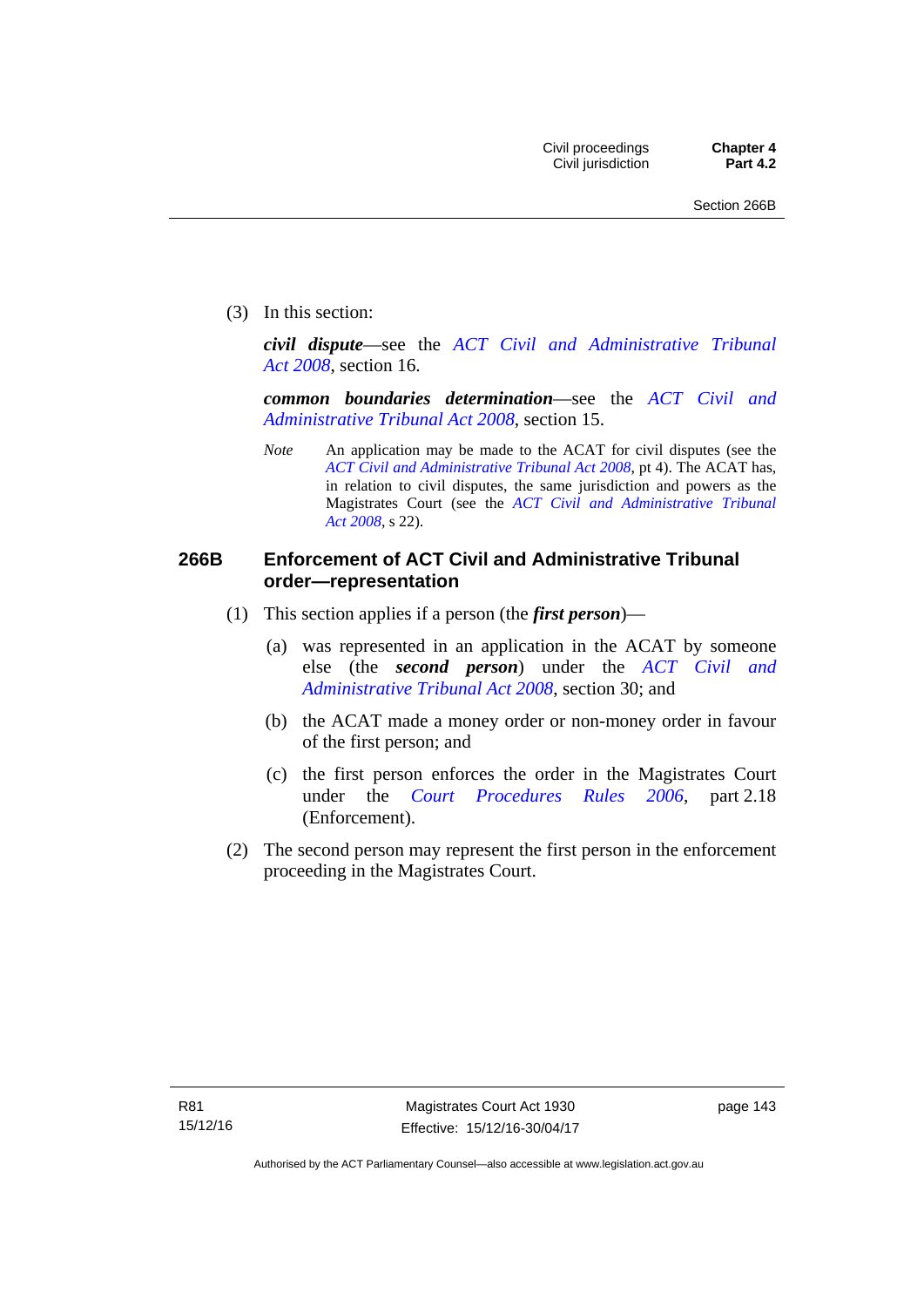Section 267

## **Part 4.3 Case stated for Supreme Court**

### **267 Case stated**

- (1) On the application of a party to a proceeding in the Magistrates Court, the court may state, in the form of a special case, any question of law that arises in the proceeding for the opinion of the Supreme Court.
- (2) The Supreme Court has jurisdiction to hear and decide a case stated under this section.

page 144 Magistrates Court Act 1930 Effective: 15/12/16-30/04/17

Authorised by the ACT Parliamentary Counsel—also accessible at www.legislation.act.gov.au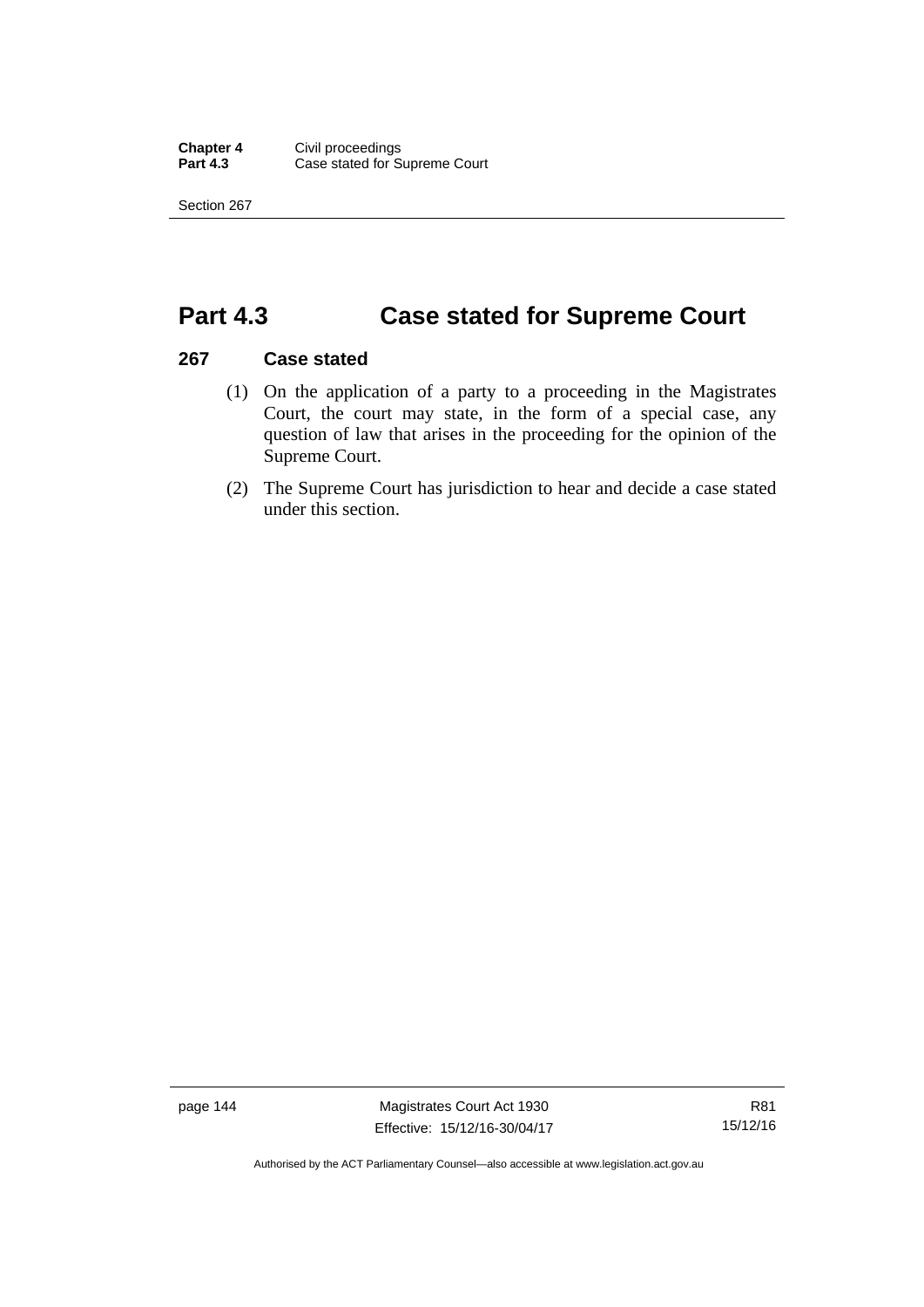# **Part 4.4 Transfer of proceedings from or to Supreme Court**

### **268 Transfer of action from Supreme Court**

- (1) This section applies if a proceeding in the Supreme Court relates to a cause of action that is a prescribed action.
- (2) The Supreme Court may, on the application of a party to the action or its own initiative, order that the action be transferred to the Magistrates Court if it considers it just to do so.
- (3) In subsection (1):

*prescribed action* means an action in which the amount claimed (whether initially or as reduced by payment, admitted set-off or otherwise) is not more than the amount for which the Magistrates Court has jurisdiction under this chapter.

### **269 Procedure on transfer of action from Supreme Court**

- (1) This section applies if the Supreme Court has made an order under section 268 that an action pending in the Supreme Court be transferred to the Magistrates Court.
- (2) A party to the action may file in the Magistrates Court a copy of the order, a copy of each of the pleadings (if any) in the action and any other relevant documents filed in the Supreme Court.
- (3) When the copies have been filed, the action—
	- (a) stops being an action in the Supreme Court; and
	- (b) becomes a proceeding in the Magistrates Court.
- (4) The proceeding is taken to have been begun in the Magistrates Court on the day the action was begun in the Supreme Court.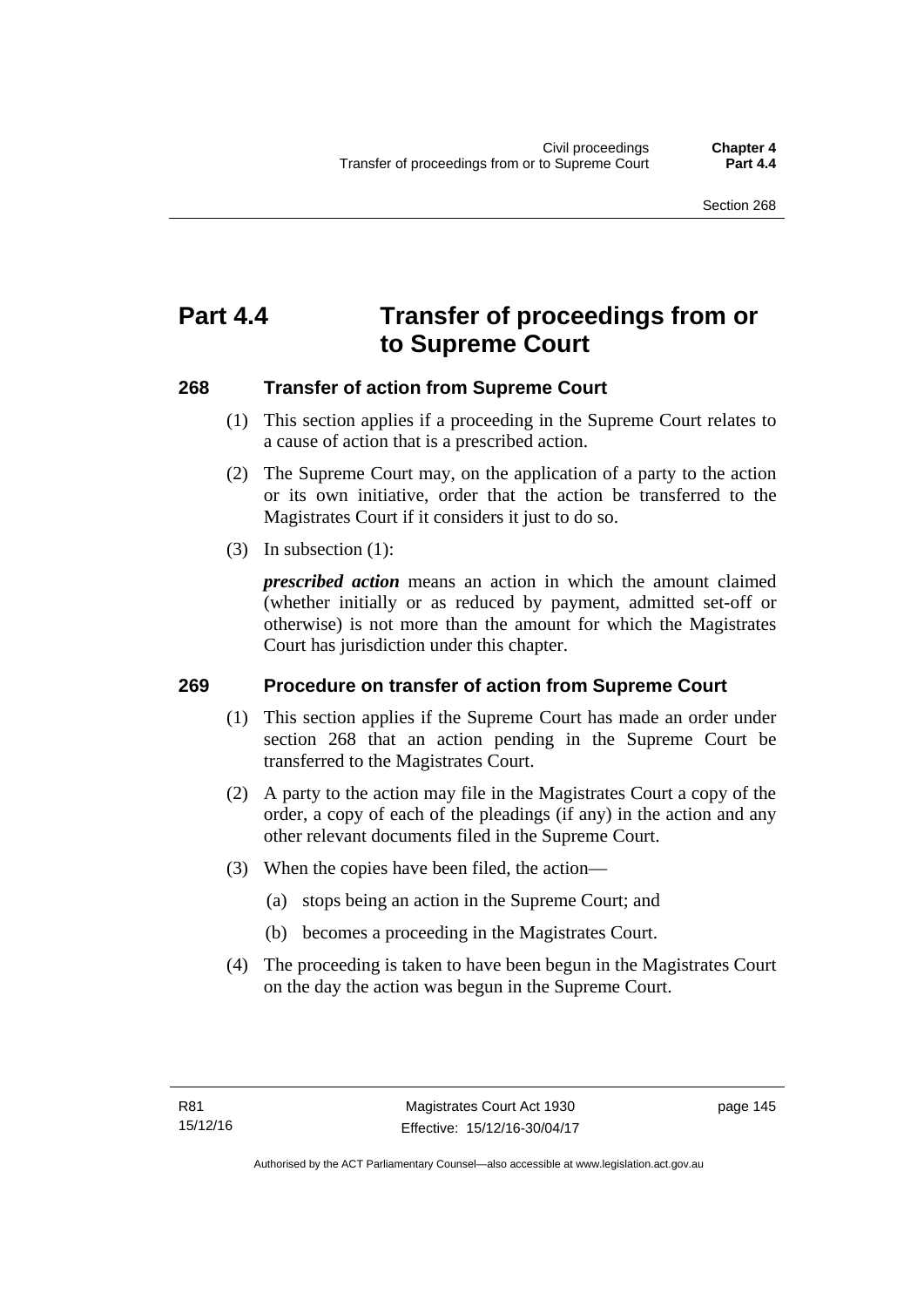Section 270

- (5) Costs in the proceeding are to be allowed—
	- (a) for costs incurred before the order under section 268 was made (including the costs of getting the order) and the costs of getting the copies mentioned in subsection (2)—in accordance with the rules under the *[Court Procedures Act 2004](http://www.legislation.act.gov.au/a/2004-59)* applying to the Supreme Court, but subject to any Supreme Court order; and
	- (b) for costs incurred after the order was made (not including the costs of getting the copies)—in accordance with the rules applying to the Magistrates Court.
- (6) If costs mentioned in subsection (5) (a) are to be assessed, the costs must be assessed by the registrar in accordance with the rules applying to the Supreme Court.

### **270 Removal of proceedings into Supreme Court**

On the application of a party to a proceeding in the Magistrates Court, the Supreme Court may order that the proceeding be removed into the Supreme Court on the conditions about costs, security for the amount claimed or costs, or otherwise, that the Supreme Court considers just.

### **271 Stay of proceedings**

- (1) This section applies if an application under section 270 to have a proceeding in the Magistrates Court removed into the Supreme Court is pending.
- (2) On the application of a party to the proceeding, the Supreme Court may order that the proceeding be stayed until the application under section 270 is decided or until the Supreme Court orders otherwise.
- (3) An order that a proceeding be stayed takes effect immediately on a copy of the order being filed in the Magistrates Court.

Authorised by the ACT Parliamentary Counsel—also accessible at www.legislation.act.gov.au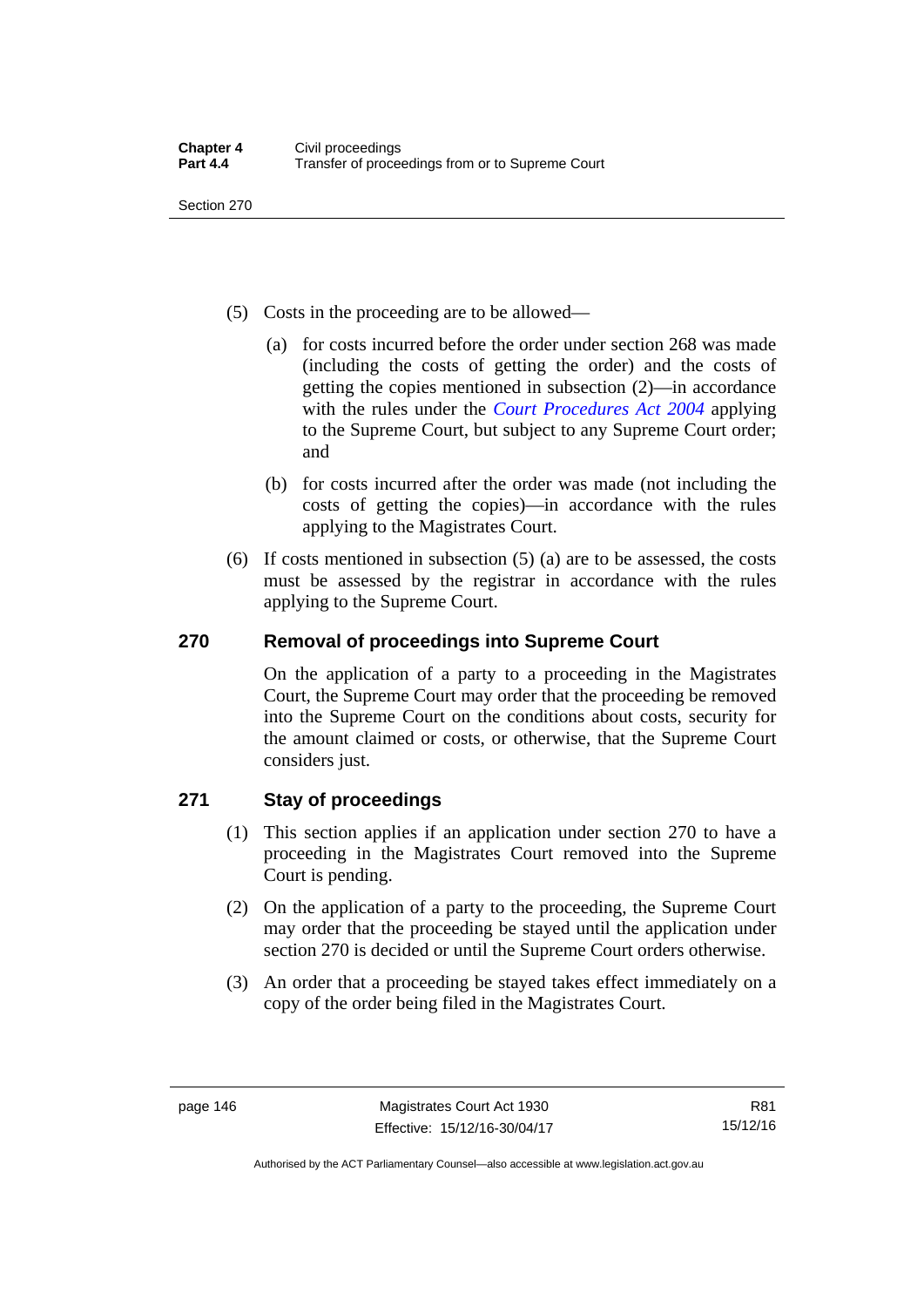# **Part 4.5 Civil appeals**

### **272 Meaning of** *appeal***—pt 4.5**

In this part:

*appeal* means an appeal to the Supreme Court from a judgment or order of the Magistrates Court, whether final or interlocutory, in a proceeding that the Magistrates Court has jurisdiction to hear and decide under this chapter.

### **273 Jurisdiction**

- (1) The jurisdiction of the Supreme Court to hear and decide appeals is subject to the exceptions and conditions in this part.
- (2) Subsection (1) does not affect the operation of any other law that provides for the appellate jurisdiction of the Supreme Court.

### **274 Cases in which appeal may be brought**

- (1) An appeal may be brought only with the leave of the Supreme Court.
- (2) However, an appeal may be brought as of right from a judgment or order—
	- (a) for, or for the payment of, an amount of \$2 000 or more; or
	- (b) in a proceeding in the Magistrates Court—
		- (i) in which the matter in issue amounts to, or is of the value of, \$2 000 or more; or
		- (ii) that involves directly or indirectly a claim, demand or question to or in relation to any property or any civil right amounting to, or of the value of, \$2 000 or more.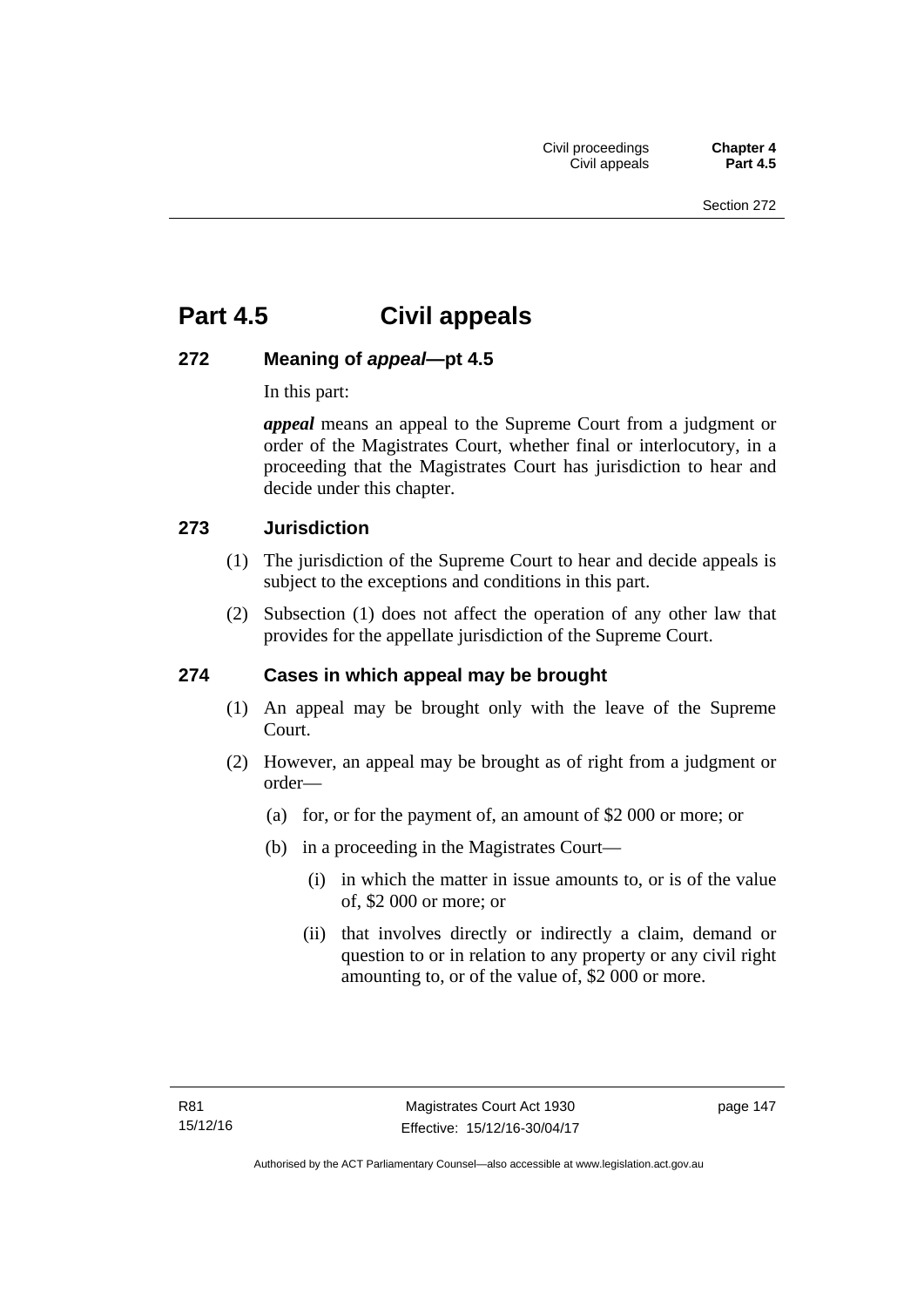| <b>Chapter 4</b> | Civil proceedings |
|------------------|-------------------|
| <b>Part 4.5</b>  | Civil appeals     |

Section 276

### **276 Evidence on appeal**

In an appeal, the Supreme Court must have regard to the evidence given in the proceeding in the Magistrates Court out of which the appeal arose, and has power to draw inferences of fact and, in its discretion, to receive further evidence.

page 148 Magistrates Court Act 1930 Effective: 15/12/16-30/04/17

Authorised by the ACT Parliamentary Counsel—also accessible at www.legislation.act.gov.au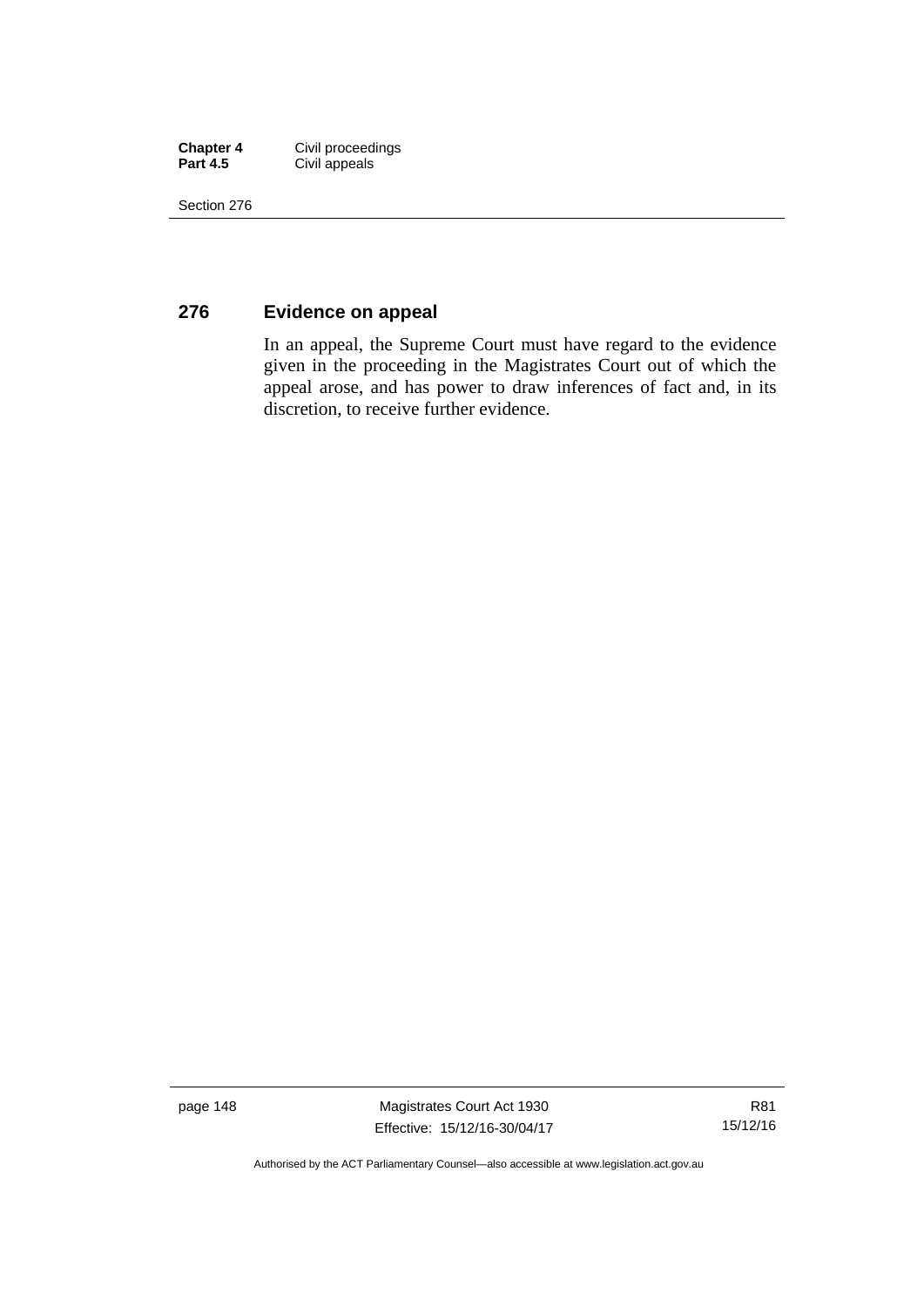# **Chapter 4A The Childrens Court**

### **Part 4A.1 The Childrens Court**

### **287 Childrens Court**

- (1) The Magistrates Court is known as the Childrens Court when it is constituted by the Childrens Court Magistrate exercising the jurisdiction given under section 288.
- (2) The Magistrates Court is also known as the Childrens Court when it is constituted by—
	- (a) a magistrate assigned under section 291C (Assignment of other magistrates for Childrens Court matters) who is exercising the jurisdiction given under section 288; or
	- (b) a magistrate acting under section 291D (2) (Completion of part-heard matters).
- (3) The Childrens Court may use the Magistrates Court seal.

### **288 Jurisdiction of Childrens Court**

- (1) The Childrens Court has jurisdiction to hear and decide—
	- (a) any criminal proceeding against a person in relation to a summary offence if the person was under 18 years old at the time of the alleged offence; and
	- (b) any criminal proceeding against a person in relation to an indictable offence (other than an offence punishable by imprisonment for life) if the person was under 18 years old at the time of the alleged offence; and
	- (c) a proceeding in relation to bail for a child; and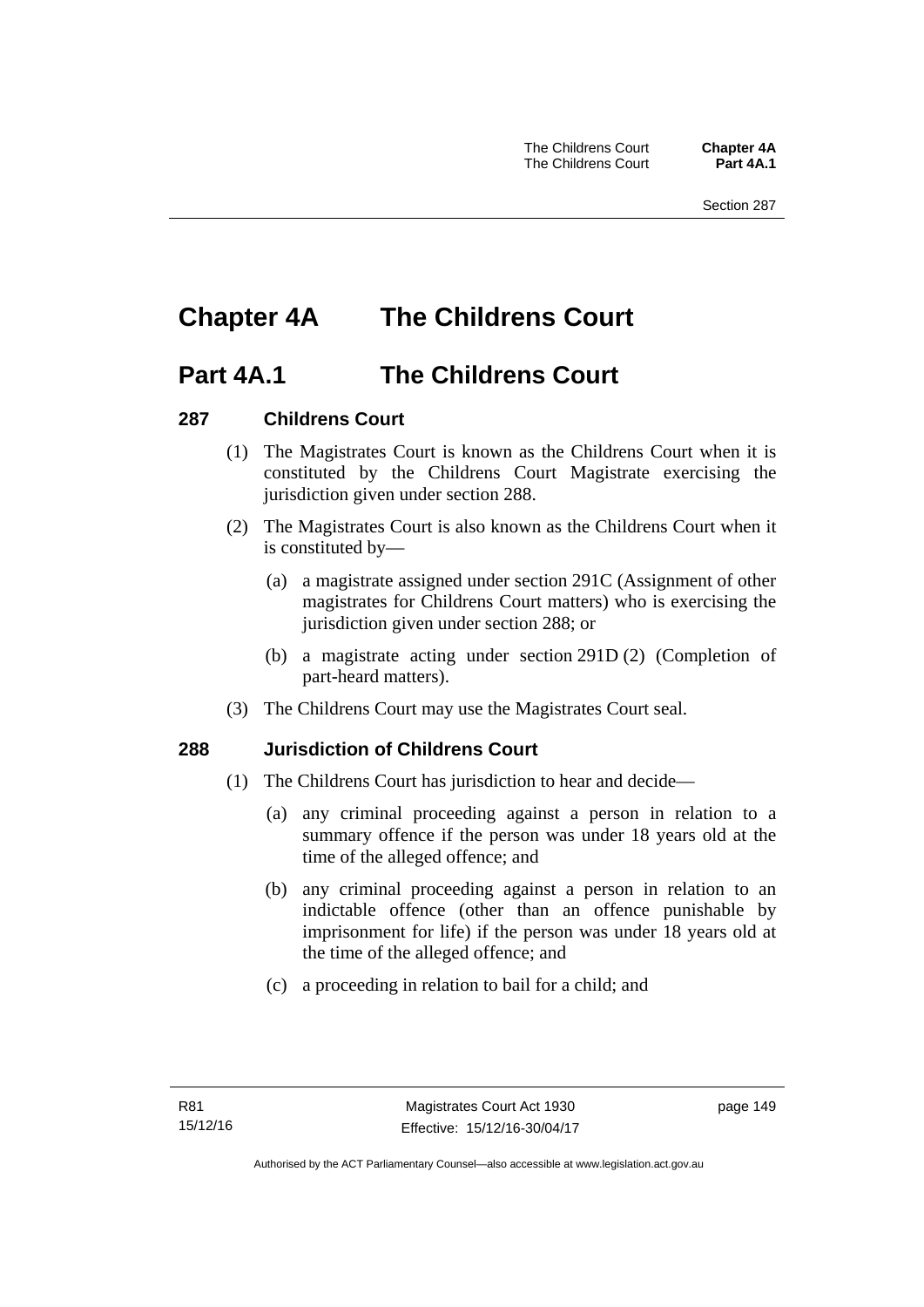| <b>Chapter 4A</b> | The Childrens Court |
|-------------------|---------------------|
| Part 4A.1         | The Childrens Court |

Section 289

- (d) any application or other proceeding under the *[Children and](http://www.legislation.act.gov.au/a/2008-19)  [Young People Act 2008](http://www.legislation.act.gov.au/a/2008-19)*, including a proceeding transferred to the court under the *[Children and Young People Act 2008](http://www.legislation.act.gov.au/a/2008-19)*, chapter 17 (Care and protection—interstate transfer of orders and proceedings); and
- (e) if a child and an adult are jointly charged with an offence—the proceeding against the child and the proceeding against the adult that arise out of the charge.
- (2) Subsection (1) (b) is subject to the *[Crimes Act 1900](http://www.legislation.act.gov.au/a/1900-40)*, section 374 (Summary disposal of certain cases at prosecutor's election) and section 375 (Summary disposal of certain cases).
- (3) Subsection (1) (c) is subject to the *[Bail Act 1992](http://www.legislation.act.gov.au/a/1992-8)*.

### **289 Procedure for proceedings where children jointly charged with adults**

- (1) If section 288 (1) (e) applies, a magistrate may, considering the nature of the alleged offence and the time and expense involved in carrying out hearings for the offence separately, order that the hearing for the offence against the child and the adult be heard together.
	- *Note* Section 288 (1) (e) applies if a child and an adult are jointly charged with an offence.
- (2) Subsection (1) does not affect the operation of the *[Court Procedures](http://www.legislation.act.gov.au/a/2004-59)  [Act 2004](http://www.legislation.act.gov.au/a/2004-59)*, part 7A (Procedural provisions—proceedings involving children or young people) in relation to the child.
- (3) To remove any doubt, the *[Court Procedures Act 2004](http://www.legislation.act.gov.au/a/2004-59)*, part 7A (Procedural provisions—proceedings involving children or young people) applies to a proceeding against a child even if the proceeding arises out of an offence for which the child and an adult were jointly charged.

Authorised by the ACT Parliamentary Counsel—also accessible at www.legislation.act.gov.au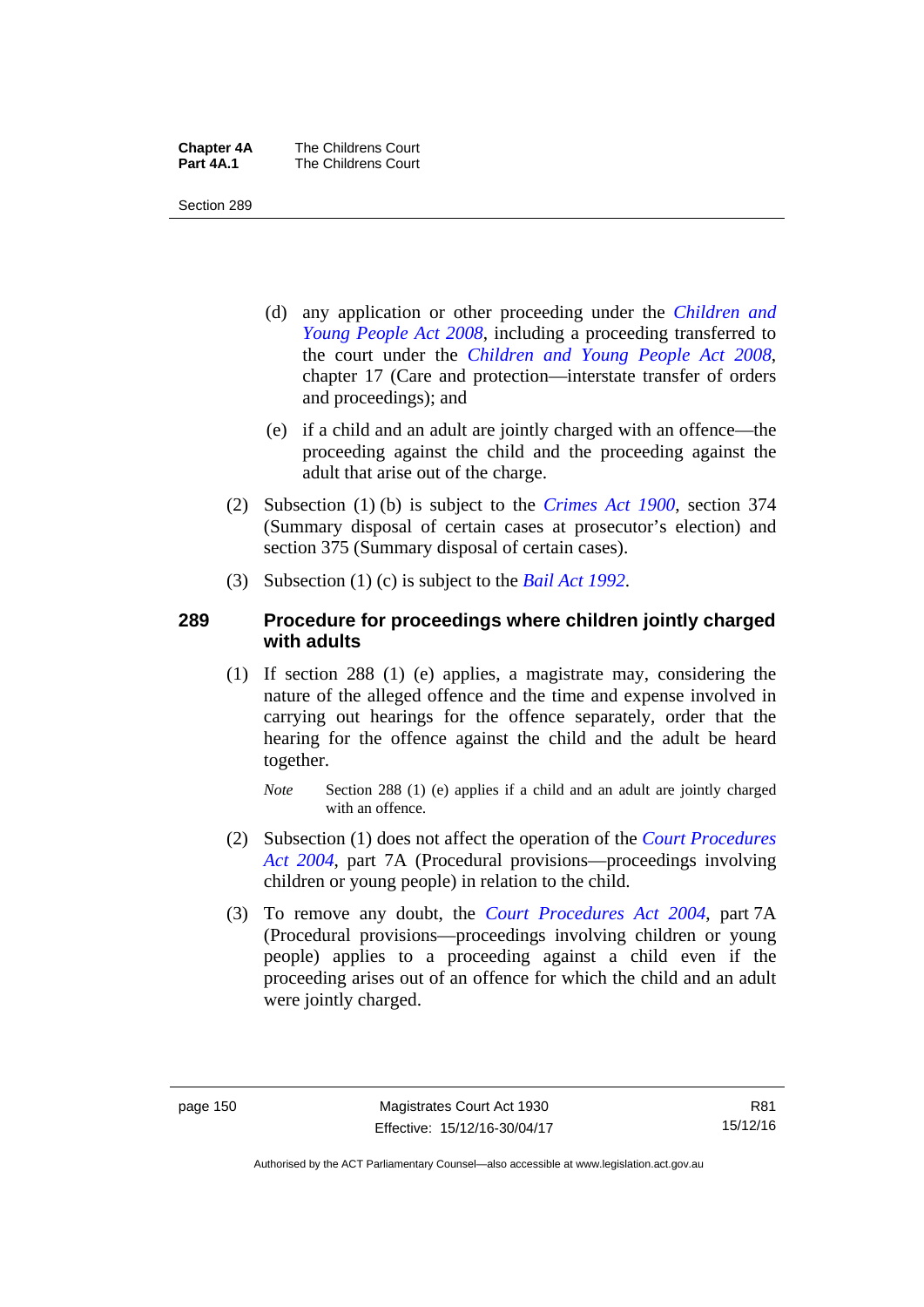### **290 Chief Magistrate to arrange business of Childrens Court**

- (1) The Chief Magistrate is responsible for ensuring the orderly and prompt discharge of the business of the Childrens Court.
- (2) The Chief Magistrate may, subject to appropriate and practicable consultation with the magistrates, make arrangements about—
	- (a) the magistrate who is to be the Childrens Court Magistrate; and
	- (b) the assignment of a magistrate under—
		- (i) section 291B (Acting Childrens Court Magistrate); or
		- (ii) section 291C (Assignment of other magistrates for Childrens Court matters).

### **291 Childrens Court Magistrate to hear all matters**

- (1) The Childrens Court Magistrate is responsible for dealing with all matters within the jurisdiction of the Childrens Court.
- (2) Subsection (1) is subject to—
	- (a) section 291C (Assignment of other magistrates for Childrens Court matters); and
	- (b) section 291D (Completion of part-heard matters).
- (2) Also, subsection (1) does not prevent a magistrate other than the Childrens Court Magistrate from exercising—
	- (a) a function or power given to a magistrate under a provision of the *[Children and Young People Act 2008](http://www.legislation.act.gov.au/a/2008-19)*; or
	- (b) a power given to a magistrate under a territory law to admit a child or young person to bail under the *[Bail Act 1992](http://www.legislation.act.gov.au/a/1992-8)* or to remand a child or young person in custody.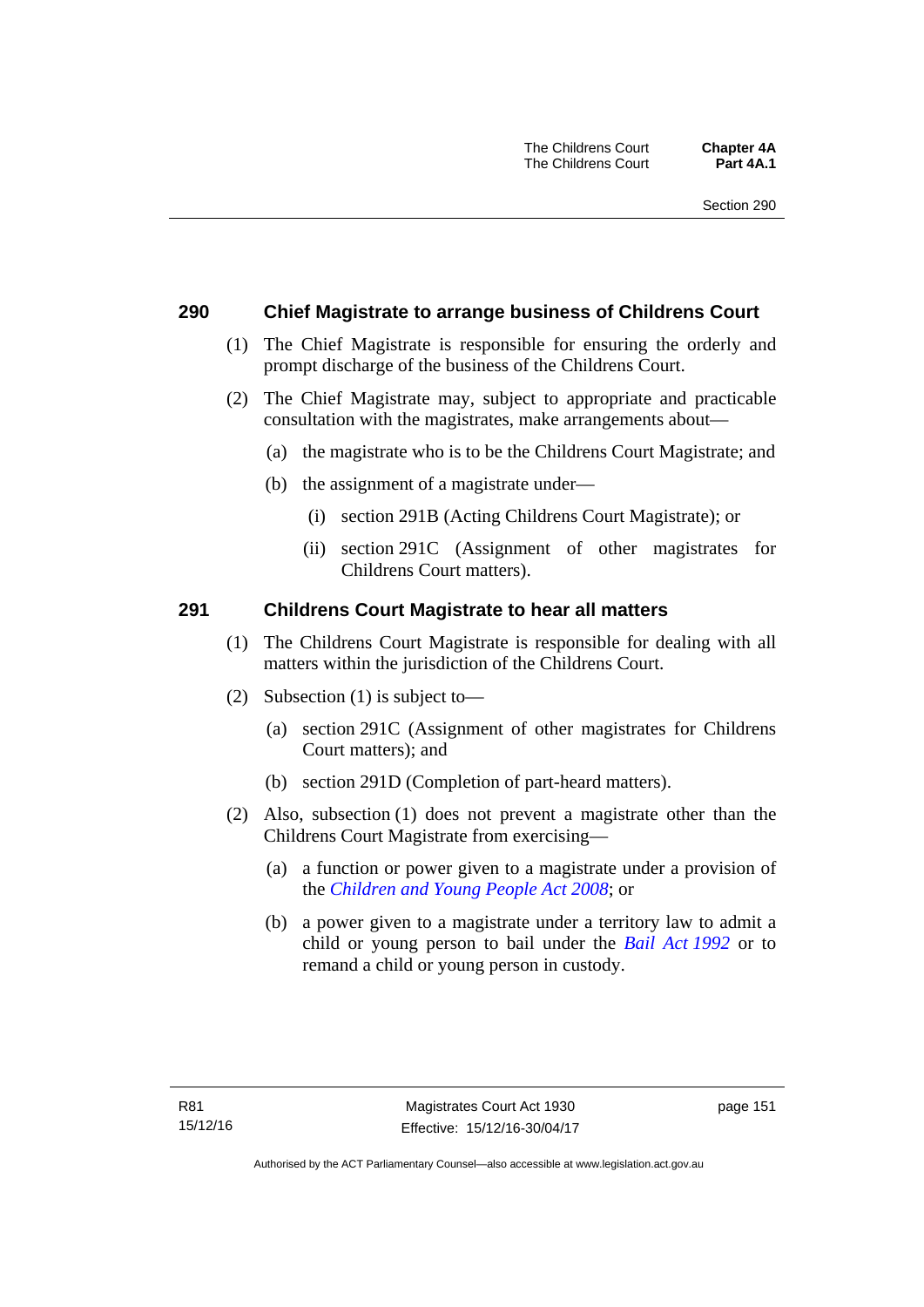**Chapter 4A** The Childrens Court<br>**Part 4A.2** Childrens Court Mag **Childrens Court Magistrate** 

Section 291A

# **Part 4A.2 Childrens Court Magistrate**

### **291A Childrens Court Magistrate**

- (1) The Chief Magistrate must declare 1 magistrate to be the Childrens Court Magistrate for a stated term of not longer than 2 years.
- (2) The Chief Magistrate may declare himself or herself to be the Childrens Court Magistrate.
- (3) The Chief Magistrate must not declare a magistrate to be the Childrens Court Magistrate unless satisfied the magistrate is suitably qualified to be the Childrens Court Magistrate.
- (4) The Chief Magistrate must revoke a declaration under this section if asked by the Childrens Court Magistrate.
- (5) A declaration, or revocation, under this section is a notifiable instrument.

*Note* A notifiable instrument must be notified under the [Legislation Act](http://www.legislation.act.gov.au/a/2001-14).

### **291B Acting Childrens Court Magistrate**

- (1) The Chief Magistrate may assign a magistrate to act as Childrens Court Magistrate only if—
	- (a) there is no Childrens Court Magistrate; or
	- (b) the Childrens Court Magistrate—
		- (i) is absent from duty or from the ACT; or
		- (ii) cannot exercise the functions of the Childrens Court Magistrate for another reason.
- (2) A magistrate assigned to act as Childrens Court Magistrate is the Childrens Court Magistrate for this Act and any other Act.

Authorised by the ACT Parliamentary Counsel—also accessible at www.legislation.act.gov.au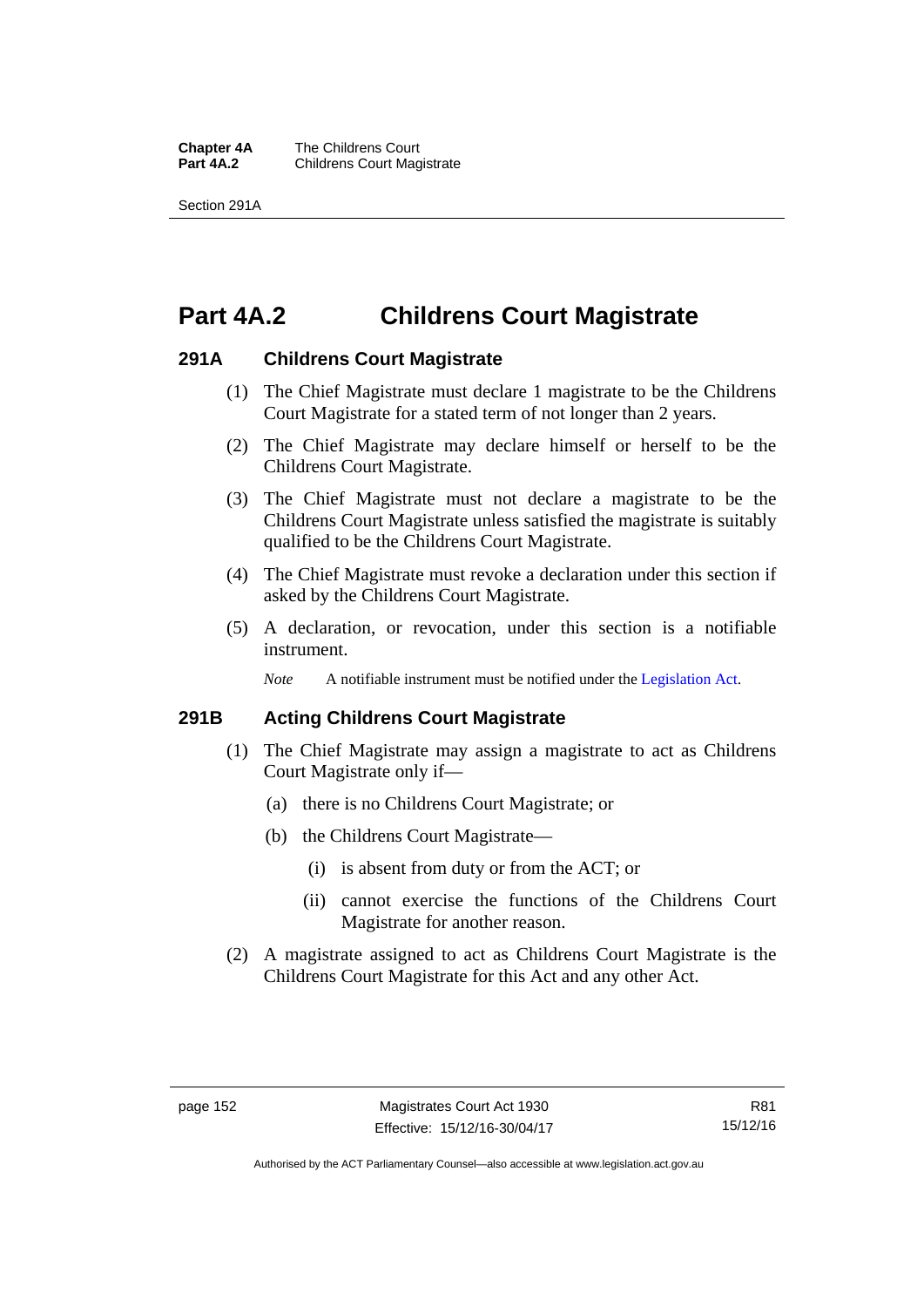### **291C Assignment of other magistrates for Childrens Court matters**

- (1) The Chief Magistrate may assign another magistrate to deal with a matter if the Childrens Court Magistrate is unable to deal with the matter—
	- (a) without delay that is likely to prejudice the wellbeing of a child or young person; or
	- (b) because of a conflict of interest, or a perceived conflict of interest.
- (2) A magistrate may be assigned under subsection (1) (a) only if the Chief Magistrate is satisfied the assignment is necessary having regard to—
	- (a) how the delay is likely to prejudice the child's or young person's wellbeing; and
	- (b) the principle in the *[Children and Young People Act 2008](http://www.legislation.act.gov.au/a/2008-19)*, section 8 that in making a decision under that Act in relation to a particular child or young person, the decision-maker must regard the best interests of the child or young person as the paramount consideration; and
	- (c) the degree of urgency of the matter to be dealt with by the assigned magistrate; and
	- (d) the views and wishes (if any) of the Childrens Court Magistrate on the proposed assignment.
- (3) This section is in addition to, and does not limit, section 291B (Acting Childrens Court Magistrate).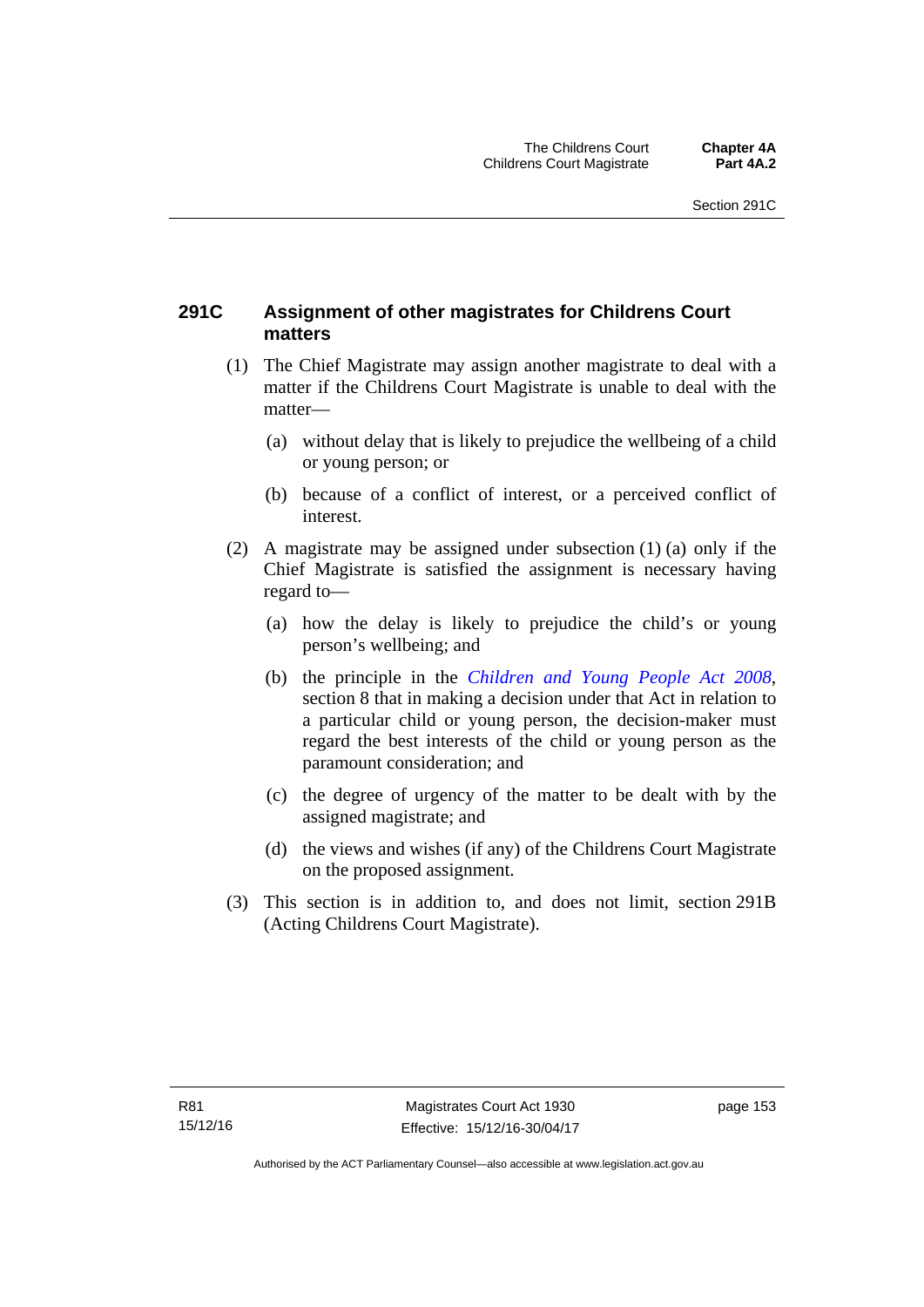#### **Chapter 4A** The Childrens Court<br>**Part 4A.2** Childrens Court Mag **Childrens Court Magistrate**

Section 291D

### **291D Completion of part-heard matters**

- (1) This section applies if—
	- (a) a magistrate begins to deal with a Childrens Court matter under this chapter; and
	- (b) before the matter is finally decided, the magistrate ceases to—
		- (i) be the Childrens Court Magistrate; or
		- (ii) hold an assignment under section 291B or section 291C.
- (2) The magistrate may continue to deal with the matter until it is finally decided.

page 154 Magistrates Court Act 1930 Effective: 15/12/16-30/04/17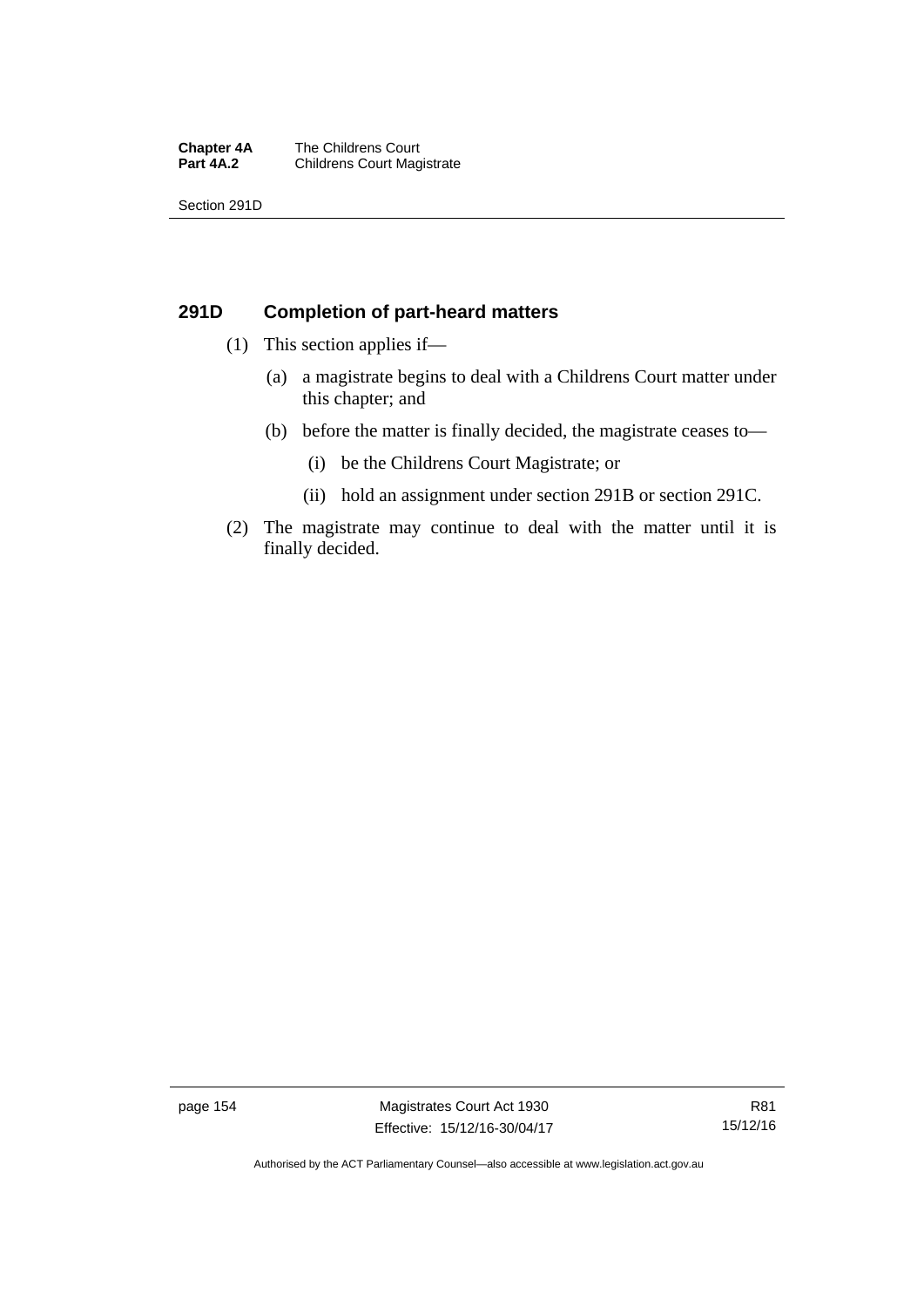# **Part 4A.3 Criminal proceedings**

### **291E Procedures for hearing indictable offences**

- (1) This section applies if—
	- (a) a child charged with an indictable offence is brought before the Childrens Court; and
	- (b) the court—
		- (i) has no power to hear and decide the charge summarily; or
		- (ii) has the power to hear and decide the charge summarily, but decides not to.
- (2) The Childrens Court must deal with the charge as if—
	- (a) the charge were a charge for an indictable offence to which this Act applied; and
	- (b) the Childrens Court were the Magistrates Court; and
	- (c) any necessary changes were made.

### **291F Childrens Court may adjourn hearings to allow access to legal advice**

- (1) This section applies to a charge for an indictable offence against a child that the Childrens Court is hearing summarily.
- (2) The court may, at any time, adjourn the hearing to allow any of the following people to get legal advice:
	- (a) the child;
	- (b) a parent of the child;
	- (c) someone else who has daily care responsibility, or long-term care responsibility, for the child.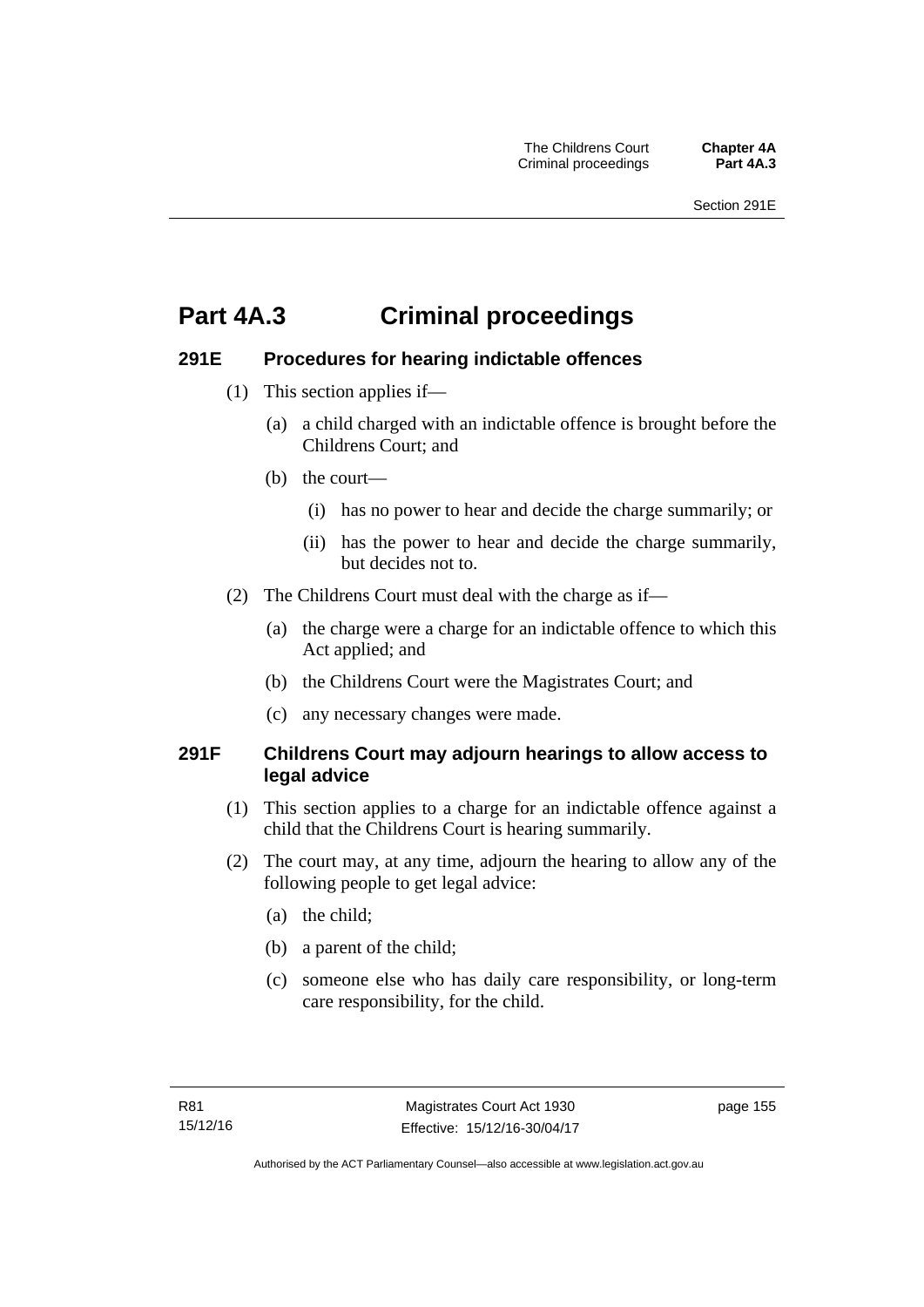Section 291G

(3) In this section:

*daily care responsibility*—see the *[Children and Young People](http://www.legislation.act.gov.au/a/2008-19)  [Act 2008](http://www.legislation.act.gov.au/a/2008-19)*, section 19.

*long-term care responsibility*—see the *[Children and Young People](http://www.legislation.act.gov.au/a/2008-19)  [Act 2008](http://www.legislation.act.gov.au/a/2008-19)*, section 20.

### **291G Childrens Court may send cases to Supreme Court for sentencing**

- (1) This section applies if the Childrens Court convicts a person of an indictable offence.
- (2) The Childrens Court may, by order, commit the person to the Supreme Court for sentence if satisfied that—
	- (a) sentence should be passed on the person by the Supreme Court because of the character and history of the person; or
	- (b) the sentence that is likely to be appropriate is a sentence the Childrens Court does not have power to impose.
- (3) In deciding whether to make an order under subsection (2) (a), the Childrens Court must consider any report provided under the *[Court](http://www.legislation.act.gov.au/a/2004-59)  [Procedures Act 2004](http://www.legislation.act.gov.au/a/2004-59)*, section 74D (Court may order report about young person).
- (4) If the Childrens Court makes an order under subsection (2), the Supreme Court may deal with the person as if the person had been convicted of the offence in the Supreme Court.
- (5) Also, if the Childrens Court makes an order under subsection (2), the Childrens Court must, if the person has been charged with a back-up or related offence, deal with the back-up or related offence in accordance with section 94 (2) (Discharge or committal for trial) in the same way as a person who is committed for trial under that section.

Authorised by the ACT Parliamentary Counsel—also accessible at www.legislation.act.gov.au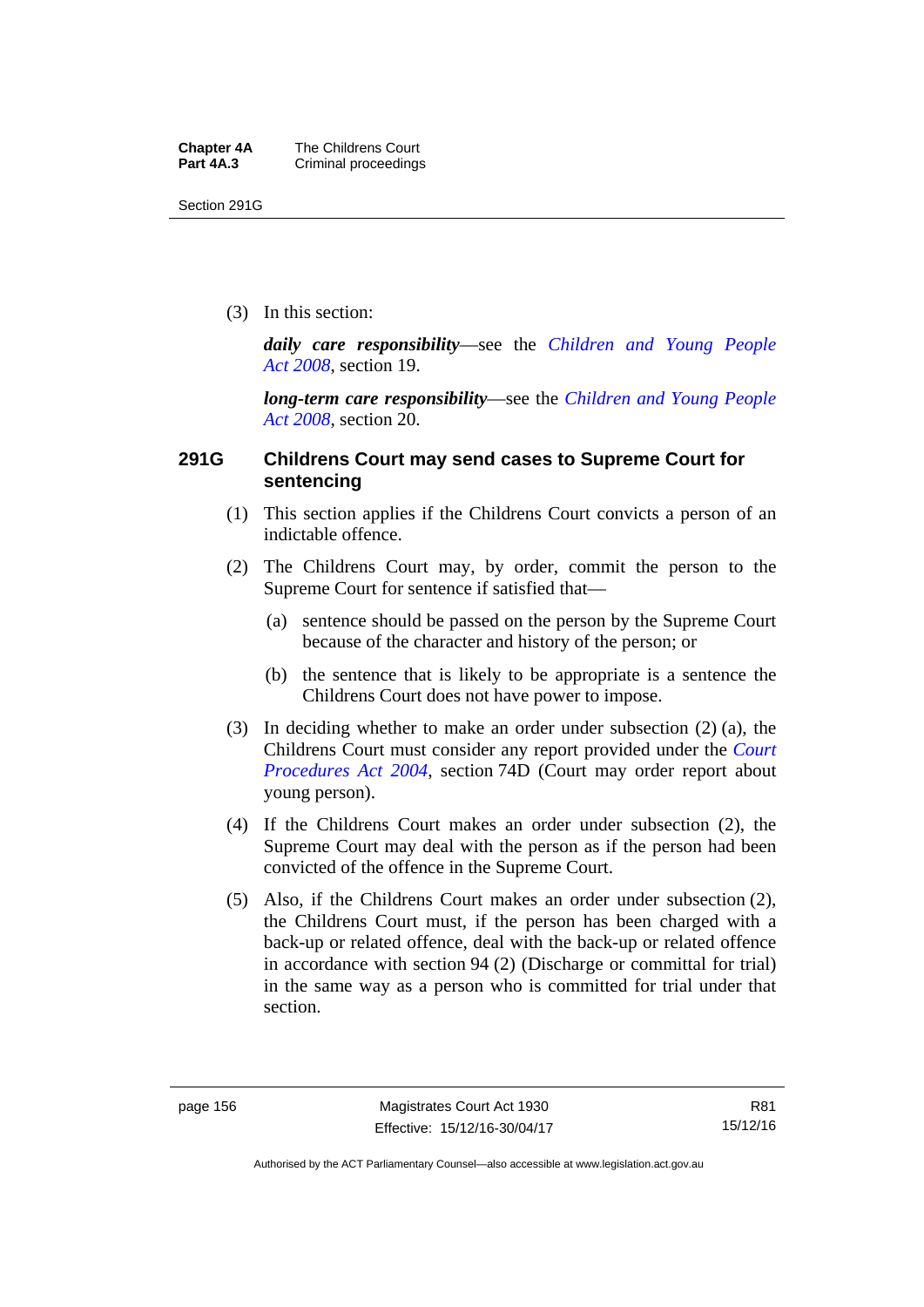# **Chapter 4B The Family Violence Court**

### **Part 4B.1** Preliminary

### **291H Meaning of** *domestic violence offence*

In this Act:

*domestic violence offence* means an offence—

- (a) that is a domestic violence offence under the *[Domestic](http://www.legislation.act.gov.au/a/2008-46)  [Violence and Protection Orders Act 2008](http://www.legislation.act.gov.au/a/2008-46)*; and
- (b) for which a victim of the offence is a relevant person, under that Act, in relation to the person who committed the offence.
- *Note 1 Domestic violence offence*—see the *[Domestic Violence and Protection](http://www.legislation.act.gov.au/a/2008-46)  [Orders Act 2008](http://www.legislation.act.gov.au/a/2008-46)*, s 13 (2).
- *Note 2 Relevant person*—see the *[Domestic Violence and Protection Orders](http://www.legislation.act.gov.au/a/2008-46)  [Act 2008](http://www.legislation.act.gov.au/a/2008-46)*, s 15.

### **291I Purpose—ch 4B**

The purpose of this chapter is to establish a specialised court to deal with domestic violence offences, recognising that—

- (a) the nature of domestic violence and the particular needs involved in protecting victims is complex; and
- (b) great social harm results from domestic violence; and
- (c) domestic violence offences take place in the context of a special relationship between people.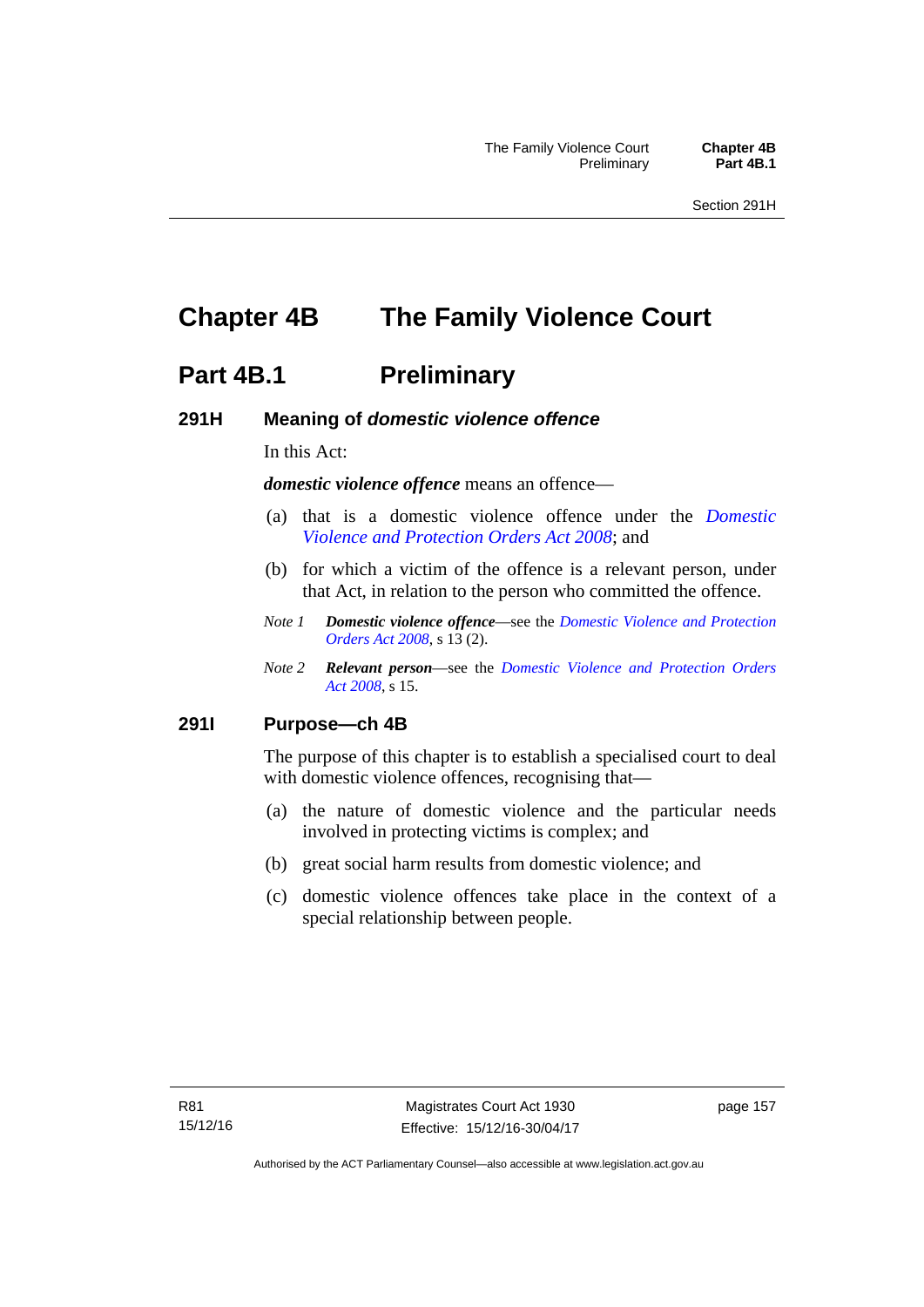**Chapter 4B** The Family Violence Court **Part 4B.2 The Family Violence Court** 

Section 291J

## **Part 4B.2 The Family Violence Court**

### **291J Family Violence Court**

- (1) The Magistrates Court is known as the Family Violence Court when it is exercising the jurisdiction of the Magistrates Court in relation to a proceeding mentioned in section 291K.
- (2) The Family Violence Court may use the Magistrates Court seal.
- (3) When a magistrate sits as the Family Violence Court, the magistrate may be referred to as the Family Violence Court Magistrate.
- (4) The Chief Magistrate is responsible for ensuring the orderly and prompt discharge of the business of the Family Violence Court.

### **291K Jurisdiction of Family Violence Court**

- (1) The Family Violence Court may exercise the jurisdiction of the Magistrates Court in relation to the following:
	- (a) any criminal proceeding against a person in relation to a summary domestic violence offence if the person was 18 years old or over at the time of the alleged offence;
	- (b) any criminal proceeding against a person in relation to an indictable domestic violence offence if the person was 18 years old or over at the time of the alleged offence;
	- (c) a proceeding in relation to bail for an adult charged with a domestic violence offence;
	- (d) a proceeding in relation to a breach of a sentence imposed by the Magistrates Court or the Family Violence Court on a person for a domestic violence offence.
- (2) Subsection (1) (b) is subject to the *[Crimes Act 1900](http://www.legislation.act.gov.au/a/1900-40)*, section 374 (Summary disposal of certain cases at prosecutor's election) and section 375 (Summary disposal of certain cases).
- (3) Subsection (1) (c) is subject to the *[Bail Act 1992](http://www.legislation.act.gov.au/a/1992-8)*.

R81 15/12/16

Authorised by the ACT Parliamentary Counsel—also accessible at www.legislation.act.gov.au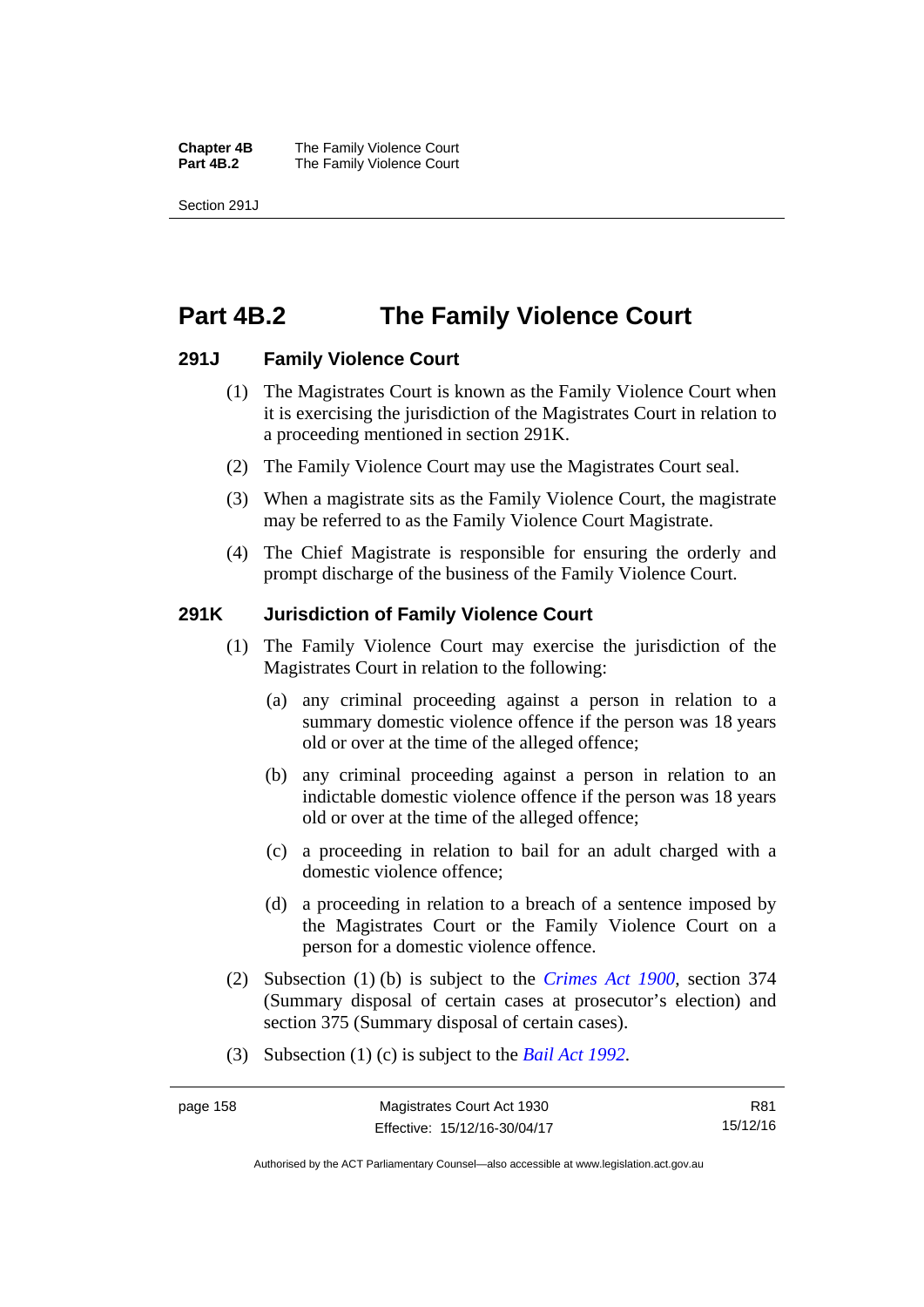# **Chapter 4C Galambany Court**

### **291L Definitions—ch 4C**

In this chapter:

*Aboriginal or Torres Strait Islander offender* means an offender who—

- (a) is a descendant of an Aboriginal or Torres Strait Islander person; and
- (b) identifies as an Aboriginal or Torres Strait Islander person; and
- (c) is accepted as an Aboriginal or Torres Strait Islander person by an Aboriginal or Torres Strait Islander community.

*circle sentencing* means the step in a sentencing proceeding for an Aboriginal or Torres Strait Islander offender that includes members of the Aboriginal or Torres Strait Islander community.

### **291M Galambany Court**

The Magistrates Court is known as the Galambany Court when it is sitting to provide circle sentencing.

### **291N Directions about procedure for Galambany Court**

- (1) The Magistrates Court may give a direction in relation to the procedure to be followed in relation to circle sentencing for certain Aboriginal or Torres Strait Islander offenders, and any other relevant matter in relation to circle sentencing.
- (2) To remove any doubt, a direction mentioned in subsection (1) is not taken to limit the Magistrates Court's discretion in sentencing an offender.
- (3) Nothing in this section limits the Magistrates Court's power to give a direction under section 309 (Directions about procedure).

page 159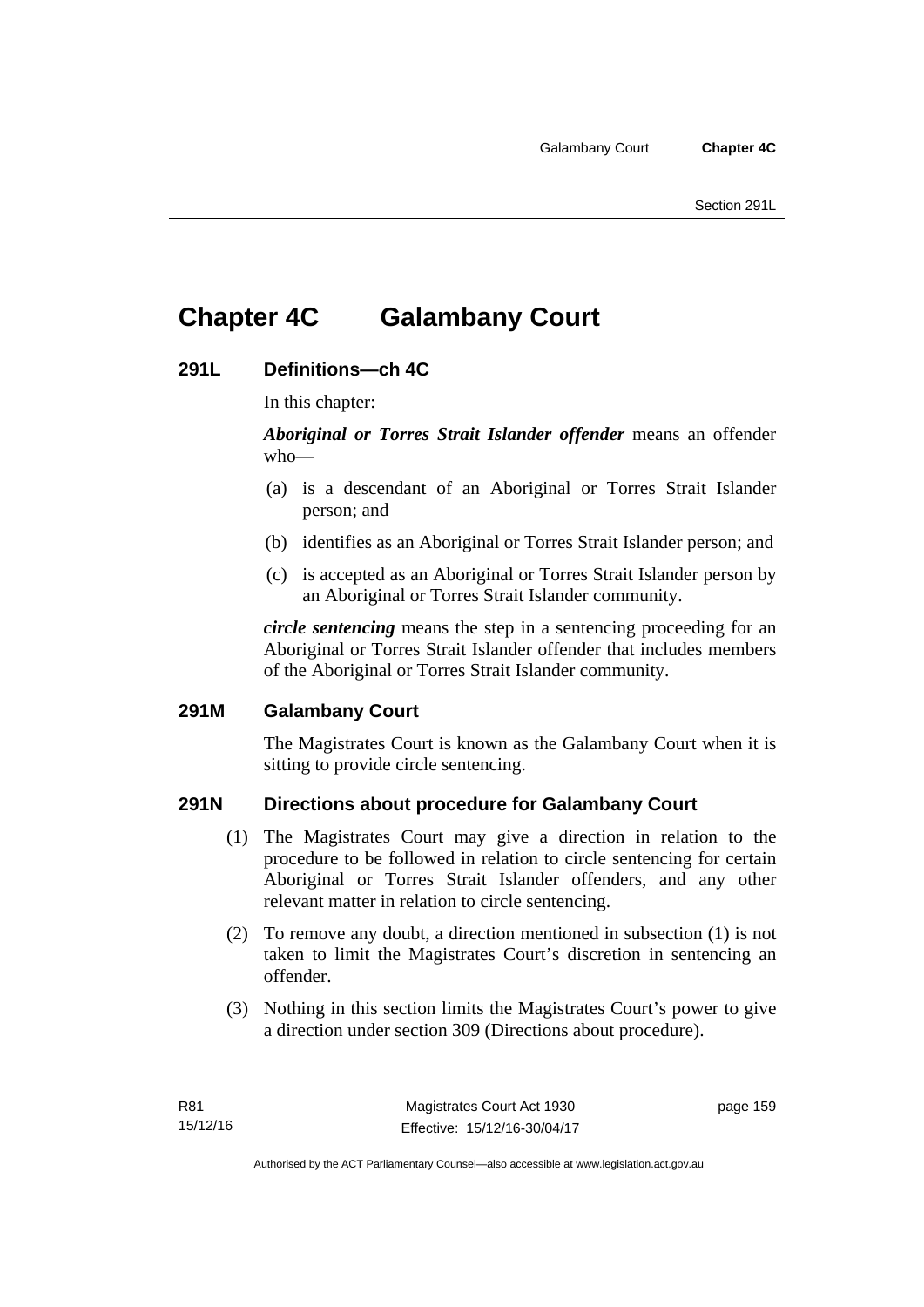**Chapter 4D** The Industrial Court<br>**Part 4D.1** Preliminary **Preliminary** 

Section 291O

# **Chapter 4D The Industrial Court**

# Part 4D.1 **Preliminary**

### **291O Definitions—ch 4D**

In this chapter:

*industrial or work safety matter*—see section 291Q (1).

*industrial or work safety offence* means an offence under an Act mentioned in section 291Q (1) (a).

page 160 Magistrates Court Act 1930 Effective: 15/12/16-30/04/17

Authorised by the ACT Parliamentary Counsel—also accessible at www.legislation.act.gov.au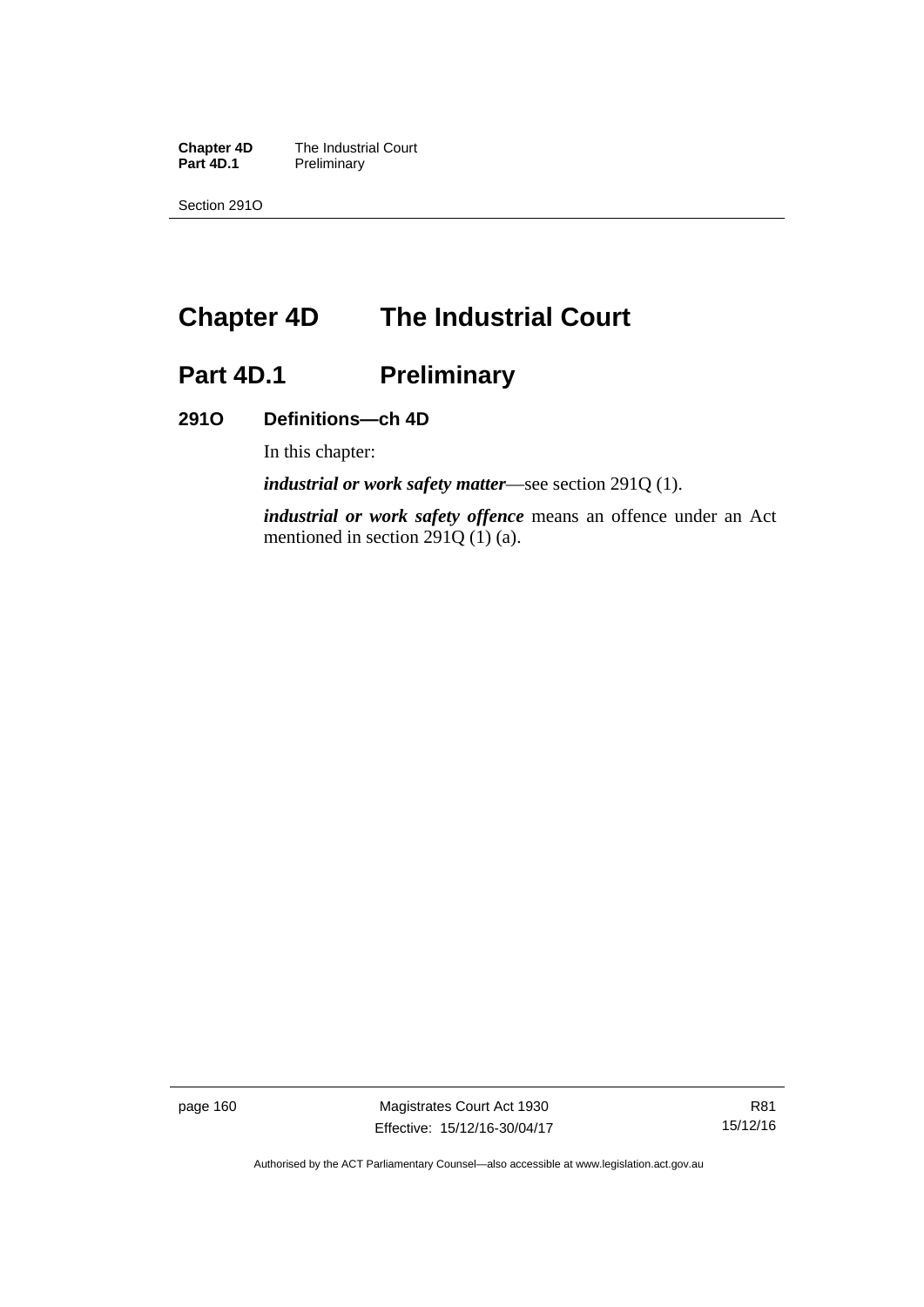# **Part 4D.2 The Industrial Court**

### **291P Industrial Court**

- (1) The Magistrates Court is known as the Industrial Court when it is constituted by the Industrial Court Magistrate exercising the jurisdiction given under section 291Q.
- (2) The Magistrates Court is also known as the Industrial Court when it is constituted by—
	- (a) a magistrate assigned under section 291W (Assignment of other magistrates for Industrial Court matters) who is exercising the jurisdiction given under section 291Q; or
	- (b) a magistrate acting under section 291X (2) (Industrial Court completion of part-heard matters).
- (3) The Industrial Court may use the Magistrates Court seal.

### **291Q Jurisdiction of Industrial Court**

- (1) The Industrial Court has jurisdiction to hear and decide the following (an *industrial or work safety matter*):
	- (a) a proceeding under the following Acts:
		- (i) the *[Dangerous Substances Act 2004](http://www.legislation.act.gov.au/a/2004-7)*;
		- (ii) the *[Machinery Act 1949](http://www.legislation.act.gov.au/a/1949-11)*;
		- (iii) the *[Scaffolding and Lifts Act 1912](http://www.legislation.act.gov.au/a/1912-38)*;
		- (iv) the *[Workers Compensation Act 1951](http://www.legislation.act.gov.au/a/1951-2)*;
		- (v) the *[Work Health and Safety Act 2011](http://www.legislation.act.gov.au/a/2011-35)*;
		- (vi) the *[Workplace Privacy Act 2011](http://www.legislation.act.gov.au/a/2011-4)*;
	- (b) a proceeding that an Act states must be heard and decided by the Industrial Court;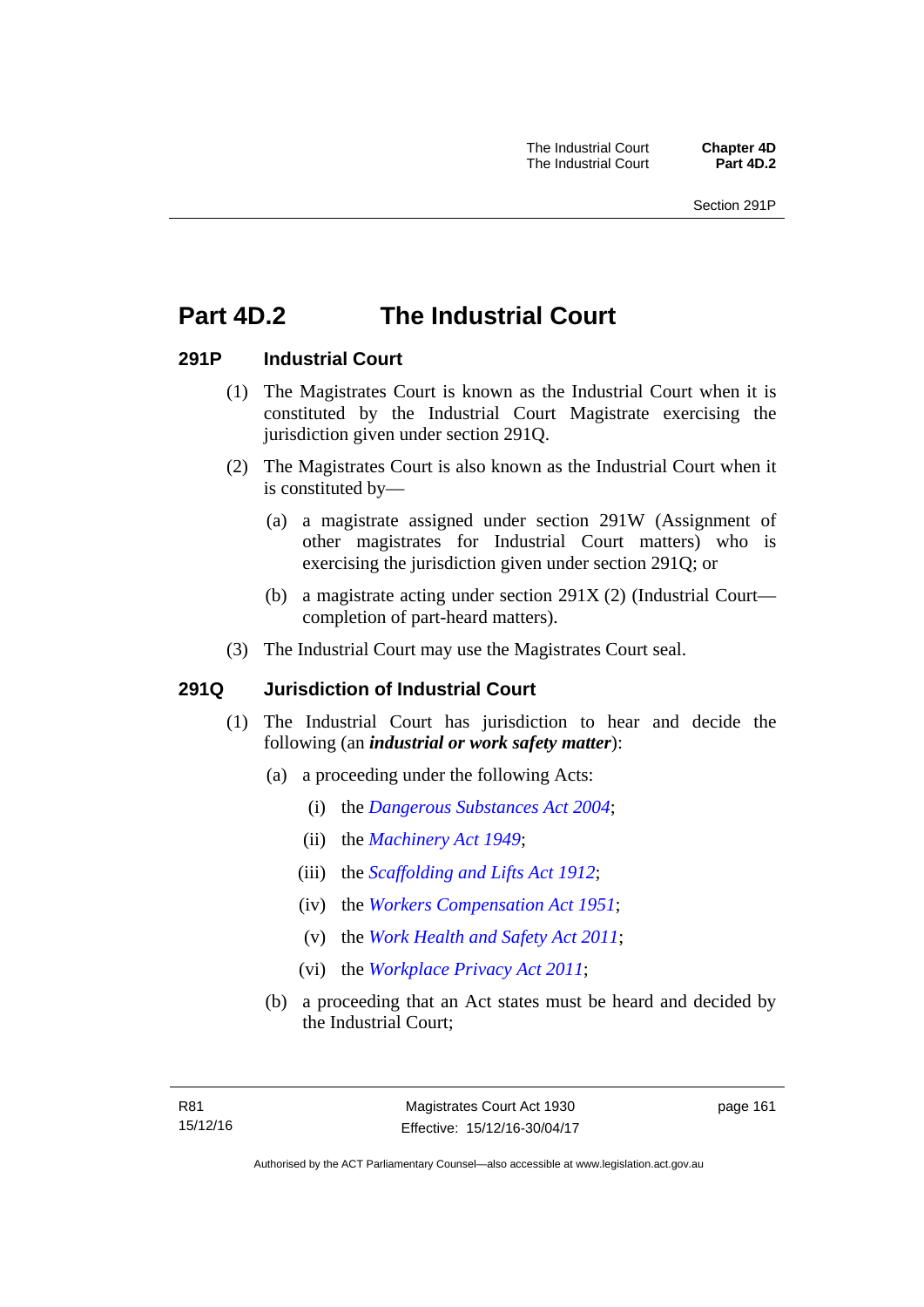| <b>Chapter 4D</b> | The Industrial Court |
|-------------------|----------------------|
| Part 4D.2         | The Industrial Court |

Section 291Q

- (c) a personal action at law arising from substantially the same facts that form the basis of a proceeding mentioned in paragraph (a) or (b) before the court.
- *Note* A reference to an Act includes a reference to the statutory instruments made or in force under the Act, including any regulation (see [Legislation Act,](http://www.legislation.act.gov.au/a/2001-14) s 104).
- (2) The Industrial Court may exercise the jurisdiction of the Magistrates Court in relation to the following:
	- (a) any criminal proceeding in relation to an industrial or work safety offence that is a summary offence against a person, if the person was an adult at the time of the alleged offence;
	- (b) any criminal proceeding in relation to an industrial or work safety offence that is an indictable offence against a person, if the person was an adult at the time of the alleged offence;
	- (c) a proceeding in relation to bail for an adult charged with an industrial or work safety offence;
	- (d) a proceeding in relation to a breach of a sentence imposed by the Magistrates Court for an industrial or work safety offence.
- (3) Subsection (2) (b) is subject to the *[Crimes Act 1900](http://www.legislation.act.gov.au/a/1900-40)*, section 374 (Summary disposal of certain cases at prosecutor's election) and section 375 (Summary disposal of certain cases).
- (4) Subsection (2) (c) is subject to the *[Bail Act 1992](http://www.legislation.act.gov.au/a/1992-8)*.
- (5) The Industrial Court may exercise the jurisdiction of the Magistrates Court in relation to any industrial or work safety matter.
- (6) This section applies—
	- (a) for a civil proceeding—to an industrial or work safety matter commenced after the commencement of the *Magistrates Court (Industrial Proceedings) Amendment Act 2013*; and

R81 15/12/16

Authorised by the ACT Parliamentary Counsel—also accessible at www.legislation.act.gov.au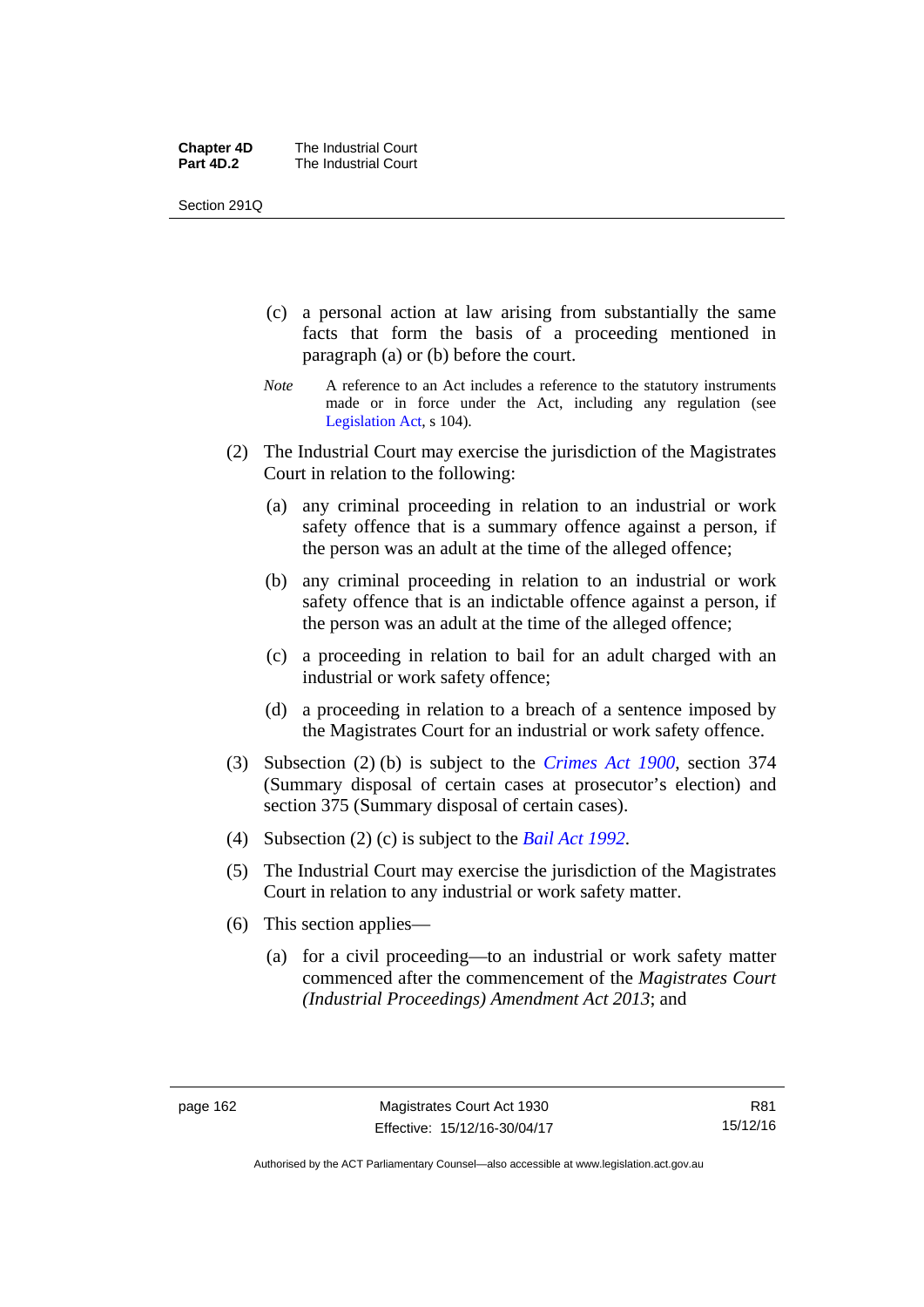- (b) for a criminal proceeding—to a prosecution for an industrial or work safety offence commenced after the commencement of the *Magistrates Court (Industrial Proceedings) Amendment Act 2013*.
- (7) In this section:

*proceeding*, under an Act mentioned in subsection (1) (a)—

- (a) includes arbitration; but
- (b) does not include a matter that may be brought before the ACAT under the Act.

### **291R Chief Magistrate to arrange business of Industrial Court**

- (1) The Chief Magistrate is responsible for allocating, and ensuring the orderly and prompt discharge of, the business of the Industrial Court.
- (2) The Chief Magistrate may, subject to appropriate and practicable consultation with the magistrates, make arrangements about—
	- (a) the magistrate who is to be the Industrial Court Magistrate; and
	- (b) the assignment of a magistrate under—
		- (i) section 291V (Acting Industrial Court Magistrate); or
		- (ii) section 291W (Assignment of other magistrates for Industrial Court matters).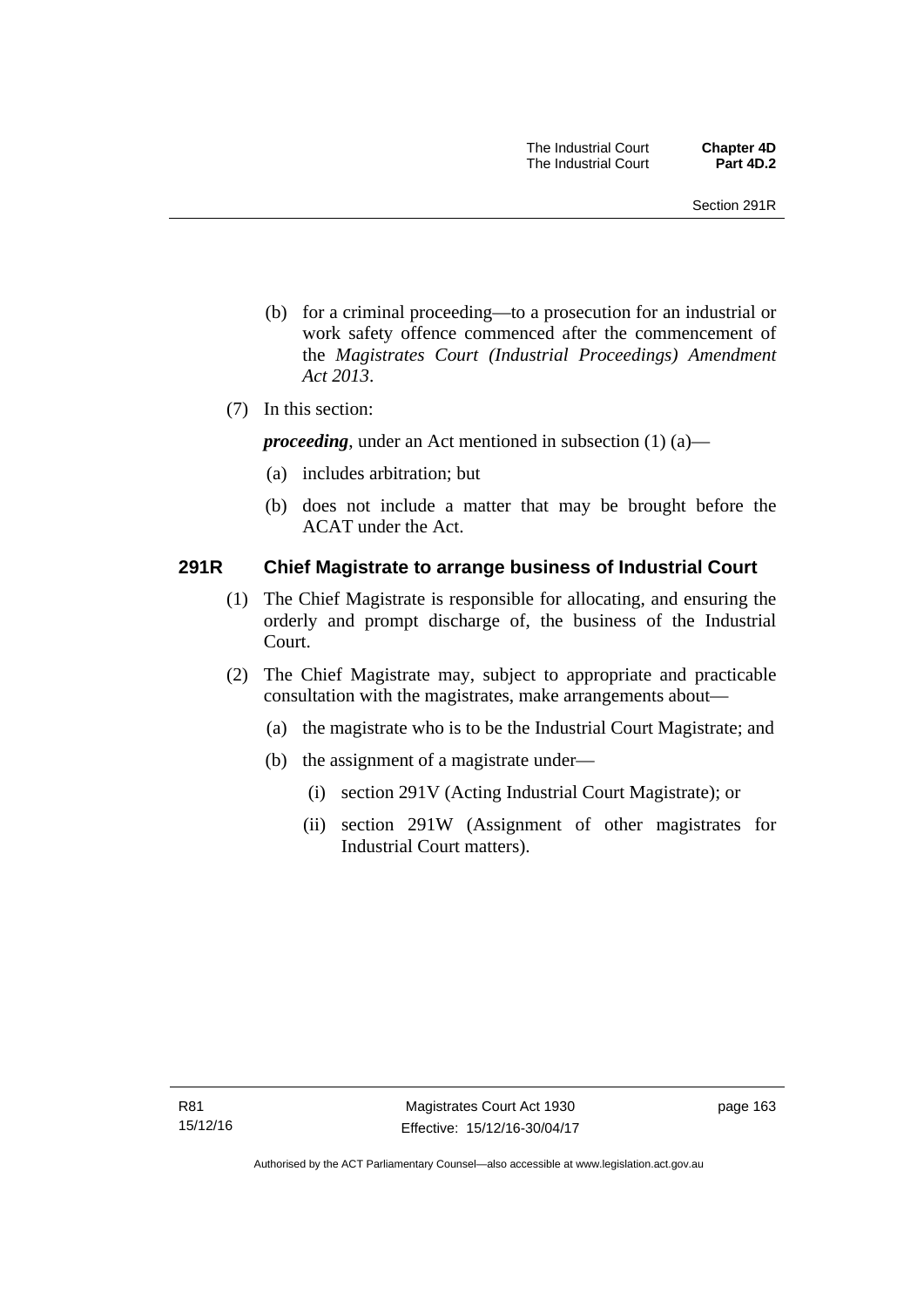| <b>Chapter 4D</b> | The Industrial Court |
|-------------------|----------------------|
| Part 4D.2         | The Industrial Court |

Section 291S

### **291S Industrial Court Magistrate to hear all matters**

- (1) The Industrial Court Magistrate is responsible for dealing with all matters before the Industrial Court.
- (2) Subsection (1) is subject to—
	- (a) section 291W (Assignment of other magistrates for Industrial Court matters); and
	- (b) section 291X (Industrial Court—completion of part-heard matters).

### **291T Transfer of industrial or work safety matter to Supreme Court**

- (1) If a party to an industrial or work safety matter (a *matter*) applies to have the matter transferred to the Supreme Court, the Industrial Court may, if it considers it appropriate, order that the matter be transferred to the Supreme Court.
- (2) If the parties to a matter jointly apply to have the matter transferred to the Supreme Court, the Industrial Court must order that the matter be transferred to the Supreme Court.
- (3) If the Industrial Court considers that a matter would be more appropriately dealt with by the Supreme Court, the Industrial Court may order that the matter be transferred to the Supreme Court.
- (4) This section does not apply to a proceeding mentioned in section 291Q (2).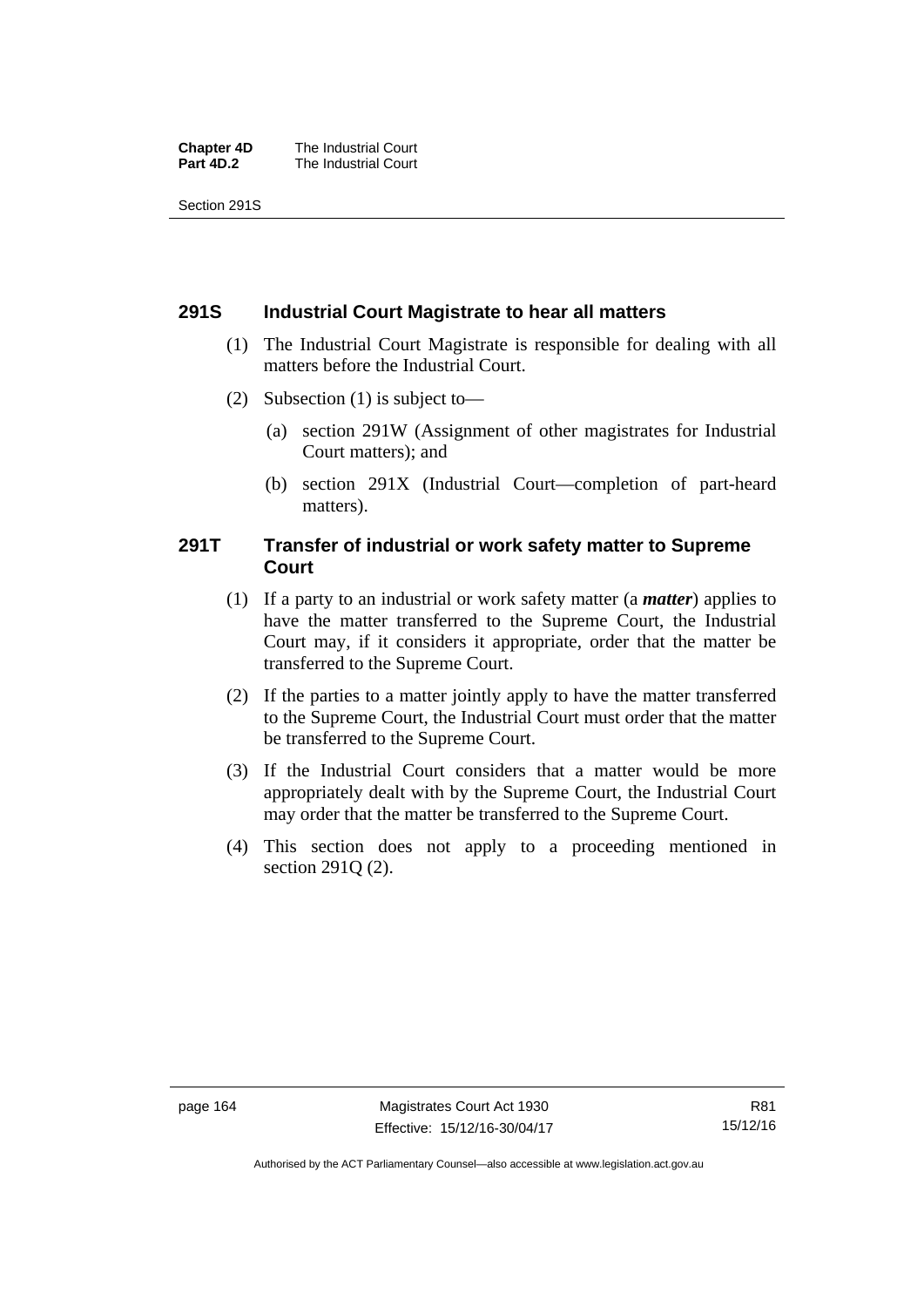# **Part 4D.3 Industrial Court Magistrate**

## **291U Industrial Court Magistrate**

- (1) The Chief Magistrate must declare 1 magistrate to be the Industrial Court Magistrate for a stated term of not longer than 4 years.
- (2) The Chief Magistrate may declare himself or herself to be the Industrial Court Magistrate.
- (3) The Chief Magistrate must not declare a magistrate to be the Industrial Court Magistrate unless satisfied the magistrate is suitably qualified to be the Industrial Court Magistrate.
- (4) The Chief Magistrate must revoke a declaration under this section if asked by the Industrial Court Magistrate.
- (5) A declaration, or revocation, under this section is a notifiable instrument.

*Note* A notifiable instrument must be notified under the [Legislation Act](http://www.legislation.act.gov.au/a/2001-14).

# **291V Acting Industrial Court Magistrate**

- (1) The Chief Magistrate may assign a magistrate to act as Industrial Court Magistrate only if—
	- (a) there is no Industrial Court Magistrate; or
	- (b) the Industrial Court Magistrate—
		- (i) is absent from duty or from the ACT; or
		- (ii) cannot exercise the functions of the Industrial Court Magistrate for another reason.
- (2) A magistrate assigned to act as Industrial Court Magistrate is the Industrial Court Magistrate for this Act and any other Act.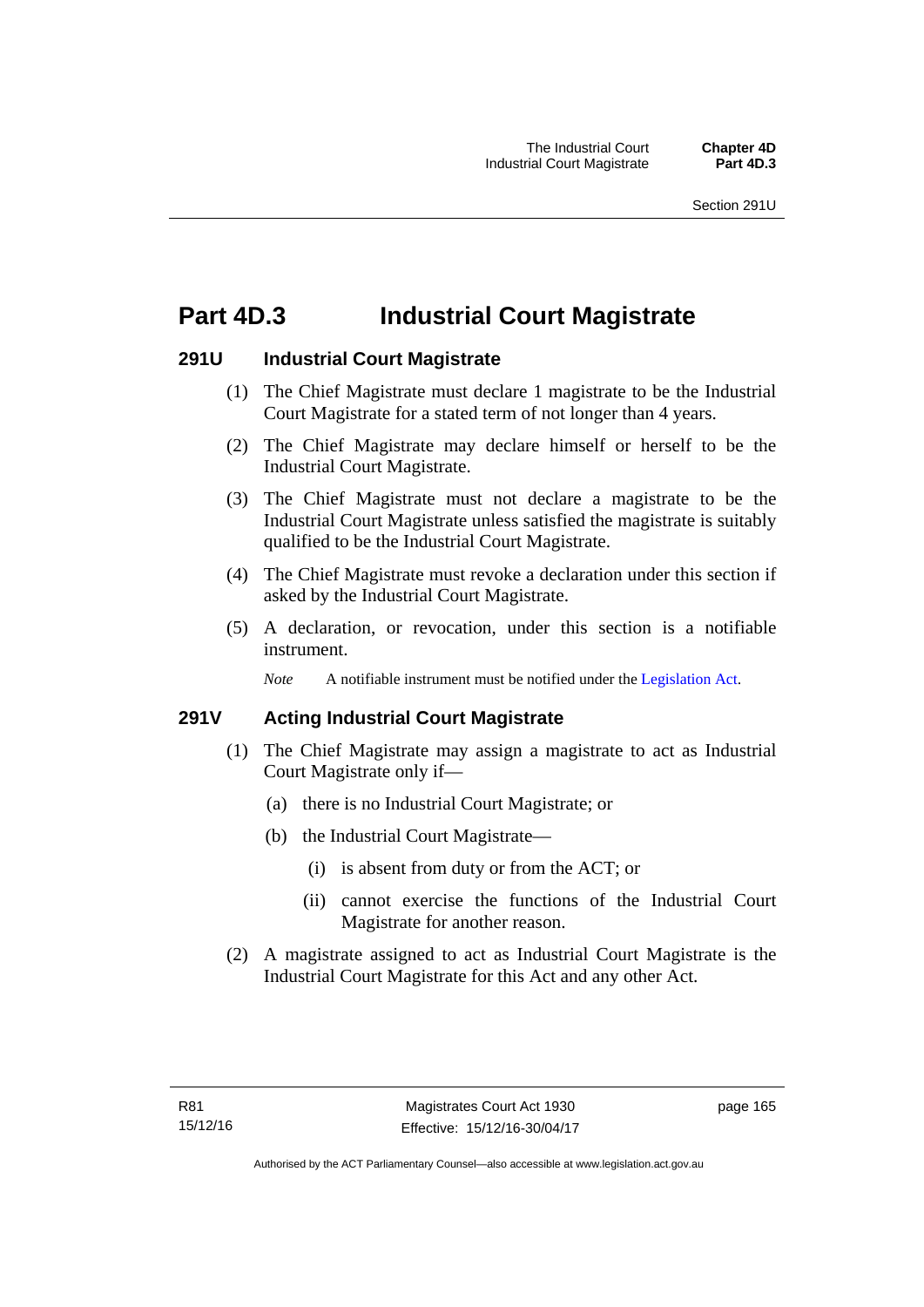#### **Chapter 4D** The Industrial Court<br>**Part 4D.3** Industrial Court Mag **Industrial Court Magistrate**

Section 291W

# **291W Assignment of other magistrates for Industrial Court matters**

- (1) The Chief Magistrate may assign another magistrate to deal with an industrial or work safety matter if—
	- (a) the Chief Magistrate is satisfied that—
		- (i) a perception of bias may arise if the Industrial Court Magistrate were to deal with the matter; or
		- (ii) it is in the interests of justice to do so; or
	- (b) a magistrate begins to deal with the matter under this chapter but before the matter is finally decided, the magistrate—
		- (i) dies; or
		- (ii) becomes mentally or physically incapacitated, if the incapacity substantially affects the exercise of the magistrate's functions; or
		- (iii) resigns; or
		- (iv) is otherwise unable to continue to deal with the matter.
- (2) This section is in addition to, and does not limit, section 291V (Acting Industrial Court Magistrate).

## **291X Industrial Court—completion of part-heard matters**

- (1) This section applies if—
	- (a) a magistrate begins to deal with an Industrial Court matter under this chapter; and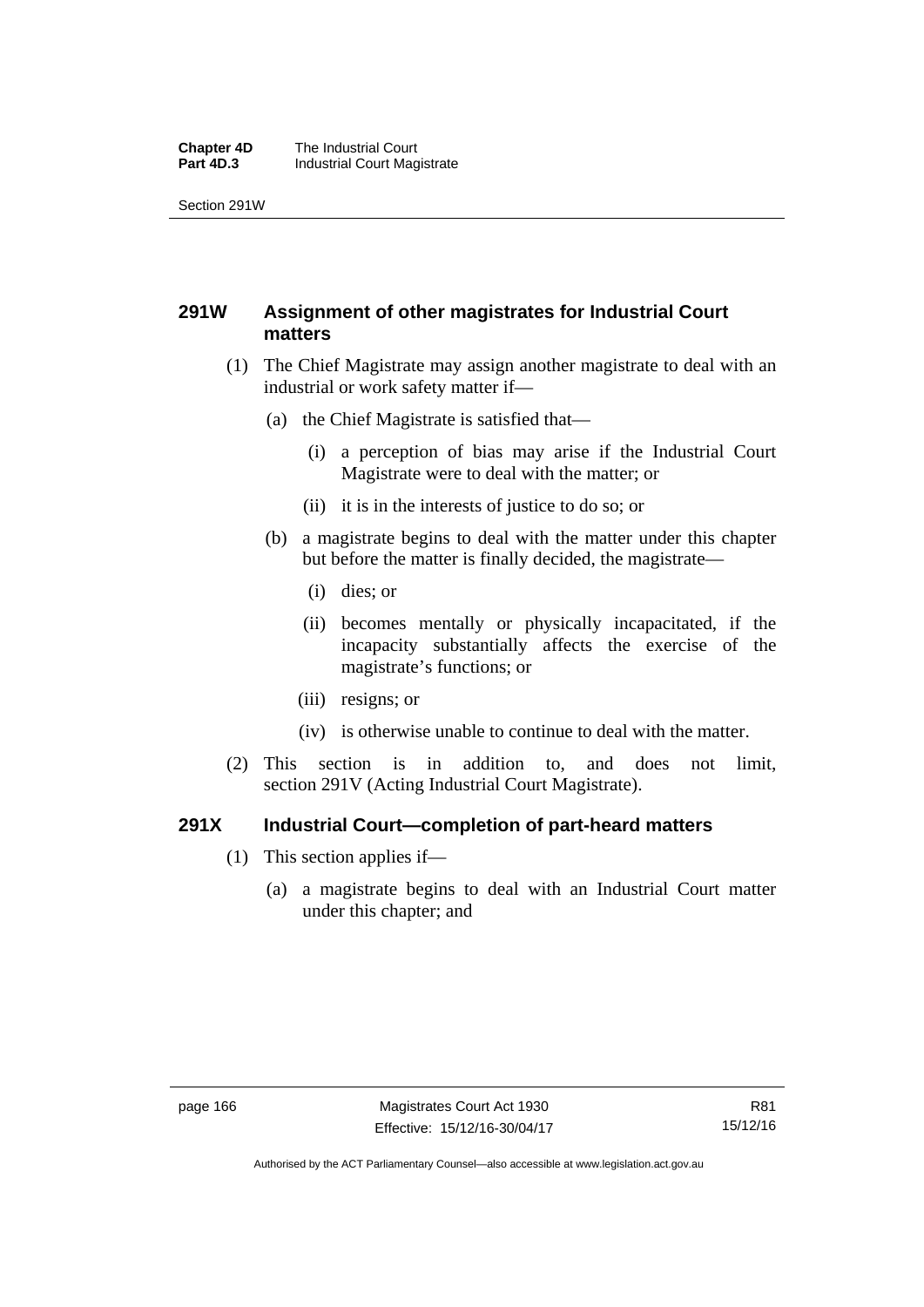- (b) before the matter is finally decided, the magistrate ceases to—
	- (i) be the Industrial Court Magistrate; or
	- (ii) hold an assignment under section 291V or section 291W.
- (2) The magistrate may continue to deal with the matter until it is finally decided.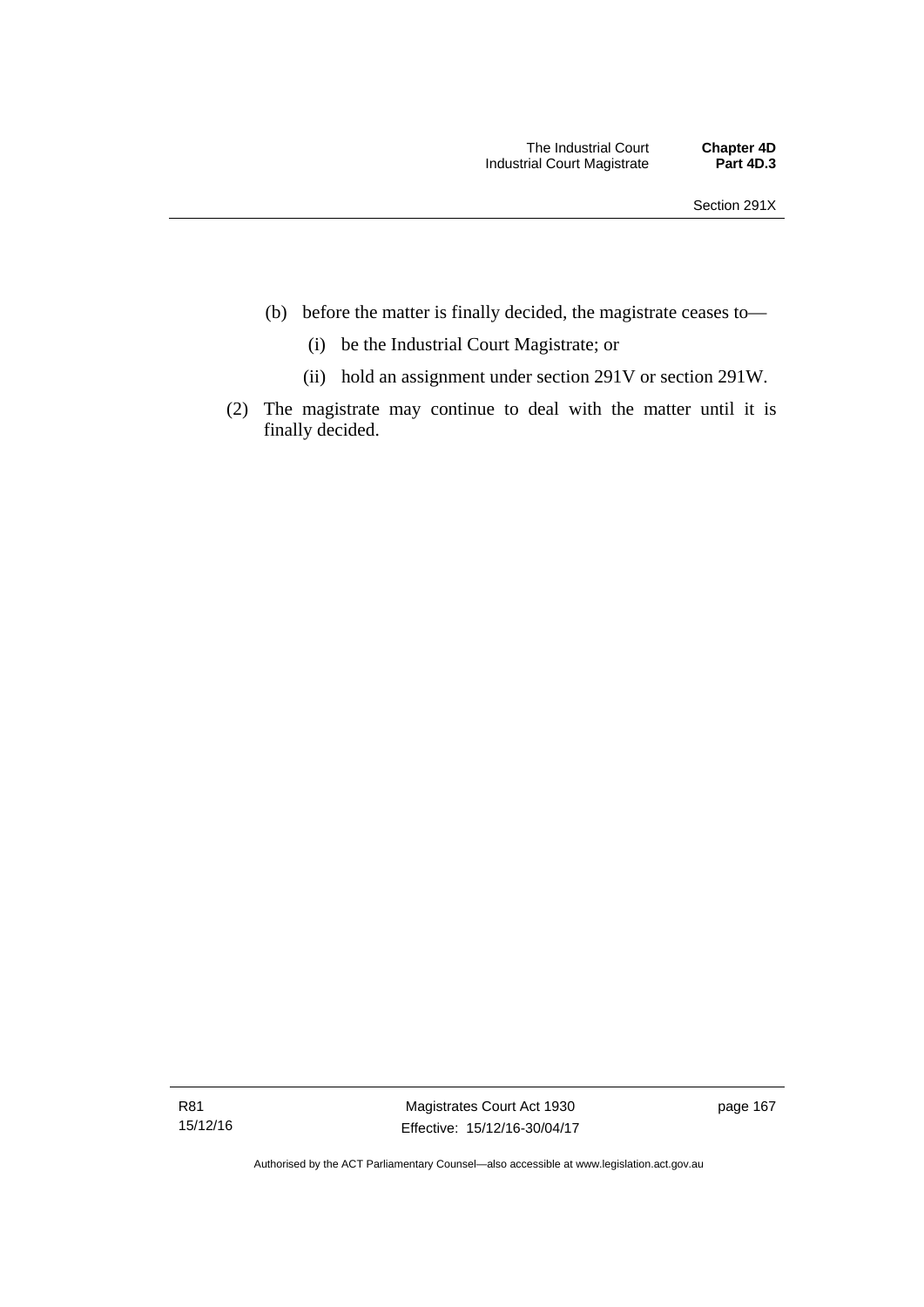**Chapter 5** Miscellaneous<br>**Part 5.1** Offences **Part 5.1** 

Section 292

# **Chapter 5 Miscellaneous**

# **Part 5.1 Offences**

## **292 Failure to comply with order in nuisance action**

A person must not contravene an order made by the court in a civil action for nuisance.

Maximum penalty: 50 penalty units, imprisonment for 6 months or both.

## **298 Prejudice to employee**

(1) An employer must not dismiss an employee, or otherwise prejudice an employee in his or her employment, because a garnishee order attaching the earnings of the employee has been made by the court.

Maximum penalty: 50 penalty units, imprisonment for 6 months or both.

- $(2)$  If—
	- (a) an employee is dismissed or prejudiced within 6 months after a garnishee order is made; and
	- (b) all the elements of the offence other than the reason for the employer's action are proved;

the onus of proving that the dismissal or prejudice was not because of the garnishee order is on the employer.

 (3) A conviction under subsection (1) does not limit, restrict or otherwise effect any obligation that the garnishee may have in relation to the judgment debtor or any right or remedy that the judgment debtor may have against the garnishee under any other law in force in the ACT.

R81 15/12/16

Authorised by the ACT Parliamentary Counsel—also accessible at www.legislation.act.gov.au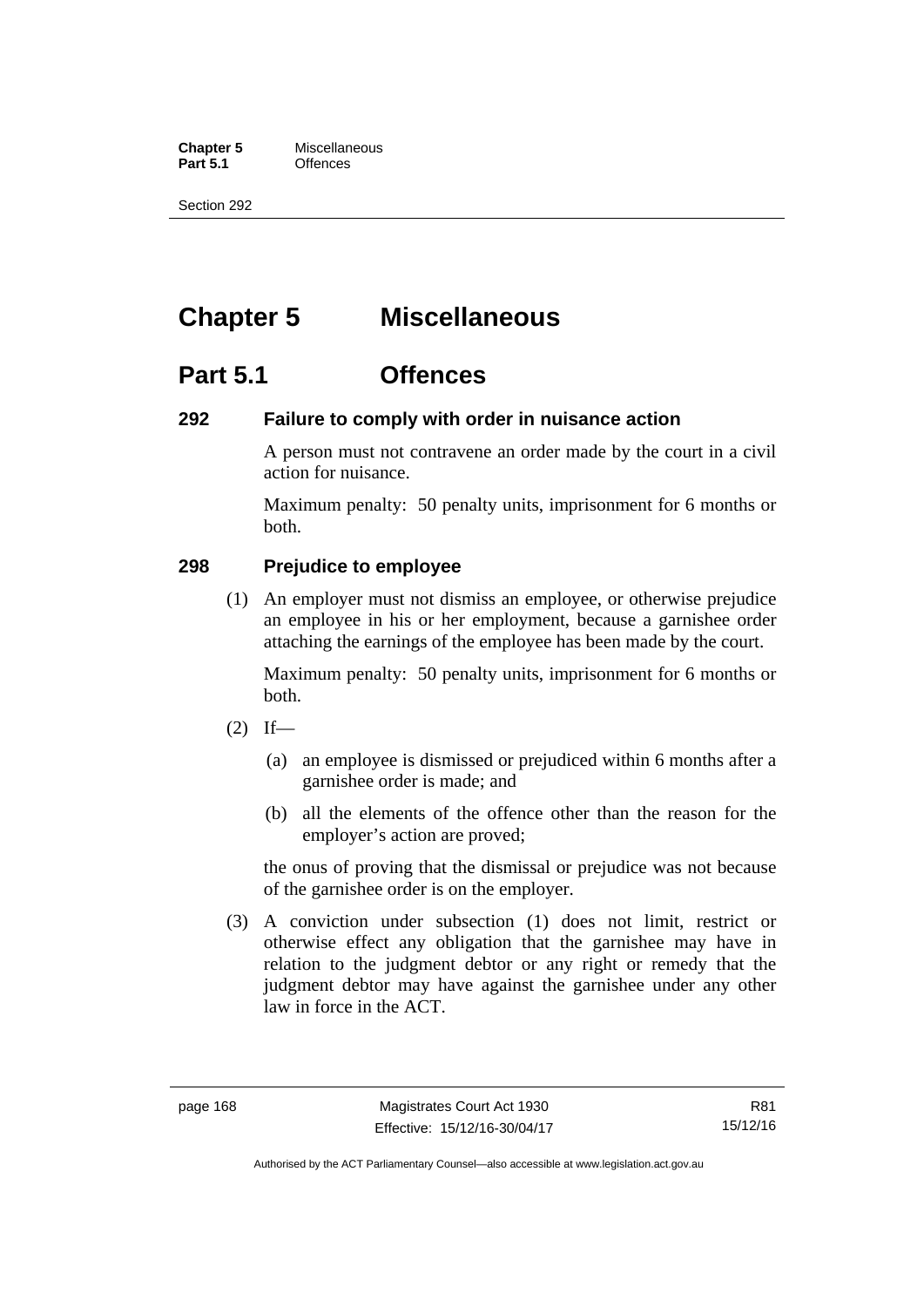# **Part 5.2 Other**

## **307 Contempt of court**

- (1) A person is in contempt of the Magistrates Court if the person—
	- (a) contravenes an order of the court or an undertaking given to the court; or
	- (b) commits a contempt in the face or in the hearing of the court; or
	- (c) commits any other contempt of court.

#### **Examples—par (b)**

- 1 insulting a magistrate, the registrar, deputy registrar, bailiff or other court officer during the officer's sitting or attendance in court
- 2 interrupting a proceeding of the court or misbehaving in court
- 3 obstructing or assaulting someone in attendance in court
- 4 disobeying a direction of the court at the hearing of a proceeding
- *Note* An example is part of the Act, is not exhaustive and may extend, but does not limit, the meaning of the provision in which it appears (see [Legislation Act,](http://www.legislation.act.gov.au/a/2001-14) s 126 and s 132).
- (2) The Magistrates Court has the same power to deal with contempt of the Magistrates Court as the Supreme Court has to deal with contempt of the Supreme Court.
- (3) However, a contempt mentioned in subsection (1) (a) may be dealt with as a contempt of court only if there is no other effective way to enforce the order or undertaking.
- (4) To remove any doubt, this section does not limit the Supreme Court's power to deal with contempt of the Magistrates Court.

## **308 Magistrates Court's seal**

The Magistrates Court must have a seal.

page 169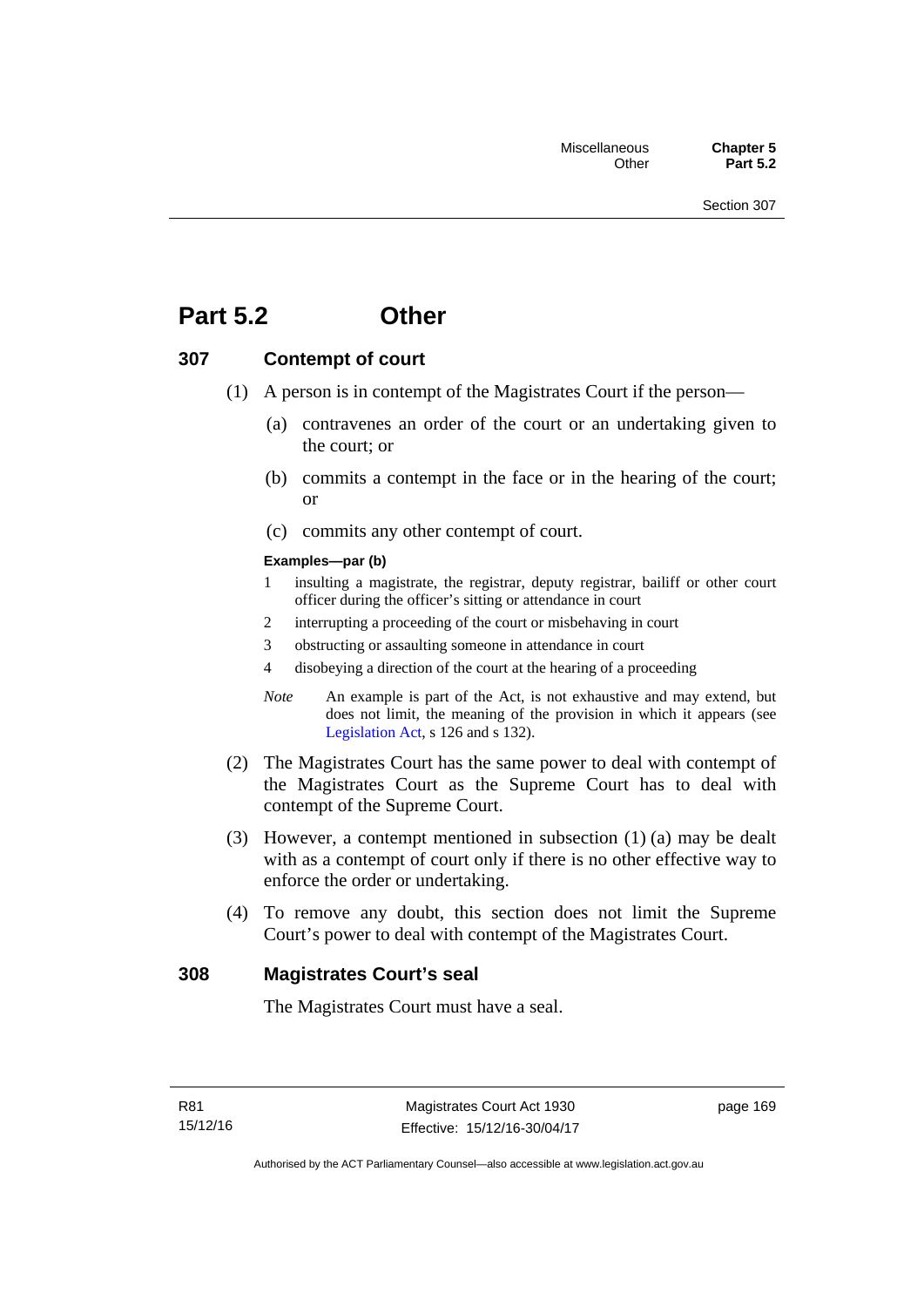#### **Chapter 5** Miscellaneous **Part 5.2** Other

Section 309

## **309 Directions about procedure**

If the procedure for taking a step in a proceeding is not set out in this Act or the law under which the step is to be taken, the court may give a direction in relation to—

- (a) the procedure to be followed in relation to the step; and
- (b) any other relevant matter in relation to the step.
- *Note* The Magistrates Court may make procedures to be followed in relation to circle sentencing for certain Aboriginal or Torres Strait Islander offenders (see s 291N).

## **310 Hearings generally to be in public**

- (1) The hearing of a proceeding before the Magistrates Court must be in public.
- (2) However, if the magistrate presiding at a hearing is of the opinion that it is desirable in the public interest or in the interests of justice to do so, the magistrate may, by order—
	- (a) direct that the hearing or part of the hearing take place in private and give directions about the people who may be present; and
	- (b) give directions prohibiting or restricting the publication of evidence given at the hearing, whether in public or in private, or of matters contained in documents lodged with the court or received in evidence by the court for the purposes of the proceeding; and
	- (c) give directions prohibiting or restricting the disclosure to some or all of the parties to the proceeding of evidence given at the hearing, or of a matter contained in a document lodged with the court or received in evidence by the court for the purposes of the proceeding.

R81 15/12/16

Authorised by the ACT Parliamentary Counsel—also accessible at www.legislation.act.gov.au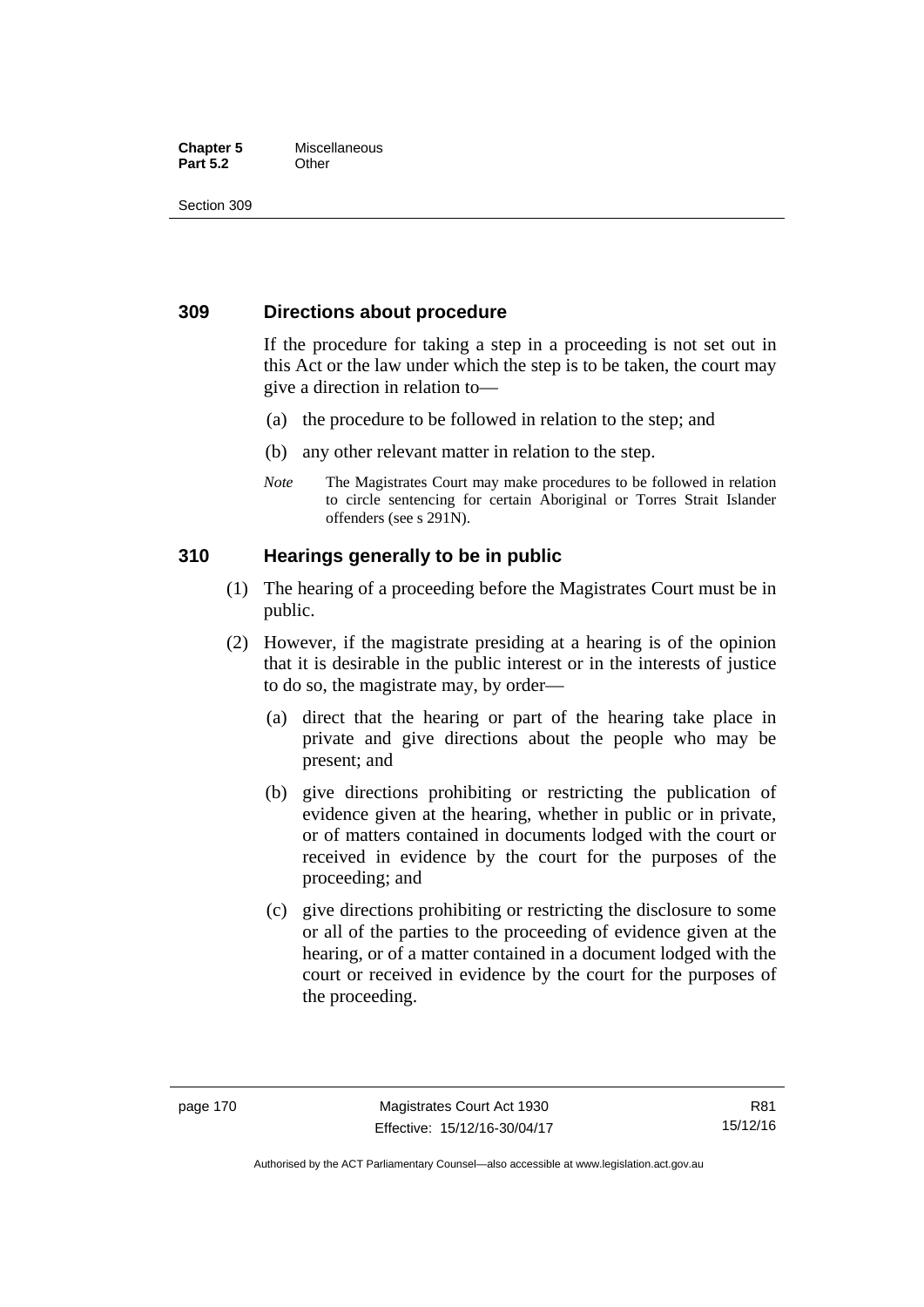(3) A person who, without reasonable excuse, contravenes an order under subsection (2) commits an offence.

Maximum penalty: 100 penalty units, imprisonment for 1 year or both.

- (4) Subsection  $(1)$ 
	- (a) does not apply in relation to a civil matter that, under another territory law, may be dealt with otherwise than in open court; and
	- (b) is subject to any other territory law that restricts who may be present at a hearing.

## **311 Appearance by audiovisual or audio links etc**

- (1) This section applies if, in relation to a proceeding or a part of a proceeding (the *relevant proceeding*), the court has—
	- (a) given a direction under the *[Evidence \(Miscellaneous](http://www.legislation.act.gov.au/a/1991-34)  [Provisions\) Act 1991](http://www.legislation.act.gov.au/a/1991-34)*, section 20 (1) (Territory courts may take evidence and submissions from participating States) or section 32 (1) (Territory courts may take evidence and submissions from place other than participating State); or
	- (b) made an order under the *[Court Procedures Rules 2006](http://www.legislation.act.gov.au/sl/2006-29)*, rule 6703 (Evidence by telephone etc) about receiving evidence or submissions by telephone, video link or another form of communication in the proceeding.
- (2) If this section applies, a person who, in a relevant proceeding—
	- (a) is required or entitled to appear personally, whether as a party or as a witness; or
	- (b) is entitled to appear for another person;

may appear in the relevant proceeding and participate or give evidence in accordance with the direction or order.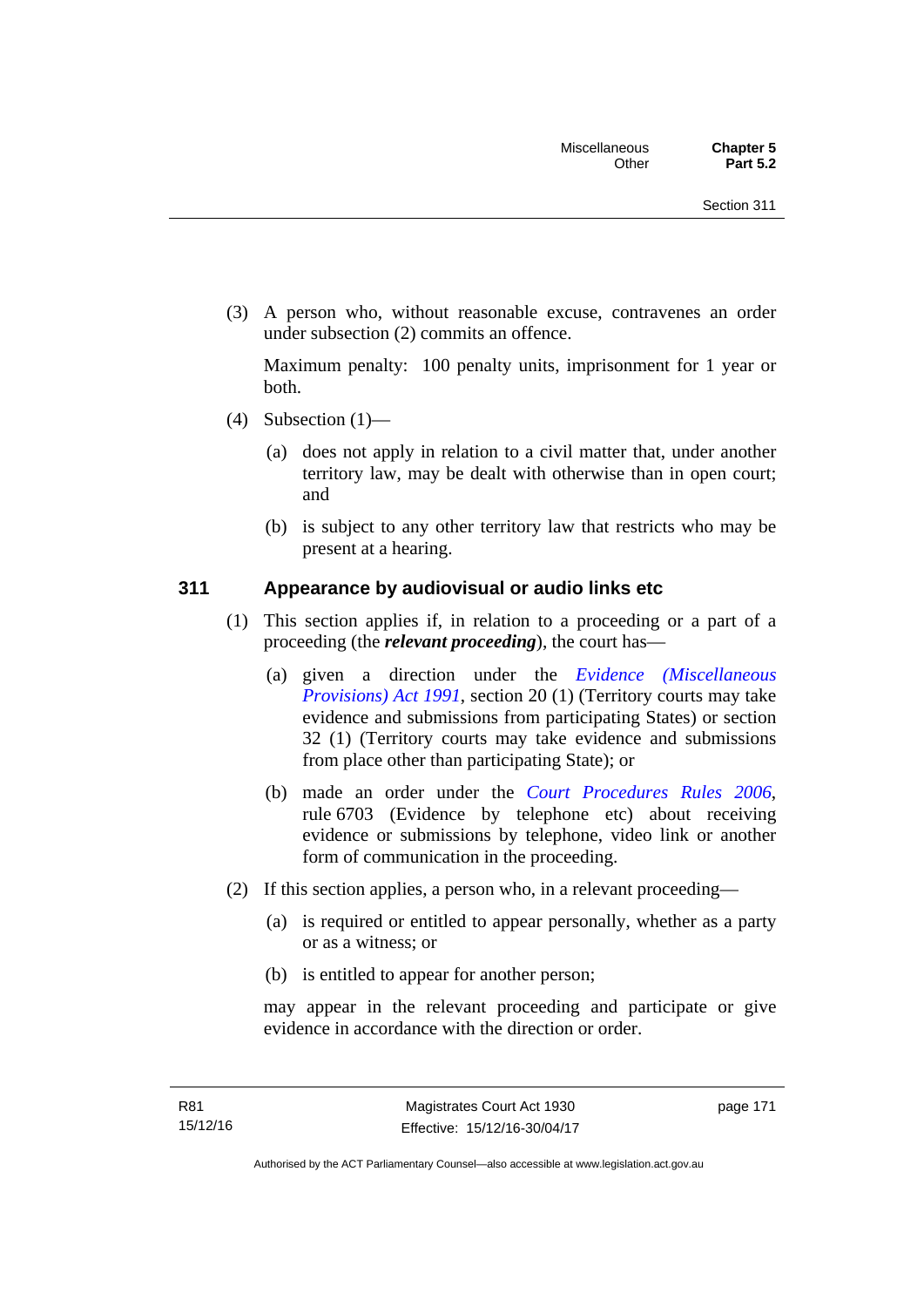Section 312

- (3) A person who appears in a relevant proceeding in accordance with this section is taken to be before the court.
- (4) In this Act:

*appearance*, in relation to a proceeding and whether by a party or anyone else, includes appearance in accordance with this section if this section applies.

(5) In this section:

*proceeding* does not include a proceeding about bail.

## **312 Failure to give evidence—committal**

- (1) This section applies if the court is satisfied—
	- (a) that a witness before the court has contravened any of the following provisions of the [Criminal Code](http://www.legislation.act.gov.au/a/2002-51) (the *relevant Code provisions*):
		- (i) section 720 (Failing to produce document or other thing);
		- (ii) section 721 (Failing to take oath);
		- (iii) section 722 (Failing to answer question or give information); or
	- (b) a person has contravened any of the relevant Code provisions in relation to an examination before the registrar under the rules.
- (2) The court may—
	- (a) adjourn the proceeding for not longer than 8 days; and
	- (b) order that the person be remanded in custody until the earlier of the following:
		- (i) the date to which the proceeding is adjourned;

R81 15/12/16

Authorised by the ACT Parliamentary Counsel—also accessible at www.legislation.act.gov.au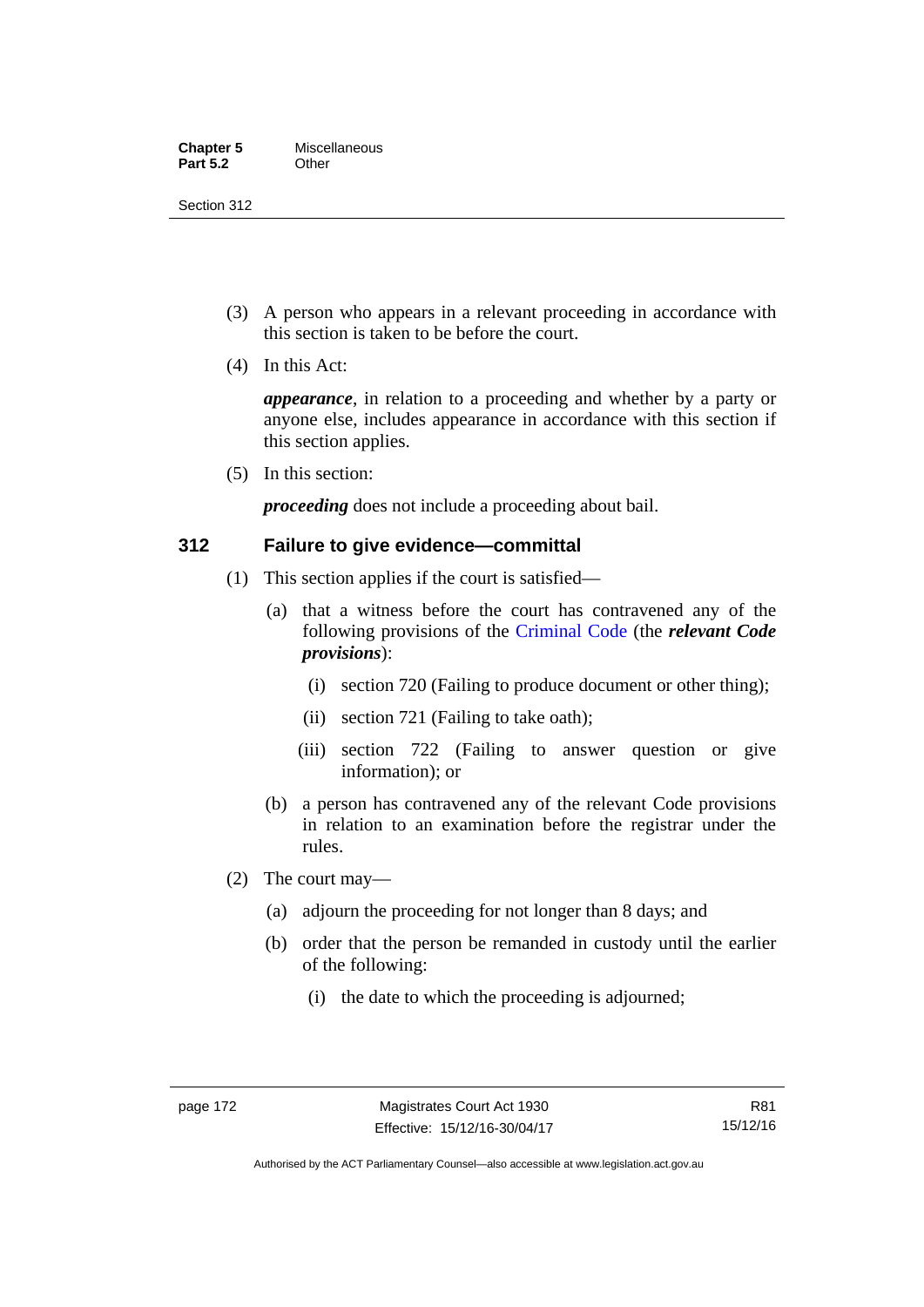- (ii) the person agrees to comply with the relevant Code provisions.
- *Note* The court must issue a warrant for the remand of the person in the director-general's custody (see *[Crimes \(Sentence Administration\)](http://www.legislation.act.gov.au/a/2005-59)  [Act 2005](http://www.legislation.act.gov.au/a/2005-59)*, s 17).
- $(3)$  If—
	- (a) the court has adjourned the proceeding, and ordered the person's remand, under subsection (2) or this subsection; and
	- (b) the person is later brought before the court; and
	- (c) the person does not consent to comply with the relevant Code provisions;

the court may exercise the powers mentioned in subsection (2) in relation to the person.

- (4) The periods for which a person is remanded under this section must not total more than 28 days.
- (5) However, the court must not commit a person under subsection (2) or (3) if the person is punished for an offence against any or the relevant Code provisions in relation to the contravention mentioned in subsection (1).

## **314 Registrar to give directions for preparation of transcript**

(1) If an application has been made for a copy of a transcript of depositions of which a record was made in accordance with section 316 (2), the registrar must give the directions the registrar considers necessary for ensuring that a transcript of the record is prepared and, for the purpose of enabling the transcript to be prepared, the record must be produced out of the custody of the registrar.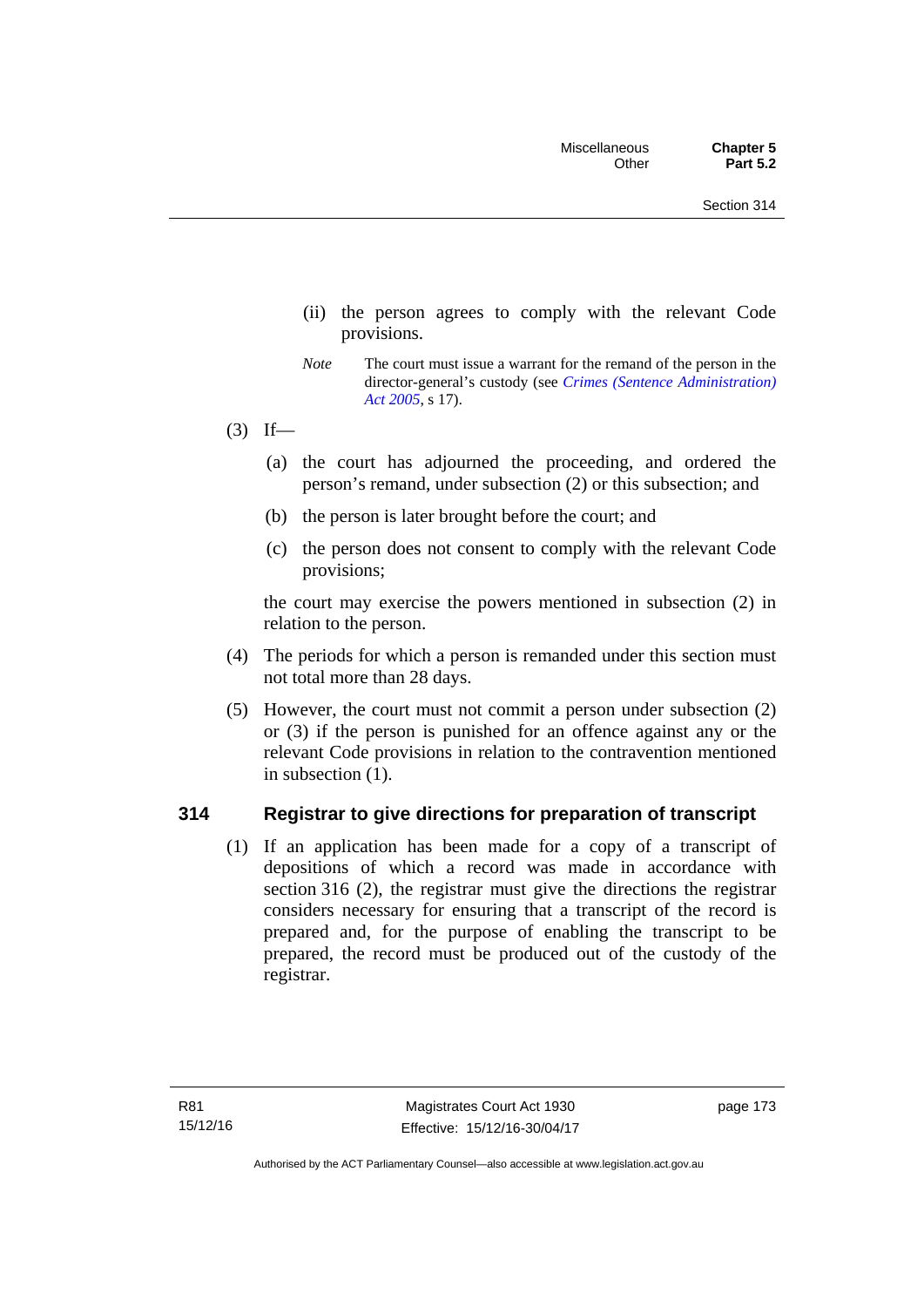Section 315

 (2) If a transcript of a record is prepared in accordance with directions given under subsection (1), the person who prepared the transcript, or under whose supervision the transcript was prepared, must certify on the transcript, by signed writing, that the transcript is a true transcript of a record produced out of the custody of the registrar.

## **315 Applications for transcripts**

- (1) Subject to this section, if a record of any proceeding is constituted  $by-$ 
	- (a) an audiovisual or a sound recording made in accordance with section 316 (2); or
	- (b) a shorthand or similar record made in accordance with section 316 (2); or
	- (c) writing taken down in accordance with section 316 (3); or
	- (d) a written statement or statements in accordance with section 90AA or section 110 (2);

a person may make application to the registrar for a copy or a transcript of all or part of the record.

- (2) The registrar must give the applicant a copy of the record or a transcript or a copy of the transcript of the record if—
	- (a) the applicant is a party to the proceeding; or
	- (b) for an applicant who is not a party to the proceeding—the registrar or a magistrate is satisfied that the applicant has good reason for applying.
- (3) If a person applies for a transcript that has not been prepared, the registrar may require the applicant to deposit with the registrar in advance an amount that the registrar considers will not exceed the amount of the fee determined under the *[Court Procedures Act 2004](http://www.legislation.act.gov.au/a/2004-59)*, part 3 for the preparation of the transcript.

Authorised by the ACT Parliamentary Counsel—also accessible at www.legislation.act.gov.au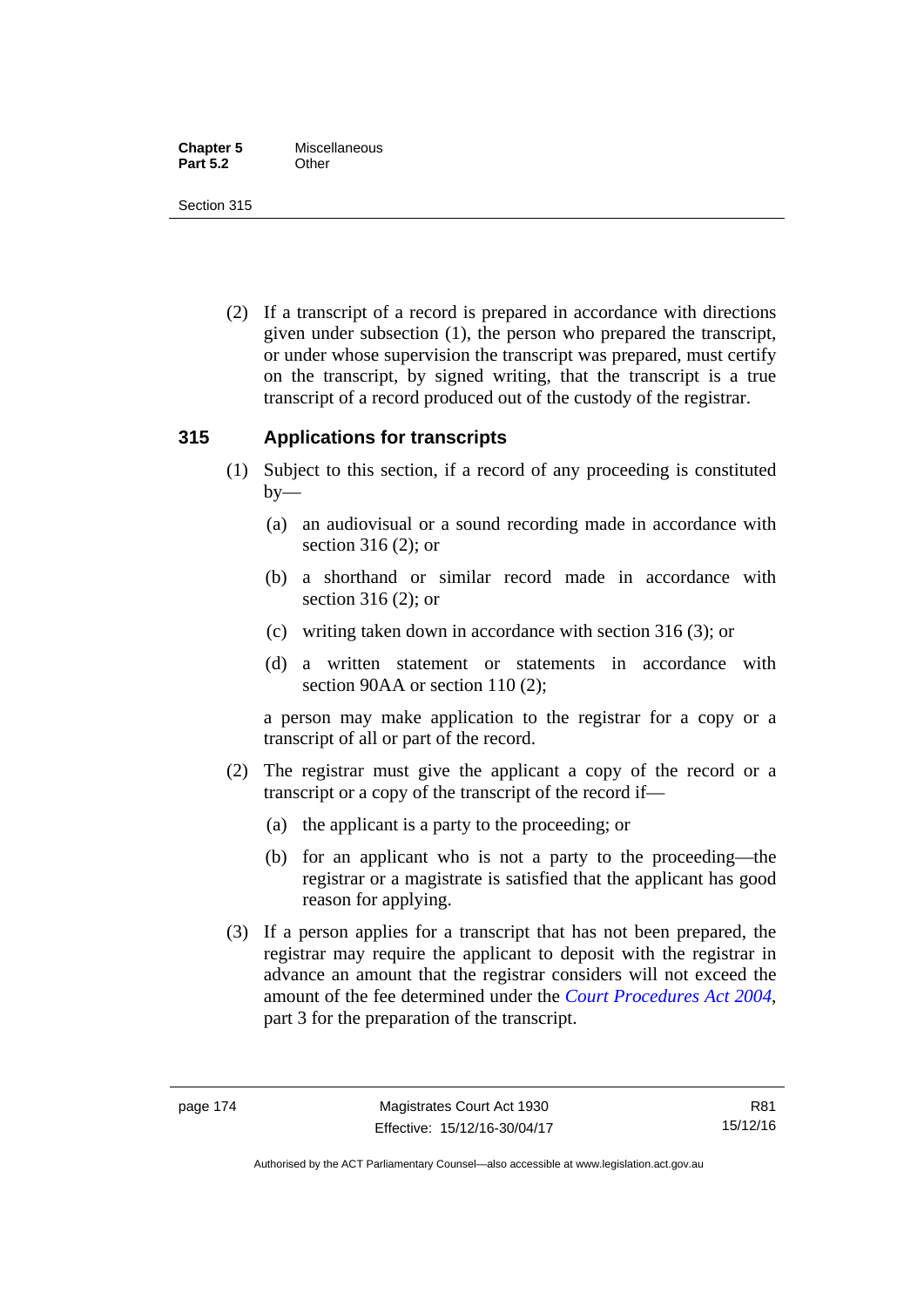- (4) Subject to subsections (5) and (6), if the registrar receives an application in accordance with this section—
	- (a) the registrar must, for an application relating to depositions; and
	- (b) the registrar may, in any other case;

give to the applicant a copy of the record or a copy of a transcript of the record relating to the depositions or other matter.

- (5) The registrar must not give a copy of the record or a copy of a transcript under subsection (4) (a) unless there is written on the copy a certificate signed by the registrar stating that the copy is a true copy of the record or a true copy of a transcript of the record produced out of the custody of the registrar.
- (6) This section does not require the registrar to give a copy of a transcript of any proceeding if—
	- (a) the proceeding was recorded by means of an audiovisual or a sound recording made in accordance with section 316 (2); and
	- (b) the application for the copy was made after the end of 7 years after the date of completion of the proceeding to which the record relates; and
	- (c) the registrar does not have the record or a transcript of the record in his or her custody.
- (7) If an amount deposited by a person under subsection (3) exceeds the fee determined under the *[Court Procedures Act 2004](http://www.legislation.act.gov.au/a/2004-59)*, part 3 for the preparation of the transcript, there is payable to the person the amount of the excess.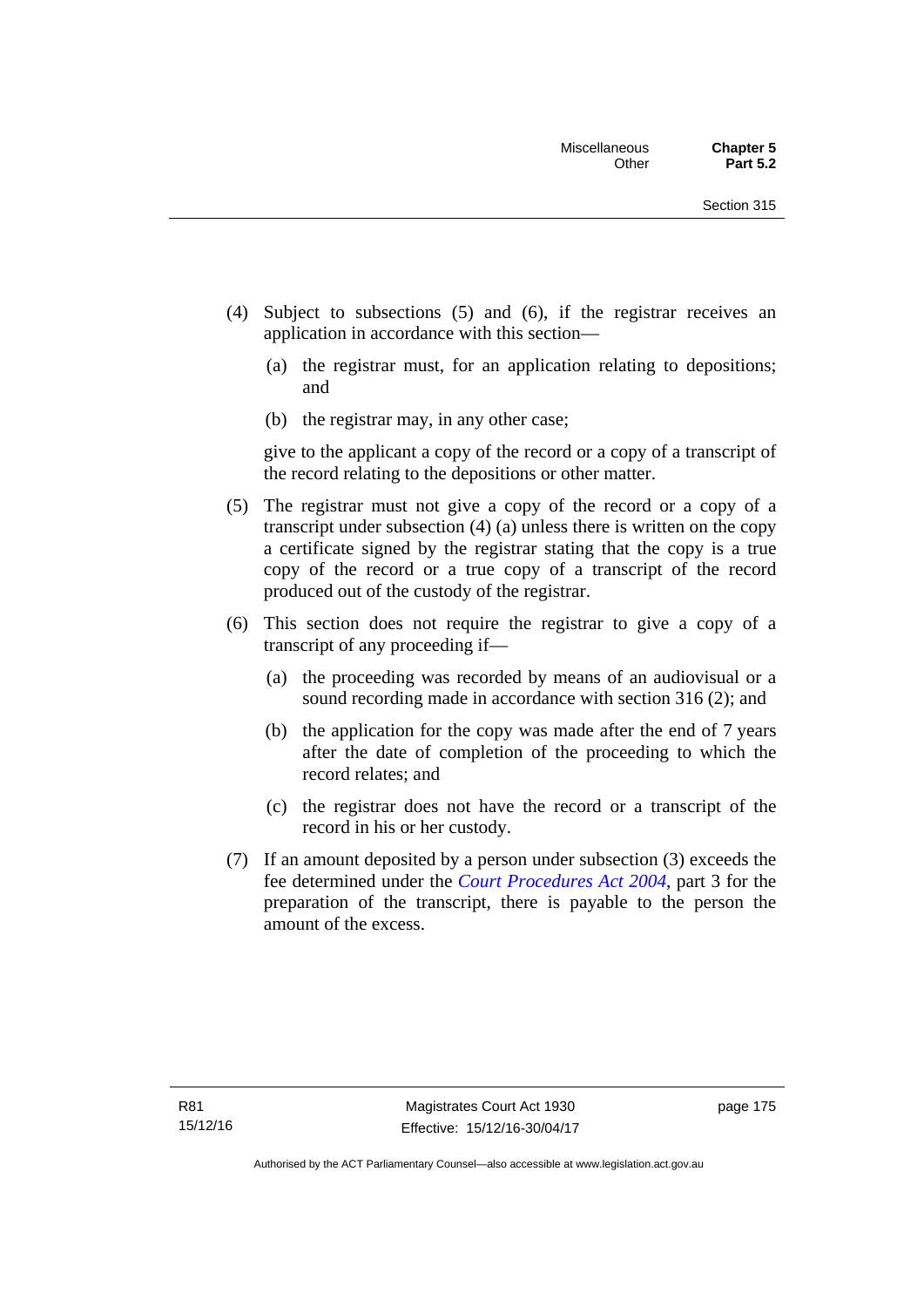#### **Chapter 5** Miscellaneous **Part 5.2** Other

Section 316

## **316 Record of proceedings**

(1) In this section:

*deposition* includes a statement made by an accused person in reply to the question mentioned in section 91 (1), but does not include a written statement admitted under section 90AA or section 110 (2).

- (2) Subject to subsection (3), a record of the depositions of a witness in any proceeding must be made—
	- (a) in a proceeding in relation to bail and if, in relation to proceeding or a part of the proceeding, the court has given a direction under the *[Evidence \(Miscellaneous Provisions\) Act](http://www.legislation.act.gov.au/a/1991-34)  [1991](http://www.legislation.act.gov.au/a/1991-34)*, section 20 (1) (Territory courts may take evidence and submissions from participating States) or section 32 (1) (Territory courts may take evidence and submissions from place other than participating State) that evidence be taken or a submission be made by audiovisual link—by means of audiovisual recording apparatus or sound-recording apparatus; and
	- (b) in any other case—
		- (i) by means of sound-recording apparatus; or
		- (ii) if the court so directs, by means of shorthand or any similar means.
- (3) If the court so directs, the depositions of a witness in any proceeding must not be recorded in accordance with subsection (2), but must be taken down in writing, and, after being read over to the witness or given to the witness to read, signed by the witness and the magistrate constituting the court.
- (4) The registrar has the custody of any record of depositions made in accordance with subsection (2).

R81 15/12/16

Authorised by the ACT Parliamentary Counsel—also accessible at www.legislation.act.gov.au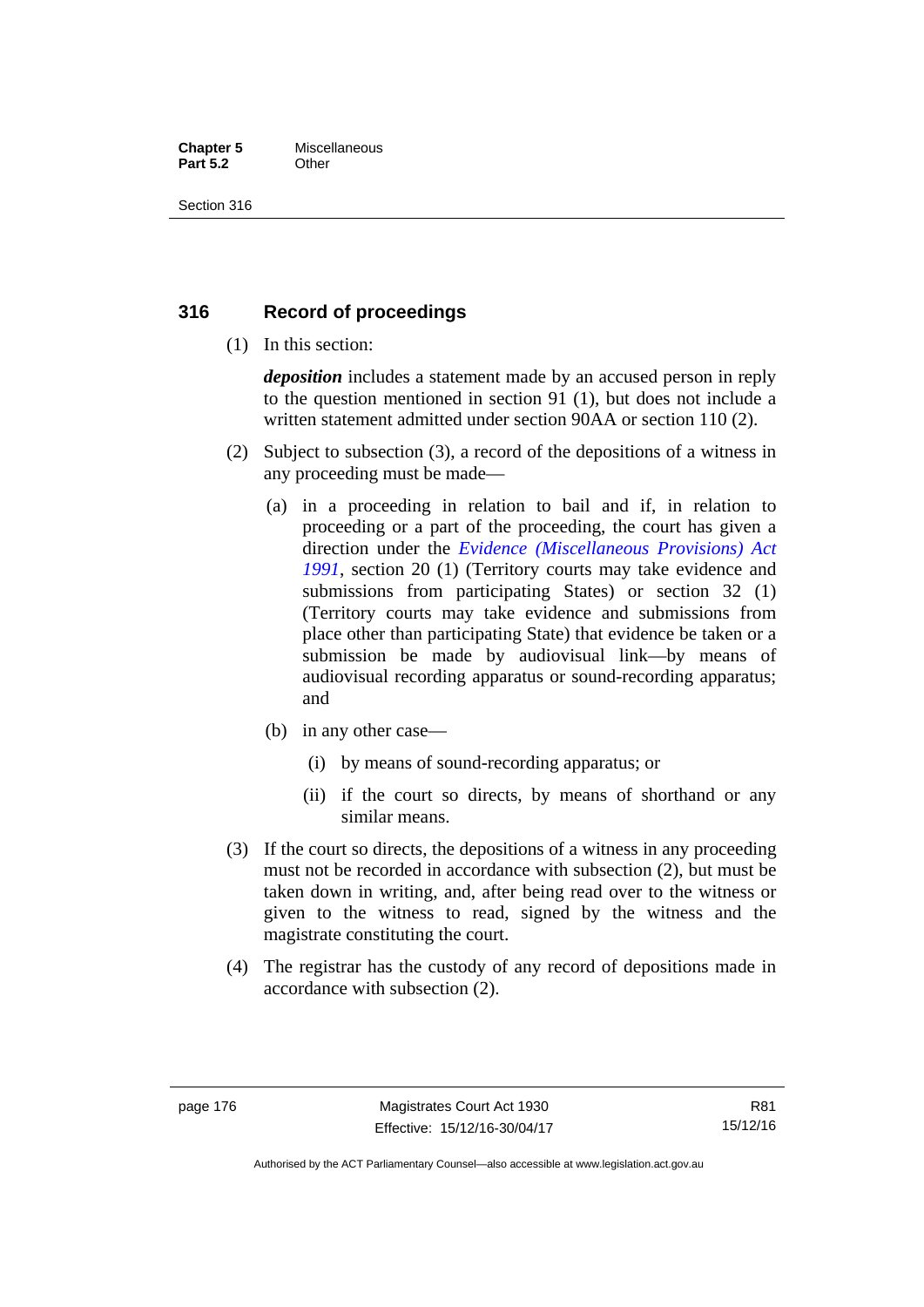- (5) The registrar may erase the record of the depositions of a witness recorded by means of recording apparatus and the record of any other part of a proceeding made by means of recording apparatus after the end of 7 years after the date of completion of the proceeding in which the record was made.
- (6) However, the sound recording of any part of the following proceedings must not be erased unless a transcript of the record of that part of the proceeding has been prepared:
	- (a) a proceeding in which a person charged with an indictable offence is committed to trial before the Supreme Court;
	- (b) a proceeding in which evidence is taken under a request mentioned in section 263 (Requests under conventions relating to legal proceedings in civil and commercial matters).
- (7) This section applies in relation to a proceeding before a magistrate as if a reference to the court were a reference to a magistrate.

# **317 Record of proceedings and transcript**

- (1) If a record made by means of recording apparatus, shorthand or similar means is produced out of the custody of the registrar and the record purports to be a record made in accordance with section 316 (2) of the depositions of a witness in any proceeding, the record is evidence that the person made the depositions in the proceeding.
- $(2)$  If—
	- (a) a recording is produced out of the custody of the registrar; and
	- (b) the recording contains a record of comments that purport—
		- (i) to have been made at the same time as a recording made in accordance with section 316 (2) of the depositions of a person in any proceeding; and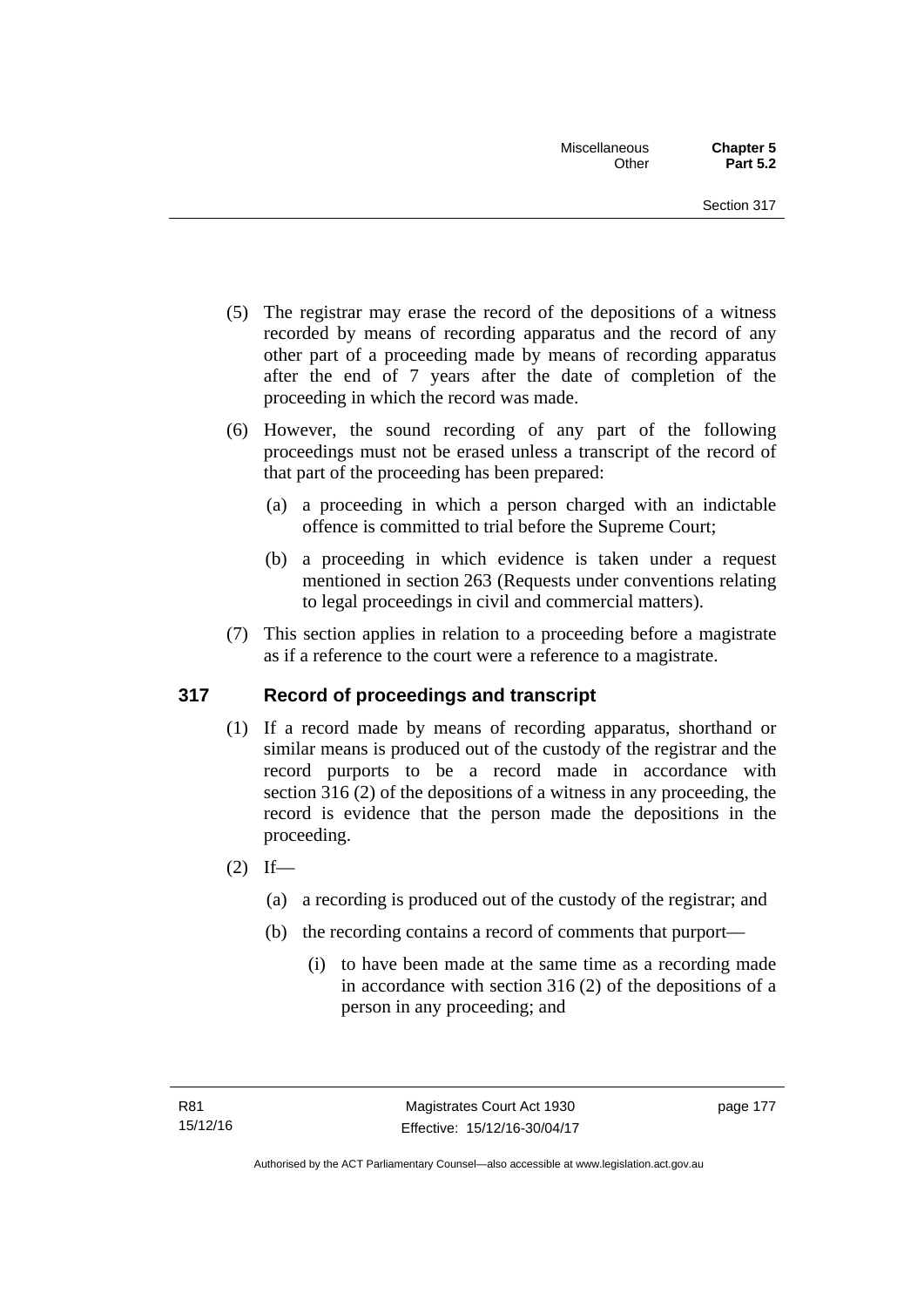| <b>Chapter 5</b> | Miscellaneous |
|------------------|---------------|
| <b>Part 5.2</b>  | Other         |

Section 317

(ii) to have been made for the purpose of identifying the proceeding, voices recorded on the lastmentioned recording or anything else so recorded;

the firstmentioned recording is evidence of the identity of the proceeding, of the voices or of the thing.

- $(3)$  If—
	- (a) a document purports to be a transcript, or a copy of a transcript, of a record made in accordance with section 316 (2) of depositions made by a person in any proceeding; and
	- (b) the document bears a certificate that purports to be a certificate given in accordance with section 314 (2) or section 315 (5);

the document is evidence that the person made the depositions in the proceeding.

- (4) If a document—
	- (a) purports to be the depositions of a witness in any proceeding as taken down in writing and signed in accordance with section 316 (3); or
	- (b) purports to be a copy of the depositions of a witness in any proceeding as so taken down in writing and signed and bears a certificate that purports to be a certificate given in accordance with section 315 (5):

the document is evidence that the witness made the depositions in the proceeding.

(5) In this section:

*recording apparatus* means the recording apparatus, whether audiovisual or sound, by means of which a record of depositions of witnesses has been made under section 316 (2).

Authorised by the ACT Parliamentary Counsel—also accessible at www.legislation.act.gov.au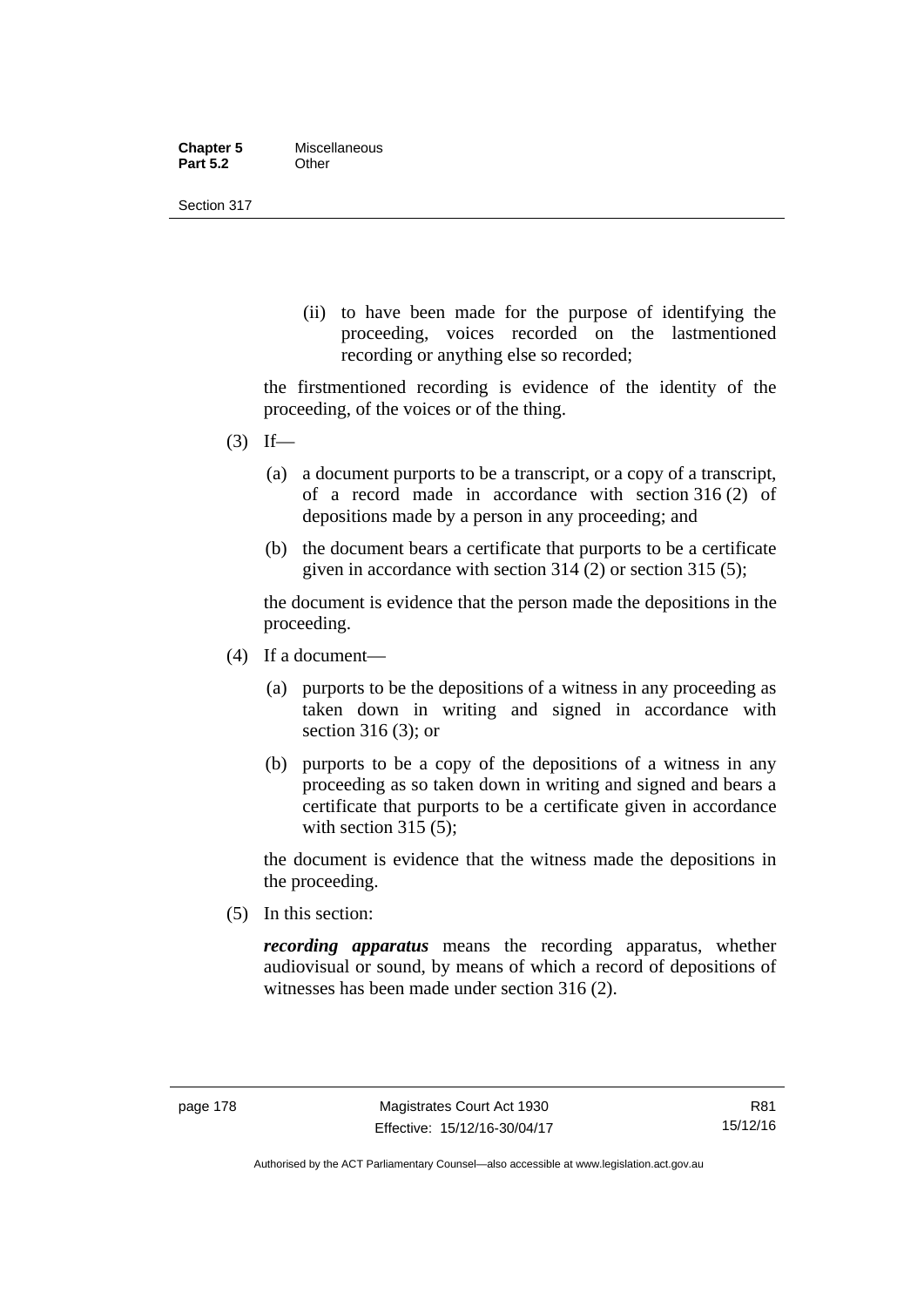# **318 Person about to leave ACT may be ordered to be examined or produce documents**

- (1) If, by evidence on oath, a magistrate is satisfied that any person is able to give material evidence or to produce relevant or material documents relating to any information or claim pending before a court, and that the person is likely to be absent from the ACT when the case comes on for hearing, the magistrate may, on the application of any party, order that the evidence of the person be taken or the documents be produced before the magistrate, at any time before the hearing, in the same way as the evidence would be taken or the documents be produced at the hearing and after reasonable notice of the intended examination or production is given to the other party.
- (2) If an order under subsection (1) is served on a person, it must be accompanied by a form to be completed by the person to claim his or her reasonable costs and expenses of attending the examination or production.
- (3) A person is not entitled to refuse to comply with an order under subsection (1) because the person was not given the form mentioned in subsection (2) when the order was served on the person.
- (4) The taking of depositions before a magistrate under subsection (1) is a proceeding for section 316 (Recordings of proceedings).

# **319 Witnesses' rights and liabilities**

On service on any person of an order made under section 318, the person must attend at the time and place appointed by the order, and has all the rights and liabilities that the person would have if the person was duly required by subpoena to appear to give evidence or to produce documents on the hearing.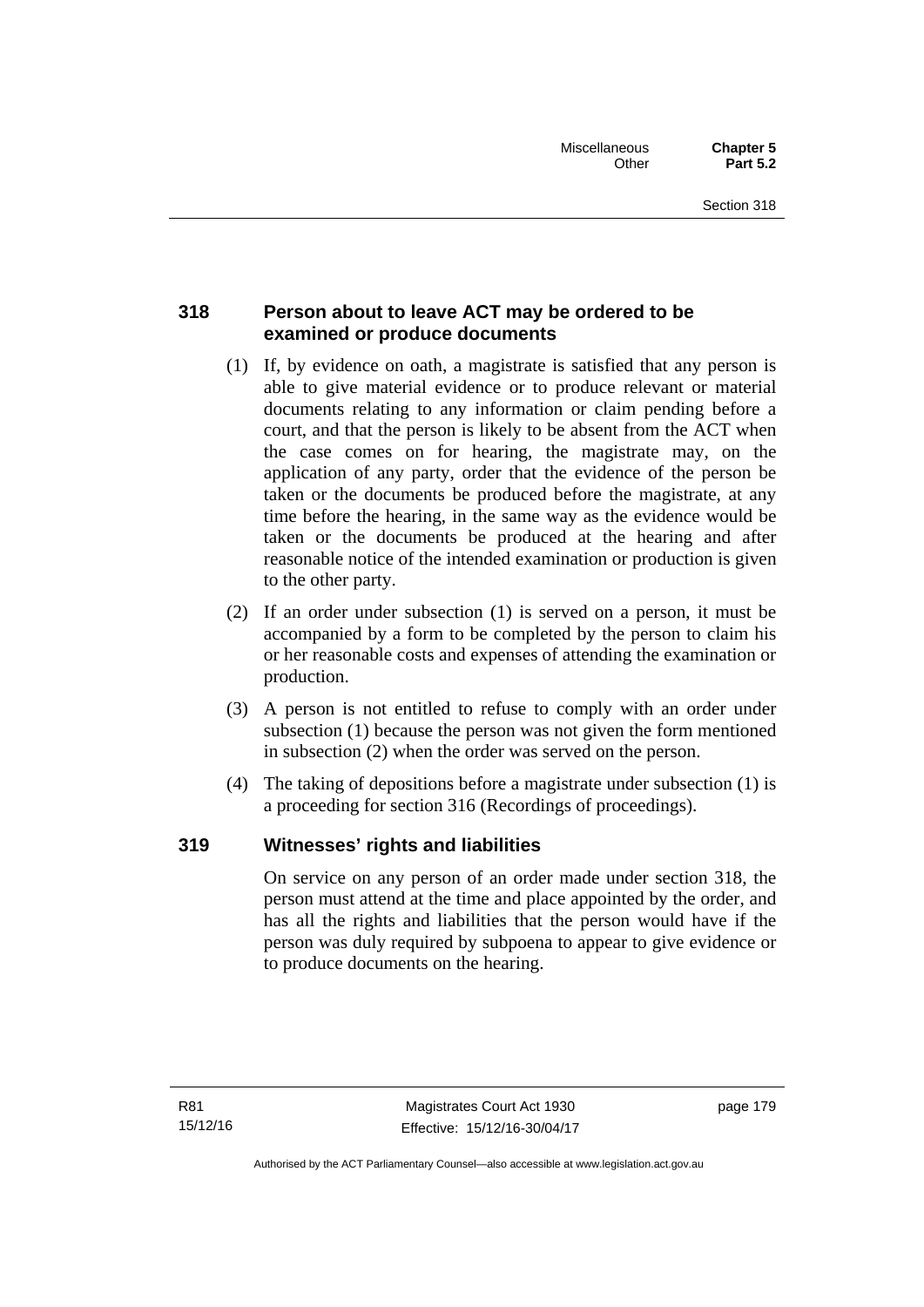#### **Chapter 5** Miscellaneous **Part 5.2** Other

Section 320

## **320 Depositions to be given to registrar**

- (1) If depositions are taken before a magistrate under section 318, there must be given to the registrar—
	- (a) the record of the depositions made in accordance with section 316 (2) or the document containing the depositions as taken down in writing and signed in accordance with section 316 (3); and
	- (b) any documents produced to the magistrate.
- (2) If documents are produced by a person not giving evidence, the documents, must, when given to the registrar, be accompanied by a certificate signed by the magistrate stating the name of the person producing them.
- (3) If the court is satisfied that the person who made the depositions is not in the ACT, his or her depositions may be read by any party.
- (4) Any documents so given to the registrar may, subject to all just exceptions, be put in at the hearing as if produced at the hearing by the person producing them.

## **320A Domestic violence offence information**

- (1) The Minister may determine what statistical information in relation to domestic violence offences (the *domestic violence offence information*) must be collected by the registrar.
- (2) The registrar must give the domestic violence offence information for a financial year to the domestic violence project coordinator by 31 July in the following financial year.
- (3) The registrar must also give the coordinator domestic violence offence information otherwise requested, in writing, by the coordinator.
- (4) A determination is a notifiable instrument.

*Note* A notifiable instrument must be notified under the [Legislation Act](http://www.legislation.act.gov.au/a/2001-14).

R81 15/12/16

Authorised by the ACT Parliamentary Counsel—also accessible at www.legislation.act.gov.au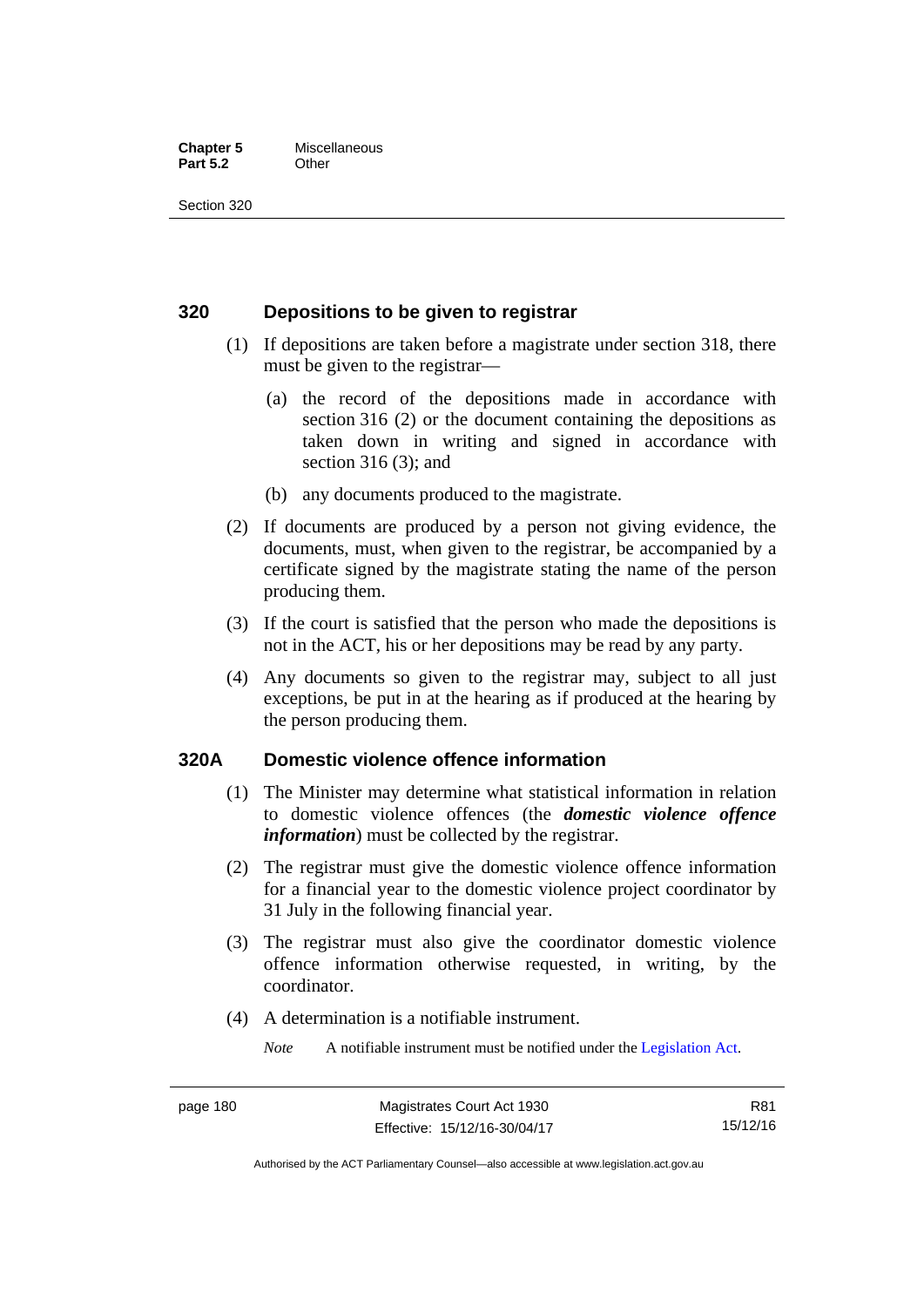(5) In this section:

*domestic violence project coordinator* means the Domestic Violence Project Coordinator appointed under the *[Domestic](http://www.legislation.act.gov.au/a/1986-52)  [Violence Agencies Act 1986](http://www.legislation.act.gov.au/a/1986-52)*, section 11.

## **321 Regulation-making power**

The Executive may make regulations for this Act.

*Note* A regulation must be notified, and presented to the Legislative Assembly, under the [Legislation Act](http://www.legislation.act.gov.au/a/2001-14).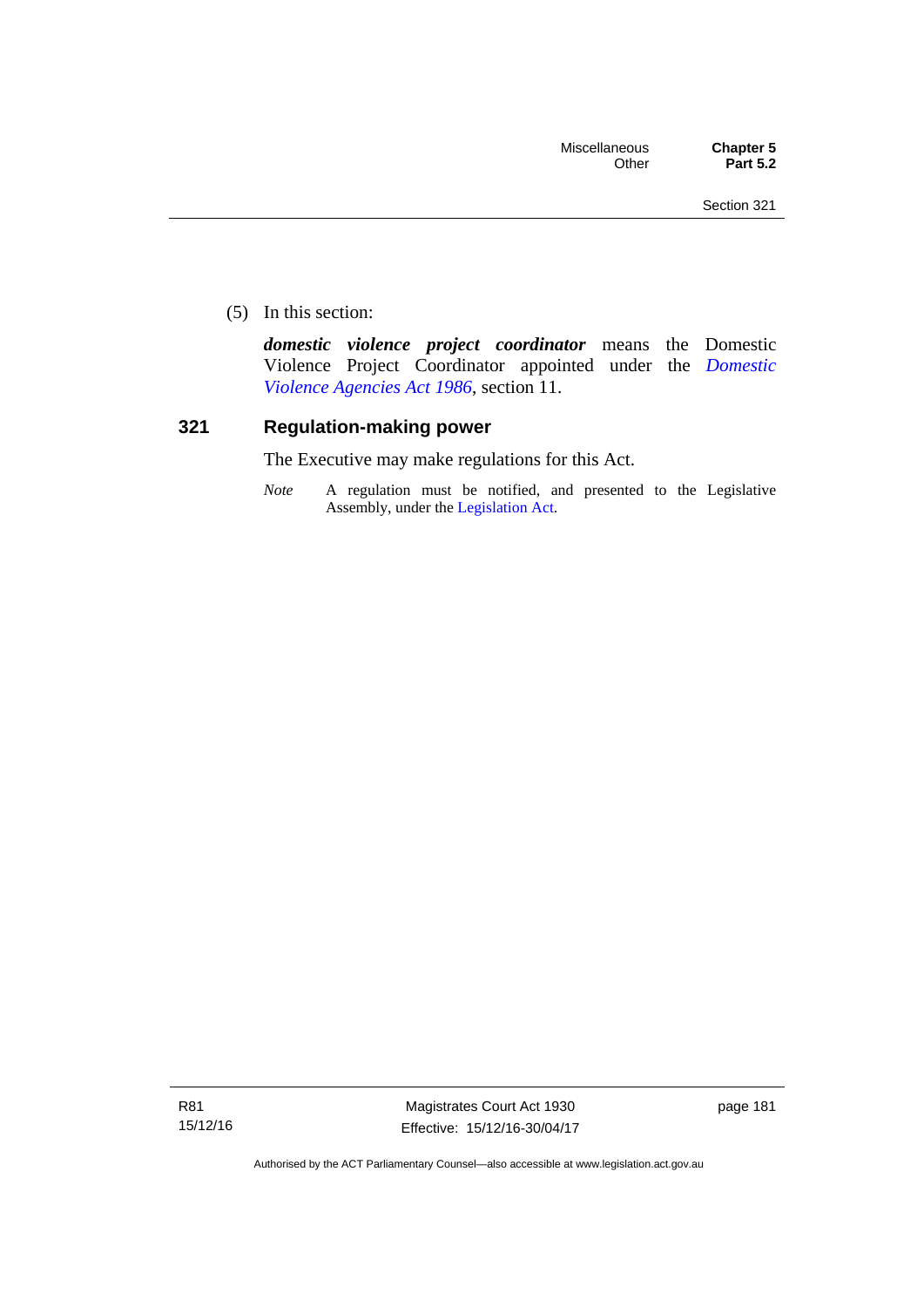Section 473

# **Chapter 14 Transitional—ACT Civil and Administrative Tribunal Amendment Act 2016 (No 2)**

# **473 Existing proceedings in Magistrates Court**

- (1) This section applies to a proceeding in relation to a civil dispute if—
	- (a) the amount claimed, or the amount sought to be declared as a debt, is at least \$10 000 but not more than \$25 000; and
	- (b) the proceeding started in the Magistrates Court before the commencement day; but
	- (c) immediately before the commencement day, the hearing in the proceeding had not started.
- (2) The proceeding may—
	- (a) continue in the Magistrates Court; or
	- (b) on application by a party to the proceeding—be transferred to the ACAT if the Magistrates Court—
		- (i) considers it just to do so; and
		- (ii) makes an order to transfer the proceeding.
- (3) In deciding whether to transfer a proceeding (the *existing proceeding*), the Magistrates Court must consider whether there is another proceeding about a matter associated with the existing proceeding before the Magistrates Court.
- (4) In this section:

*civil dispute*—see the *[ACT Civil and Administrative Tribunal](http://www.legislation.act.gov.au/a/2008-35)  [Act 2008](http://www.legislation.act.gov.au/a/2008-35)*, section 16.

*commencement day* means the day the *[ACT Civil and](http://www.legislation.act.gov.au/a/2016-28/default.asp)  [Administrative Tribunal Amendment Act 2016 \(No 2\)](http://www.legislation.act.gov.au/a/2016-28/default.asp)*, section 4 commences.

R81 15/12/16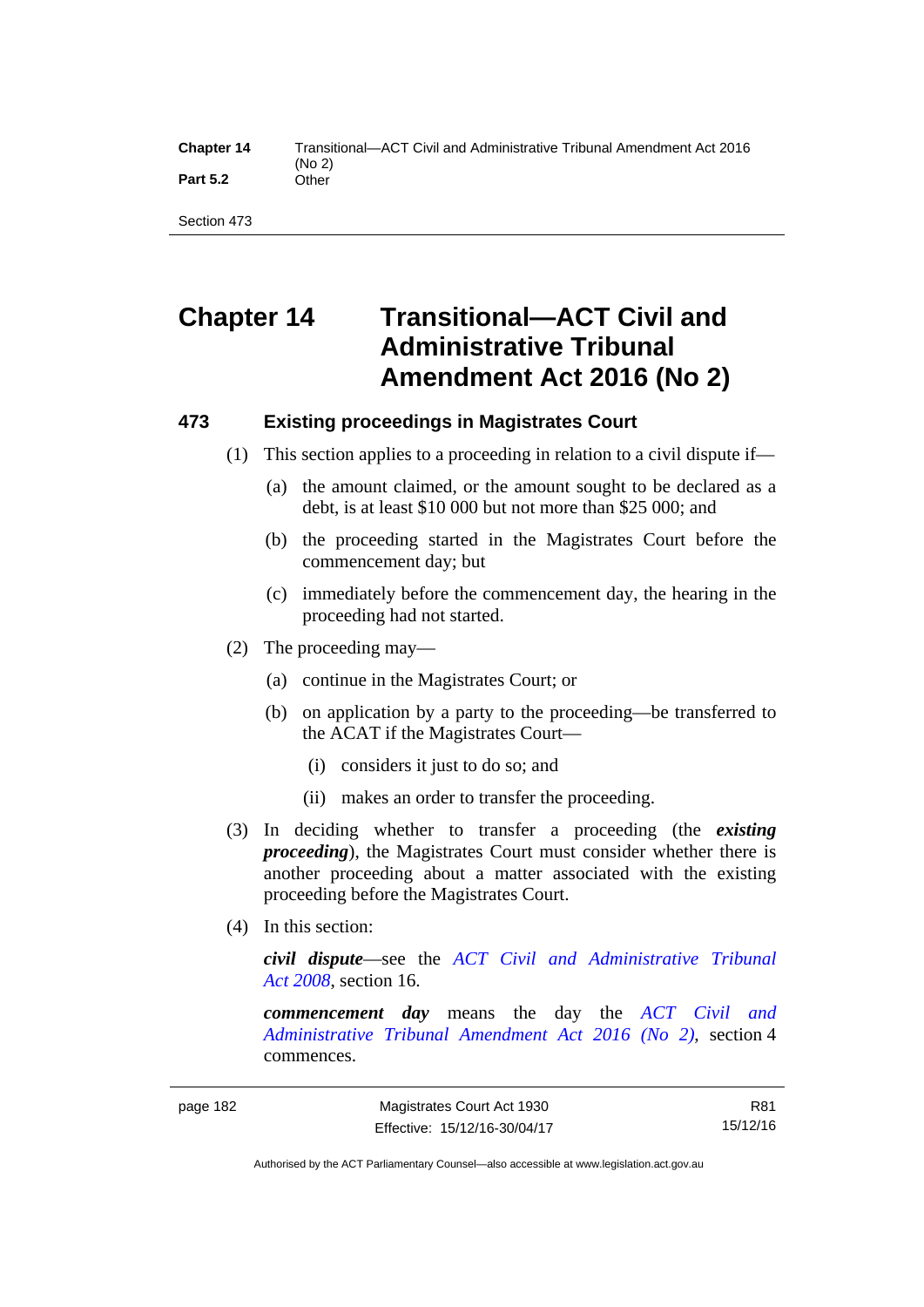| Transitional—ACT Civil and Administrative Tribunal Amendment Act 2016 | <b>Chapter 14</b> |
|-----------------------------------------------------------------------|-------------------|
| (No 2)                                                                |                   |
| Other                                                                 | <b>Part 5.2</b>   |
|                                                                       |                   |

## **474 Transitional regulations**

- (1) A regulation may prescribe transitional matters necessary or convenient to be prescribed because of the enactment of the *[ACT](http://www.legislation.act.gov.au/a/2016-28/default.asp)  [Civil and Administrative Tribunal Amendment Act 2016 \(No 2\)](http://www.legislation.act.gov.au/a/2016-28/default.asp)*.
- (2) A regulation may modify this chapter (including in relation to another territory law) to make provision in relation to anything that, in the Executive's opinion, is not, or is not adequately or appropriately, dealt with in this chapter.
- (3) A regulation under subsection (2) has effect despite anything elsewhere in this Act or another territory law.

## **475 Expiry—ch 14**

This chapter expires 2 years after the day it commences.

*Note* Transitional provisions are kept in the Act for a limited time. A transitional provision is repealed on its expiry but continues to have effect after its repeal (see [Legislation Act,](http://www.legislation.act.gov.au/a/2001-14) s 88).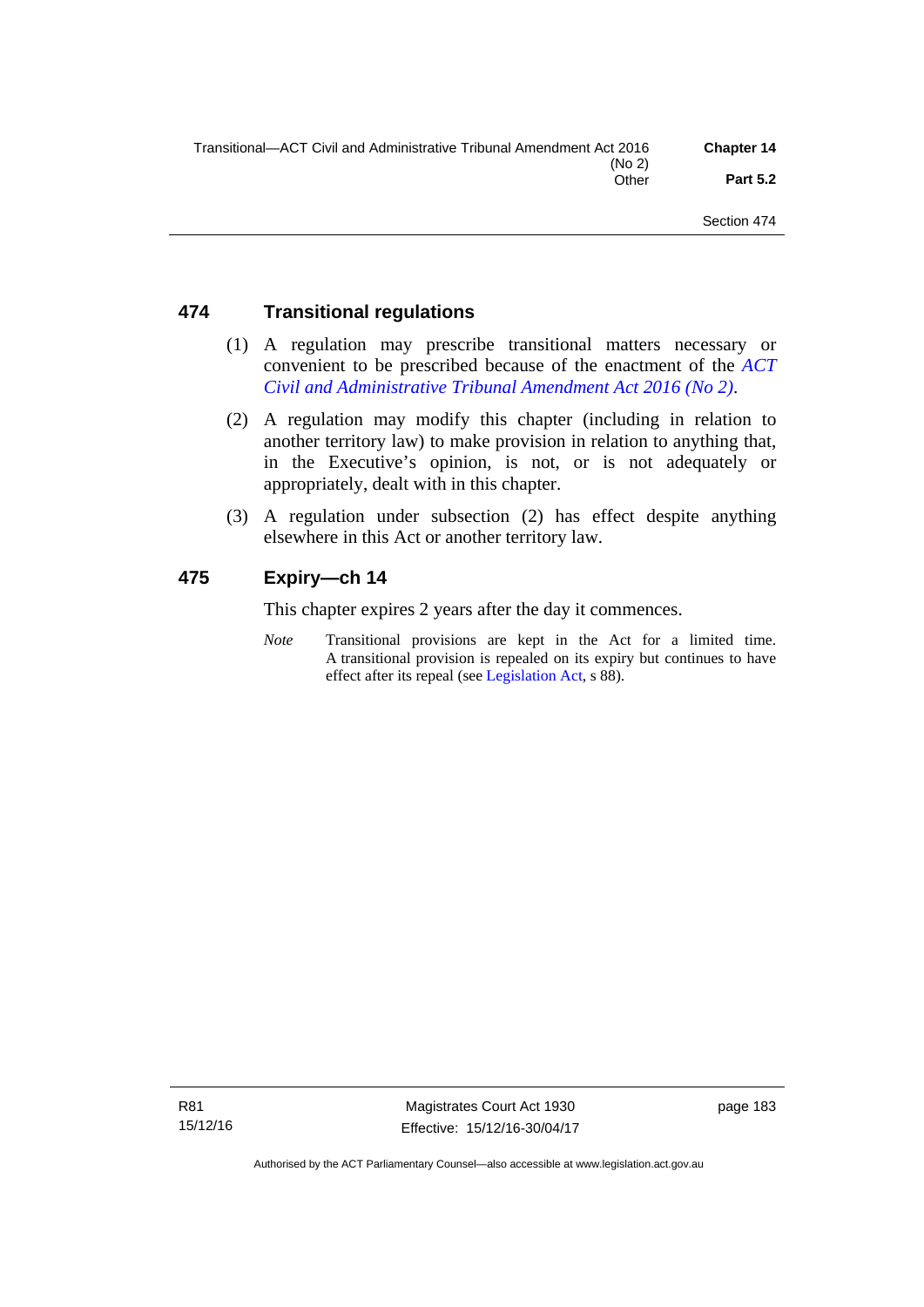# **Schedule 1 Oath and affirmation of office**

(see s 10P)

**Oath** 

I, [*name*], do swear that I will well and truly serve in the office of and that I will do right to all manner of people according to law, without fear or favour, affection or ill will. So help me God!

Affirmation

I, [*name*], do solemnly and sincerely affirm and declare that I will well and truly serve in the office of and that I will do right to all manner of people, according to law, without fear or favour, affection or ill will.

page 184 Magistrates Court Act 1930 Effective: 15/12/16-30/04/17 15/12/16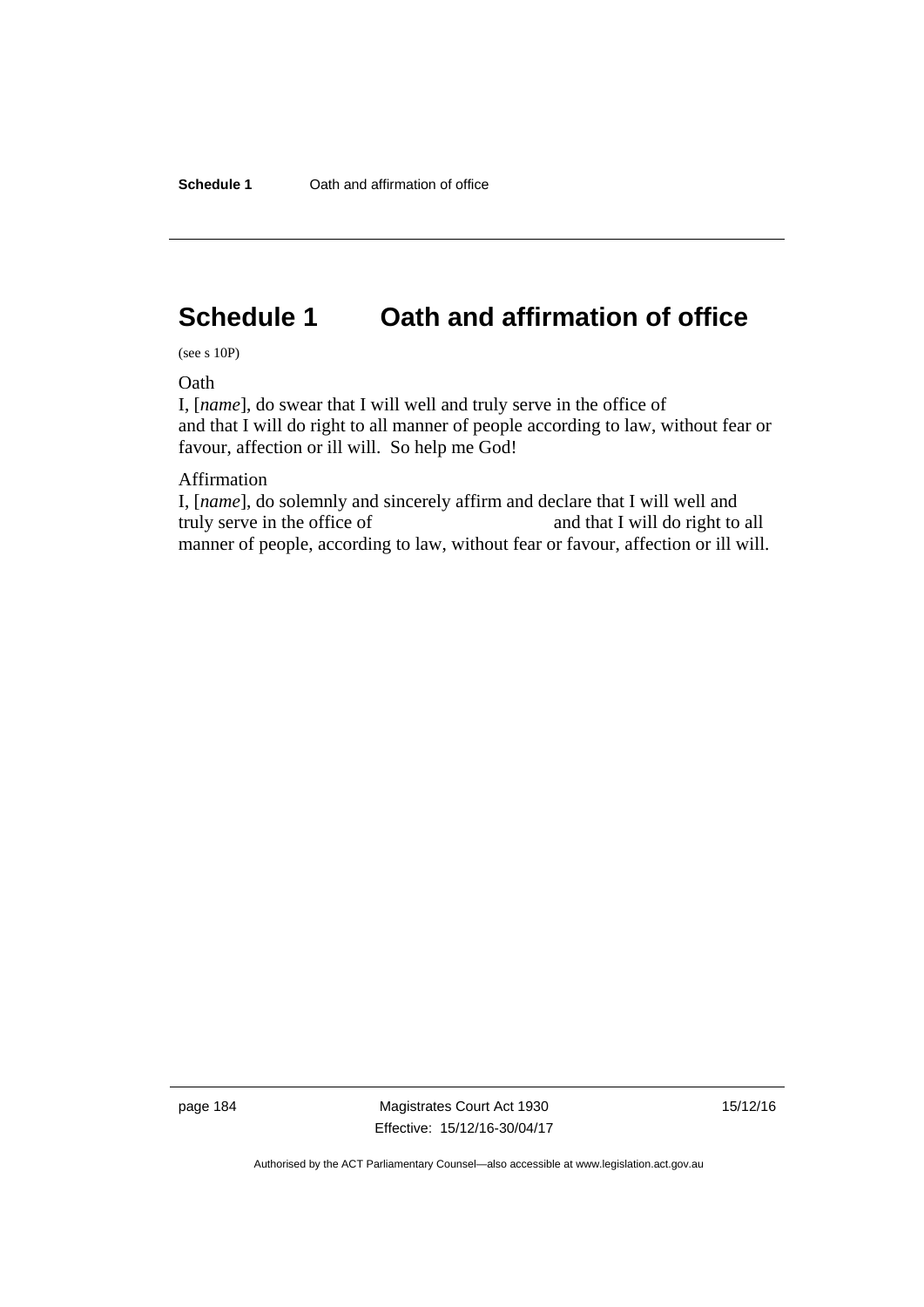# **Schedule 2 ACT and corresponding courts**

(see s 9C, defs *ACT court* and *corresponding court*)

| column 1 | column 2               | column 3                                                                           |  |
|----------|------------------------|------------------------------------------------------------------------------------|--|
| item     | <b>ACT court</b>       | corresponding court                                                                |  |
| 1        | <b>Childrens Court</b> | Children's Court of Western Australia                                              |  |
|          | Coroner's Court        | Coroners Court of South Australia                                                  |  |
|          | Industrial Court       | Local Court of New South Wales                                                     |  |
|          | Magistrates Court      | Local Court of the Northern Territory                                              |  |
|          |                        | Magistrates Courts of South Australia,<br>Tasmania, Victoria and Western Australia |  |
|          |                        | Warden's Courts of South Australia and the<br>Northern Territory                   |  |
|          |                        | Work Health Court of the Northern Territory                                        |  |
|          |                        | Youth Court of South Australia (constituted)<br>by a Magistrate)                   |  |
|          |                        | Youth Justice Court of the Northern<br>Territory                                   |  |

R81 15/12/16

Magistrates Court Act 1930 Effective: 15/12/16-30/04/17 page 185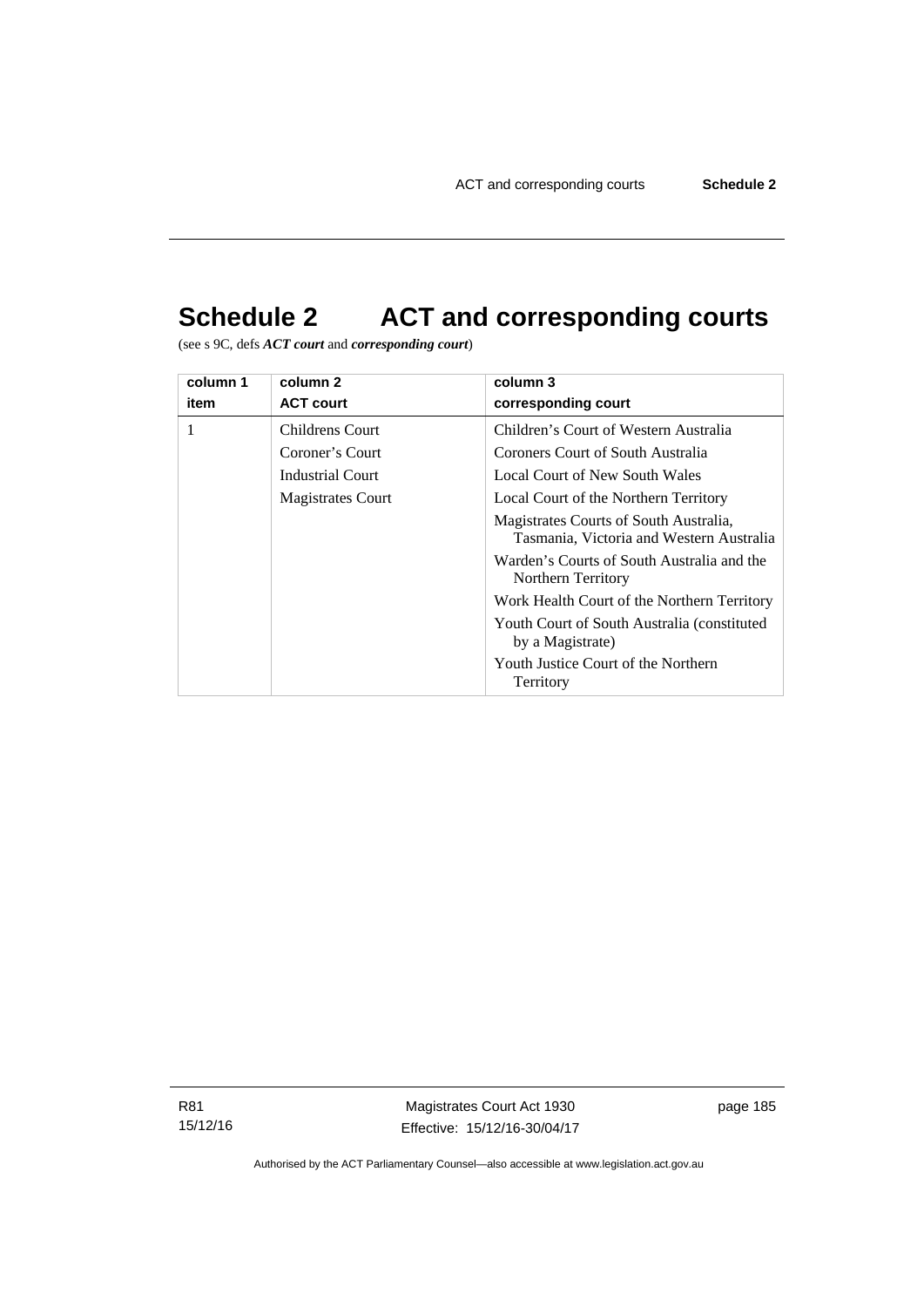**Dictionary** 

# **Dictionary**

(see s 2)

*Note 1* The [Legislation Act](http://www.legislation.act.gov.au/a/2001-14) contains definitions and other provisions relevant to this Act.

*Note 2* For example, the [Legislation Act,](http://www.legislation.act.gov.au/a/2001-14) pt 1 defines the following terms:

- ACAT
- ACT
- adult
- Attorney-General
- child
- correctional centre
- Commonwealth
- Criminal Code
- director-general (see s 163)
- director of public prosecutions
- disallowable instrument (see s 9)
- document
- Executive
- exercise, a function
- external territory
- fail
- file
- function
- home address
- individual
- in relation to
- instrument (see s 14)
- judge
- lawyer
- may (see s 146)
- month
- must

page 186 Magistrates Court Act 1930 Effective: 15/12/16-30/04/17

R81 15/12/16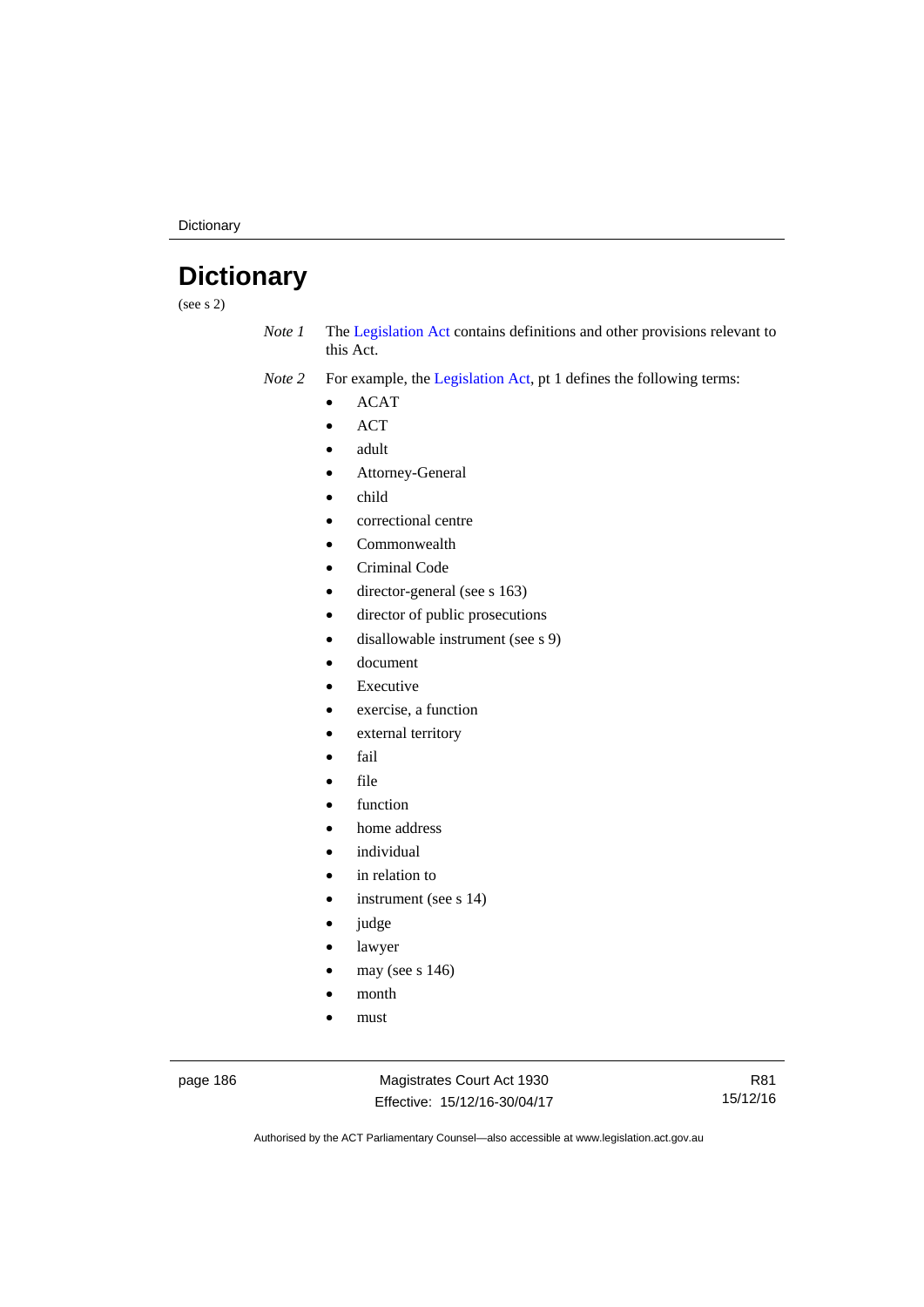#### **Dictionary**

- notifiable instrument (see s 10)
- NSW correctional centre
- oath
- parent
- penalty unit (see s 133)
- police officer
- prescribed
- proceeding
- sign
- summary offence (see s 190)
- territory law
- under.

*Aboriginal or Torres Strait Islander offender*, for chapter 4C (Galambany Court)—see section 291L.

*ACT court*, for division 2.2.3A (Judicial officers exchange)—see section 9C.

*administering authority*, for an infringement notice offence, for part 3.8 (Infringement notices for certain offences)—see section 117.

*another jurisdiction*, for part 3.8 (Infringement notices for certain offences)—see section 117.

*appeal*, for part 4.5 (Civil appeals)—see section 272.

*appearance*—see section 311 (4).

## *authorised person*—

- (a) for division 3.3.3A (Court attendance notices)—see section 41A; and
- (b) for part 3.8 (Infringement notices for certain offences)—see section 134A (3).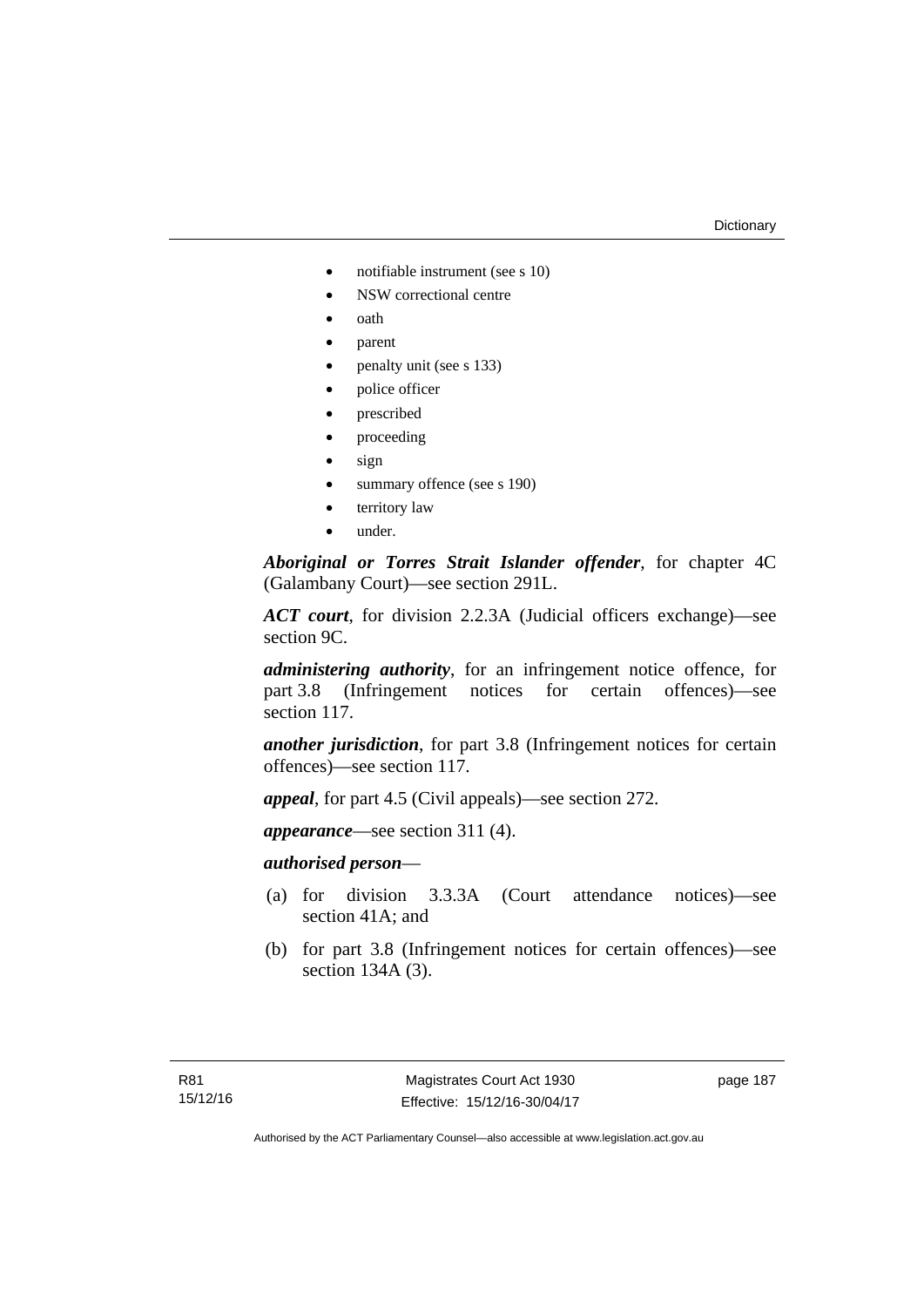**back-up** offence, in relation to an indictable offence—see the *[Supreme Court Act 1933](http://www.legislation.act.gov.au/a/1933-34)*, section 68CA.

*bailiff* means a bailiff under this Act.

*certified copy*, of depositions, for division 3.5.6 (Indictable offences—other provisions)—see section 105A.

*circle sentencing*, for chapter 4C (Galambany Court)—see section 291L.

*claim* means a claim under the rules.

*committal order*—see the *[Crimes \(Sentence Administration\)](http://www.legislation.act.gov.au/a/2005-59)  [Act 2005](http://www.legislation.act.gov.au/a/2005-59)*, section 10.

## *conviction*—

- (a) means conviction by a magistrate for an offence; and
- (b) for division 3.9.3 (Reciprocal enforcement of fines against bodies corporate)—see section 166A.

*corresponding court*, for division 2.2.3A (Judicial officers exchange)—see section 9C.

*court* means the Magistrates Court.

*court*, for division 2.2.3A (Judicial officers exchange)—see section 9C.

*court attendance notice*, for division 3.3.3A (Court attendance notices)—see section 41B.

*Crimes Act*, for chapter 3 (Criminal proceedings)—see section 18A.

*date of service*, of an infringement notice or reminder notice that has been, or is to be, served on a person, for part 3.8 (Infringement notices for certain offences)—see section 117.

*decision*, for chapter 3 (Criminal proceedings)—see section 18A.

R81 15/12/16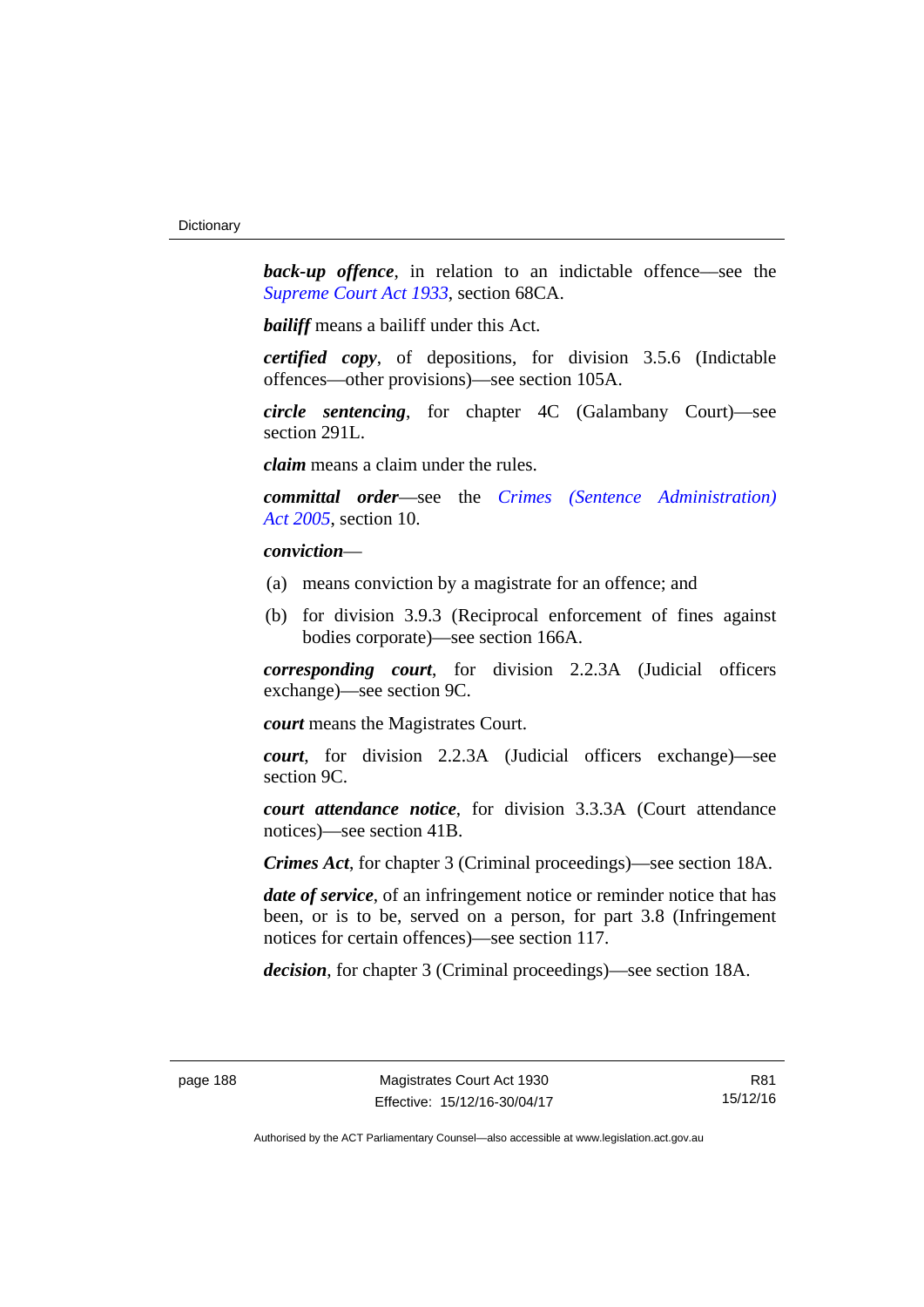## *defendant*—

- (a) for chapter 3 (Criminal proceedings)—see section 18A; and
- (b) for part 3.7 (Service and pleading by post for certain offences)—see section 116A (1).

*domestic violence offence*—see section 291H.

*driver*, of a vehicle, for part 3.8 (Infringement notices for certain offences)—see section 117.

*fine*, for division 3.9.3 (Reciprocal enforcement of fines against bodies corporate)—see section 166A.

*hearing* includes the examination of a person charged with an indictable offence.

*illegal user declaration*, for part 3.8 (Infringement notices for certain offences)—see section 131D.

*indictable offence* means an offence that may be prosecuted before the Supreme Court by charge or indictment.

*indictment* means an information for an indictable offence presented by an authorised officer to a court with jurisdiction to try the accused person.

*industrial or work safety matter*, for chapter 4D (The Industrial Court)—see section 291Q (1).

*industrial or work safety offence*, for chapter 4D (The Industrial Court)—see section 291O.

*information* includes a complaint brought to enforce a criminal penalty or forfeiture under a territory law.

### *infringement notice*—

R81 15/12/16

- (a) for part 3.8 (Infringement notices for certain offences)—see section 117; and
- (b) for division 3.8.3 (Additional provisions for vehicle-related offences)—see section 131A.

| Magistrates Court Act 1930   | page 189 |
|------------------------------|----------|
| Effective: 15/12/16-30/04/17 |          |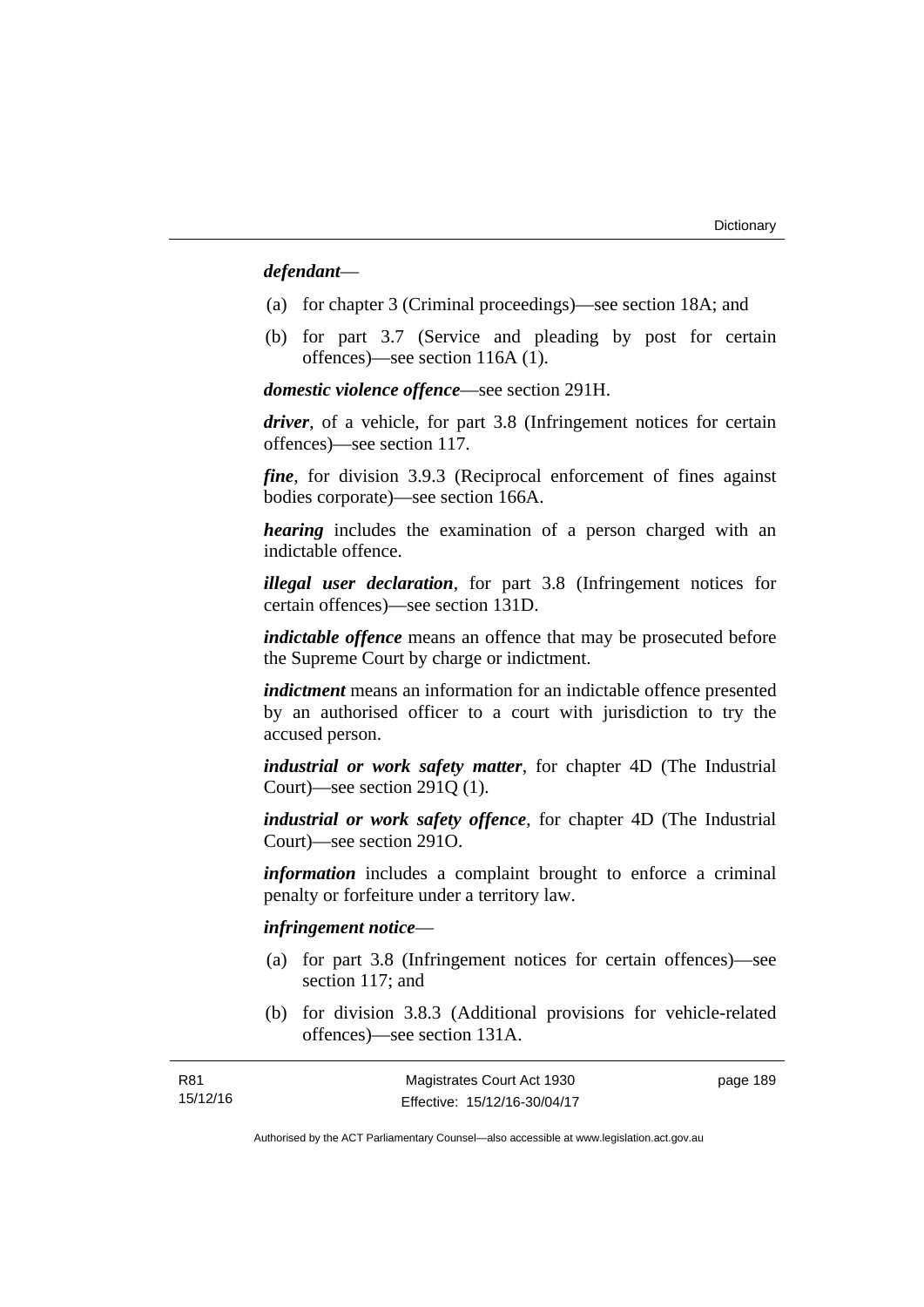*infringement notice offence*, for part 3.8 (Infringement notices for certain offences)—see section 117.

*infringement notice penalty*, for a person for an infringement notice offence, for part 3.8 (Infringement notices for certain offences)—see section 117.

*judicial exchange arrangement*, for division 2.2.3A (Judicial officers exchange)—see section 9C.

*judicial officer*, for division 2.2.3A (Judicial officers exchange) see section 9C.

*known offender declaration*, for part 3.8 (Infringement notices for certain offences)—see section 131E.

*law in force in the ACT*, for part 3.7 (Service and pleading by post for certain offences)—see section 116A (1).

### *magistrate*—

- (a) means the Chief Magistrate, a magistrate, or a special magistrate and, if a function of a magistrate is exercisable by a registrar, includes a registrar exercising the function; and
- (b) for division 2.2.1 (Magistrates other than special magistrates) see section 6.

*notice of intention to defend form*, for part 3.7 (Service and pleading by post for certain offences) (other than section 116B (2))—see section 116A (2).

*notice to defendant form*, for part 3.7 (Service and pleading by post) for certain offences) (other than section 116B (2))—see section 116A (2).

*participating jurisdiction*, for division 2.2.3A (Judicial officers exchange)—see section 9C.

*plea of guilty form*, for part 3.7 (Service and pleading by post for certain offences) (other than section 116B (2))—see section 116A (2).

R81 15/12/16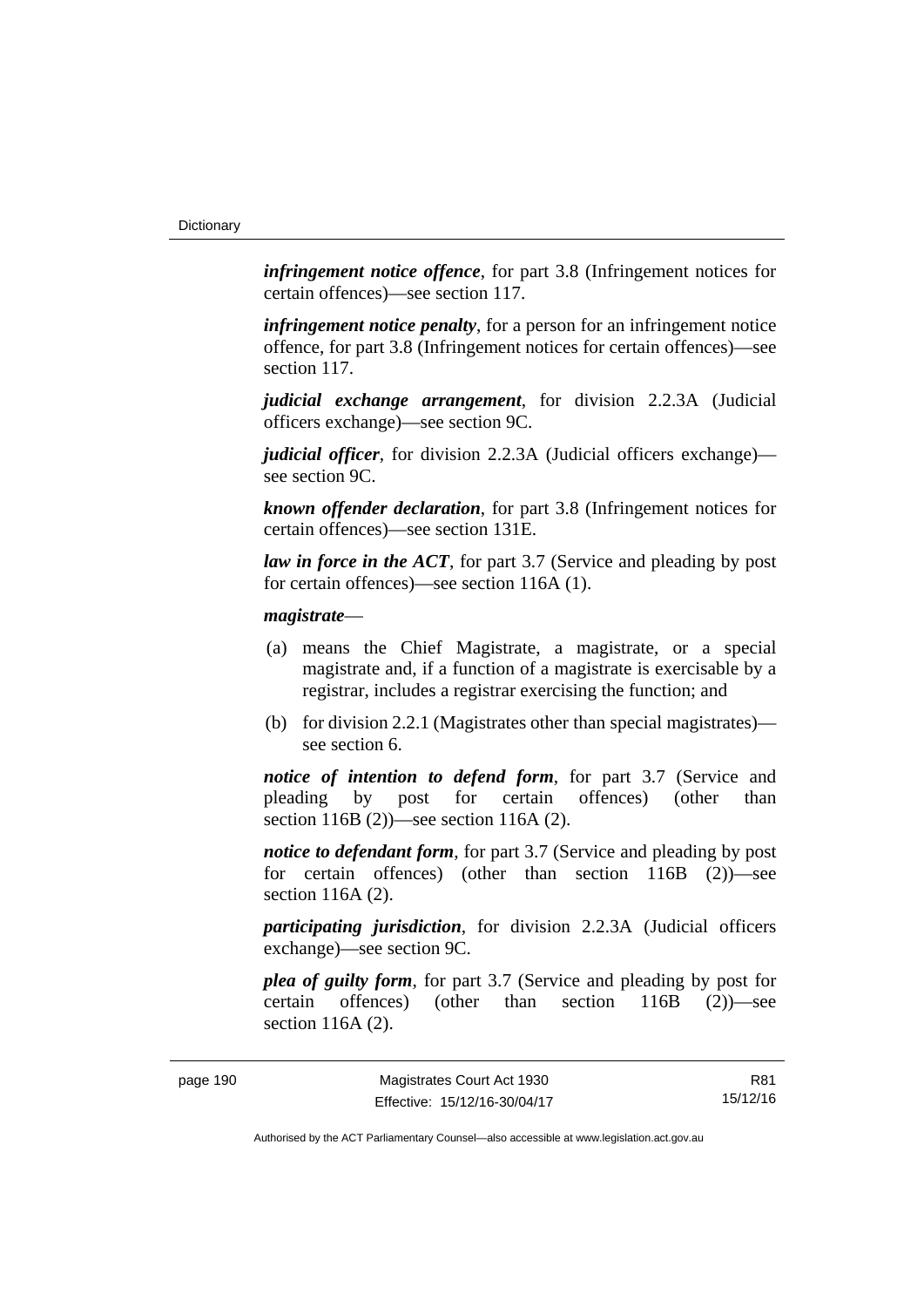*prescribed offence*, for part 3.7 (Service and pleading by post for certain offences)—see section 116AA.

*prescribed period*, for division 3.4.2 (Warrants for witnesses)—see section 62.

*reciprocating court*, for division 3.9.3 (Reciprocal enforcement of fines against bodies corporate)—see section 166A.

*reference appeal*, for division 3.10.2A (Reference appeals in criminal matters)—see section 219AB (2).

*registered*, for a vehicle, for part 3.8 (Infringement notices for certain offences)—see section 117.

*registrar* means the registrar of the Magistrates Court, and includes a deputy registrar of the court.

*related offence*, in relation to an indictable offence––see the *[Supreme Court Act 1933](http://www.legislation.act.gov.au/a/1933-34)*, section 68CA.

*relevant officer*, in relation to a reciprocating court, for division 3.9.3 (Reciprocal enforcement of fines against bodies corporate)—see section 166A.

*reminder notice*, for part 3.8 (Infringement notices for certain offences)—see section 117.

*reporting officer*, for division 3.4.2 (Warrants for witnesses)—see section 62.

*responsible person*, for a vehicle, for part 3.8 (Infringement notices for certain offences)—see the *[Road Transport \(General\) Act 1999](http://www.legislation.act.gov.au/a/1999-77)*, section 10 and section 11.

*review appeal*, for division 3.10.3 (Review appeals in criminal matters)—see section 219B (1).

*rules* means rules under the *[Court Procedures Act 2004](http://www.legislation.act.gov.au/a/2004-59)* applying in relation to the Magistrates Court.

*security*—for part 3.12 (Securities in criminal matters)—see section 248.

page 191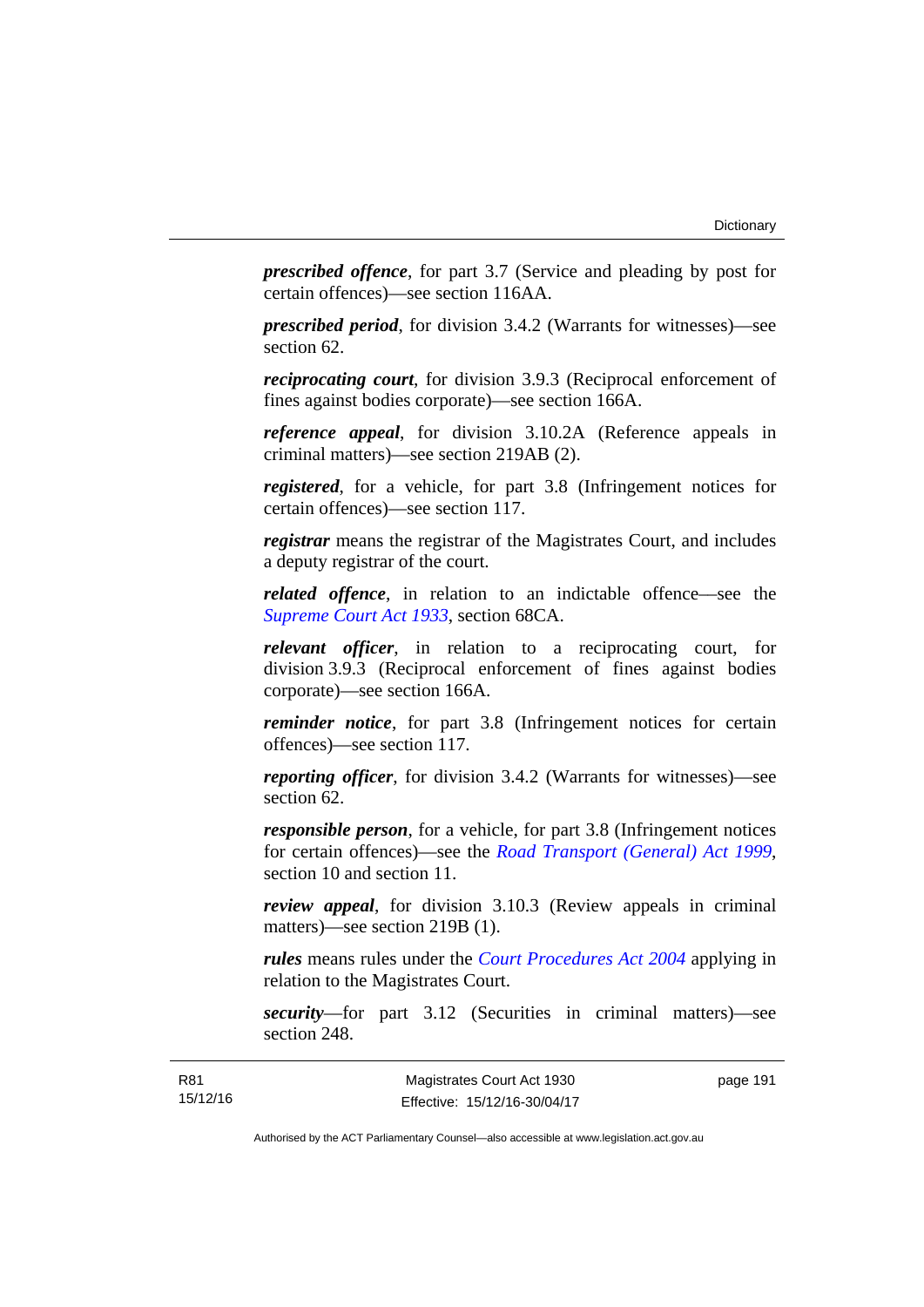*sold vehicle declaration*, for part 3.8 (Infringement notices for certain offences)—see section 131F.

*State*, for division 3.9.3 (Reciprocal enforcement of fines against bodies corporate)—see section 166A.

*summary conviction* means conviction by a magistrate for an offence.

*territory fine*, for division 3.9.3 (Reciprocal enforcement of fines against bodies corporate)—see section 166A.

*this jurisdiction*, for division 2.2.3A (Judicial officers exchange) see section 9C.

*unknown offender declaration*, for part 3.8 (Infringement notices for certain offences)—see section 131G.

*vehicle*, for part 3.8 (Infringement notices for certain offences)—see the *[Road Transport \(Vehicle Registration\) Act 1999](http://www.legislation.act.gov.au/a/1999-81)*, dictionary.

*vehicle-related offence*, for part 3.8 (Infringement notices for certain offences)—see section 117.

*warrant*, for division 3.4.2 (Warrants for witnesses)—see section 62.

page 192 Magistrates Court Act 1930 Effective: 15/12/16-30/04/17

R81 15/12/16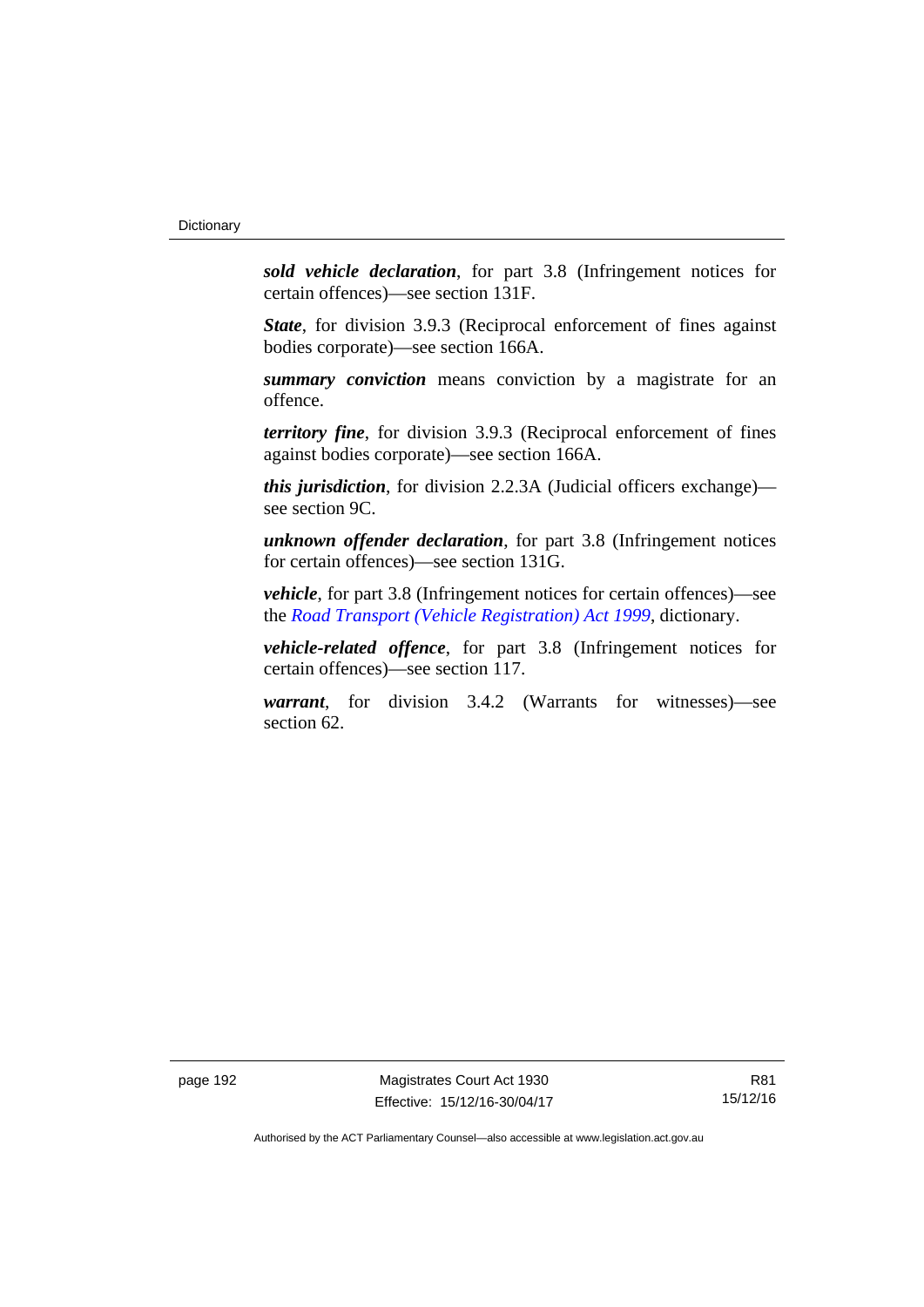# **Endnotes**

## **1 About the endnotes**

Amending and modifying laws are annotated in the legislation history and the amendment history. Current modifications are not included in the republished law but are set out in the endnotes.

Not all editorial amendments made under the *[Legislation Act 2001](http://www.legislation.act.gov.au/a/2001-14)*, part 11.3 are annotated in the amendment history. Full details of any amendments can be obtained from the Parliamentary Counsel's Office.

Uncommenced amending laws are not included in the republished law. The details of these laws are underlined in the legislation history. Uncommenced expiries are underlined in the legislation history and amendment history.

If all the provisions of the law have been renumbered, a table of renumbered provisions gives details of previous and current numbering.

The endnotes also include a table of earlier republications.

| $A = Act$                                                                                 | NI = Notifiable instrument          |  |
|-------------------------------------------------------------------------------------------|-------------------------------------|--|
| $AF =$ Approved form                                                                      | $o = order$                         |  |
| $am = amended$                                                                            | $om = omitted/repealed$             |  |
| $amdt = amendment$                                                                        | $ord = ordinance$                   |  |
| $AR = Assembly resolution$                                                                | $orig = original$                   |  |
| $ch = chapter$                                                                            | par = paragraph/subparagraph        |  |
| $CN =$ Commencement notice                                                                | $pres = present$                    |  |
| $def = definition$                                                                        | $prev = previous$                   |  |
| $DI = Disallowable instrument$                                                            | $(\text{prev}) = \text{previously}$ |  |
| $dict = dictionary$                                                                       | $pt = part$                         |  |
| $disallowed = disallowed by the Legislative$                                              | $r = rule/subrule$                  |  |
| Assembly                                                                                  | $reloc = relocated$                 |  |
| $div = division$                                                                          | $renum = renumbered$                |  |
| $exp = expires/expired$                                                                   | $R[X]$ = Republication No           |  |
| $Gaz = gazette$                                                                           | $RI = reissue$                      |  |
| $hdg = heading$                                                                           | $s = section/subsection$            |  |
| $IA = Interpretation Act 1967$                                                            | $sch = schedule$                    |  |
| $ins = inserted/added$                                                                    | $sdiv = subdivision$                |  |
| $LA =$ Legislation Act 2001                                                               | $SL = Subordinate$ law              |  |
| $LR =$ legislation register<br>$sub =$ substituted                                        |                                     |  |
| LRA = Legislation (Republication) Act 1996<br>$underlining = whole or part not commenced$ |                                     |  |
| $mod = modified/modification$                                                             | or to be expired                    |  |
|                                                                                           |                                     |  |

## **2 Abbreviation key**

R81 15/12/16

Magistrates Court Act 1930 Effective: 15/12/16-30/04/17 page 193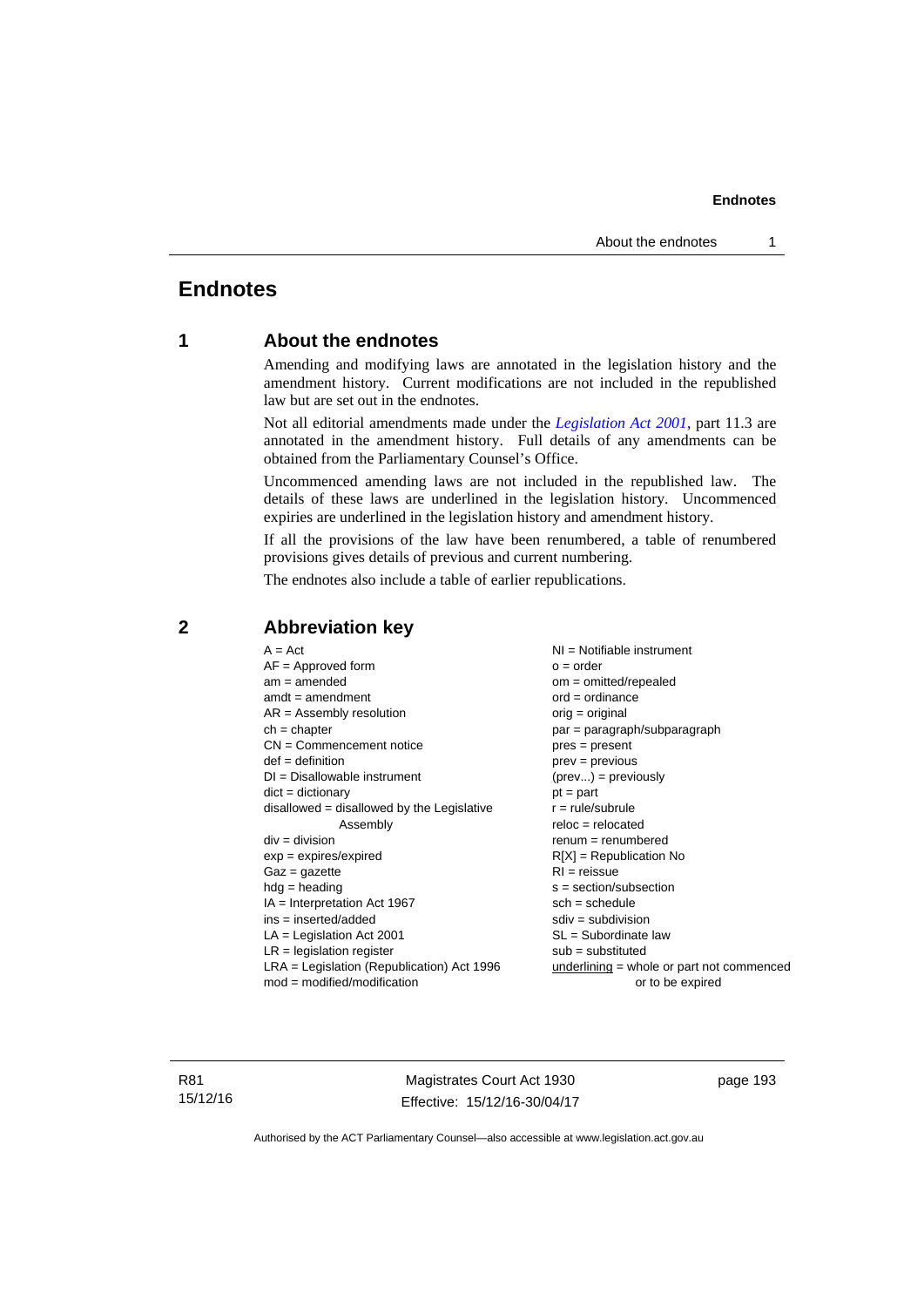3 Legislation history

## **3 Legislation history**

This Act was originally a Commonwealth ordinance—the *[Court of Petty Sessions](http://www.legislation.act.gov.au/a/1930-21)  [Ordinance \(No 2\) 1930](http://www.legislation.act.gov.au/a/1930-21)* No 21 (Cwlth). It was renamed as the *Magistrates Court Ordinance 1930* by the *[Magistrates Court Ordinance 1985](http://www.legislation.act.gov.au/a/1985-67)* No 67 (s 3).

The *[ACT Self-Government \(Consequential Provisions\) Act 1988](http://www.comlaw.gov.au/Details/C2004A03702)* No 109 (Cwlth), s 12 converted some former Commonwealth ordinances in force in the ACT into ACT enactments. This allowed the ACT Legislative Assembly to amend and repeal the laws. This Act was converted into an ACT enactment on 1 July 1990.

As with most ordinances in force in the ACT, the name was changed from *Ordinance* to *Act* by the *[Self-Government \(Citation of Laws\) Act 1989](http://www.legislation.act.gov.au/a/alt_ord1989-21/default.asp)* A1989-21, s 5 on its conversion to an ACT enactment on 1 July 1990.

Before 11 May 1989, ordinances commenced on their notification day unless otherwise stated (see *[Seat of Government \(Administration\) Act 1910](http://www.comlaw.gov.au/Current/C1910A00025)* (Cwlth), s 12).

After 11 May 1989 and before 10 November 1999, Acts commenced on their notification day unless otherwise stated (see *[Australian Capital Territory](http://www.comlaw.gov.au/Current/C2004A03699)  [\(Self-Government\) Act 1988](http://www.comlaw.gov.au/Current/C2004A03699)* (Cwlth) s 25).

### **Legislation before becoming Territory enactment**

#### **Magistrates Court Act 1930 A1930-21**

notified 21 November 1930 commenced 21 November 1930

as amended by

#### **[Court of Petty Sessions Ordinance 1932](http://www.legislation.act.gov.au/a/1932-21) Ord1932-21**

notified 17 November 1932 commenced 17 November 1932

## **[Court of Petty Sessions Ordinance 1934](http://www.legislation.act.gov.au/a/1934-17) Ord1934-17**  notified 19 July 1934

commenced 19 July 1934

#### **[Money Lenders Ordinance 1936](http://www.legislation.act.gov.au/ord/1936-13) Ord1936-13**  notified 9 April 1936 commenced 1 May 1936

# **[Court of Petty Sessions Ordinance 1937](http://www.legislation.act.gov.au/a/1937-5) Ord1937-5**

notified 27 May 1937 commenced 27 May 1937

page 194 Magistrates Court Act 1930 Effective: 15/12/16-30/04/17

R81 15/12/16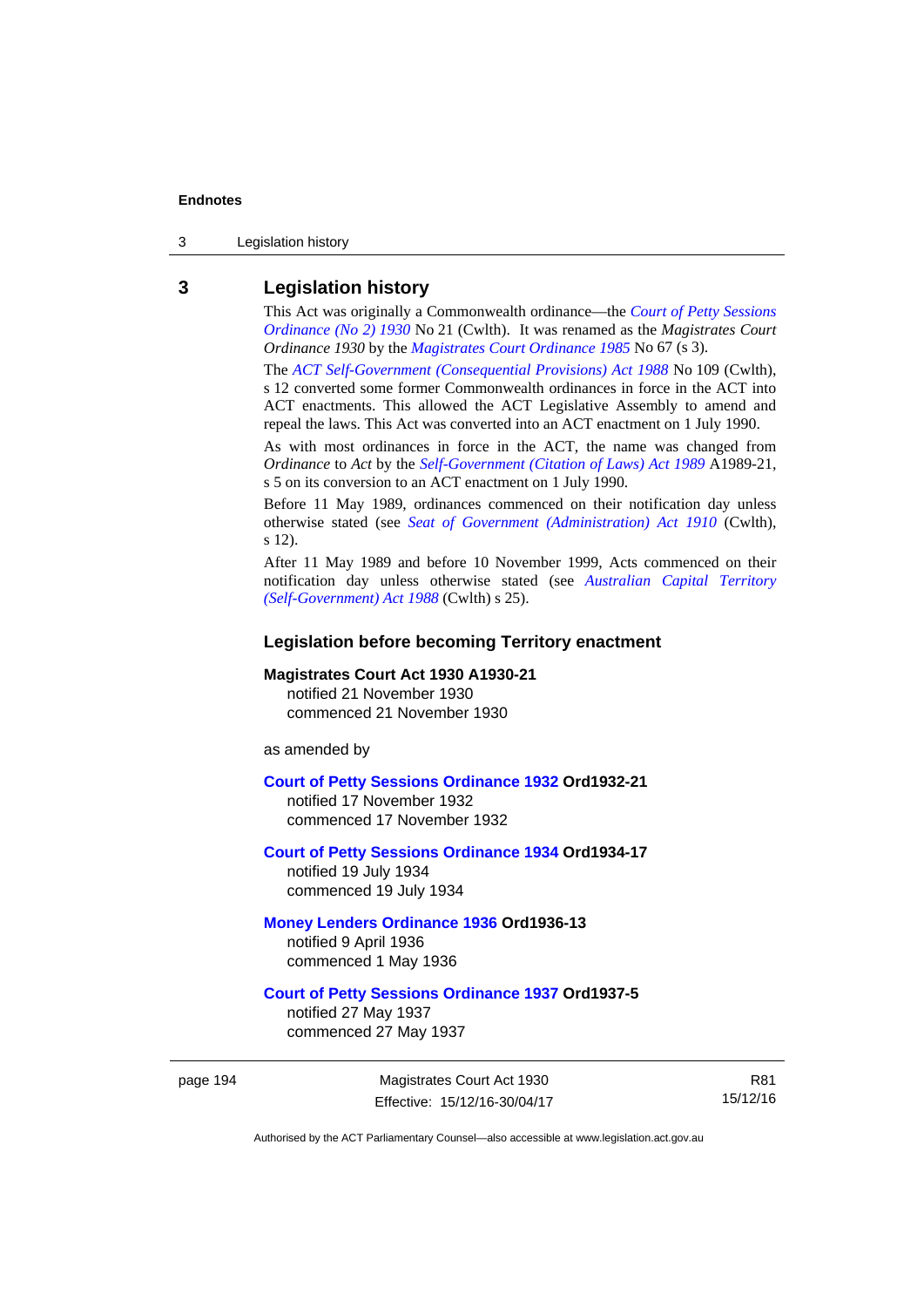### **[Court of Petty Sessions Ordinance \(No 2\) 1937](http://www.legislation.act.gov.au/a/1937-28) Ord1937-28**

notified 23 December 1937 commenced 23 December 1937

#### **[Seat of Government \(Designation\) Ordinance 1938](http://www.legislation.act.gov.au/a/1938-25) Ord1938-25 (as am by [Ord1938-35](http://www.legislation.act.gov.au/a/1938-35))**  notified 8 September 1938

commenced 8 September 1938

#### **[Ordinances Revision Ordinance 1938](http://www.legislation.act.gov.au/a/1938-35) Ord1938-35**

notified 15 December 1938 commenced 15 December 1938

**[Court of Petty Sessions Ordinance 1940](http://www.legislation.act.gov.au/a/1940-20) Ord1940-20**  notified 7 November 1940 commenced 7 November 1940

### **[Court of Petty Sessions Ordinance \(No 2\) 1940](http://www.legislation.act.gov.au/a/1940-22) Ord1940-22**

notified 12 December 1940 commenced 12 December 1940

### **[Court of Petty Sessions Ordinance 1949](http://www.legislation.act.gov.au/a/1949-13) Ord1949-13**

notified 1 December 1949 commenced 1 December 1949

#### **[Court of Petty Sessions Ordinance 1951](http://www.legislation.act.gov.au/a/1951-7) Ord1951-7**  notified 26 July 1951

commenced 26 July 1951

### **[Court of Petty Sessions Ordinance \(No 2\) 1951](http://www.legislation.act.gov.au/a/1951-12) Ord1951-12**

notified 14 December 1951 commenced 14 December 1951

#### **[Court of Petty Sessions Ordinance 1953](http://www.legislation.act.gov.au/a/1953-14) Ord1953-14**  notified 12 November 1953

commenced 3 December 1953

#### **[Court of Petty Sessions Ordinance 1958](http://www.legislation.act.gov.au/a/1958-12) Ord1958-12**

notified 24 July 1958 commenced 24 July 1958

R81 15/12/16

Magistrates Court Act 1930 Effective: 15/12/16-30/04/17 page 195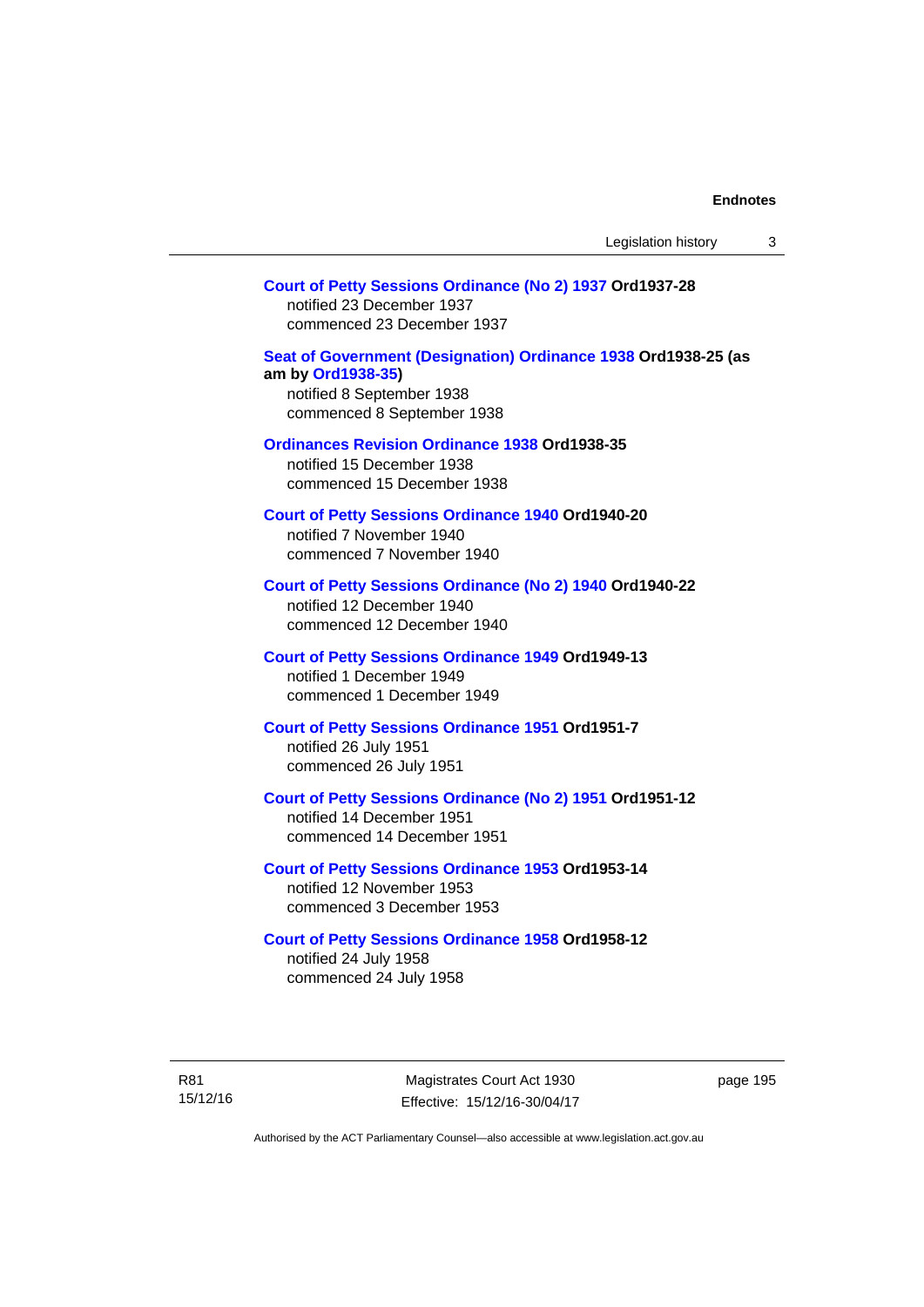| <b>Court of Petty Sessions Ordinance 1961 Ord1961-2</b><br>notified 29 March 1961<br>commenced 29 March 1961                                                                                            |
|---------------------------------------------------------------------------------------------------------------------------------------------------------------------------------------------------------|
| <b>Court of Petty Sessions Ordinance 1966 Ord1966-2</b><br>notified 10 February 1966<br>commenced 14 February 1966                                                                                      |
| <b>Court of Petty Sessions Ordinance 1967 Ord1967-1</b><br>notified 9 February 1967<br>commenced 9 February 1967                                                                                        |
| <b>Court of Petty Sessions Ordinance 1968 Ord1968-25</b><br>notified 19 December 1968<br>commenced 1 January 1969 (Cwlth Gaz 1968 p 7565)                                                               |
| <b>Court of Petty Sessions Ordinance 1969 Ord1969-12</b><br>notified 20 June 1969<br>commenced 20 June 1969                                                                                             |
| <b>Court of Petty Sessions Ordinance 1970 Ord1970-15</b><br>notified 19 March 1970<br>commenced 19 March 1970                                                                                           |
| <b>Court of Petty Sessions Ordinance 1972 Ord1972-37</b><br>notified 16 November 1972<br>s 1, s 2, s 6, s 14, commenced 16 November 1972<br>remainder commenced 1 February 1973 (Cwlth Gaz 1972 No 118) |
| <b>Court of Petty Sessions Ordinance 1973 Ord1973-48</b><br>notified 17 December 1973<br>commenced 17 December 1973                                                                                     |
| <b>Court of Petty Sessions Ordinance 1974 Ord1974-14</b><br>notified 17 April 1974<br>commenced 17 April 1974                                                                                           |
| <b>Ordinances Revision (Age of Majority) Ordinance 1974 Ord1974-47</b><br>notified 24 October 1974<br>commenced 1 November 1974                                                                         |

page 196 Magistrates Court Act 1930 Effective: 15/12/16-30/04/17

R81 15/12/16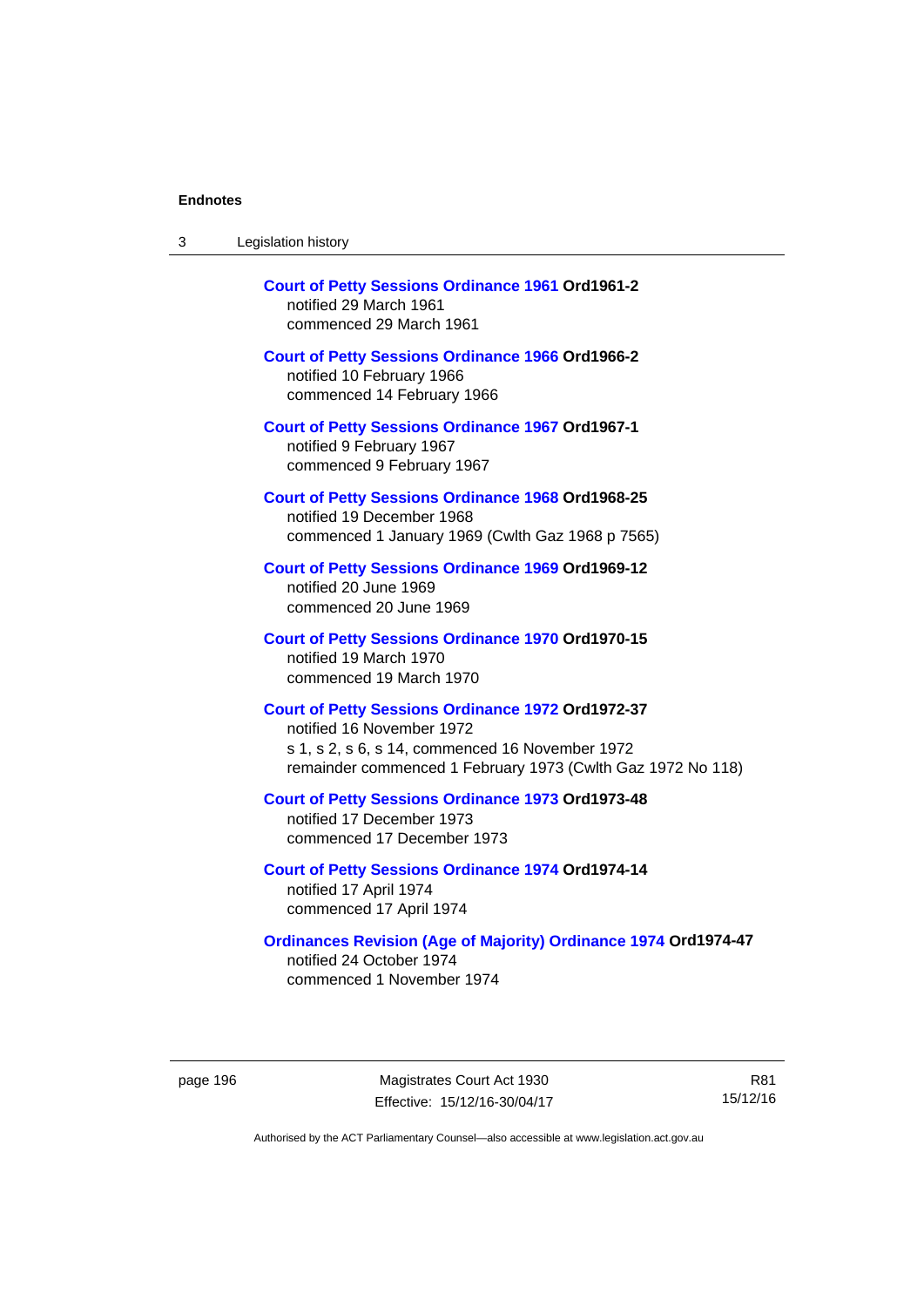## **[Court of Petty Sessions \(Amendment\) Ordinance 1976](http://www.legislation.act.gov.au/a/1976-42) Ord1976-42**  notified 13 September 1976 commenced 13 September 1976

#### **[Court of Petty Sessions \(Amendment\) Ordinance 1977](http://www.legislation.act.gov.au/a/1977-4) Ord1977-4**

notified 24 March 1977 ss 1-3, 10 commenced 24 March 1977 remainder commenced 28 March 1977 (Cwlth Gaz 1977 No S52)

## **[Court of Petty Sessions \(Amendment\) Ordinance \(No 2\) 1977](http://www.legislation.act.gov.au/a/1977-34)**

**Ord1977-34**  notified 28 July 1977 commenced 28 July 1977

## **[Court of Petty Sessions \(Amendment\) Ordinance \(No 3\) 1977](http://www.legislation.act.gov.au/ord/1977-56)**

**Ord1977-56** 

notified 6 October 1977 ceased to have effect because not tabled

#### **[Court of Petty Sessions \(Amendment\) Ordinance \(No 4\) 1977](http://www.legislation.act.gov.au/a/1977-61) Ord1977-61**

notified 21 November 1977 commenced 21 November 1977

## **[Ordinances Revision Ordinance 1978](http://www.legislation.act.gov.au/a/1978-46) Ord1978-46**

notified 28 December 1978 commenced 28 December 1978

### **[Court of Petty Sessions \(Amendment\) Ordinance 1979](http://www.legislation.act.gov.au/a/1979-33) Ord1979-33**

notified 14 November 1979 commenced 14 November 1979

## **[Court of Petty Sessions \(Amendment\) Ordinance \(No 2\) 1979](http://www.legislation.act.gov.au/a/1979-41) Ord1979-41**

notified 18 December 1979 commenced 18 December 1979

## **[Court of Petty Sessions \(Amendment\) Ordinance 1980](http://www.legislation.act.gov.au/a/1980-4) Ord1980-4**

notified 20 March 1980 commenced 1 April 1980 (Cwlth Gaz 1980 No S66)

R81 15/12/16

Magistrates Court Act 1930 Effective: 15/12/16-30/04/17 page 197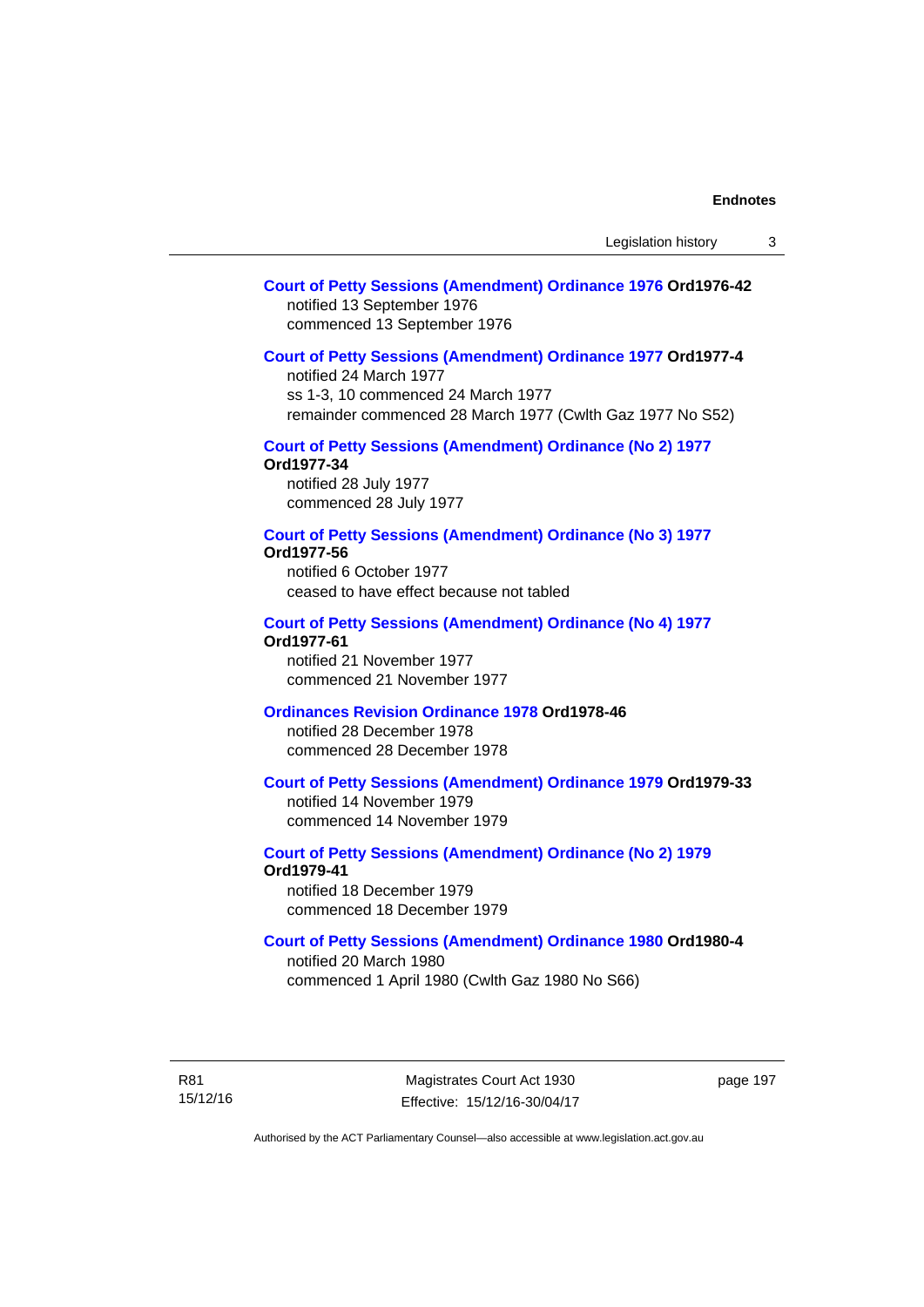| -3 | Legislation history |  |
|----|---------------------|--|
|----|---------------------|--|

#### **[Court of Petty Sessions \(Amendment\) Ordinance \(No 2\) 1980](http://www.legislation.act.gov.au/a/1980-10) Ord1980-10**  notified 26 March 1980

commenced 26 March 1980

#### **[Court of Petty Sessions \(Amendment\) Ordinance 1982](http://www.legislation.act.gov.au/a/1982-2) Ord1982-2**

notified 26 February 1982 commenced 1 September 1982 (Cwlth Gaz 1982 No S178)

## **[Court of Petty Sessions \(Amendment\) Ordinance \(No 2\) 1982](http://www.legislation.act.gov.au/a/1982-3)**

**Ord1982-3** 

notified 26 February 1982 commenced 26 February 1982

### **[Court of Petty Sessions \(Amendment\) Ordinance 1984](http://www.legislation.act.gov.au/a/1984-9) Ord1984-9**

notified 11 April 1984 commenced 11 April 1984

#### **[Court of Petty Sessions \(Amendment\) Ordinance \(No 2\) 1984](http://www.legislation.act.gov.au/a/1984-10) Ord1984-10**

notified 11 April 1984 commenced 11 April 1984

#### **[Court of Petty Sessions \(Amendment\) Ordinance \(No 3\) 1984](http://www.legislation.act.gov.au/a/1984-16) Ord1984-16**

notified 1 June 1984 commenced 1 June 1984

# **[Court of Petty Sessions \(Amendment\) Ordinance \(No 4\) 1984](http://www.legislation.act.gov.au/a/1984-61)**

**Ord1984-61** 

notified 2 November 1984 commenced 2 November 1984

#### **[Court of Petty Sessions \(Amendment\) Ordinance \(No 5\) 1984](http://www.legislation.act.gov.au/a/1984-62) Ord1984-62**

notified 2 November 1984 commenced 2 November 1984

#### **[Court of Petty Sessions \(Amendment\) Ordinance 1985](http://www.legislation.act.gov.au/a/1985-17) Ord1985-17**

notified 17 April 1985 commenced 17 April 1985

page 198 Magistrates Court Act 1930 Effective: 15/12/16-30/04/17

R81 15/12/16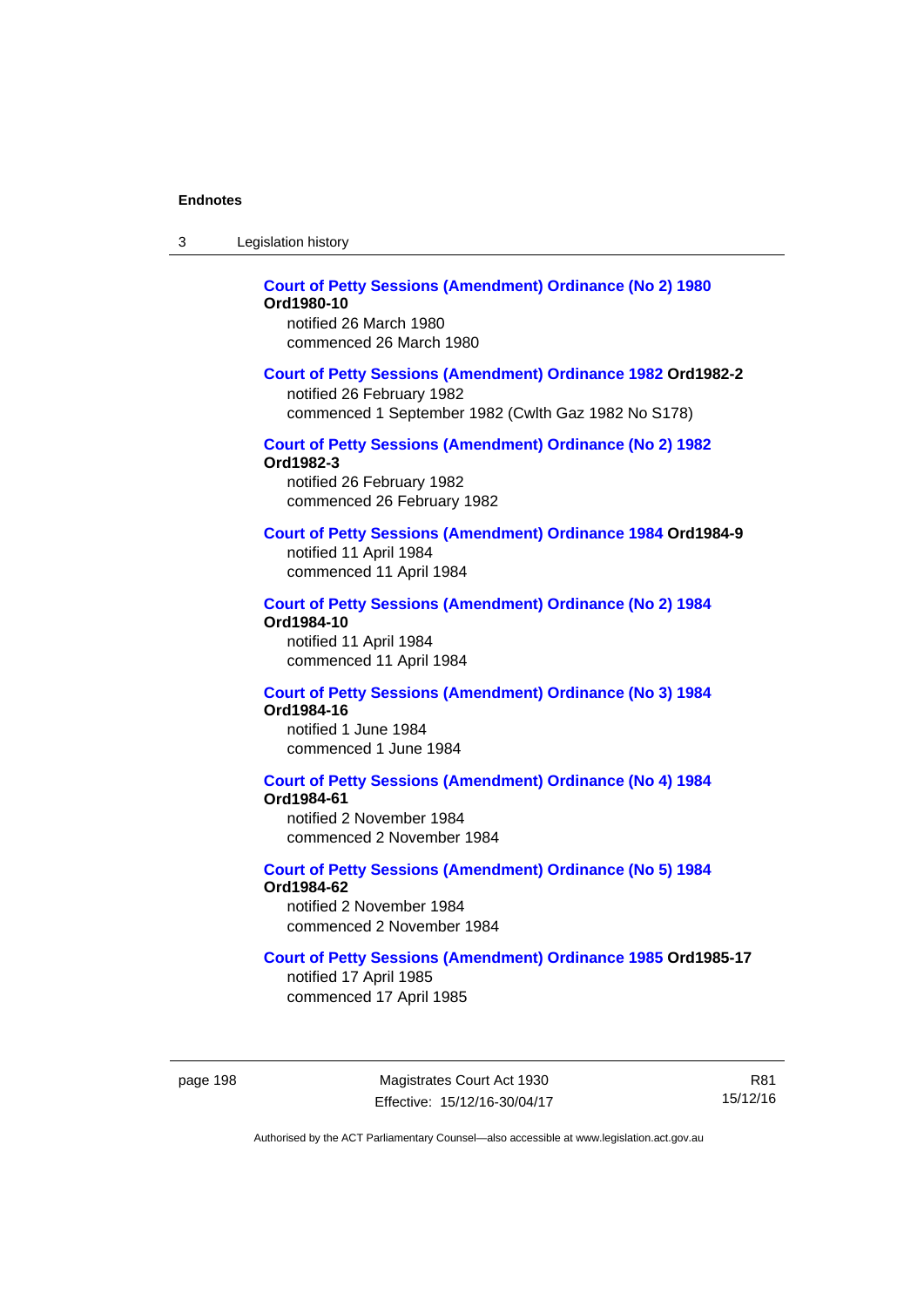Legislation history 3

## **[Court of Petty Sessions \(Amendment\) Ordinance \(No 2\) 1985](http://www.legislation.act.gov.au/a/1985-18) Ord1985-18**

notified 17 April 1985 commenced 17 April 1985

#### **[Court of Petty Sessions \(Amendment\) Ordinance \(No 3\) 1985](http://www.legislation.act.gov.au/a/1985-41)**

#### **Ord1985-41**

notified 5 September 1985 commenced 5 September 1985

#### **[Limitation Ordinance 1985](http://www.legislation.act.gov.au/a/1985-66) Ord1985-66**

notified 19 December 1985 commenced 19 December 1985

#### **[Magistrates Court Ordinance 1985](http://www.legislation.act.gov.au/a/1985-67) Ord1985-67**

notified 19 December 1985 commenced 1 February 1986 (Cwlth Gaz 1986 No G3)

### **[Magistrates Court \(Amendment\) Ordinance 1986](http://www.legislation.act.gov.au/a/1986-33) Ord1986-33**

notified 7 August 1986 commenced 7 August 1986

#### **[Domestic Violence \(Miscellaneous Amendments\) Ordinance 1986](http://www.legislation.act.gov.au/a/1986-53) Ord1986-53**

notified 4 September 1986 commenced 1 October 1986 (Cwlth Gaz 1986 No S484)

#### **[Crimes \(Amendment\) Ordinance \(No 4\) 1986](http://www.legislation.act.gov.au/a/1986-57) Ord1986-57**

notified 3 October 1986 commenced 3 October 1986

### **[Magistrates Court \(Amendment\) Ordinance \(No 2\) 1986](http://www.legislation.act.gov.au/a/1986-71) Ord1986-71**

notified 30 October 1986 commenced 1 April 1987 (Cwlth Gaz 1987 No S52)

#### **[Magistrates Court \(Amendment\) Ordinance \(No 3\) 1986](http://www.legislation.act.gov.au/a/1986-74) Ord1986-74**  notified 14 November 1986 commenced 14 November 1986

## **[Magistrates Court \(Amendment\) Ordinance \(No 4\) 1986](http://www.legislation.act.gov.au/a/1986-83) Ord1986-83**  notified 22 December 1986

commenced 22 December 1986

R81 15/12/16 page 199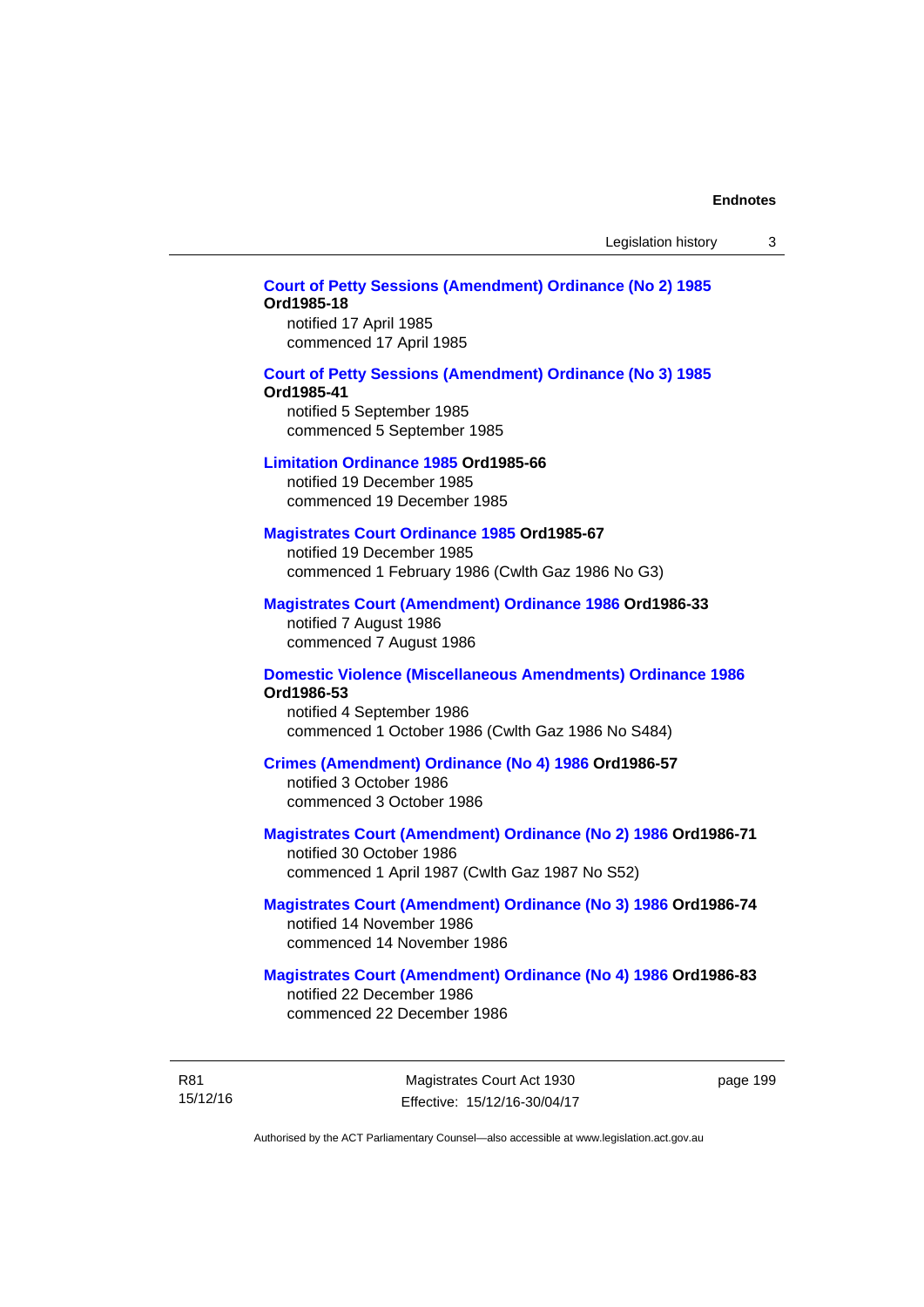| -3 | Legislation history |  |
|----|---------------------|--|
|----|---------------------|--|

# **[Magistrates Court \(Amendment\) Ordinance 1987](http://www.legislation.act.gov.au/a/1987-56) Ord1987-56**  notified 21 October 1987 commenced 21 October 1987

## **[Magistrates Court \(Amendment\) Ordinance 1988](http://www.legislation.act.gov.au/a/1988-45) Ord1988-45**

notified 27 July 1988 commenced 27 July 1988

**[Magistrates Court \(Amendment\) Ordinance 1989](http://www.legislation.act.gov.au/a/1989-55) Ord1989-55**  notified 30 June 1989 commenced 1 July 1989

### **[Magistrates Court \(Amendment\) Ordinance \(No 2\) 1989](http://www.legislation.act.gov.au/a/1989-59) Ord1989-59**

notified 25 October 1989 s 11, s 12, s 14 commenced 27 June 1990 (Cwlth Gaz 1990 No GN25) remainder commenced 25 October 1989

#### **[Magistrates Court \(Amendment\) Ordinance \(No 3\) 1989](http://www.legislation.act.gov.au/a/1989-60) Ord1989-60**

notified 20 December 1989 commenced 14 February 1990 (Cwlth Gaz 1990 No GN5)

#### **[Crimes \(Amendment\) Ordinance 1990](http://www.legislation.act.gov.au/a/alt_ord1990-1) Ord1990-1**

notified 23 May 1990 commenced 23 May 1990

### **[Self-Government \(Consequential Amendments\) Ordinance 1990](http://www.legislation.act.gov.au/a/alt_ord1990-5) Ord1990-5**

notified 27 June 1990 s 1, s 2 commenced 27 June 1990 remainder commenced 1 July 1990

#### **[Magistrates Court \(Appeals Against Sentence\) Ordinance 1990](http://www.legislation.act.gov.au/a/alt_ord1990-9) Ord1990-9**

notified 29 June 1990 commenced 29 June 1990

#### **Legislation after becoming Territory enactment**

#### **[Magistrates Court \(Amendment\) Act 1990](http://www.legislation.act.gov.au/a/1990-65) A1990-65**

notified 24 December 1990 commenced 24 December 1990

page 200 Magistrates Court Act 1930 Effective: 15/12/16-30/04/17

R81 15/12/16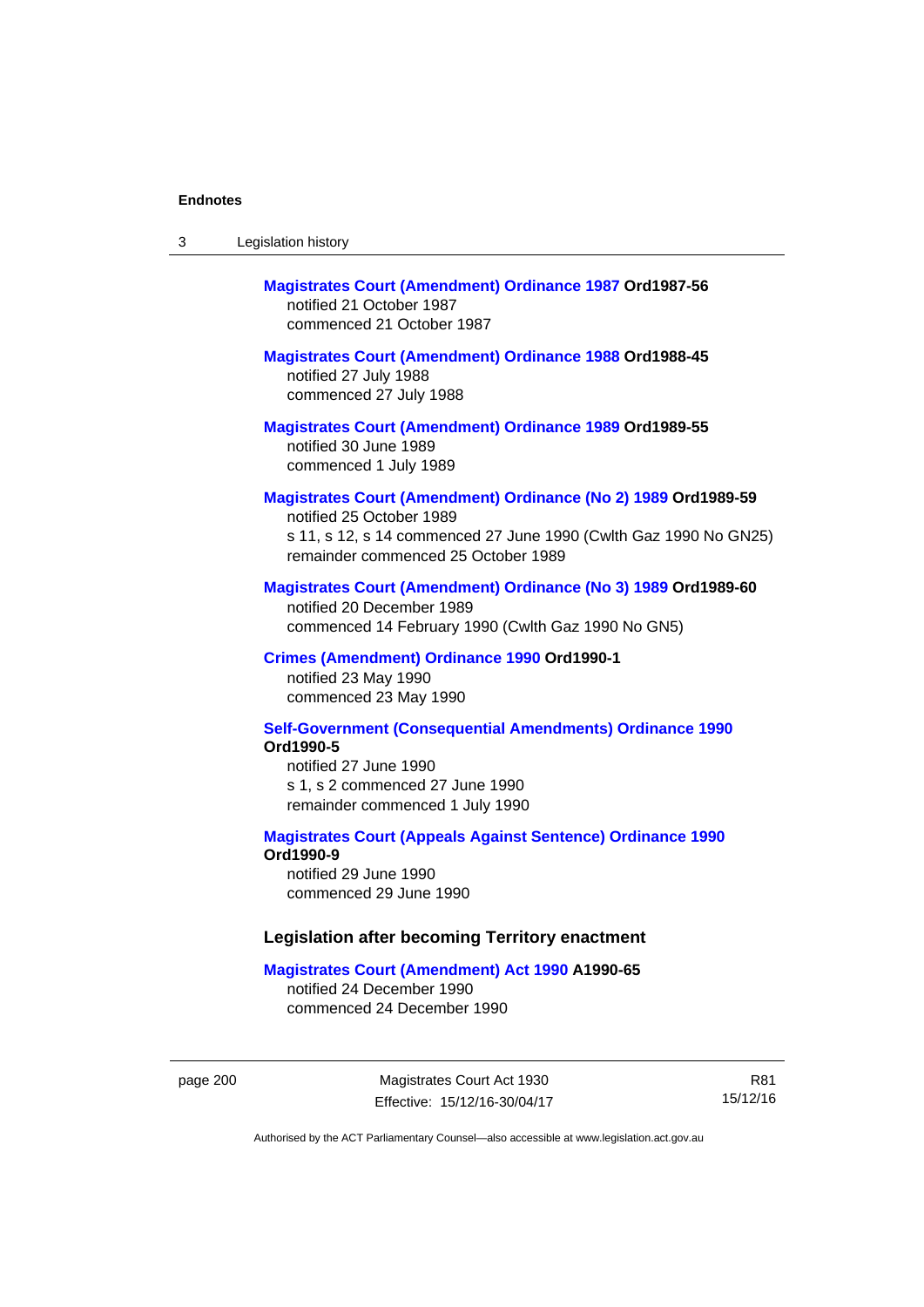### **[Weapons \(Consequential Amendments\) Act 1991](http://www.legislation.act.gov.au/a/1991-9) A1991-9 sch**

notified 3 April 1991 ([Gaz 1991 No S19](http://www.legislation.act.gov.au/gaz/1991-S19/default.asp)) s 1, s 2 commenced 3 April 1991 (s 2 (1)) sch commenced 3 October 1991 (s 2 (2))

#### **[Magistrates Court \(Amendment\) Act 1991](http://www.legislation.act.gov.au/a/1991-38) A1991-38**

notified 20 September 1991 ss 1-3 commenced 20 September 1991 remainder commenced 25 September 1991 [\(Gaz 1991 No S103](http://www.legislation.act.gov.au/gaz/1991-S103/default.asp))

## **[Magistrates and Coroner's Courts \(Registrar\) Act 1991](http://www.legislation.act.gov.au/a/1991-44) A1991-44**

notified 20 September 1991 [\(Gaz 1991 No S95\)](http://www.legislation.act.gov.au/gaz/1991-S95/default.asp) s 1, s 2 commenced 20 September 1991 (s 2 (1)) remainder commenced 25 September 1991 (s 2 (2) and [Gaz 1991](http://www.legislation.act.gov.au/gaz/1991-S103/default.asp)  [No S103\)](http://www.legislation.act.gov.au/gaz/1991-S103/default.asp)

### **[Magistrates Court \(Amendment\) Act \(No 2\) 1991](http://www.legislation.act.gov.au/a/1991-79) A1991-79**

notified 11 December 1991 ss 1-3 commenced 11 December 1991 remainder commenced 11 June 1992

### **[Workers' Compensation \(Consequential Amendments\) Act 1991](http://www.legislation.act.gov.au/a/1991-106) A1991-106 sch**

notified 15 January 1991 ([Gaz 1992 No S3\)](http://www.legislation.act.gov.au/gaz/1992-S3/default.asp) s 1, s 2 commenced 15 January 1992 (s 2 (1)) remainder commenced 22 January 1992 (s 2 (2) and [Gaz 1992 No S9](http://www.legislation.act.gov.au/gaz/1992-S9/default.asp))

## **[Magistrates Court \(Amendment\) Act \(No 3\) 1991](http://www.legislation.act.gov.au/a/1991-112) A1991-112**

notified 10 January 1992 s 1, s 2 commenced 10 January 1992 remainder commenced 18 May 1992 [\(Gaz 1992 No S57\)](http://www.legislation.act.gov.au/gaz/1992-S57/default.asp)

## **[Bail \(Consequential Amendments\) Act 1992](http://www.legislation.act.gov.au/a/1992-9) A1992-9**

notified 28 May 1992 ([Gaz 1992 No S59](http://www.legislation.act.gov.au/gaz/1992-S59/default.asp)) s 1, s 2 commenced 28 May 1992 (s 2 (1)) remainder commenced 28 November 1992 (s 2 (3))

## **[Statute Law Revision \(Miscellaneous Provisions\) Act 1992](http://www.legislation.act.gov.au/a/1992-23) A1992-23 sch 1**

notified 4 June 1992 [\(Gaz 1992 No S71\)](http://www.legislation.act.gov.au/gaz/1992-S71/default.asp) commenced 4 June 1992

R81 15/12/16

Magistrates Court Act 1930 Effective: 15/12/16-30/04/17 page 201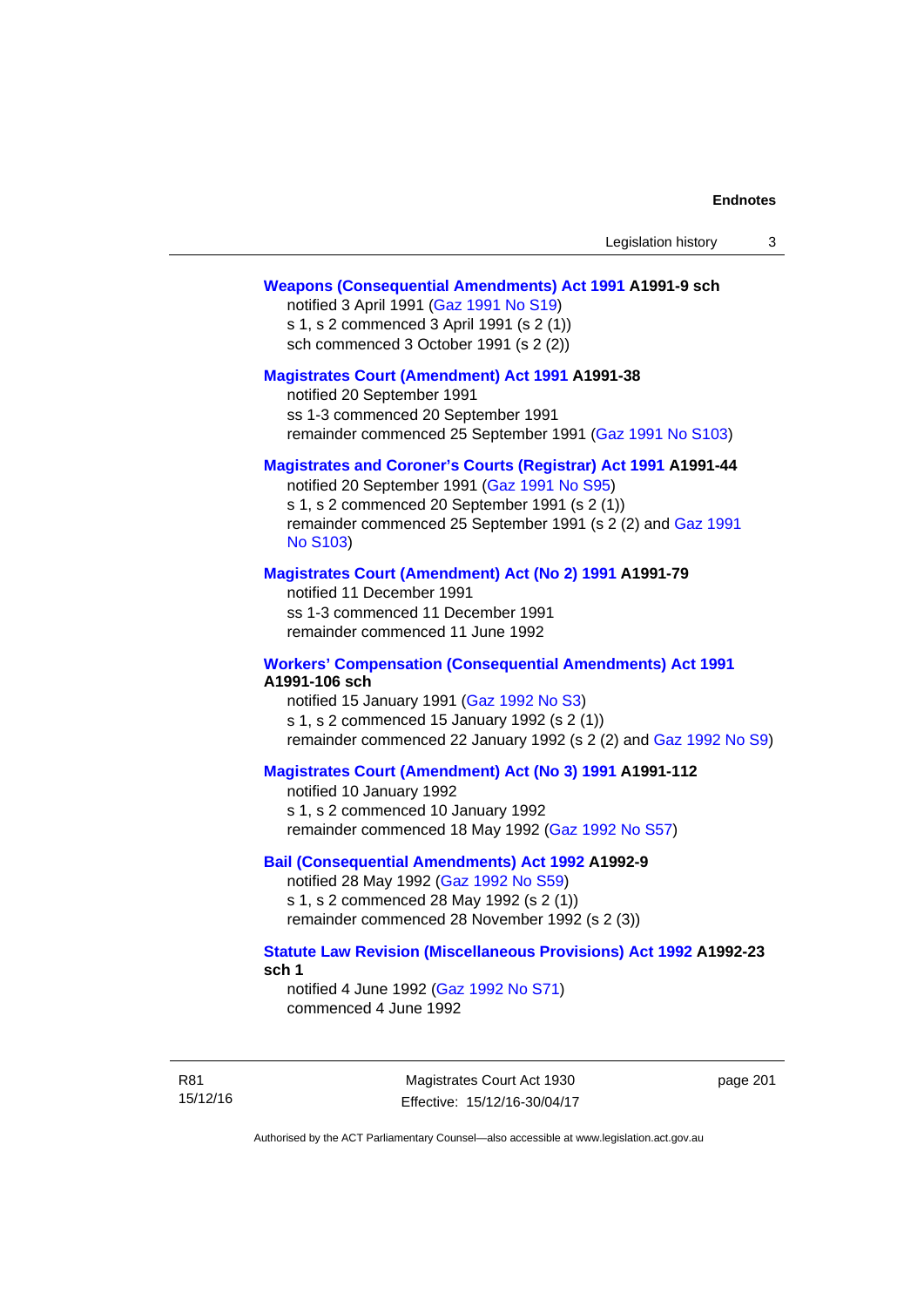| 3 | Legislation history |  |
|---|---------------------|--|
|---|---------------------|--|

## **[Protection Orders \(Reciprocal Arrangements\) \(Consequential](http://www.legislation.act.gov.au/a/1992-37)  [Amendments\) Act 1992](http://www.legislation.act.gov.au/a/1992-37) A1992-37 pt 3**

notified 8 July 1992 [\(Gaz 1992 No S103](http://www.legislation.act.gov.au/gaz/1992-S103/default.asp)) ss 1-6 and 8-11 commenced 8 July 1992 (s 2 (1)) s 7, s 12 commenced 3 August 1992 (s 2 (2) and [Gaz 1992 No S130](http://www.legislation.act.gov.au/gaz/1992-S130/default.asp))

### **[Evidence \(Amendment\) Act 1993](http://www.legislation.act.gov.au/a/1993-2) A1993-2**

notified 1 March 1993 commenced 1 March 1993

## **[Magistrates Court \(Amendment\) Act 1993](http://www.legislation.act.gov.au/a/1993-4) A1993-4**

notified 1 March 1993 ss 1-3 commenced 1 March 1993 ss 4-19, 21-24, 26-32 commenced 8 March 1993 [\(Gaz 1993 No 32](http://www.legislation.act.gov.au/gaz/1993-32/default.asp)) remainder commenced 1 September 1993

## **[Magistrates Court \(Amendment\) Act \(No 2\) 1993](http://www.legislation.act.gov.au/a/1993-48) A1993-48**

notified 27 August 1993 ss 1-3 commenced 27 August 1993 remainder commenced 27 September 1993 (s 2 (2) and [Gaz 1993](http://www.legislation.act.gov.au/gaz/1993-S201/default.asp)  [No S201\)](http://www.legislation.act.gov.au/gaz/1993-S201/default.asp)

### **[Supreme Court \(Amendment\) Act \(No 2\) 1993](http://www.legislation.act.gov.au/a/1993-91) A1993-91**

notified 17 December 1993 commenced 17 December 1993

#### **[Magistrates Court \(Amendment\) Act 1994](http://www.legislation.act.gov.au/a/1994-4) A1994-4**

notified 14 March 1994 ss 1-4, s 10, s 12, s 13 commenced 14 March 1994 remainder commenced 1 July 1994 (s 2 (2))

## **[Judicial Commissions \(Consequential Amendments\) Act 1994](http://www.legislation.act.gov.au/a/1994-10) A1994-10**

notified 14 March 1994 ([Gaz 1994 No S44](http://www.legislation.act.gov.au/gaz/1994-S44/default.asp)) commenced 14 March 1994 (s 2)

## **[Public Sector Management \(Consequential and Transitional](http://www.legislation.act.gov.au/a/1994-38)  [Provisions\) Act 1994](http://www.legislation.act.gov.au/a/1994-38) A1994-38**

notified 30 June 1994 ([Gaz 1994 No S121\)](http://www.legislation.act.gov.au/gaz/1994-S121/default.asp) s 1, s 2 commenced 30 June 1994 (s 2 (1)) remainder commenced 1 July 1994 (s 2 (2) and [Gaz 1994 No S142\)](http://www.legislation.act.gov.au/gaz/1994-S142/default.asp)

page 202 Magistrates Court Act 1930 Effective: 15/12/16-30/04/17

R81 15/12/16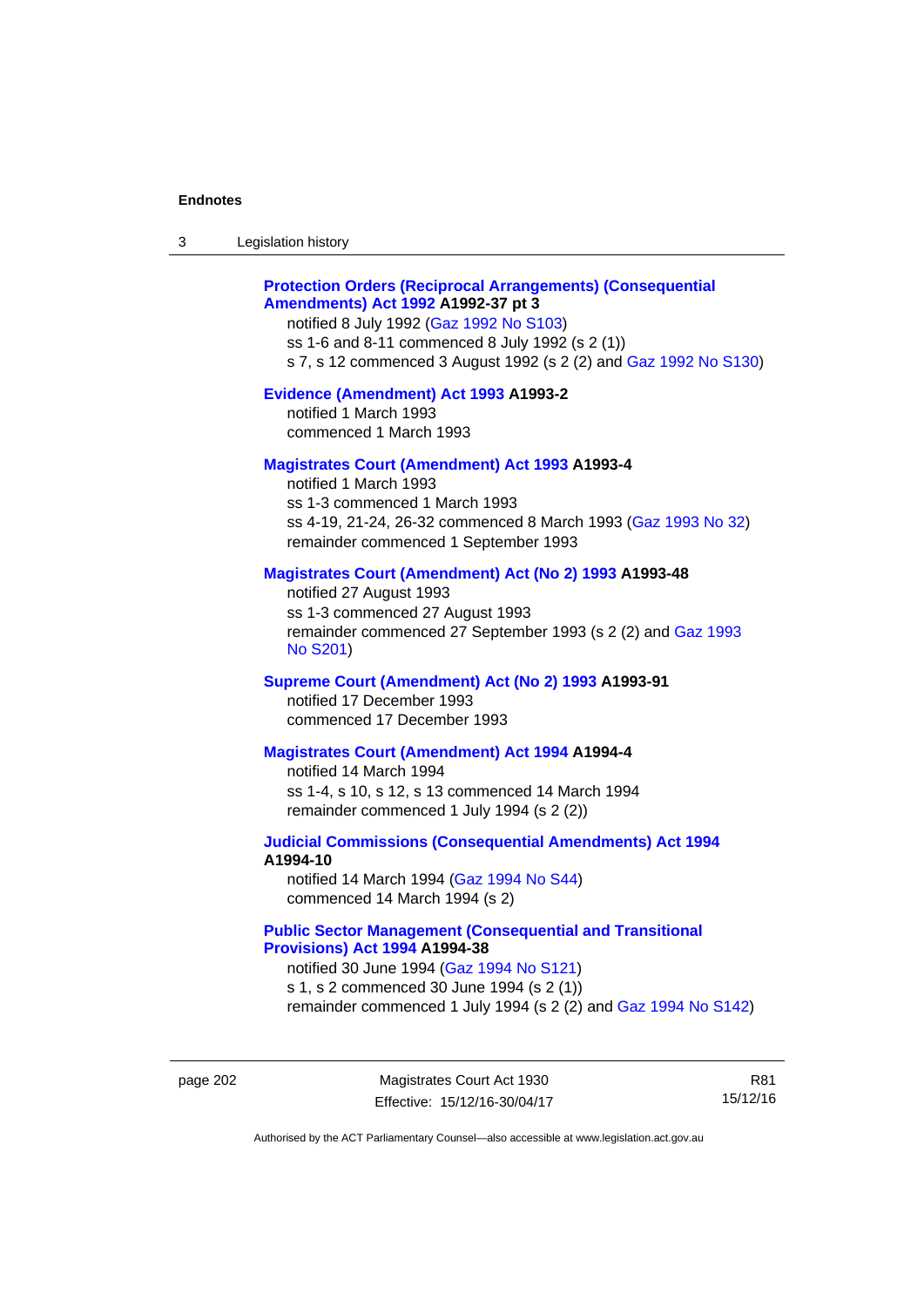| Legislation history |  |  |
|---------------------|--|--|
|---------------------|--|--|

## **[Mental Health \(Consequential Provisions\) Act 1994](http://www.legislation.act.gov.au/a/1994-45) A1994-45**

notified 7 September 1994 [\(Gaz 1994 No S177\)](http://www.legislation.act.gov.au/gaz/1994-S177/default.asp) s 1, s 2 commenced 7 September 1994 (s 2 (1)) remainder commenced 6 February 1995 (s 2 (2) and [Gaz 1995](http://www.legislation.act.gov.au/gaz/1995-S33/default.asp)  [No S33](http://www.legislation.act.gov.au/gaz/1995-S33/default.asp))

### **[Magistrates Court \(Enforcement of Judgments\) Act 1994](http://www.legislation.act.gov.au/a/1994-61) A1994-61**

notified 11 October 1994 s 1, s 2 commenced 11 October 1994 remainder commenced 10 April 1995 [\(Gaz 1995 No S75\)](http://www.legislation.act.gov.au/gaz/1995-S75/default.asp)

## **[Coroners \(Amendment\) Act \(No 2\) 1994](http://www.legislation.act.gov.au/a/1994-66) A1994-66**

notified 11 October 1994 commenced 11 October 1994

## **[Statute Law Revision \(Penalties\) Act 1994](http://www.legislation.act.gov.au/a/1994-81) A1994-81 sch**

notified 29 November 1994 [\(Gaz 1994 No S253](http://www.legislation.act.gov.au/gaz/1994-S253/default.asp)) s 1, s 2 commenced 29 November 1994 (s 2 (1)) remainder commenced 29 November 1994 (s 2 (2) and [Gaz 1994](http://www.legislation.act.gov.au/gaz/1994-S269/default.asp)  [No S269\)](http://www.legislation.act.gov.au/gaz/1994-S269/default.asp)

## **[Magistrates Court \(Amendment\) Act 1995](http://www.legislation.act.gov.au/a/1995-41) A1995-41**

notified 7 November 1995 s 1, s 2 commenced 7 November 1995 remainder commenced 7 May 1996

#### **[Statute Law Revision Act 1995](http://www.legislation.act.gov.au/a/1995-46) A1995-46 sch**

notified 18 December 1995 [\(Gaz 1995 No S306](http://www.legislation.act.gov.au/gaz/1995-S306/default.asp)) amdts commenced 18 December 1995 (s 2)

## **[Magistrates Court \(Amendment\) Act 1996](http://www.legislation.act.gov.au/a/1996-6) A1996-6**

notified 12 March 1996 ss 1-3 commenced 12 March 1996 s 7 commenced 25 September 1991 remainder commenced 12 September 1996

### **[Criminal Injuries Compensation \(Amendment\) Act 1996](http://www.legislation.act.gov.au/a/1996-68) A1996-68**

notified 20 December 1996 ss 1-3 commenced 20 December 1996 remainder commenced 1 January 1997 [\(Gaz 1996 No S352](http://www.legislation.act.gov.au/gaz/1996-S352/default.asp))

R81 15/12/16

Magistrates Court Act 1930 Effective: 15/12/16-30/04/17 page 203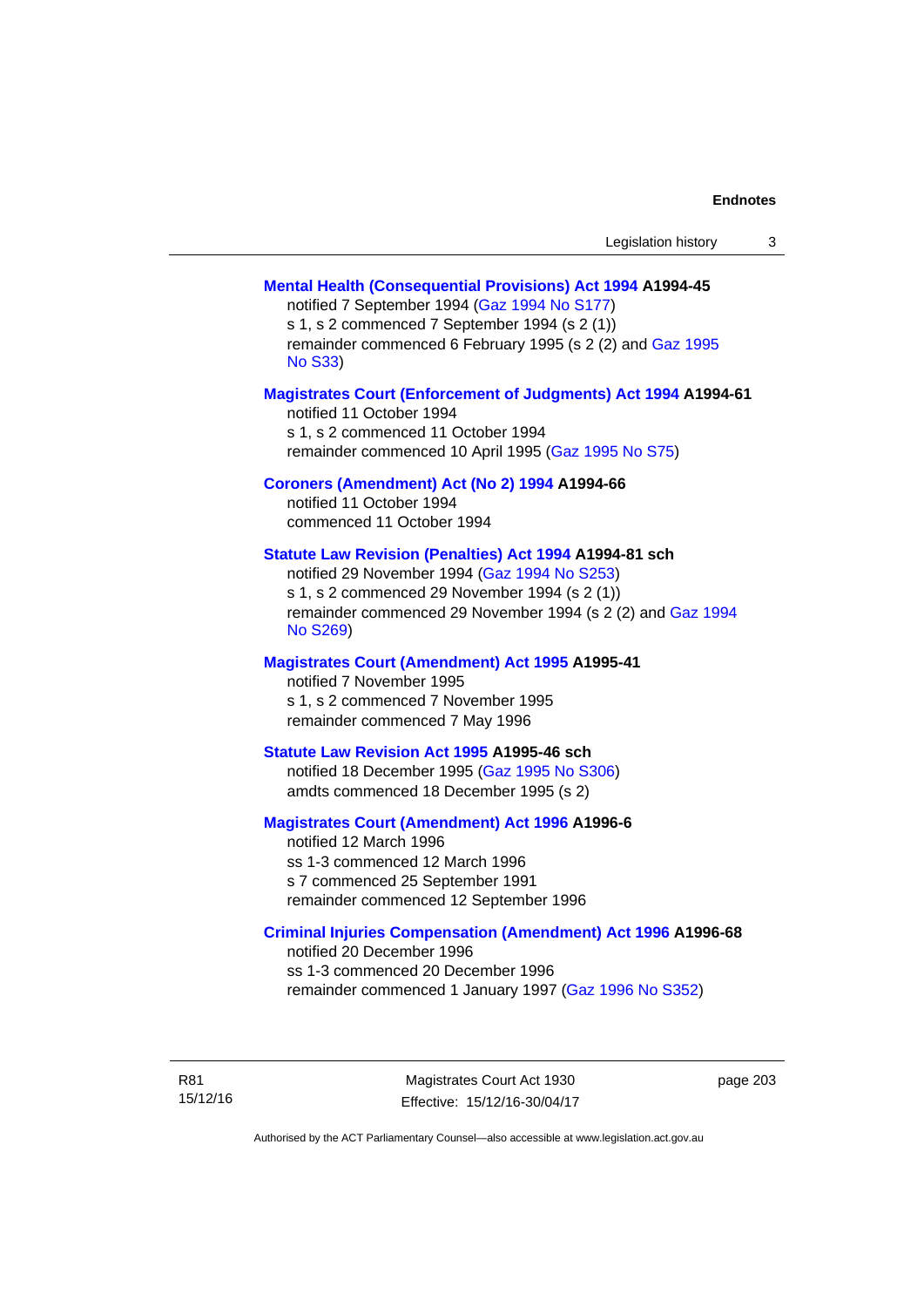3 Legislation history

## **[Firearms Act 1996](http://www.legislation.act.gov.au/a/1996-74) A1996-74**

notified 20 December 1996 s 1, s 2 commenced 20 December 1996 remainder commenced 17 May 1997 [\(Gaz 1997 No S135](http://www.legislation.act.gov.au/gaz/1997-S135/default.asp))

### **[Magistrates Court \(Amendment\) Act \(No 2\) 1996](http://www.legislation.act.gov.au/a/1996-82) A1996-82**

notified 20 December 1996 ss 1-3 commenced 20 December 1996 remainder commenced 1 January 1997 [\(Gaz 1996 No S353](http://www.legislation.act.gov.au/gaz/1996-S353/default.asp))

## **[Magistrates Court \(Amendment\) Act 1997](http://www.legislation.act.gov.au/a/1997-25) A1997-25**

notified 29 May 1997 ss 1-3 commenced 29 May 1997 remainder commenced 30 May 1997 (s 2 (2) and [Gaz 1997 No S149\)](http://www.legislation.act.gov.au/gaz/1997-S149/default.asp)

## **[Remuneration Tribunal \(Consequential Amendments\) Act 1997](http://www.legislation.act.gov.au/a/1997-41) A1997-41 sch 1 (as am by [A2002-49](http://www.legislation.act.gov.au/a/2002-49) amdt 3.222)**

notified 19 September 1997 [\(Gaz 1997 No S264](http://www.legislation.act.gov.au/gaz/1997-S264/default.asp)) commenced 24 September 1997 (s 2 as am by [A2002-49](http://www.legislation.act.gov.au/a/2002-49) amdt 3.222)

**[Magistrates Court \(Civil Jurisdiction\) \(Amendment\) Act 1997](http://www.legislation.act.gov.au/a/1997-94) A1997-94** 

notified 1 December 1997 ss 1-3 commenced 1 December 1997 remainder commenced 25 May 1998 [\(Gaz 1998 No S140](http://www.legislation.act.gov.au/gaz/1998-S140/default.asp))

#### **[Legal Practitioners \(Consequential Amendments\) Act 1997](http://www.legislation.act.gov.au/a/1997-96) A1997-96 sch 1**

notified 1 December 1997 ([Gaz 1997 No S380\)](http://www.legislation.act.gov.au/gaz/1997-S380/default.asp) s 1, s 2 commenced 1 December 1997 (s 2 (1))

sch 1 commenced 1 June 1998 (s 2 (2))

## **[Magistrates Court \(Amendment\) Act 1998](http://www.legislation.act.gov.au/a/1998-25) A1998-25**

notified 10 July 1998 s 1, s 2 commenced 10 July 1998 remainder commenced 1 January 1999 [\(Gaz 1998 No 50](http://www.legislation.act.gov.au/gaz/1998-50/default.asp))

## **[Magistrates Court \(Amendment\) Act \(No 2\) 1998](http://www.legislation.act.gov.au/a/1998-38) A1998-38**

notified 14 October 1998 ss 1-3 commenced 14 October 1998 remainder commenced 19 October 1998 ([Gaz 1998 No 41\)](http://www.legislation.act.gov.au/gaz/1998-41/default.asp)

R81 15/12/16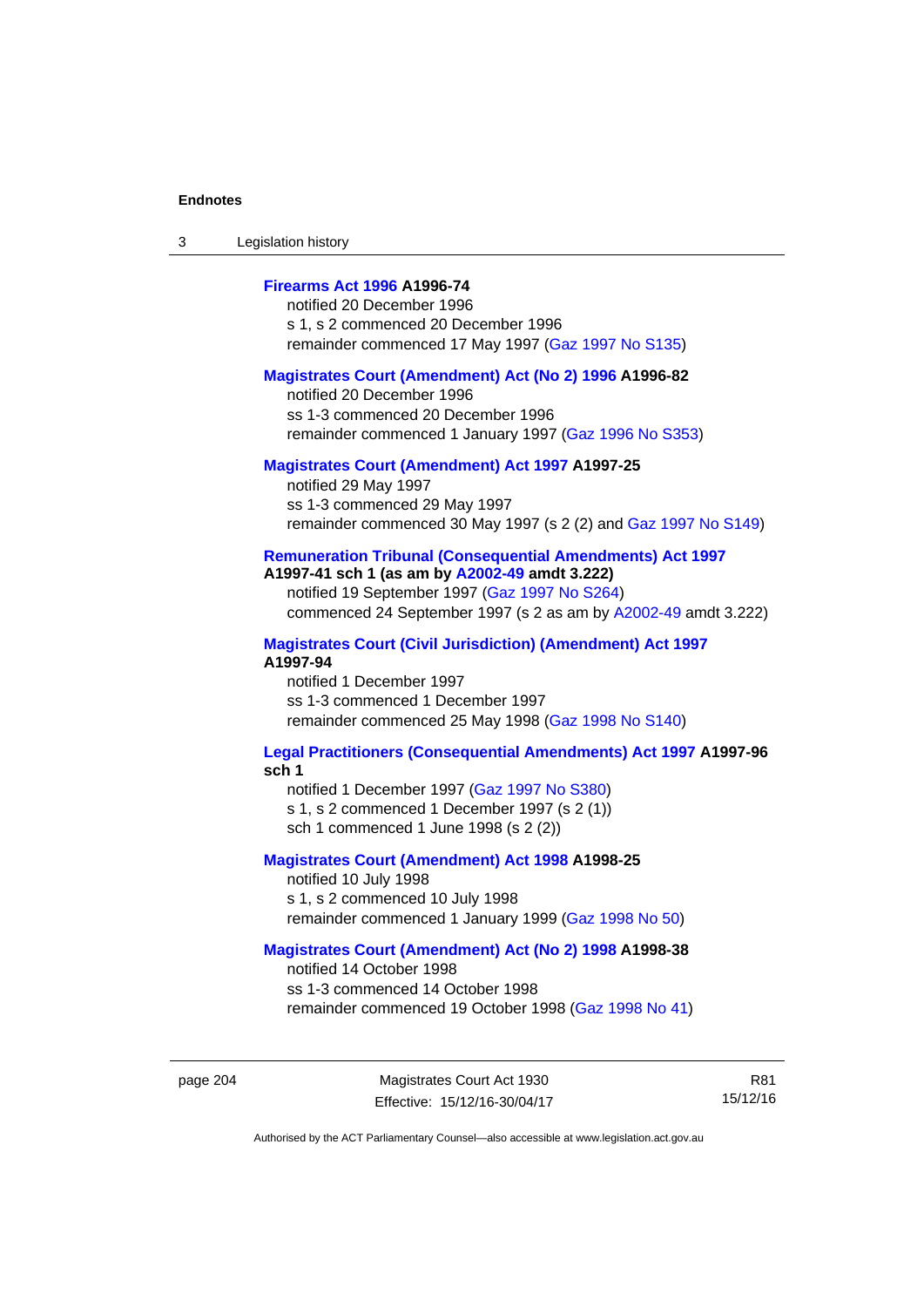## **[Statute Law Revision \(Penalties\) Act 1998](http://www.legislation.act.gov.au/a/1998-54) A1998-54 sch**

notified 27 November 1998 [\(Gaz 1998 No S207](http://www.legislation.act.gov.au/gaz/1998-S207/default.asp))

s 1, s 2 commenced 27 November 1998 (s 2 (1))

remainder commenced 9 December 1998 (s 2 (2) and [Gaz 1998](http://www.legislation.act.gov.au/gaz/1998-49/default.asp)  [No 49\)](http://www.legislation.act.gov.au/gaz/1998-49/default.asp)

## **[Custodial Escorts \(Consequential Provisions\) Act 1998](http://www.legislation.act.gov.au/a/1998-67) A1998-67**

notified 23 December 1998 [\(Gaz 1998 No S212](http://www.legislation.act.gov.au/gaz/1998-S212/default.asp)) s 1, s 2 commenced 23 December 1998 (s 2 (1)) remainder commenced 23 December 1998 (s 2 (2) and [Gaz 1998](http://www.legislation.act.gov.au/gaz/1998-51/default.asp)  [No 51\)](http://www.legislation.act.gov.au/gaz/1998-51/default.asp)

## **[Children's Services \(Amendment\) Act 1999](http://www.legislation.act.gov.au/a/1999-12) A1999-12**

notified 23 March 1999 commenced 1 May 1999

## **[Courts and Tribunals \(Audio Visual and Audio Linking\) Act 1999](http://www.legislation.act.gov.au/a/1999-22) A1999-22**

notified 14 April 1999 [\(Gaz 1999 No S16\)](http://www.legislation.act.gov.au/gaz/1999-S16/default.asp) s 1, s 2 commenced 14 April 1999 (s 2 (1)) remainder commenced 1 September 1999 (s 2 (2) and [Gaz 1999](http://www.legislation.act.gov.au/gaz/1999-35/default.asp)  [No 35\)](http://www.legislation.act.gov.au/gaz/1999-35/default.asp)

# **[Magistrates Court \(Amendment\) Act 1999](http://www.legislation.act.gov.au/a/1999-34) A1999-34**

notified 2 July 1999 commenced 2 July 1999

## **[Magistrates Court Amendment Act \(No 2\) 1999](http://www.legislation.act.gov.au/a/1999-59) A1999-59**

notified 10 November 1999 [\(Gaz 1999 No 45 a](http://www.legislation.act.gov.au/gaz/1999-45/default.asp)nd 1999 No 47) commenced 10 November 1999

### **[Children's Services Amendment Act \(No 2\) 1999](http://www.legislation.act.gov.au/a/1999-61) A1999-61**  notified 10 November 1999

s 1, s 2 commenced 10 November 1999 remainder commenced 1 December 1999

## **[Children and Young People \(Consequential Amendments\) Act 1999](http://www.legislation.act.gov.au/a/1999-64) A1999-64 sch 2**

notified 10 November 1999 [\(Gaz 1999 No 45](http://www.legislation.act.gov.au/gaz/1999-45/default.asp)) s 1, s 2 commenced 10 November 1999 (s 2 (1)) remainder commenced 10 May 2000 (s 2 (2))

R81 15/12/16 page 205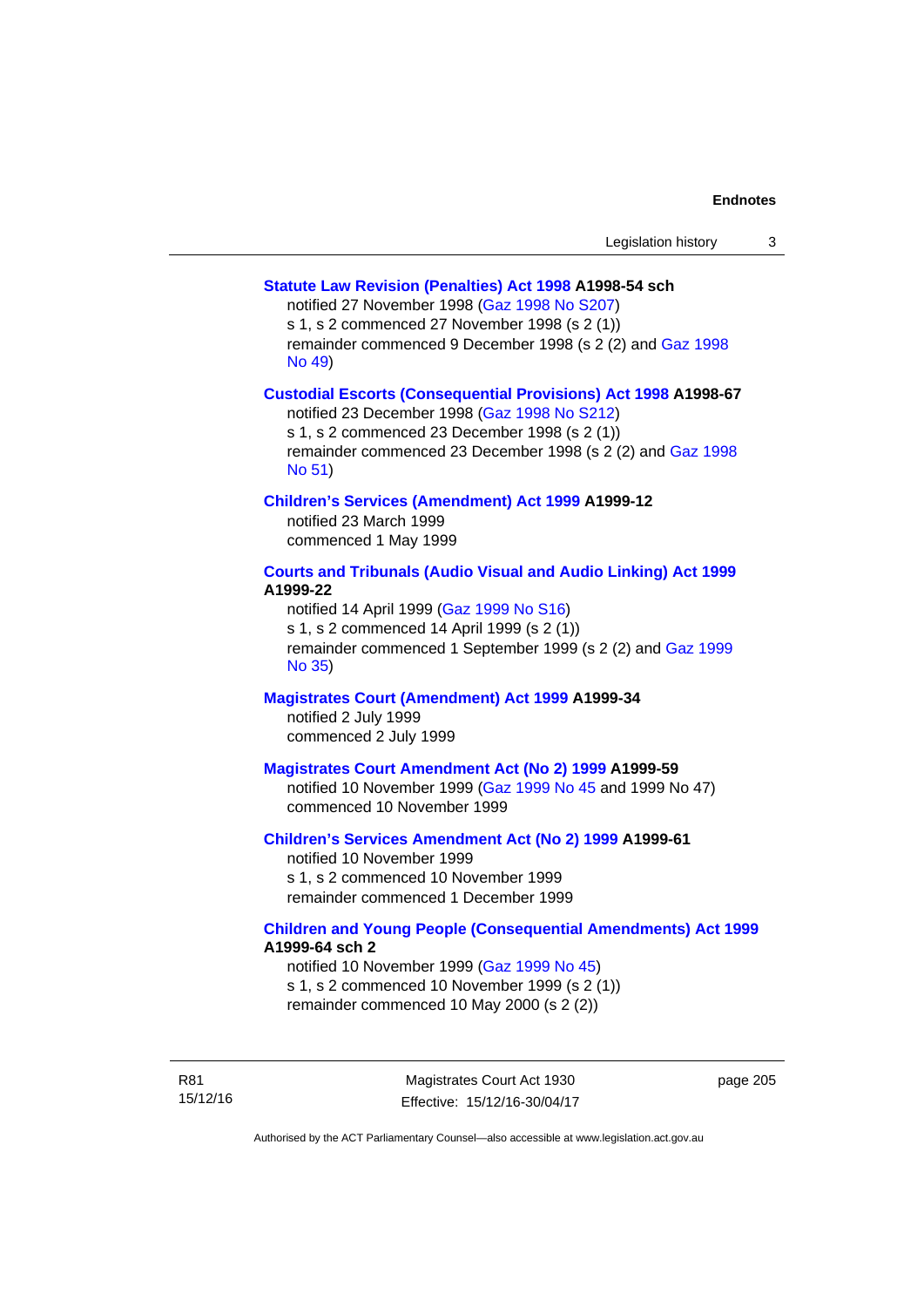| -3 | Legislation history |  |
|----|---------------------|--|
|----|---------------------|--|

| Law Reform (Miscellaneous Provisions) Act 1999 A1999-66 sch 3 |
|---------------------------------------------------------------|
| notified 10 November 1999 (Gaz 1999 No 45)                    |
| commenced 10 November 1999 (s 2)                              |

### **[Road Transport Legislation Amendment Act 1999](http://www.legislation.act.gov.au/a/1999-79) A1999-79 sch 3**

notified 23 December 1999 [\(Gaz 1999 No S65\)](http://www.legislation.act.gov.au/gaz/1999-S65/default.asp) s 1, s 2 commenced 23 December 1999 (IA s 10B) remainder commenced 1 March 2000 (s 2 (2) and [Gaz 2000 No S5\)](http://www.legislation.act.gov.au/gaz/2000-S5/default.asp)

## **[Victims of Crime \(Financial Assistance\) \(Amendment\) Act 1999](http://www.legislation.act.gov.au/a/1999-91) A1999-91 sch 2**

notified 23 December 1999 [\(Gaz 1999 No S65\)](http://www.legislation.act.gov.au/gaz/1999-S65/default.asp) s 1, s 2 commenced 23 December 1999 (IA s 10B) remainder commenced 24 December (s 2 (2) and [Gaz 1999 No S69](http://www.legislation.act.gov.au/gaz/1999-S69/default.asp))

#### **[Justice and Community Safety Legislation Amendment Act 2000](http://www.legislation.act.gov.au/a/2000-1) A2000-1 sch**

notified 9 March 2000 [\(Gaz 2000 No 10](http://www.legislation.act.gov.au/gaz/2000-10/default.asp)) s 1, s 2 commenced 9 March 2000 (s 2 (1)) amdts commenced 9 September 2000 (s 2 (3))

## **[Justice and Community Safety Legislation Amendment Act](http://www.legislation.act.gov.au/a/2000-17)  [2000 \(No 3\)](http://www.legislation.act.gov.au/a/2000-17) A2000-17 sch 1**

notified 1 June 2000 [\(Gaz 2000 No 22](http://www.legislation.act.gov.au/gaz/2000-22/default.asp)) commenced 1 June 2000 (s 2)

#### **[Magistrates Court Amendment Act 2000](http://www.legislation.act.gov.au/a/2000-60) A2000-60**

notified 5 October 2000 [\(Gaz 2000 No 40\)](http://www.legislation.act.gov.au/gaz/2000-40/default.asp) commenced 5 October 2000 (s 2)

## **[Leases \(Commercial and Retail\) Act 2001](http://www.legislation.act.gov.au/a/2001-18) A2001-18 s 174**

notified 19 April 2001 [\(Gaz 2001 No 16\)](http://www.legislation.act.gov.au/gaz/2001-16/default.asp) s 1, s 2 commenced 19 April 2001 (IA s 10B) s 174 commenced 1 July 2002 (s 2)

## **[Legislation \(Consequential Amendments\) Act 2001](http://www.legislation.act.gov.au/a/2001-44) A2001-44 pt 237**  notified 26 July 2001 ([Gaz 2001 No 30\)](http://www.legislation.act.gov.au/gaz/2001-30/default.asp)

s 1, s 2 commenced 26 July 2001 (IA s 10B) pt 237 commenced 12 September 2001 (s 2 and see [Gaz 2001](http://www.legislation.act.gov.au/gaz/2001-S65/default.asp)  [No S65](http://www.legislation.act.gov.au/gaz/2001-S65/default.asp))

page 206 Magistrates Court Act 1930 Effective: 15/12/16-30/04/17

R81 15/12/16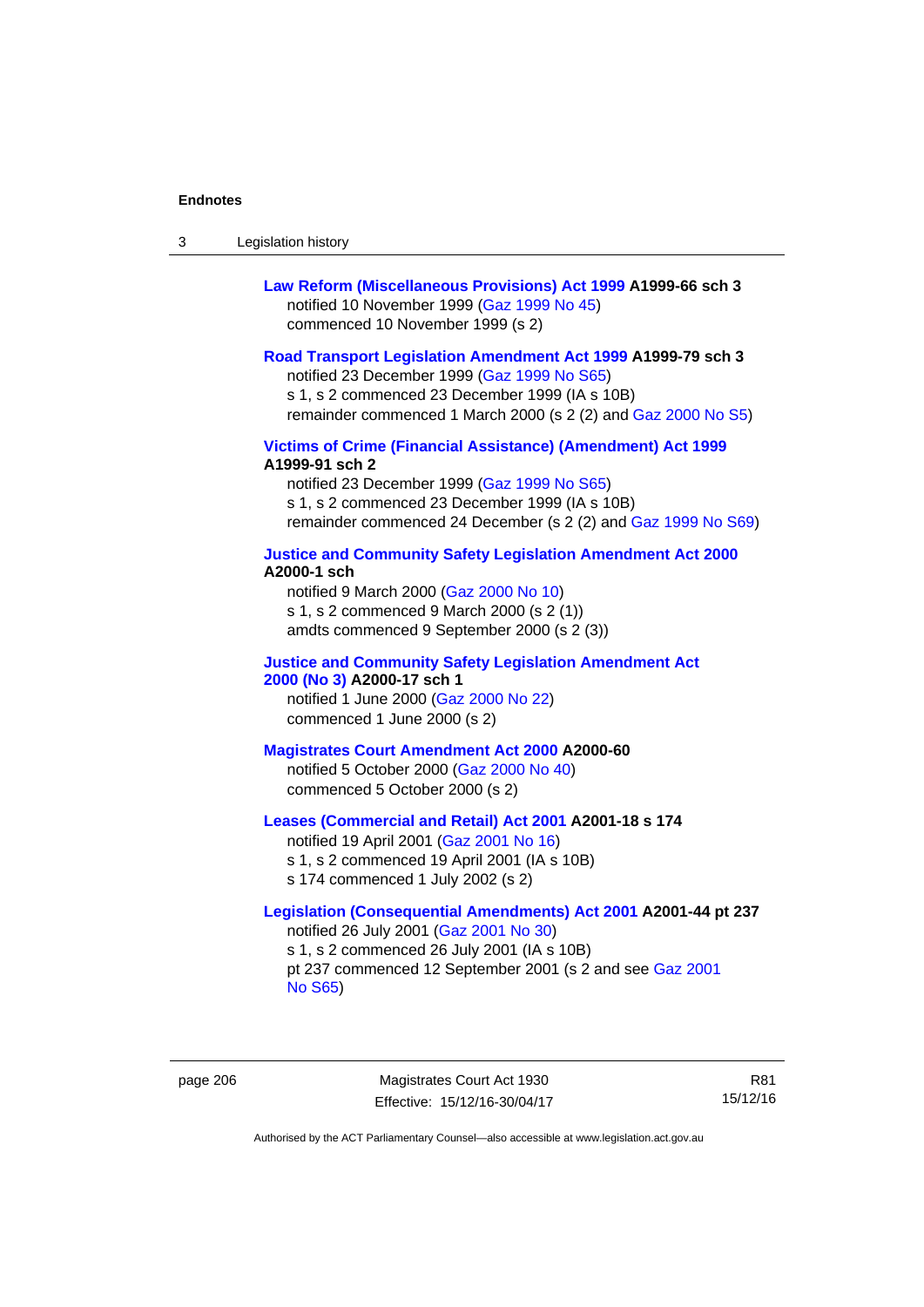## **[Statute Law Amendment Act 2001 \(No 2\)](http://www.legislation.act.gov.au/a/2001-56) 2001 No 56 pt 3.37**  notified 5 September 2001 [\(Gaz 2001 No S65\)](http://www.legislation.act.gov.au/gaz/2001-S65/default.asp) commenced 5 September 2001 (s 2 (1))

**[Road Transport \(Public Passenger Services\) Act 2001](http://www.legislation.act.gov.au/a/2001-62) A2001-62 pt 1.1** 

notified 10 September 2001 [\(Gaz 2001 No S66\)](http://www.legislation.act.gov.au/gaz/2001-S66/default.asp)

s 1, s 2 commenced 10 September 2001 (IA s 10B)

pt 1.1 commences 1 December 2001 (s 2 and CN 2001 No 2)

## **[Crimes Legislation Amendment Act 2001](http://www.legislation.act.gov.au/a/2001-63) A2001-63 pt 8**

notified 10 September 2001 [\(Gaz 2001 No S66\)](http://www.legislation.act.gov.au/gaz/2001-S66/default.asp) s 1, s 2 commenced 10 September 2001 (IA s 10B) pt 8 commenced 27 September 2001 (s 2 (2) and CN 2001 No 3)

## **[Criminal Code 2001](http://www.legislation.act.gov.au/a/2001-64) Act No 64 sch 1 (as am by [Criminal Code](http://www.legislation.act.gov.au/a/2002-2)  [Amendment Act 2002](http://www.legislation.act.gov.au/a/2002-2) A2002-2 )**

notified 10 September 2001 [\(Gaz 2001 No S66\)](http://www.legislation.act.gov.au/gaz/2001-S66/default.asp) repealed before commencement by [Criminal Code 2002](http://www.legislation.act.gov.au/a/2002-51) No 51 s 126

### **[Justice and Community Safety Legislation Amendment Act 2001](http://www.legislation.act.gov.au/a/2001-70) A2001-70 sch 1**

notified LR 14 September 2001 amdt commenced 14 September 2001 (s 2 (5))

## **[Fair Trading Legislation Amendment Act 2001](http://www.legislation.act.gov.au/a/2001-77) A2001-77 pt 4**

notified LR 14 September 2001 s 1, s 2 commenced 14 September 2001 (LA s 75) pt 4 commenced 14 March 2002 (LA s 79)

## **[Protection Orders \(Consequential Amendments\) Act 2001](http://www.legislation.act.gov.au/a/2001-90) A2001-90 sch 1 pt 8**

notified LR 27 September 2001

s 1, s 2 commenced 27 September 2001 (LA s 75)

sch 1 pt 8 commenced 27 March 2002 (s 2 and LA s 79)

page 207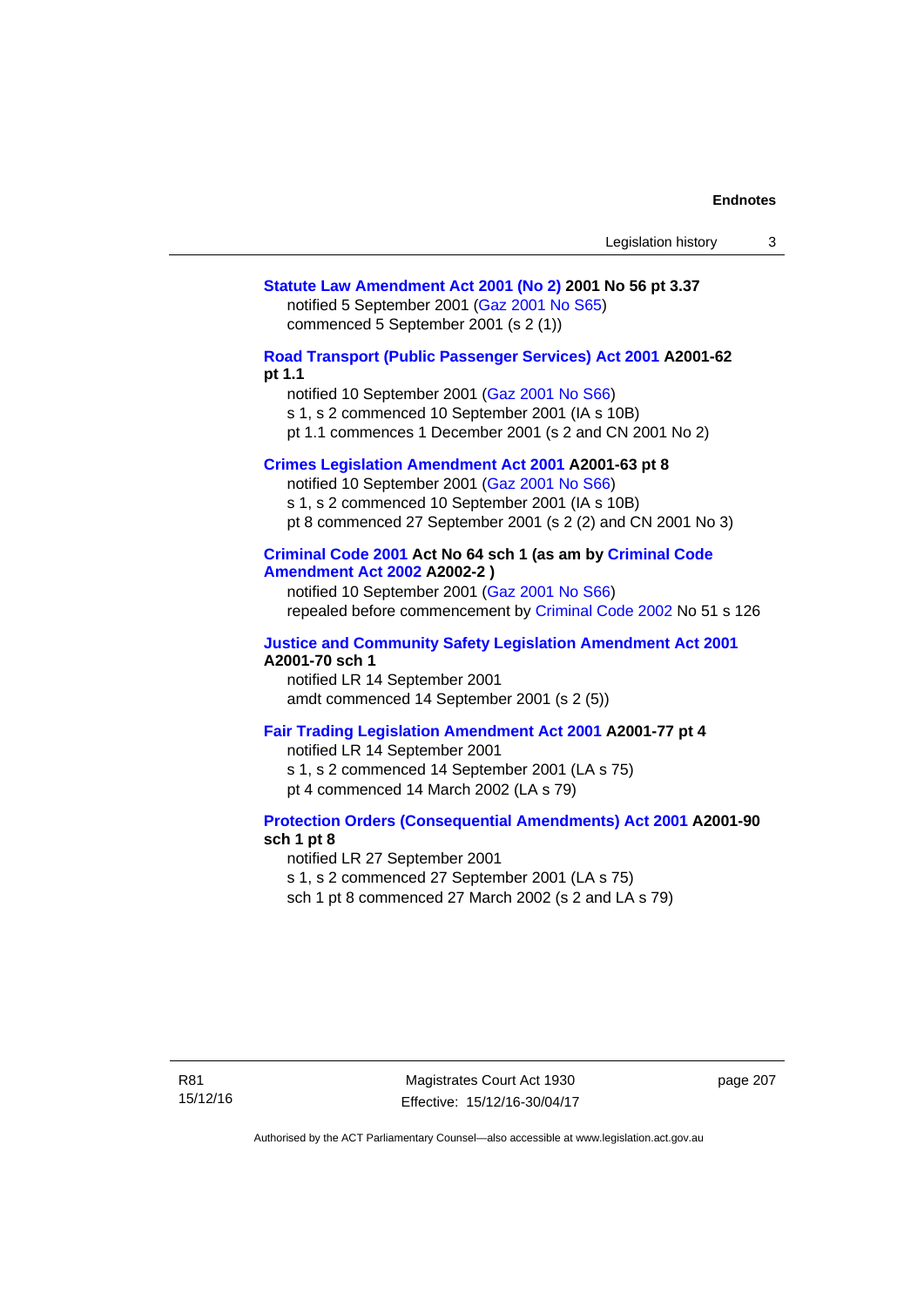| ⌒<br>- 3 | Legislation history |
|----------|---------------------|
|----------|---------------------|

## **[Criminal Code Amendment Act 2002](http://www.legislation.act.gov.au/a/2002-2) A2002-2 s 4**

notified LR 7 March 2002 s 1, s 2 commenced 7 March 2002 (LA s 75) remainder commenced 9 March 2002 (s 2) *Note* This Act only amends the [Criminal Code 2001](http://www.legislation.act.gov.au/a/2001-64) Act No 64. The [Criminal Code](http://www.legislation.act.gov.au/a/2002-51) 2001 was repealed before it commenced (see [A2002-51](http://www.legislation.act.gov.au/a/2002-51) s 126) **[Statute Law Amendment Act 2002](http://www.legislation.act.gov.au/a/2002-30) A2002-30 pt 3.46**  notified LR 16 September 2002

s 1, s 2 taken to have commenced 19 May 1997 (LA s 75 (2))

pt 3.46 commenced 17 September 2002 (s 2 (1))

## **[Magistrates Court \(Refund of Fees\) Amendment Act 2002](http://www.legislation.act.gov.au/a/2002-36) A2002-36**

notified LR 10 October 2002 s 1, s 2 commenced 10 October 2002 (LA s 75 (1))

remainder commenced 11 October 2002 (s 2)

### **[Statute Law Amendment Act 2002 \(No 2\)](http://www.legislation.act.gov.au/a/2002-49) A2002-49 amdt 3.222**

notified LR 20 December 2002

s 1, s 2 taken to have commenced 7 October 1994 (LA s 75 (2)) amdt 3.222 taken to have commenced 24 September 1997 (s 2 (3))

*Note* This Act only amends the Remuneration Tribunal [\(Consequential Amendments\) Act 1997](http://www.legislation.act.gov.au/a/1997-41) A1997-41 .

### **[Justice and Community Safety Legislation Amendment Act 2003](http://www.legislation.act.gov.au/a/2003-2) A2003-2 pt 14**

notified LR 3 March 2003 s 1, s 2 commenced 3 March 2003 (LA s 75 (1)) pt 14 commenced 31 March 2003 (s 2 (2))

## **[Evidence \(Miscellaneous Provisions\) Amendment Act 2003](http://www.legislation.act.gov.au/a/2003-48) A2003-48 sch 2 pt 2.8**

notified LR 31 October 2003 s 1, s 2 commenced 31 October 2003 (LA s 75 (1)) sch 2 pt 2.8 commenced 30 April 2004 (s 2 and LA s 79)

## **[Statute Law Amendment Act 2003 \(No 2\)](http://www.legislation.act.gov.au/a/2003-56) A2003-56 sch 3 pt 3.14**

notified LR 5 December 2003 s 1, s 2 commenced 5 December 2003 (LA s 75 (1)) sch 3 pt 3.14 commenced 19 December 2003 (s 2)

page 208 Magistrates Court Act 1930 Effective: 15/12/16-30/04/17

R81 15/12/16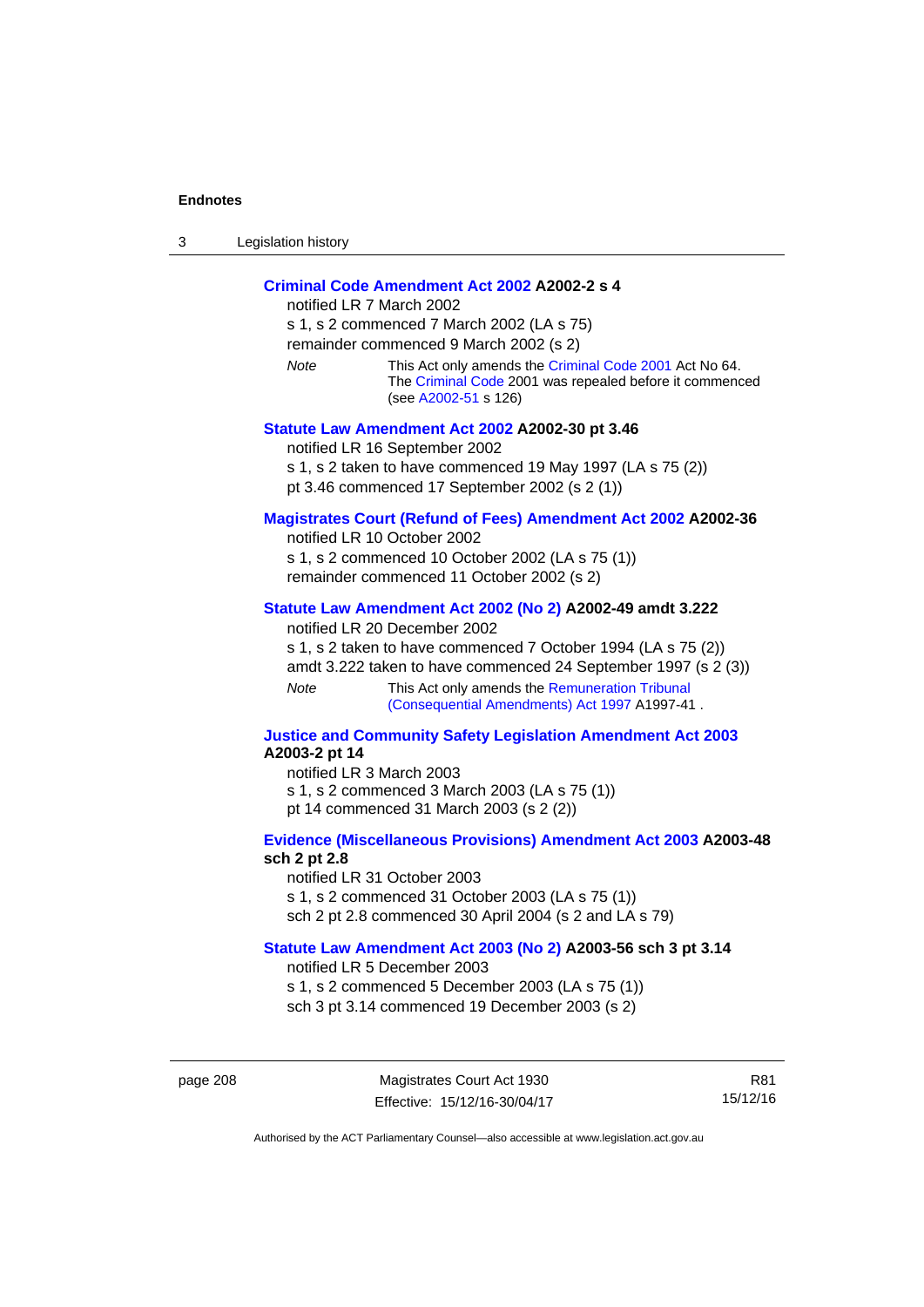## **[Sexuality Discrimination Legislation Amendment Act 2004](http://www.legislation.act.gov.au/a/2004-2) A2004-2 sch 2 pt 2.6**

notified LR 18 February 2004 s 1, s 2 commenced 18 February 2004 (LA s 75 (1)) sch 2 pt 2.6 commenced 22 March 2004 (s 2 and [CN2004-4\)](http://www.legislation.act.gov.au/cn/2004-4/default.asp)

### **[Bail Amendment Act 2004](http://www.legislation.act.gov.au/a/2004-14) A2004-14 sch 2 pt 2.2**

notified LR 26 March 2004

s 1, s 2 commenced 26 March 2004 (LA s 75 (1))

sch 2 pt 2.2 commenced 26 June 2004 (s 2 (1))

### **[Criminal Code \(Theft, Fraud, Bribery and Related Offences\)](http://www.legislation.act.gov.au/a/2004-15)  [Amendment Act 2004](http://www.legislation.act.gov.au/a/2004-15) A2004-15 sch 3 pt 3.4**

notified LR 26 March 2004 s 1, s 2 commenced 26 March 2004 (LA s 75 (1)) sch 3 pt 3.4 commenced 9 April 2004 (s 2 (1))

## **[Statute Law Amendment Act 2004](http://www.legislation.act.gov.au/a/2004-42) A2004-42 sch 1 pt 1.4**

notified LR 11 August 2004 s 1, s 2 commenced 11 August 2004 (LA s 75 (1)) amdt 1.10, amdt 1.11 commenced 30 September 2004(s 2 (2) and see [Litter Act 2004](http://www.legislation.act.gov.au/a/2004-47) A2004-47, s 2 and [CN2004-22\)](http://www.legislation.act.gov.au/cn/2004-22/default.asp) sch 1 pt 1.4 remainder commenced 25 August 2004 (s 2 (1))

## **[Litter Act 2004](http://www.legislation.act.gov.au/a/2004-47) A2004-47 sch 1**

notified LR 16 August 2004 s 1, s 2 commenced 16 August 2004 (LA s 75 (1)) sch 1 commenced 30 September 2004 (s 2 and [CN2004-22\)](http://www.legislation.act.gov.au/cn/2004-22/default.asp)

### **[Court Procedures \(Consequential Amendments\) Act 2004](http://www.legislation.act.gov.au/a/2004-60) A2004-60 sch 1 pt 1.40, pt 1.51 (in part)**

notified LR 2 September 2004 s 1, s 2 commenced 2 September 2004 (LA s 75 (1)) sch 1 pt 1.40, pt 1.51 commenced 10 January 2005 (s 2 and see [Court](http://www.legislation.act.gov.au/a/2004-59)  [Procedures Act 2004](http://www.legislation.act.gov.au/a/2004-59) A2004-59, s 2 and [CN2004-29\)](http://www.legislation.act.gov.au/cn/2004-29/default.asp)

## **[Justice and Community Safety Legislation Amendment Act 2005](http://www.legislation.act.gov.au/a/2005-5) A2005-5 pt 8**

notified LR 23 February 2005 s 1, s 2 commenced 23 February 2005 (LA s 75 (1)) pt 8 commenced 24 February 2005 (s 2 (2))

R81 15/12/16

Magistrates Court Act 1930 Effective: 15/12/16-30/04/17 page 209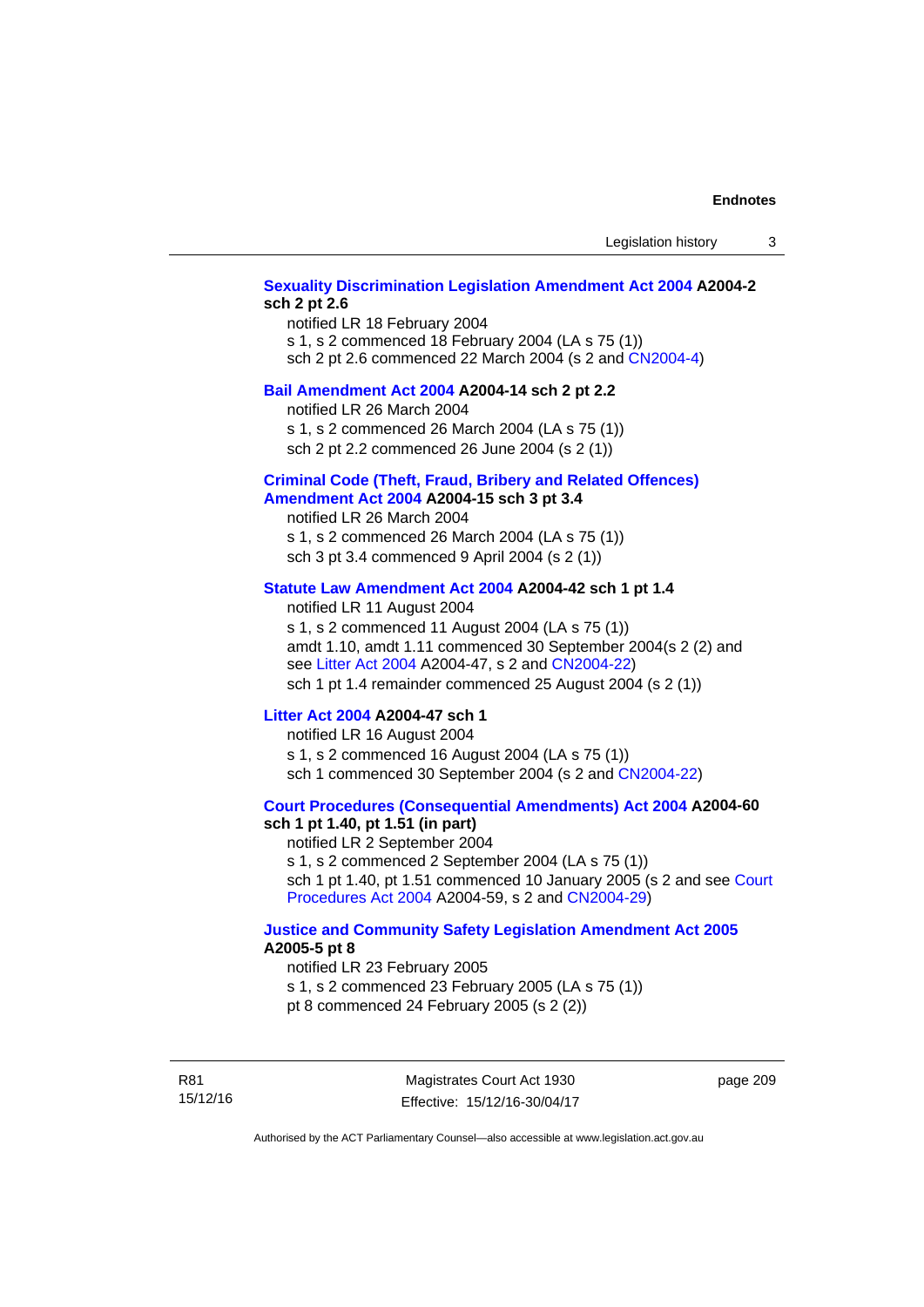3 Legislation history

## **[Crimes Amendment Act 2005](http://www.legislation.act.gov.au/a/2005-7) A2005-7 pt 4**

notified LR 23 February 2005 s 1, s 2 commenced 23 February 2005 (LA s 75 (1)) pt 4 commenced 24 February 2005 (s 2)

## **[Domestic Violence and Protection Orders Amendment Act 2005](http://www.legislation.act.gov.au/a/2005-13) A2005-13 sch 1 pt 1.12**

notified LR 24 March 2005 s 1, s 2 commenced 24 March 2005 (LA s 75 (1)) sch 1 pt 1.12 commenced 25 March 2005 (s 2)

## **[Statute Law Amendment Act 2005](http://www.legislation.act.gov.au/a/2005-20) A2005-20 sch 3 pt 3.35**

notified LR 12 May 2005 s 1, s 2 taken to have commenced 8 March 2005 (LA s 75 (2)) sch 1 pt 3.35 commenced 2 June 2005 (s 2 (1))

### **[Criminal Code \(Administration of Justice Offences\) Amendment](http://www.legislation.act.gov.au/a/2005-53)  [Act 2005](http://www.legislation.act.gov.au/a/2005-53) A2005-53 sch 1 pt 1.20**

notified LR 26 October 2005 s 1, s 2 commenced 26 October 2005 (LA s 75 (1)) sch 1 pt 1.20 commenced 23 November 2005 (s 2)

### **[Justice and Community Safety Legislation Amendment Act 2005](http://www.legislation.act.gov.au/a/2005-60)  [\(No 4\)](http://www.legislation.act.gov.au/a/2005-60) A2005-60 sch 1 pt 1.19**

notified LR 1 December 2005 s 1, s 2 taken to have commenced 23 November 2005 (LA s 75 (2)) sch 1 pt 1.19 commenced 22 December 2005 (s 2 (4))

## **[Sentencing Legislation Amendment Act 2006](http://www.legislation.act.gov.au/a/2006-23) A2006-23 sch 1 pt 1.27**  notified LR 18 May 2006

s 1, s 2 commenced 18 May 2006 (LA s 75 (1)) sch 1 pt 1.27 commenced 2 June 2006 (s 2 (1) and see [Crimes](http://www.legislation.act.gov.au/a/2005-59)  [\(Sentence Administration\) Act 2005](http://www.legislation.act.gov.au/a/2005-59) A2005-59 s 2, [Crimes](http://www.legislation.act.gov.au/a/2005-58)  [\(Sentencing\) Act 2005](http://www.legislation.act.gov.au/a/2005-58) A2005-58, s 2 and LA s 79)

page 210 Magistrates Court Act 1930 Effective: 15/12/16-30/04/17

R81 15/12/16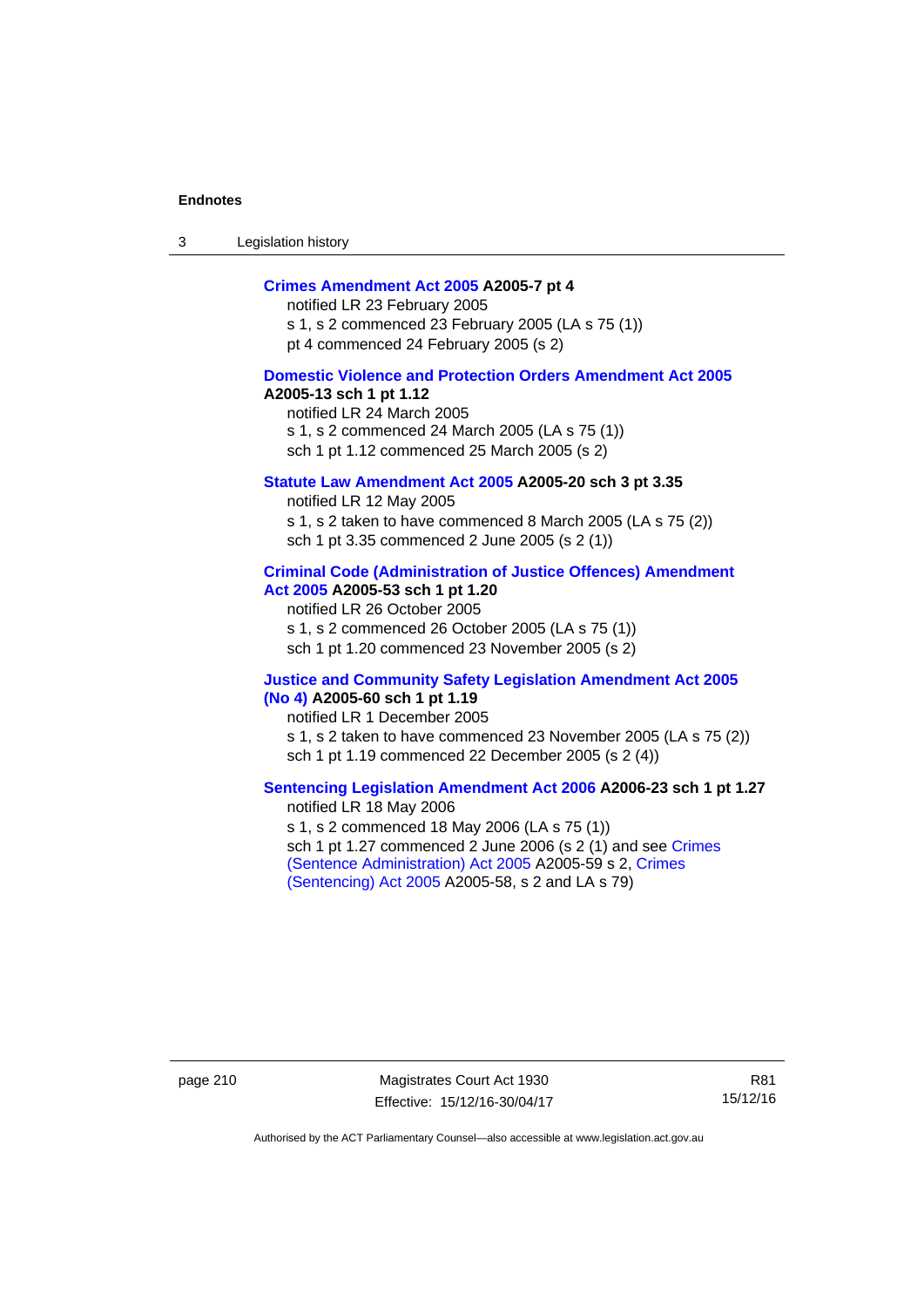| Legislation history |  |
|---------------------|--|
|---------------------|--|

# **[Justice and Community Safety Legislation Amendment Act 2006](http://www.legislation.act.gov.au/a/2006-40) A2006-40 sch 2 pt 2.23 (as am by [A2006-55](http://www.legislation.act.gov.au/a/2006-55) pt 4)**  notified LR 28 September 2006 s 1, s 2 commenced 28 September 2006 (LA s 75 (1)) sch 2 pt 2.23 commenced 1 January 2007 (s 2 (4)) **[Court Legislation Amendment Act 2006](http://www.legislation.act.gov.au/a/2006-55) A2006-55 pt 4, pt 5**  notified LR 18 December 2006 s 1, s 2 commenced 18 December 2006 (LA s 75 (1)) pt 4 commenced 1 January 2007 (LA s 79A and [A2006-40](http://www.legislation.act.gov.au/a/2006-40)) pt 5 commenced 19 December 2006 (s 2) **[Housing Assistance Act 2007](http://www.legislation.act.gov.au/a/2007-8) A2007-8 sch 1 pt 1.7**  notified LR 10 May 2007 s 1, s 2 commenced 10 May 2007 (LA s 75 (1)) sch 1 pt 1.7 commenced 10 November 2007 (s 2 and LA s 79) **[Corrections Management Act 2007](http://www.legislation.act.gov.au/a/2007-15) A2007-15 sch 1 pt 1.6**  notified LR 18 June 2007 s 1, s 2 commenced 18 June 2007 (LA s 75 (1)) sch 1 pt 1.6 commenced 18 December 2007 (s 2 and LA s 79) **[Victims of Crime Amendment Act 2007](http://www.legislation.act.gov.au/a/2007-44) A2007-44 sch 1 pt 1.2**  notified LR 13 December 2007 s 1, s 2 commenced 13 December 2007 (LA s 75 (1)) sch 1 pt 1.2 commenced 20 December 2007 (s 2) **[Crimes Amendment Act 2008](http://www.legislation.act.gov.au/a/2008-6) A2008-6 pt 5**  notified LR 15 April 2008 s 1, s 2 commenced 15 April 2008 (LA s 75 (1)) pt 5 commenced 16 April 2008 (s 2) **[Children and Young People Act 2008](http://www.legislation.act.gov.au/a/2008-19) A2008-19 sch 1 pt 1.8**  notified LR 17 July 2008 s 1, s 2 commenced 17 July 2008 (LA s 75 (1)) sch 1 pt 1.8 commenced 27 February 2009 (s 2 and [CN2008-17](http://www.legislation.act.gov.au/cn/2008-17/default.asp) (and see [CN2008-13](http://www.legislation.act.gov.au/cn/2008-13/default.asp)))

page 211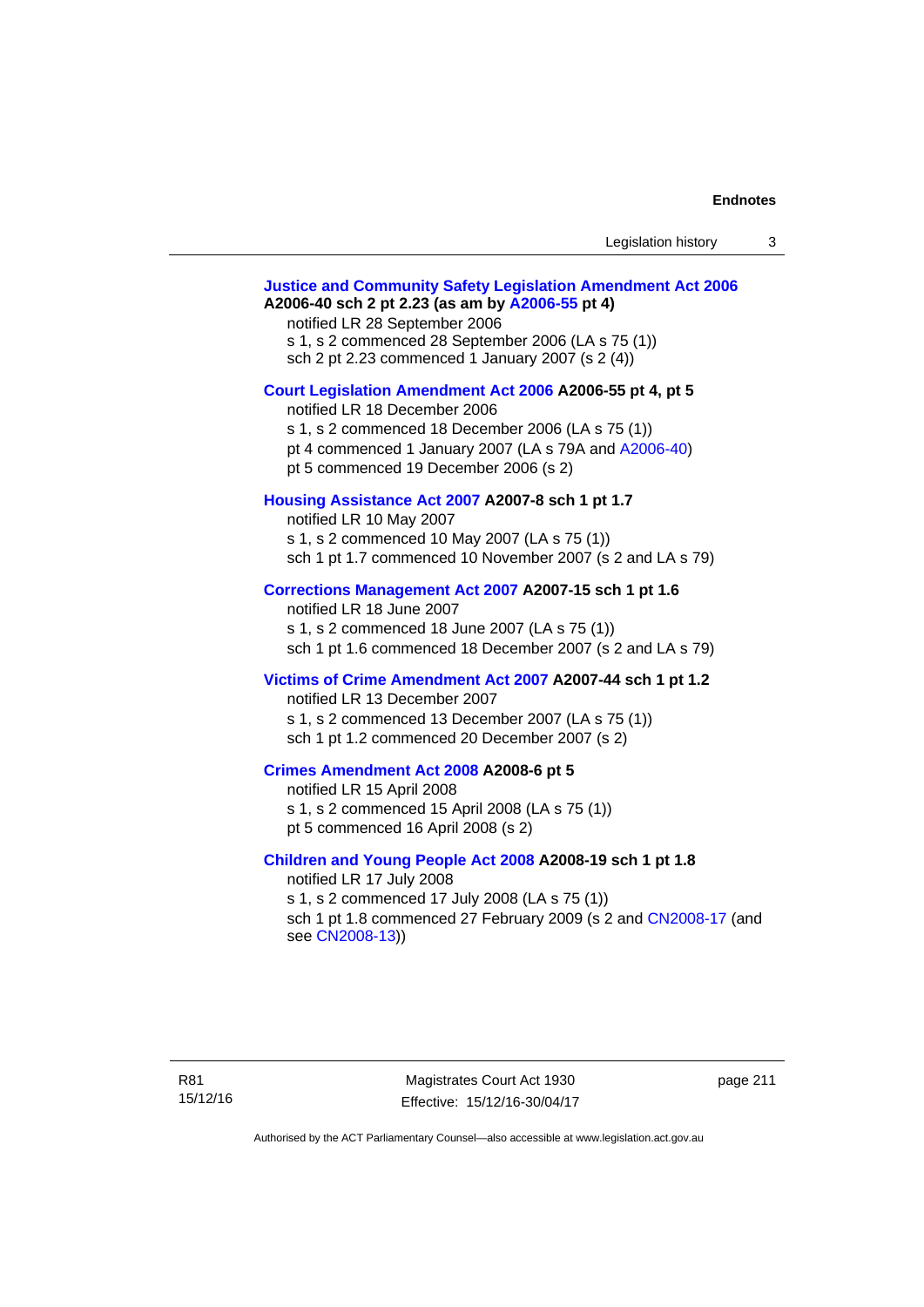3 Legislation history

## **[Children and Young People \(Consequential Amendments\) Act 2008](http://www.legislation.act.gov.au/a/2008-20) A2008-20 sch 1 pt 1.5**

notified LR 17 July 2008

s 1, s 2 commenced 17 July 2008 (LA s 75 (1))

s 3 commenced 18 July 2008 (s 2 (1))

sch 1 pt 1.5 commenced 27 February 2009 (s 2 (5) and see Children [and Young People Act 2008](http://www.legislation.act.gov.au/a/2008-19) A2008-19, s 2 and [CN2008-17 \(](http://www.legislation.act.gov.au/cn/2008-17/default.asp)and see [CN2008-13](http://www.legislation.act.gov.au/cn/2008-13/default.asp)))

## **[Justice and Community Safety Legislation Amendment Act 2008](http://www.legislation.act.gov.au/a/2008-22)  [\(No 2\)](http://www.legislation.act.gov.au/a/2008-22) A2008-22 sch 1 pt 1.6**

notified LR 8 July 2008

s 1, s 2 commenced 8 July 2008 (LA s 75 (1))

sch 1 pt 1.6 commenced 29 July 2008 (s 2)

## **[Justice and Community Safety Legislation Amendment](http://www.legislation.act.gov.au/a/2008-29)**

**[Act 2008 \(No 3\)](http://www.legislation.act.gov.au/a/2008-29) A2008-29 sch 1 pt 1.10** 

notified LR 13 August 2008

s 1, s 2 commenced 13 August 2008 (LA s 75 (1)) sch 1 pt 1.10 commenced 27 August 2008 (s 2)

### **[ACT Civil and Administrative Tribunal Legislation Amendment](http://www.legislation.act.gov.au/a/2008-36)  [Act 2008](http://www.legislation.act.gov.au/a/2008-36) A2008-36 sch 1 pt 1.36**

notified LR 4 September 2008

s 1, s 2 commenced 4 September 2008 (LA s 75 (1)) sch 1 pt 1.36 commenced 2 February 2009 (s 2 (1) and see [ACT Civil](http://www.legislation.act.gov.au/a/2008-35)  [and Administrative Tribunal Act 2008](http://www.legislation.act.gov.au/a/2008-35) A2008-35, s 2 (1) and [CN2009-2](http://www.legislation.act.gov.au/cn/2009-2/default.asp))

**[ACT Civil and Administrative Tribunal Legislation Amendment](http://www.legislation.act.gov.au/a/2008-37)  [Act 2008 \(No 2\)](http://www.legislation.act.gov.au/a/2008-37) A2008-37 sch 1 pt 1.74** 

notified LR 4 September 2008

s 1, s 2 commenced 4 September 2008 (LA s 75 (1)) sch 1 pt 1.74 commenced 2 February 2009 (s 2 (1) and see ACT Civil

[and Administrative Tribunal Act 2008](http://www.legislation.act.gov.au/a/2008-35) A2008-35, s 2 (1) and [CN2009-2](http://www.legislation.act.gov.au/cn/2009-2/default.asp))

## **[Sexual and Violent Offences Legislation Amendment Act 2008](http://www.legislation.act.gov.au/a/2008-41) A2008-41 pt 3**

notified LR 8 September 2008

s 1, s 2 commenced 8 September 2008 (LA s 75 (1))

pt 3 commenced 30 May 2009 (s 2 and [CN2009-3\)](http://www.legislation.act.gov.au/cn/2009-3/default.asp)

page 212 Magistrates Court Act 1930 Effective: 15/12/16-30/04/17

R81 15/12/16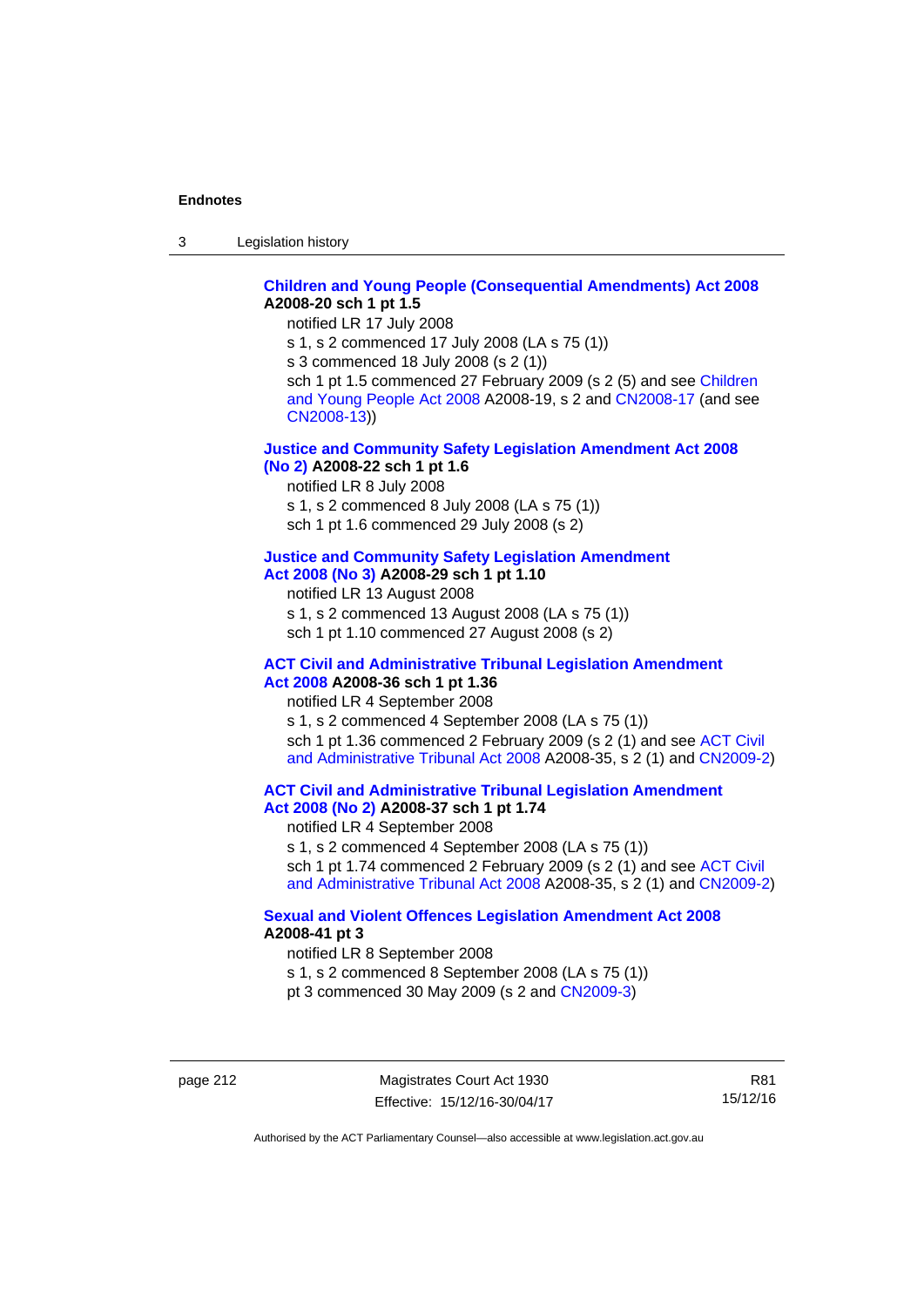## **[Court Legislation Amendment Act 2008](http://www.legislation.act.gov.au/a/2008-42) A2008-42 pt 4**

notified LR notified LR 8 September 2008

s 1, s 2 commenced 8 September 2008 (LA s 75 (1)) pt 4 commenced 8 March 2009 (s 2 and LA s 79)

#### **[Crimes Legislation Amendment Act 2008](http://www.legislation.act.gov.au/a/2008-44) A2008-44 sch 1 pt 1.11**

notified LR 9 September 2008

s 1, s 2 commenced 9 September 2008 (LA s 75 (1))

sch 1 pt 1.11 commenced 30 May 2009 (s 2 and [CN2009-4](http://www.legislation.act.gov.au/cn/2009-4/default.asp))

## **[Domestic Violence and Protection Orders Act 2008](http://www.legislation.act.gov.au/a/2008-46) A2008-46 sch 3 pt 3.12**

notified LR 10 September 2008 s 1, s 2 commenced 10 September 2008 (LA s 75 (1)) sch 3 pt 3.12 commenced 30 March 2009 (s 2)

## **[Justice and Community Safety Legislation Amendment Act 2009](http://www.legislation.act.gov.au/a/2009-7) A2009-7 sch 1 pt 1.8**

notified LR 5 March 2009

s 1, s 2 commenced 5 March 2009 (LA s 75 (1))

sch 1 pt 1.8 commenced 30 May 2009 (s 2 (4) and see Crimes [Legislation Amendment Act 2008](http://www.legislation.act.gov.au/a/2008-44) A2008-44, s 2 and [CN2009-4\)](http://www.legislation.act.gov.au/cn/2009-4/default.asp)

as modified by

### **[Magistrates Court \(Transitional Provisions\) Regulation 2009](http://www.legislation.act.gov.au/sl/2009-20) SL2009-20**

notified LR 18 May 2009

s 1, s 2 commenced 18 May 2009 (LA s 75 (1)) remainder commenced 30 May 2009 (s 2 and see [Crimes Legislation](http://www.legislation.act.gov.au/a/2008-44)  [Amendment Act 2008](http://www.legislation.act.gov.au/a/2008-44) A2008-44, s 2 and [CN2009-4](http://www.legislation.act.gov.au/cn/2009-4/default.asp))

as amended by

## **[Justice and Community Safety Legislation Amendment Act 2009](http://www.legislation.act.gov.au/a/2009-19)  [\(No 2\)](http://www.legislation.act.gov.au/a/2009-19) A2009-19 pt 11**

notified LR 1 September 2009

s 1, s 2 commenced 1 September 2009 (LA s 75 (1))

pt 11 commenced 29 September 2009 (s 2)

R81 15/12/16

Magistrates Court Act 1930 Effective: 15/12/16-30/04/17 page 213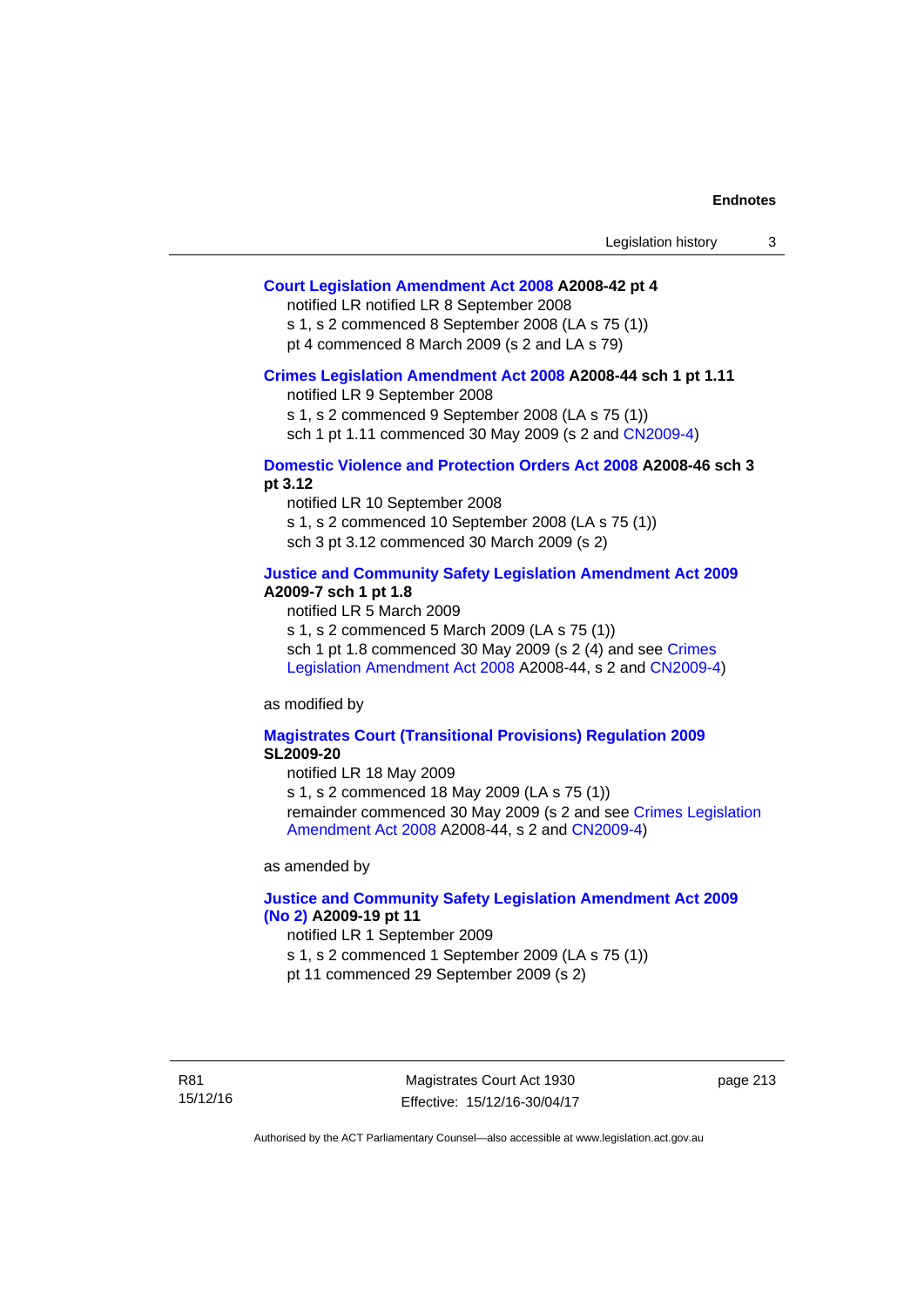| -3 | Legislation history |  |
|----|---------------------|--|
|----|---------------------|--|

## **[Road Transport \(Mass, Dimensions and Loading\) Act 2009](http://www.legislation.act.gov.au/a/2009-22) A2009-22 sch 1 pt 1.1**

notified LR 3 September 2009 s 1, s 2 commenced 3 September 2009 (LA s 75 (1)) sch 1 pt 1.1 commenced 3 March 2010 (s 2 and LA s 79)

### **[Crimes Legislation Amendment Act 2009](http://www.legislation.act.gov.au/a/2009-24) A2009-24 sch 1 pt 1.9**

notified LR 3 September 2009

s 1, s 2 commenced 3 September 2009 (LA s 75 (1))

sch 1 pt 1.9 commenced 4 September 2009 (s 2)

### **[Courts \(Appointments\) Amendment Act 2009](http://www.legislation.act.gov.au/a/2009-37) A2009-37 pt 2**

notified LR 21 October 2009 s 1, s 2 commenced 21 October 2009 (LA s 75 (1)) pt 2 commenced 22 October 2009 (s 2)

as modified by

### **[ACT Civil and Administrative Tribunal \(Transitional Provisions\)](http://www.legislation.act.gov.au/sl/2009-2)  [Regulation 2009](http://www.legislation.act.gov.au/sl/2009-2) SL2009-2 s 67 (as am by [SL2009-51](http://www.legislation.act.gov.au/sl/2009-51) s 6, s 8, [A2009-54](http://www.legislation.act.gov.au/a/2009-54) amdt 1.3)**

notified LR 29 January 2009

s 1, s 2 commenced 29 January 2009 (LA s 75 (1)) s 67 commenced 2 February 2009 (s 2 and see [ACT Civil and](http://www.legislation.act.gov.au/a/2008-35)  [Administrative Tribunal Act 2008](http://www.legislation.act.gov.au/a/2008-35) A2008-35, s 2 (1) and [CN2009-2\)](http://www.legislation.act.gov.au/cn/2009-2/default.asp)

## **[ACT Civil and Administrative Tribunal \(Transitional Provisions\)](http://www.legislation.act.gov.au/sl/2009-51)  [Amendment Regulation 2009 \(No 1\)](http://www.legislation.act.gov.au/sl/2009-51) SL2009-51 s 6, s 8**

notified LR 30 October 2009

- s 1, s 2 commenced 30 October 2009 (LA s 75 (1))
- s 6, s 8 commenced 31 October 2009 (s 2)
- *Note* This regulation only amends the [ACT Civil and Administrative](http://www.legislation.act.gov.au/sl/2009-2)  [Tribunal \(Transitional Provisions\) Regulation 2009](http://www.legislation.act.gov.au/sl/2009-2) SL2009-2.

as amended by

#### **[Statute Law Amendment Act 2009 \(No 2\)](http://www.legislation.act.gov.au/a/2009-49) A2009-49 sch 3 pt 3.48**

notified LR 26 November 2009

s 1, s 2 commenced 26 November 2009 (LA s 75 (1)) sch 3 pt 3.48 commenced 17 December 2009 (s 2)

page 214 Magistrates Court Act 1930 Effective: 15/12/16-30/04/17

R81 15/12/16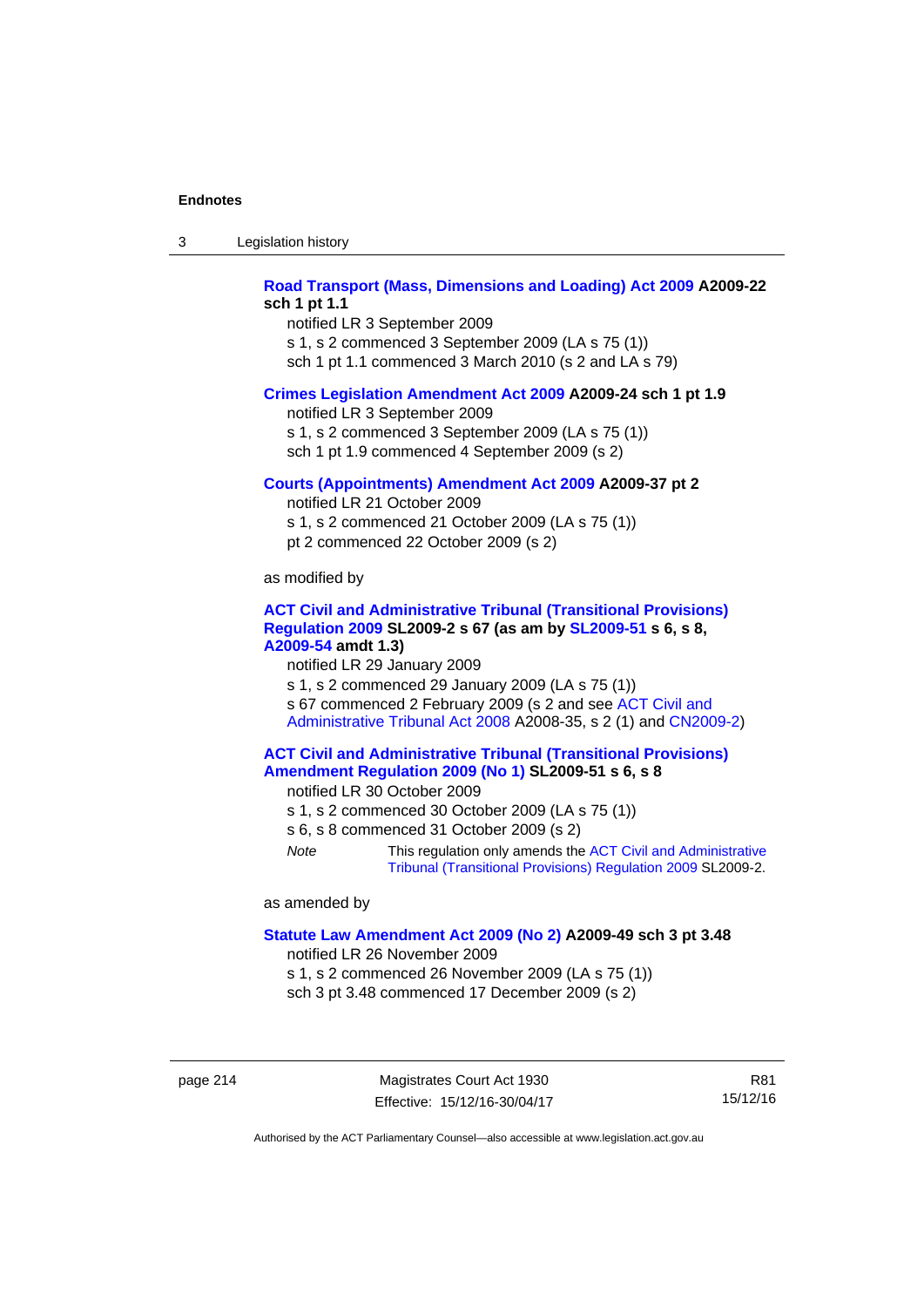## **[Justice and Community Safety Legislation Amendment Act 2009](http://www.legislation.act.gov.au/a/2009-54)  [\(No 4\)](http://www.legislation.act.gov.au/a/2009-54) A2009-54 sch 1 pt 1.2, sch 1 pt 1.4**

notified LR 18 December 2009

s 1, s 2 commenced 18 December 2009 (LA s 75 (1)) sch 1 pt 1.2, sch 1 pt 1.4 commenced 22 December 2009 (s 2 (2) (a) and see [Justice and Community Safety Legislation Amendment Act](http://www.legislation.act.gov.au/a/2009-44)  [2009 \(No 3\)](http://www.legislation.act.gov.au/a/2009-44) A2009-44 s 2 (3)) *Note* This Act also amends the [ACT Civil and Administrative Tribunal](http://www.legislation.act.gov.au/sl/2009-2) 

[\(Transitional Provisions\) Regulation 2009](http://www.legislation.act.gov.au/sl/2009-2) SL2009-2.

### **[Justice and Community Safety Legislation Amendment Act 2010](http://www.legislation.act.gov.au/a/2010-13) A2010-13 sch 1 pt 1.4**

notified LR 31 March 2010 s 1, s 2 commenced 31 March 2010 (LA s 75 (1)) s 3 commenced 1 April 2010 (LA s 75AA) sch 1 pt 1.4 commenced 28 April 2010 (s 2 (4))

### **[Crimes \(Sentence Administration\) Amendment Act 2010](http://www.legislation.act.gov.au/a/2010-21) A2010-21 sch 1 pt 1.6**

notified LR 30 June 2010 s 1, s 2 commenced 30 June 2010 (LA s 75 (1)) sch 1 pt 1.6 commenced 1 July 2010 (s 2)

### **[Justice and Community Safety Legislation Amendment Act 2010](http://www.legislation.act.gov.au/a/2010-30)**

## **[\(No 2\)](http://www.legislation.act.gov.au/a/2010-30) A2010-30 sch 1 pt 1.15**

notified LR 31 August 2010

s 1, s 2 commenced 31 August 2010 (LA s 75 (1))

s 3 commenced 1 September 2010 (s 2 (1))

sch 1 pt 1.15 commenced 28 September 2010 (s 2 (2))

## **[Justice and Community Safety Legislation Amendment Act 2010](http://www.legislation.act.gov.au/a/2010-40)**

# **[\(No 3\)](http://www.legislation.act.gov.au/a/2010-40) A2010-40 sch 2 pt 2.10**

notified LR 5 October 2010

s 1, s 2 commenced 5 October 2010 (LA s 75 (1))

s 3 commenced 6 October 2010 (s 2 (1))

sch 2 pt 2.10 commenced 2 November 2010 (s 2 (2))

## **[Courts Legislation Amendment Act 2011](http://www.legislation.act.gov.au/a/2011-13) A2011-13 sch 1 pt 1.5**

notified LR 11 May 2011 s 1, s 2 commenced 11 May 2011 (LA s 75 (1)) sch 1 pt 1.5 commenced 25 July 2011 (s 2 and [CN2011-8\)](http://www.legislation.act.gov.au/cn/2011-8/default.asp)

R81 15/12/16 page 215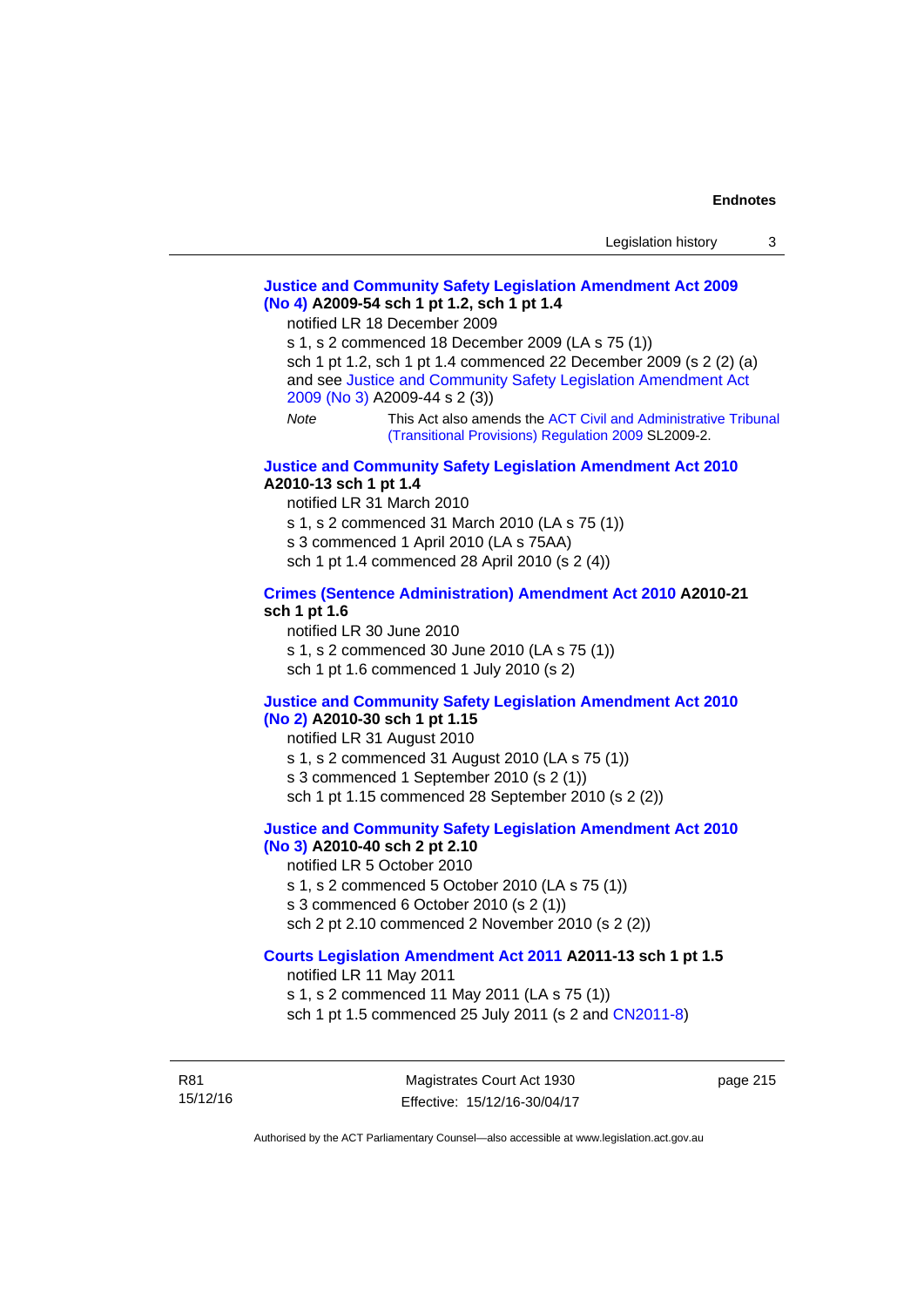| -3 | Legislation history |
|----|---------------------|
|----|---------------------|

## **[Administrative \(One ACT Public Service Miscellaneous Amendments\)](http://www.legislation.act.gov.au/a/2011-22)  [Act 2011](http://www.legislation.act.gov.au/a/2011-22) A2011-22 sch 1 pt 1.99**

notified LR 30 June 2011 s 1, s 2 commenced 30 June 2011 (LA s 75 (1)) sch 1 pt 1.99 commenced 1 July 2011 (s 2 (1))

#### **[Statute Law Amendment Act 2011 \(No 2\)](http://www.legislation.act.gov.au/a/2011-28) A2011-28 sch 3 pt 3.26**

notified LR 31 August 2011 s 1, s 2 commenced 31 August 2011 (LA s 75 (1)) sch 3 pt 3.26 commenced 21 September 2011 (s 2 (1))

## **[Law Officers Act 2011](http://www.legislation.act.gov.au/a/2011-30) A2011-30 sch 1 pt 1.5**

notified LR 29 August 2011 s 1, s 2 commenced 29 August 2011 (LA s 75 (1)) sch 1 pt 1.5 commenced 31 August 2011 (s 2 and [CN2011-9](http://www.legislation.act.gov.au/cn/2011-9/default.asp))

## **[Evidence \(Consequential Amendments\) Act 2011](http://www.legislation.act.gov.au/a/2011-48) A2011-48 sch 1 pt 1.23**

notified LR 22 November 2011 s 1, s 2 commenced 22 November 2011 (LA s 75 (1)) sch 1 pt 1.23 commenced 1 March 2012 (s 2 (1) and see [Evidence](http://www.legislation.act.gov.au/a/2011-12)  [Act 2011](http://www.legislation.act.gov.au/a/2011-12) A2011-12, s 2 and [CN2012-4](http://www.legislation.act.gov.au/cn/2012-4/default.asp))

#### **[Statute Law Amendment Act 2011 \(No 3\)](http://www.legislation.act.gov.au/a/2011-52) A2011-52 sch 3 pt 3.37**

notified LR 28 November 2011 s 1, s 2 commenced 28 November 2011 (LA s 75 (1)) sch 3 pt 3.37 commenced 12 December 2011 (s 2)

### **[Justice and Community Safety Legislation Amendment Act 2012](http://www.legislation.act.gov.au/a/2012-13) A2012-13 sch 1 pt 1.8**

notified LR 11 April 2012 s 1, s 2 commenced 11 April 2012 (LA s 75 (1)) sch 1 pt 1.8 commenced 12 April 2012 (s 2 (1))

## **[Crimes Legislation Amendment Act 2013](http://www.legislation.act.gov.au/a/2013-12) A2013-12 pt 9**  notified LR 17 April 2013

s 1, s 2 commenced 17 April 2013 (LA s 75 (1)) pt 9 commenced 24 April 2013 (s 2)

R81 15/12/16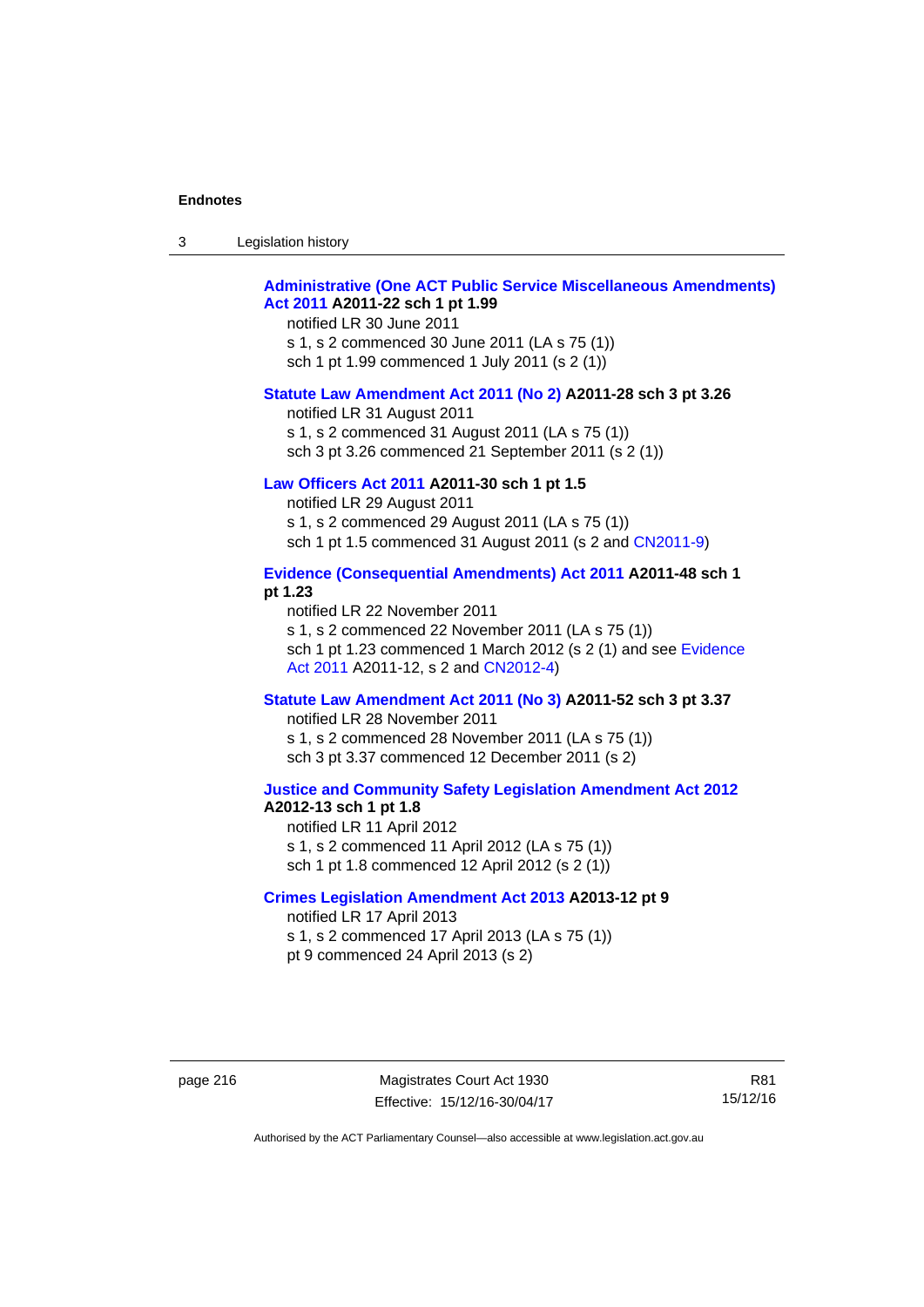## **[Magistrates Court \(Industrial Proceedings\) Amendment Act 2013](http://www.legislation.act.gov.au/a/2013-43) A2013-43**

notified LR 7 November 2013 s 1, s 2 commenced 7 November 2013 (LA s 75 (1)) remainder commenced 8 November 2013 (s 2)

## **[Justice and Community Safety Legislation Amendment Act 2013](http://www.legislation.act.gov.au/a/2013-45)  [\(No](http://www.legislation.act.gov.au/a/2013-45) 4) A2013-45 sch 1 pt 1.2**

notified LR 11 November 2013 s 1, s 2 commenced 11 November 2013 (LA s 75 (1)) sch 1 pt 1.2 commenced 12 November 2013 (s 2)

## **[Heavy Vehicle National Law \(Consequential Amendments\) Act 2013](http://www.legislation.act.gov.au/a/2013-52) A2013-52 pt 4**

notified LR 9 December 2013 s 1, s 2 commenced 9 December 2013 (LA s 75 (1)) pt 4 commenced 10 February 2014 (s 2 and see [Heavy Vehicle](http://www.legislation.act.gov.au/a/2013-51/default.asp)  [National Law \(ACT\) Act 2013](http://www.legislation.act.gov.au/a/2013-51/default.asp) A2013-51, s 2 (1) and [CN2014-2](http://www.legislation.act.gov.au/cn/2014-2/default.asp))

## **[Courts Legislation Amendment Act 2014](http://www.legislation.act.gov.au/a/2014-1) A2014-1 pt 5**

notified LR 5 March 2014

s 1, s 2 commenced 5 March 2014 (LA s 75 (1)) pt 5 commenced 2 April 2014 (s 2)

## **[Courts Legislation Amendment Act 2015](http://www.legislation.act.gov.au/a/2015-10) A2015-10 pt 12**

notified LR 7 April 2015 s 1, s 2 commenced 7 April 2015 (LA s 75 (1)) pt 12 commenced 21 April 2015 (s 2 (2))

## **[Courts Legislation Amendment Act 2015 \(No 2\)](http://www.legislation.act.gov.au/a/2015-52/default.asp) A2015-52 pt 13**

notified LR 26 November 2015 s 1, s 2 commenced 26 November 2015 (LA s 75 (1)) pt 13 commenced 10 December 2015 (s 2 (2))

## **[Victims of Crime \(Financial Assistance\) Act 2016](http://www.legislation.act.gov.au/a/2016-12/default.asp) A2016-12 sch 3 pt 3.4**

notified LR 16 March 2016 s 1, s 2 commenced 16 March 2016 (LA s 75 (1)) sch 3 pt 3.4 commenced 1 July 2016 (s 2 (1) (a))

page 217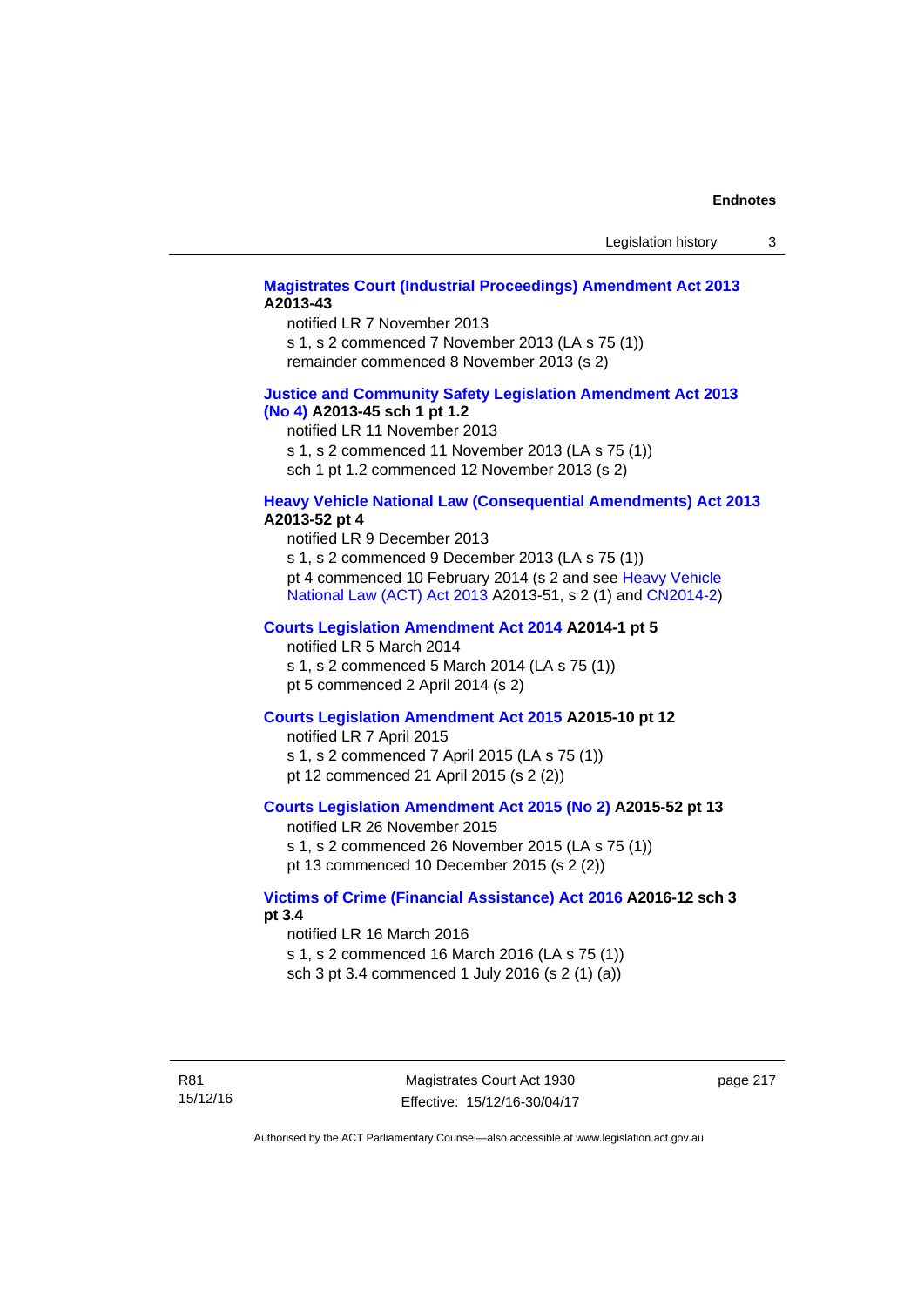3 Legislation history

## **[Red Tape Reduction Legislation Amendment Act 2016](http://www.legislation.act.gov.au/a/2016-18) A2016-18 sch 3 pt 3.29**

notified LR 13 April 2016 s 1, s 2 commenced 13 April 2016 (LA s 75 (1)) sch 3 pt 3.29 commenced 27 April 2016 (s 2)

### **[Workplace Privacy Amendment Act 2016](http://www.legislation.act.gov.au/a/2016-22/default.asp) A2016-22 s 21**

notified LR 14 April 2016

s 1, s 2 commenced 14 April 2016 (LA s 75 (1))

s 21 commenced 14 October 2016 (s 2 (1) (as am by [A2016-37](http://www.legislation.act.gov.au/a/2016-37/default.asp) amdt 1.44) and LA s 79)

## **[ACT Civil and Administrative Tribunal Amendment Act 2016 \(No 2\)](http://www.legislation.act.gov.au/a/2016-28/default.asp) A2016-28 sch 1 pt 1.5**

notified LR 15 June 2016 s 1, s 2 commenced 15 June 2016 (LA s 75 (1)) sch 1 pt 1.5 commenced 15 December 2016 (s 2 (2))

#### **[Justice and Community Safety Legislation Amendment Act 2016](http://www.legislation.act.gov.au/a/2016-37)**

# **A2016-37 sch 1 pt 1.14, amdt 1.44**

notified LR 22 June 2016

s 1, s 2 commenced 22 June 2016 (LA s 75 (1))

sch 1 pt 1.14, amdt 1.44 commenced 29 June 2016 (s 2)

*Note* amdt 1.44 only amends the [Workplace Privacy Amendment](http://www.legislation.act.gov.au/a/2016-22/default.asp)  [Act 2016](http://www.legislation.act.gov.au/a/2016-22/default.asp) A2016-22

# **[Family Violence Act 2016](http://www.legislation.act.gov.au/a/2016-42) A2016-42 sch 3 pt 3.15**

notified LR 18 August 2016 s 1, s 2 commenced 18 August 2016 (LA s 75 (1)) sch 3 pt 3.15 commences 1 May 2017 (s 2)

## **[Public Sector Management Amendment Act 2016](http://www.legislation.act.gov.au/a/2016-52/default.asp) A2016-52 sch 1 pt 1.50**

notified LR 25 August 2016

s 1, s 2 commenced 25 August 2016 (LA s 75 (1)) sch 1 pt 1.50 commenced 1 September 2016 (s 2)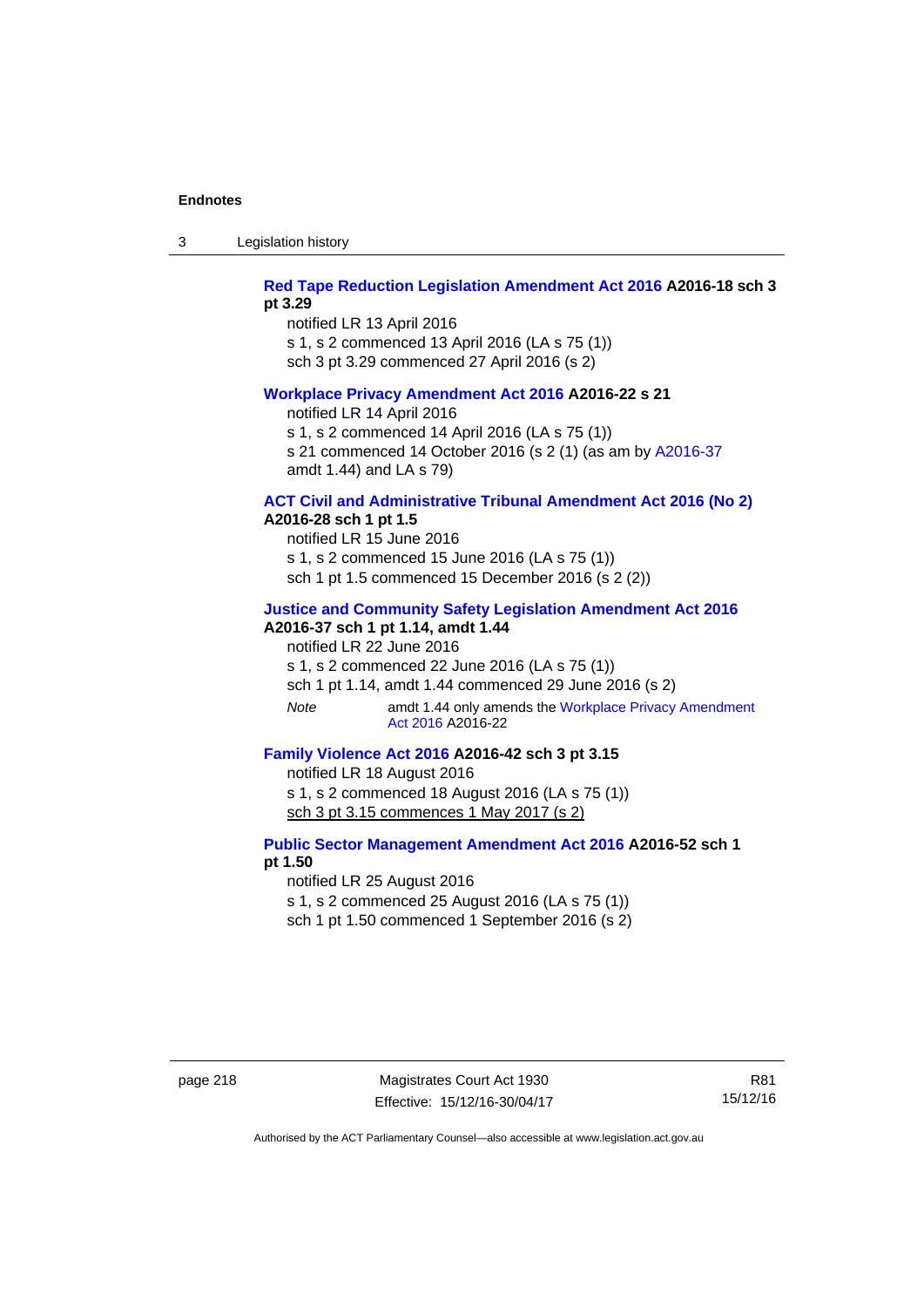## **4 Amendment history**

The *[Magistrates Court \(Enforcement of Judgments\) Act 1994](http://www.legislation.act.gov.au/a/1994-61/default.asp)* A1994-61 s 28 amended the Act by reversing the order of masculine and feminine pronouns. The amendments have been incorporated in the republication but have not been noted in the amendment history.

| <b>Title</b><br>title                                | am Ord1985-67                                                                                                                                                                                                                                                                             |
|------------------------------------------------------|-------------------------------------------------------------------------------------------------------------------------------------------------------------------------------------------------------------------------------------------------------------------------------------------|
| Preliminary<br>ch 1 hdg                              | ins A2004-60 amdt 1.181                                                                                                                                                                                                                                                                   |
| Preliminary<br>pt 1 hdg                              | om A2004-60 amdt 1.181                                                                                                                                                                                                                                                                    |
| Name of Act<br>ร 1                                   | sub A2003-56 amdt 3.161                                                                                                                                                                                                                                                                   |
| <b>Dictionary</b><br>s 2                             | om Ord1978-46<br>ins A2004-60 amdt 1.182<br>am A2005-20 amdt 3.193                                                                                                                                                                                                                        |
| <b>Notes</b><br>s <sub>3</sub>                       | om A1994-61<br>ins A2004-60 amdt 1.182<br>$(2)$ , $(3)$ exp 10 January 2006 (s 3 $(3)$ )                                                                                                                                                                                                  |
| s <sub>3A</sub>                                      | Offences against Act-application of Criminal Code etc<br>ins A2005-53 amdt 1.107<br>om A2006-55 s 12                                                                                                                                                                                      |
| <b>Magistrates Court and magistrates</b><br>ch 2 hdg | ins A2004-60 amdt 1.184                                                                                                                                                                                                                                                                   |
| pt 2 hdg                                             | Appointment and jurisdiction of magistrates<br>renum as pt 2.2 hdg                                                                                                                                                                                                                        |
| The court<br>pt $2.1$ hdg                            | ins A2004-60 amdt 1.184                                                                                                                                                                                                                                                                   |
| <b>Constitution of court</b><br>s 4                  | orig s 4 am Ord1937-28; Ord1953-14<br>sub Ord1958-12<br>am Ord1968-25; Ord1972-37<br>om Ord1974-14<br>(prev s 18) am Ord1940-20; Ord1985-67; Ord1990-5;<br>A2001-44 amdt 1.2750; A2004-60 amdt 1.195, amdt 1.196<br>reloc by A2004-60 amdt 1.197<br>am A2005-20 amdt 3.194; A2006-55 s 13 |

R81 15/12/16

Magistrates Court Act 1930 Effective: 15/12/16-30/04/17 page 219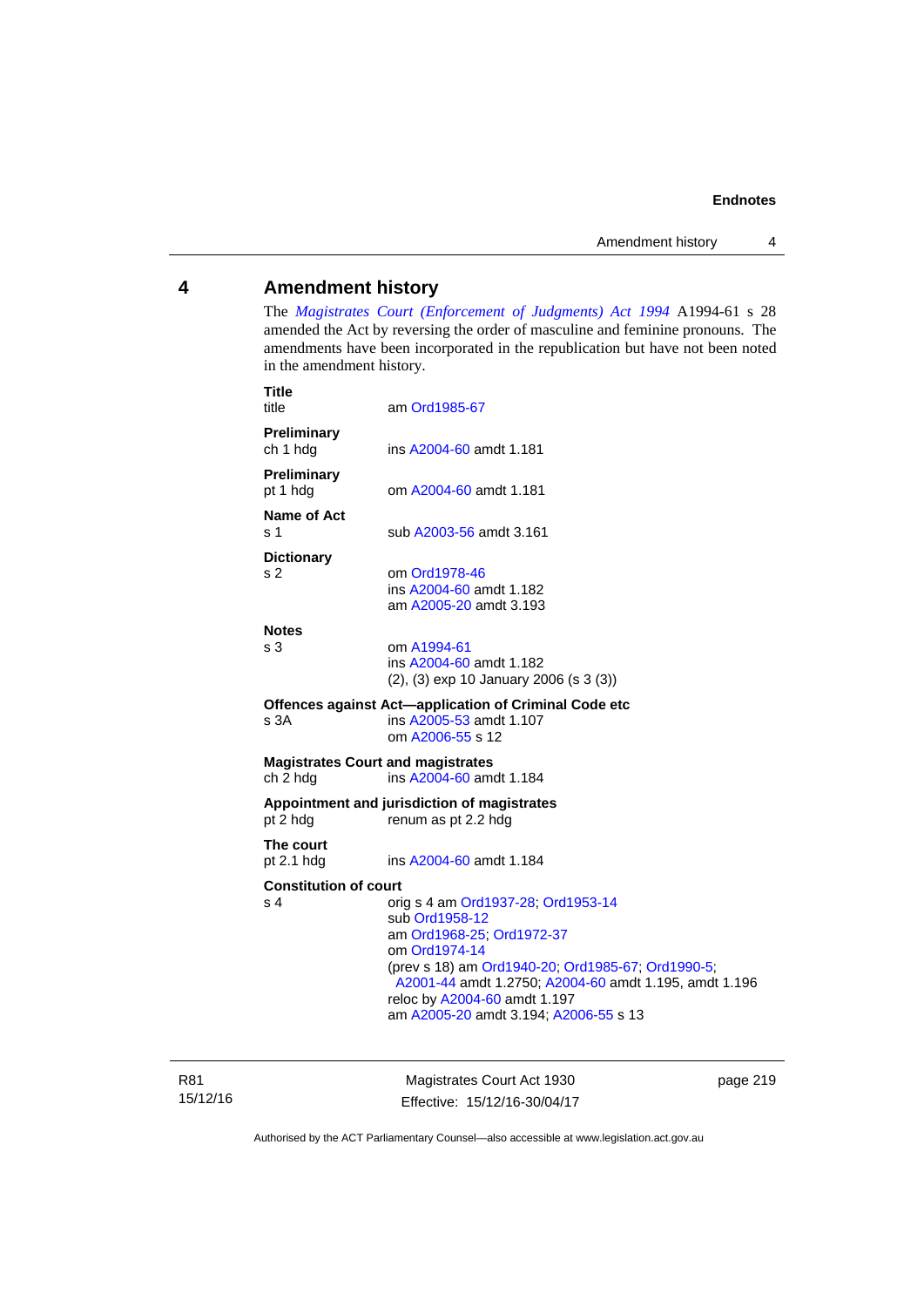4 Amendment history

#### **Arrangement of court business**

| s 5                                                           | am Ord1937-28; Ord1938-35; Ord1951-7; Ord1951-12;<br>Ord1953-14; Ord1958-12; Ord1967-1; Ord1968-25;<br>Ord1973-48; Ord1976-42; Ord1980-4; Ord1984-62;<br>Ord1985-17, Ord1985-41, Ord1985-67, Ord1986-74,<br>Ord1989-59, Ord1989-60, Ord1990-5, A1991-38, A1991-44,<br>A1992-9; A1993-4; A1993-91; A1994-4; A1996-6; A1996-82;<br>A1997-96; A1998-67; A1999-22 s 18; A1999-66 sch 3;<br>A1999-79 s 5 sch 3; A2001-44 amdt 1.2748<br>om A2004-60 amdt 1.183<br>ins A2005-20 amdt 3.195 |
|---------------------------------------------------------------|--------------------------------------------------------------------------------------------------------------------------------------------------------------------------------------------------------------------------------------------------------------------------------------------------------------------------------------------------------------------------------------------------------------------------------------------------------------------------------------|
| s 5A                                                          | Magistrate for matter not available<br>ins A2013-45 amdt 1.9                                                                                                                                                                                                                                                                                                                                                                                                                         |
| pt $2.2$ hdg                                                  | Appointment and jurisdiction of magistrates<br>(prev pt 2 hdg) renum A2004-60 amdt 1.184                                                                                                                                                                                                                                                                                                                                                                                             |
| div 2.2.1 hdg                                                 | Magistrates other than special magistrates<br>(prev pt 2 div 1 hdg) ins Ord1977-4<br>am Ord1985-67<br>renum as div 2.1 hdg R8 LA<br>sub and renum A2004-60 amdt 1.186<br>sub A2005-20 amdt 3.196                                                                                                                                                                                                                                                                                     |
| Meaning of <i>magistrate</i> in div 2.2.1<br>s 6              | sub Ord1951-12<br>am Ord1990-5<br>om A2004-60 amdt 1.183<br>ins A2005-20 amdt 3.196                                                                                                                                                                                                                                                                                                                                                                                                  |
| Meaning of <i>magistrate</i> in div 2.2.1<br>s 6A hdg<br>s 6A | sub A2004-60 amdt 1.187<br>ins Ord1977-4<br>am Ord1985-67<br>om A2005-20 amdt 3.196                                                                                                                                                                                                                                                                                                                                                                                                  |
| s 7                                                           | Appointment of Chief Magistrate and other magistrates<br>sub Ord1949-13<br>am Ord1951-7; Ord1951-12; Ord1973-48<br>sub Ord1977-4; Ord1985-67<br>am Ord1990-5<br>sub A2005-20 amdt 3.196                                                                                                                                                                                                                                                                                              |
| s 7AA                                                         | Requirements of appointment-magistrates<br>ins A2009-37 s 4                                                                                                                                                                                                                                                                                                                                                                                                                          |
| s 7A                                                          | Eligibility for appointment as magistrate<br>ins A2005-20 amdt 3.196                                                                                                                                                                                                                                                                                                                                                                                                                 |

page 220 Magistrates Court Act 1930 Effective: 15/12/16-30/04/17

R81 15/12/16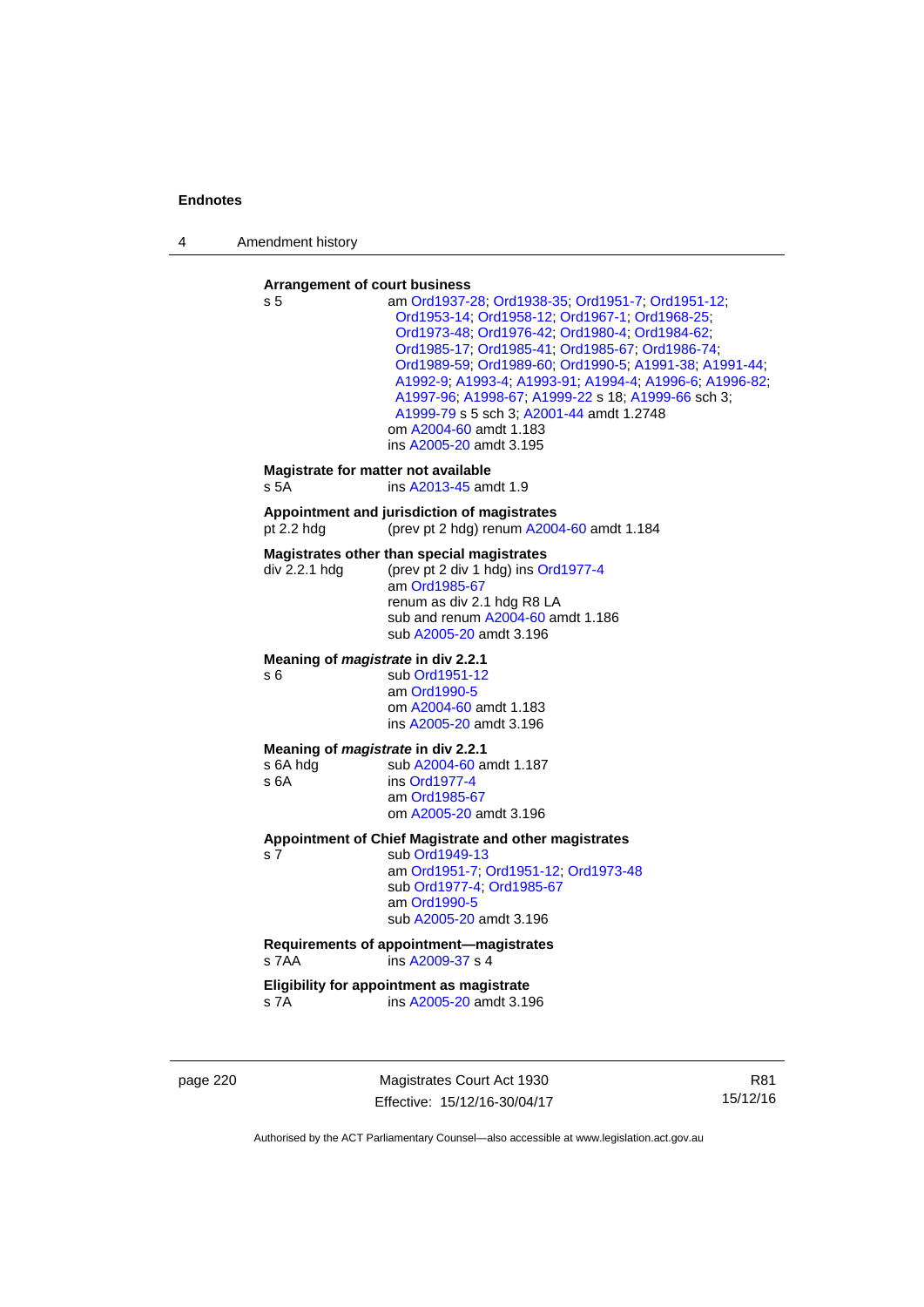## **Seniority of magistrates**  s 7B ins [A2005-20](http://www.legislation.act.gov.au/a/2005-20) amdt 3.196 **Conditions of appointment of magistrates**  s 7C ins [A2005-20](http://www.legislation.act.gov.au/a/2005-20) amdt 3.196 **Term of appointment of magistrates**  s 7D ins [A2005-20](http://www.legislation.act.gov.au/a/2005-20) amdt 3.196 **Acting Chief Magistrate**  s 7E ins [A2005-20](http://www.legislation.act.gov.au/a/2005-20) amdt 3.196 **Retirement**  ins [A2005-20](http://www.legislation.act.gov.au/a/2005-20) amdt 3.196 sub [A2009-19](http://www.legislation.act.gov.au/a/2009-19) s 57 **Magistrates not to do other work**  s 7G **ins [A2005-20](http://www.legislation.act.gov.au/a/2005-20)** amdt 3.196 **Rights of public servants**  s 7H ins [A2005-20](http://www.legislation.act.gov.au/a/2005-20) amdt 3.196 **Special magistrates**<br>div 2.2.2 hdg (p (prev pt 2 div 2 hdg) ins [Ord1977-4](http://www.legislation.act.gov.au/a/1977-4) renum as div 2.2 hdg R8 LA renum [A2004-60](http://www.legislation.act.gov.au/a/2004-60) amdt 1.189 sub [A2005-20](http://www.legislation.act.gov.au/a/2005-20) amdt 3.197 **Appointment of special magistrates**  s 8 am [Ord1949-13](http://www.legislation.act.gov.au/a/1949-13) sub [Ord1977-4](http://www.legislation.act.gov.au/a/1977-4) am [A1997-96](http://www.legislation.act.gov.au/a/1997-96) sub [A2005-20](http://www.legislation.act.gov.au/a/2005-20) amdt 3.197 **Requirements of appointment—special magistrates**  s 8AA ins [A2009-37](http://www.legislation.act.gov.au/a/2009-37) s 5 **Term of appointment of special magistrates**  s 8A ins [Ord1973-48](http://www.legislation.act.gov.au/a/1973-48) om [Ord1977-4](http://www.legislation.act.gov.au/a/1977-4) ins [A2005-20](http://www.legislation.act.gov.au/a/2005-20) amdt 3.197 **Conditions of appointment of special magistrates**  s 8B ins [Ord1973-48](http://www.legislation.act.gov.au/a/1973-48) om [Ord1977-4](http://www.legislation.act.gov.au/a/1977-4) ins [A2005-20](http://www.legislation.act.gov.au/a/2005-20) amdt 3.197

R81 15/12/16

Magistrates Court Act 1930 Effective: 15/12/16-30/04/17 page 221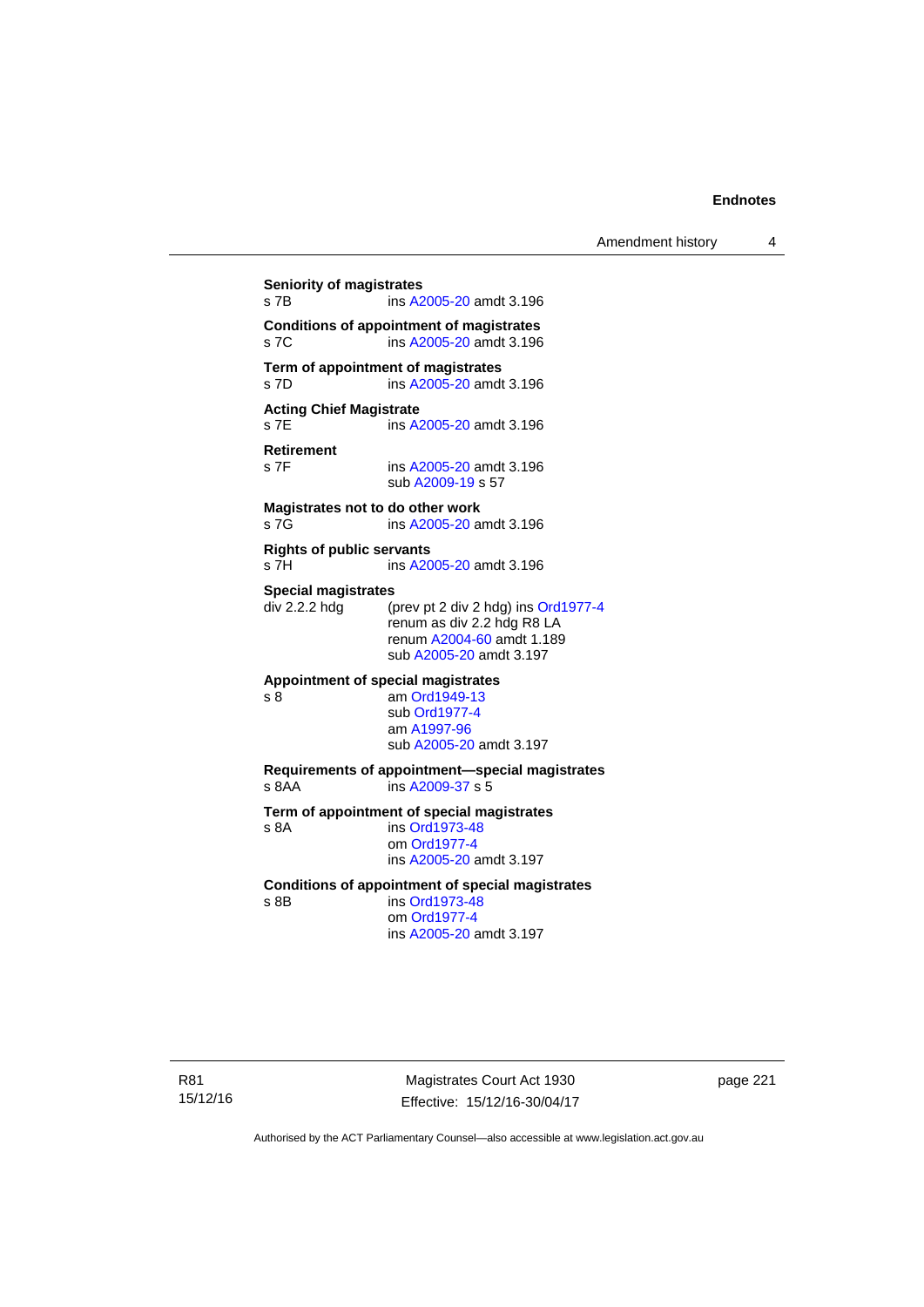4 Amendment history

| div 2.2.3 hdg                                | <b>Registrar and other court officers</b><br>(prev pt 2 div 3 hdg) ins Ord1977-4<br>am Ord1985-67; A1991-44<br>renum as div 2.3 hdg R8 LA<br>sub and renum A2004-60 amdt 1.190<br>sub A2005-20 amdt 3.198                                                                                                                                                                       |
|----------------------------------------------|---------------------------------------------------------------------------------------------------------------------------------------------------------------------------------------------------------------------------------------------------------------------------------------------------------------------------------------------------------------------------------|
| Appointment of registrar etc<br>s 9          | sub Ord1977-4<br>am Ord1985-67<br>om A2005-20 amdt 3.196<br>ins A2005-20 amdt 3.198                                                                                                                                                                                                                                                                                             |
| <b>Staff assisting registrar</b><br>s 9A     | ins A2005-20 amdt 3.198<br>om A2016-52 amdt 1.135                                                                                                                                                                                                                                                                                                                               |
| s 9B                                         | <b>Functions of registrar and deputy registrars</b><br>ins A2005-20 amdt 3.198<br>sub A2006-40 amdt 2.129 (as am A2006-55 s 10)                                                                                                                                                                                                                                                 |
| Judicial officers exchange<br>div 2.2.3A hdg | ins A2010-13 amdt 1.25                                                                                                                                                                                                                                                                                                                                                          |
| Definitions-div 2.2.3A<br>s 9C               | ins A2010-13 amdt 1.25<br>def <b>ACT court</b> ins A2010-13 amdt 1.25<br>def corresponding court ins A2010-13 amdt 1.25<br>def court ins A2010-13 amdt 1.25<br>def judicial exchange arrangement ins A2010-13 amdt 1.25<br>def judicial officer ins A2010-13 amdt 1.25<br>def participating jurisdiction ins A2010-13 amdt 1.25<br>def this jurisdiction ins A2010-13 amdt 1.25 |
|                                              | Establishment of judicial exchange arrangements<br>ins A2010-13 amdt 1.25                                                                                                                                                                                                                                                                                                       |
| s 9D                                         |                                                                                                                                                                                                                                                                                                                                                                                 |
| s 9E                                         | Transfer of judicial officer of another jurisdiction to ACT court<br>ins A2010-13 amdt 1.25                                                                                                                                                                                                                                                                                     |
| S <sub>9F</sub>                              | Service in ACT court of judicial officer of another jurisdiction<br>ins A2010-13 amdt 1.25                                                                                                                                                                                                                                                                                      |
| s.9G                                         | Service of ACT judicial officer in corresponding court<br>ins A2010-13 amdt 1.25                                                                                                                                                                                                                                                                                                |
| $s$ 9H                                       | Judicial office not affected by appointment to another judicial office<br>ins A2010-13 amdt 1.25                                                                                                                                                                                                                                                                                |

page 222 Magistrates Court Act 1930 Effective: 15/12/16-30/04/17

R81 15/12/16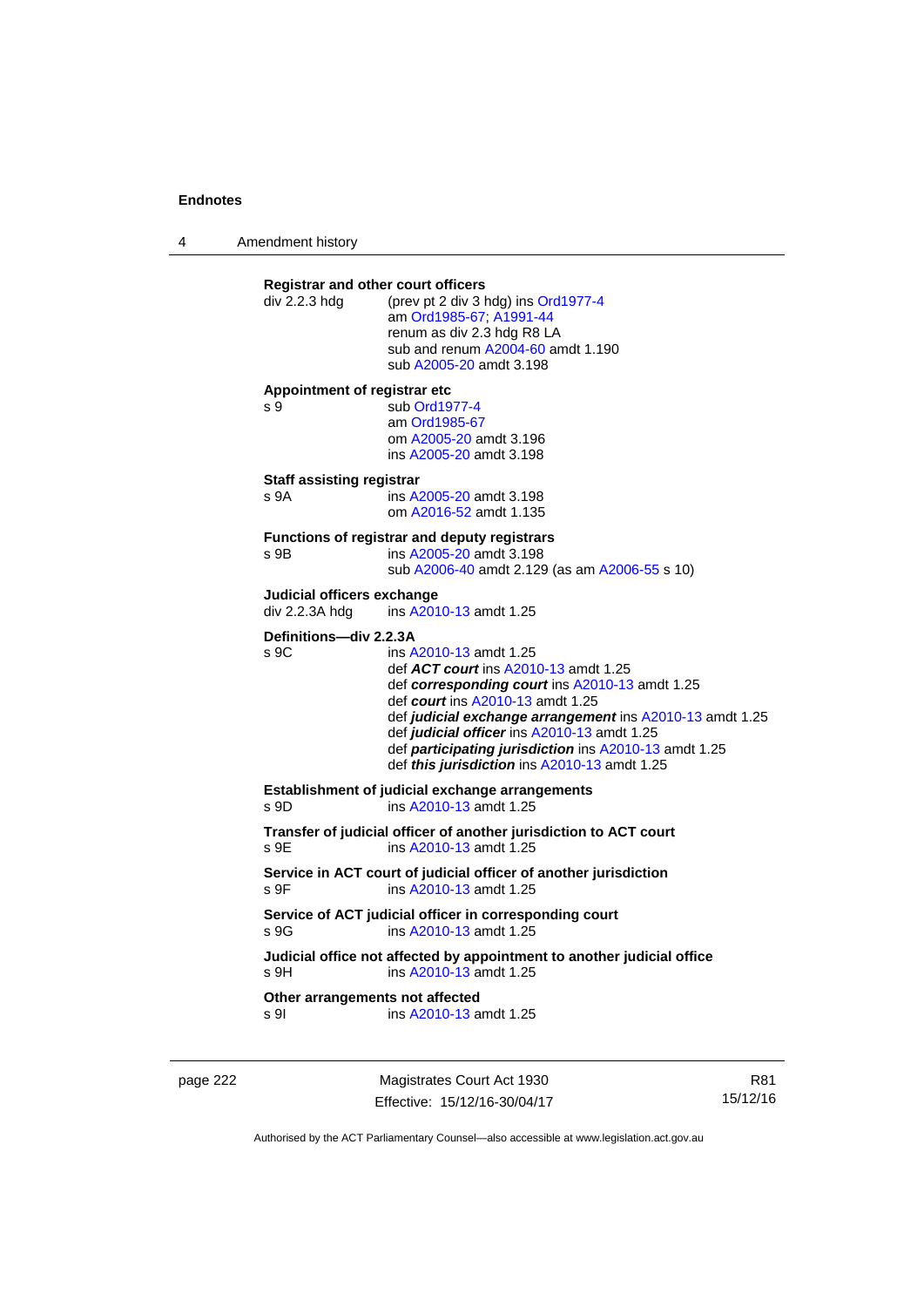## **Amendment of sch 2**  ins [A2010-13](http://www.legislation.act.gov.au/a/2010-13) amdt 1.25 **Terms and conditions of appointment**  s 10 am [Ord1938-35](http://www.legislation.act.gov.au/a/1938-35); [Ord1973-48](http://www.legislation.act.gov.au/a/1973-48) sub [Ord1977-4](http://www.legislation.act.gov.au/a/1977-4) am [Ord1990-5](http://www.legislation.act.gov.au/a/alt_ord1990-5) sub [A1997-41](http://www.legislation.act.gov.au/a/1997-41) om [A2005-20](http://www.legislation.act.gov.au/a/2005-20) amdt 3.196 **Tenure of office**  s 10A ins [Ord1977-4](http://www.legislation.act.gov.au/a/1977-4) om [A2005-20](http://www.legislation.act.gov.au/a/2005-20) amdt 3.196 **Resignation**  ins [Ord1977-4](http://www.legislation.act.gov.au/a/1977-4) am [Ord1990-5](http://www.legislation.act.gov.au/a/alt_ord1990-5) om [A2005-20](http://www.legislation.act.gov.au/a/2005-20) amdt 3.196 **Acting Chief Magistrate**  s 10C ins [Ord1977-4](http://www.legislation.act.gov.au/a/1977-4) am [Ord1985-67](http://www.legislation.act.gov.au/a/1985-67); [Ord1990-5](http://www.legislation.act.gov.au/a/alt_ord1990-5) om [A2005-20](http://www.legislation.act.gov.au/a/2005-20) amdt 3.196 **Retirement**  s 10D ins [Ord1977-4](http://www.legislation.act.gov.au/a/1977-4) sub [A1994-10](http://www.legislation.act.gov.au/a/1994-10) om [A2005-20](http://www.legislation.act.gov.au/a/2005-20) amdt 3.196 **Magistrates not to undertake other work**  ins [Ord1977-4](http://www.legislation.act.gov.au/a/1977-4) am [A1993-4;](http://www.legislation.act.gov.au/a/1993-4) [A1996-6](http://www.legislation.act.gov.au/a/1996-6) om [A2005-20](http://www.legislation.act.gov.au/a/2005-20) amdt 3.196 **Rights of public servants**  s 10F ins [Ord1977-4](http://www.legislation.act.gov.au/a/1977-4) sub [A1994-38](http://www.legislation.act.gov.au/a/1994-38) om [A2005-20](http://www.legislation.act.gov.au/a/2005-20) amdt 3.196 **Arrangement of business of courts**  ins [Ord1977-4](http://www.legislation.act.gov.au/a/1977-4) am [Ord1985-67](http://www.legislation.act.gov.au/a/1985-67); [Ord1986-74](http://www.legislation.act.gov.au/a/1986-74); [A1994-66](http://www.legislation.act.gov.au/a/1994-66) sub [A1999-12](http://www.legislation.act.gov.au/a/1999-12) am [A1999-61](http://www.legislation.act.gov.au/a/1999-61) s 6; [A1999-64](http://www.legislation.act.gov.au/a/1999-64) s 4 sch 2; [A2004-60](http://www.legislation.act.gov.au/a/2004-60) amdt 1.188 om [A2005-20](http://www.legislation.act.gov.au/a/2005-20) amdt 3.196 **Appointment of special magistrates**  s 10H ins [Ord1977-4](http://www.legislation.act.gov.au/a/1977-4) am [Ord1990-5](http://www.legislation.act.gov.au/a/alt_ord1990-5) om [A2005-20](http://www.legislation.act.gov.au/a/2005-20) amdt 3.197

R81 15/12/16

Magistrates Court Act 1930 Effective: 15/12/16-30/04/17 page 223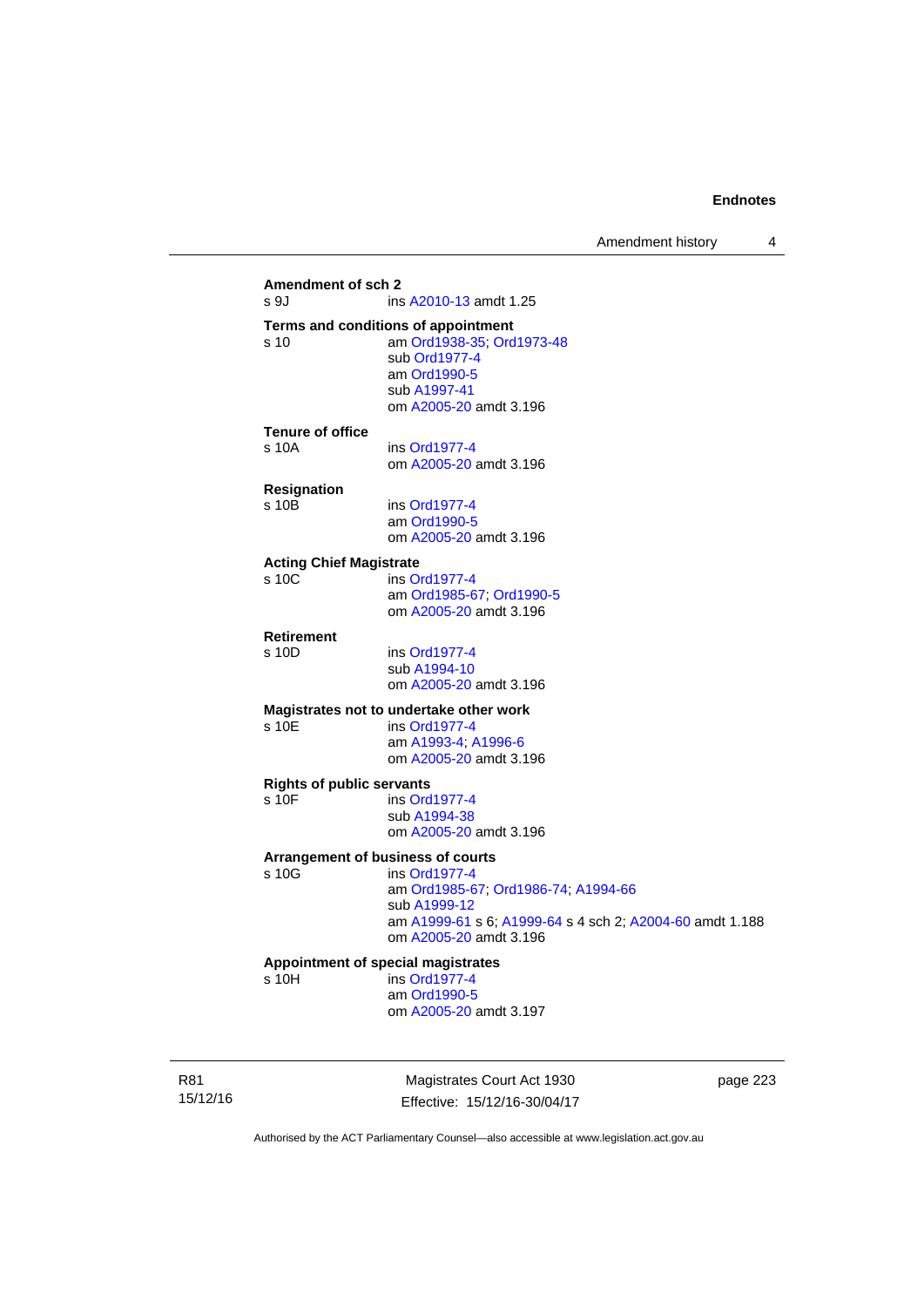4 Amendment history

| <b>Tenure of office</b>            |                                     |
|------------------------------------|-------------------------------------|
| s 10J                              | ins Ord1977-4<br>sub A1994-10       |
|                                    | am A1996-6                          |
|                                    | om A2005-20 amdt 3.197              |
| <b>Resignation</b>                 |                                     |
| s 10K                              | ins Ord1977-4                       |
|                                    | am Ord1990-5                        |
|                                    | om A2005-20 amdt 3.197              |
|                                    | Terms and conditions of appointment |
| s 10L                              | ins Ord1977-4                       |
|                                    | am Ord1990-5<br>sub A1997-41        |
|                                    | om A2005-20 amdt 3.197              |
| Appointment of registrar etc       |                                     |
| s 10M hdg                          | am A1991-44                         |
| s 10M                              | ins Ord1977-4                       |
|                                    | am Ord1985-67; A1991-44             |
|                                    | sub A1993-4                         |
|                                    | om A2005-20 amdt 3.198              |
| <b>Staff assisting registrar</b>   |                                     |
| s 10MA                             | ins A1994-38                        |
|                                    | om A2005-20 amdt 3.198              |
| Duties of registrar                |                                     |
| s 10N hdg<br>s 10N                 | am A1991-44<br>ins Ord1977-4        |
|                                    | am A1991-44                         |
|                                    | om A2005-20 amdt 3.198              |
| <b>Jurisdiction of magistrates</b> |                                     |
| div 2.2.4 hdg                      | (prev pt 2 div 4 hdg) ins Ord1977-4 |
|                                    | renum as div 2.4 hdg R8 LA          |
|                                    | renum A2004-60 amdt 1.191           |
| Oath etc of office                 |                                     |
| s 10P                              | ins Ord1977-4                       |
|                                    | am Ord1990-5; A2001-44 amdt 1.2     |
|                                    | sub A2005-20 amdt 3.199             |
| <b>Acts done beyond ACT</b>        |                                     |
| s 10Q                              | renum as s 11                       |

page 224 Magistrates Court Act 1930 Effective: 15/12/16-30/04/17

R81 15/12/16

Authorised by the ACT Parliamentary Counsel—also accessible at www.legislation.act.gov.au

 $1.2749$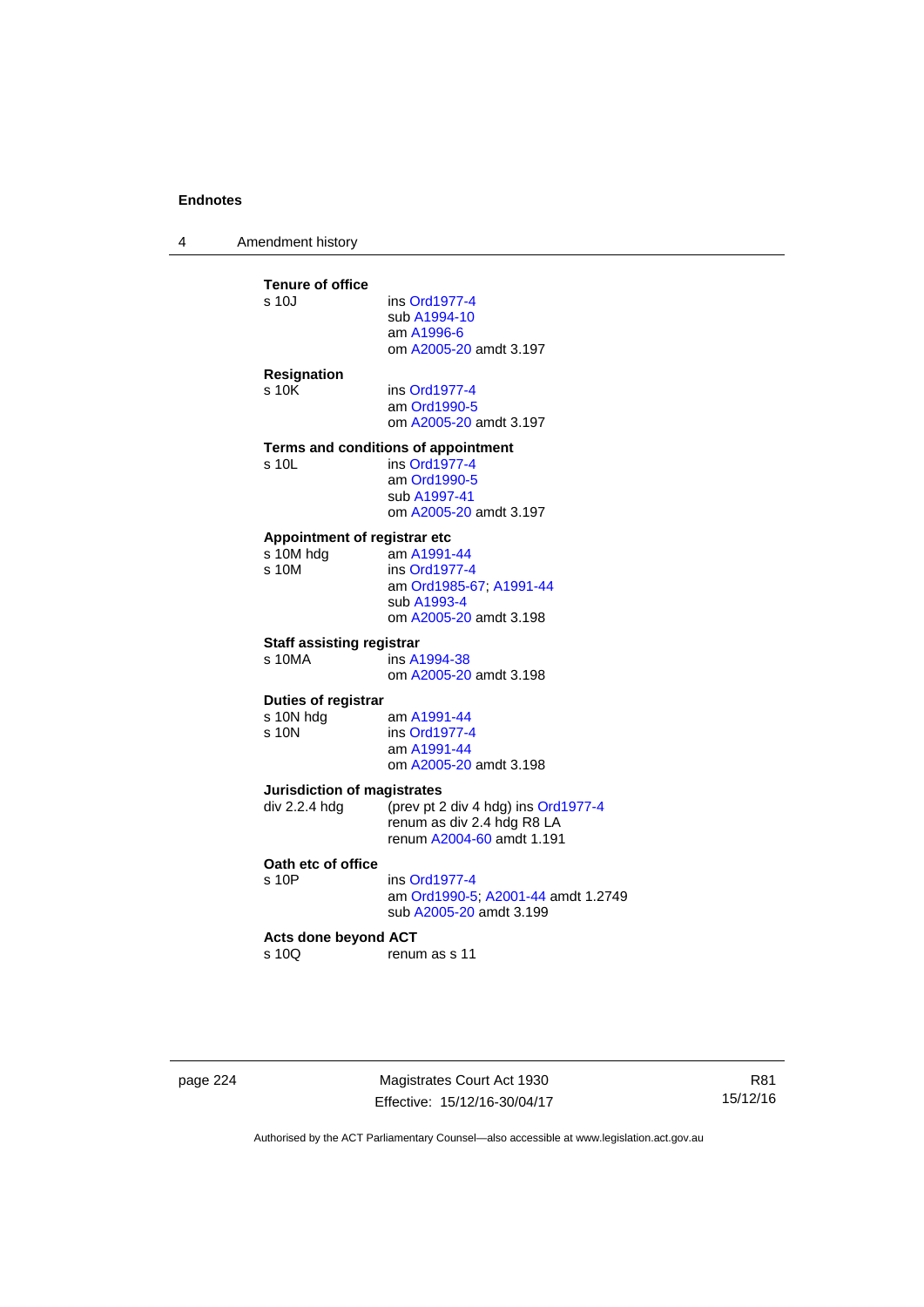# **Acts done beyond ACT**

| Acts done beyond ACT                                    |                                                                                                                                                                                                                                   |
|---------------------------------------------------------|-----------------------------------------------------------------------------------------------------------------------------------------------------------------------------------------------------------------------------------|
| s 11 hdg<br>s 11                                        | am A1991-44<br>orig s 11 am A1991-44, A1994-61, A1996-6<br>reloc to Magistrates Court Rules 1932, pt 19 as rule 99 by<br>A2005-20 amdt 3.202<br>(prev s 10Q) ins Ord1977-4<br>am A2005-20 amdt 3.200<br>renum A2005-20 amdt 3.201 |
| Acts by magistrate out of court etc<br>s 12 hdg<br>s 12 | am A1991-44<br>am Ord1937-28; Ord1986-74; A1991-44; A1996-6<br>sub A2005-20 amdt 3.203                                                                                                                                            |
| s 13 hdg<br>s 13                                        | Making of enforcement order after case decided<br>sub A2006-40 amdt 2.130<br>am A1991-44; A1994-61<br>sub A2005-20 amdt 3.203; A2006-23 amdt 1.220<br>am A2006-40 amdt 2.131                                                      |
| Warrants of execution after appeal<br>s 14              | om Ord1972-37                                                                                                                                                                                                                     |
| s 15 hdg<br>s 15                                        | Process not invalid only because of death of magistrate etc<br>am A1991-44<br>am A1991-44; A1994-61<br>sub A2005-20 amdt 3.204<br>am A2006-40 amdt 2.132                                                                          |
| Order instead of mandamus order<br>s 16 hdg<br>s 16     | sub A2006-40 amdt 2.133<br>am Ord1937-28, Ord1977-4, A1991-44, A1996-6,<br>A2004-60 amdt 1.192; A2006-40 amdt 2.134, amdt 2.135                                                                                                   |
| s 17 hdg<br>s 17                                        | Magistrates may exercise functions of justices of peace<br>sub A2005-20 amdt 3.205<br>am Ord1937-28; Ord1990-5                                                                                                                    |
| pt 2.3 hdg                                              | Protection of magistrates in execution of their office<br>ins A2004-60 amdt 1.193                                                                                                                                                 |
| s 17A                                                   | Magistrate sued for act not within jurisdiction<br>(prev s 231) am Ord1937-28; Ord1953-14; A1994-61<br>reloc by A2004-60 amdt 1.370<br>am A2005-20 amdt 3.206, amdt 3.207                                                         |
| s 17B                                                   | Magistrate sued for act not within jurisdiction<br>(prev s 232) reloc by A2004-60 amdt 1.370                                                                                                                                      |

om [A2008-44](http://www.legislation.act.gov.au/a/2008-44) amdt 1.63

R81 15/12/16

Magistrates Court Act 1930 Effective: 15/12/16-30/04/17 page 225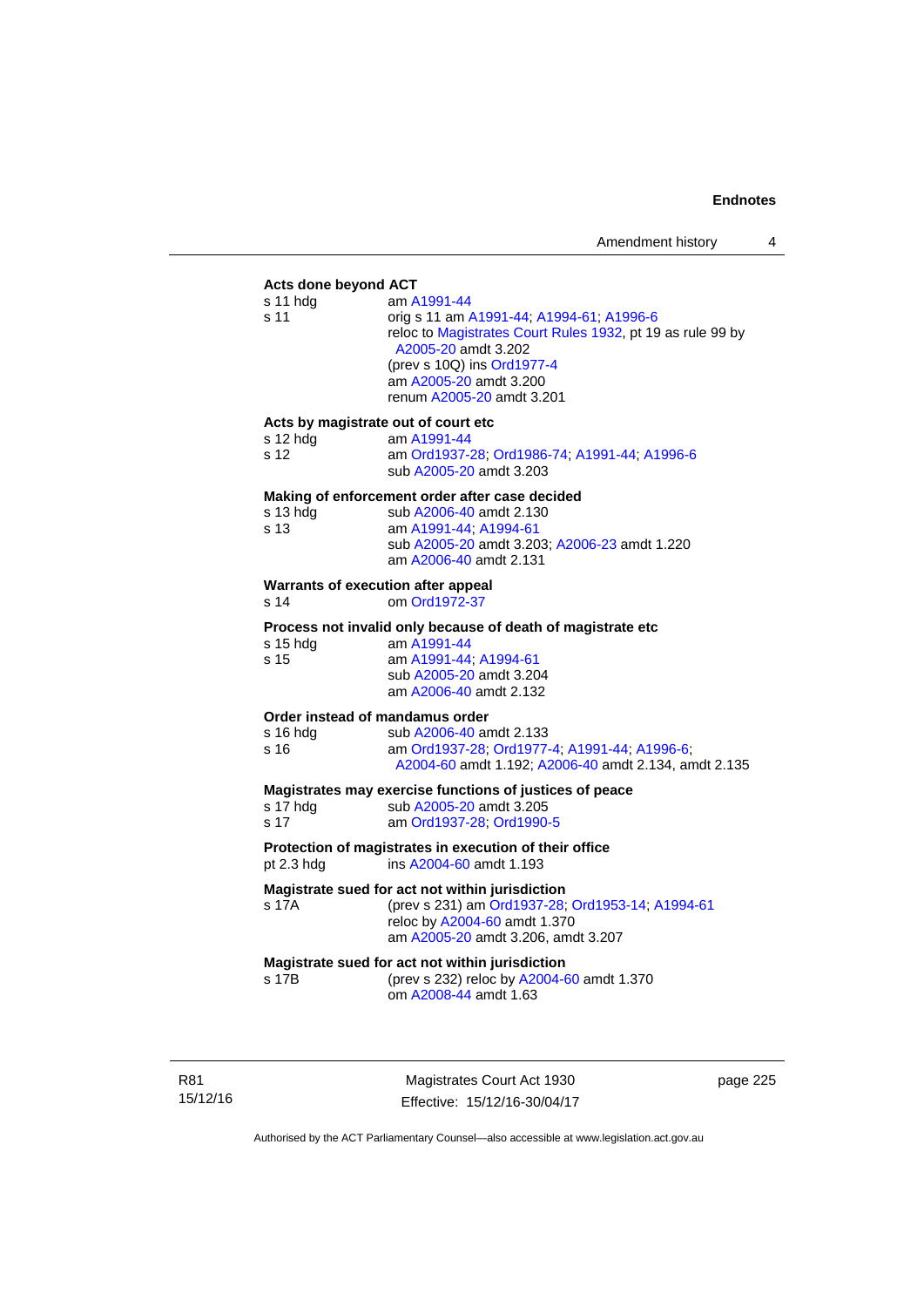4 Amendment history

|          | s 17C hdg                            | Committal or enforcement order by magistrate on order of court<br>sub A2006-40 amdt 2.136                                                  |          |
|----------|--------------------------------------|--------------------------------------------------------------------------------------------------------------------------------------------|----------|
|          | s 17C                                | (prev s 233) am A1994-61                                                                                                                   |          |
|          |                                      | reloc by A2004-60 amdt 1.370                                                                                                               |          |
|          |                                      | am A2006-23 amdt 1.221; A2006-40 amdt 2.137                                                                                                |          |
|          | s 17D                                | No action for acts done under Supreme Court order<br>(prev s 234) am Ord1937-28<br>reloc by A2004-60 amdt 1.370<br>sub A2005-20 amdt 3.208 |          |
|          |                                      | No action if proceeding confirmed on appeal                                                                                                |          |
|          | s 17E                                | (prev s 235) am A1994-61                                                                                                                   |          |
|          |                                      | reloc by A2004-60 amdt 1.370                                                                                                               |          |
|          |                                      | am A2006-23 amdt 1.222, amdt 1.223; A2006-40                                                                                               |          |
|          |                                      | amdts 2.137-2.139                                                                                                                          |          |
|          | Actions in cases prohibited<br>s 17F |                                                                                                                                            |          |
|          |                                      | (prev s 236) am Ord1937-28<br>reloc by A2004-60 amdt 1.370                                                                                 |          |
|          |                                      | am A2005-20 amdt 3.209                                                                                                                     |          |
|          |                                      |                                                                                                                                            |          |
|          | <b>Payment into court</b>            |                                                                                                                                            |          |
|          | s 17G                                | (prev s 239) am Ord1937-28; Ord1986-74                                                                                                     |          |
|          |                                      | reloc by A2004-60 amdt 1.370<br>sub A2005-20 amdt 3.210                                                                                    |          |
|          |                                      |                                                                                                                                            |          |
|          |                                      | No action against magistrate for judicial acts in Magistrates Court                                                                        |          |
|          | s 17H                                | (prev s 240) am Ord1985-67                                                                                                                 |          |
|          |                                      | reloc by A2004-60 amdt 1.370                                                                                                               |          |
|          |                                      | Magistrate sued for acts within magistrate's jurisdiction only liable in case of<br>malice and absence of reasonable and probable cause    |          |
|          | s 17l                                | (prev s 241) reloc by A2004-60 amdt 1.370                                                                                                  |          |
|          |                                      | am A2005-20 amdt 3.211                                                                                                                     |          |
|          | Verdict for defendant                |                                                                                                                                            |          |
|          | s 17J                                | (prev s 242) am Ord1937-28; Ord1986-74                                                                                                     |          |
|          |                                      | sub A1996-6                                                                                                                                |          |
|          |                                      | reloc by A2004-60 amdt 1.370                                                                                                               |          |
|          |                                      |                                                                                                                                            |          |
|          | <b>Damages</b><br>s 17K              | (prev s 243) am Ord1966-2                                                                                                                  |          |
|          |                                      | sub A1994-61                                                                                                                               |          |
|          |                                      | reloc by A2004-60 amdt 1.370                                                                                                               |          |
|          |                                      |                                                                                                                                            |          |
|          | <b>Criminal proceedings</b>          |                                                                                                                                            |          |
|          | ch 3 hdg                             | ins A2004-60 amdt 1.198                                                                                                                    |          |
|          | <b>Magistrates Court</b>             |                                                                                                                                            |          |
|          | pt 3 hdg                             | sub Ord1985-67                                                                                                                             |          |
|          |                                      | om A2004-60 amdt 1.194                                                                                                                     |          |
|          |                                      |                                                                                                                                            |          |
| page 226 |                                      | Magistrates Court Act 1930                                                                                                                 | R81      |
|          |                                      | Effective: 15/12/16-30/04/17                                                                                                               | 15/12/16 |

Authorised by the ACT Parliamentary Counsel—also accessible at www.legislation.act.gov.au

Effective: 15/12/16-30/04/17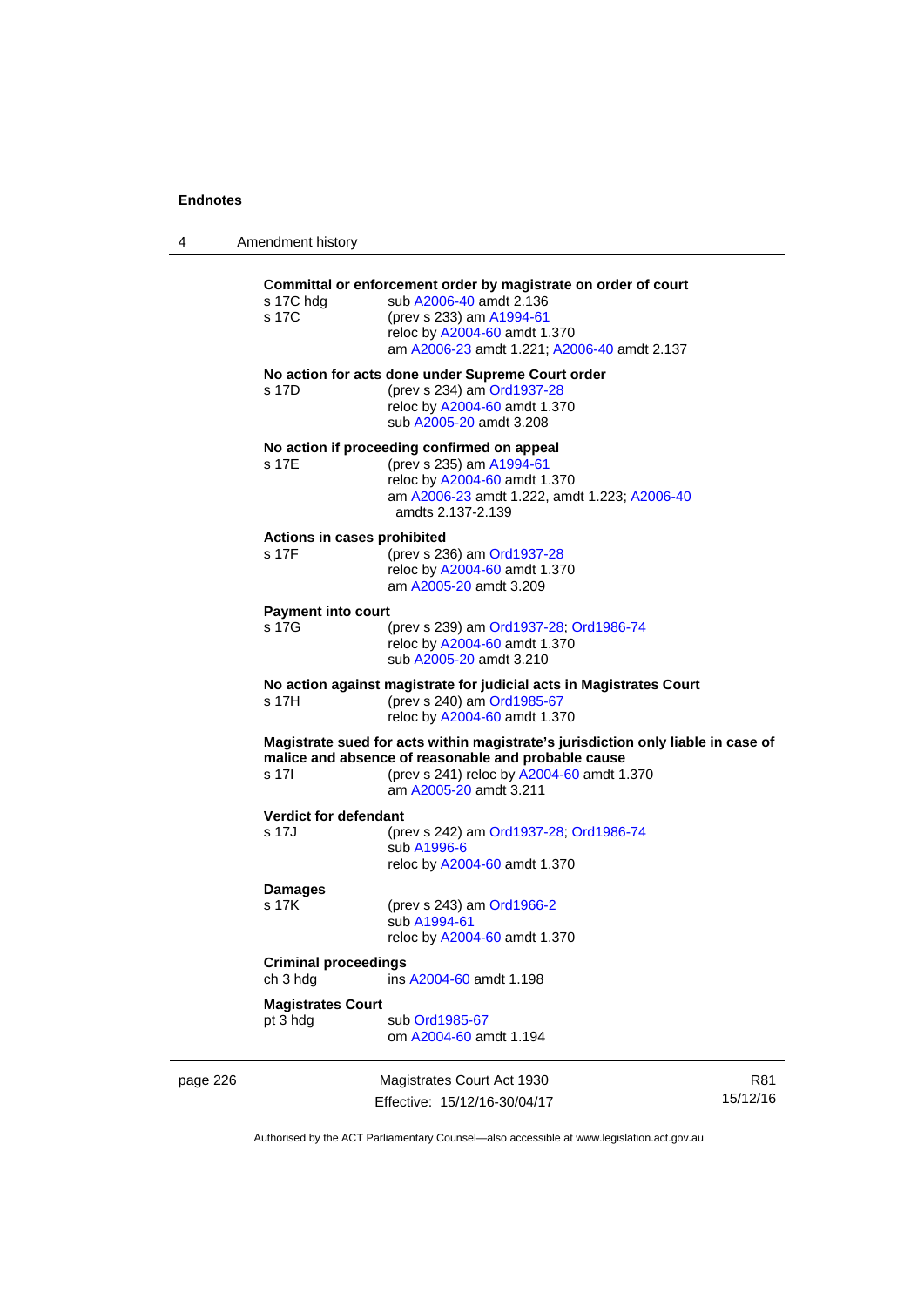Amendment history 4

```
Preliminary 
                 A2004-60 amdt 1.198
Establishment of Magistrates Court 
div 3.1 hdg (prev pt 3 div 1 hdg) am Ord1985-67
                 renum R8 LA 
                  om A2004-60 amdt 1.194
Constitution of court 
s 18 reloc as s 4
Jurisdiction of Magistrates Court 
div 3.2 hdg (prev pt 3 div 2 hdg) am Ord1985-67
                 renum R8 LA 
                  om A2004-60 amdt 1.199
Definitions for ch 3 
s 18A ins A2004-60 amdt 1.198 
                  def administrator ins A2004-60 amdt 1.198 
                      om A2006-23 amdt 1.224
                  def Crimes Act ins A2004-60 amdt 1.198
                  def decision ins A2004-60 amdt 1.198 
                  def defendant ins A2004-60 amdt 1.198 
                  def escort ins A2004-60 amdt 1.198 
                      om A2006-23 amdt 1.224
                  def superintendent ins A2004-60 amdt 1.198 
                     om A2006-23 amdt 1.224
Criminal jurisdiction 
pt 3.2 hdg ins A2004-60 amdt 1.199 
Jurisdiction of court 
s 19 am Ord1937-28; Ord1985-67; Ord1986-74; Ord1990-5; 
                  A1999-66 sch 3; A2001-44 amdt 1.2751; A2001-56
                  amdt 3.447, amdt 3.448; A2004-60 amdt 1.200; A2005-20
                  amdt 3.212
Civil jurisdiction of the court 
s 20 am Ord1936-13; Ord1967-1; Ord1969-12; Ord1977-4
                  om Ord1986-74
Civil jurisdiction of court in action for nuisance 
s 20A ins Ord1961-2
                  am Ord1967-1
                  om Ord1986-74
Jurisdiction of court if defendant absent from ACT 
s 21 am Ord1937-28; Ord1958-12; Ord1986-74; A1996-6
```
R81 15/12/16

Magistrates Court Act 1930 Effective: 15/12/16-30/04/17 page 227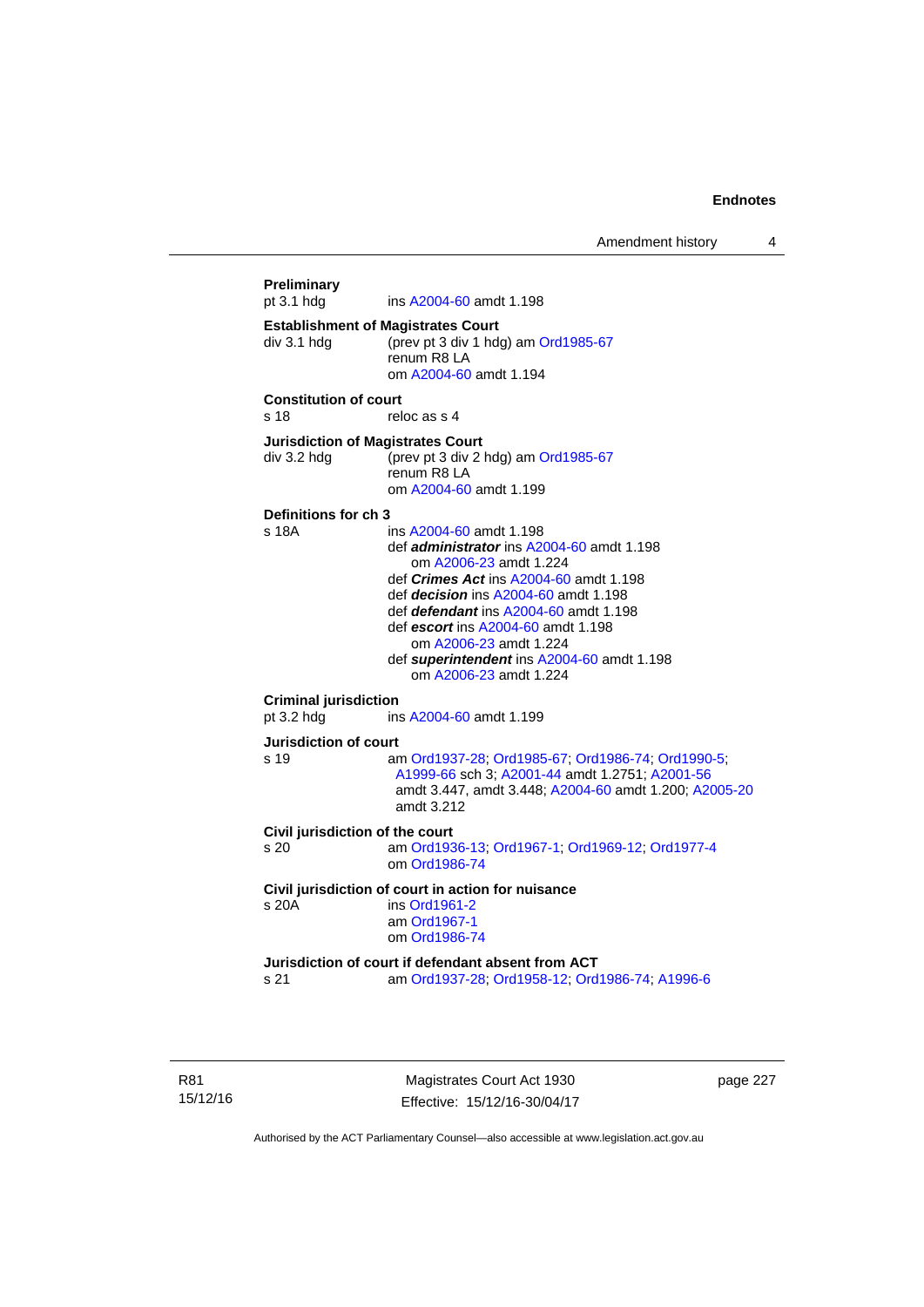4 Amendment history

**Ex parte order may be set aside**  s 23 am [Ord1970-15](http://www.legislation.act.gov.au/a/1970-15) sub [Ord1974-14](http://www.legislation.act.gov.au/a/1974-14) am [Ord1979-33](http://www.legislation.act.gov.au/a/1979-33); [Ord1986-74;](http://www.legislation.act.gov.au/a/1986-74) [Ord1989-60](http://www.legislation.act.gov.au/a/1989-60); [A1991-44](http://www.legislation.act.gov.au/a/1991-44); [A1991-112;](http://www.legislation.act.gov.au/a/1991-112) [A1993-4](http://www.legislation.act.gov.au/a/1993-4); [A1993-48](http://www.legislation.act.gov.au/a/1993-48); [A1998-25](http://www.legislation.act.gov.au/a/1998-25); [A2004-60](http://www.legislation.act.gov.au/a/2004-60) amdts 1.201-1.209 reloc to [Magistrates Court Rules 1932](http://www.legislation.act.gov.au/sl/1932-4/default.asp), pt 4 as rule 10 by [A2004-60](http://www.legislation.act.gov.au/a/2004-60) amdt 1.210 **Ex parte conviction may be set aside on application by informant**  s 23AA ins [Ord1982-3](http://www.legislation.act.gov.au/a/1982-3) am [A2004-60](http://www.legislation.act.gov.au/a/2004-60) amdts 1.211-1.215 reloc to [Magistrates Court Rules 1932](http://www.legislation.act.gov.au/sl/1932-4/default.asp), pt 4 as rule 11 by [A2004-60](http://www.legislation.act.gov.au/a/2004-60) amdt 1.216 **Requests under conventions regarding legal proceedings in civil and commercial matters**  s 23A ins [Ord1932-21](http://www.legislation.act.gov.au/a/1932-21) om [A2004-60](http://www.legislation.act.gov.au/a/2004-60) amdt 1.217 **Rectification of certain orders etc**<br>s 23B ins Ord1985-18 ins [Ord1985-18](http://www.legislation.act.gov.au/a/1985-18) am [A1991-44](http://www.legislation.act.gov.au/a/1991-44); [A2004-60](http://www.legislation.act.gov.au/a/2004-60) amdt 1.218; [A2005-20](http://www.legislation.act.gov.au/a/2005-20) amdt 3.213, amdt 3.214 om [A2006-23](http://www.legislation.act.gov.au/a/2006-23) amdt 1.225 **Beginning criminal proceedings**  pt 3.3 hdg (prev pt 4 hdg) sub and renum [A2004-60](http://www.legislation.act.gov.au/a/2004-60) amdt 1.219 **Beginning criminal proceedings—general**  div 3.3.1 hdg (prev pt 4 div 1 hdg) renum as div 4.1 hdg R8 LA sub and renum [A2004-60](http://www.legislation.act.gov.au/a/2004-60) amdt 1.220 **Cases excepted from court's jurisdiction**  s 24 om [Ord1986-74](http://www.legislation.act.gov.au/a/1986-74) **Removal of civil cases to the Supreme Court**  s 24A ins [Ord1937-28](http://www.legislation.act.gov.au/a/1937-28) om [Ord1986-74](http://www.legislation.act.gov.au/a/1986-74) **Procedure after removal of cases**  s 24B ins [Ord1937-28](http://www.legislation.act.gov.au/a/1937-28) am [Ord1953-14](http://www.legislation.act.gov.au/a/1953-14); [Ord1980-10;](http://www.legislation.act.gov.au/a/1980-10) [Ord1985-67](http://www.legislation.act.gov.au/a/1985-67) om [Ord1986-74](http://www.legislation.act.gov.au/a/1986-74) **Informations** sub [Ord1974-14](http://www.legislation.act.gov.au/a/1974-14) am [Ord1986-74](http://www.legislation.act.gov.au/a/1986-74); [A1996-6](http://www.legislation.act.gov.au/a/1996-6) sub [A2005-20](http://www.legislation.act.gov.au/a/2005-20) amdt 3.215

page 228 Magistrates Court Act 1930 Effective: 15/12/16-30/04/17

R81 15/12/16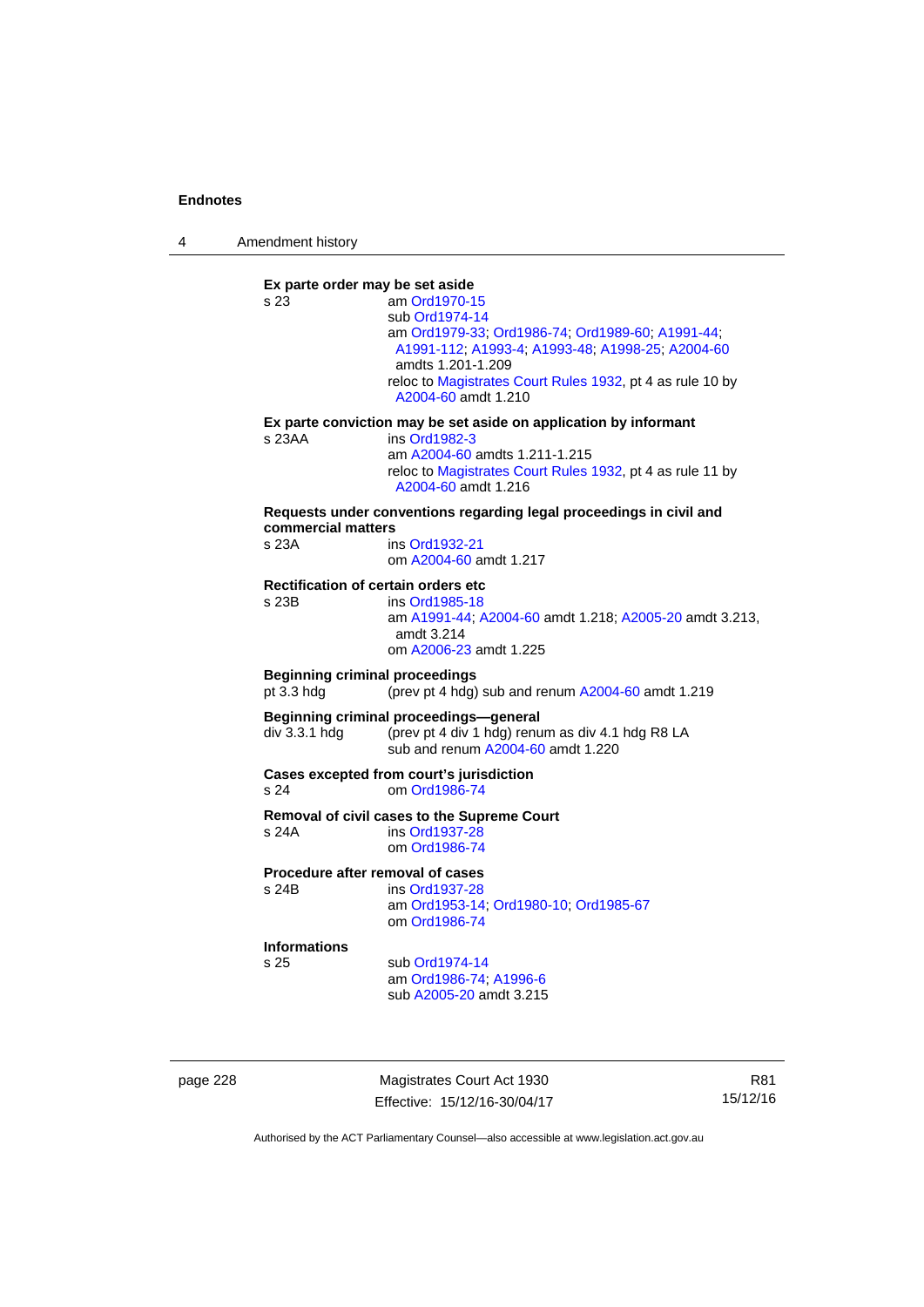Amendment history 4

|                                          | Magistrates Court Act 1930                                                                               | page 229 |
|------------------------------------------|----------------------------------------------------------------------------------------------------------|----------|
| Ex parte proceedings<br>s 39             | om Ord1986-74                                                                                            |          |
| Form of summons<br>s 38                  | am Ord1937-28; Ord1979-33; Ord1986-74; A1996-6                                                           |          |
| s 37                                     | When magistrate may issue summons<br>am Ord1986-74; Ord1989-55; Ord1990-5; A1991-38; A1993-4;<br>A1996-6 |          |
| <b>Summonses</b><br>div 3.3.3 hdg        | (prev pt 4 div 4 hdg) renum as div 4.4 hdg R8 LA<br>renum A2004-60 amdt 1.221                            |          |
| Copy of information or complaint<br>s 36 | om Ord1986-74                                                                                            |          |
| Infant may sue<br>s 35                   | am Ord1974-47<br>om Ord1986-74                                                                           |          |
| s 34                                     | Demands not to be divided into 2 suits or complaints<br>om Ord1986-74                                    |          |
| s 33                                     | Complaint may be for 1 or more matters<br>am Ord1967-1, Ord1969-12, Ord1977-4<br>om Ord1986-74           |          |
| s 32                                     | Commencement of action by entry of complaint<br>am Ord1961-2<br>om Ord1986-74                            |          |
| <b>Limitation of proceedings</b><br>s 31 | am Ord1989-59; Ord1990-5; A1996-6; A1999-59 s 3<br>om A2001-63 s 58                                      |          |
| Form of information<br>s 30              | sub A2005-20 amdt 3.216                                                                                  |          |
| s 27A                                    | Authority to appear etc in place of informant<br>ins Ord1974-14<br>om Ord1985-17                         |          |
| s 27                                     | Description of people and property and of offences<br>am Ord1990-5                                       |          |
| Laying of informations<br>s 26           | am A1991-38, A1993-4, A1994-4                                                                            |          |
| <b>Informations</b><br>div 3.3.2 hda     | (prev pt 4 div 2 hdg) renum as div 4.2 hdg R8 LA<br>renum A2004-60 amdt 1.221                            |          |
|                                          |                                                                                                          |          |

15/12/16

R81

Effective: 15/12/16-30/04/17

page 229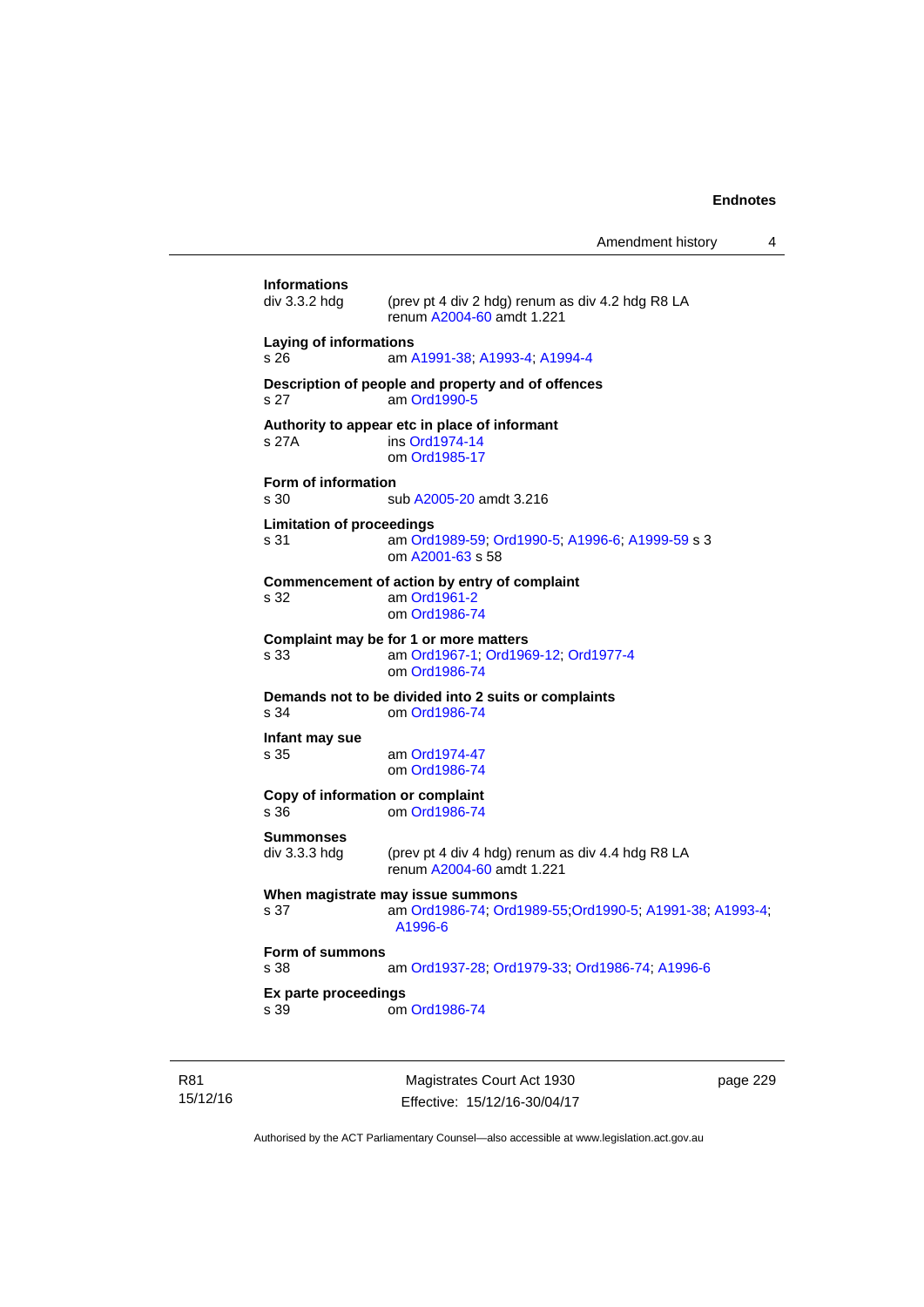4 Amendment history

**Signature and contents of summons**<br>s 40 am Ord1979-33 am [Ord1979-33](http://www.legislation.act.gov.au/a/1979-33) om [A1996-6](http://www.legislation.act.gov.au/a/1996-6) **Service of summons**  s 41 sub [Ord1937-28](http://www.legislation.act.gov.au/a/1937-28) am [Ord1953-14](http://www.legislation.act.gov.au/a/1953-14); [Ord1986-74](http://www.legislation.act.gov.au/a/1986-74); [A1991-44](http://www.legislation.act.gov.au/a/1991-44); ss renum R10 LA; [A2005-20](http://www.legislation.act.gov.au/a/2005-20) amdt 3.217 **Court attendance notices**<br>div 3.3.3A hdq ins A20 ins [A2008-42](http://www.legislation.act.gov.au/a/2008-42) s 10 **Definitions—div 3.3.3A**  s 41A ins [A2008-42](http://www.legislation.act.gov.au/a/2008-42) s 10 def *authorised person* ins [A2008-42](http://www.legislation.act.gov.au/a/2008-42) s 10 def *court attendance notice* ins [A2008-42](http://www.legislation.act.gov.au/a/2008-42) s 10 **Commencing criminal proceeding by court attendance notice**  s 41B ins [A2008-42](http://www.legislation.act.gov.au/a/2008-42) s 10 **Court attendance notice—service**<br>s 41C ins A2008-42 s 1 ins [A2008-42](http://www.legislation.act.gov.au/a/2008-42) s 10 **Court attendance notice—filing**  s 41D ins [A2008-42](http://www.legislation.act.gov.au/a/2008-42) s 10 **Court attendance notice—relationship to information and summons**  ins [A2008-42](http://www.legislation.act.gov.au/a/2008-42) s 10 **Warrants**  div 3.3.4 hdg (prev pt 4 div 5 hdg) renum as div 4.5 hdg R8 LA renum [A2004-60](http://www.legislation.act.gov.au/a/2004-60) amdt 1.221 sub [A2005-20](http://www.legislation.act.gov.au/a/2005-20) amdt 3.218 **Issue of warrant and summons**  s 42 am [Ord1974-14](http://www.legislation.act.gov.au/a/1974-14), [Ord1979-33](http://www.legislation.act.gov.au/a/1979-33); ss renum R10 LA sub [A2005-20](http://www.legislation.act.gov.au/a/2005-20) amdt 3.219 **Procedure on filing indictment**  s 43 am [Ord1937-28](http://www.legislation.act.gov.au/a/1937-28); [Ord1990-5](http://www.legislation.act.gov.au/a/alt_ord1990-5); [A1992-9](http://www.legislation.act.gov.au/a/1992-9); [A1996-6](http://www.legislation.act.gov.au/a/1996-6); [A2006-23](http://www.legislation.act.gov.au/a/2006-23) amdt 1.226; [A2006-40](http://www.legislation.act.gov.au/a/2006-40) amdt 2.140 **Warrants to be signed and, where so required, sealed**  s 46 om [A1996-6](http://www.legislation.act.gov.au/a/1996-6) **Form of arrest warrant**<br>**s** 47 am / am [A1998-67](http://www.legislation.act.gov.au/a/1998-67) sub [A2005-20](http://www.legislation.act.gov.au/a/2005-20) amdt 3.220 **Sunday warrants**  s 49 am [A2005-20](http://www.legislation.act.gov.au/a/2005-20) amdt 3.221

page 230 Magistrates Court Act 1930 Effective: 15/12/16-30/04/17

R81 15/12/16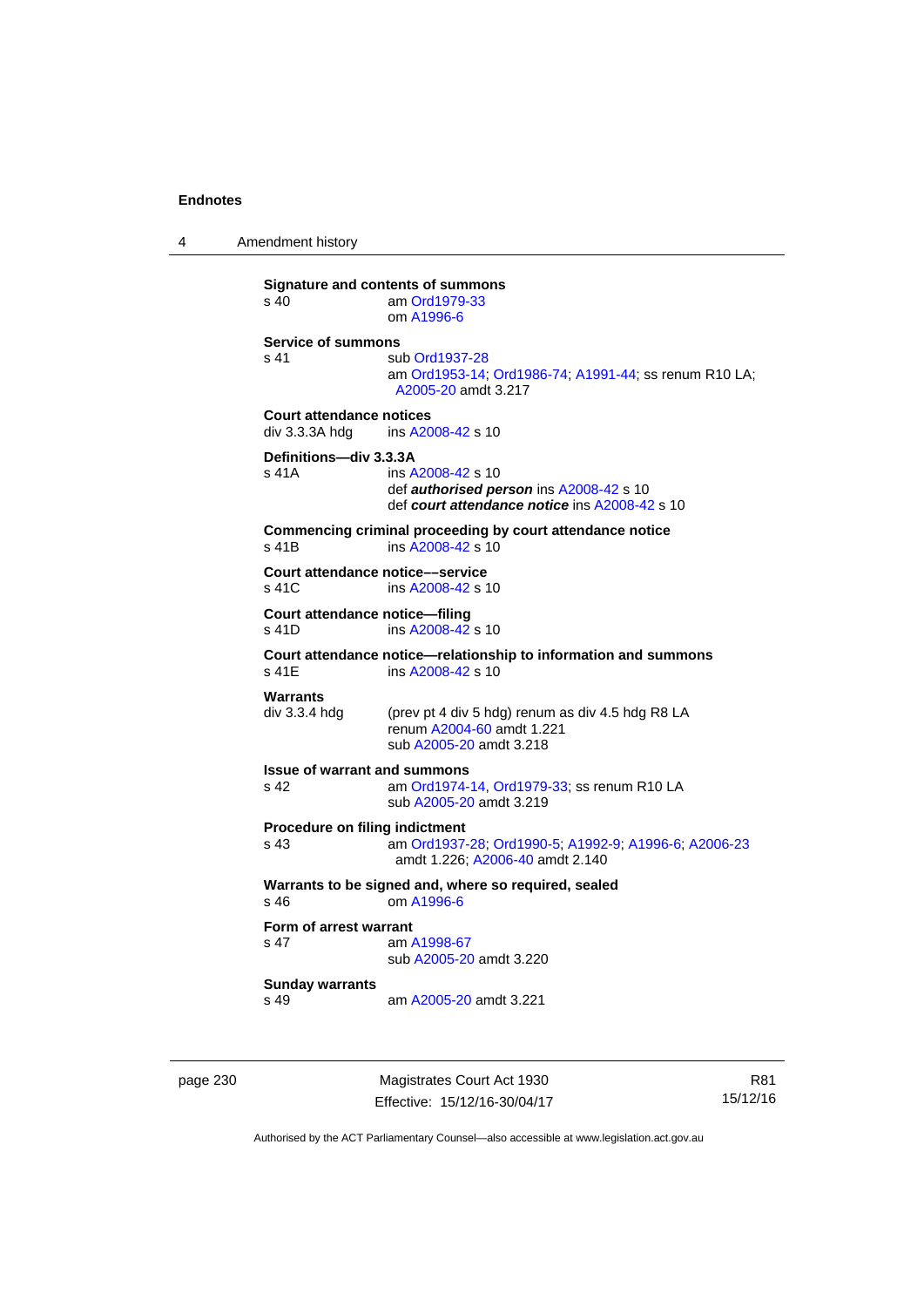**Bail of persons arrested without a warrant**  s 50 am [A1991-44](http://www.legislation.act.gov.au/a/1991-44) om [A1992-9](http://www.legislation.act.gov.au/a/1992-9) **Hearings generally to be in public**  s 51 reloc as s 310 **Exclusion of strangers**  s 52 om [A1996-6](http://www.legislation.act.gov.au/a/1996-6) **Hearing of criminal proceedings**  pt 3.4 hdg (prev pt 5 hdg) sub and renum [A2004-60](http://www.legislation.act.gov.au/a/2004-60) amdt 1.222 **Hearing of criminal proceedings—general**  div 3.4.1 hdg (prev pt 5 div 1 hdg) renum as div 5.1 hdg R8 LA sub and renum [A2004-60](http://www.legislation.act.gov.au/a/2004-60) amdt 1.223 **Conduct of case generally**  s 53 am [Ord1986-74](http://www.legislation.act.gov.au/a/1986-74); [A1996-6](http://www.legislation.act.gov.au/a/1996-6) sub [A2005-20](http://www.legislation.act.gov.au/a/2005-20) amdt 3.222 **If both parties present in court to hear case**  s 54 am [Ord1986-74](http://www.legislation.act.gov.au/a/1986-74); [A1991-79](http://www.legislation.act.gov.au/a/1991-79); [A1993-2](http://www.legislation.act.gov.au/a/1993-2); [A1996-6](http://www.legislation.act.gov.au/a/1996-6) sub [A2005-20](http://www.legislation.act.gov.au/a/2005-20) amdt 3.222 **Interpreter**  ins [A1991-79](http://www.legislation.act.gov.au/a/1991-79) om [A1993-2](http://www.legislation.act.gov.au/a/1993-2) **Record of proceedings**  s 54A reloc as s 316 **Warrants for witnesses**<br>div 3.4.2 hda (prev (prev pt 5 div 2 hdg) renum as div 5.2 hdg R8 LA sub and renum [A2004-60](http://www.legislation.act.gov.au/a/2004-60) amdt 1.232 sub [A2005-20](http://www.legislation.act.gov.au/a/2005-20) amdt 3.223 **Examination to be on oath**  s 55 om [A2005-20](http://www.legislation.act.gov.au/a/2005-20) amdt 3.224 **Power to order witnesses out of Court**  s 56 am [Ord1986-74](http://www.legislation.act.gov.au/a/1986-74) om [A1996-6](http://www.legislation.act.gov.au/a/1996-6) **Husband or wife of complainant or defandant to be competent witness**  s 57 om [Ord1986-74](http://www.legislation.act.gov.au/a/1986-74) **Defendant and husband or wife, when competent in criminal proceedings**  s 58 om [A2004-2](http://www.legislation.act.gov.au/a/2004-2) amdt 2.14 **Proof of negative etc**  s 59 am [Ord1990-5](http://www.legislation.act.gov.au/a/alt_ord1990-5) om [A2004-15](http://www.legislation.act.gov.au/a/2004-15) amdt 3.20

R81 15/12/16

Magistrates Court Act 1930 Effective: 15/12/16-30/04/17 page 231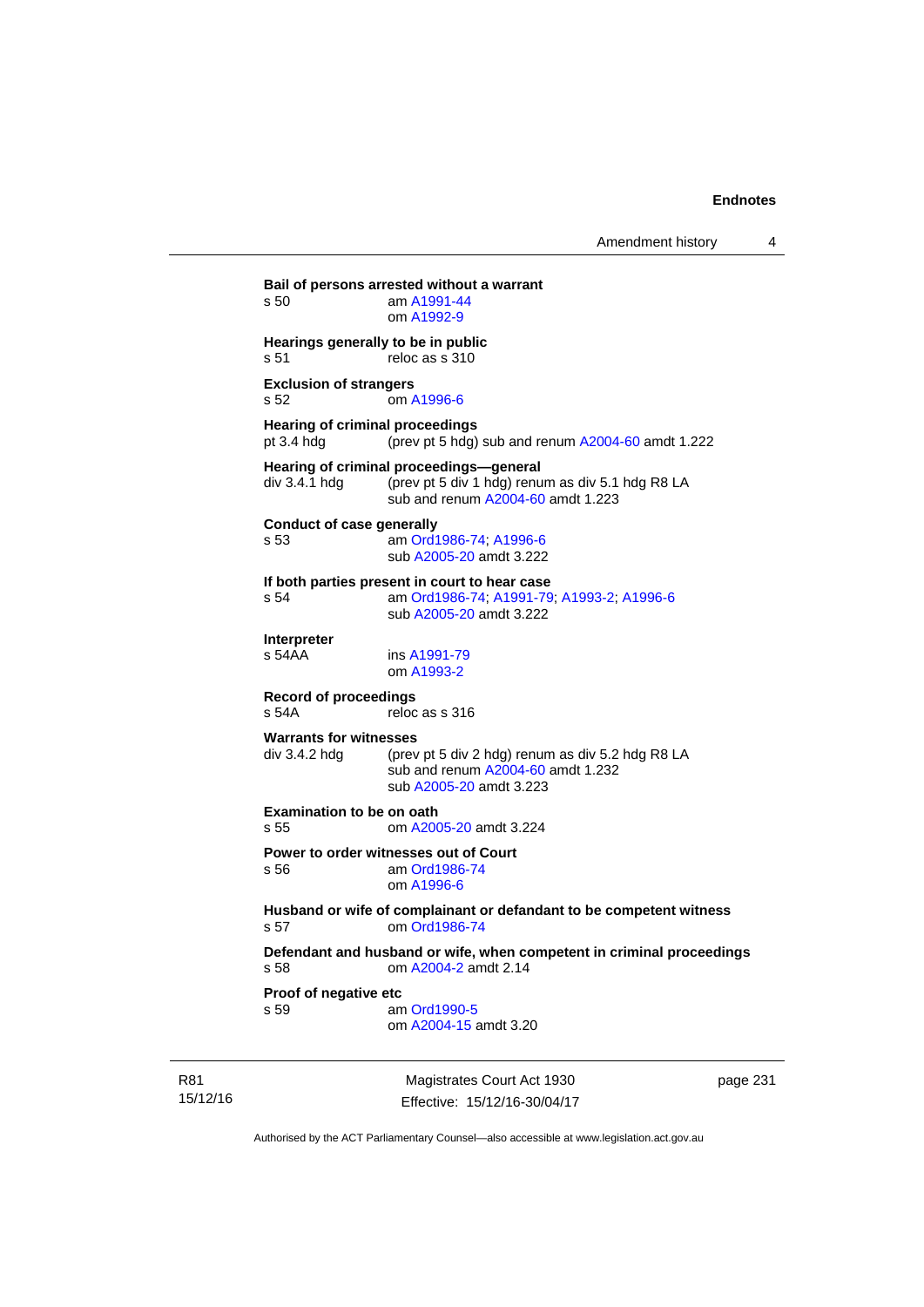| 4 | Amendment history |  |
|---|-------------------|--|
|   |                   |  |

## **Record of proceedings and transcript**  s 60 reloc as s 317 **Informant may request witnesses to attend**  s 60A ins [A1996-6](http://www.legislation.act.gov.au/a/1996-6) reloc to [Magistrates Court Rules 1932](http://www.legislation.act.gov.au/sl/1932-4/default.asp), pt 4 as rule 12 by [A2004-60](http://www.legislation.act.gov.au/a/2004-60) amdt 1.239 **Power of magistrate to summon witnesses**  s 61 hdg sub [A2004-60](http://www.legislation.act.gov.au/a/2004-60) amdt 1.240<br>s 61 am Ord1986-74 am [Ord1986-74](http://www.legislation.act.gov.au/a/1986-74) sub [A1996-6](http://www.legislation.act.gov.au/a/1996-6) am [A2004-60](http://www.legislation.act.gov.au/a/2004-60) amdt 1.241 reloc to [Magistrates Court Rules 1932](http://www.legislation.act.gov.au/sl/1932-4/default.asp), pt 4 as rule 13 by [A2004-60](http://www.legislation.act.gov.au/a/2004-60) amdt 1.242 **Warrants for witnesses**<br>div 3.4.2 hdg sub / sub [A2009-19](http://www.legislation.act.gov.au/a/2009-19) s 58 **Definitions—div 3.4.2**  s 62 hdg am [A2004-60](http://www.legislation.act.gov.au/a/2004-60) amdt 1.243 s 62 sub [Ord1937-28](http://www.legislation.act.gov.au/a/1937-28); [A1996-6](http://www.legislation.act.gov.au/a/1996-6) am [A2004-60](http://www.legislation.act.gov.au/a/2004-60) amdt 1.243, amdt 1.244 reloc to [Magistrates Court Rules 1932](http://www.legislation.act.gov.au/sl/1932-4/default.asp), pt 4 as rule 14 by [A2004-60](http://www.legislation.act.gov.au/a/2004-60) amdt 1.245 ins [A2009-19](http://www.legislation.act.gov.au/a/2009-19) s 58 def *prescribed period* ins [A2009-19](http://www.legislation.act.gov.au/a/2009-19) s 58 def *reporting officer* ins [A2009-19](http://www.legislation.act.gov.au/a/2009-19) s 58 def *warrant* ins [A2009-19](http://www.legislation.act.gov.au/a/2009-19) s 58 **Witnesses entitled to claim expenses**  s 62A ins [A1996-6](http://www.legislation.act.gov.au/a/1996-6) reloc to [Magistrates Court Rules 1932](http://www.legislation.act.gov.au/sl/1932-4/default.asp), pt 4 as rule 15 by [A2004-60](http://www.legislation.act.gov.au/a/2004-60) amdt 1.246 **Warrant to bring witness to court**  s 63 am [Ord1967-1](http://www.legislation.act.gov.au/a/1967-1) sub [A1996-6](http://www.legislation.act.gov.au/a/1996-6)

 am [A2004-60](http://www.legislation.act.gov.au/a/2004-60) amdts 1.247-1.249 (2), (3) exp 1 July 2006 (s 63 (3)) ss renum R34 LA sub [A2009-19](http://www.legislation.act.gov.au/a/2009-19) s 58

#### **First instance warrant**

s 64 am [A2004-60](http://www.legislation.act.gov.au/a/2004-60) amdt 1.250 sub [A2009-19](http://www.legislation.act.gov.au/a/2009-19) s 58

#### **Warrant remains in force until executed**

s 65 am [Ord1976-42](http://www.legislation.act.gov.au/a/1976-42); [Ord1986-74](http://www.legislation.act.gov.au/a/1986-74) om [A1994-61](http://www.legislation.act.gov.au/a/1994-61) ins [A2009-19](http://www.legislation.act.gov.au/a/2009-19) s 58

page 232 Magistrates Court Act 1930 Effective: 15/12/16-30/04/17

R81 15/12/16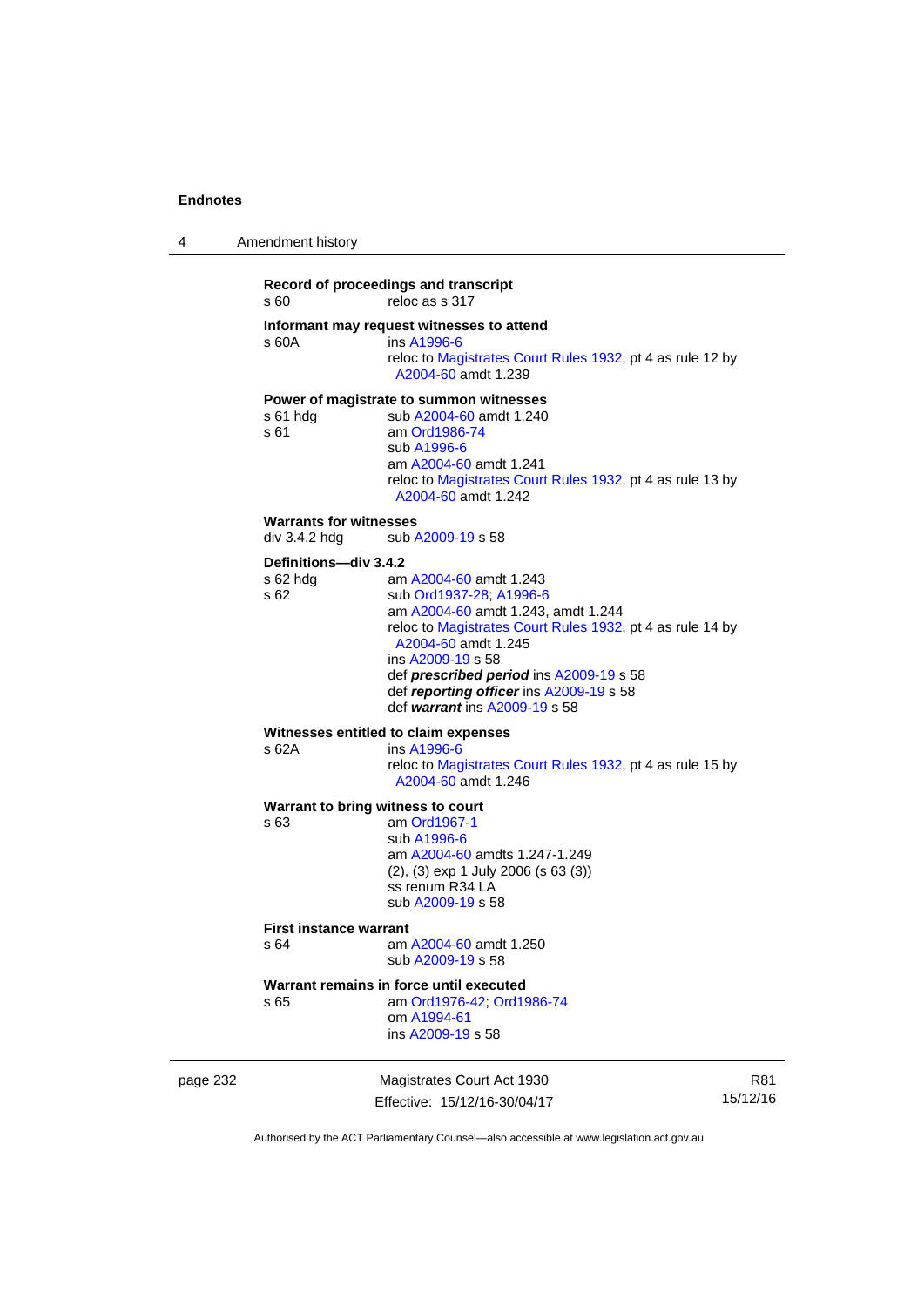| <b>Executing a warrant</b>               |                                                                                                                               |  |
|------------------------------------------|-------------------------------------------------------------------------------------------------------------------------------|--|
| s 66                                     | am Ord1937-28; A2004-60 amdts 1.251-1.253<br>reloc to Magistrates Court Rules 1932, pt 4 as rule 16 by<br>A2004-60 amdt 1.254 |  |
|                                          | ins A2009-19 s 58                                                                                                             |  |
|                                          |                                                                                                                               |  |
| <b>Setting aside summons</b>             |                                                                                                                               |  |
| s 66A                                    | ins Ord1987-56                                                                                                                |  |
|                                          | am A2004-60 amdt 1.255, amdt 1.256                                                                                            |  |
|                                          | reloc to Magistrates Court Rules 1932, pt 4 as rule 17 by                                                                     |  |
|                                          | A2004-60 amdt 1.257                                                                                                           |  |
| <b>Procedure after arrest</b>            |                                                                                                                               |  |
| s 67                                     | reloc as s 318                                                                                                                |  |
|                                          | ins A2009-19 s 58                                                                                                             |  |
|                                          |                                                                                                                               |  |
| <b>Jurisdiction) Act</b>                 | <b>Examination of witnesses-application of Magistrates Court (Civil</b>                                                       |  |
| s 67A                                    | ins Ord1986-74                                                                                                                |  |
|                                          | am Ord1990-5; A1995-46                                                                                                        |  |
|                                          | om A2004-60 amdt 1.262                                                                                                        |  |
|                                          |                                                                                                                               |  |
|                                          | Affidavits-application of Magistrates Court (Civil Jurisdiction) Act                                                          |  |
| s 67B                                    | ins Ord1986-74<br>am Ord1990-5; A1995-46                                                                                      |  |
|                                          | om A2004-60 amdt 1.262                                                                                                        |  |
|                                          |                                                                                                                               |  |
| <b>Orders following executed warrant</b> |                                                                                                                               |  |
| s 68                                     | reloc as s 319                                                                                                                |  |
|                                          | ins A2009-19 s 58                                                                                                             |  |
|                                          | Depositions to be delivered to registrar                                                                                      |  |
| s 69                                     | reloc as s 320                                                                                                                |  |
| Remand                                   |                                                                                                                               |  |
| div 3.4.3 hdg                            |                                                                                                                               |  |
|                                          | (prev pt 5 div 3 hdg) renum as div 5.3 hdg R8 LA<br>renum A2004-60 amdt 1.270                                                 |  |
|                                          |                                                                                                                               |  |
|                                          | sub A2006-23 amdt 1.227                                                                                                       |  |
| <b>Remand of defendant</b>               |                                                                                                                               |  |
| s 70                                     | am Ord1977-61; A1996-6                                                                                                        |  |
|                                          | sub A1996-82                                                                                                                  |  |
|                                          | am A1998-67                                                                                                                   |  |
|                                          | sub A2004-14 amdt 2.4; A2006-23 amdt 1.227                                                                                    |  |
|                                          | am A2011-22 amdt 1.305, amdt 1.306, amdt 1.310                                                                                |  |
| <b>Verbal remand</b>                     |                                                                                                                               |  |
| s 71                                     | am A1996-6                                                                                                                    |  |
|                                          | om A1996-82                                                                                                                   |  |
|                                          |                                                                                                                               |  |

R81 15/12/16

Magistrates Court Act 1930 Effective: 15/12/16-30/04/17 page 233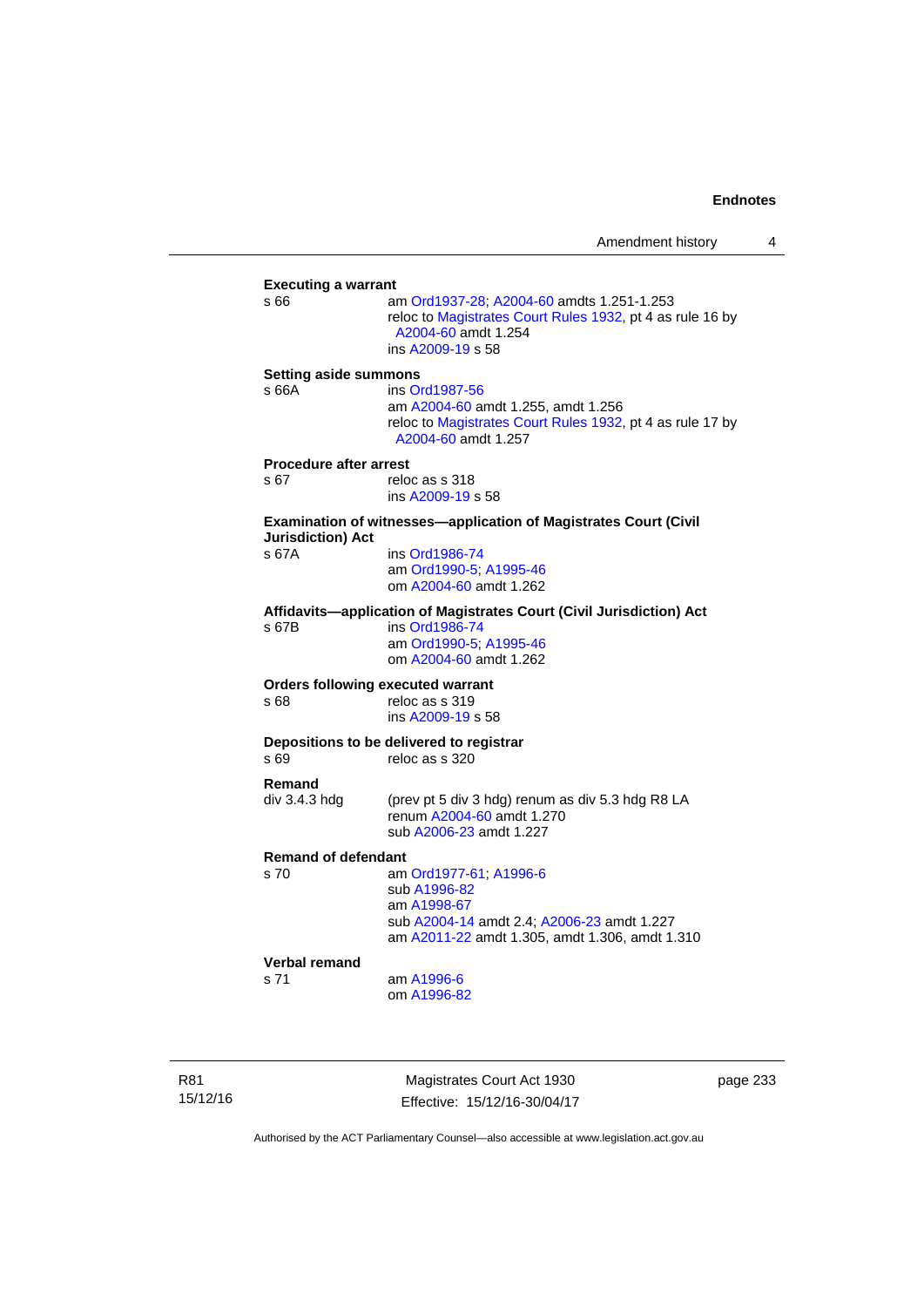4 Amendment history

**Bringing remanded defendant before court**  s 72 sub [A2006-23](http://www.legislation.act.gov.au/a/2006-23) amdt 1.227 am [A2011-22](http://www.legislation.act.gov.au/a/2011-22) amdt 1.310 **Bail application hearings—audiovisual links**  s 72A ins [A1999-22](http://www.legislation.act.gov.au/a/1999-22) s 21 am [A2000-17](http://www.legislation.act.gov.au/a/2000-17) s 3 sch 1; [A2003-48](http://www.legislation.act.gov.au/a/2003-48) amdt 2.10 sub [A2006-23](http://www.legislation.act.gov.au/a/2006-23) amdt 1.227 **Defendant's appearance in non-bail proceedings—audiovisual links**  s 72B ins [A1999-22](http://www.legislation.act.gov.au/a/1999-22) s 21 am [A2004-60](http://www.legislation.act.gov.au/a/2004-60) amdt 1.271 sub [A2006-23](http://www.legislation.act.gov.au/a/2006-23) amdt 1.227 am [A2010-40](http://www.legislation.act.gov.au/a/2010-40) amdt 2.16; [A2011-22](http://www.legislation.act.gov.au/a/2011-22) amdt 1.310 **Bail of defendant during examination**  s 73 am [A1992-9](http://www.legislation.act.gov.au/a/1992-9) **Committal and recognisance**  div 3.4.4 hdg (prev pt 5 div 4 hdg) renum as div 5.4 hdg R8 LA renum [A2004-60](http://www.legislation.act.gov.au/a/2004-60) amdt 1.272 **Extended application of div 3.4.4**  ins [Ord1986-74](http://www.legislation.act.gov.au/a/1986-74) am [A1995-46](http://www.legislation.act.gov.au/a/1995-46) sub [A2004-60](http://www.legislation.act.gov.au/a/2004-60) amdt 1.273 **Remand of defendant before decision**  s 74 am [A1996-6;](http://www.legislation.act.gov.au/a/1996-6) [A1996-82](http://www.legislation.act.gov.au/a/1996-82) sub [A2006-23](http://www.legislation.act.gov.au/a/2006-23) amdt 1.228 am [A2011-22](http://www.legislation.act.gov.au/a/2011-22) amdt 1.307 **Remand of witness or defendant after decision**  s 75 sub [Ord1976-42](http://www.legislation.act.gov.au/a/1976-42) am [A1996-82](http://www.legislation.act.gov.au/a/1996-82) sub [A2006-23](http://www.legislation.act.gov.au/a/2006-23) amdt 1.228 **Witnesses may be discharged on recognisance**<br>s 76 am Ord1986-74: A1994-61: A2 s 76 am [Ord1986-74](http://www.legislation.act.gov.au/a/1986-74); [A1994-61](http://www.legislation.act.gov.au/a/1994-61); [A2004-60](http://www.legislation.act.gov.au/a/2004-60) amdt 1.274 **Recognisances**  s 77 am [Ord1970-15](http://www.legislation.act.gov.au/a/1970-15); [A1992-9](http://www.legislation.act.gov.au/a/1992-9) **Issue of warrant for non-appearance**  s 78 am [A1992-9;](http://www.legislation.act.gov.au/a/1992-9) [A2004-60](http://www.legislation.act.gov.au/a/2004-60) amdt 1.275; [A2005-20](http://www.legislation.act.gov.au/a/2005-20) amdt 3.225 **Recognisances taken out of court**  s 79 am [Ord1974-14](http://www.legislation.act.gov.au/a/1974-14); [Ord1976-42](http://www.legislation.act.gov.au/a/1976-42); [A1991-44](http://www.legislation.act.gov.au/a/1991-44); [A1992-9](http://www.legislation.act.gov.au/a/1992-9); [A1996-6](http://www.legislation.act.gov.au/a/1996-6) sub [A2005-20](http://www.legislation.act.gov.au/a/2005-20) amdt 3.226 am [A2006-23](http://www.legislation.act.gov.au/a/2006-23) amdt 1.229

page 234 Magistrates Court Act 1930 Effective: 15/12/16-30/04/17

R81 15/12/16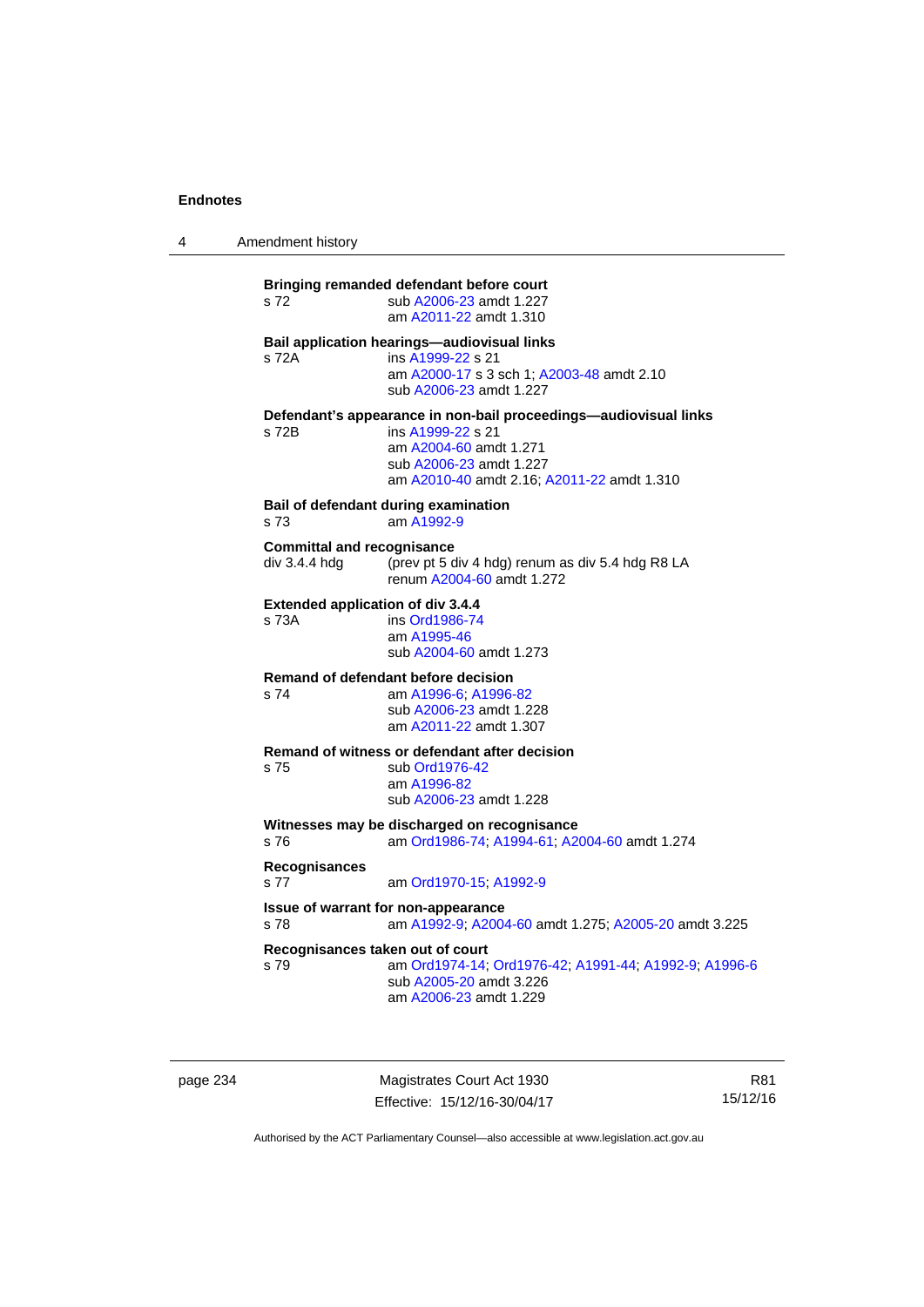| s 80                                    | am Ord1974-14; Ord1984-62; Ord1986-53; Ord1990-5;<br>A1992-9, A1996-6                                                                                                                  |
|-----------------------------------------|----------------------------------------------------------------------------------------------------------------------------------------------------------------------------------------|
| Arrest of principal by sureties<br>s.81 | am Ord1937-28; Ord1976-42<br>om A1992-9                                                                                                                                                |
| Conveying people to custody<br>s 82     | am Ord1976-42; A1996-82<br>om A2006-23 amdt 1.230                                                                                                                                      |
| div 3.4.5 hda                           | Adjournment of criminal proceedings<br>(prev pt 5 div 5 hdg) renum as div 5.5 hdg R8 LA<br>sub and renum A2004-60 amdt 1.276                                                           |
| s 84                                    | Particular cases may be adjourned<br>am Ord1986-74; A1992-9; A1996-6; A2005-20 amdt 3.227<br>sub A2006-23 amdt 1.231<br>am A2011-22 amdt 1.308                                         |
| s 85                                    | Proceeding if either party not present at adjourned hearing<br>am Ord1986-74; A1996-6<br>sub A2005-20 amdt 3.228                                                                       |
| s 86                                    | Proceeding if both parties present at adjourned hearing<br>am A1996-6<br>sub A2005-20 amdt 3.228                                                                                       |
| s 87                                    | Witness to attend adjourned etc hearing<br>am Ord1977-61<br>sub A2005-20 amdt 3.228                                                                                                    |
| <b>Postponement of hearing</b><br>s 88  | am Ord1986-74; A1991-44                                                                                                                                                                |
| pt 3.5 hdg                              | Proceedings for indictable offences<br>(prev pt 6 hdg) sub and renum A2004-60 amdt 1.277                                                                                               |
| div 3.5.1 hdg                           | Dispensing with application of part<br>(prev pt 6 div 1A hdg) ins Ord1987-56<br>renum as div 6.1A hdg R8 LA<br>renum A2004-60 amdt 1.278<br>om A2011-28 amdt 3.176<br>ins A2014-1 s 22 |
| s 88A hda<br>s 88A                      | Dispensing with application of part in interests of justice<br>sub A2004-60 amdt 1.279<br>ins Ord1987-56<br>om A2011-28 amdt 3.176<br>ins A2014-1 s 22                                 |

R81 15/12/16

Magistrates Court Act 1930 Effective: 15/12/16-30/04/17 page 235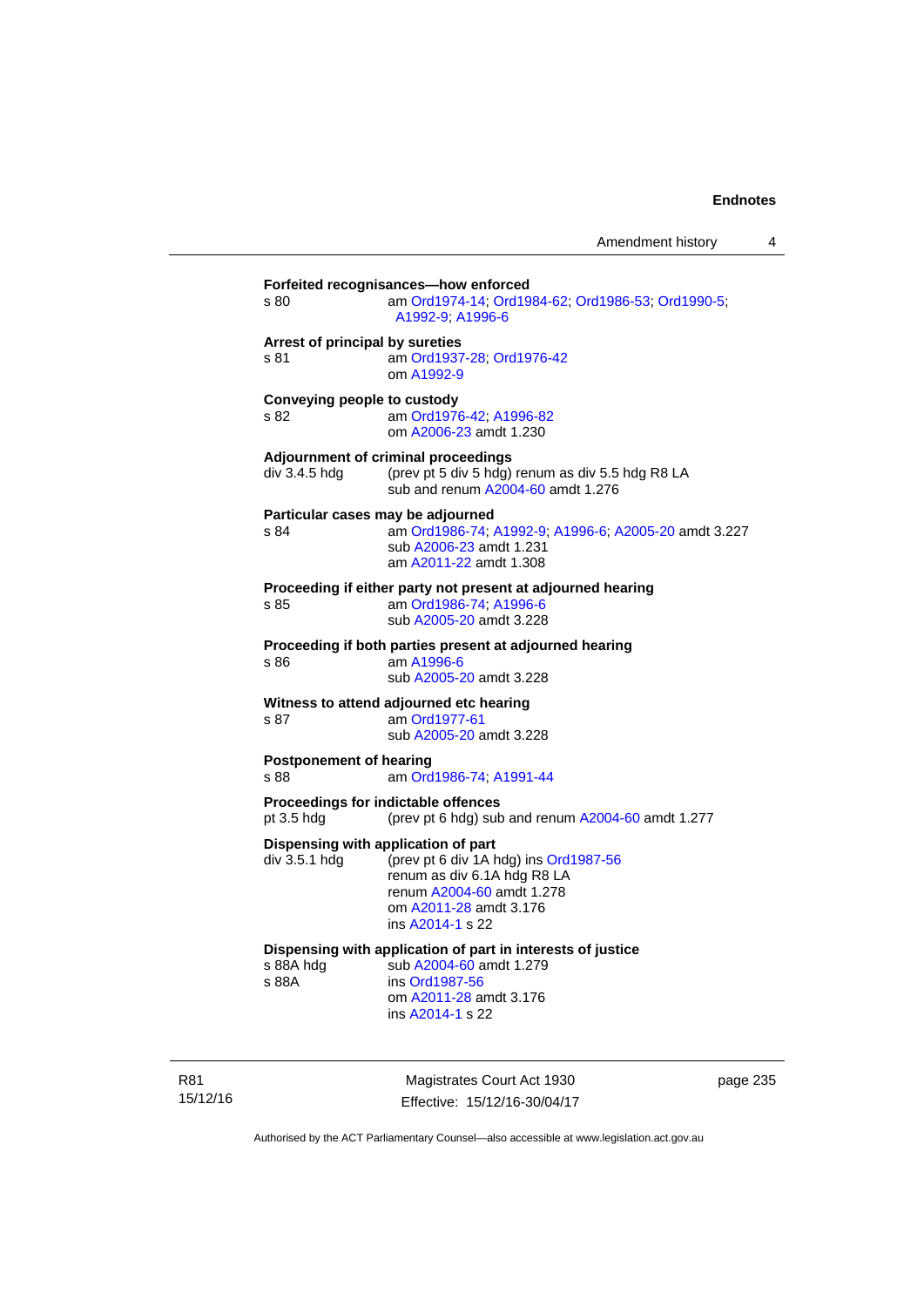| 4 | Amendment history                                        |                                                                                                                                                                                                                                                                                        |
|---|----------------------------------------------------------|----------------------------------------------------------------------------------------------------------------------------------------------------------------------------------------------------------------------------------------------------------------------------------------|
|   | <b>Waiver of committal proceedings</b><br>div 3.5.1A hdg | ins A2015-52 s 42                                                                                                                                                                                                                                                                      |
|   | s 88B                                                    | Court may waive committal proceedings<br>ins A2015-52 s 42                                                                                                                                                                                                                             |
|   | div 3.5.2 hdg                                            | Indictable offences-beginning of proceedings<br>(prev pt 6 div 1 hdg) renum as div 6.1 hdg R8 LA<br>sub and renum A2004-60 amdt 1.280                                                                                                                                                  |
|   | s 89 hda<br>s 89                                         | Indictable offences-issue of warrant for non-appearance<br>sub A2010-30 amdt 1.40<br>am Ord1977-61<br>sub A2005-20 amdt 3.229<br>am A2010-30 amdt 1.41; ss renum R58 LA                                                                                                                |
|   | s 89A                                                    | Accused person may be excused from attendance before court<br>ins Ord1977-61<br>am Ord1987-56; A1992-9; A1996-6; A2005-20 amdt 3.230,<br>amdt 3.231; A2008-44 amdt 1.64                                                                                                                |
|   | person                                                   | Committal proceedings--prosecution evidence to be given to accused                                                                                                                                                                                                                     |
|   | s 90                                                     | sub Ord1958-12<br>am Ord1967-1<br>sub Ord1974-14<br>am Ord1977-61, A1991-44, A1996-6; A2005-20 amdt 3.232;<br>A2008-41 s 31<br>sub A2008-44 amdt 1.65                                                                                                                                  |
|   |                                                          | Written statements may be admitted in evidence                                                                                                                                                                                                                                         |
|   | s 90AA                                                   | ins Ord1974-14<br>am A1991-44; A1996-6; A2005-20 amdt 3.233, amdt 3.234; ss<br>renum R29 LA (see A2005-20 amdt 3.235); A2008-42 s 11;<br>A2008-41 ss 32-34; A2008-44 amdts 1.66-1.69; A2009-7<br>amdts 1.32-1.35; ss renum R47 LA; A2009-24 amdt 1.34,<br>amdt 1.35; pars renum R48 LA |
|   | s 90AB                                                   | Witnesses generally not to be cross-examined at committal hearing<br>ins Ord1974-14<br>am Ord1977-61; A1996-6<br>sub A2005-20 amdt 3.236; A2008-44 amdt 1.71                                                                                                                           |
|   | s 90ABA hdg<br>s 90ABA                                   | Attendance of accused not required if order made under s 89A<br>sub A2005-20 amdt 3.237<br>ins Ord1977-61<br>sub A2008-44 amdt 1.72                                                                                                                                                    |

page 236 Magistrates Court Act 1930 Effective: 15/12/16-30/04/17

R81 15/12/16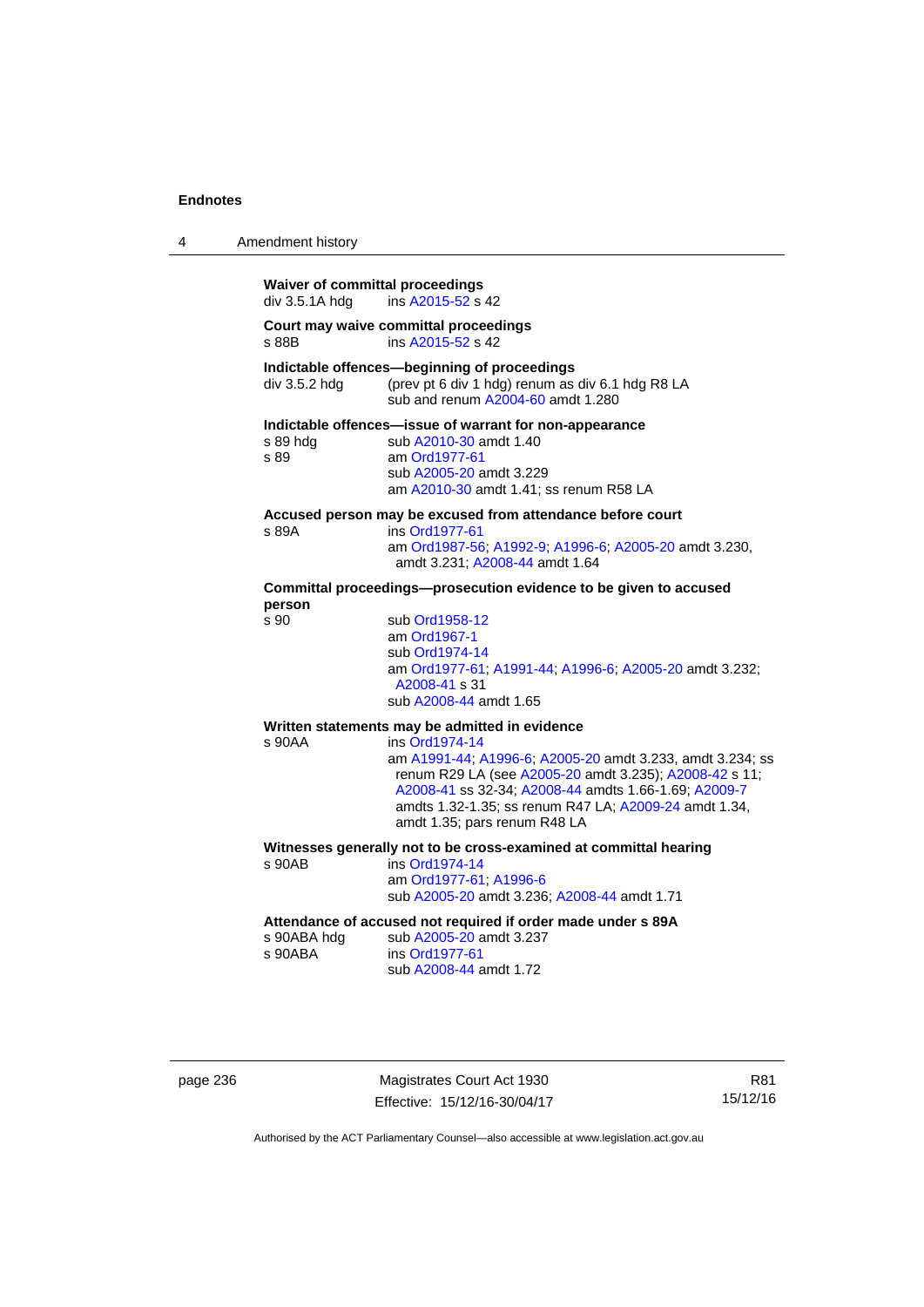# **Plea of guilty at committal hearing**  s 90A hdg sub [A2008-44](http://www.legislation.act.gov.au/a/2008-44) amdt 1.70 s 90A ins [Ord1958-12](http://www.legislation.act.gov.au/a/1958-12) am [Ord1985-41](http://www.legislation.act.gov.au/a/1985-41); [Ord1990-5](http://www.legislation.act.gov.au/a/alt_ord1990-5); [A1996-6](http://www.legislation.act.gov.au/a/1996-6); ss renum R10 LA; [A2004-60](http://www.legislation.act.gov.au/a/2004-60) amdt 1.281; [A2005-20](http://www.legislation.act.gov.au/a/2005-20) amdts 3.238-3.240; ss renum R29 LA (see [A2005-20](http://www.legislation.act.gov.au/a/2005-20) amdt 3.241); [A2011-13](http://www.legislation.act.gov.au/a/2011-13) amdt 1.10 **Back-up and related offences––transfer to Supreme Court**  s 90B ins [A2014-1](http://www.legislation.act.gov.au/a/2014-1) s 23 **Proceeding following prosecution evidence**  s 91 **orig s 91** am [Ord1974-14](http://www.legislation.act.gov.au/a/1974-14); [Ord1987-56](http://www.legislation.act.gov.au/a/1987-56) sub [A2005-20](http://www.legislation.act.gov.au/a/2005-20) amdt 3.242 om [A2008-44](http://www.legislation.act.gov.au/a/2008-44) amdt 1.73 **pres s 91** (prev s 92) am [Ord1951-12;](http://www.legislation.act.gov.au/a/1951-12) [Ord1958-12;](http://www.legislation.act.gov.au/a/1958-12) [Ord1967-1;](http://www.legislation.act.gov.au/a/1967-1) [Ord1974-14;](http://www.legislation.act.gov.au/a/1974-14) [Ord1977-61](http://www.legislation.act.gov.au/a/1977-61); [Ord1985-41](http://www.legislation.act.gov.au/a/1985-41); [Ord1986-74](http://www.legislation.act.gov.au/a/1986-74); [Ord1987-56;](http://www.legislation.act.gov.au/a/1987-56) [A2008-44](http://www.legislation.act.gov.au/a/2008-44) amdt 1.75 renum as s 91 [A2008-44](http://www.legislation.act.gov.au/a/2008-44) amdt 1.74 **Proceeding if evidence sufficient to put accused on trial**  s 92 renum as s 91 **Committal for sentence for indictable offence tried summarily**  s 92A ins [Ord1974-14](http://www.legislation.act.gov.au/a/1974-14) am [A2011-13](http://www.legislation.act.gov.au/a/2011-13) amdt 1.11; [A2014-1](http://www.legislation.act.gov.au/a/2014-1) s 24 **Depositions as evidence**  s 92B ins [Ord1985-41](http://www.legislation.act.gov.au/a/1985-41) **Admissions and confessions**  s 93 am [Ord1958-12](http://www.legislation.act.gov.au/a/1958-12); [Ord1967-1](http://www.legislation.act.gov.au/a/1967-1); [A1996-6](http://www.legislation.act.gov.au/a/1996-6); [A2005-20](http://www.legislation.act.gov.au/a/2005-20) amdt 3.243 **Indictable offences—proceedings after hearing of evidence**  div 3.5.3 hdg (prev pt 6 div 2 hdg) renum as div 6.2 hdg R8 LA sub and renum [A2004-60](http://www.legislation.act.gov.au/a/2004-60) amdt 1.282 **Discharge or committal for trial**  s 94 am [Ord1937-28](http://www.legislation.act.gov.au/a/1937-28); [Ord1976-42](http://www.legislation.act.gov.au/a/1976-42); [Ord1987-56](http://www.legislation.act.gov.au/a/1987-56); [A1996-6](http://www.legislation.act.gov.au/a/1996-6) sub [A2005-20](http://www.legislation.act.gov.au/a/2005-20) amdt 3.244 am [A2006-23](http://www.legislation.act.gov.au/a/2006-23) amdt 1.232; [A2008-44](http://www.legislation.act.gov.au/a/2008-44) amdt 1.76; [A2009-24](http://www.legislation.act.gov.au/a/2009-24) amdt 1.36; [A2011-22](http://www.legislation.act.gov.au/a/2011-22) amdt 1.311; [A2014-1](http://www.legislation.act.gov.au/a/2014-1) s 25 **Depositions of dead or absent people**  sub [Ord1958-12](http://www.legislation.act.gov.au/a/1958-12) am [Ord1967-1;](http://www.legislation.act.gov.au/a/1967-1) [Ord1989-59](http://www.legislation.act.gov.au/a/1989-59); [A1996-6](http://www.legislation.act.gov.au/a/1996-6); [A2004-60](http://www.legislation.act.gov.au/a/2004-60) amdt 1.283, amdt 1.284; [A2005-20](http://www.legislation.act.gov.au/a/2005-20) amdt 3.245

R81 15/12/16

Magistrates Court Act 1930 Effective: 15/12/16-30/04/17 page 237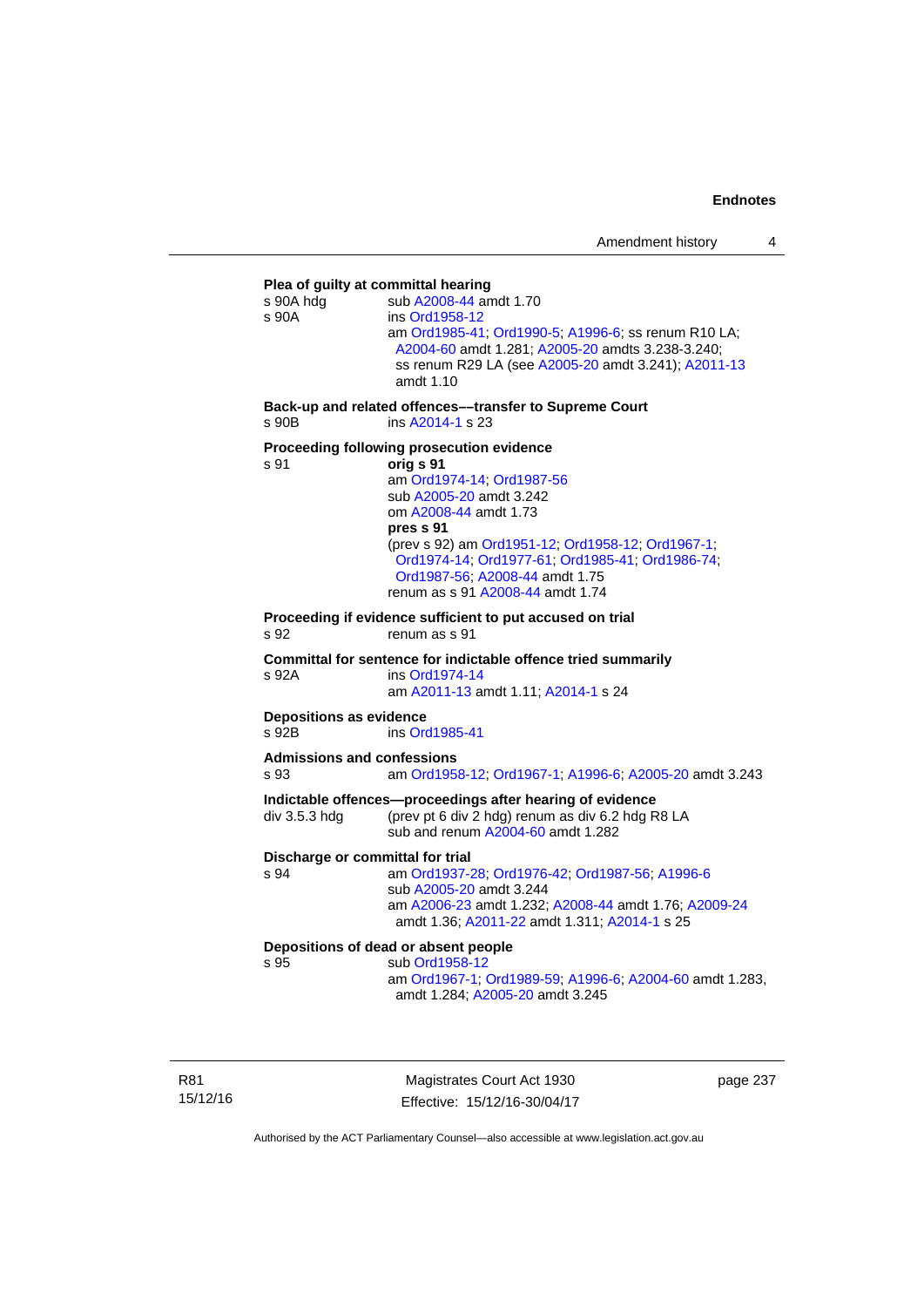4 Amendment history page 238 Magistrates Court Act 1930 **Indictable offences—costs**  div 3.5.4 hdg (prev pt 6 div 2A hdg) ins [Ord1984-9](http://www.legislation.act.gov.au/a/1984-9) renum as div 6.2A hdg R8 LA sub and renum [A2004-60](http://www.legislation.act.gov.au/a/2004-60) amdt 1.285 **Discontinued proceeding**  s 97 am [Ord1937-28](http://www.legislation.act.gov.au/a/1937-28) om [Ord1958-12](http://www.legislation.act.gov.au/a/1958-12) ins [Ord1984-9](http://www.legislation.act.gov.au/a/1984-9) am [Ord1987-56](http://www.legislation.act.gov.au/a/1987-56); [A2008-44](http://www.legislation.act.gov.au/a/2008-44) amdt 1.77; [A2009-24](http://www.legislation.act.gov.au/a/2009-24) amdt 1.37 **Indictable offences—witness recognisances**  div 3.5.5 hdg (prev pt 6 div 3 hdg) am [A1992-9](http://www.legislation.act.gov.au/a/1992-9) renum as div 6.3 hdg R8 LA sub and renum [A2004-60](http://www.legislation.act.gov.au/a/2004-60) amdt 1.286 **Bail in capital offences**  s 98 am [Ord1937-28](http://www.legislation.act.gov.au/a/1937-28) om [Ord1989-59](http://www.legislation.act.gov.au/a/1989-59) **Admission of persons committed for trial to bail**  s 99 am [Ord1937-28](http://www.legislation.act.gov.au/a/1937-28); [Ord1976-42](http://www.legislation.act.gov.au/a/1976-42); [Ord1989-59](http://www.legislation.act.gov.au/a/1989-59) om [A1992-9](http://www.legislation.act.gov.au/a/1992-9) **Admission of persons committed for trial and are in prison awaiting trial to bail**  am [Ord1937-28](http://www.legislation.act.gov.au/a/1937-28); [Ord1976-42;](http://www.legislation.act.gov.au/a/1976-42) [Ord1989-59](http://www.legislation.act.gov.au/a/1989-59) om [A1992-9](http://www.legislation.act.gov.au/a/1992-9) **Recognisances to be transmitted to Crown Solicitor**  s 101 am [Ord1967-1;](http://www.legislation.act.gov.au/a/1967-1) [Ord1976-42](http://www.legislation.act.gov.au/a/1976-42); [Ord1985-17](http://www.legislation.act.gov.au/a/1985-17) om [A1992-9](http://www.legislation.act.gov.au/a/1992-9) **Warrant of deliverance**  s 102 am [Ord1976-42](http://www.legislation.act.gov.au/a/1976-42) om [A1992-9](http://www.legislation.act.gov.au/a/1992-9) **Recognisance of witnesses etc**  am [Ord1974-14](http://www.legislation.act.gov.au/a/1974-14); [A1996-6](http://www.legislation.act.gov.au/a/1996-6) **Court may remand noncompliant witness**  s 105 am [Ord1976-42](http://www.legislation.act.gov.au/a/1976-42) sub [A2005-20](http://www.legislation.act.gov.au/a/2005-20) amdt 3.246; [A2006-23](http://www.legislation.act.gov.au/a/2006-23) amdt 1.233 am [A2011-22](http://www.legislation.act.gov.au/a/2011-22) amdt 1.310 **Indictable offences—other provisions**  div 3.5.6 hdg (prev pt 6 div 4 hdg) renum as div 6.4 hdg R8 LA sub and renum [A2004-60](http://www.legislation.act.gov.au/a/2004-60) amdt 1.287 **Meaning of** *certified copy* **of depositions in div 3.5.6**  s 105A ins [A2004-60](http://www.legislation.act.gov.au/a/2004-60) amdt 1.288 sub [A2005-20](http://www.legislation.act.gov.au/a/2005-20) amdt 3.247

Effective: 15/12/16-30/04/17 15/12/16

R81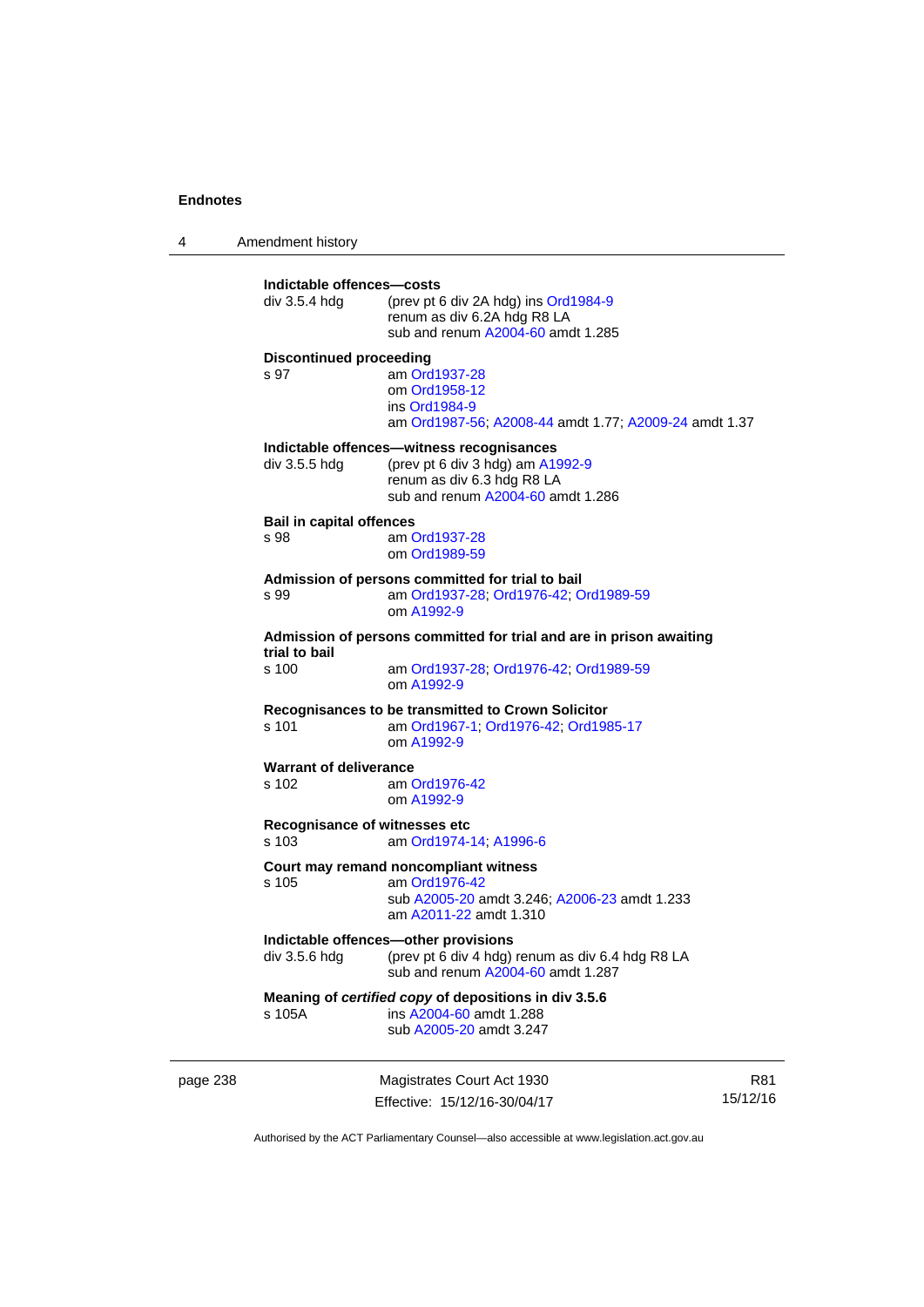| Amendment history |  |
|-------------------|--|
|                   |  |

| s 106              | Giving depositions etc to director of public prosecutions<br>am Ord1967-1; Ord1985-17; Ord1985-41; A1992-9; A2005-20<br>amdt 3.248                                                                                                  |
|--------------------|-------------------------------------------------------------------------------------------------------------------------------------------------------------------------------------------------------------------------------------|
| s 107              | Giving documents to proper officer of court<br>am Ord1967-1; Ord1985-17; A1996-6; A1999-66 sch 3;<br>A2005-20 amdt 3.249; A2006-40 amdt 2.141, amdt 2.142                                                                           |
| s 108              | Accused person may obtain copies of depositions etc<br>am Ord1967-1; A1999-66 sch 3<br>sub A2005-20 amdt 3.250                                                                                                                      |
| pt 3.6 hdg         | Proceedings for offences punishable summarily<br>(prev pt 7 hdg) renum A2004-60 amdt 1.289                                                                                                                                          |
| s 108A             | Indictable offences dealt with summarily<br>ins Ord1985-41<br>am A2004-60 amdt 1.290                                                                                                                                                |
| s 109              | Dismissal or adjournment in absence of informant<br>sub A1996-6<br>am A2005-20 amdt 3.251                                                                                                                                           |
| s 110 hdg<br>s 110 | Hearing in absence of defendant<br>sub A2005-20 amdt 3.252<br>am Ord1974-14; Ord1986-83; Ord1989-59; A1996-6;<br>A2005-20 amdts 3.253-3.256; A2008-44 amdt 1.78; ss renum<br>R47 LA; A2009-24 amdt 1.38, amdt 1.39; ss renum R48 LA |
| s 111              | Adjournment if defendant does not appear<br>sub A2005-20 amdt 3.257<br>am A2006-23 amdt 1.234                                                                                                                                       |
| postponed hearing  | Summary proceedings-issue of warrant for non-appearance at adjourned or                                                                                                                                                             |
| s 112              | am A1996-6<br>om A2005-20 amdt 3.258<br>ins A2010-30 amdt 1.42                                                                                                                                                                      |
| s 112A             | Court may direct defendant to appear<br>ins A2010-30 amdt 1.42                                                                                                                                                                      |
| s 114              | If defendant does not admit the case<br>am Ord1937-28<br>sub A2005-20 amdt 3.259                                                                                                                                                    |
| s 115              | <b>Conduct of summary proceeding</b><br>am A1996-6<br>sub A2005-20 amdt 3.259                                                                                                                                                       |

R81 15/12/16

Magistrates Court Act 1930 Effective: 15/12/16-30/04/17 page 239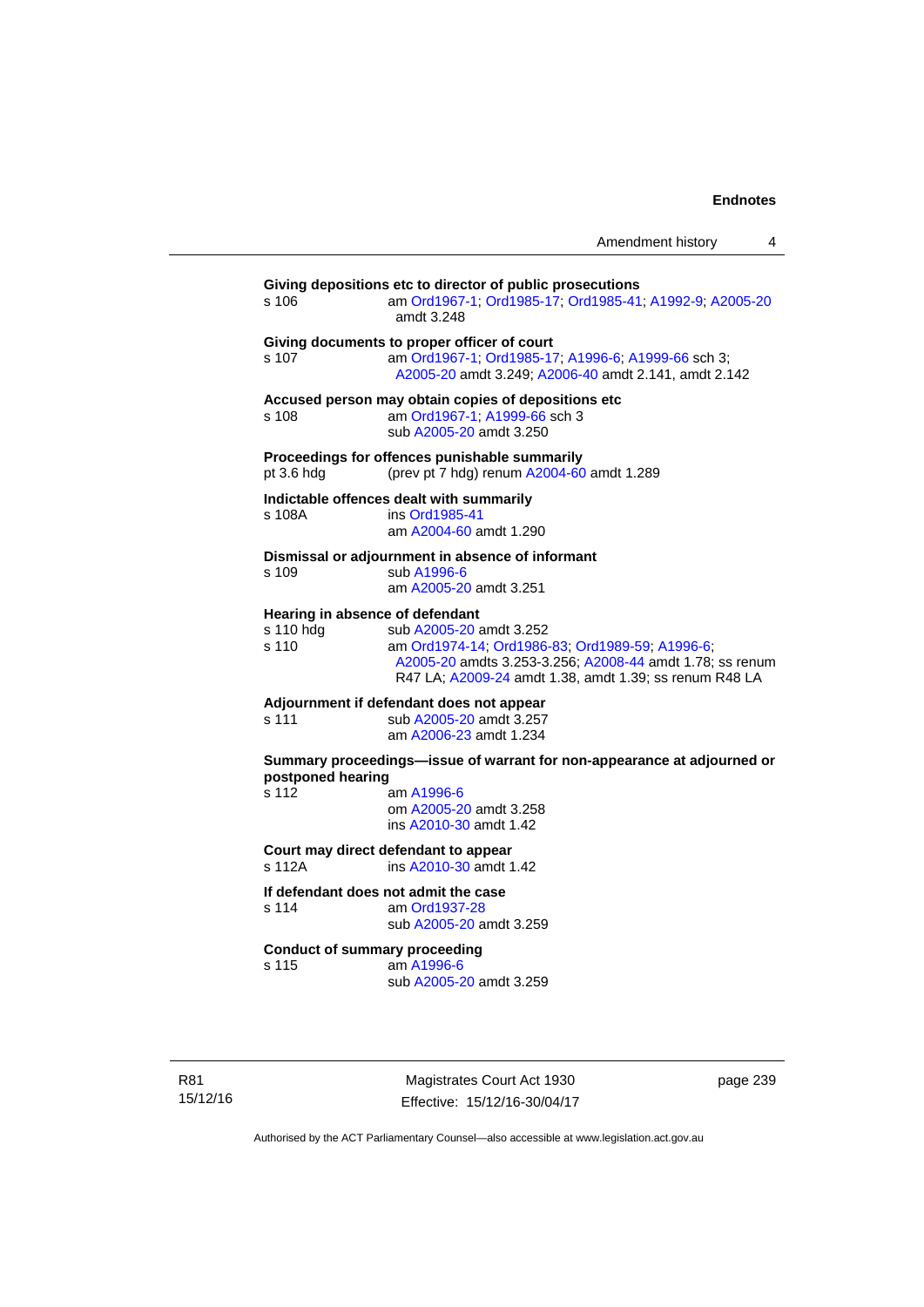4 Amendment history

### **Conduct of summary proceedings regulated**  s 116 am [A1996-6](http://www.legislation.act.gov.au/a/1996-6) om [A2005-20](http://www.legislation.act.gov.au/a/2005-20) amdt 3.259 **Service and pleading by post for certain offences**  pt 3.7 hdg (prev pt 7A hdg) ins [Ord1974-14](http://www.legislation.act.gov.au/a/1974-14) sub [Ord1979-33](http://www.legislation.act.gov.au/a/1979-33) renum [A2004-60](http://www.legislation.act.gov.au/a/2004-60) amdt 1.291 **Definitions for pt 3.7**  sub [A2004-60](http://www.legislation.act.gov.au/a/2004-60) amdt 1.292 s 116A ins [Ord1974-14](http://www.legislation.act.gov.au/a/1974-14) sub [Ord1979-33](http://www.legislation.act.gov.au/a/1979-33) am [Ord1990-5;](http://www.legislation.act.gov.au/a/alt_ord1990-5) [A1993-4](http://www.legislation.act.gov.au/a/1993-4); [A1996-6](http://www.legislation.act.gov.au/a/1996-6); [A1998-54](http://www.legislation.act.gov.au/a/1998-54); [A1999-79](http://www.legislation.act.gov.au/a/1999-79) sch 3; [A2004-60](http://www.legislation.act.gov.au/a/2004-60) amdt 1.294 sub [A2005-20](http://www.legislation.act.gov.au/a/2005-20) amdt 3.260 def *defendant* ins [A2005-20](http://www.legislation.act.gov.au/a/2005-20) amdt 3.260 def *law in force in the ACT* ins [A2004-60](http://www.legislation.act.gov.au/a/2004-60) amdt 1.293 sub [A2005-20](http://www.legislation.act.gov.au/a/2005-20) amdt 3.260 def *prescribed offence* am [A1984-10](http://www.legislation.act.gov.au/a/1984-10) s 2; [Ord1990-5](http://www.legislation.act.gov.au/a/alt_ord1990-5) sch 1 sub [A1993-4](http://www.legislation.act.gov.au/a/1993-4) s 10 om [A1999-79](http://www.legislation.act.gov.au/a/1999-79) sch 3 **Meaning of** *prescribed offence* **for pt 3.7**  s 116AA hdg sub [A2004-60](http://www.legislation.act.gov.au/a/2004-60) amdt 1.295 s 116AA ins [A1999-79](http://www.legislation.act.gov.au/a/1999-79) s 5 sch 3 am [A2001-62](http://www.legislation.act.gov.au/a/2001-62) amdts 1.1-1.3; [A2004-60](http://www.legislation.act.gov.au/a/2004-60) amdt 1.296; [A2005-20](http://www.legislation.act.gov.au/a/2005-20) amdt 3.261; [A2009-22](http://www.legislation.act.gov.au/a/2009-22) amdt 1.1; [A2013-52](http://www.legislation.act.gov.au/a/2013-52) s 7, s 8; pars renum R71 LA **Service of summons for prescribed offence**  s 116B hdg sub [A2004-60](http://www.legislation.act.gov.au/a/2004-60) amdt 1.297<br>s 116B ins Ord1974-14 ins [Ord1974-14](http://www.legislation.act.gov.au/a/1974-14) sub [Ord1979-33](http://www.legislation.act.gov.au/a/1979-33) am [A1993-4;](http://www.legislation.act.gov.au/a/1993-4) [A2004-60](http://www.legislation.act.gov.au/a/2004-60) amdt 1.298; [A2005-20](http://www.legislation.act.gov.au/a/2005-20) amdt 3.262, amdt 3.263 **Giving of notice by registrar**  s 116BA ins [A1993-4](http://www.legislation.act.gov.au/a/1993-4) sub [A2005-20](http://www.legislation.act.gov.au/a/2005-20) amdt 3.264

**Proof of service** 

s 116C ins [Ord1974-14](http://www.legislation.act.gov.au/a/1974-14)

 sub [Ord1979-33](http://www.legislation.act.gov.au/a/1979-33) am [A1991-44](http://www.legislation.act.gov.au/a/1991-44); [A1993-4](http://www.legislation.act.gov.au/a/1993-4); [A1996-6](http://www.legislation.act.gov.au/a/1996-6); [A2005-20](http://www.legislation.act.gov.au/a/2005-20) amdt 3.265, amdt 3.266

| page 240 |  |
|----------|--|
|----------|--|

page 240 Magistrates Court Act 1930 Effective: 15/12/16-30/04/17

R81 15/12/16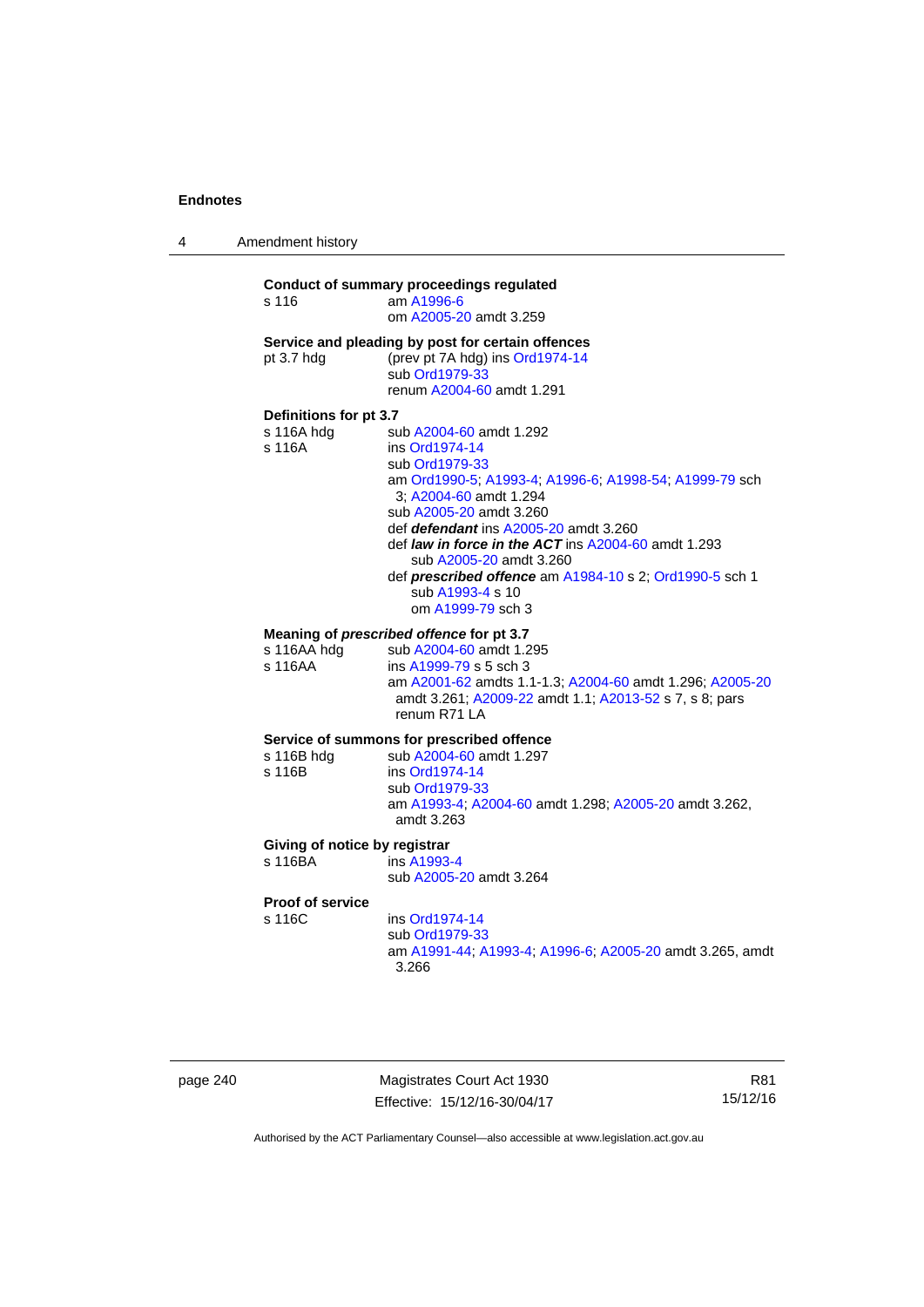| Pleas to prescribed offence       |                                                                               |
|-----------------------------------|-------------------------------------------------------------------------------|
| s 116D hdg<br>s 116D              | sub A2004-60 amdt 1.299<br>ins Ord1974-14                                     |
|                                   | sub Ord1979-33<br>am A1991-44; A1993-4                                        |
|                                   | Procedure if plea of guilty entered                                           |
| s 116E                            | ins Ord1974-14<br>sub Ord1979-33<br>am A1991-44, A1993-4, A2011-28 amdt 3.177 |
|                                   | Procedure if notice of intention to defend given                              |
| s 116F                            | ins Ord1974-14                                                                |
|                                   | sub Ord1979-33<br>am A1991-44, A1993-4                                        |
| s 116FA                           | Procedure if defendant pleads not guilty<br>ins Ord1989-59                    |
|                                   | Procedure if defendant does not plead                                         |
| s 116G                            | ins Ord1974-14<br>sub Ord1979-33                                              |
|                                   | am Ord1989-59; A1991-44; A1993-4                                              |
| Restricted penalties under pt 3.7 |                                                                               |
| s 116H hdg                        | sub A2004-60 amdt 1.300                                                       |
| s 116H                            | ins Ord1974-14<br>sub Ord1979-33, A1993-4                                     |
|                                   | am A1996-6, A1998-25; A2003-56 amdt 3.162; A2005-20                           |
|                                   | amdt 3.267, amdt 3.268; ss renum R29 LA (see A2005-20<br>amdt 3.269)          |
|                                   | Consequences of conviction in absence of defendant                            |
| s 116l hdg                        | sub A2005-20 amdt 3.270                                                       |
| s 116l                            | ins Ord1974-14<br>sub Ord1979-33                                              |
|                                   | am A1991-44; A1993-4; A1996-6; A2004-60 amdt 1.301;                           |
|                                   | A2010-21 amdt 1.9                                                             |
| Date of conviction                |                                                                               |
| s 116J                            | ins Ord1974-14<br>om Ord1979-33                                               |
|                                   | Infringement notices for certain offences                                     |
| pt 3.8 hdg                        | (prev pt 8 hdg) om Ord1986-74                                                 |

 ins [A2001-77](http://www.legislation.act.gov.au/a/2001-77) s 21 renum [A2004-60](http://www.legislation.act.gov.au/a/2004-60) amdt 1.302

**Preliminary** 

ins [A2001-77](http://www.legislation.act.gov.au/a/2001-77) s 21 renum [A2004-60](http://www.legislation.act.gov.au/a/2004-60) amdt 1.303

R81 15/12/16

Magistrates Court Act 1930 Effective: 15/12/16-30/04/17 page 241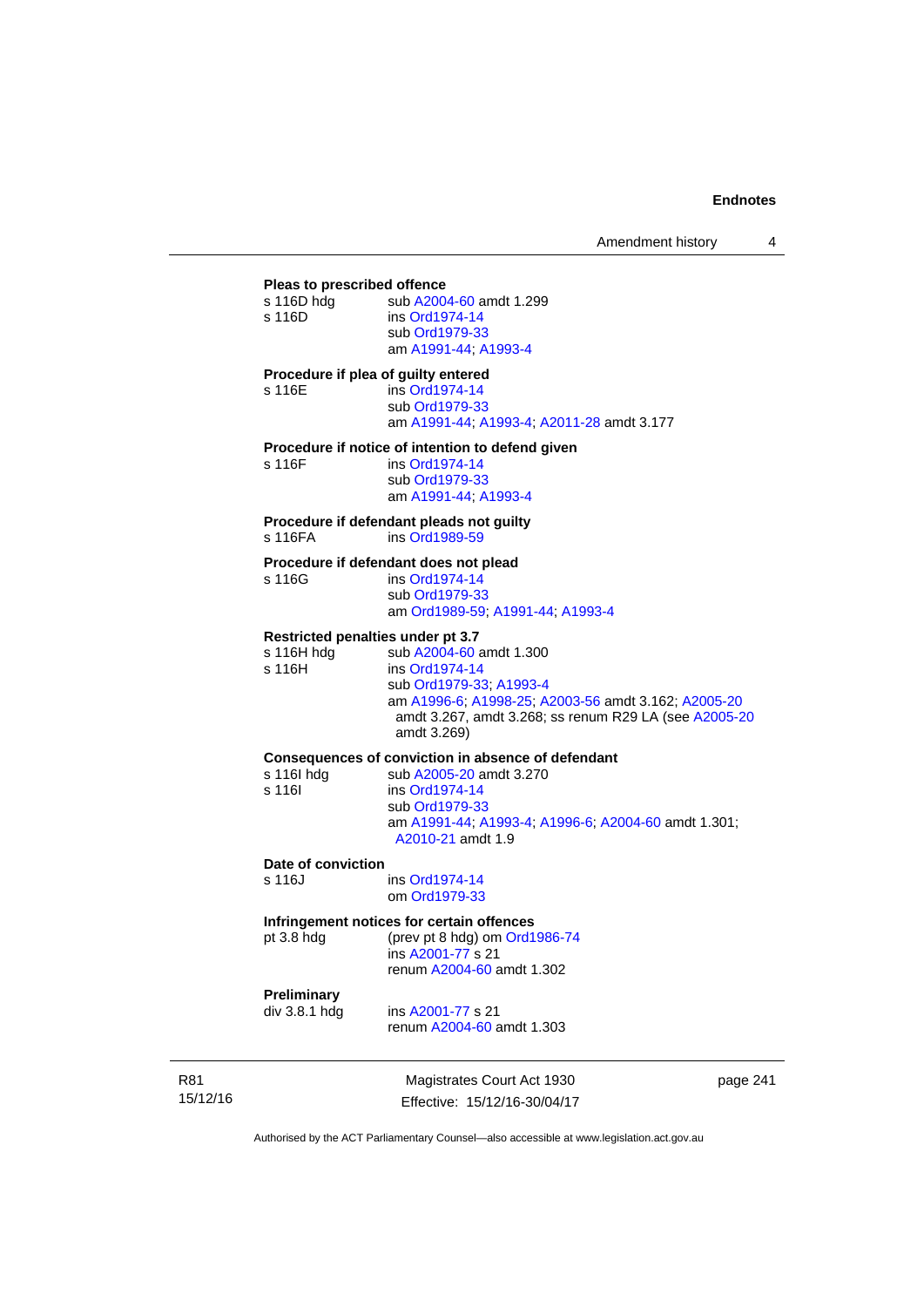4 Amendment history

### **Definitions for pt 3.8**  s 117 hdg sub [A2004-60](http://www.legislation.act.gov.au/a/2004-60) amdt 1.304 s 117 om [Ord1986-74](http://www.legislation.act.gov.au/a/1986-74) ins [A2001-77](http://www.legislation.act.gov.au/a/2001-77) s 21 def *another jurisdiction* ins [A2004-47](http://www.legislation.act.gov.au/a/2004-47) amdt 1.1 def *authorised person* sub [A2002-30](http://www.legislation.act.gov.au/a/2002-30) amdt 3.587; [A2004-60](http://www.legislation.act.gov.au/a/2004-60) amdt 1.305 def *driver* ins [A2004-47](http://www.legislation.act.gov.au/a/2004-47) amdt 1.1 def *home address* ins [A2004-47](http://www.legislation.act.gov.au/a/2004-47) amdt 1.1 om [A2009-49](http://www.legislation.act.gov.au/a/2009-49) amdt 3.113 def *illegal user declaration* ins [A2004-47](http://www.legislation.act.gov.au/a/2004-47) amdt 1.1 def *known offender declaration* ins [A2004-47](http://www.legislation.act.gov.au/a/2004-47) amdt 1.1 def *registered* ins [A2004-47](http://www.legislation.act.gov.au/a/2004-47) amdt 1.1 def *registered operator* ins [A2004-47](http://www.legislation.act.gov.au/a/2004-47) amdt 1.1 om [A2005-20](http://www.legislation.act.gov.au/a/2005-20) amdt 3.271 def *responsible person* ins [A2004-47](http://www.legislation.act.gov.au/a/2004-47) amdt 1.1 def *sold vehicle declaration* ins [A2004-47](http://www.legislation.act.gov.au/a/2004-47) amdt 1.1 def *trader's plate* ins [A2004-47](http://www.legislation.act.gov.au/a/2004-47) amdt 1.1 om [A2005-20](http://www.legislation.act.gov.au/a/2005-20) amdt 3.271 def *unknown offender declaration* ins [A2004-47](http://www.legislation.act.gov.au/a/2004-47) amdt 1.1 def *vehicle* ins [A2004-47](http://www.legislation.act.gov.au/a/2004-47) amdt 1.1 def *vehicle related offence* ins [A2004-47](http://www.legislation.act.gov.au/a/2004-47) amdt 1.1 **Purpose and effect of pt 3.8**<br>s 118 hdg sub A2004 sub [A2004-60](http://www.legislation.act.gov.au/a/2004-60) amdt 1.306 s 118 om [Ord1986-74](http://www.legislation.act.gov.au/a/1986-74) ins [A2001-77](http://www.legislation.act.gov.au/a/2001-77) s 21 **Regulations about infringement notice offences**  om [Ord1986-74](http://www.legislation.act.gov.au/a/1986-74) ins [A2001-77](http://www.legislation.act.gov.au/a/2001-77) s 21 am [A2003-2](http://www.legislation.act.gov.au/a/2003-2) s 70 **Infringement and reminder notices**<br>div 3.8.2 hdg (prev div 8.2 hdg) (prev div 8.2 hdg) ins  $A2001-77$  s 21 renum [A2004-60](http://www.legislation.act.gov.au/a/2004-60) amdt 1.307 **Service of infringement notices**  s 120 om [Ord1986-74](http://www.legislation.act.gov.au/a/1986-74) ins [A2001-77](http://www.legislation.act.gov.au/a/2001-77) s 21 am [A2004-42](http://www.legislation.act.gov.au/a/2004-42) amdt 1.8, amdt 1.9 sub [A2004-47](http://www.legislation.act.gov.au/a/2004-47) amdt 1.2 am [A2008-6](http://www.legislation.act.gov.au/a/2008-6) s 18; ss renum R40 LA **Contents of infringement notices**  s 121 om [Ord1986-74](http://www.legislation.act.gov.au/a/1986-74) ins [A2001-77](http://www.legislation.act.gov.au/a/2001-77) s 21

page 242 Magistrates Court Act 1930 Effective: 15/12/16-30/04/17

R81 15/12/16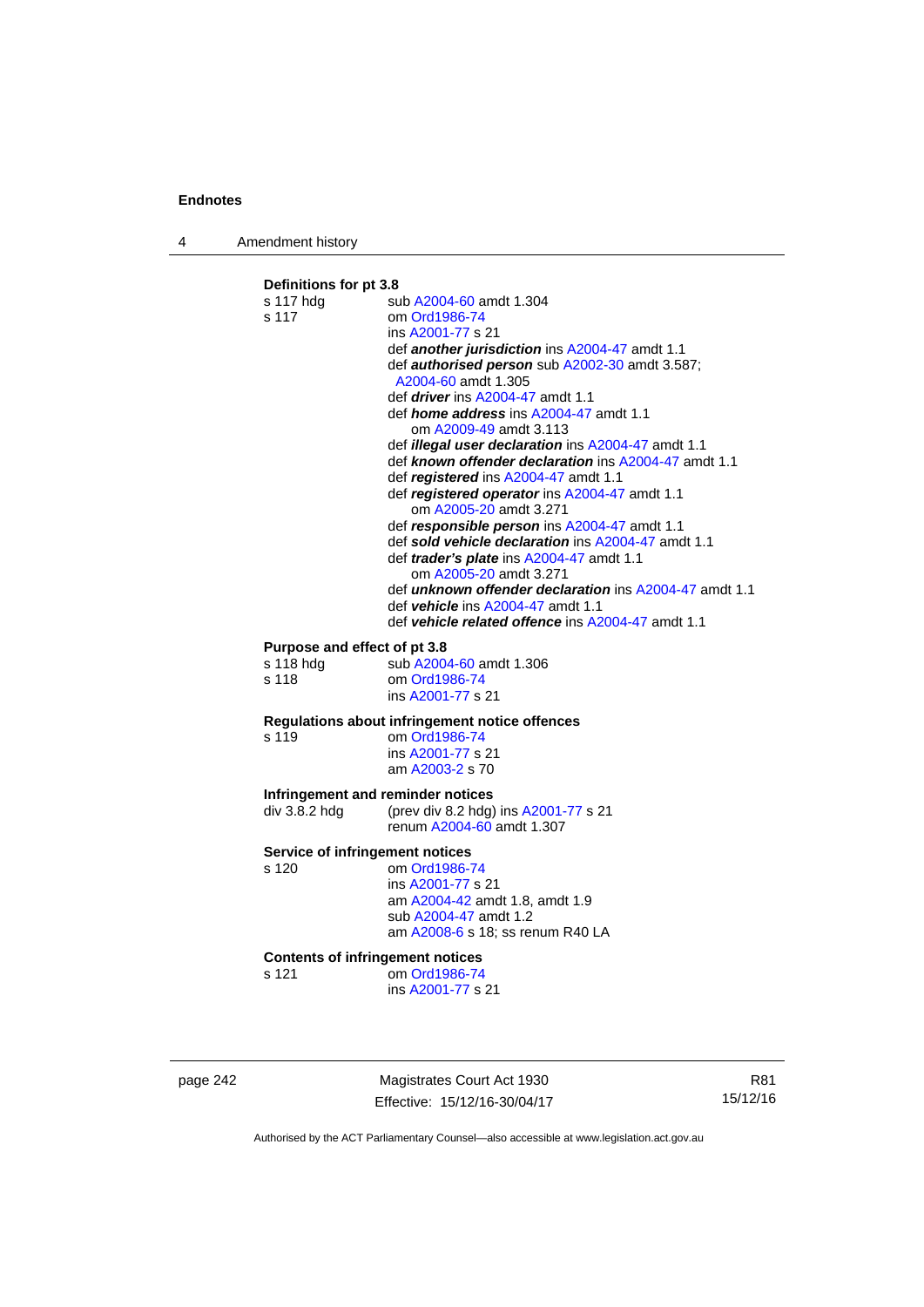| s 122                                            | Additional information in infringement notices<br>om Ord1986-74<br>ins A2001-77 s 21                                                 |
|--------------------------------------------------|--------------------------------------------------------------------------------------------------------------------------------------|
| s 123                                            | Time for payment of infringement notice penalty<br>sub Ord1937-28<br>om Ord1986-74<br>ins A2001-77 s 21                              |
| <b>Extension of time to pay penalty</b><br>s 124 | om Ord1986-74<br>ins A2001-77 s 21                                                                                                   |
| s 125                                            | Effect of payment of infringement notice penalty<br>am Ord1937-28<br>om Ord1986-74<br>ins A2001-77 s 21                              |
| s 126                                            | Application for withdrawal of infringement notice<br>om Ord1986-74<br>ins A2001-77 s 21                                              |
| s 127                                            | Withdrawal of infringement notice<br>sub Ord1937-28<br>om Ord1986-74<br>ins A2001-77 s 21                                            |
| s 128                                            | Guidelines about withdrawal of infringement notices<br>am Ord1937-28<br>om Ord1986-74<br>ins A2001-77 s 21<br>am A2011-28 amdt 3.178 |
| <b>Reminder notices</b><br>s 129                 | sub Ord1967-1<br>am Ord1980-4<br>om Ord1986-74<br>ins A2001-77 s 21                                                                  |
| <b>Contents of reminder notices</b><br>s 130     | om Ord1986-74<br>ins A2001-77 s 21                                                                                                   |
| s 131                                            | <b>Additional information in reminder notices</b><br>om Ord1986-74<br>ins A2001-77 s 21                                              |
| div 3.8.3 hdg                                    | Additional provisions for vehicle-related offences<br>(prev div 8.2A hdg) ins A2004-47 amdt 1.3<br>renum R26 LA                      |

R81 15/12/16

Magistrates Court Act 1930 Effective: 15/12/16-30/04/17 page 243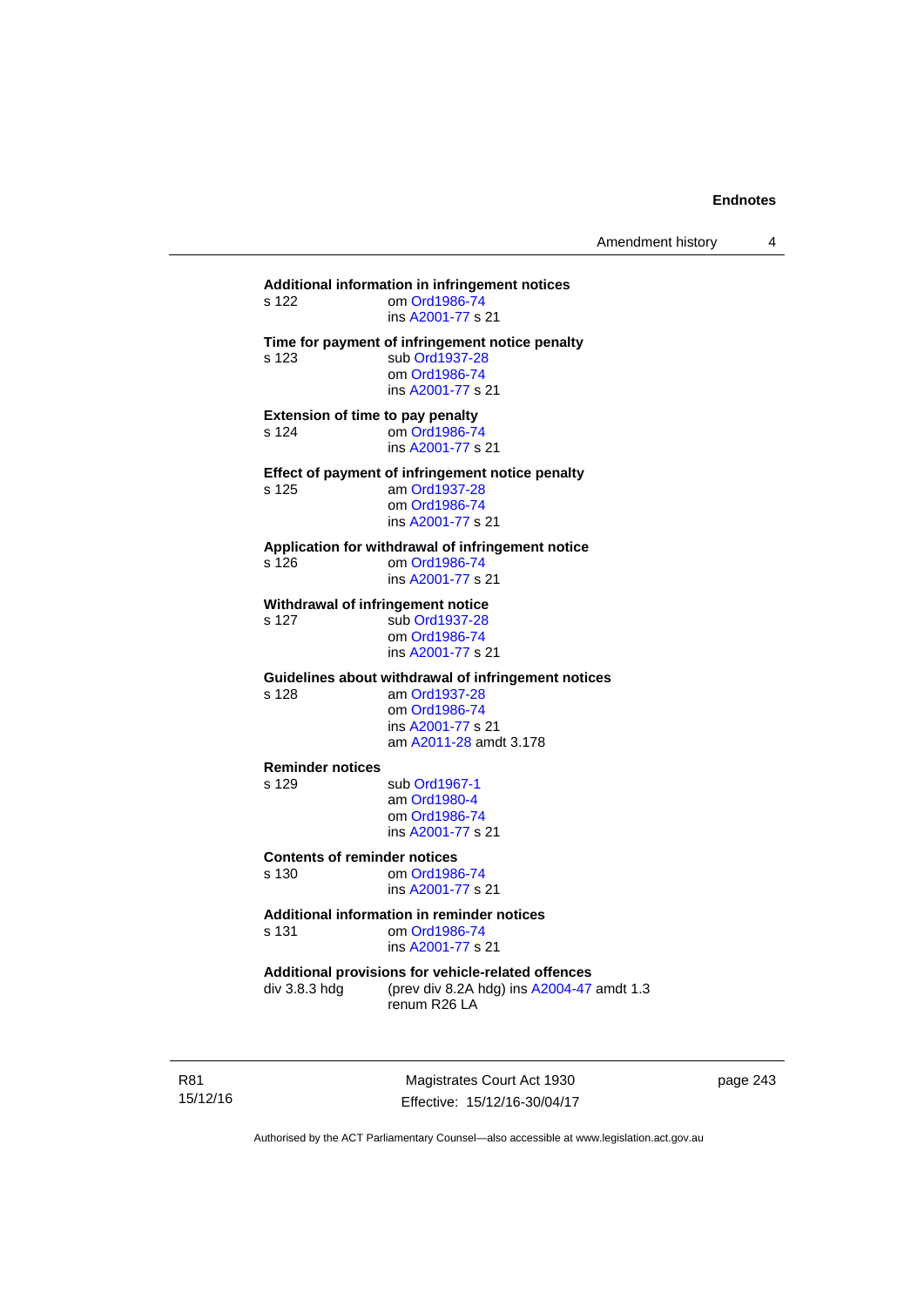4 Amendment history

**Meaning of** *infringement notice* s 131A ins [A2004-47](http://www.legislation.act.gov.au/a/2004-47) amdt 1.3 **Service of infringement notice on responsible person for vehicles**  ins [A2004-47](http://www.legislation.act.gov.au/a/2004-47) amdt 1.3 am [A2004-42](http://www.legislation.act.gov.au/a/2004-42) amdt 1.10; ss renum R25 LA (see [A2004-60](http://www.legislation.act.gov.au/a/2004-60) amdt 1.11) **Liability for vehicle-related offences**  s 131C ins [A2004-47](http://www.legislation.act.gov.au/a/2004-47) amdt 1.3 **Illegal user declarations**  s 131D ins [A2004-47](http://www.legislation.act.gov.au/a/2004-47) amdt 1.3 am [A2016-18](http://www.legislation.act.gov.au/a/2016-18/default.asp) amdt 3.139 **Known offender declarations**  s 131E ins [A2004-47](http://www.legislation.act.gov.au/a/2004-47) amdt 1.3 am [A2016-18](http://www.legislation.act.gov.au/a/2016-18/default.asp) amdt 3.140 **Sold vehicle declarations**  ins [A2004-47](http://www.legislation.act.gov.au/a/2004-47) amdt 1.3 am [A2016-18](http://www.legislation.act.gov.au/a/2016-18/default.asp) amdt 3.141 **Unknown offender declarations**  s 131G ins [A2004-47](http://www.legislation.act.gov.au/a/2004-47) amdt 1.3 am [A2016-18](http://www.legislation.act.gov.au/a/2016-18/default.asp) amdt 3.142 **Disputing liability for infringement notices**  div 3.8.4 hdg (prev div 8.3 hdg) ins [A2001-77](http://www.legislation.act.gov.au/a/2001-77) s 21 sub and renum [A2004-60](http://www.legislation.act.gov.au/a/2004-60) amdt 1.308 and R26 LA **Disputing liability for infringement notice offence**  s 132 am [Ord1967-1;](http://www.legislation.act.gov.au/a/1967-1) [Ord1969-12](http://www.legislation.act.gov.au/a/1969-12); [Ord1977-4](http://www.legislation.act.gov.au/a/1977-4) om [Ord1986-74](http://www.legislation.act.gov.au/a/1986-74) ins [A2001-77](http://www.legislation.act.gov.au/a/2001-77) s 21 **Extension of time to dispute liability**  s 133 am [Ord1937-28](http://www.legislation.act.gov.au/a/1937-28) om [Ord1986-74](http://www.legislation.act.gov.au/a/1986-74) ins [A2001-77](http://www.legislation.act.gov.au/a/2001-77) s 21 **Procedure if liability disputed**  s 134 ins [A2001-77](http://www.legislation.act.gov.au/a/2001-77) s 21 am [A2004-42](http://www.legislation.act.gov.au/a/2004-42) amdt 1.12 **Infringement notices—other provisions**  div 3.8.5 hdg (prev div 8.4 hdg) ins [A2001-77](http://www.legislation.act.gov.au/a/2001-77) s 21 sub and renum [A2004-60](http://www.legislation.act.gov.au/a/2004-60) amdt 1.309 and R26 LA

page 244 Magistrates Court Act 1930 Effective: 15/12/16-30/04/17

R81 15/12/16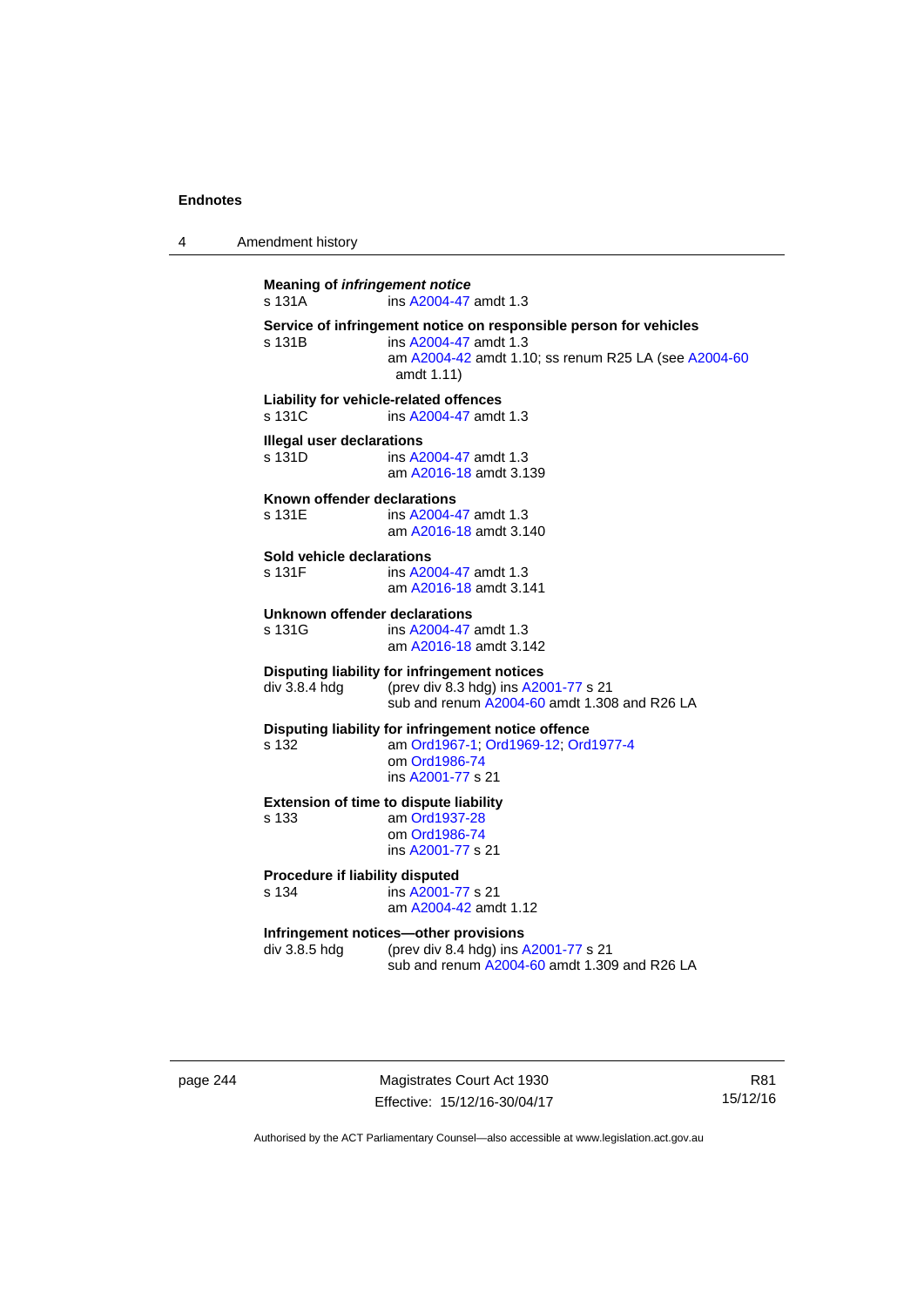#### **Authorised people for infringement notice offences**

| s 134A | ins Ord1968-25          |
|--------|-------------------------|
|        | om Ord1986-74           |
|        | ins A2002-30 amdt 3.588 |
|        |                         |

#### **Money recovered by infant or person of unsound mind**

s 134B ins [Ord1968-25](http://www.legislation.act.gov.au/a/1968-25)

 am [Ord1978-46](http://www.legislation.act.gov.au/a/1978-46) om [Ord1986-74](http://www.legislation.act.gov.au/a/1986-74)

**Delegation of administering authority's functions** 

s 135 am [Ord1937-28](http://www.legislation.act.gov.au/a/1937-28) om [Ord1986-74](http://www.legislation.act.gov.au/a/1986-74) ins [A2001-77](http://www.legislation.act.gov.au/a/2001-77) s 21 sub [A2002-30](http://www.legislation.act.gov.au/a/2002-30) amdt 3.589

#### **Evidentiary certificates**

s 136 om [Ord1986-74](http://www.legislation.act.gov.au/a/1986-74) ins [A2001-77](http://www.legislation.act.gov.au/a/2001-77) s 21

#### **Default summons**

s 137 om [Ord1986-74](http://www.legislation.act.gov.au/a/1986-74)

#### **Service of default summons**

s 138 om [Ord1986-74](http://www.legislation.act.gov.au/a/1986-74)

#### **Ground of defence to be in writing lodged with the clerk**

s 139 am [Ord1937-28](http://www.legislation.act.gov.au/a/1937-28); [Ord1958-12;](http://www.legislation.act.gov.au/a/1958-12) [Ord1970-15](http://www.legislation.act.gov.au/a/1970-15) om [Ord1986-74](http://www.legislation.act.gov.au/a/1986-74)

#### **Trial**

s 140 am [Ord1958-12](http://www.legislation.act.gov.au/a/1958-12); [Ord1970-15](http://www.legislation.act.gov.au/a/1970-15) om [Ord1986-74](http://www.legislation.act.gov.au/a/1986-74)

### **Enforcement of criminal decisions**

pt 3.9 hdg (prev pt 9 hdg) sub and renum [A2004-60](http://www.legislation.act.gov.au/a/2004-60) amdt 1.310

#### **Enforcement of criminal decisions—general**

div 3.9.1 hdg (prev pt 9 div 1 hdg) renum R8 LA sub and renum [A2004-60](http://www.legislation.act.gov.au/a/2004-60) amdt 1.311

#### **Minute of decision and notice to defendant**

s 141 am [Ord1972-37](http://www.legislation.act.gov.au/a/1972-37); [Ord1990-5](http://www.legislation.act.gov.au/a/alt_ord1990-5); [A1991-44](http://www.legislation.act.gov.au/a/1991-44); [A1993-4](http://www.legislation.act.gov.au/a/1993-4); [A1996-6](http://www.legislation.act.gov.au/a/1996-6); [A1996-68;](http://www.legislation.act.gov.au/a/1996-68) [A1998-25](http://www.legislation.act.gov.au/a/1998-25); [A1999-91](http://www.legislation.act.gov.au/a/1999-91) sch 2; ss renum R10 LA; [A2006-23](http://www.legislation.act.gov.au/a/2006-23) amdts 1.235, 1.236; [A2006-40](http://www.legislation.act.gov.au/a/2006-40) amdt 2.143; [A2007-44](http://www.legislation.act.gov.au/a/2007-44) amdt 1.2; [A2010-21](http://www.legislation.act.gov.au/a/2010-21) amdt 1.10; [A2011-22](http://www.legislation.act.gov.au/a/2011-22) amdt 1.311; [A2011-48](http://www.legislation.act.gov.au/a/2011-48) amdt 1.38; [A2016-12](http://www.legislation.act.gov.au/a/2016-12/default.asp) amdt 3.5

### **Formal convictions and orders**

s 142 am [Ord1937-28](http://www.legislation.act.gov.au/a/1937-28); [A1991-44;](http://www.legislation.act.gov.au/a/1991-44) [A2005-20](http://www.legislation.act.gov.au/a/2005-20) amdt 3.272; [A2006-40](http://www.legislation.act.gov.au/a/2006-40) amdt 2.144

R81 15/12/16

Magistrates Court Act 1930 Effective: 15/12/16-30/04/17 page 245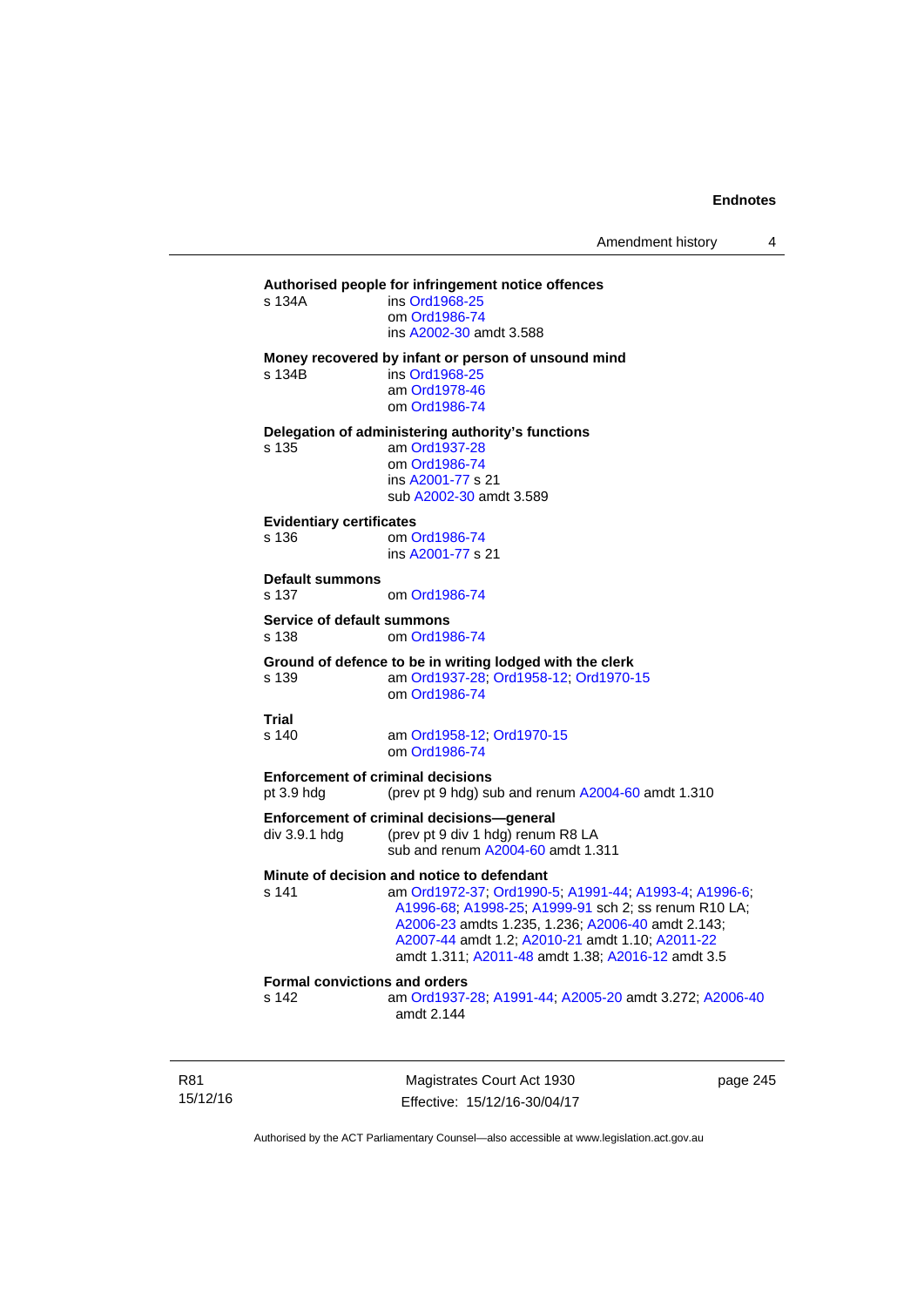4 Amendment history

| s 143                                           | <b>Consequences if information dismissed</b><br>am Ord1986-74; A1991-44<br>sub A2005-20 amdt 3.273                                                                                                                                                                                                                                                                                                                                                                                                                                                                                                                                                                                                                                                                                                                                                                 |
|-------------------------------------------------|--------------------------------------------------------------------------------------------------------------------------------------------------------------------------------------------------------------------------------------------------------------------------------------------------------------------------------------------------------------------------------------------------------------------------------------------------------------------------------------------------------------------------------------------------------------------------------------------------------------------------------------------------------------------------------------------------------------------------------------------------------------------------------------------------------------------------------------------------------------------|
| s 144                                           | Copies of informations and other documents<br>sub Ord1967-1<br>am Ord1980-10; Ord1986-74; A1991-38; A1991-44; A1994-4;<br>A2006-23 amdt 1.237                                                                                                                                                                                                                                                                                                                                                                                                                                                                                                                                                                                                                                                                                                                      |
| Imprisonment in first instance<br>s 145         | am A1996-6<br>om A2006-23 amdt 1.238                                                                                                                                                                                                                                                                                                                                                                                                                                                                                                                                                                                                                                                                                                                                                                                                                               |
| <b>Enforcement of fines</b><br>div 3.9.2 hdg    | (prev pt 9 div 2 hdg) sub $A1994-61$<br>am A1998-25<br>renum as div 9.2 hdg R8 LA<br>renum A2004-60 amdt 1.312<br>om A2010-21 amdt 1.11                                                                                                                                                                                                                                                                                                                                                                                                                                                                                                                                                                                                                                                                                                                            |
| Definitions for div 3.9.2<br>s 146 hdg<br>s 146 | sub A2004-60 amdt 1.313<br>om Ord1986-57<br>ins Ord1989-60<br>sub A1991-112<br>am A2006-23 amdt 1.239<br>om A2010-21 amdt 1.11<br>def <i>chief police officer</i> ins A1998-25 s 8<br>om A2004-60 amdt 1.314<br>def <i>default notice</i> ins A1998-25 s 8<br>om A2010-21 amdt 1.11<br>def <i>fine</i> ins A1998-25 s 8<br>am A1999-91 sch 2; A2005-20 amdt 3.274; A2006-23<br>amdt 1.240, amdt 1.241; A2007-44 amdt 1.3; pars renum<br>R <sub>39</sub> LA<br>om A2010-21 amdt 1.11<br>def <i>fine defaulter</i> ins A1998-25 s 8<br>om A2010-21 amdt 1.11<br>def government agency ins A1998-25 s 8<br>am A2005-20 amdt 3.275<br>om A2010-21 amdt 1.11<br>def outstanding fine ins A1998-25 s 8<br>sub A2005-20 amdt 3.276<br>om A2010-21 amdt 1.11<br>def <i>parking offence</i> om A1998-25 s 8<br>def penalty notice ins A1998-25 s 8<br>om A2010-21 amdt 1.11 |

page 246 Magistrates Court Act 1930 Effective: 15/12/16-30/04/17

R81 15/12/16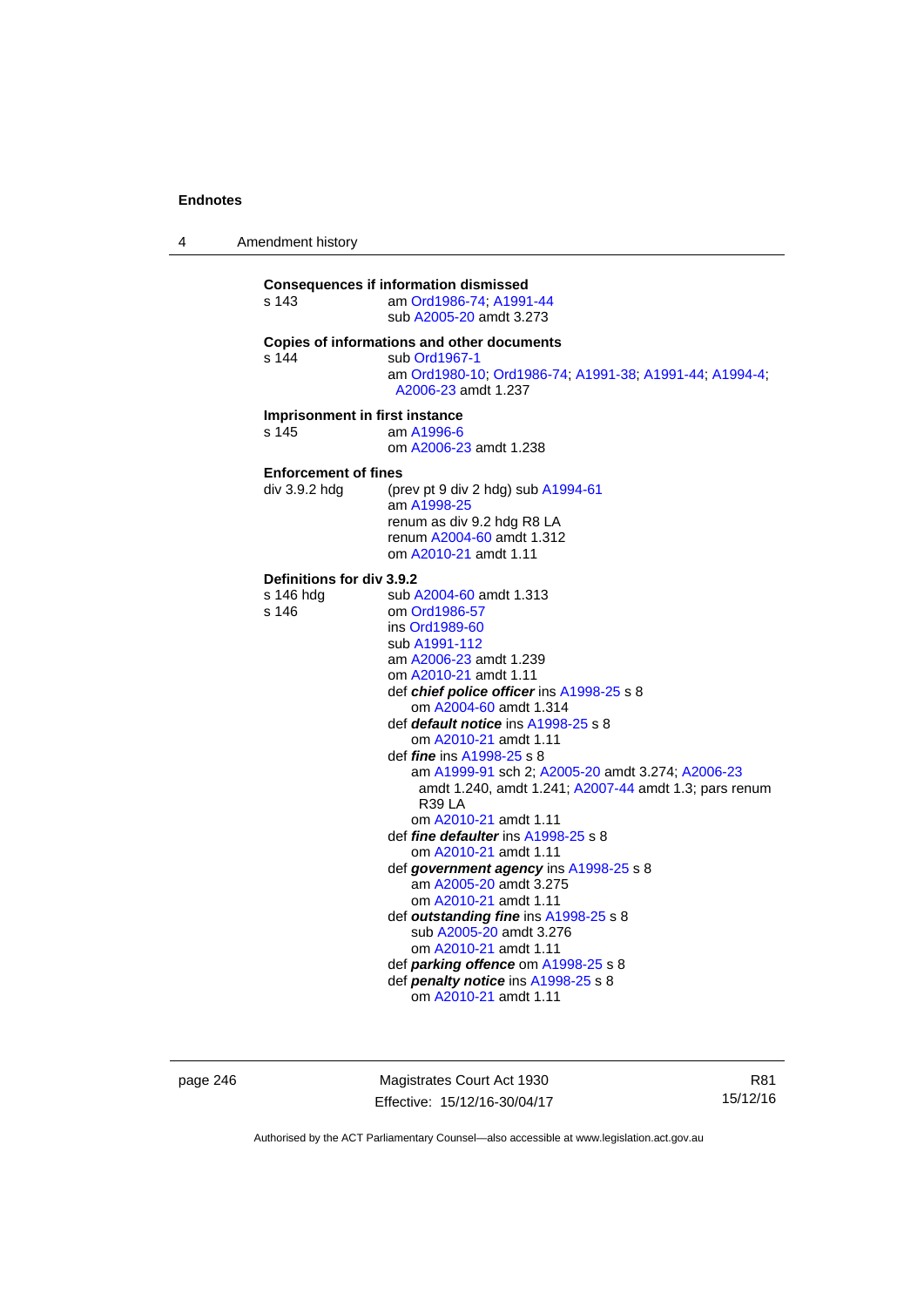| Amendment history |  |
|-------------------|--|
|-------------------|--|

 def *Territory entity* ins [A1998-25](http://www.legislation.act.gov.au/a/1998-25) s 8 sub [A2004-60](http://www.legislation.act.gov.au/a/2004-60) amdt 1.315 om [A2010-21](http://www.legislation.act.gov.au/a/2010-21) amdt 1.11 def *traffic offence* am [A1993-4](http://www.legislation.act.gov.au/a/1993-4) s 21 om [A1998-25](http://www.legislation.act.gov.au/a/1998-25) s 8 **No imprisonment for breach of reparation order**  s 146A ins ord [A1990-1](http://www.legislation.act.gov.au/a/alt_ord1990-1) am [A1996-6](http://www.legislation.act.gov.au/a/1996-6) om [A1998-25](http://www.legislation.act.gov.au/a/1998-25) **Payment of fine**  s 147 am [Ord1968-25](http://www.legislation.act.gov.au/a/1968-25); [Ord1977-34](http://www.legislation.act.gov.au/a/1977-34); [Ord1986-74](http://www.legislation.act.gov.au/a/1986-74); [Ord1989-60](http://www.legislation.act.gov.au/a/1989-60); [Ord1990-5;](http://www.legislation.act.gov.au/a/alt_ord1990-5) [A1991-112;](http://www.legislation.act.gov.au/a/1991-112) [A1992-23](http://www.legislation.act.gov.au/a/1992-23); [A1993-4](http://www.legislation.act.gov.au/a/1993-4); [A1994-4](http://www.legislation.act.gov.au/a/1994-4); [A1994-45;](http://www.legislation.act.gov.au/a/1994-45) [A1994-61](http://www.legislation.act.gov.au/a/1994-61); [A1995-46](http://www.legislation.act.gov.au/a/1995-46) sub [A1998-25](http://www.legislation.act.gov.au/a/1998-25) om [A2010-21](http://www.legislation.act.gov.au/a/2010-21) amdt 1.11 **Notice of address etc**  s 147A ins [Ord1989-60](http://www.legislation.act.gov.au/a/1989-60) am [A1991-44](http://www.legislation.act.gov.au/a/1991-44); [A1991-112](http://www.legislation.act.gov.au/a/1991-112); [A1993-48](http://www.legislation.act.gov.au/a/1993-48) sub [A1998-25](http://www.legislation.act.gov.au/a/1998-25) om [A2010-21](http://www.legislation.act.gov.au/a/2010-21) amdt 1.11 **Access to particulars of address**  ins [A1998-25](http://www.legislation.act.gov.au/a/1998-25) sub [A2007-8](http://www.legislation.act.gov.au/a/2007-8) amdt 1.14 om [A2010-21](http://www.legislation.act.gov.au/a/2010-21) amdt 1.11 **Doubtful service**  s 147C ins [A1998-25](http://www.legislation.act.gov.au/a/1998-25) om [A2010-21](http://www.legislation.act.gov.au/a/2010-21) amdt 1.11 **Court may allow time to pay**  s 148 am [Ord1974-14](http://www.legislation.act.gov.au/a/1974-14); [Ord1979-33](http://www.legislation.act.gov.au/a/1979-33); [A1991-44](http://www.legislation.act.gov.au/a/1991-44); [A1998-25](http://www.legislation.act.gov.au/a/1998-25); ss renum R10 LA; [A2005-20](http://www.legislation.act.gov.au/a/2005-20) amdt 3.277 om [A2010-21](http://www.legislation.act.gov.au/a/2010-21) amdt 1.11 **Penalty notice**  om [Ord1986-74](http://www.legislation.act.gov.au/a/1986-74) ins [A1998-25](http://www.legislation.act.gov.au/a/1998-25) om [A2010-21](http://www.legislation.act.gov.au/a/2010-21) amdt 1.11 **Default**  s 150 am [Ord1974-14](http://www.legislation.act.gov.au/a/1974-14); [Ord1977-34](http://www.legislation.act.gov.au/a/1977-34); [Ord1979-33](http://www.legislation.act.gov.au/a/1979-33); [Ord1986-74](http://www.legislation.act.gov.au/a/1986-74); [Ord1989-60](http://www.legislation.act.gov.au/a/1989-60); [A1991-112](http://www.legislation.act.gov.au/a/1991-112); [A1993-4](http://www.legislation.act.gov.au/a/1993-4); [A1999-79](http://www.legislation.act.gov.au/a/1999-79) s 5 sch 3 sub [A1998-25](http://www.legislation.act.gov.au/a/1998-25) am [A2004-60](http://www.legislation.act.gov.au/a/2004-60) amdt 1.316 om [A2010-21](http://www.legislation.act.gov.au/a/2010-21) amdt 1.11

R81 15/12/16

Magistrates Court Act 1930 Effective: 15/12/16-30/04/17 page 247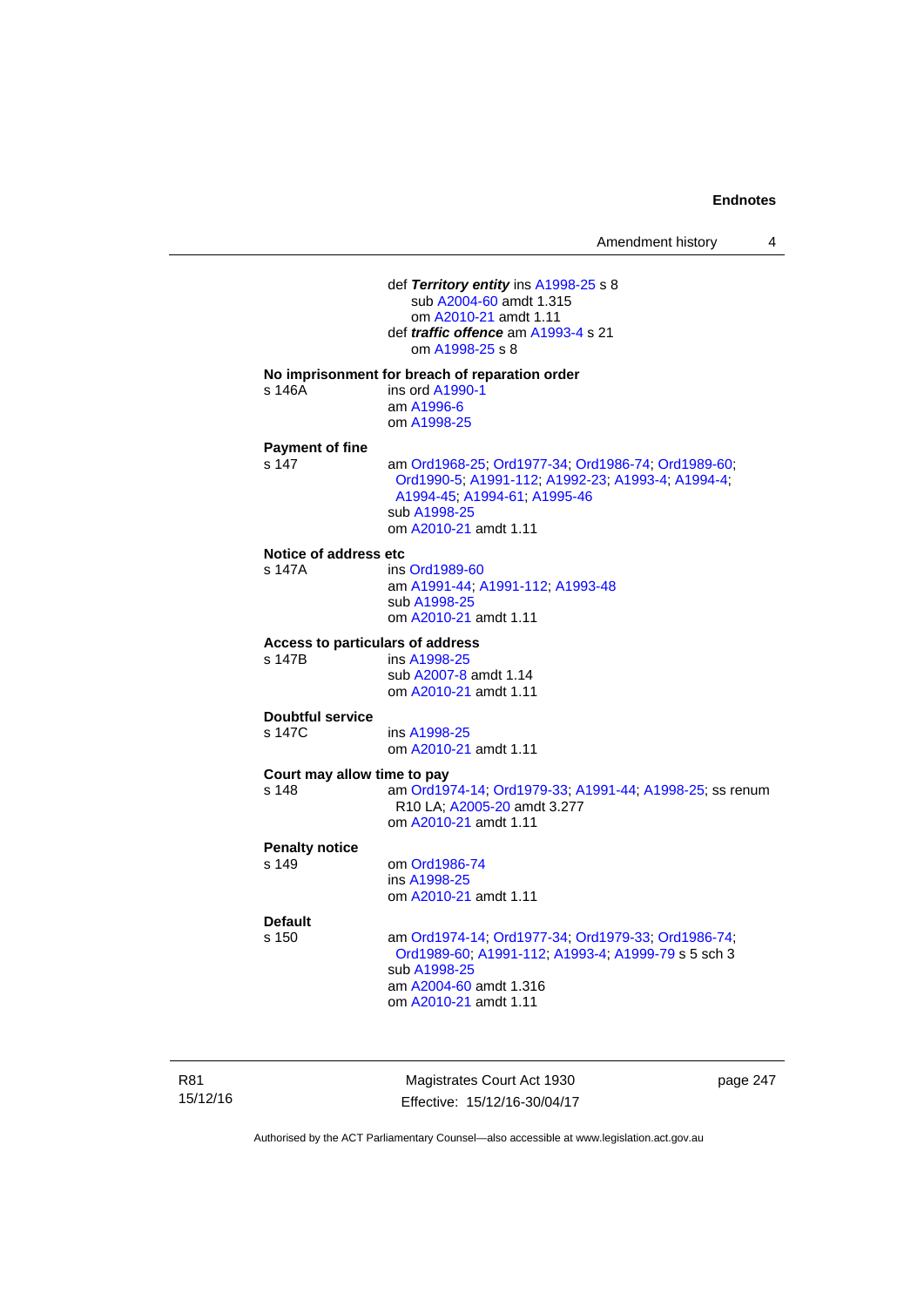4 Amendment history

**Parking offences—further orders in respect of natural persons**  s 150A ins [Ord1989-60](http://www.legislation.act.gov.au/a/1989-60) am [A1991-44](http://www.legislation.act.gov.au/a/1991-44); [A1991-112](http://www.legislation.act.gov.au/a/1991-112); [A1993-48](http://www.legislation.act.gov.au/a/1993-48) om [A1998-25](http://www.legislation.act.gov.au/a/1998-25) **Parking offences—further orders in respect of bodies corporate**  s 150B ins [Ord1989-60](http://www.legislation.act.gov.au/a/1989-60) am [A1991-44](http://www.legislation.act.gov.au/a/1991-44); [A1991-112](http://www.legislation.act.gov.au/a/1991-112); [A1993-48](http://www.legislation.act.gov.au/a/1993-48); [A1994-61](http://www.legislation.act.gov.au/a/1994-61) om [A1998-25](http://www.legislation.act.gov.au/a/1998-25) **Further orders—service**  s 150C ins [Ord1989-60](http://www.legislation.act.gov.au/a/1989-60) am [A1991-44](http://www.legislation.act.gov.au/a/1991-44) om [A1998-25](http://www.legislation.act.gov.au/a/1998-25) **Default notice**  s 151 orig s 151 renum as s 185 ins [A1998-25](http://www.legislation.act.gov.au/a/1998-25) om [A2010-21](http://www.legislation.act.gov.au/a/2010-21) amdt 1.11 **Special arrangements**  s 152 orig s 152 renum as s 186 ins [A1998-25](http://www.legislation.act.gov.au/a/1998-25) am [A2006-23](http://www.legislation.act.gov.au/a/2006-23) amdt 1.242; [A2008-19](http://www.legislation.act.gov.au/a/2008-19) amdt 1.86 om [A2010-21](http://www.legislation.act.gov.au/a/2010-21) amdt 1.11 **Notice for suspension of driver licence etc**  s 153 am [Ord1937-28](http://www.legislation.act.gov.au/a/1937-28); [Ord1940-22](http://www.legislation.act.gov.au/a/1940-22); [Ord1989-60](http://www.legislation.act.gov.au/a/1989-60); [A1991-44](http://www.legislation.act.gov.au/a/1991-44) om [A1998-25](http://www.legislation.act.gov.au/a/1998-25) sub [A1999-79](http://www.legislation.act.gov.au/a/1999-79) s 5 sch 3 am [A2006-23](http://www.legislation.act.gov.au/a/2006-23) amdt 1.243; [A2008-19](http://www.legislation.act.gov.au/a/2008-19) amdt 1.87 om [A2010-21](http://www.legislation.act.gov.au/a/2010-21) amdt 1.11 **Parking offences—instalment payments**<br>s 153A **ins Ord1989-60** ins [Ord1989-60](http://www.legislation.act.gov.au/a/1989-60) am [A1991-44](http://www.legislation.act.gov.au/a/1991-44) om [A1998-25](http://www.legislation.act.gov.au/a/1998-25) **Consequence of non-compliance with certain orders**  ins [Ord1989-60](http://www.legislation.act.gov.au/a/1989-60) am [A1991-44](http://www.legislation.act.gov.au/a/1991-44) om [A1998-25](http://www.legislation.act.gov.au/a/1998-25) **Part payments**  s 153C ins [Ord1989-60](http://www.legislation.act.gov.au/a/1989-60) am [A1991-44](http://www.legislation.act.gov.au/a/1991-44) om [A1998-25](http://www.legislation.act.gov.au/a/1998-25)

page 248 Magistrates Court Act 1930 Effective: 15/12/16-30/04/17

R81 15/12/16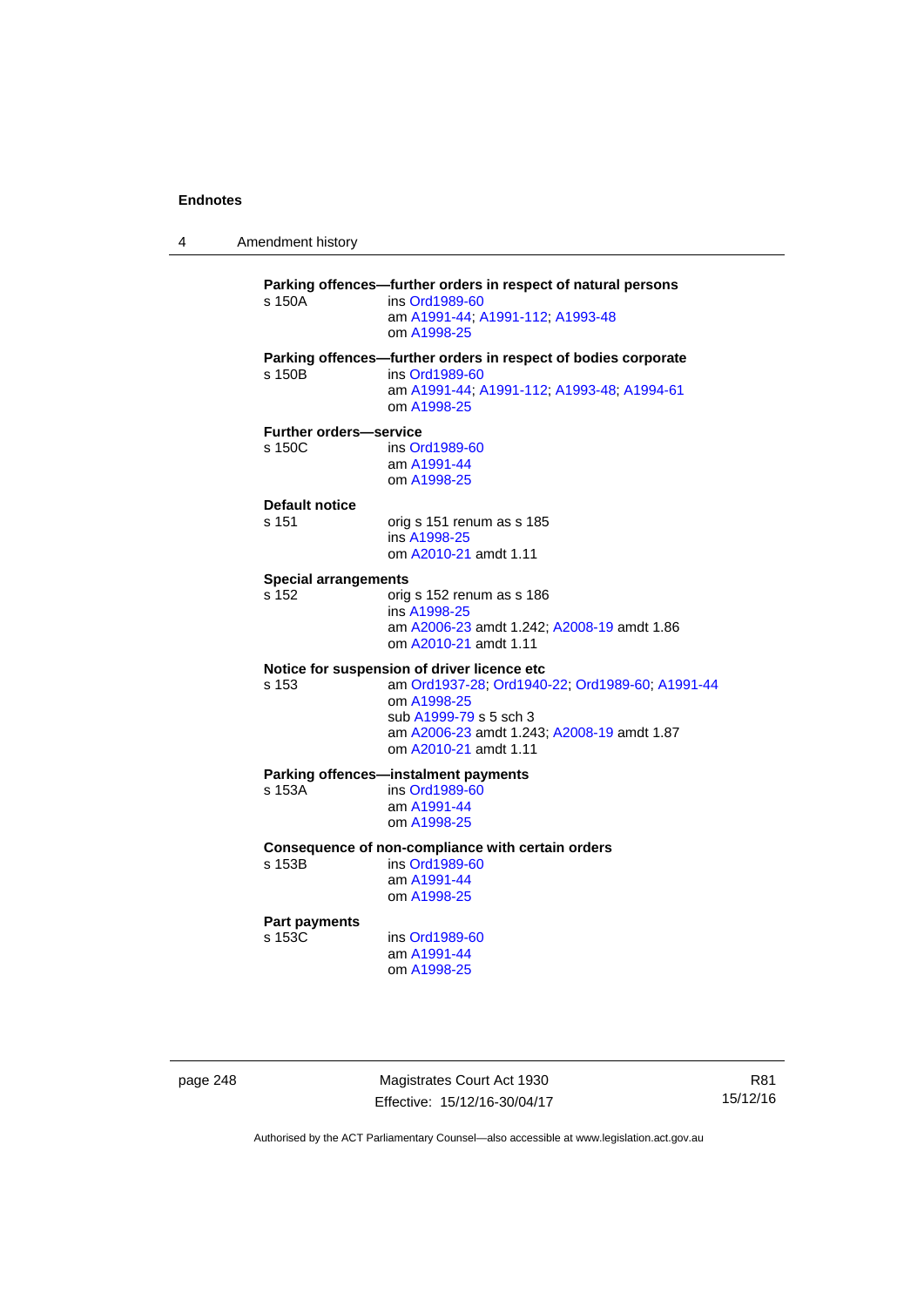# **Access to personal information**

orig s 154 renum as s 187 ins [A1998-25](http://www.legislation.act.gov.au/a/1998-25) sub [A2007-8](http://www.legislation.act.gov.au/a/2007-8) amdt 1.15 om [A2010-21](http://www.legislation.act.gov.au/a/2010-21) amdt 1.11

#### **Ascertainment of capacity to pay fine**

s 154A ins [A1998-25](http://www.legislation.act.gov.au/a/1998-25) am [A2004-60](http://www.legislation.act.gov.au/a/2004-60) amdts 1.317-1.320 reloc to [Magistrates Court Rules 1932](http://www.legislation.act.gov.au/sl/1932-4/default.asp), pt 4 as rule 18 by [A2004-60](http://www.legislation.act.gov.au/a/2004-60) amdt 1.321

#### **Garnishee orders and writs of execution**

| s 154B | ins A1998-25                                                                     |
|--------|----------------------------------------------------------------------------------|
|        | am A2004-60 amdt 1.322, amdt 1.323                                               |
|        | reloc to Magistrates Court Rules 1932, pt 4 as rule 19 by<br>A2004-60 amdt 1.324 |

### **Application of Magistrates Court (Civil Jurisdiction) Rules, pt 19**

| s 154C hdg | sub A2004-60 amdt 1.325                                                          |
|------------|----------------------------------------------------------------------------------|
| s 154C     | ins A1998-25                                                                     |
|            | am A2004-60 amdts 1.326-1.334                                                    |
|            | reloc to Magistrates Court Rules 1932, pt 4 as rule 20 by<br>A2004-60 amdt 1.335 |
|            |                                                                                  |

# **Fine defaulters—imprisonment**<br>s 154D **ins A1998-25**

ins [A1998-25](http://www.legislation.act.gov.au/a/1998-25) sub [A2006-23](http://www.legislation.act.gov.au/a/2006-23) amdt 1.244 am [A2007-15](http://www.legislation.act.gov.au/a/2007-15) amdt 1.27; [A2007-44](http://www.legislation.act.gov.au/a/2007-44) amdt 1.4; [A2008-19](http://www.legislation.act.gov.au/a/2008-19) amdt 1.88 om [A2010-21](http://www.legislation.act.gov.au/a/2010-21) amdt 1.11

#### **Young fine defaulters**

s 154E **ins [A2008-19](http://www.legislation.act.gov.au/a/2008-19)** amdt 1.89 om [A2010-21](http://www.legislation.act.gov.au/a/2010-21) amdt 1.11

# **Young fine defaulters—no capacity to pay**

ins [A2008-19](http://www.legislation.act.gov.au/a/2008-19) amdt 1.89 om [A2010-21](http://www.legislation.act.gov.au/a/2010-21) amdt 1.11

### **Fine amounts to be paid to registrar**

| s 155 hdg | am A1991-44             |
|-----------|-------------------------|
| s 155     | am A1991-44             |
|           | sub A2005-20 amdt 3.278 |
|           | om A2006-23 amdt 1.244  |
|           |                         |

# **Costs to be paid to clerk by registrar of motor vehicles**

s 155A ins [Ord1989-60](http://www.legislation.act.gov.au/a/1989-60)

am [A1991-44](http://www.legislation.act.gov.au/a/1991-44)

 am [A1991-44](http://www.legislation.act.gov.au/a/1991-44); [A1991-112](http://www.legislation.act.gov.au/a/1991-112) om [A1998-25](http://www.legislation.act.gov.au/a/1998-25)

R81 15/12/16

Magistrates Court Act 1930 Effective: 15/12/16-30/04/17 page 249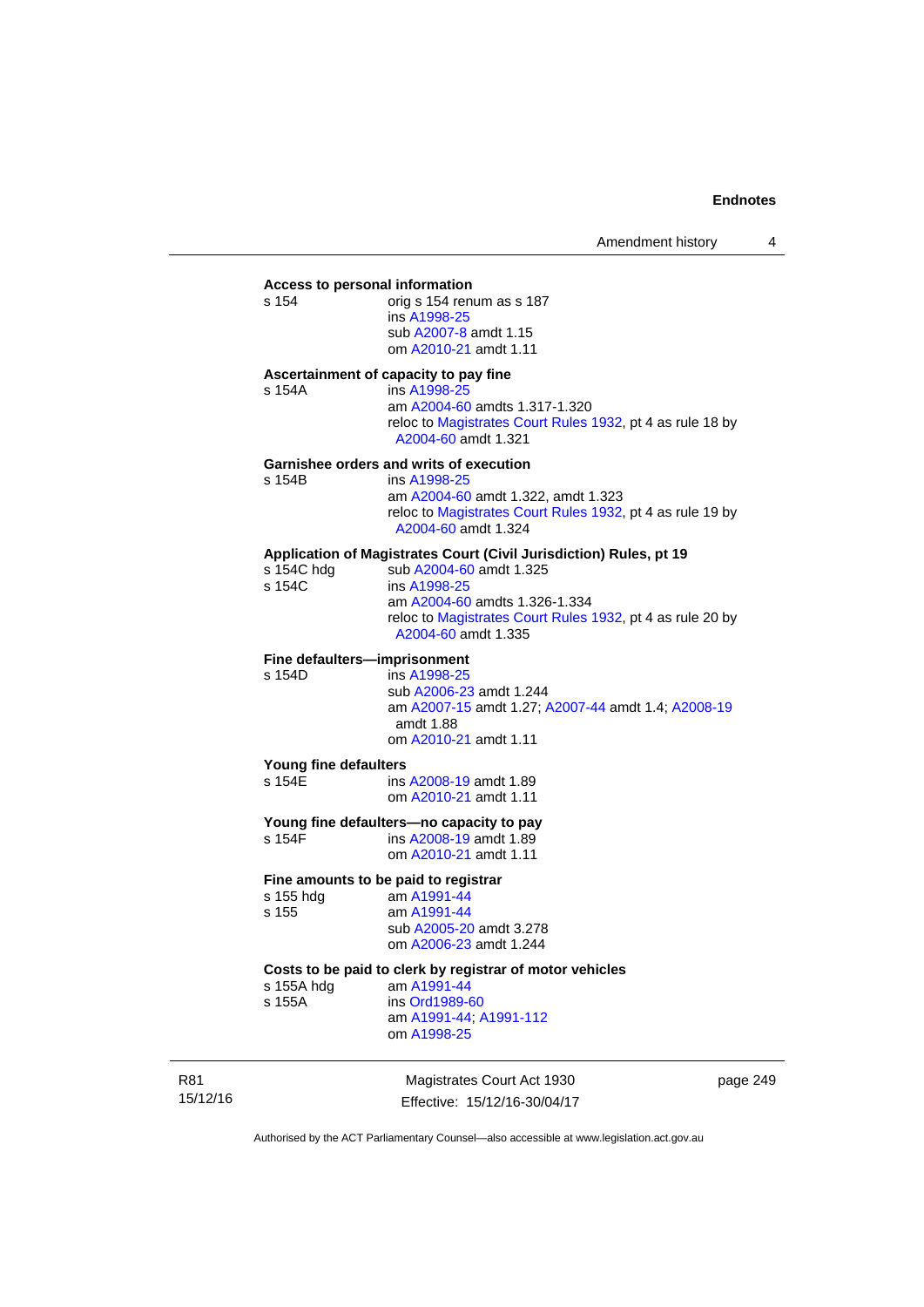4 Amendment history

#### **Execution to stop on payment**

| s 156 | am Ord1977-34           |
|-------|-------------------------|
|       | sub A2005-20 amdt 3.278 |
|       | om A2006-23 amdt 1.244  |

#### **Outstanding fine discharged by payment**

s 157 am [Ord1976-42](http://www.legislation.act.gov.au/a/1976-42); [Ord1977-34](http://www.legislation.act.gov.au/a/1977-34); [A1991-44](http://www.legislation.act.gov.au/a/1991-44); [A1998-25](http://www.legislation.act.gov.au/a/1998-25); [A2004-60](http://www.legislation.act.gov.au/a/2004-60) amdt 1.336 sub [A2006-23](http://www.legislation.act.gov.au/a/2006-23) amdt 1.244 am [A2008-19](http://www.legislation.act.gov.au/a/2008-19) amdt 1.90 om [A2010-21](http://www.legislation.act.gov.au/a/2010-21) amdt 1.11

# **Outstanding fine satisfied by imprisonment**

s 158 am [Ord1986-74](http://www.legislation.act.gov.au/a/1986-74); [A1991-44](http://www.legislation.act.gov.au/a/1991-44)

 om [A1994-61](http://www.legislation.act.gov.au/a/1994-61) ins [A1998-25](http://www.legislation.act.gov.au/a/1998-25) sub [A2006-23](http://www.legislation.act.gov.au/a/2006-23) amdt 1.244 am [A2007-15](http://www.legislation.act.gov.au/a/2007-15) amdt 1.28 om [A2010-21](http://www.legislation.act.gov.au/a/2010-21) amdt 1.11

# **Outstanding fine satisfied by imprisonment—young fine defaulter**

ins [A2008-19](http://www.legislation.act.gov.au/a/2008-19) amdt 1.91 om [A2010-21](http://www.legislation.act.gov.au/a/2010-21) amdt 1.11

# **Remission**

s 159 hdg am [A1991-44](http://www.legislation.act.gov.au/a/1991-44)<br>s 159 am A1991-44 am [A1991-44](http://www.legislation.act.gov.au/a/1991-44) om [A1994-61](http://www.legislation.act.gov.au/a/1994-61) ins [A1998-25](http://www.legislation.act.gov.au/a/1998-25) om [A2006-23](http://www.legislation.act.gov.au/a/2006-23) amdt 1.245

#### **Conviction or order quashed or set aside**

s 160 om [A1994-61](http://www.legislation.act.gov.au/a/1994-61) ins [A1998-25](http://www.legislation.act.gov.au/a/1998-25) am [A1999-79](http://www.legislation.act.gov.au/a/1999-79) s 5 sch 3 om [A2010-21](http://www.legislation.act.gov.au/a/2010-21) amdt 1.11

#### **Other enforcement provisions not affected**

s 161 am [Ord1986-74](http://www.legislation.act.gov.au/a/1986-74) om [A1994-61](http://www.legislation.act.gov.au/a/1994-61) ins [A1998-25](http://www.legislation.act.gov.au/a/1998-25) om [A2010-21](http://www.legislation.act.gov.au/a/2010-21) amdt 1.11

#### **Procedure on execution**

s 162 am [Ord1953-14](http://www.legislation.act.gov.au/a/1953-14); [Ord1967-1](http://www.legislation.act.gov.au/a/1967-1); [A1991-44](http://www.legislation.act.gov.au/a/1991-44); [A1994-81](http://www.legislation.act.gov.au/a/1994-81) om [A1994-61](http://www.legislation.act.gov.au/a/1994-61)

### **Warrant of distress after appeal**

s 163 om [Ord1972-37](http://www.legislation.act.gov.au/a/1972-37)

page 250 Magistrates Court Act 1930 Effective: 15/12/16-30/04/17

R81 15/12/16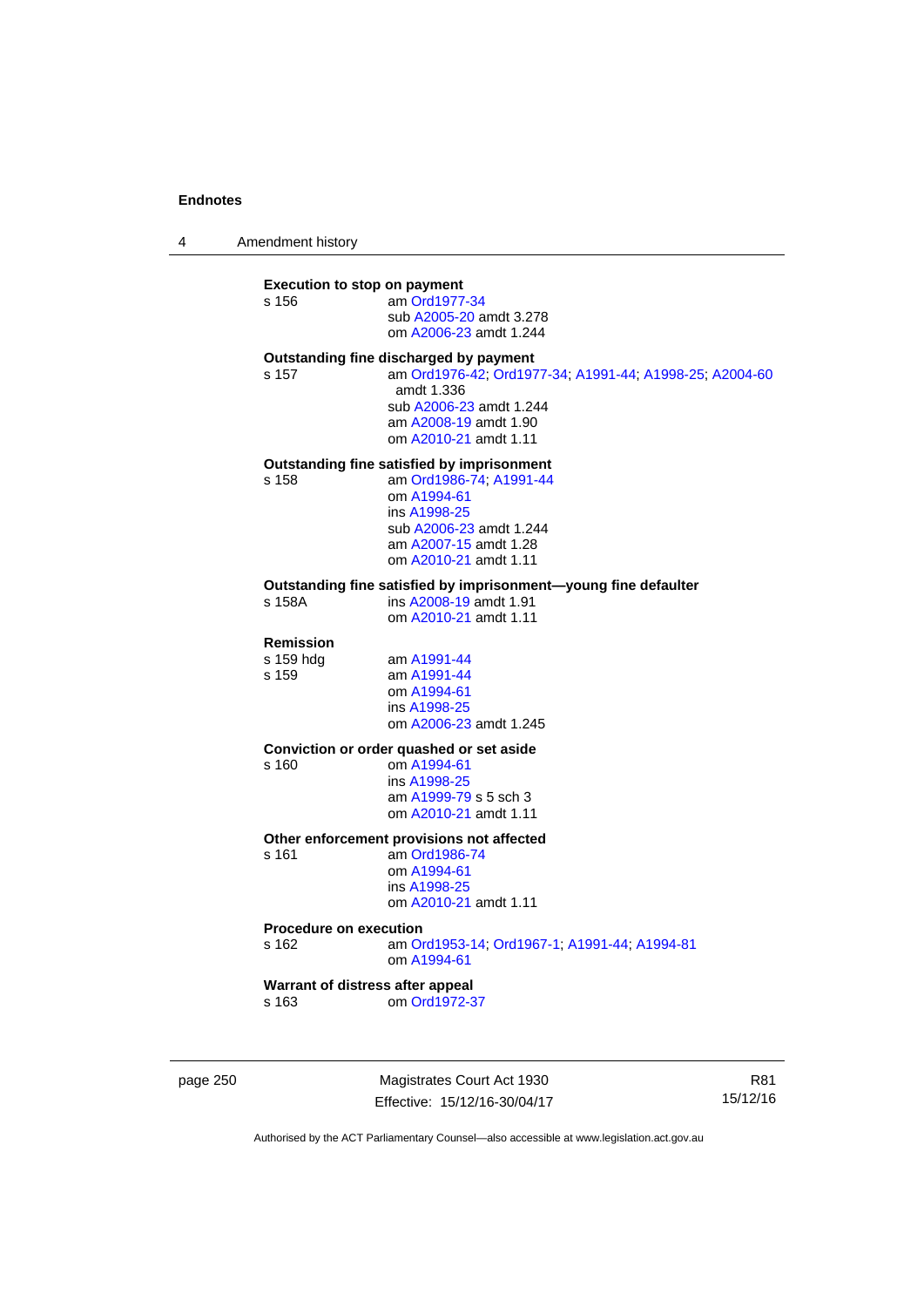Amendment history 4

|                 | s 164                                             | Money, Australian notes and bank notes may be seized and choses in action<br>may be seized, sued on and sold<br>am Ord1990-5<br>om A1994-61                                                                                 |
|-----------------|---------------------------------------------------|-----------------------------------------------------------------------------------------------------------------------------------------------------------------------------------------------------------------------------|
|                 | s 165                                             | Time of application to be recorded<br>am Ord1953-14; A1991-44<br>om A1994-61                                                                                                                                                |
|                 | s 166                                             | Warrant of execution, when to be executed<br>am Ord1967-1; A1994-81<br>om A1994-61                                                                                                                                          |
|                 | div 3.9.3 hdg                                     | Reciprocal enforcement of fines against bodies corporate<br>(prev pt 9 div 2A hdg) ins Ord1982-2<br>renum as div 9.2A hdg R8 LA<br>renum A2004-60 amdt 1.337                                                                |
|                 | Definitions for div 3.9.3<br>s 166A hdg<br>s 166A | sub A2004-60 amdt 1.338<br>ins Ord1982-2<br>def <i>fine</i> am A2005-20 amdt 3.279<br>def reciprocating court sub A2005-20 amdt 3.280<br>def relevant officer am A1991-44 s 7 and sch 1<br>def State am A2004-60 amdt 1.339 |
|                 | s 166B                                            | Declarations relating to reciprocating courts<br>ins Ord1982-2<br>am A2001-44 amdts 1.2752-1.2754; A2005-20 amdt 3.281;<br>A2011-28 amdt 3.178                                                                              |
|                 | <b>Enforcement of fine</b><br>s 166C              | ins Ord1982-2<br>am A1991-44; A1994-61; A2004-60 amdt 1.340, amdt 1.341;<br>A2005-20 amdts 3.282-3.284; ss renum R29 LA (see<br>A2005-20 amdt 3.285); A2006-40 amdts 2.145-2.147                                            |
|                 | s 166D                                            | Effect of enforcement by reciprocating court<br>ins Ord1982-2<br>am A1991-44                                                                                                                                                |
|                 | s 166E hdg<br>s 166E                              | Registrar to notify payment of territory fine<br>am A1991-44<br>ins Ord1982-2<br>am A1991-44                                                                                                                                |
|                 | Adverse claim to goods seized<br>s 167            | am Ord1953-14<br>om Ord1986-74                                                                                                                                                                                              |
|                 | Rules in Interpleader summons<br>s 168            | om Ord1986-74                                                                                                                                                                                                               |
| R81<br>15/12/16 |                                                   | Magistrates Court Act 1930<br>page 251<br>Effective: 15/12/16-30/04/17                                                                                                                                                      |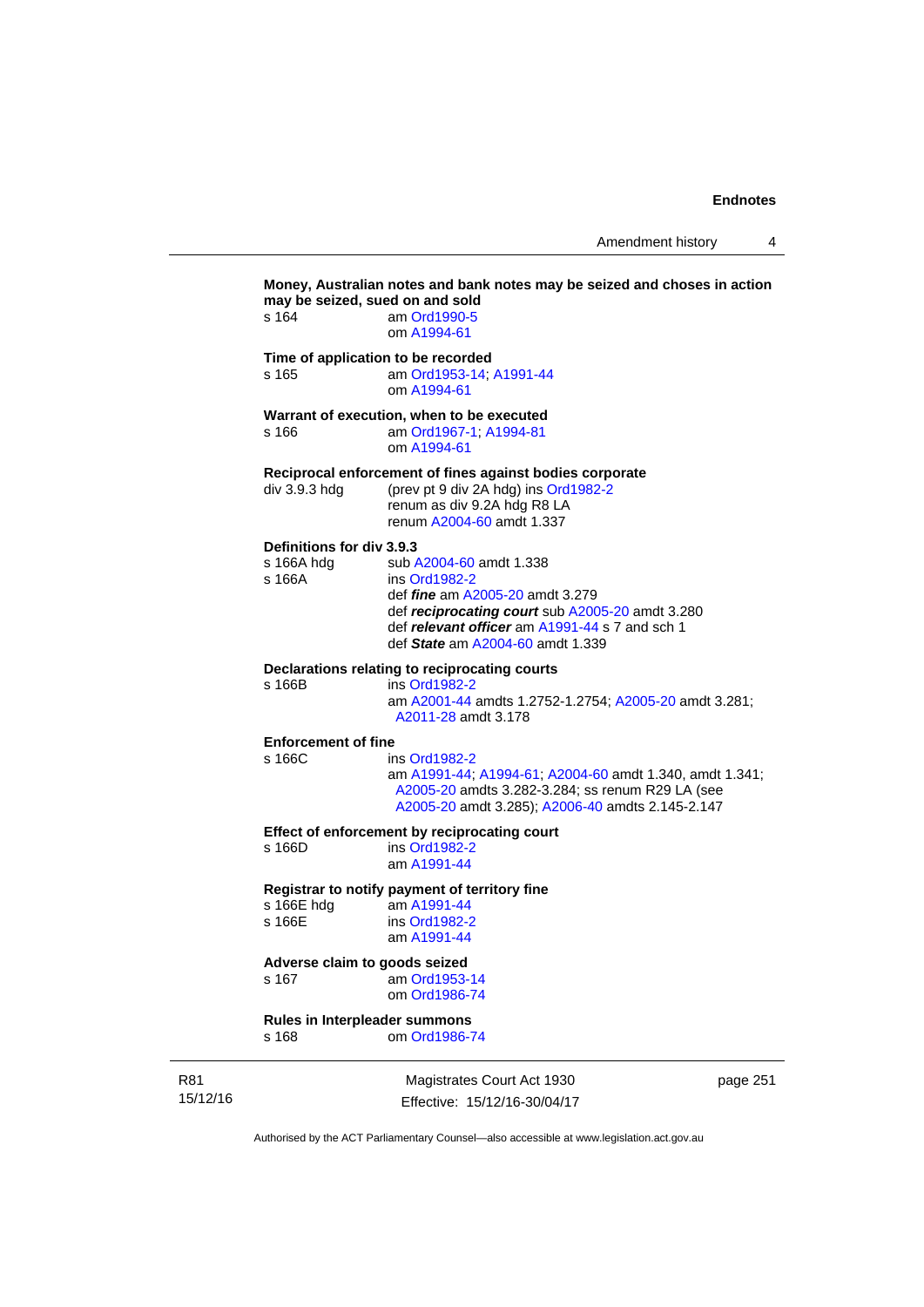4 Amendment history

**Right of landlord not affected**  s 169 om [Ord1986-74](http://www.legislation.act.gov.au/a/1986-74) **Oral examination of debtor as to debts owing to him**  s 170 am [Ord1968-25](http://www.legislation.act.gov.au/a/1968-25); [A1991-44](http://www.legislation.act.gov.au/a/1991-44) om [A1994-61](http://www.legislation.act.gov.au/a/1994-61) **Order nisi for attachment of debt**  s 171 am [Ord1937-28](http://www.legislation.act.gov.au/a/1937-28); [A1991-44](http://www.legislation.act.gov.au/a/1991-44) om [A1994-61](http://www.legislation.act.gov.au/a/1994-61) **Service of order nisi to bind debts**  s 172 am [A1993-4](http://www.legislation.act.gov.au/a/1993-4) om [A1994-61](http://www.legislation.act.gov.au/a/1994-61) **Where garnishee does not dispute debt**  s 173 sub [Ord1968-25](http://www.legislation.act.gov.au/a/1968-25) am [Ord1970-15](http://www.legislation.act.gov.au/a/1970-15); [A1991-44](http://www.legislation.act.gov.au/a/1991-44) om [A1994-61](http://www.legislation.act.gov.au/a/1994-61) **Where garnishee disputes debt**  s 174 am [Ord1986-74](http://www.legislation.act.gov.au/a/1986-74) om [A1994-61](http://www.legislation.act.gov.au/a/1994-61) **Issue may be filed**  s 175 om [A1994-61](http://www.legislation.act.gov.au/a/1994-61) **Where third party claims lien or charge on debt**  s 176 om [A1994-61](http://www.legislation.act.gov.au/a/1994-61) **Court may order warrant to levy amount or issue to be tried**  s 177 om [A1994-61](http://www.legislation.act.gov.au/a/1994-61) **Payment by debtor under order to be valid discharge**  s 178 am [Ord1937-28](http://www.legislation.act.gov.au/a/1937-28) om [A1994-61](http://www.legislation.act.gov.au/a/1994-61) **Debt attachment book**  s 179 am [A1991-44](http://www.legislation.act.gov.au/a/1991-44) om [A1994-61](http://www.legislation.act.gov.au/a/1994-61) **Costs of attachment**  s 180 om [A1994-61](http://www.legislation.act.gov.au/a/1994-61) **Defendants in civil cases not to be imprisoned except under certain circumstances**  am [Ord1937-28](http://www.legislation.act.gov.au/a/1937-28); [A1991-44](http://www.legislation.act.gov.au/a/1991-44) om [A1994-61](http://www.legislation.act.gov.au/a/1994-61) **Warrant in default of compliance**  s 182 am [A1991-44](http://www.legislation.act.gov.au/a/1991-44) om [A1994-61](http://www.legislation.act.gov.au/a/1994-61)

page 252 Magistrates Court Act 1930 Effective: 15/12/16-30/04/17

R81 15/12/16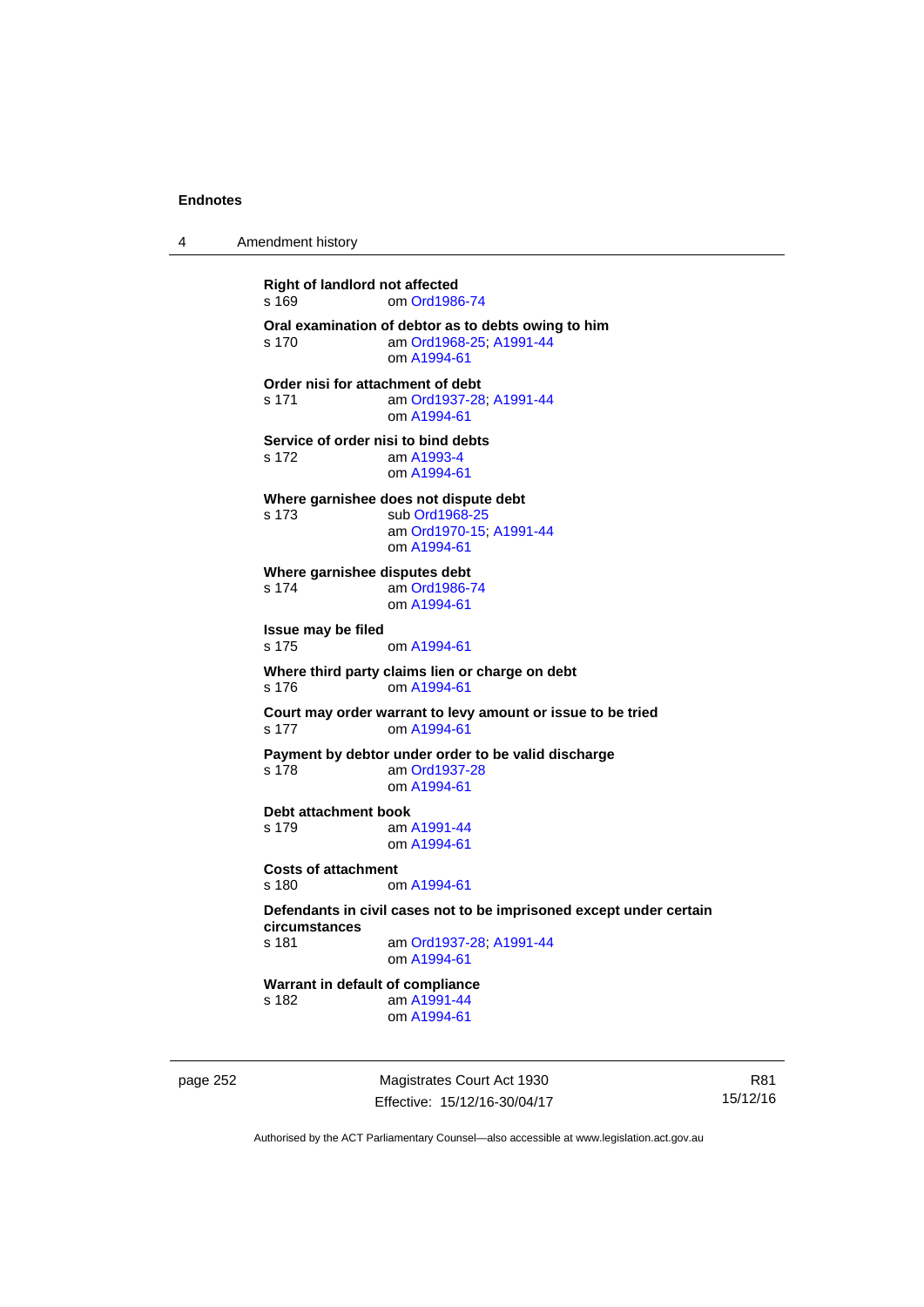| Amendment history |  |
|-------------------|--|
|-------------------|--|

**Ex parte order of commitment**  s 183 am [A1991-44](http://www.legislation.act.gov.au/a/1991-44) om [A1994-61](http://www.legislation.act.gov.au/a/1994-61) **Enforcement of criminal decisions—other provisions**  div 3.9.4 hdg (prev pt 9 div 6 hdg) renum as div 9.6 hdg R8 LA sub and renum [A2004-60](http://www.legislation.act.gov.au/a/2004-60) amdt 1.342 **Enforcement of costs against informant**  s 184 orig s 184 am [A1991-44](http://www.legislation.act.gov.au/a/1991-44) om [A1994-61](http://www.legislation.act.gov.au/a/1994-61) ins [A1998-25](http://www.legislation.act.gov.au/a/1998-25) s 17 **Committal to prison—orders not involving payment of amount**  s 185 orig s 185 sub [Ord1967-1](http://www.legislation.act.gov.au/a/1967-1) om [Ord1972-37](http://www.legislation.act.gov.au/a/1972-37) (prev s 151) am [Ord1977-34](http://www.legislation.act.gov.au/a/1977-34); [A1996-6](http://www.legislation.act.gov.au/a/1996-6) renum [A1998-25](http://www.legislation.act.gov.au/a/1998-25) am [A2005-20](http://www.legislation.act.gov.au/a/2005-20) amdts 3.286-3.288 om [A2006-23](http://www.legislation.act.gov.au/a/2006-23) amdt 1.246 **Warrant of commitment to prison**  s 186 orig s 186 om [A1994-61](http://www.legislation.act.gov.au/a/1994-61) (prev s 152) sub [A1996-6](http://www.legislation.act.gov.au/a/1996-6) renum [A1998-25](http://www.legislation.act.gov.au/a/1998-25) am [A1998-67](http://www.legislation.act.gov.au/a/1998-67); ss renum R10 LA om [A2006-23](http://www.legislation.act.gov.au/a/2006-23) amdt 1.246 **Warrant of commitment if defendant already in prison**  s 187 orig s 187 om [A1994-61](http://www.legislation.act.gov.au/a/1994-61) (prev s 154) renum [A1998-25](http://www.legislation.act.gov.au/a/1998-25) am [A2005-20](http://www.legislation.act.gov.au/a/2005-20) amdt 3.289 om [A2006-23](http://www.legislation.act.gov.au/a/2006-23) amdt 1.246 **Mitigation of payment by court**<br>s 188 am Ord1967-am [Ord1967-1;](http://www.legislation.act.gov.au/a/1967-1) [Ord1982-3](http://www.legislation.act.gov.au/a/1982-3); [Ord1985-41](http://www.legislation.act.gov.au/a/1985-41); [Ord1990-5](http://www.legislation.act.gov.au/a/alt_ord1990-5); [A1994-81](http://www.legislation.act.gov.au/a/1994-81) om [A2006-23](http://www.legislation.act.gov.au/a/2006-23) amdt 1.246 **Scale of imprisonment for nonpayment of money**  s 189 am [Ord1967-1;](http://www.legislation.act.gov.au/a/1967-1) [Ord1977-34](http://www.legislation.act.gov.au/a/1977-34); [Ord1978-46](http://www.legislation.act.gov.au/a/1978-46) sub [A1993-4](http://www.legislation.act.gov.au/a/1993-4) am [A1994-61](http://www.legislation.act.gov.au/a/1994-61) om [A1998-25](http://www.legislation.act.gov.au/a/1998-25) **Proceeds of warrants of execution**  s 190 sub [Ord1986-74](http://www.legislation.act.gov.au/a/1986-74) am [Ord1990-5;](http://www.legislation.act.gov.au/a/alt_ord1990-5) [A1991-44](http://www.legislation.act.gov.au/a/1991-44) om [A1994-61](http://www.legislation.act.gov.au/a/1994-61)

R81 15/12/16

Magistrates Court Act 1930 Effective: 15/12/16-30/04/17 page 253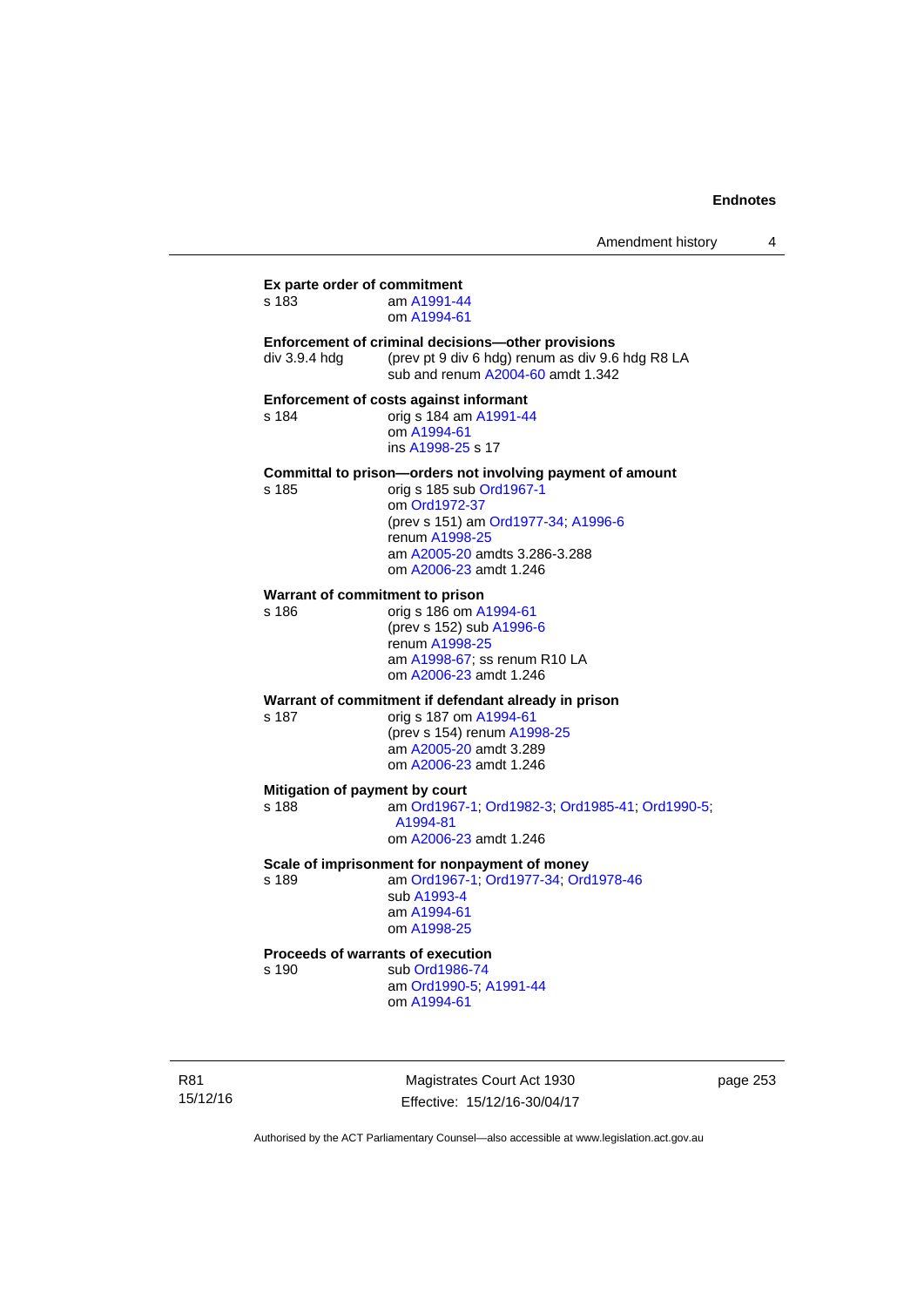| 4        | Amendment history                    |                                                                                                                                                                                                                                 |                 |  |  |
|----------|--------------------------------------|---------------------------------------------------------------------------------------------------------------------------------------------------------------------------------------------------------------------------------|-----------------|--|--|
|          | s 191 hdg<br>s 191                   | Accounts to be kept of amounts received<br>am A2001-44 amdt 1.2755<br>sub A2004-60 amdt 1.343<br>am Ord1967-1, Ord1979-33, A1991-44, A1994-81, A2001-44<br>amdt 1.2756; A2004-60 amdt 1.344, amdt 1.345; A2006-23<br>amdt 1.247 |                 |  |  |
|          | s 192                                | Executors and administrators may enforce orders in civil matters<br>am A1991-44<br>om A1994-61                                                                                                                                  |                 |  |  |
|          | Forfeited goods may be sold<br>s 193 | am Ord1990-5; A2005-20 amdt 3.290                                                                                                                                                                                               |                 |  |  |
|          | s 194 hdg<br>s 194                   | Enforcement order not void for form only<br>sub A2006-40 amdt 2.148<br>am A1994-61<br>sub A2006-23 amdt 1.248<br>am A2006-40 amdt 2.149                                                                                         |                 |  |  |
|          | s 195                                | Convictions etc to be given to Supreme Court registrar<br>am Ord1937-28; A1992-23<br>sub A2005-20 amdt 3.291                                                                                                                    |                 |  |  |
|          |                                      | Definitions for pt 10                                                                                                                                                                                                           |                 |  |  |
|          | s 196                                | am Ord1937-28<br>sub A1990-65<br>am A1992-37; A2000-60 s 4<br>om A2001-90 amdt 1.79                                                                                                                                             |                 |  |  |
|          | Power to make<br>s 197               | sub A1990-65<br>om A2001-90 amdt 1.79                                                                                                                                                                                           |                 |  |  |
|          | <b>Entitlement to apply</b><br>s 198 | sub A1990-65<br>am A1998-38; A2000-60 s 5<br>om A2001-90 amdt 1.79                                                                                                                                                              |                 |  |  |
|          | s 198A                               | Powers exercisable in care and protection proceedings<br>ins A1999-64 s 4 sch 2<br>om A2001-90 amdt 1.79                                                                                                                        |                 |  |  |
|          | s 198B                               | Special requirements-applications by community advocate or employer<br>ins A2000-60 s 6<br>om A2001-90 amdt 1.79                                                                                                                |                 |  |  |
|          | <b>Hearing dates</b><br>s 199        | am Ord1937-28<br>sub A1990-65<br>am A1991-44<br>om A2001-90 amdt 1.79                                                                                                                                                           |                 |  |  |
| page 254 |                                      | Magistrates Court Act 1930<br>Effective: 15/12/16-30/04/17                                                                                                                                                                      | R81<br>15/12/16 |  |  |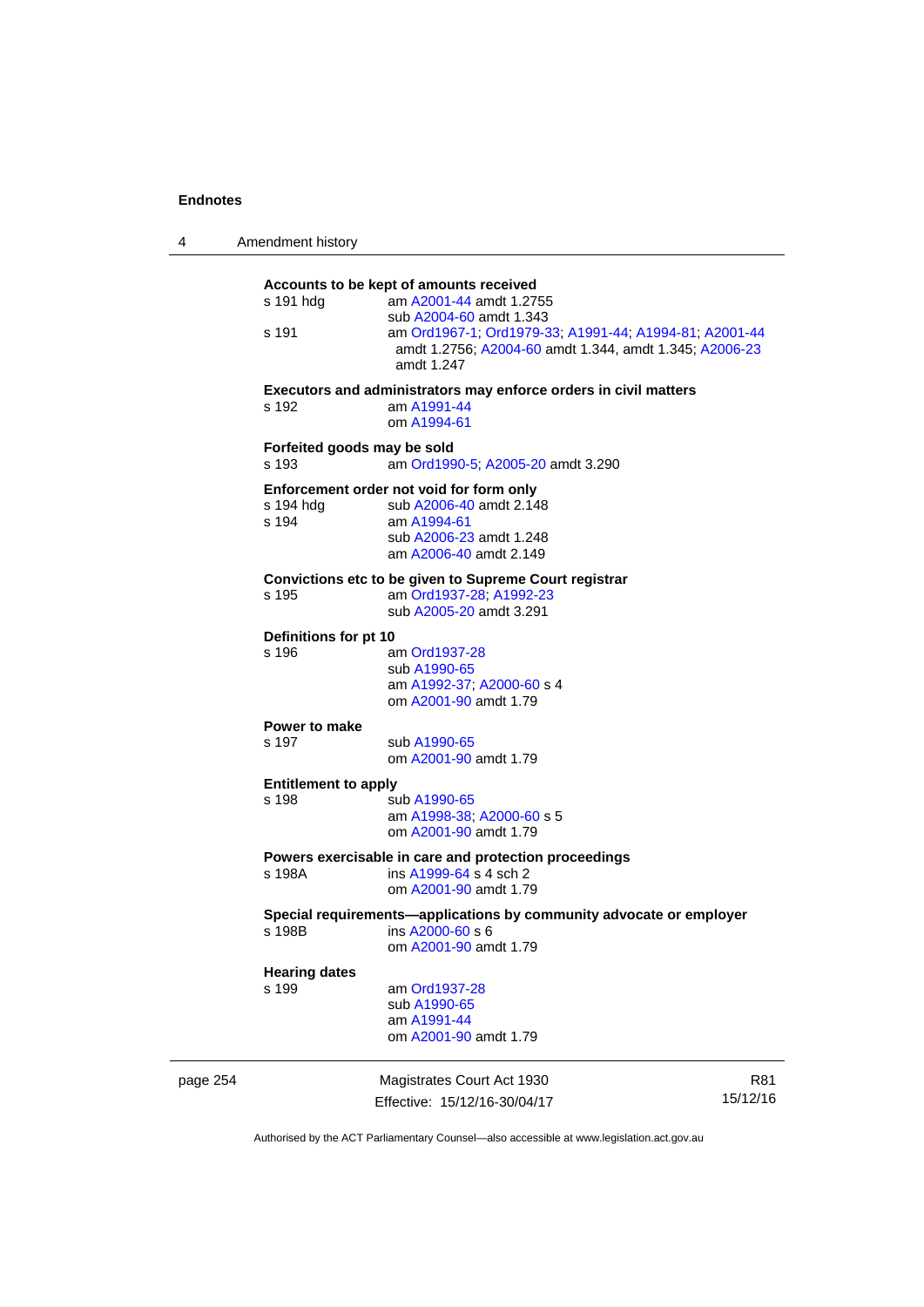Amendment history 4

**Parties—applications by persons other than aggrieved persons <br>s 200 am Ord1937-28** am [Ord1937-28](http://www.legislation.act.gov.au/a/1937-28) sub [A1990-65](http://www.legislation.act.gov.au/a/1990-65) am [A1998-38](http://www.legislation.act.gov.au/a/1998-38); [A2000-60](http://www.legislation.act.gov.au/a/2000-60) s 7 om [A2001-90](http://www.legislation.act.gov.au/a/2001-90) amdt 1.79 **Parties—applications involving children**  s 201 sub [A1990-65](http://www.legislation.act.gov.au/a/1990-65) am [A1991-44](http://www.legislation.act.gov.au/a/1991-44) om [A2001-90](http://www.legislation.act.gov.au/a/2001-90) amdt 1.79 **Representation of children**  s 202 sub [A1990-65](http://www.legislation.act.gov.au/a/1990-65) om [A2001-90](http://www.legislation.act.gov.au/a/2001-90) amdt 1.79 **Hearing of applications**  s 203 sub [A1990-65](http://www.legislation.act.gov.au/a/1990-65) am [A1995-46](http://www.legislation.act.gov.au/a/1995-46); [A1999-34](http://www.legislation.act.gov.au/a/1999-34) om [A2001-90](http://www.legislation.act.gov.au/a/2001-90) amdt 1.79 **Matters to be taken into account**  s 204 sub [A1990-65](http://www.legislation.act.gov.au/a/1990-65) om [A2001-90](http://www.legislation.act.gov.au/a/2001-90) amdt 1.79 **Restrictions in orders**  s 205 am [Ord1986-74](http://www.legislation.act.gov.au/a/1986-74) sub [A1990-65](http://www.legislation.act.gov.au/a/1990-65) om [A2001-90](http://www.legislation.act.gov.au/a/2001-90) amdt 1.79 **Consent orders**  s 206 sub [A1990-65](http://www.legislation.act.gov.au/a/1990-65) om [A2001-90](http://www.legislation.act.gov.au/a/2001-90) amdt 1.79 **Jurisdiction under s 206**  s 206AA ins [A1999-34](http://www.legislation.act.gov.au/a/1999-34) om [A2001-90](http://www.legislation.act.gov.au/a/2001-90) amdt 1.79 **Service of applications**<br> **s** 206A ins A ins [A1990-65](http://www.legislation.act.gov.au/a/1990-65) am [A1991-44](http://www.legislation.act.gov.au/a/1991-44); [A2000-60](http://www.legislation.act.gov.au/a/2000-60) s 8; [A2001-44](http://www.legislation.act.gov.au/a/2001-44) amdt 1.2757 om [A2001-90](http://www.legislation.act.gov.au/a/2001-90) amdt 1.79 **Procedure in absence of respondent**  s 206B ins [A1990-65](http://www.legislation.act.gov.au/a/1990-65) om [A2001-90](http://www.legislation.act.gov.au/a/2001-90) amdt 1.79 **Interim restraining orders**  s 206C ins [A1990-65](http://www.legislation.act.gov.au/a/1990-65) om [A2001-90](http://www.legislation.act.gov.au/a/2001-90) amdt 1.79

R81 15/12/16

Magistrates Court Act 1930 Effective: 15/12/16-30/04/17 page 255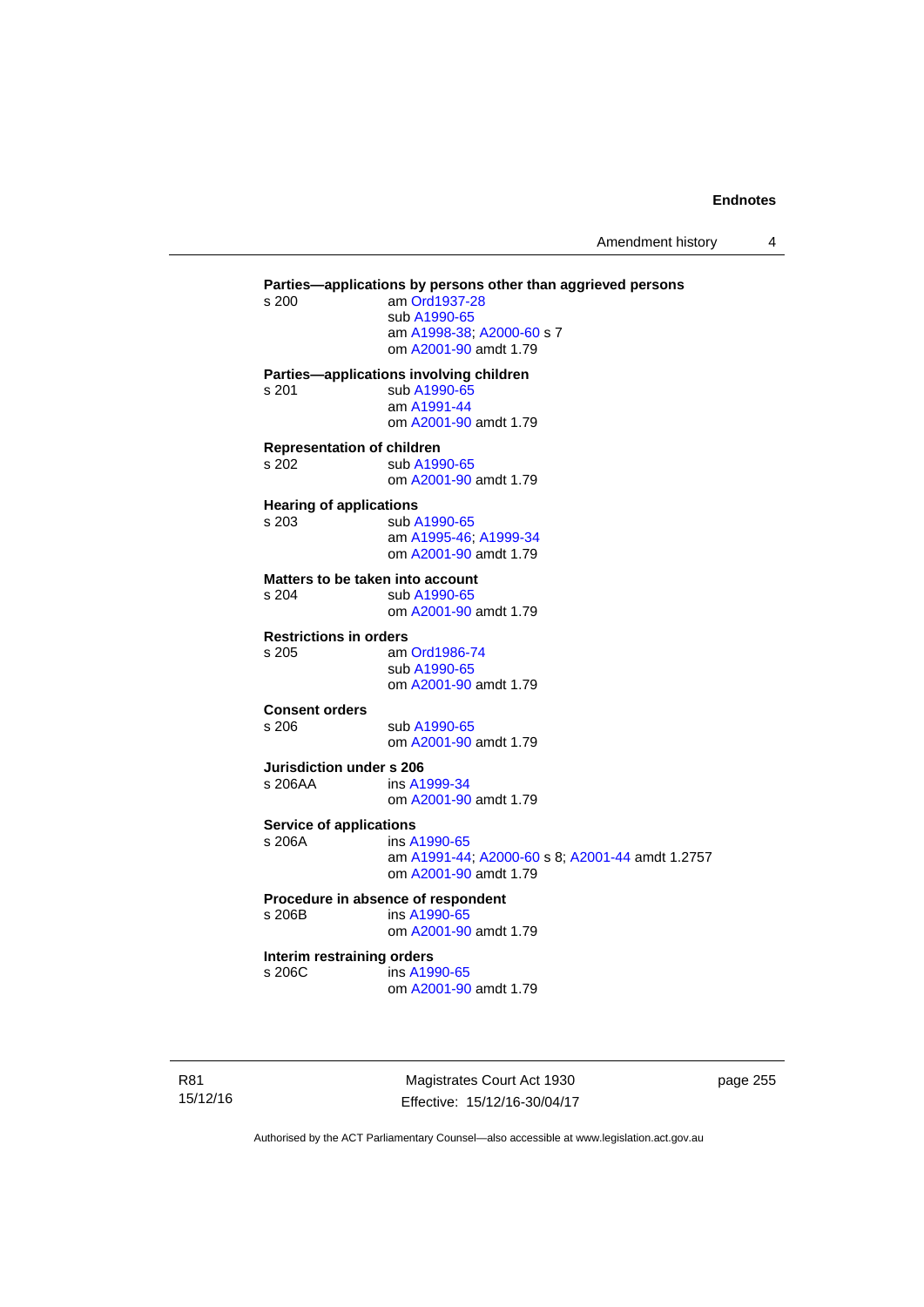4 Amendment history

**Seizure of firearms**  ins [A1990-65](http://www.legislation.act.gov.au/a/1990-65) am [A1991-9;](http://www.legislation.act.gov.au/a/1991-9) [A1996-74](http://www.legislation.act.gov.au/a/1996-74); [A1997-25](http://www.legislation.act.gov.au/a/1997-25) om [A2001-90](http://www.legislation.act.gov.au/a/2001-90) amdt 1.79 **Explaining proposed orders**  s 206E ins [A1990-65](http://www.legislation.act.gov.au/a/1990-65) am [A1992-37](http://www.legislation.act.gov.au/a/1992-37) om [A2001-90](http://www.legislation.act.gov.au/a/2001-90) amdt 1.79 **Counselling**  s 206F ins [A1990-65](http://www.legislation.act.gov.au/a/1990-65) om [A2001-90](http://www.legislation.act.gov.au/a/2001-90) amdt 1.79 **Power of court to make orders where person charged**  s 206G ins [A1990-65](http://www.legislation.act.gov.au/a/1990-65) om [A2001-90](http://www.legislation.act.gov.au/a/2001-90) amdt 1.79 **Duration of orders**  ins [A1990-65](http://www.legislation.act.gov.au/a/1990-65) om [A2001-90](http://www.legislation.act.gov.au/a/2001-90) amdt 1.79 **Exercise of certain powers by registrar**<br>s 206l **ins A2001-70** amdt 1.6 s 206I ins [A2001-70](http://www.legislation.act.gov.au/a/2001-70) amdt 1.67 om [A2001-90](http://www.legislation.act.gov.au/a/2001-90) amdt 1.79 **Variation and revocation of orders**  s 206J ins [A1990-65](http://www.legislation.act.gov.au/a/1990-65) am [A1991-44](http://www.legislation.act.gov.au/a/1991-44); [A1999-64](http://www.legislation.act.gov.au/a/1999-64) s 4 sch 2 om [A2001-90](http://www.legislation.act.gov.au/a/2001-90) amdt 1.79 **Service etc of orders**<br>s 206K ins ins [A1990-65](http://www.legislation.act.gov.au/a/1990-65) am [A1991-44](http://www.legislation.act.gov.au/a/1991-44); [A1996-51](http://www.legislation.act.gov.au/a/1996-51); [A2001-44](http://www.legislation.act.gov.au/a/2001-44) amdt 1.2758, amdt 1.2759 om [A2001-90](http://www.legislation.act.gov.au/a/2001-90) amdt 1.79 Offence<br>s 206L ins [A1990-65](http://www.legislation.act.gov.au/a/1990-65) am [A1992-37](http://www.legislation.act.gov.au/a/1992-37); [A1994-81](http://www.legislation.act.gov.au/a/1994-81); [A1997-25](http://www.legislation.act.gov.au/a/1997-25) om [A2001-90](http://www.legislation.act.gov.au/a/2001-90) amdt 1.79 **Service other than personal service**<br>s 206M ins A1990-65  $ins A1990-65$  $ins A1990-65$  om [A2001-90](http://www.legislation.act.gov.au/a/2001-90) amdt 1.79 **Service by police officers**  s 206N ins [A1990-65](http://www.legislation.act.gov.au/a/1990-65) am [A1991-44](http://www.legislation.act.gov.au/a/1991-44) om [A2001-90](http://www.legislation.act.gov.au/a/2001-90) amdt 1.79

page 256 Magistrates Court Act 1930 Effective: 15/12/16-30/04/17

R81 15/12/16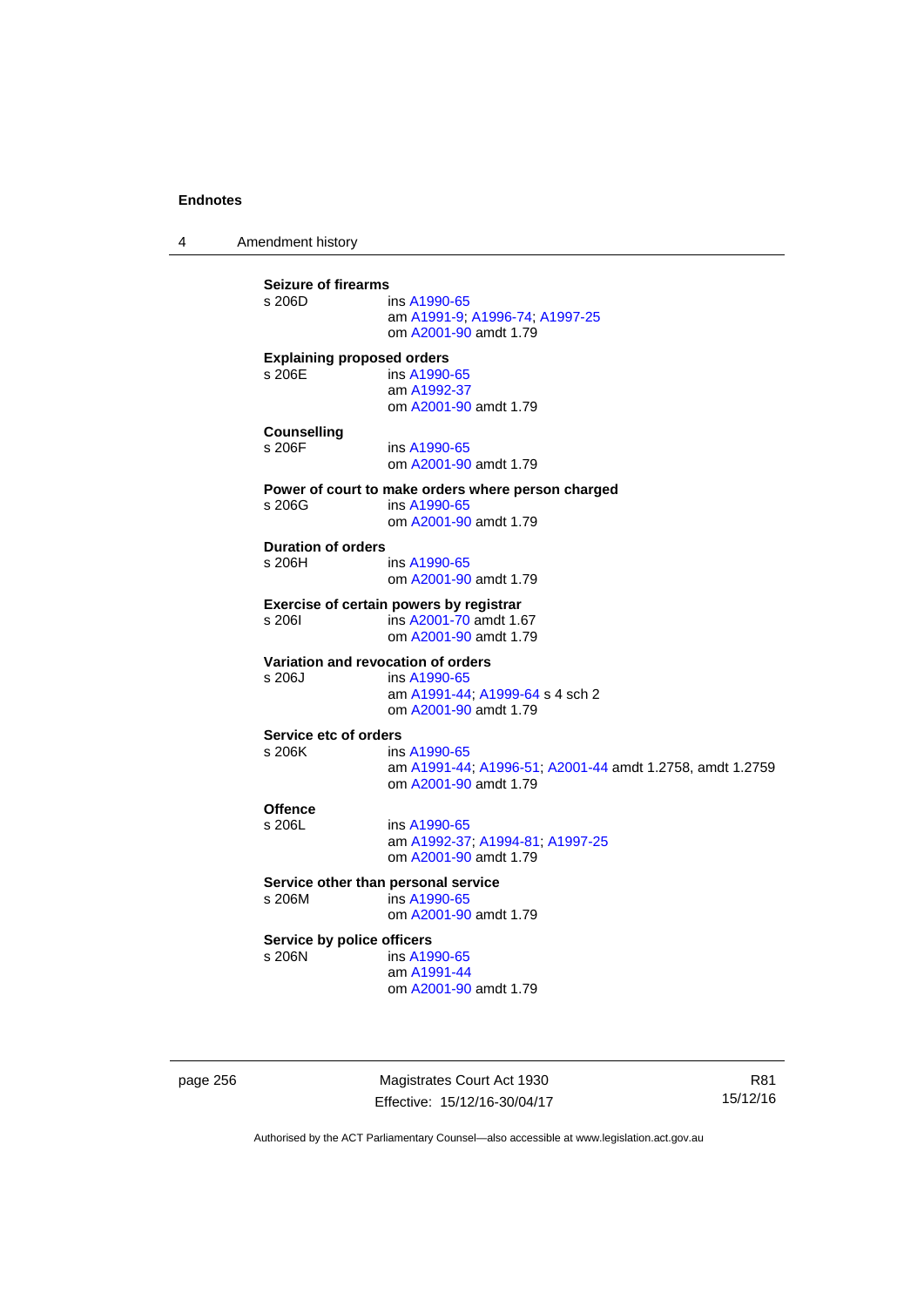# **Restriction on publication of reports of proceedings**  ins [A1990-65](http://www.legislation.act.gov.au/a/1990-65) am [A1994-81](http://www.legislation.act.gov.au/a/1994-81); [A1998-38](http://www.legislation.act.gov.au/a/1998-38) om [A2001-90](http://www.legislation.act.gov.au/a/2001-90) amdt 1.79 **Limits of restriction on publication**  s 206PA ins [A1998-38](http://www.legislation.act.gov.au/a/1998-38) om [A2001-90](http://www.legislation.act.gov.au/a/2001-90) amdt 1.79 **Application not invalid only because made under wrong Act**  ins [A1998-38](http://www.legislation.act.gov.au/a/1998-38) om [A2001-90](http://www.legislation.act.gov.au/a/2001-90) amdt 1.79 **Appeals**  ins [A1990-65](http://www.legislation.act.gov.au/a/1990-65) am [A1995-46](http://www.legislation.act.gov.au/a/1995-46) om [A2001-90](http://www.legislation.act.gov.au/a/2001-90) amdt 1.79 **Application of Crimes Act**  ins [A1990-65](http://www.legislation.act.gov.au/a/1990-65) om [A2001-90](http://www.legislation.act.gov.au/a/2001-90) amdt 1.79 **Criminal appeals**  (prev pt 11 hdg) sub [Ord1972-37](http://www.legislation.act.gov.au/a/1972-37) sub and renum [A2004-60](http://www.legislation.act.gov.au/a/2004-60) amdt 1.346 **Criminal appeals—jurisdiction of Supreme Court**  div 3.10.1 hdg (prev pt 11 div 1 hdg) ins [Ord1972-37](http://www.legislation.act.gov.au/a/1972-37) renum as div 11.1 hdg R8 LA sub and renum [A2004-60](http://www.legislation.act.gov.au/a/2004-60) amdt 1.347 **Jurisdiction of Supreme Court**  s 207 sub [Ord1937-28](http://www.legislation.act.gov.au/a/1937-28) am [Ord1967-1;](http://www.legislation.act.gov.au/a/1967-1) [Ord1968-25](http://www.legislation.act.gov.au/a/1968-25) sub [Ord1972-37](http://www.legislation.act.gov.au/a/1972-37) am [Ord1985-67](http://www.legislation.act.gov.au/a/1985-67); [A1990-65;](http://www.legislation.act.gov.au/a/1990-65) [A2001-90](http://www.legislation.act.gov.au/a/2001-90) amdt 1.80; [A2004-60](http://www.legislation.act.gov.au/a/2004-60) amdts 1.348-1.350; [A2005-5](http://www.legislation.act.gov.au/a/2005-5) s 30; [A2008-44](http://www.legislation.act.gov.au/a/2008-44) amdt 1.79 **Appeals in criminal matters**  div 3.10.2 hdg (prev pt 11 div 2 hdg) ins [Ord1972-37](http://www.legislation.act.gov.au/a/1972-37) renum as div 11.2 hdg R8 LA sub and renum [A2004-60](http://www.legislation.act.gov.au/a/2004-60) amdt 1.351

R81 15/12/16

Magistrates Court Act 1930 Effective: 15/12/16-30/04/17 page 257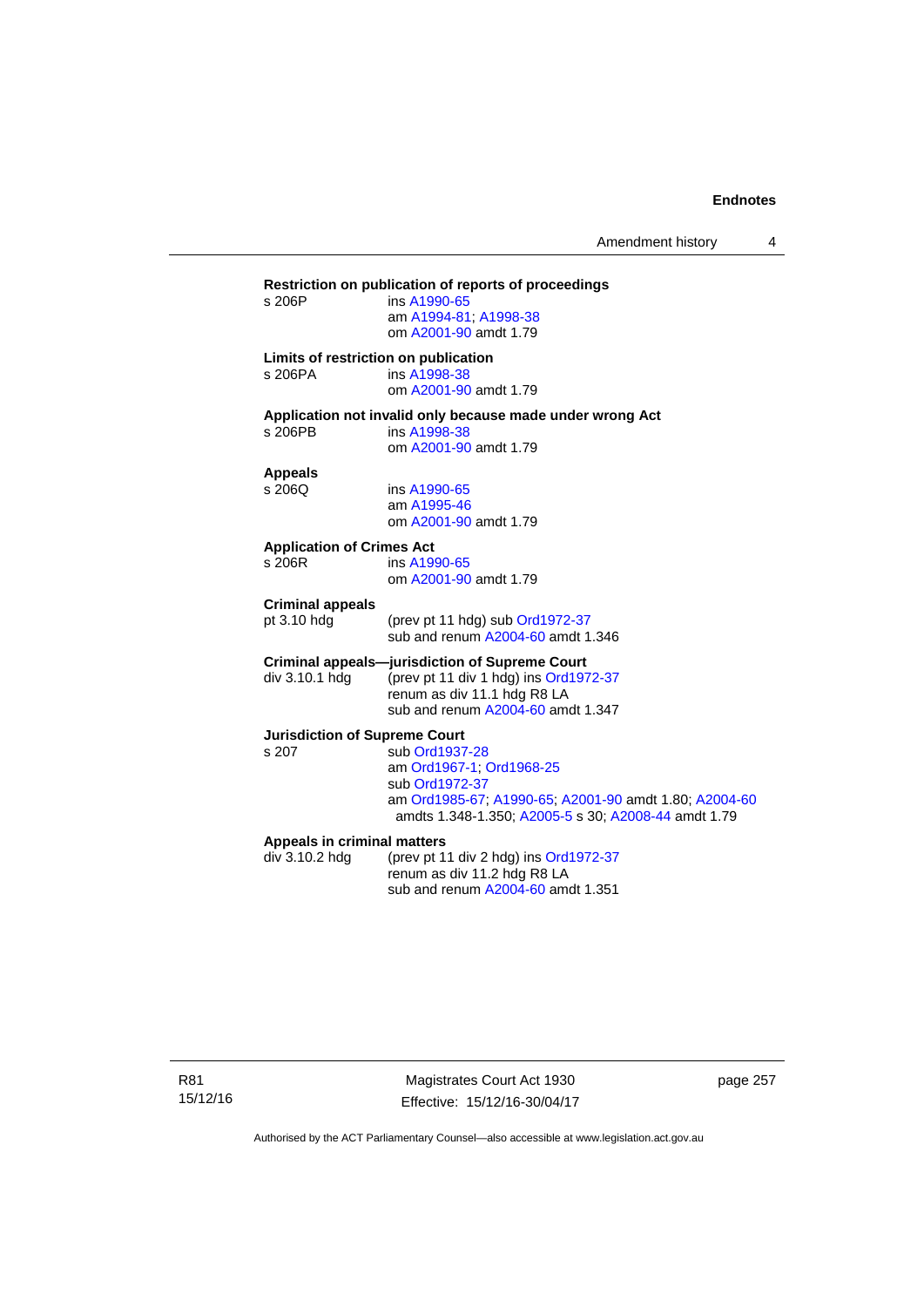| 4 | Amendment history |
|---|-------------------|
|---|-------------------|



page 258 Magistrates Court Act 1930 Effective: 15/12/16-30/04/17

R81 15/12/16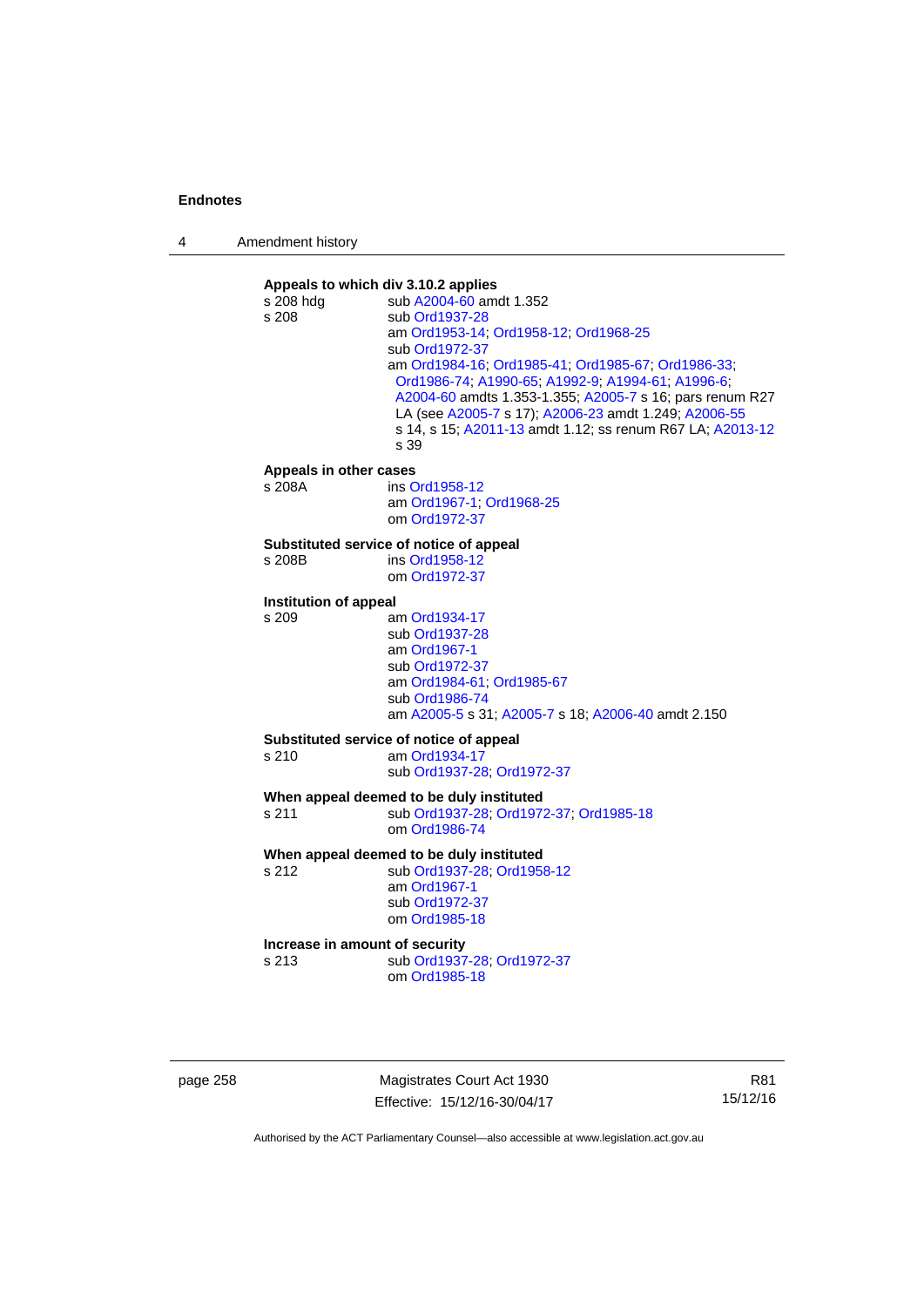# **Appeals in cases other than civil cases**

sub [Ord1937-28](http://www.legislation.act.gov.au/a/1937-28) am [Ord1967-1](http://www.legislation.act.gov.au/a/1967-1) sub [Ord1972-37](http://www.legislation.act.gov.au/a/1972-37) am [Ord1984-61](http://www.legislation.act.gov.au/a/1984-61); [A1990-65;](http://www.legislation.act.gov.au/a/1990-65) [A2004-60](http://www.legislation.act.gov.au/a/2004-60) amdt 1.356; [A2005-20](http://www.legislation.act.gov.au/a/2005-20) amdt 3.292

#### **Appeals in relation to grant of bail**

s 214A ins [Ord1986-33](http://www.legislation.act.gov.au/a/1986-33) om [A1992-9](http://www.legislation.act.gov.au/a/1992-9)

# **Appeals in civil cases**

om [Ord1937-28](http://www.legislation.act.gov.au/a/1937-28) ins [Ord1972-37](http://www.legislation.act.gov.au/a/1972-37) am [Ord1985-67](http://www.legislation.act.gov.au/a/1985-67) om [Ord1986-74](http://www.legislation.act.gov.au/a/1986-74)

# **Stay of execution pending appeal in certain cases**

om [Ord1937-28](http://www.legislation.act.gov.au/a/1937-28) ins [Ord1972-37](http://www.legislation.act.gov.au/a/1972-37) am [Ord1984-62](http://www.legislation.act.gov.au/a/1984-62); [Ord1986-74;](http://www.legislation.act.gov.au/a/1986-74) [A1992-9](http://www.legislation.act.gov.au/a/1992-9); [A1995-41](http://www.legislation.act.gov.au/a/1995-41); [A2005-7](http://www.legislation.act.gov.au/a/2005-7) s 19; [A2006-23](http://www.legislation.act.gov.au/a/2006-23) amdt 1.250, amdt 1.251; [A2008-29](http://www.legislation.act.gov.au/a/2008-29) amdt 1.32; [A2011-22](http://www.legislation.act.gov.au/a/2011-22) amdt 1.311 sub [A2012-13](http://www.legislation.act.gov.au/a/2012-13) amdt 1.40

**Execution not to be stayed in other cases except by order of Supreme Court** 

s 217 om [Ord1937-28](http://www.legislation.act.gov.au/a/1937-28) ins [Ord1972-37](http://www.legislation.act.gov.au/a/1972-37) om [Ord1986-74](http://www.legislation.act.gov.au/a/1986-74)

#### **Orders by Supreme Court on appeals**

s 218 om [Ord1937-28](http://www.legislation.act.gov.au/a/1937-28)

 ins [Ord1972-37](http://www.legislation.act.gov.au/a/1972-37) sub [Ord1984-61](http://www.legislation.act.gov.au/a/1984-61) am [Ord1985-67](http://www.legislation.act.gov.au/a/1985-67); [A2004-60](http://www.legislation.act.gov.au/a/2004-60) amdt 1.357, amdt 1.358

#### **No right of appeal under div 3.10.2 if review appeal**

s 219 hdg sub [A2004-60](http://www.legislation.act.gov.au/a/2004-60) amdt 1.359 s 219 om [Ord1937-28](http://www.legislation.act.gov.au/a/1937-28) ins [Ord1972-37](http://www.legislation.act.gov.au/a/1972-37) am [Ord1985-67;](http://www.legislation.act.gov.au/a/1985-67) [Ord1986-74;](http://www.legislation.act.gov.au/a/1986-74) [A2004-60](http://www.legislation.act.gov.au/a/2004-60) amdt 1.360, amdt 1.361 sub [A2008-44](http://www.legislation.act.gov.au/a/2008-44) amdt 1.80

### **Reference appeals in criminal matters**

div 3.10.2A ins [A2005-5](http://www.legislation.act.gov.au/a/2005-5) s 32

#### **What is a reference appeal?**

s 219A ins [A2005-5](http://www.legislation.act.gov.au/a/2005-5) s 32

R81 15/12/16

Magistrates Court Act 1930 Effective: 15/12/16-30/04/17 page 259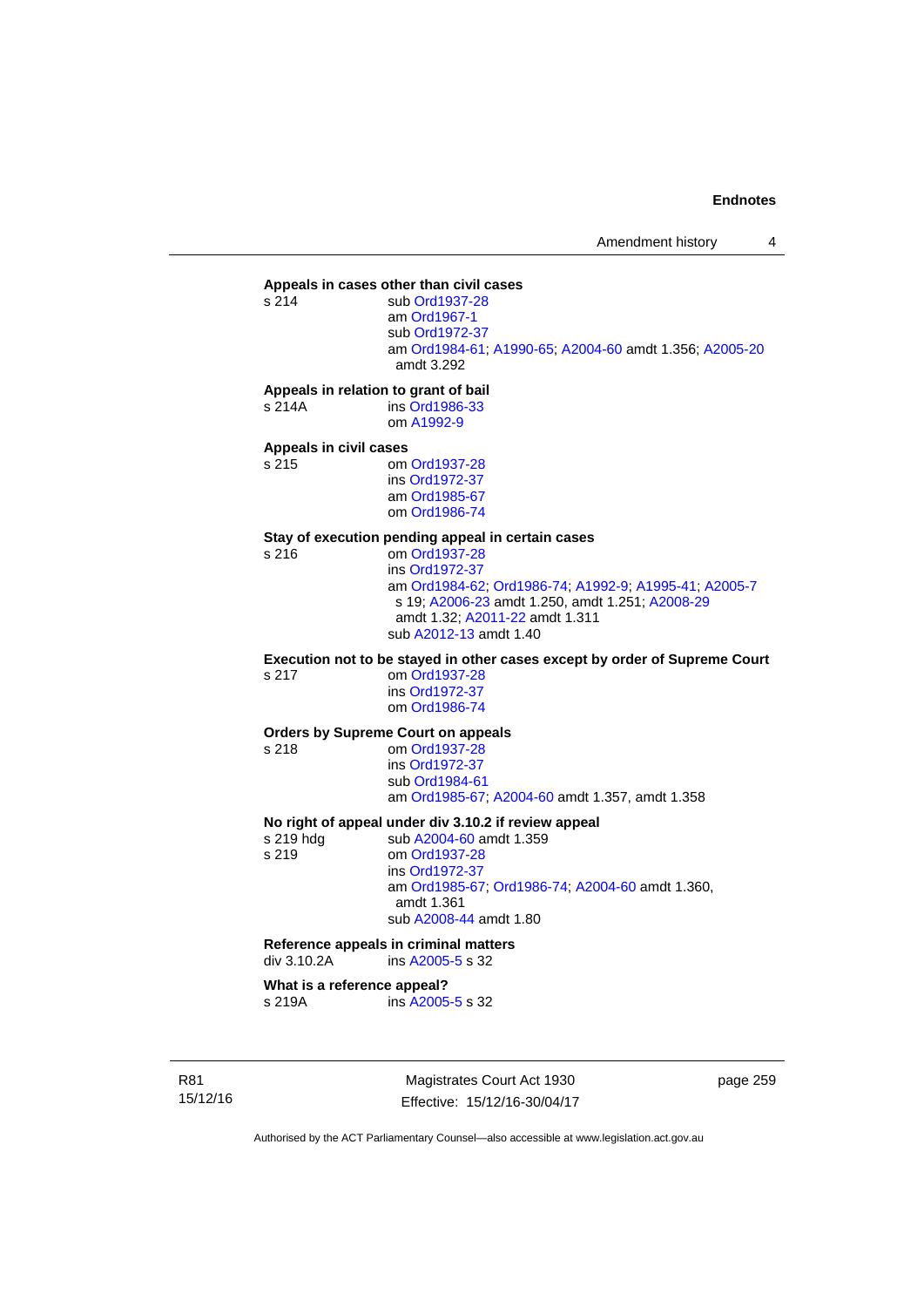| 4 | Amendment history |
|---|-------------------|
|   |                   |

### **Reference appeal in relation to proceeding**

| s 219AB                                                    | s 219AB hdg sub A2008-42 s 12<br>ins A2005-5 s 32<br>am A2006-55 s 15; A2006-40 amdt 2.151; A2008-42 s 13,<br>s 14; A2011-30 amdt 1.11                                                                                                                                                              |
|------------------------------------------------------------|-----------------------------------------------------------------------------------------------------------------------------------------------------------------------------------------------------------------------------------------------------------------------------------------------------|
| s 219AC                                                    | Who may be heard at reference appeal<br>ins A2005-5 s 32<br>am A2008-42 s 15                                                                                                                                                                                                                        |
| s 219AD                                                    | Reference appeal decision does not affect verdict<br>ins A2005-5 s 32<br>sub A2008-42 s 16                                                                                                                                                                                                          |
| Review appeals in criminal matters<br>div 3.10.3 hdg       | (prev pt 11 div 3 hdg) ins Ord1972-37<br>renum as div 11.3 hdg R8 LA<br>sub and renum A2004-60 amdt 1.362<br>sub A2008-44 amdt 1.81                                                                                                                                                                 |
| Interpretation<br>s 219A                                   | ins Ord1972-37<br>om A1994-61                                                                                                                                                                                                                                                                       |
| Decisions subject to review appeal<br>s 219B hdg<br>s 219B | sub A2008-44 amdt 1.82<br>ins Ord1972-37<br>am Ord1974-14; Ord1979-41; Ord1984-16; Ord1985-41;<br>Ord1985-67, Ord1990-9, A1994-61, A1996-6; pars renum<br>R10 LA; A2004-60 amdts 1.363-1.366; A2005-20<br>amdt 3.293; A2006-23 amdt 1.252; A2006-55 s 16; A2008-44<br>amdt 1.83; A2011-13 amdt 1.13 |
| How review appeal is instituted                            |                                                                                                                                                                                                                                                                                                     |
| s 219C                                                     | ins Ord1972-37<br>am Ord1974-14; Ord1979-41; Ord1984-61; Ord1985-41;<br>Ord1985-67; Ord1990-9; A1996-6; pars renum R10 LA;<br>A2005-5 s 33; A2005-20 amdts 3.294-3.296; pars and<br>ss renum R29 LA (see A2005-20 amdt 3.297)<br>$\sim$ $\mu$ $\sim$ 0.000 $\mu$ $\sim$ 0.44 $\mu$ 0.4              |

sub [A2008-44](http://www.legislation.act.gov.au/a/2008-44) amdt 1.84

# **Grounds for review**

ins [Ord1972-37](http://www.legislation.act.gov.au/a/1972-37) am [Ord1985-41](http://www.legislation.act.gov.au/a/1985-41); [Ord1985-67;](http://www.legislation.act.gov.au/a/1985-67) [Ord1990-9](http://www.legislation.act.gov.au/a/alt_ord1990-9); [A1992-9](http://www.legislation.act.gov.au/a/1992-9); [A1996-6](http://www.legislation.act.gov.au/a/1996-6); ss renum R10 LA om [A2006-40](http://www.legislation.act.gov.au/a/2006-40) amdt 2.152 ins [A2008-44](http://www.legislation.act.gov.au/a/2008-44) amdt 1.84

page 260 Magistrates Court Act 1930 Effective: 15/12/16-30/04/17

R81 15/12/16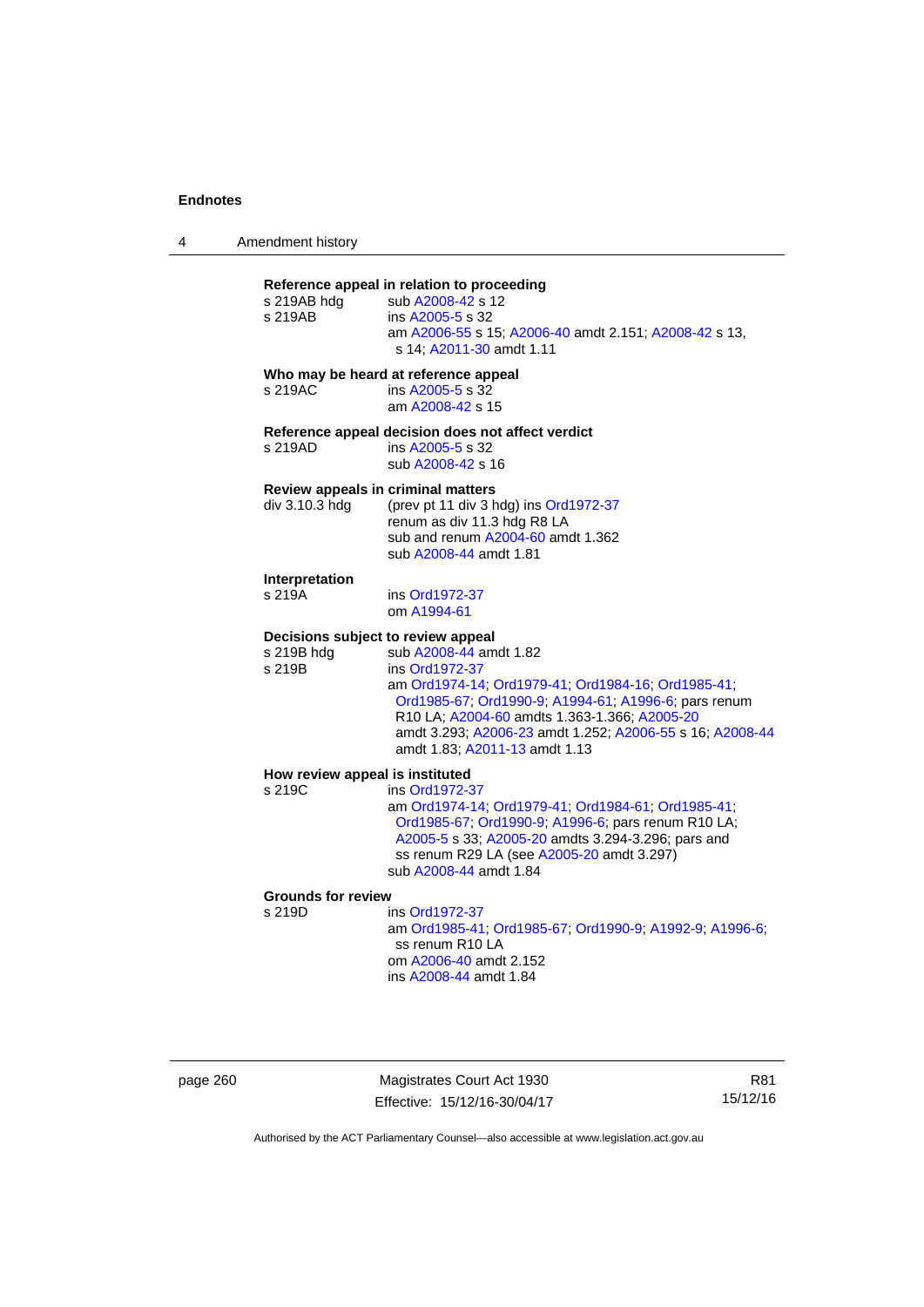|                | <b>Report by Magistrate</b>                              |
|----------------|----------------------------------------------------------|
| s 219E         | ins Ord1972-37                                           |
|                | am A1996-6                                               |
|                | om A2006-40 amdt 2.152                                   |
|                | ins A2008-44 amdt 1.84                                   |
|                | <b>Powers of Supreme Court</b>                           |
| s 219F         | ins Ord1972-37                                           |
|                | am Ord1974-14; Ord1979-41; Ord1985-41; Ord1985-67;       |
|                | Ord1990-9; ss and pars renum R10 LA; A2004-60            |
|                | amdt 1.367; A2006-40 amdt 2.153; A2008-44                |
|                | amdts 1.85-1.88                                          |
| Interpretation |                                                          |
| s 219G         | ins Ord1984-62                                           |
|                | am Ord1986-74                                            |
|                | om A1992-9                                               |
|                | Warrant of apprehension of appellant                     |
| s 219H         | ins Ord1984-62                                           |
|                | om A1992-9                                               |
|                |                                                          |
|                | Power of Court where person apprehended                  |
| s 219J         | ins Ord1984-62                                           |
|                | om A1992-9                                               |
|                | <b>Effect of apprehension of appellant</b>               |
| s 219K         | ins Ord1984-62                                           |
|                | om A1992-9                                               |
|                | Stay of execution not affected                           |
| s 219L         | ins Ord1984-62                                           |
|                | om A1992-9                                               |
|                | <b>Criminal appeals-other provisions</b>                 |
| div 3.10.4 hdg | (prev pt 11 div 4 hdg) ins Ord1972-37                    |
|                | renum as div 11.4 hdg R8 LA                              |
|                | sub and renum A2004-60 amdt 1.368                        |
|                |                                                          |
| s 220          | Forfeiture of recognisance                               |
|                | am Ord1937-28; Ord1972-37<br>sub Ord1984-62              |
|                | om A1992-9                                               |
|                |                                                          |
|                | Magistrate may order appellant to be liberated           |
| s 221          | om Ord1937-28                                            |
|                | <b>Control of Supreme Court over summary convictions</b> |
| s 222          | am Ord1937-28; Ord1985-67; Ord1986-74; A2005-20          |
|                | amdts 3.298-3.300; A2006-23 amdts 1.253-1.255; A2006-40  |
|                | amdt 2.154                                               |
|                |                                                          |
|                |                                                          |

R81 15/12/16

Magistrates Court Act 1930 Effective: 15/12/16-30/04/17 page 261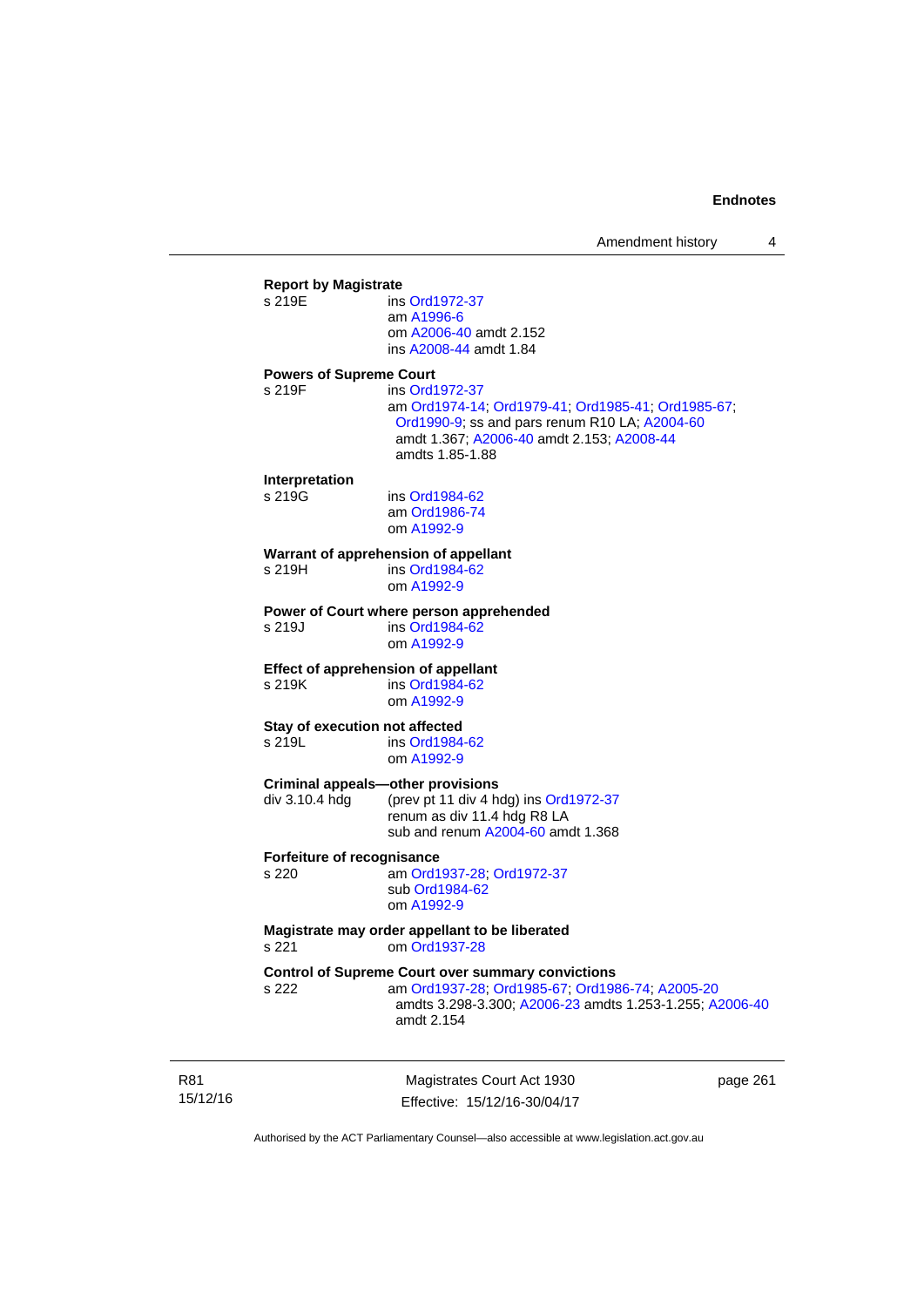4 Amendment history **Amendment of documents**  s 223 am [Ord1937-28](http://www.legislation.act.gov.au/a/1937-28); [Ord1985-67](http://www.legislation.act.gov.au/a/1985-67); [Ord1986-74](http://www.legislation.act.gov.au/a/1986-74) sub [A2005-20](http://www.legislation.act.gov.au/a/2005-20) amdt 3.301 am [A2006-23](http://www.legislation.act.gov.au/a/2006-23) amdt 1.256 **In cases of certiorari order**  s 224 hdg sub [A2006-40](http://www.legislation.act.gov.au/a/2006-40) amdt 2.155<br>s 224 am Ord1937-28: A2005-20 am [Ord1937-28](http://www.legislation.act.gov.au/a/1937-28); [A2005-20](http://www.legislation.act.gov.au/a/2005-20) amdt 3.302; [A2006-40](http://www.legislation.act.gov.au/a/2006-40) amdt 2.156 **Notice dispensed with**  s 225 am [Ord1937-28](http://www.legislation.act.gov.au/a/1937-28); [Ord1967-1](http://www.legislation.act.gov.au/a/1967-1); [Ord1985-17](http://www.legislation.act.gov.au/a/1985-17); [A2005-20](http://www.legislation.act.gov.au/a/2005-20) amdt 3.302; [A2006-40](http://www.legislation.act.gov.au/a/2006-40) amdt 2.157, amdt 2.158 **Power of court to admit to bail**  s 226 am [Ord1937-28](http://www.legislation.act.gov.au/a/1937-28); [A1992-9](http://www.legislation.act.gov.au/a/1992-9); [A2005-20](http://www.legislation.act.gov.au/a/2005-20) amdt 3.302; [A2006-23](http://www.legislation.act.gov.au/a/2006-23) amdt 1.257; [A2006-40](http://www.legislation.act.gov.au/a/2006-40) amdt 2.159 **Respecting the amendment of convictions etc**  s 227 am [Ord1937-28](http://www.legislation.act.gov.au/a/1937-28); [Ord1985-67;](http://www.legislation.act.gov.au/a/1985-67) [A1996-6](http://www.legislation.act.gov.au/a/1996-6); [A2005-20](http://www.legislation.act.gov.au/a/2005-20) amdt 3.302 **No summons or information**  s 228 am [Ord1986-74](http://www.legislation.act.gov.au/a/1986-74) sub [A2005-20](http://www.legislation.act.gov.au/a/2005-20) amdt 3.303 **Provisions applicable in relation to security given for costs of appeal**  s 230 am [Ord1937-28](http://www.legislation.act.gov.au/a/1937-28) sub [Ord1972-37](http://www.legislation.act.gov.au/a/1972-37) am [Ord1985-18;](http://www.legislation.act.gov.au/a/1985-18) [A1991-44](http://www.legislation.act.gov.au/a/1991-44) om [A2006-40](http://www.legislation.act.gov.au/a/2006-40) amdt 2.160 **Magistrate sued for act not within jurisdiction**  s 231 reloc as s 17A **No action against magistrate after order nisi to quash conviction has been granted**  reloc as s 17B **Warrant or writ by magistrate on order of court**  s 233 reloc as s 17C **No action for acts done under order of Supreme Court**<br>
s 234 reloc as s 17D reloc as s 17D **No action where proceedings confirmed on appeal**  s 235 reloc as s 17E **Actions in cases prohibited**  s 236 reloc as s 17F **Limitation of actions**  s 237 om [Ord1985-66](http://www.legislation.act.gov.au/a/1985-66)

page 262 Magistrates Court Act 1930 Effective: 15/12/16-30/04/17

R81 15/12/16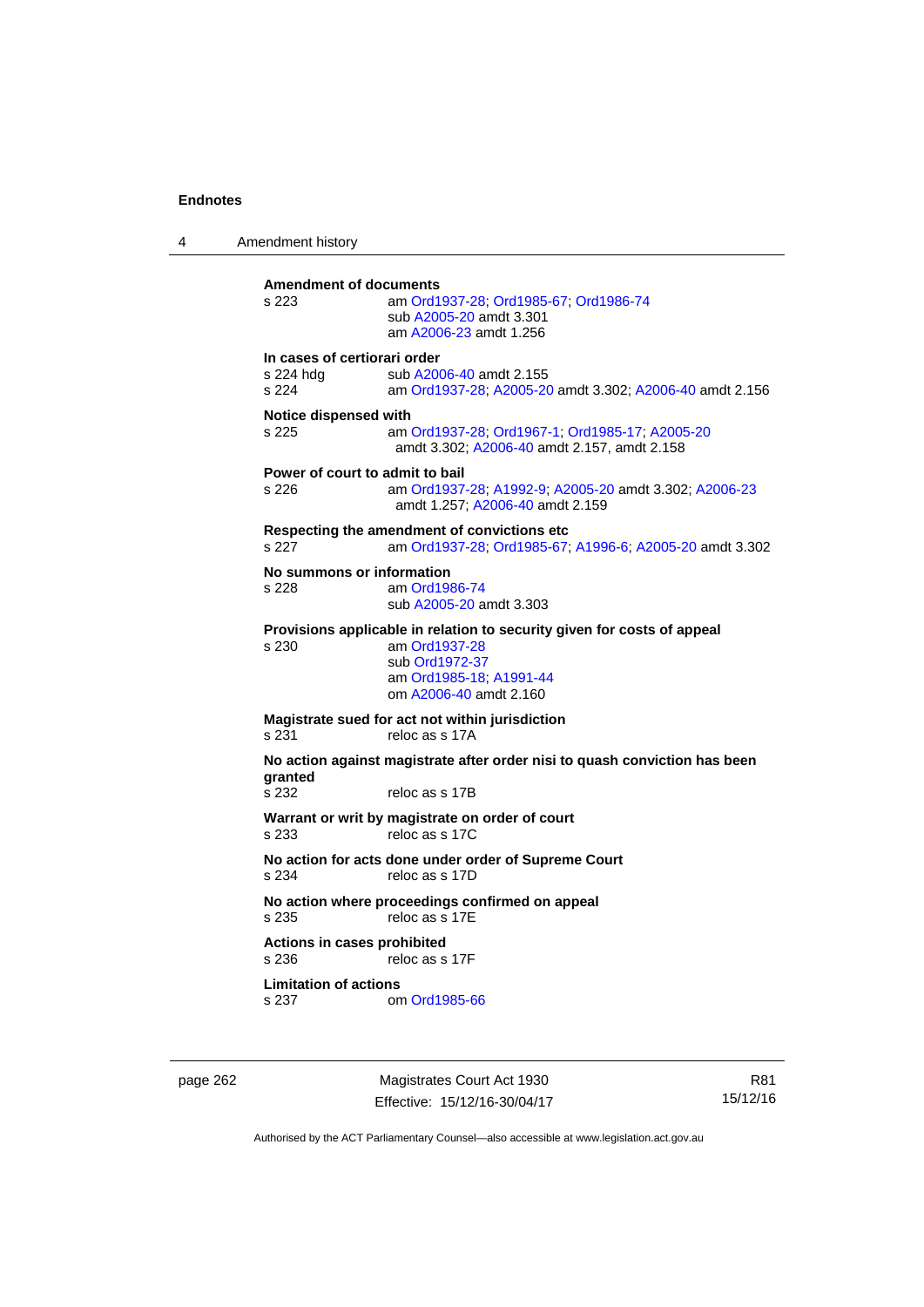**Notice of actions**  om [Ord1985-66](http://www.legislation.act.gov.au/a/1985-66) **Payment of amounts into court**  s 239 reloc as s 17G **No action against magistrate for judicial acts in Magistrates Court**  s 240 reloc as s 17H **Magistrate sued for acts within his or her jurisdiction only liable in case of malice and absence of reasonable and probable cause**  s 241 reloc as s 17I **Verdict for defendant**  s 242 reloc as s 17J **Damages**  s 243 reloc as s 17K **Costs in criminal matters**  pt 3.11 hdg (prev pt 13 hdg) sub [Ord1953-14](http://www.legislation.act.gov.au/a/1953-14) am [A1994-4](http://www.legislation.act.gov.au/a/1994-4) sub and renum [A2004-60](http://www.legislation.act.gov.au/a/2004-60) amdt 1.371 **Costs in criminal matters**  s 244 hdg sub [A2004-60](http://www.legislation.act.gov.au/a/2004-60) amdt 1.372<br>s 244 am Ord1937-28: Ord1953 s 244 am [Ord1937-28](http://www.legislation.act.gov.au/a/1937-28); [Ord1953-14;](http://www.legislation.act.gov.au/a/1953-14) [Ord1986-74](http://www.legislation.act.gov.au/a/1986-74); [A1994-61](http://www.legislation.act.gov.au/a/1994-61); [A2004-60](http://www.legislation.act.gov.au/a/2004-60) amdts 1.373-1.375 sub [A2008-44](http://www.legislation.act.gov.au/a/2008-44) amdt 1.89 **Court fees**  s 245 sub [Ord1953-14](http://www.legislation.act.gov.au/a/1953-14); [Ord1980-10](http://www.legislation.act.gov.au/a/1980-10) am [A1991-38;](http://www.legislation.act.gov.au/a/1991-38) [A1991-44](http://www.legislation.act.gov.au/a/1991-44) om [A1994-4](http://www.legislation.act.gov.au/a/1994-4) **Remission of fees**  s 245A ins [Ord1937-28](http://www.legislation.act.gov.au/a/1937-28) sub [Ord1986-83](http://www.legislation.act.gov.au/a/1986-83) am [Ord1989-55](http://www.legislation.act.gov.au/a/1989-55); [Ord1990-5](http://www.legislation.act.gov.au/a/alt_ord1990-5); [A1991-44](http://www.legislation.act.gov.au/a/1991-44); [A1993-4](http://www.legislation.act.gov.au/a/1993-4) om [A1994-4](http://www.legislation.act.gov.au/a/1994-4) **Solicitor's costs**  s 246 sub [Ord1937-28](http://www.legislation.act.gov.au/a/1937-28) om [Ord1986-74](http://www.legislation.act.gov.au/a/1986-74) **Witnesses expenses**  s 247 sub [Ord1953-14](http://www.legislation.act.gov.au/a/1953-14); [Ord1967-1](http://www.legislation.act.gov.au/a/1967-1) am [A1996-6;](http://www.legislation.act.gov.au/a/1996-6) [A2004-60](http://www.legislation.act.gov.au/a/2004-60) amdt 1.376 reloc to [Magistrates Court Rules 1932](http://www.legislation.act.gov.au/sl/1932-4/default.asp), pt 4 as rule 21 by [A2004-60](http://www.legislation.act.gov.au/a/2004-60) amdt 1.377

R81 15/12/16

Magistrates Court Act 1930 Effective: 15/12/16-30/04/17 page 263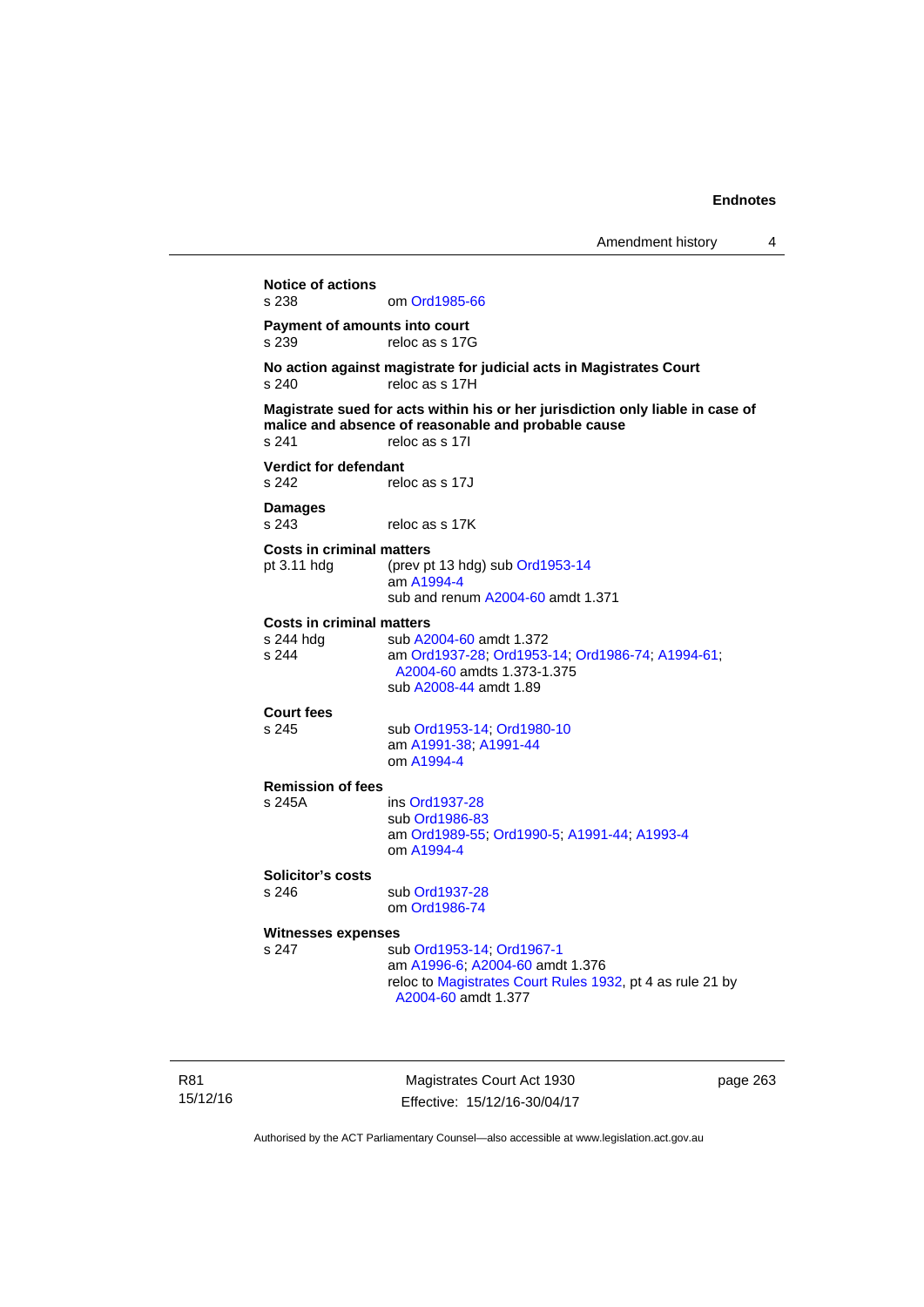4 Amendment history

**Meaning of** *security***—pt 3.12**<br>s 248 **com A1994** om [A1994-61](http://www.legislation.act.gov.au/a/1994-61) s 49 ins [A2001-1](http://www.legislation.act.gov.au/a/2001-1) s 3 sch am [A2001-18](http://www.legislation.act.gov.au/a/2001-18) s 174 om [A2004-60](http://www.legislation.act.gov.au/a/2004-60) amdt 1.378 ins [A2010-21](http://www.legislation.act.gov.au/a/2010-21) amdt 1.12 **Determination of fees**  s 248A ins [Ord1974-14](http://www.legislation.act.gov.au/a/1974-14) am [Ord1986-53](http://www.legislation.act.gov.au/a/1986-53); [Ord1990-5](http://www.legislation.act.gov.au/a/alt_ord1990-5) om [A1992-9](http://www.legislation.act.gov.au/a/1992-9) ins [A1994-4](http://www.legislation.act.gov.au/a/1994-4) am [A1997-94](http://www.legislation.act.gov.au/a/1997-94); [A1998-25](http://www.legislation.act.gov.au/a/1998-25) sub [A2000-1](http://www.legislation.act.gov.au/a/2000-1) s 3 sch am [A2001-44](http://www.legislation.act.gov.au/a/2001-44) amdt 1.2760 om [A2004-60](http://www.legislation.act.gov.au/a/2004-60) amdt 1.378 **Payment of fees**  s 248B ins [Ord1974-14](http://www.legislation.act.gov.au/a/1974-14) am [Ord1986-53](http://www.legislation.act.gov.au/a/1986-53); [Ord1990-5](http://www.legislation.act.gov.au/a/alt_ord1990-5) om [A1992-9](http://www.legislation.act.gov.au/a/1992-9) ins [A1994-4](http://www.legislation.act.gov.au/a/1994-4) sub [A2000-1](http://www.legislation.act.gov.au/a/2000-1) s 3 sch am [A2001-44](http://www.legislation.act.gov.au/a/2001-44) amdt 1.2761 om [A2004-60](http://www.legislation.act.gov.au/a/2004-60) amdt 1.378 **Remission, refund, deferral, waiver and exemption of fees**   $ins$  [Ord1974-14](http://www.legislation.act.gov.au/a/1974-14) om [A1992-9](http://www.legislation.act.gov.au/a/1992-9) ins [A1994-4](http://www.legislation.act.gov.au/a/1994-4) am [A1994-45](http://www.legislation.act.gov.au/a/1994-45); No. [A1995-46;](http://www.legislation.act.gov.au/a/1995-46) [A1997-96;](http://www.legislation.act.gov.au/a/1997-96) [A1999-66](http://www.legislation.act.gov.au/a/1999-66) sch 3; [A1999-64](http://www.legislation.act.gov.au/a/1999-64) s 4 sch 2 sub [A2000-1](http://www.legislation.act.gov.au/a/2000-1) s 3 sch am [A2002-36](http://www.legislation.act.gov.au/a/2002-36) s 4 (4), (5) exp 11 October 2003 (s 248C (5)) om [A2004-60](http://www.legislation.act.gov.au/a/2004-60) amdt 1.378 **Recovery of fees in non-criminal proceedings if fees otherwise not payable**  s 248D ins [Ord1974-14](http://www.legislation.act.gov.au/a/1974-14) am [Ord1986-53](http://www.legislation.act.gov.au/a/1986-53) om [A1992-9](http://www.legislation.act.gov.au/a/1992-9) ins [A1994-4](http://www.legislation.act.gov.au/a/1994-4) sub [A2000-1](http://www.legislation.act.gov.au/a/2000-1) s 3 sch om [A2004-60](http://www.legislation.act.gov.au/a/2004-60) amdt 1.378 **Recovery of fees in criminal proceedings if fees not otherwise payable**  s 248E ins [A1994-4](http://www.legislation.act.gov.au/a/1994-4) sub [A2000-1](http://www.legislation.act.gov.au/a/2000-1) s 3 sch om [A2004-60](http://www.legislation.act.gov.au/a/2004-60) amdt 1.378

page 264 Magistrates Court Act 1930 Effective: 15/12/16-30/04/17

R81 15/12/16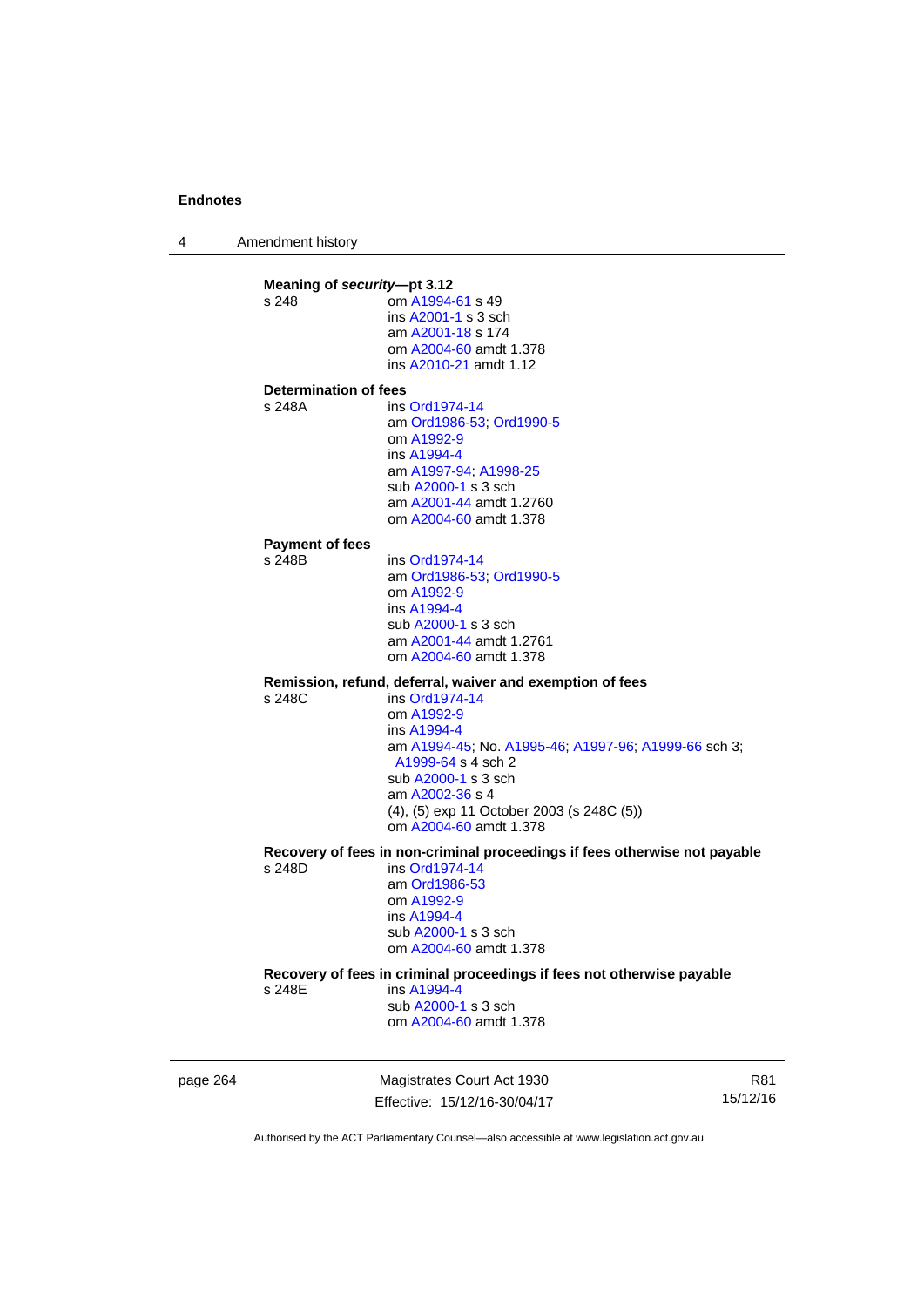|                                                      | Amendment history<br>4                                                                                                                                       |  |
|------------------------------------------------------|--------------------------------------------------------------------------------------------------------------------------------------------------------------|--|
| <b>Review of decisions</b><br>s 248F                 | ins A1994-4<br>am A1996-6<br>sub A2000-1 s 3 sch<br>om A2004-60 amdt 1.378                                                                                   |  |
| <b>Securities in criminal matters</b><br>pt 3.12 hdg | (prev pt 14 hdg) sub and renum A2004-60 amdt 1.379                                                                                                           |  |
| Securities taken under Act<br>s 249                  | am A1991-44; A2004-60 amdts 1.380-1.383; A2005-20<br>amdt 3.304; A2010-21 amdt 1.13                                                                          |  |
| s 250                                                | Recovery of amount due under security<br>ins Ord1937-28<br>am Ord1986-74; A1991-44; A1992-9; A2004-60 amdt 1.384;<br>A2006-23 amdt 1.258; A2010-21 amdt 1.13 |  |
| s 251                                                | Enforcement of payment of sum due by principal<br>om Ord1937-28<br>am A2006-23 amdt 1.258; A2010-21 amdt 1.13                                                |  |
| s 252                                                | Sums paid by surety may be recovered from principal<br>am Ord1937-28; Ord1986-74; A1992-9; A2004-60 amdt 1.384;<br>A2006-23 amdt 1.258; A2010-21 amdt 1.13   |  |
| <b>Payment enforced by security</b><br>s 253         | am A1992-9; A2004-60 amdt 1.384; A2006-23 amdt 1.258;<br>A2010-21 amdt 1.13                                                                                  |  |
| <b>Enforcement of recognisance</b><br>s 254          | sub Ord1974-14<br>am Ord1986-53, Ord1986-74, Ord1990-5, A1991-44, A1992-9,<br>A1994-61; A2006-23 amdt 1.259; A2006-40 amdt 2.161,<br>amdt 2.162              |  |
| Directions about procedure<br>s 254A                 | reloc as s 309                                                                                                                                               |  |
| s 254B                                               | Appearance by audiovisual or audio links<br>reloc as s 311                                                                                                   |  |
| Contempt in face of court<br>s 255                   | reloc as s 290                                                                                                                                               |  |
| Failure to give evidence-offence<br>s 255AA          | reloc as s 291                                                                                                                                               |  |
| s 255AB                                              | Failure to give evidence-committal<br>reloc as s 312                                                                                                         |  |
| <b>Commitment to remand centre</b><br>s 255A         | reloc as s 313                                                                                                                                               |  |

R81 15/12/16

Magistrates Court Act 1930 Effective: 15/12/16-30/04/17 page 265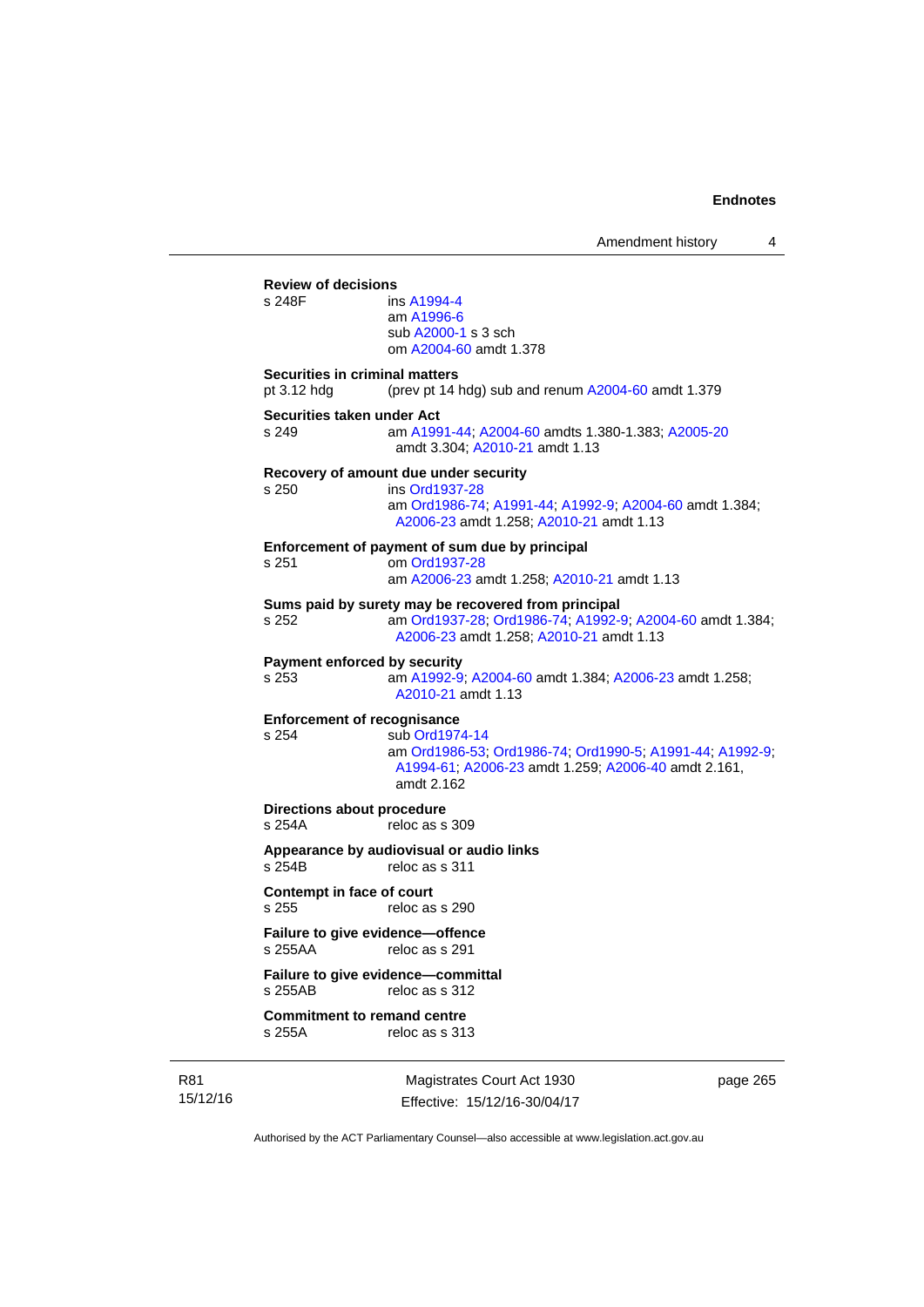| 4 | Amendment history |
|---|-------------------|
|---|-------------------|

```
Registrar to give directions for preparation of transcript 
                  reloc as s 314Applications for transcripts 
                  reloc as s 315
Civil proceedings 
ch 4 hdg ins A2004-60 amdt 1.386 
Commencement of proceedings 
pt 4 hdg renum as pt 3.3 hdg 
Preliminary 
                  A2004-60 amdt 1.386
General 
div 4.1 hdg renum as div 3.3.1 hdg 
Application of ch 4 
                  bracketed note exp 10 January 2006 (s 3 (3))
s 256 am Ord1967-1; Ord1970-15; Ord1974-14; Ord1979-33; 
                   A1993-4; A2001-44 amdts 1.2762-1.2764 
                  (8)-(11) exp 12 September 2002 (s 256 (11)) 
                   om A2004-60 amdt 1.412
                   ins A2004-60 amdt 1.386 
                   am A2005-13 amdt 1.43; A2008-46 amdt 3.40 
Civil jurisdiction 
A2004-60 amdt 1.386
Informations 
div 4.2 hdg renum as pt 3.3.2 hdg 
Personal actions at law—amount or value 
s 257 hdg bracketed note exp 10 January 2006 (s 3 (3))
s 257 am Ord1937-28
                   om Ord1986-74
                   ins A1991-38
                   om A1994-4
                   ins A2004-60 amdt 1.386 
                   am A2011-13 amdt 1.14
Power of court to grant relief<br>s 258 hdg bracketed r
s 258 hdg bracketed note exp 10 January 2006 (s 3 (3)) 
                  s 258 am Ord1932-21; Ord1937-28; Ord1953-14; Ord1986-74; 
                   Ord1990-5; A1991-44; A2001-44 
                   amdts 1.2765-1.2768 
                   om A2004-60 amdt 1.412
                   ins A2004-60 amdt 1.386
```
page 266 Magistrates Court Act 1930 Effective: 15/12/16-30/04/17

R81 15/12/16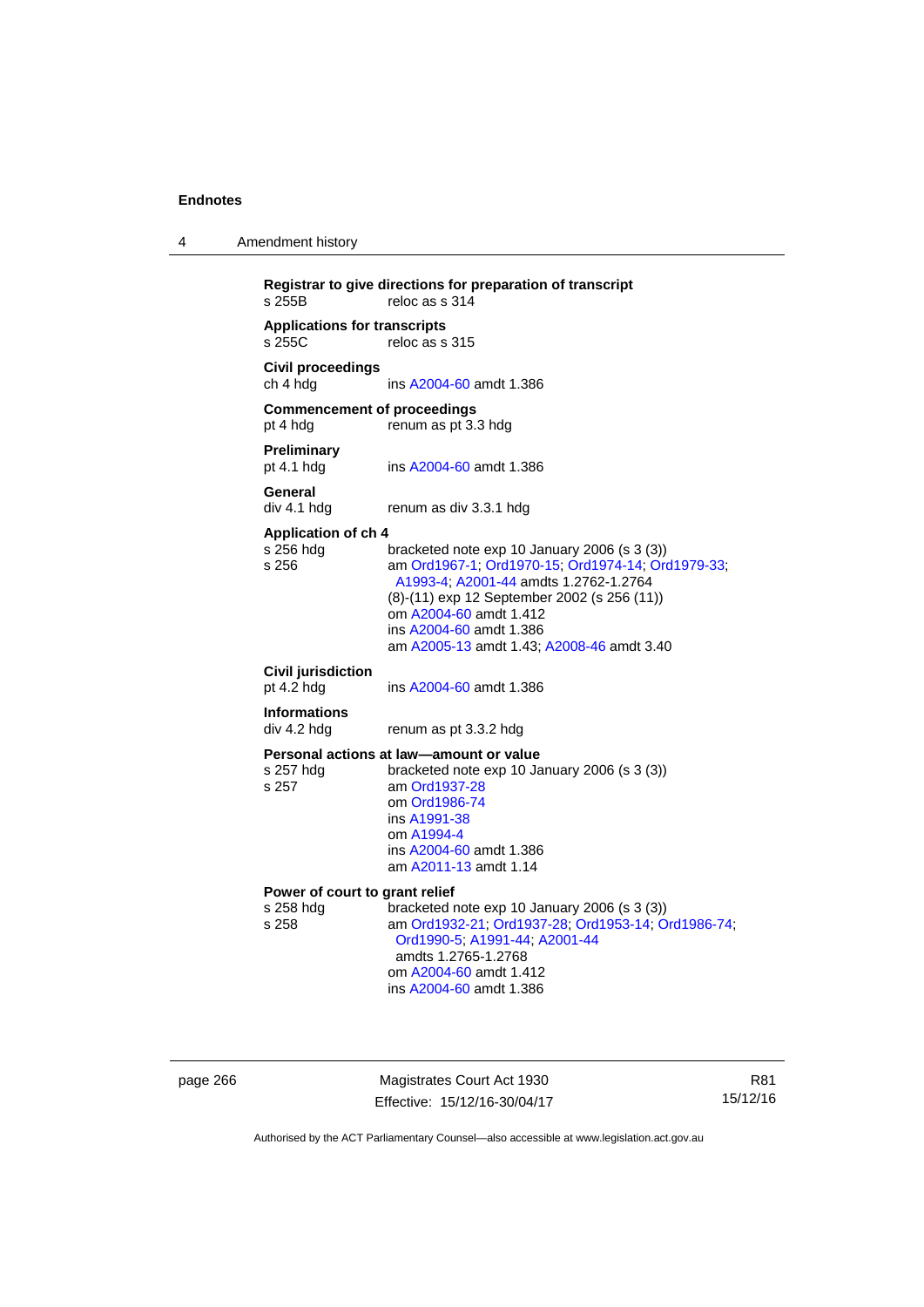#### **Rules of equity to prevail**

| s 259 hdg<br>s 259                                        | bracketed note exp 10 January 2006 (s 3 (3))<br>ins A1999-34<br>om A2001-90 amdt 1.81<br>ins A2004-60 amdt 1.386                                                                                                                         |
|-----------------------------------------------------------|------------------------------------------------------------------------------------------------------------------------------------------------------------------------------------------------------------------------------------------|
| <b>Nuisance</b><br>s 260 hda<br>s 260                     | bracketed note exp 10 January 2006 (s 3 (3))<br>ins A2004-60 amdt 1.386                                                                                                                                                                  |
| <b>Disputed debts</b><br>s 261 hdg<br>s 261               | bracketed note exp 10 January 2006 (s 3 (3))<br>ins A2004-60 amdt 1.386<br>am A2011-13 amdt 1.15                                                                                                                                         |
| s 262 hdg<br>s 262                                        | Cause of action arising, or defendant resident, outside ACT<br>bracketed note exp 10 January 2006 (s 3 (3))<br>ins A2004-60 amdt 1.386                                                                                                   |
| commercial matters<br>s 263                               | Requests under conventions relating to legal proceedings in civil and<br>ins A2004-60 amdt 1.386                                                                                                                                         |
| Proceedings affecting title to land<br>s 264 hdg<br>s 264 | bracketed note exp 10 January 2006 (s 3 (3))<br>ins A2004-60 amdt 1.386                                                                                                                                                                  |
| s 265 hdg<br>s 265                                        | <b>Disputes under Residential Tenancies Act</b><br>bracketed note exp 10 January 2006 (s 3 (3))<br>ins A2004-60 amdt 1.386                                                                                                               |
| s 266 hdg<br>s 266                                        | <b>Complaints under Utilities Act, pt 12</b><br>bracketed note exp 10 January 2006 (s 3 (3))<br>ins A2004-60 amdt 1.386<br>am A2008-22 amdt 1.36<br>sub A2008-36 amdt 1.480                                                              |
| s 266A                                                    | Civil disputes under ACT Civil and Administrative Tribunal Act<br>ins A2008-37 amdt 1.322<br>am A2016-28 amdt 1.12                                                                                                                       |
| s 266B                                                    | Enforcement of ACT Civil and Administrative Tribunal order-representation<br>ins as mod SL2009-2 mod 4.1 (as ins by SL2009-51 s 8)<br>mod lapsed 22 December 2009 (SL2009-2 mod 4.1 om by<br>A2009-54 amdt 1.5)<br>ins A2009-54 amdt 1.8 |
| <b>Case stated for Supreme Court</b><br>pt 4.3 hdg        | (prev pt 4 div 3 hdg) om A1986-74<br>ins A2004-60 amdt 1.386                                                                                                                                                                             |

R81 15/12/16

Magistrates Court Act 1930 Effective: 15/12/16-30/04/17 page 267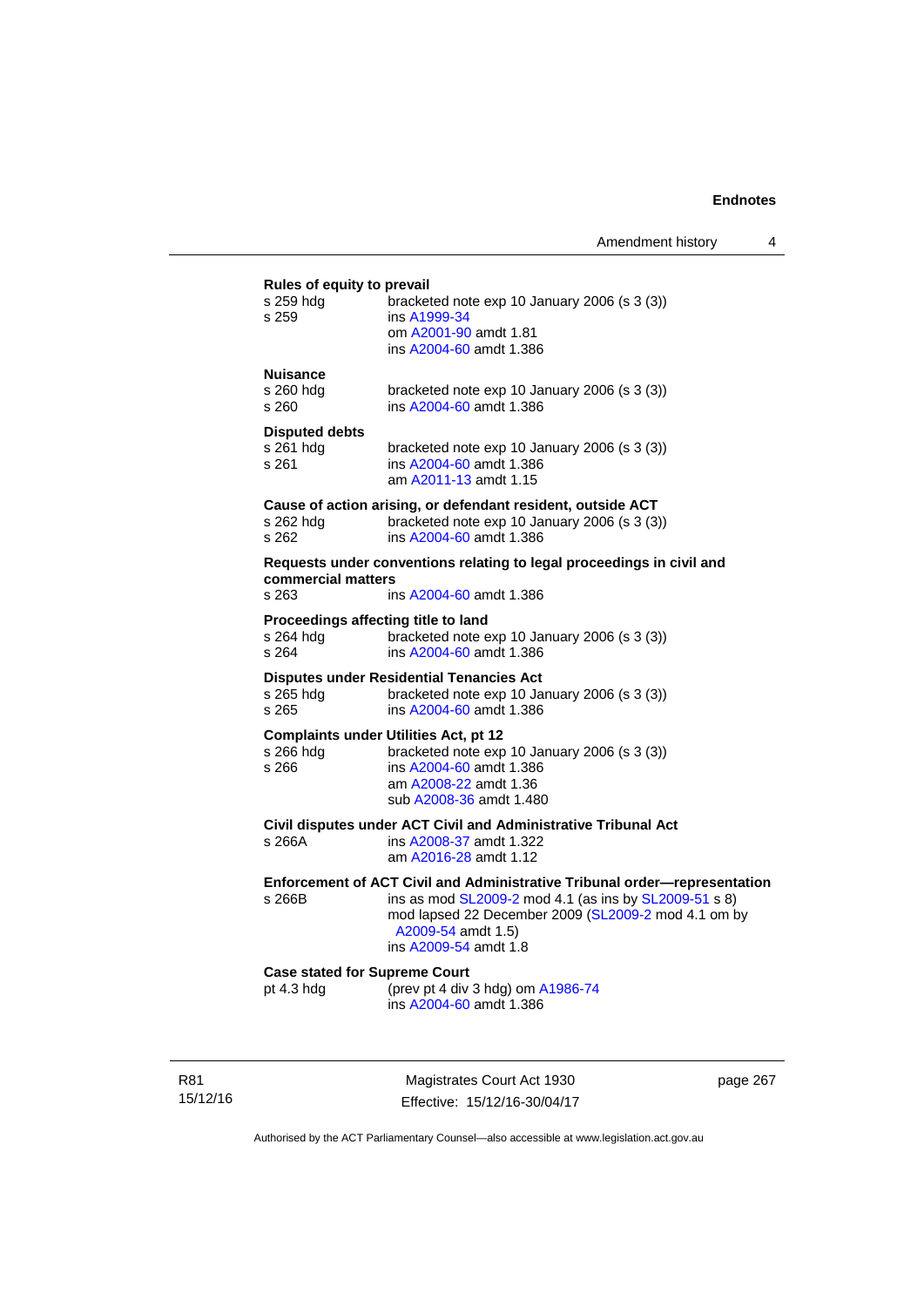| 4 | Amendment history |
|---|-------------------|
|---|-------------------|

| <b>Case stated</b><br>s 267 hdg<br>s 267         | bracketed note exp 10 January 2006 (s 3 (3))<br>ins A2004-60 amdt 1.386<br>am A2008-36 amdt 1.481                                                                                                    |
|--------------------------------------------------|------------------------------------------------------------------------------------------------------------------------------------------------------------------------------------------------------|
| pt 4.4 hdg                                       | Transfer of proceedings from or to Supreme Court<br>ins A2004-60 amdt 1.386                                                                                                                          |
| <b>Summonses</b><br>div 4.4 hdg                  | renum as div 3.3.3 hdg                                                                                                                                                                               |
| s 268 hdg<br>s 268                               | <b>Transfer of action from Supreme Court</b><br>bracketed note exp 10 January 2006 (s 3 (3))<br>ins A2004-60 amdt 1.386<br>am A2014-1 s 26; ss renum R72 LA; A2015-10 s 34, s 35;<br>ss renum R73 LA |
| s 269 hdg<br>s 269                               | Procedure on transfer of action from Supreme Court<br>bracketed note exp 10 January 2006 (s 3 (3))<br>ins A2004-60 amdt 1.386<br>am A2006-40 amdt 2.163                                              |
| s 270 hdg<br>s 270                               | <b>Removal of proceedings into Supreme Court</b><br>bracketed note exp 10 January 2006 (s 3 (3))<br>ins A2004-60 amdt 1.386                                                                          |
| <b>Stay of proceedings</b><br>s 271 hdg<br>s 271 | bracketed note exp 10 January 2006 (s 3 (3))<br>ins A2004-60 amdt 1.386                                                                                                                              |
| <b>Civil appeals</b><br>pt 4.5 hdg               | ins A2004-60 amdt 1.386                                                                                                                                                                              |
| <b>Warrants of arrest</b><br>div 4.5 hdg         | renum as div 3.3.4 hdg                                                                                                                                                                               |
| Meaning of appeal-pt 4.5<br>s 272 hdg<br>s 272   | bracketed note exp 10 January 2006 (s 3 (3))<br>ins A2004-60 amdt 1.386<br>sub A2008-36 amdt 1.482                                                                                                   |
| Jurisdiction<br>s 273 hdg<br>s 273               | bracketed note exp 10 January 2006 (s 3 (3))<br>ins A2004-60 amdt 1.386                                                                                                                              |
| s 274 hdg<br>s 274                               | Cases in which appeal may be brought<br>bracketed note exp 10 January 2006 (s 3 (3))<br>ins A2004-60 amdt 1.386<br>am A2008-36 amdt 1.483                                                            |

page 268 Magistrates Court Act 1930 Effective: 15/12/16-30/04/17

R81 15/12/16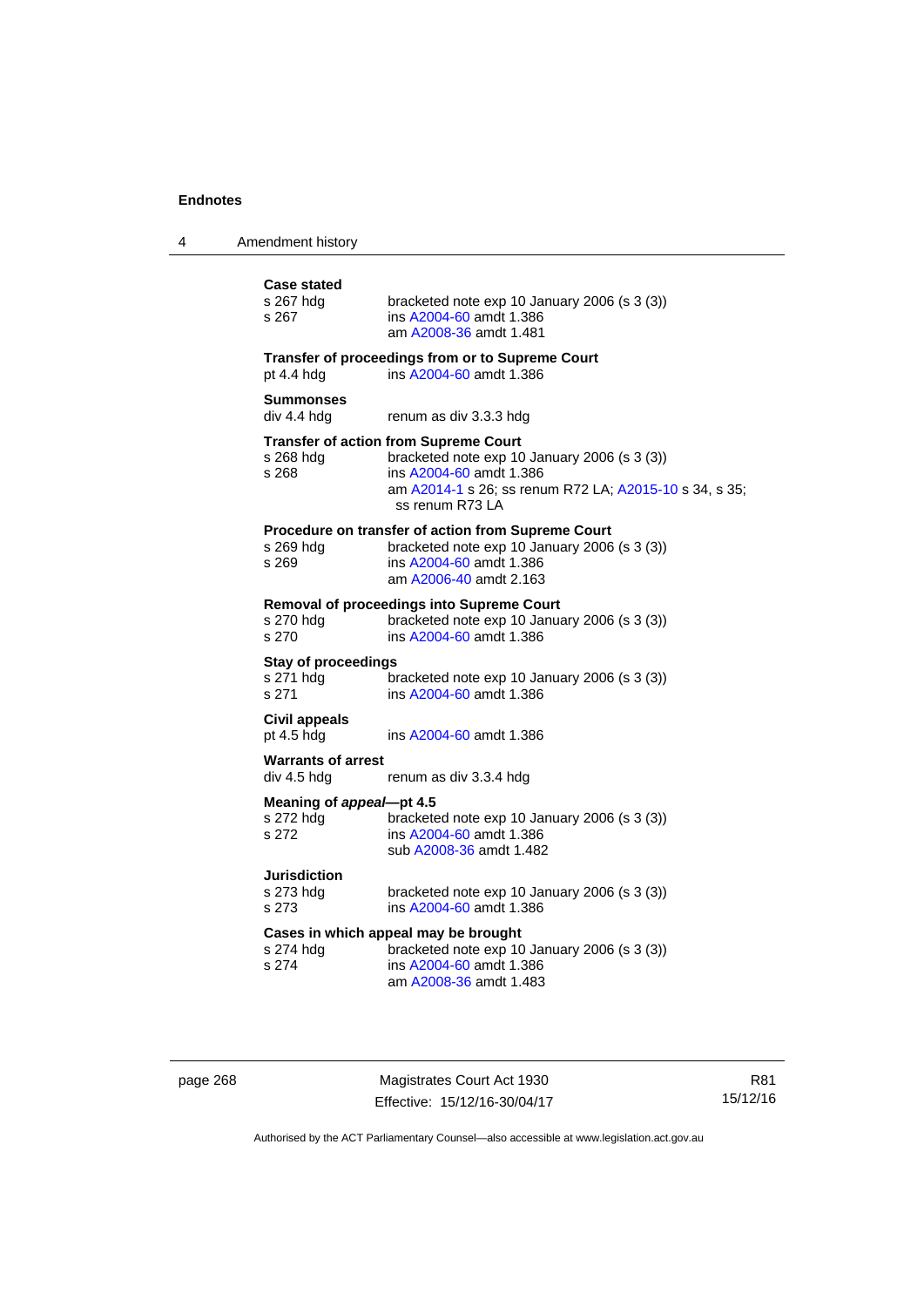| ins A2004-60 amdt 1.386<br>s 275<br>om A2008-36 amdt 1.484<br><b>Evidence on appeal</b><br>s 276 hdg<br>bracketed note $exp 10$ January 2006 (s 3 (3))<br>ins A2004-60 amdt 1.386<br>bracketed note exp 10 January 2006 (s 3 (3))<br>ins A2004-60 amdt 1.386<br>om A2006-40 amdt 2.164<br>ins A2004-60 amdt 1.386<br>om A2008-36 amdt 1.485<br>bracketed note $exp 10$ January 2006 (s 3 (3))<br>ins A2004-60 amdt 1.386<br>om A2008-36 amdt 1.485<br>bracketed note $exp 10$ January 2006 (s 3 (3))<br>ins A2004-60 amdt 1.386<br>om A2008-36 amdt 1.485<br>bracketed note $exp 10$ January 2006 (s 3 (3))<br>ins A2004-60 amdt 1.386<br>om A2008-36 amdt 1.485<br>bracketed note $exp 10$ January 2006 (s 3 (3))<br>ins A2004-60 amdt 1.386<br>om A2008-36 amdt 1.485<br>bracketed note $exp 10$ January 2006 (s 3 (3))<br>ins A2004-60 amdt 1.386<br>om A2008-36 amdt 1.485<br>bracketed note exp 10 January 2006 (s 3 (3))<br>ins A2004-60 amdt 1.386<br>om A2008-36 amdt 1.485<br>bracketed note exp 10 January 2006 (s 3 (3))<br>ins A2004-60 amdt 1.386 |  |
|----------------------------------------------------------------------------------------------------------------------------------------------------------------------------------------------------------------------------------------------------------------------------------------------------------------------------------------------------------------------------------------------------------------------------------------------------------------------------------------------------------------------------------------------------------------------------------------------------------------------------------------------------------------------------------------------------------------------------------------------------------------------------------------------------------------------------------------------------------------------------------------------------------------------------------------------------------------------------------------------------------------------------------------------------------------|--|
|                                                                                                                                                                                                                                                                                                                                                                                                                                                                                                                                                                                                                                                                                                                                                                                                                                                                                                                                                                                                                                                                |  |
|                                                                                                                                                                                                                                                                                                                                                                                                                                                                                                                                                                                                                                                                                                                                                                                                                                                                                                                                                                                                                                                                |  |
| s 276<br><b>Powers of Supreme Court on appeal</b>                                                                                                                                                                                                                                                                                                                                                                                                                                                                                                                                                                                                                                                                                                                                                                                                                                                                                                                                                                                                              |  |
|                                                                                                                                                                                                                                                                                                                                                                                                                                                                                                                                                                                                                                                                                                                                                                                                                                                                                                                                                                                                                                                                |  |
| s 277 hdg<br>s 277<br><b>Small Claims Court</b><br>pt $4.6$ hdg                                                                                                                                                                                                                                                                                                                                                                                                                                                                                                                                                                                                                                                                                                                                                                                                                                                                                                                                                                                                |  |
|                                                                                                                                                                                                                                                                                                                                                                                                                                                                                                                                                                                                                                                                                                                                                                                                                                                                                                                                                                                                                                                                |  |
|                                                                                                                                                                                                                                                                                                                                                                                                                                                                                                                                                                                                                                                                                                                                                                                                                                                                                                                                                                                                                                                                |  |
|                                                                                                                                                                                                                                                                                                                                                                                                                                                                                                                                                                                                                                                                                                                                                                                                                                                                                                                                                                                                                                                                |  |
|                                                                                                                                                                                                                                                                                                                                                                                                                                                                                                                                                                                                                                                                                                                                                                                                                                                                                                                                                                                                                                                                |  |
| Definitions for pt 4.6                                                                                                                                                                                                                                                                                                                                                                                                                                                                                                                                                                                                                                                                                                                                                                                                                                                                                                                                                                                                                                         |  |
| s 278 hdg<br>s 278                                                                                                                                                                                                                                                                                                                                                                                                                                                                                                                                                                                                                                                                                                                                                                                                                                                                                                                                                                                                                                             |  |
|                                                                                                                                                                                                                                                                                                                                                                                                                                                                                                                                                                                                                                                                                                                                                                                                                                                                                                                                                                                                                                                                |  |
| <b>Small Claims Court</b><br>s 279 hdg<br>s 279<br>Referees-appointment<br>s 280 hdg<br>s 280<br><b>Referees-functions</b><br>s 281 hdg<br>s 281<br>Referees-oath or affirmation of office<br>s 282 hdg<br>s 282<br>Jurisdiction<br>s 283 hdg<br>s 283<br>\$10 000 limit<br>s 284 hdg<br>s 284                                                                                                                                                                                                                                                                                                                                                                                                                                                                                                                                                                                                                                                                                                                                                                 |  |
|                                                                                                                                                                                                                                                                                                                                                                                                                                                                                                                                                                                                                                                                                                                                                                                                                                                                                                                                                                                                                                                                |  |
|                                                                                                                                                                                                                                                                                                                                                                                                                                                                                                                                                                                                                                                                                                                                                                                                                                                                                                                                                                                                                                                                |  |
|                                                                                                                                                                                                                                                                                                                                                                                                                                                                                                                                                                                                                                                                                                                                                                                                                                                                                                                                                                                                                                                                |  |
|                                                                                                                                                                                                                                                                                                                                                                                                                                                                                                                                                                                                                                                                                                                                                                                                                                                                                                                                                                                                                                                                |  |
|                                                                                                                                                                                                                                                                                                                                                                                                                                                                                                                                                                                                                                                                                                                                                                                                                                                                                                                                                                                                                                                                |  |
|                                                                                                                                                                                                                                                                                                                                                                                                                                                                                                                                                                                                                                                                                                                                                                                                                                                                                                                                                                                                                                                                |  |
|                                                                                                                                                                                                                                                                                                                                                                                                                                                                                                                                                                                                                                                                                                                                                                                                                                                                                                                                                                                                                                                                |  |
|                                                                                                                                                                                                                                                                                                                                                                                                                                                                                                                                                                                                                                                                                                                                                                                                                                                                                                                                                                                                                                                                |  |
|                                                                                                                                                                                                                                                                                                                                                                                                                                                                                                                                                                                                                                                                                                                                                                                                                                                                                                                                                                                                                                                                |  |
|                                                                                                                                                                                                                                                                                                                                                                                                                                                                                                                                                                                                                                                                                                                                                                                                                                                                                                                                                                                                                                                                |  |
|                                                                                                                                                                                                                                                                                                                                                                                                                                                                                                                                                                                                                                                                                                                                                                                                                                                                                                                                                                                                                                                                |  |
|                                                                                                                                                                                                                                                                                                                                                                                                                                                                                                                                                                                                                                                                                                                                                                                                                                                                                                                                                                                                                                                                |  |
|                                                                                                                                                                                                                                                                                                                                                                                                                                                                                                                                                                                                                                                                                                                                                                                                                                                                                                                                                                                                                                                                |  |
|                                                                                                                                                                                                                                                                                                                                                                                                                                                                                                                                                                                                                                                                                                                                                                                                                                                                                                                                                                                                                                                                |  |
|                                                                                                                                                                                                                                                                                                                                                                                                                                                                                                                                                                                                                                                                                                                                                                                                                                                                                                                                                                                                                                                                |  |
|                                                                                                                                                                                                                                                                                                                                                                                                                                                                                                                                                                                                                                                                                                                                                                                                                                                                                                                                                                                                                                                                |  |
|                                                                                                                                                                                                                                                                                                                                                                                                                                                                                                                                                                                                                                                                                                                                                                                                                                                                                                                                                                                                                                                                |  |
|                                                                                                                                                                                                                                                                                                                                                                                                                                                                                                                                                                                                                                                                                                                                                                                                                                                                                                                                                                                                                                                                |  |
|                                                                                                                                                                                                                                                                                                                                                                                                                                                                                                                                                                                                                                                                                                                                                                                                                                                                                                                                                                                                                                                                |  |
|                                                                                                                                                                                                                                                                                                                                                                                                                                                                                                                                                                                                                                                                                                                                                                                                                                                                                                                                                                                                                                                                |  |
|                                                                                                                                                                                                                                                                                                                                                                                                                                                                                                                                                                                                                                                                                                                                                                                                                                                                                                                                                                                                                                                                |  |
| om A2008-36 amdt 1.485                                                                                                                                                                                                                                                                                                                                                                                                                                                                                                                                                                                                                                                                                                                                                                                                                                                                                                                                                                                                                                         |  |
|                                                                                                                                                                                                                                                                                                                                                                                                                                                                                                                                                                                                                                                                                                                                                                                                                                                                                                                                                                                                                                                                |  |

page 269

Authorised by the ACT Parliamentary Counsel—also accessible at www.legislation.act.gov.au

R81 15/12/16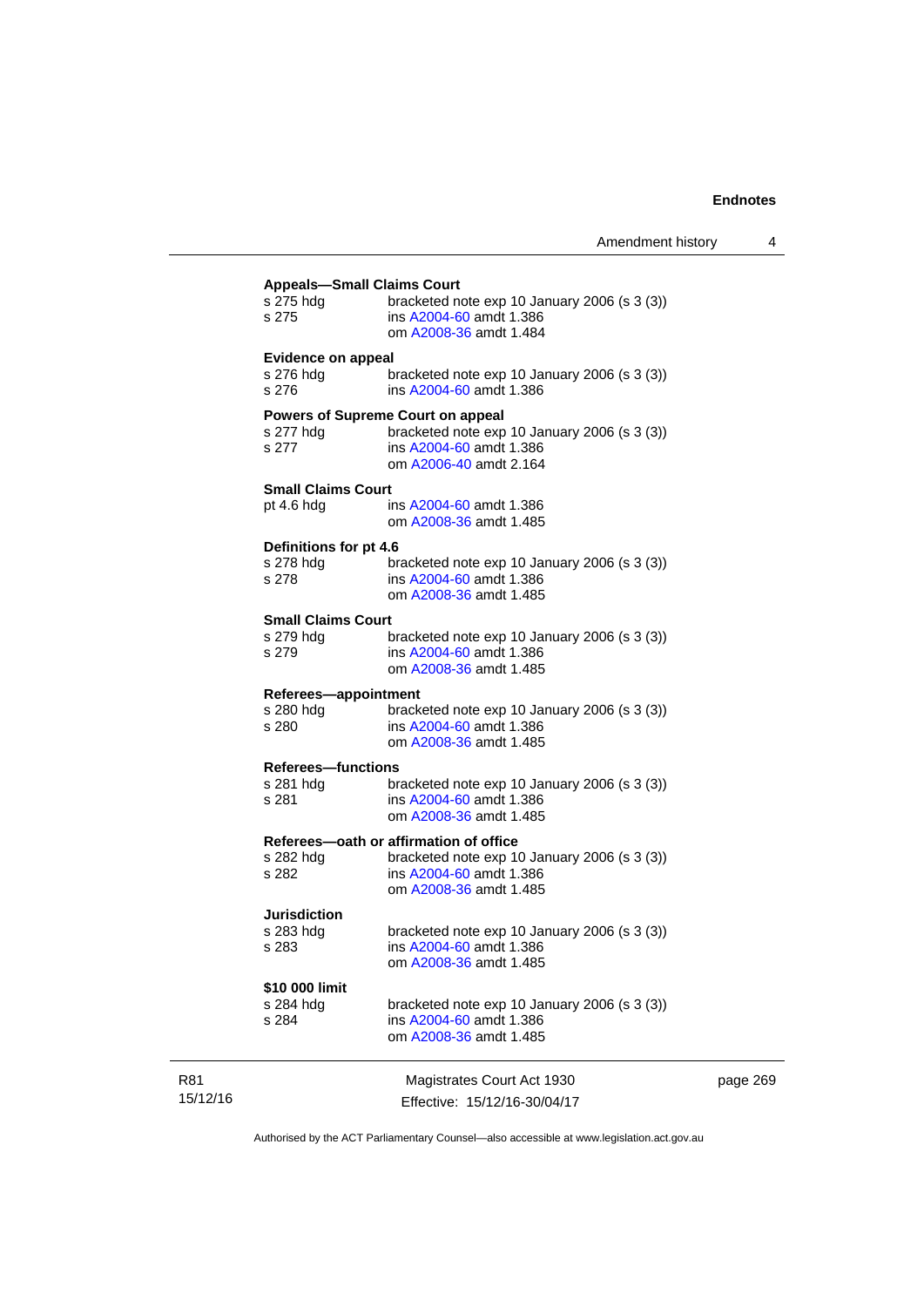4 Amendment history

**Admissibility of conference proceedings in inquiries**  bracketed note exp 10 January 2006 (s  $3$  (3)) s 285 ins [A2004-60](http://www.legislation.act.gov.au/a/2004-60) amdt 1.386 om [A2008-36](http://www.legislation.act.gov.au/a/2008-36) amdt 1.485 **Small Claims Court's seal**  s 286 ins [A2005-60](http://www.legislation.act.gov.au/a/2005-60) amdt 1.108 om [A2008-36](http://www.legislation.act.gov.au/a/2008-36) amdt 1.485 **The Childrens Court**  ch 4A hdg ins [A2008-19](http://www.legislation.act.gov.au/a/2008-19) amdt 1.92 **The Childrens Court**  pt 4A.1 hdg ins [A2008-19](http://www.legislation.act.gov.au/a/2008-19) amdt 1.92 **Childrens Court**  s 287 ins [A2008-19](http://www.legislation.act.gov.au/a/2008-19) amdt 1.92 **Jurisdiction of Childrens Court**  s 288 ins [A2008-19](http://www.legislation.act.gov.au/a/2008-19) amdt 1.92 am [A2011-13](http://www.legislation.act.gov.au/a/2011-13) amdt 1.16; [A2013-12](http://www.legislation.act.gov.au/a/2013-12) s 40 **Procedure for proceedings where children jointly charged with adults**  s 289 hdg sub [A2013-12](http://www.legislation.act.gov.au/a/2013-12) s 41 s 289 ins [A2008-19](http://www.legislation.act.gov.au/a/2008-19) amdt 1.92 am [A2008-44](http://www.legislation.act.gov.au/a/2008-44) amdt 1.90; [A2013-12](http://www.legislation.act.gov.au/a/2013-12) s 42 **Chief Magistrate to arrange business of Childrens Court**  s 290 (prev s 255) am [Ord1967-1](http://www.legislation.act.gov.au/a/1967-1); [Ord1972-37;](http://www.legislation.act.gov.au/a/1972-37) [Ord1990-5](http://www.legislation.act.gov.au/a/alt_ord1990-5) sub [A1993-4](http://www.legislation.act.gov.au/a/1993-4) am [A1994-66](http://www.legislation.act.gov.au/a/1994-66); [A1994-81](http://www.legislation.act.gov.au/a/1994-81); [A1999-22](http://www.legislation.act.gov.au/a/1999-22) s 23; ss renum R10 LA; [A2004-60](http://www.legislation.act.gov.au/a/2004-60) amdt 1.391 renum [A2004-60](http://www.legislation.act.gov.au/a/2004-60) amdt 1.392 am [A2005-53](http://www.legislation.act.gov.au/a/2005-53) amdt 1.108; ss renum R30 LA (see [A2005-53](http://www.legislation.act.gov.au/a/2005-53) amdt 1.109) om [A2006-55](http://www.legislation.act.gov.au/a/2006-55) s 17 ins [A2008-19](http://www.legislation.act.gov.au/a/2008-19) amdt 1.92 **Childrens Court Magistrate to hear all matters**  s 291 hdg (prev s 255AA hdg) sub [A2004-60](http://www.legislation.act.gov.au/a/2004-60) amdt 1.393<br>s 291 (prev s 255AA) ins A1994-61 (prev s 255AA) ins [A1994-61](http://www.legislation.act.gov.au/a/1994-61) am [A1995-46](http://www.legislation.act.gov.au/a/1995-46); [A1996-6;](http://www.legislation.act.gov.au/a/1996-6) [A1998-25](http://www.legislation.act.gov.au/a/1998-25); [A1998-54](http://www.legislation.act.gov.au/a/1998-54); [A2004-60](http://www.legislation.act.gov.au/a/2004-60) amdt 1.394, amdt 1.395 reloc from s 255AA by [A2004-60](http://www.legislation.act.gov.au/a/2004-60) amdt 1.396 om [A2005-53](http://www.legislation.act.gov.au/a/2005-53) amdt 1.110 ins [A2008-19](http://www.legislation.act.gov.au/a/2008-19) amdt 1.92 **Childrens Court Magistrate**<br>
ot 4A.2 hdg ins A200 ins [A2008-19](http://www.legislation.act.gov.au/a/2008-19) amdt 1.92

page 270 Magistrates Court Act 1930 Effective: 15/12/16-30/04/17

R81 15/12/16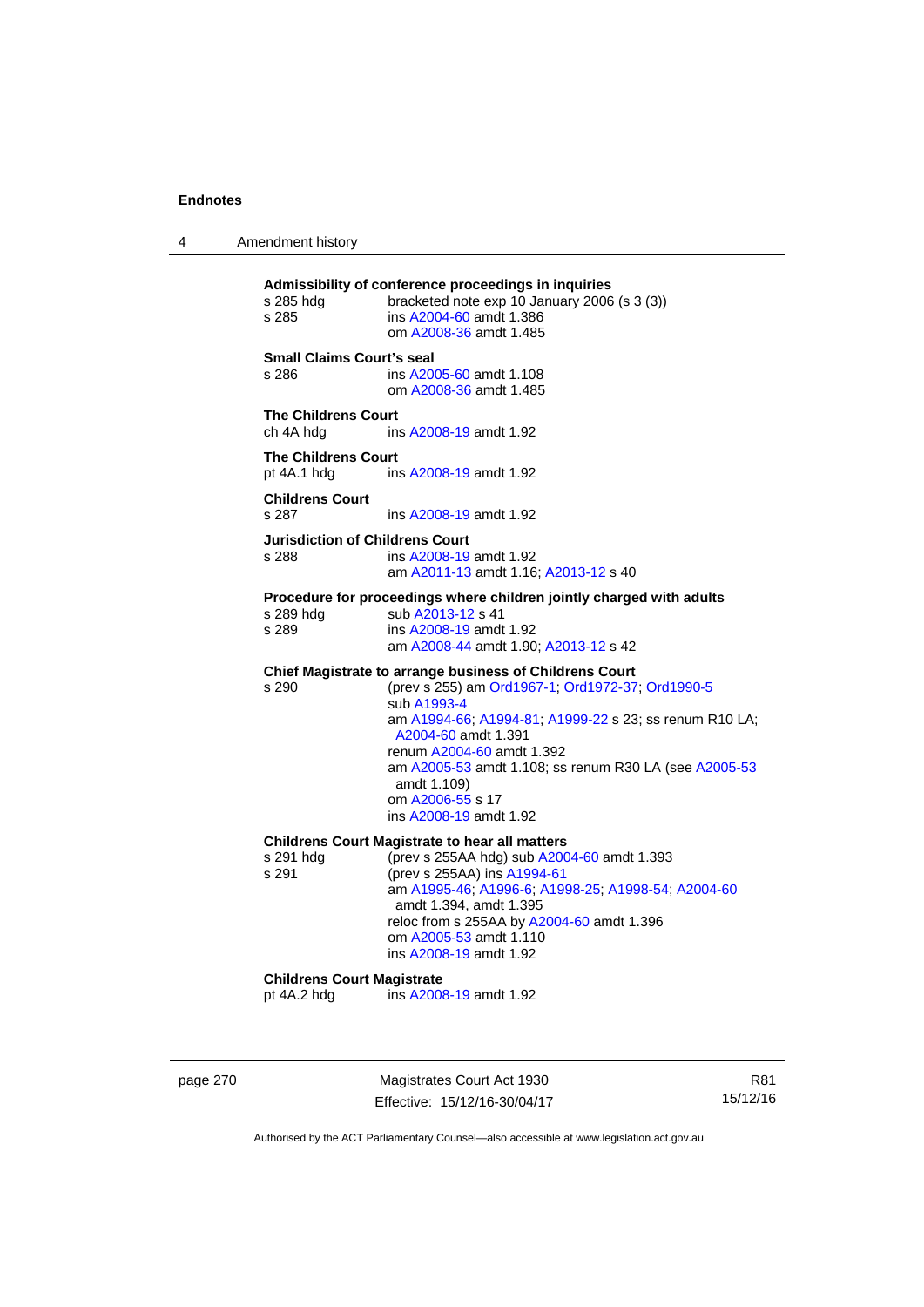# **Childrens Court Magistrate**  ins [A2008-19](http://www.legislation.act.gov.au/a/2008-19) amdt 1.92 am [A2011-28](http://www.legislation.act.gov.au/a/2011-28) amdt 3.178 **Acting Childrens Court Magistrate**  s 291B ins [A2008-19](http://www.legislation.act.gov.au/a/2008-19) amdt 1.92 **Assignment of other magistrates for Childrens Court matters**  s 291C ins [A2008-19](http://www.legislation.act.gov.au/a/2008-19) amdt 1.92 am [A2014-1](http://www.legislation.act.gov.au/a/2014-1) s 27; ss renum R72 LA **Completion of part-heard matters**  s 291D ins [A2008-19](http://www.legislation.act.gov.au/a/2008-19) amdt 1.92 **Criminal proceedings**  pt 4A.3 hdg ins [A2008-19](http://www.legislation.act.gov.au/a/2008-19) amdt 1.92 **Procedures for hearing indictable offences**  s 291E ins [A2008-19](http://www.legislation.act.gov.au/a/2008-19) amdt 1.92 **Childrens Court may adjourn hearings to allow access to legal advice**  ins [A2008-19](http://www.legislation.act.gov.au/a/2008-19) amdt 1.92 **Childrens Court may send cases to Supreme Court for sentencing**  ins [A2008-19](http://www.legislation.act.gov.au/a/2008-19) amdt 1.92 am [A2014-1](http://www.legislation.act.gov.au/a/2014-1) s 28 **The Family Violence Court**  ch 4B hdg ins [A2011-13](http://www.legislation.act.gov.au/a/2011-13) amdt 1.17 **Preliminary**  pt 4B.1 hdg ins [A2011-13](http://www.legislation.act.gov.au/a/2011-13) amdt 1.17 **Meaning of** *domestic violence offence* s 291H ins [A2011-13](http://www.legislation.act.gov.au/a/2011-13) amdt 1.17 **Purpose—ch 4B**  s 291I **ins [A2011-13](http://www.legislation.act.gov.au/a/2011-13) amdt 1.17 The Family Violence Court**  pt 4B.2 hdg ins [A2011-13](http://www.legislation.act.gov.au/a/2011-13) amdt 1.17 **Family Violence Court**  s 291J ins [A2011-13](http://www.legislation.act.gov.au/a/2011-13) amdt 1.17 **Jurisdiction of Family Violence Court**  ins [A2011-13](http://www.legislation.act.gov.au/a/2011-13) amdt 1.17 **Galambany Court**  ch 4C hdg ins [A2011-13](http://www.legislation.act.gov.au/a/2011-13) amdt 1.17

Magistrates Court Act 1930 Effective: 15/12/16-30/04/17 page 271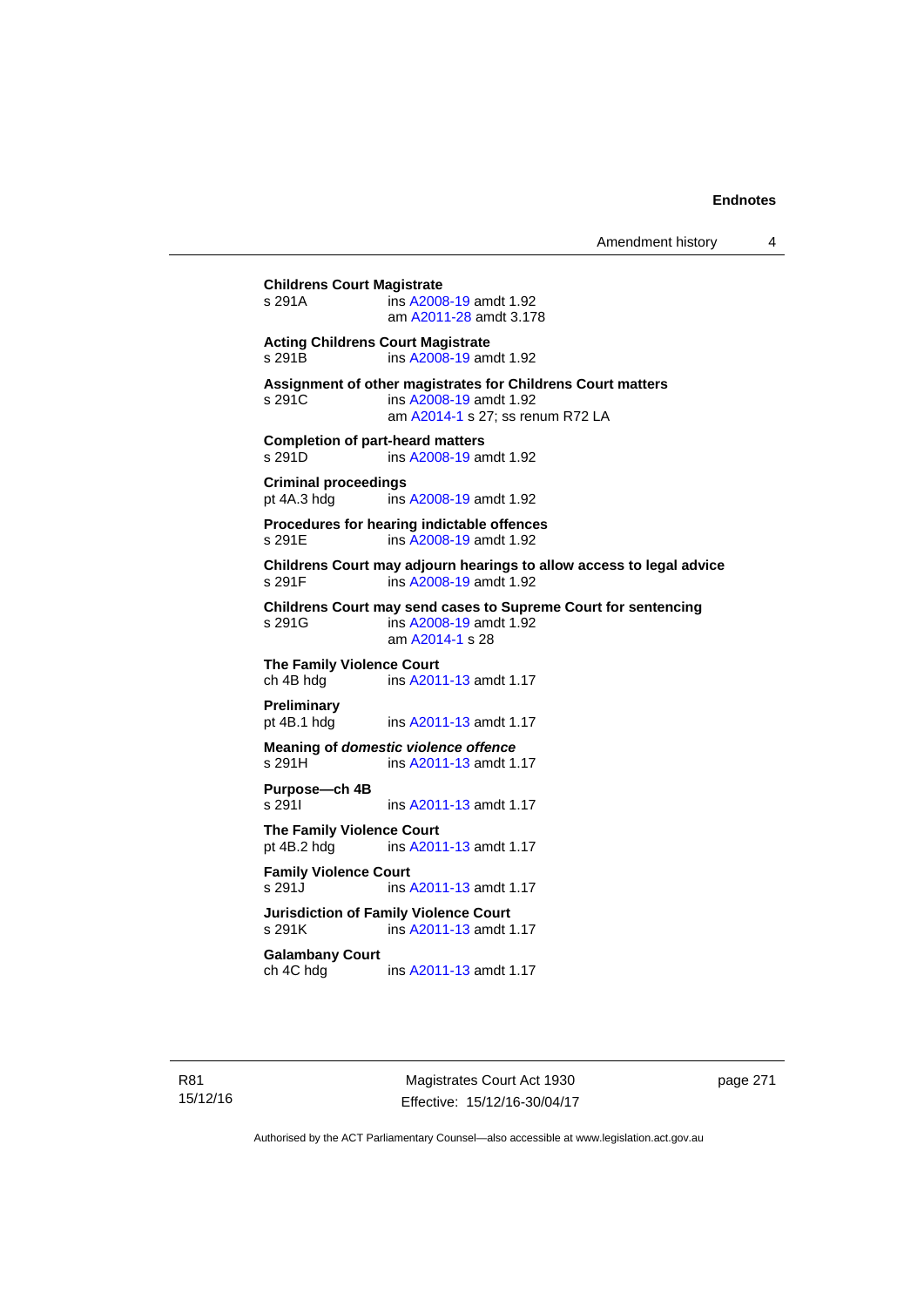4 Amendment history

page 272 Magistrates Court Act 1930 **Definitions—ch 4C**  ins [A2011-13](http://www.legislation.act.gov.au/a/2011-13) amdt 1.17 def *Aboriginal or Torres Strait Islander offender* ins [A2011-13](http://www.legislation.act.gov.au/a/2011-13) amdt 1.17 am [A2011-52](http://www.legislation.act.gov.au/a/2011-52) amdt 3.137 def *circle sentencing* ins [A2011-13](http://www.legislation.act.gov.au/a/2011-13) amdt 1.17 **Galambany Court**  s 291M ins [A2011-13](http://www.legislation.act.gov.au/a/2011-13) amdt 1.17 **Directions about procedure for Galambany Court**  s 291N ins [A2011-13](http://www.legislation.act.gov.au/a/2011-13) amdt 1.17 **The Industrial Court**  ch 4D hdg ins [A2013-43](http://www.legislation.act.gov.au/a/2013-43) s 4 **Preliminary**  pt 4D.1 hdg ins [A2013-43](http://www.legislation.act.gov.au/a/2013-43) s 4 **Definitions—ch 4D**   $ins A2013-43 s 4$  $ins A2013-43 s 4$  $ins A2013-43 s 4$  def *industrial or work safety matter* ins [A2013-43](http://www.legislation.act.gov.au/a/2013-43) s 4 def *industrial or work safety offence* ins [A2013-43](http://www.legislation.act.gov.au/a/2013-43) s 4 **The Industrial Court** pt 4D.2 hdg in ins  $A2013-43 s 4$ **Industrial Court**  s 291P ins [A2013-43](http://www.legislation.act.gov.au/a/2013-43) s 4 **Jurisdiction of Industrial Court**  s 291Q ins [A2013-43](http://www.legislation.act.gov.au/a/2013-43) s 4 am [A2016-22](http://www.legislation.act.gov.au/a/2016-22/default.asp) s 21 **Chief Magistrate to arrange business of Industrial Court**  s 291R ins [A2013-43](http://www.legislation.act.gov.au/a/2013-43) s 4 **Industrial Court Magistrate to hear all matters**  s 291S ins [A2013-43](http://www.legislation.act.gov.au/a/2013-43) s 4 **Transfer of industrial or work safety matter to Supreme Court**  s 291T ins [A2013-43](http://www.legislation.act.gov.au/a/2013-43) s 4 **Industrial Court Magistrate**  pt 4D.3 hdg ins [A2013-43](http://www.legislation.act.gov.au/a/2013-43) s 4 **Industrial Court Magistrate**   $ins$  [A2013-43](http://www.legislation.act.gov.au/a/2013-43) s 4 **Acting Industrial Court Magistrate**  s 291V ins [A2013-43](http://www.legislation.act.gov.au/a/2013-43) s 4 **Assignment of other magistrates for Industrial Court matters**  s 291W ins [A2013-43](http://www.legislation.act.gov.au/a/2013-43) s 4

Effective: 15/12/16-30/04/17

R81 15/12/16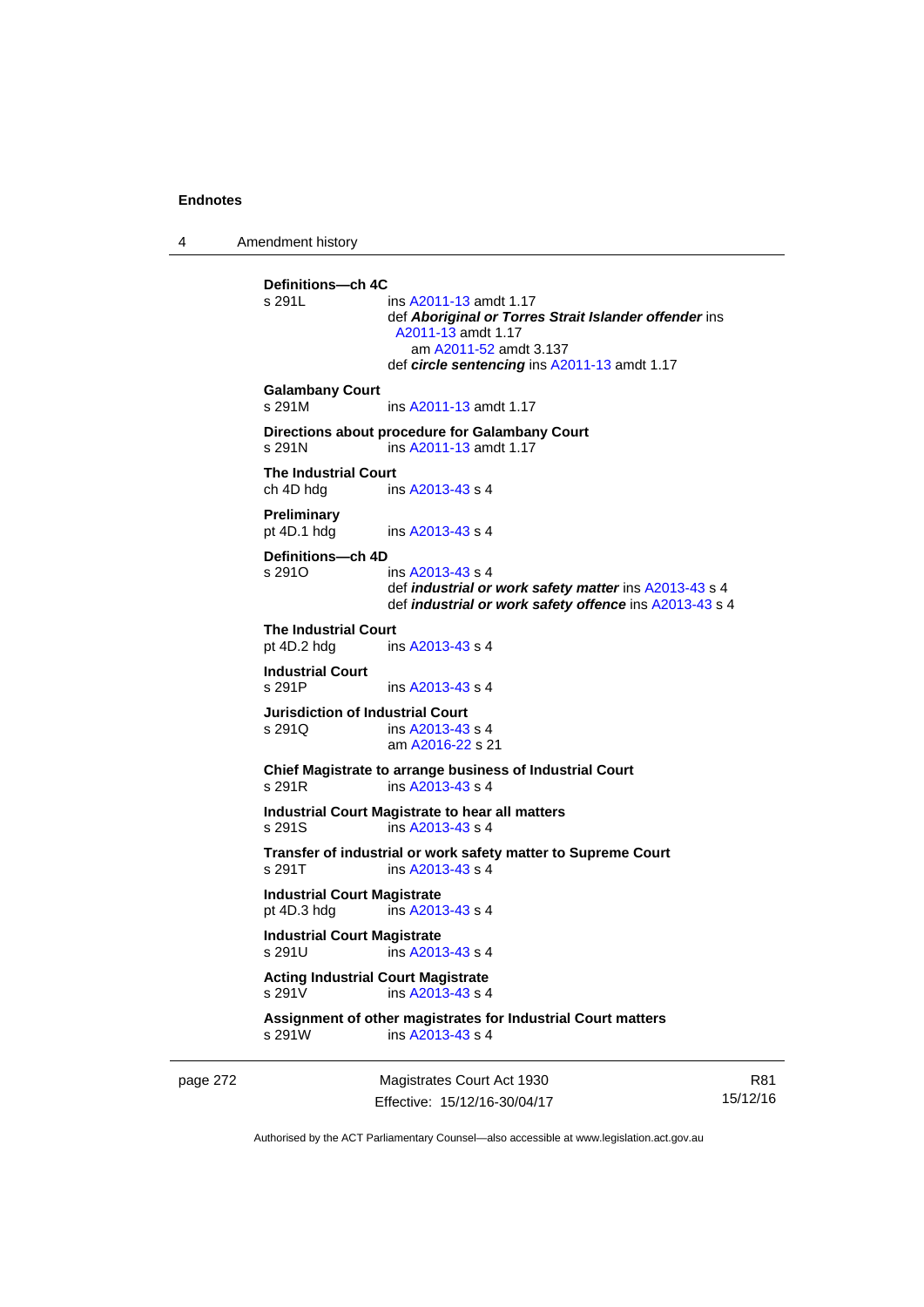Amendment history 4

| s 291X                                           | Industrial Court-completion of part-heard matters<br>ins A2013-43 s 4                                                                                                                                                                                                        |
|--------------------------------------------------|------------------------------------------------------------------------------------------------------------------------------------------------------------------------------------------------------------------------------------------------------------------------------|
| <b>Miscellaneous</b><br>ch 5 hdg                 | (prev pt 15 hdg) sub and renum A2004-60 amdt 1.387                                                                                                                                                                                                                           |
| Hearing<br>pt 5 hdg                              | renum as pt 3.4 hdg                                                                                                                                                                                                                                                          |
| <b>Offences</b><br>pt $5.1$ hdg                  | ins A2004-60 amdt 1.387                                                                                                                                                                                                                                                      |
| General<br>div 5.1 hdg                           | renum as div 3.4.1 hdg                                                                                                                                                                                                                                                       |
| <b>Evidence</b><br>div 5.2 hdg                   | renum as div 3.4.2 hdg                                                                                                                                                                                                                                                       |
| Remand<br>div 5.3 hdg                            | renum as div 3.4.3 hdg                                                                                                                                                                                                                                                       |
| <b>Committal and recognisance</b><br>div 5.4 hdg | renum as div 3.4.4 hdg                                                                                                                                                                                                                                                       |
| <b>Adjournment of proceedings</b><br>div 5.5 hdg | renum as div 3.4.5 hdg                                                                                                                                                                                                                                                       |
| s 292 hdg<br>s 292                               | Failure to comply with order in nuisance action<br>ins A2004-60 amdt 1.412<br>bracketed note exp 10 January 2006 (s 3 (3))<br>reloc from Magistrates Court (Civil Jurisdiction) Act 1982<br>s 8 (2) by A2004-60 amdt 1.450                                                   |
| s 293 hdg<br>s 293                               | <b>Failure to comply with Magistrates Court subpoena</b><br>bracketed note exp 10 January 2006 (s 3 (3))<br>(1) reloc from Magistrates Court (Civil Jurisdiction) Act 1982<br>s 187 (7) by A2004-60 amdt 1.488<br>(2), (3) ins A2004-60 amdt 1.412<br>om A2005-53 amdt 1.111 |
| s 294 hdg<br>s 294                               | Failure to comply with judgment for delivery of detained goods<br>ins A2004-60 amdt 1.412<br>bracketed note exp 10 January 2006 (s 3 (3))<br>reloc from Magistrates Court (Civil Jurisdiction) Act 1982<br>s 217 (4) by A2004-60 amdt 1.502<br>om A2006-40 amdt 2.164        |
|                                                  |                                                                                                                                                                                                                                                                              |

page 273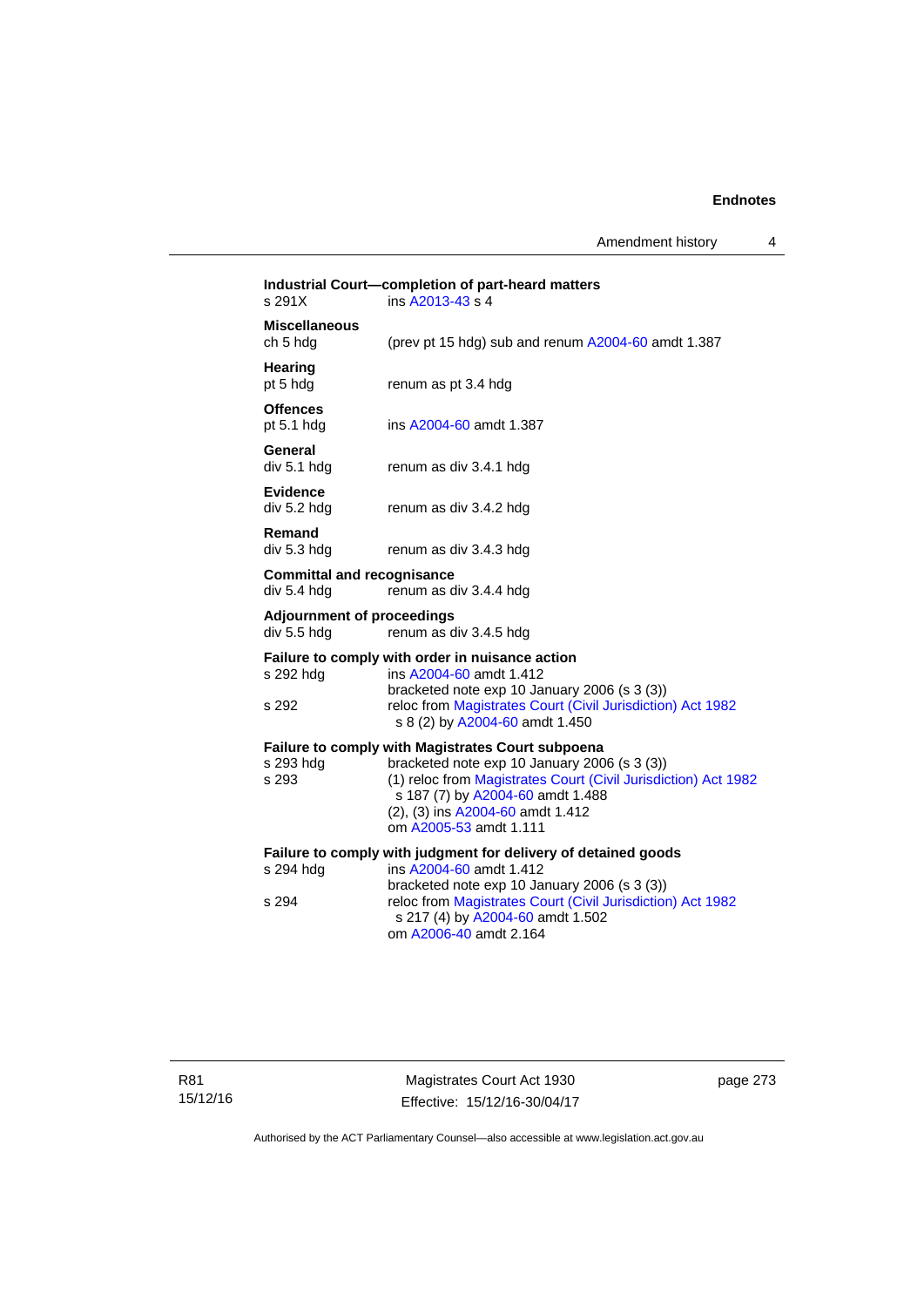4 Amendment history

|          |                       | False or misleading statement by garnishee                                                                                                                                                                       |          |
|----------|-----------------------|------------------------------------------------------------------------------------------------------------------------------------------------------------------------------------------------------------------|----------|
|          | s 295 hdg             | ins A2004-60 amdt 1.412                                                                                                                                                                                          |          |
|          | s 295                 | bracketed note exp 10 January 2006 (s 3 (3))<br>reloc from Magistrates Court (Civil Jurisdiction) Act 1982<br>s 329 (2) by A2004-60 amdt 1.524<br>om A2006-40 amdt 2.164                                         |          |
|          |                       | Obligations of judgment creditor if garnishee pays too much                                                                                                                                                      |          |
|          | s 296 hdg             | ins A2004-60 amdt 1.412<br>bracketed note exp 10 January 2006 (s 3 (3))                                                                                                                                          |          |
|          | s 296                 | reloc from Magistrates Court (Civil Jurisdiction) Act 1982<br>s 337 (1) by A2004-60 amdt 1.527<br>om A2006-40 amdt 2.164                                                                                         |          |
|          |                       | Notice to be given if judgment debtor ceases employment                                                                                                                                                          |          |
|          | s 297 hdg             | ins A2004-60 amdt 1.412<br>bracketed note exp 10 January 2006 (s 3 (3))                                                                                                                                          |          |
|          | s 297                 | reloc from Magistrates Court (Civil Jurisdiction) Act 1982<br>s 340 (1) by A2004-60 amdt 1.531<br>om A2006-40 amdt 2.164                                                                                         |          |
|          | Prejudice to employee |                                                                                                                                                                                                                  |          |
|          | s 298                 | reloc from Magistrates Court (Civil Jurisdiction) Act 1982 s 341<br>by A2004-60 amdt 1.535                                                                                                                       |          |
|          |                       | Interference with seized property etc                                                                                                                                                                            |          |
|          | s 299                 | reloc from Magistrates Court (Civil Jurisdiction) Act 1982 s 379<br>by A2004-60 amdt 1.537<br>om A2006-40 amdt 2.164                                                                                             |          |
|          |                       | Failure to comply with Small Claims Court subpoena                                                                                                                                                               |          |
|          | s 300 hdg<br>s 300    | bracketed note exp 10 January 2006 (s 3 (3))<br>(1) reloc from Magistrates Court (Civil Jurisdiction) Act 1982<br>s 448 (1) by A2004-60 amdt 1.563<br>(2), (3) ins A2004-60 amdt 1.412<br>om A2005-53 amdt 1.112 |          |
|          |                       | Witness before Small Claims Court to answer questions                                                                                                                                                            |          |
|          | s 301                 | reloc from Magistrates Court (Civil Jurisdiction) Act 1982 s 449<br>by A2004-60 amdt 1.568<br>om A2005-53 amdt 1.112                                                                                             |          |
|          |                       | Contravention of Small Claims Court order in trespass proceeding                                                                                                                                                 |          |
|          | s 302 hdg             | ins A2004-60 amdt 1.412<br>bracketed note exp 10 January 2006 (s 3 (3))                                                                                                                                          |          |
|          | s 302                 | reloc from Magistrates Court (Civil Jurisdiction) Act 1982<br>s 460 (2) by A2004-60 amdt 1.574<br>om A2008-36 amdt 1.486                                                                                         |          |
|          | Other                 |                                                                                                                                                                                                                  |          |
|          | pt $5.2$ hdg          | ins A2004-60 amdt 1.412                                                                                                                                                                                          |          |
| page 274 |                       | Magistrates Court Act 1930                                                                                                                                                                                       | R81      |
|          |                       | Effective: 15/12/16-30/04/17                                                                                                                                                                                     | 15/12/16 |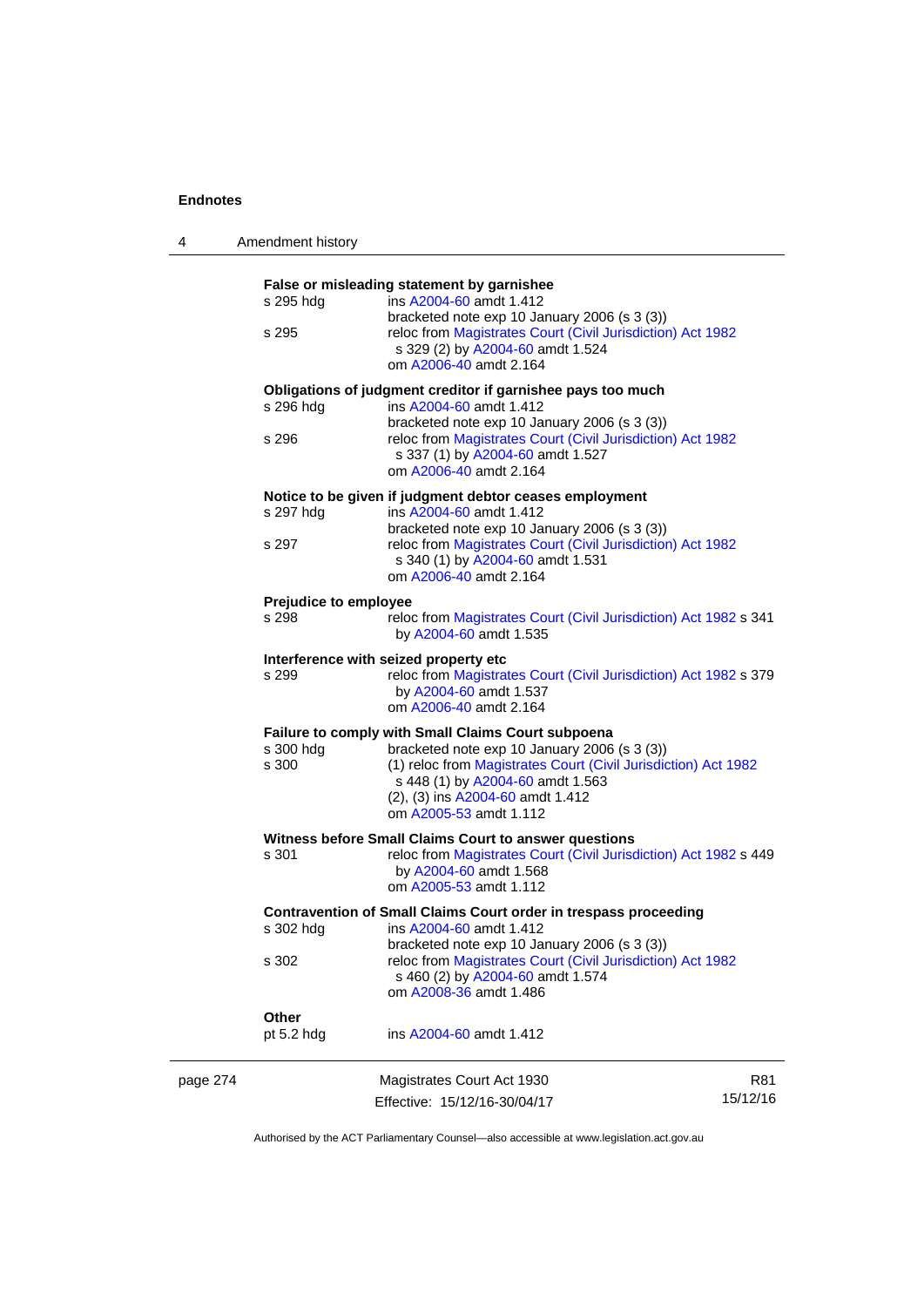## **Contempt of court**  s 307 ins [A2006-55](http://www.legislation.act.gov.au/a/2006-55) s 18 **Magistrates Court's seal**  s 308 ins [A2005-60](http://www.legislation.act.gov.au/a/2005-60) amdt 1.109 **Directions about procedure**<br>s 309 (prev s 25) (prev s 254A) ins [Ord1989-59](http://www.legislation.act.gov.au/a/1989-59) reloc by [A2004-60](http://www.legislation.act.gov.au/a/2004-60) amdt 1.385 sub [A2006-55](http://www.legislation.act.gov.au/a/2006-55) s 19; [A2011-13](http://www.legislation.act.gov.au/a/2011-13) amdt 1.18 **Hearings generally to be in public**  s 310 hdg (prev s 51 hdg) sub [A2004-60](http://www.legislation.act.gov.au/a/2004-60) amdt 1.224 s 310 (prev s 51) am [Ord1986-74](http://www.legislation.act.gov.au/a/1986-74) sub [A1996-6](http://www.legislation.act.gov.au/a/1996-6) am [A2004-60](http://www.legislation.act.gov.au/a/2004-60) amdts 1.225-1.227 reloc by [A2004-60](http://www.legislation.act.gov.au/a/2004-60) amdt 1.228 am [A2008-36](http://www.legislation.act.gov.au/a/2008-36) amdt 1.487 **Appearance by audiovisual or audio links etc**  s 311 (prev s 254B) ins [A1999-22](http://www.legislation.act.gov.au/a/1999-22) s 22 am [A2000-17](http://www.legislation.act.gov.au/a/2000-17) s 3 sch 1; [A2003-48](http://www.legislation.act.gov.au/a/2003-48) amdt 2.11; [A2004-60](http://www.legislation.act.gov.au/a/2004-60) amdt 1.388; ss renum R26 LA (see [A2004-60](http://www.legislation.act.gov.au/a/2004-60) amdt 1.389) reloc by [A2004-60](http://www.legislation.act.gov.au/a/2004-60) amdt 1.390 am [A2005-20](http://www.legislation.act.gov.au/a/2005-20) amdt 3.305 sub [A2006-55](http://www.legislation.act.gov.au/a/2006-55) s 20 am [A2010-40](http://www.legislation.act.gov.au/a/2010-40) amdt 2.17 **Failure to give evidence—committal**  s 312 hdg (prev s 255AB hdg) sub [A2004-60](http://www.legislation.act.gov.au/a/2004-60) amdt 1.397 s 312 (prev s 255AB) ins [A1994-61](http://www.legislation.act.gov.au/a/1994-61) am [A1995-46](http://www.legislation.act.gov.au/a/1995-46); [A2004-60](http://www.legislation.act.gov.au/a/2004-60) amdts 1.398-1.400 reloc by [A2004-60](http://www.legislation.act.gov.au/a/2004-60) amdt 1.401 sub [A2005-53](http://www.legislation.act.gov.au/a/2005-53) amdt 1.113 am [A2006-23](http://www.legislation.act.gov.au/a/2006-23) amdts 1.260-1.262; [A2011-22](http://www.legislation.act.gov.au/a/2011-22) amdt 1.311 **Commitment to remand centre**  s 313 (prev s 255A) ins [Ord1976-42](http://www.legislation.act.gov.au/a/1976-42) am [A1995-41](http://www.legislation.act.gov.au/a/1995-41); [A1996-6](http://www.legislation.act.gov.au/a/1996-6); [A1998-25](http://www.legislation.act.gov.au/a/1998-25) reloc by [A2004-60](http://www.legislation.act.gov.au/a/2004-60) amdt 1.402 om [A2006-23](http://www.legislation.act.gov.au/a/2006-23) amdt 1.263 **Registrar to give directions for preparation of transcript**<br>s 314 hdd (prev s 255B hdd) am A1991-44 (prev s 255B hdg) am [A1991-44](http://www.legislation.act.gov.au/a/1991-44) s 314 (prev s 255B) ins [Ord1980-4](http://www.legislation.act.gov.au/a/1980-4) am [Ord1986-71](http://www.legislation.act.gov.au/a/1986-71); [A1991-44](http://www.legislation.act.gov.au/a/1991-44); [A2004-60](http://www.legislation.act.gov.au/a/2004-60) amdt 1.403 reloc by [A2004-60](http://www.legislation.act.gov.au/a/2004-60) amdt 1.404

R81 15/12/16

Magistrates Court Act 1930 Effective: 15/12/16-30/04/17 page 275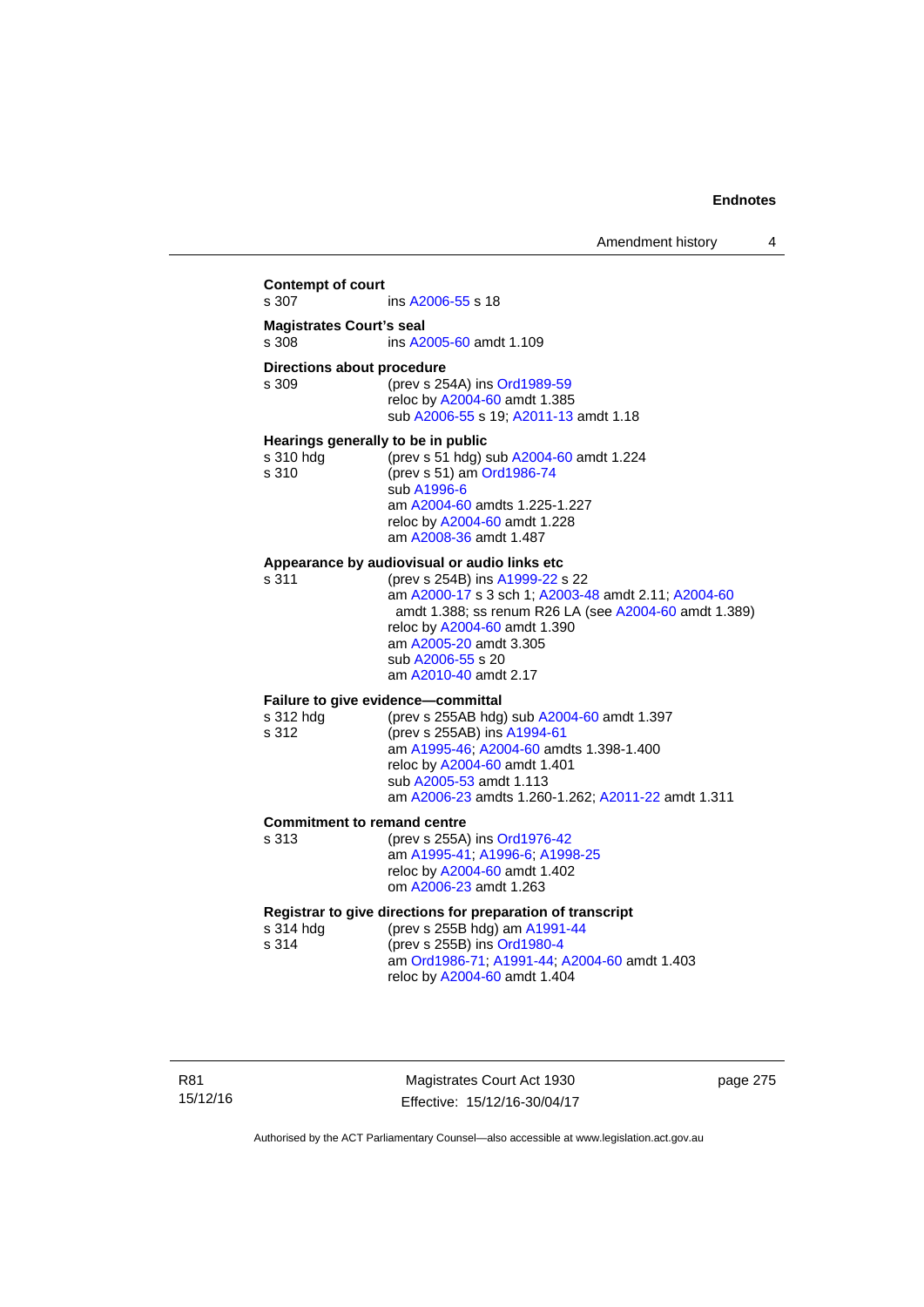4 Amendment history

# **Applications for transcripts**

s 315 (prev s 255C) ins [Ord1980-4](http://www.legislation.act.gov.au/a/1980-4) am [Ord1986-71](http://www.legislation.act.gov.au/a/1986-71); [Ord1986-83;](http://www.legislation.act.gov.au/a/1986-83) [Ord1988-45](http://www.legislation.act.gov.au/a/1988-45); [A1991-38](http://www.legislation.act.gov.au/a/1991-38); [A1991-44;](http://www.legislation.act.gov.au/a/1991-44) [A1993-4;](http://www.legislation.act.gov.au/a/1993-4) [A1994-4](http://www.legislation.act.gov.au/a/1994-4); [A1999-22](http://www.legislation.act.gov.au/a/1999-22) s 24; [A2004-60](http://www.legislation.act.gov.au/a/2004-60) amdts 1.405-1.409; ss renum R26 LA (see [A2004-60](http://www.legislation.act.gov.au/a/2004-60) amdt 1.410) reloc by [A2004-60](http://www.legislation.act.gov.au/a/2004-60) amdt 1.411

#### **Record of proceedings**

| s 316 hda | (prev s 54A hdg) sub A2004-60 amdt 1.229                |
|-----------|---------------------------------------------------------|
| s 316     | (prev s 54A) ins Ord1980-4                              |
|           | am Ord1985-41, Ord1986-71, Ord1986-74, Ord1986-83,      |
|           | Ord1990-5; A1991-44; A1991-106; A1999-22 s 19; A1999-66 |
|           | sch 3; A2000-17 s 3 sch 1; ss renum R10 LA; A2003-48    |
|           | amdt 2.9: A2004-60 amdt 1.230                           |
|           | reloc by A2004-60 amdt 1.231                            |
|           | pars renum R26 LA                                       |
|           | am A2005-20 amdt 3.306; A2010-40 amdt 2.18; A2013-45    |
|           | amdt 1.10                                               |

#### **Record of proceedings and transcript**

s 317 (prev s 60) sub [Ord1958-12](http://www.legislation.act.gov.au/a/1958-12); [Ord1967-1](http://www.legislation.act.gov.au/a/1967-1) am [Ord1972-37](http://www.legislation.act.gov.au/a/1972-37) sub [Ord1974-14](http://www.legislation.act.gov.au/a/1974-14); [Ord1980-4](http://www.legislation.act.gov.au/a/1980-4) am [A1991-44](http://www.legislation.act.gov.au/a/1991-44); [A1999-22](http://www.legislation.act.gov.au/a/1999-22) s 20; [A2004-60](http://www.legislation.act.gov.au/a/2004-60) amdts 1.233-1.237 reloc as s 317 [A2004-60](http://www.legislation.act.gov.au/a/2004-60) amdt 1.238 am [A2011-48](http://www.legislation.act.gov.au/a/2011-48) amdt 1.139

#### **Person about to leave ACT may be ordered to be examined or produce documents**

| s 318 hda | (prev s 67 hdg) am A2004-60 amdt 1.258                  |
|-----------|---------------------------------------------------------|
| s 318     | (prev s 67) am Ord1980-4; Ord1986-74; A1996-6; ss renum |
|           | R10 LA: A2004-60 amdt 1.259, amdt 1.260                 |
|           | reloc by A2004-60 amdt 1.261                            |

#### **Witnesses' rights and liabilities**

| s 319 | (prev s 68) am A1996-6, A2004-60 amdt 1.263, amdt 1.264 |
|-------|---------------------------------------------------------|
|       | reloc by A2004-60 amdt 1.265                            |

### **Depositions to be given to registrar**

| s 320 hdg | (prev s 69 hdg) am A1991-44                      |
|-----------|--------------------------------------------------|
| s 320     | (prev s 69) am Ord1958-12, Ord1967-1, Ord1980-4, |
|           | A1991-44: A2004-60 amdts 1.266-1.268             |
|           | reloc by A2004-60 amdt 1.269                     |

# **Domestic violence offence information**<br>s 320A **ins A2011-13** amdt 1.

ins [A2011-13](http://www.legislation.act.gov.au/a/2011-13) amdt 1.19

### **Regulation-making power**

s 321 ins [A2004-60](http://www.legislation.act.gov.au/a/2004-60) amdt 1.412

page 276 Magistrates Court Act 1930 Effective: 15/12/16-30/04/17

R81 15/12/16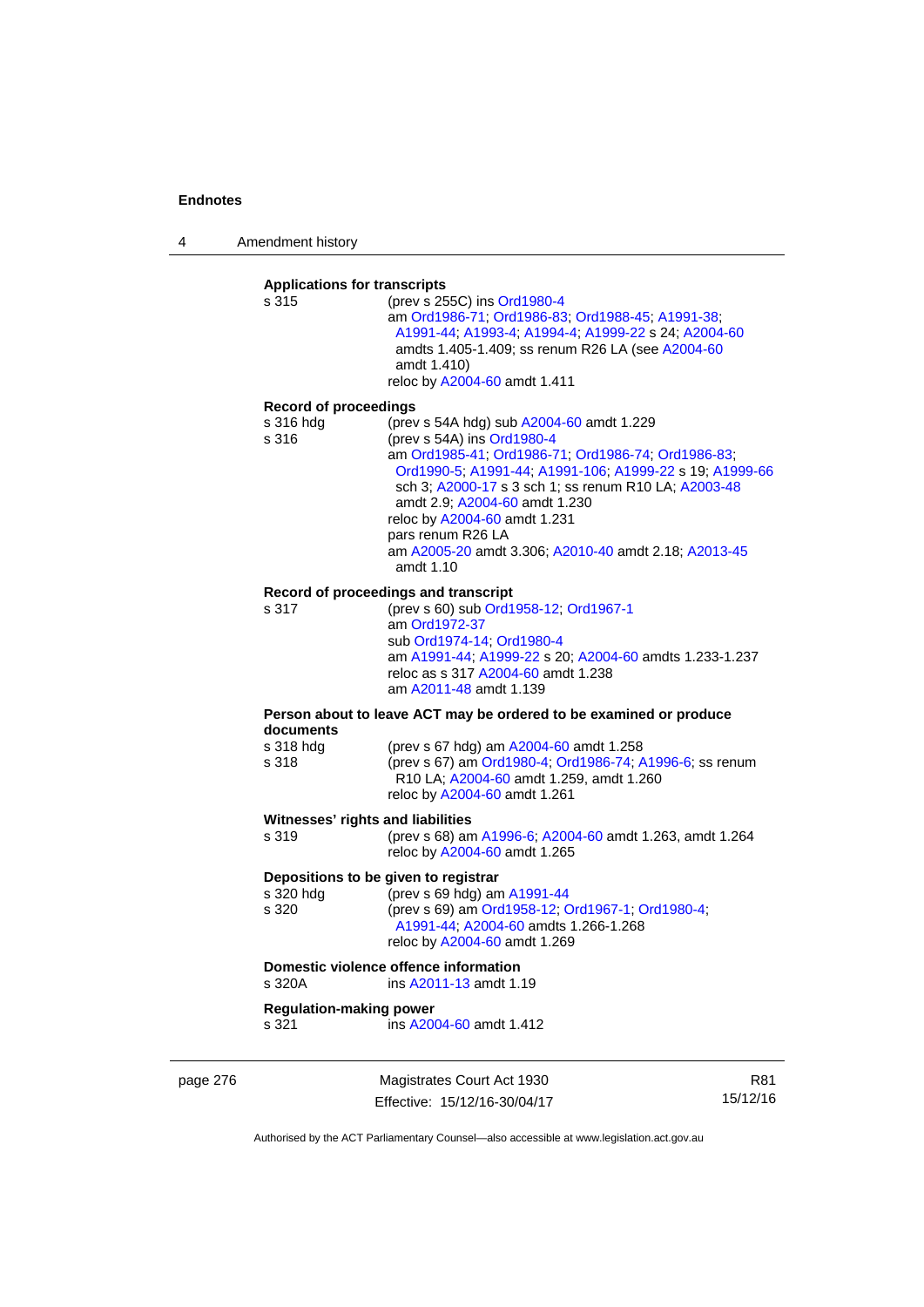# **Proceedings in case of indictable offences**  pt 6 hdg renum as pt 3.5 hdg **Preliminary**  div 6.1A hdg renum as div 3.5.1 hdg **Institution of proceedings**   $div 6.1$  hdg renum as div  $3.5.2$  hdg **Proceedings subsequent to hearing of evidence**  div 6.2 hdg renum as div 3.5.3 hdg **Costs**  renum as div 3.5.4 hdg **Recognisances of witnesses**  div 6.3 hdg renum as div 3.5.5 hdg **Miscellaneous**  div 6.4 hdg renum as div 3.5.6 hdg **Proceedings for offences punishable summarily**  pt 7 hdg renum as pt 3.6 hdg **Service and pleading by post for certain offences**  pt 7A hdg renum as pt 3.7 hdg **Infringement notices for certain offences**  pt 8 hdg renum as pt 3.8 hdg **Preliminary**  div 8.1 hdg renum as div 3.8.1 hdg **Infringement and reminder notices**  div 8.2 hdg renum as div 3.8.2 hdg **Additional provisions for vehicle-related offences**  div 8.2A hdg renum as div 3.8.3 hdg **Disputing liability**  div 8.3 hdg renum as div 3.8.4 hdg **Miscellaneous**  renum as div 3.8.5 hdg **Enforcement of decisions**  pt 9 hdg renum as pt 3.9 hdg **General**  div 9.1 hdg renum as div 3.9.1 hdg **Enforcement of fines**  div 9.2 hdg renum as div 3.9.2 hdg

Magistrates Court Act 1930 Effective: 15/12/16-30/04/17 page 277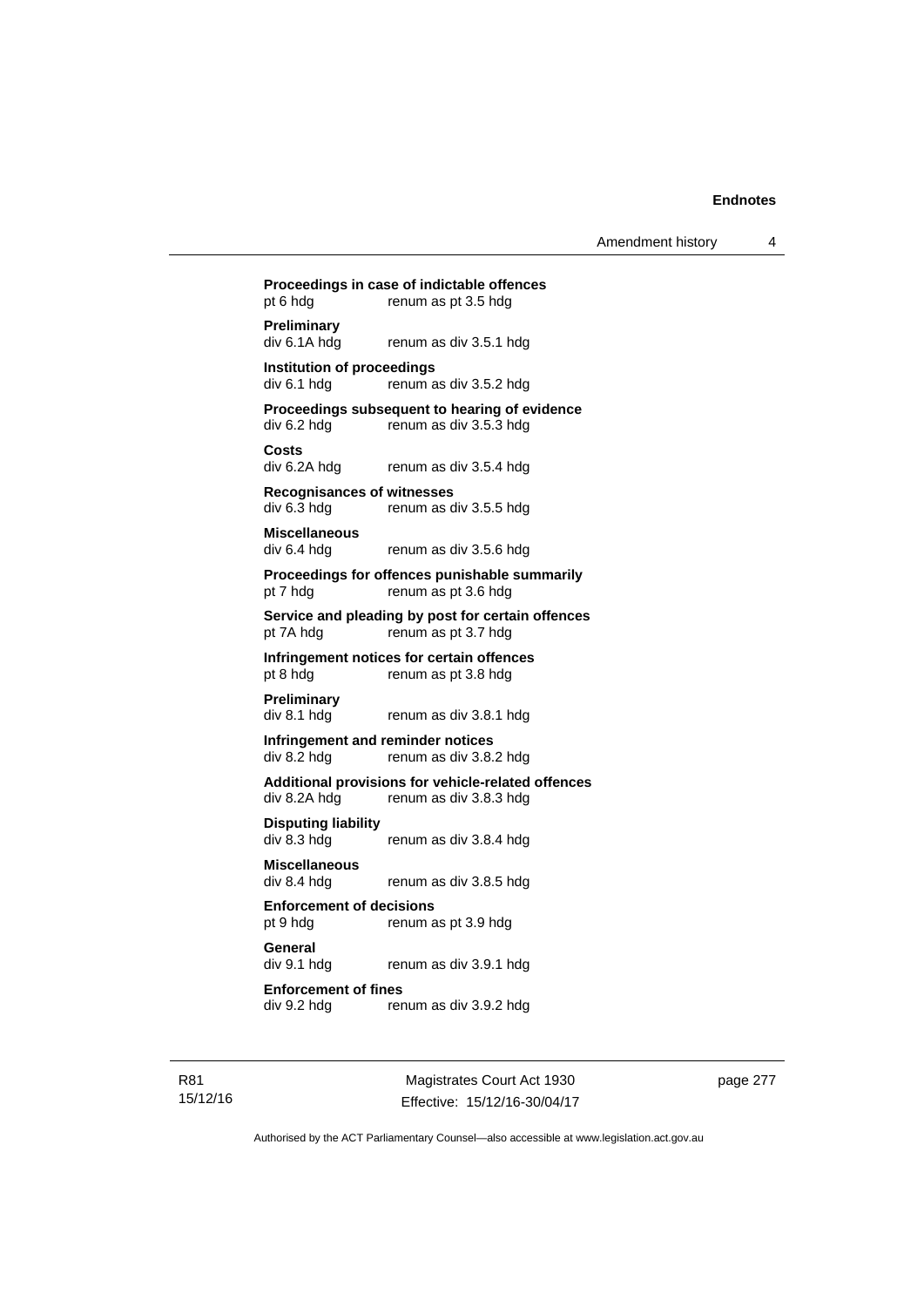| 4 | Amendment history |  |
|---|-------------------|--|
|---|-------------------|--|

**Reciprocal enforcement of fines against bodies corporate**<br>div 9.2A hdg renum as div 3.9.3 hdg renum as div 3.9.3 hdg **Adverse claims** 

pt 9 div 3 hdg om [Ord1986-74](http://www.legislation.act.gov.au/a/1986-74)

Attachment of debts<br>
pt 9 div 4 hdg om A1994-61 pt 9 div 4 hdg

**Imprisonment of fraudulent debtors**  pt 9 div 5 hdg om [A1994-61](http://www.legislation.act.gov.au/a/1994-61)

**Miscellaneous**  renum as div 3.9.4 hdg

**Restraining orders**  pt 10 hdg sub [A1990-65](http://www.legislation.act.gov.au/a/1990-65) om [A2001-90](http://www.legislation.act.gov.au/a/2001-90) amdt 1.79

**Appeals to Supreme Court**  pt 11 hdg renum as pt 3.10 hdg

# **Appellate jurisdiction of Supreme Court**

renum as div 3.10.1 hdg

**Appeals** 

renum as div 3.10.2 hdg

**Orders to review** 

renum as div 3.10.3 hdg **Absconding appellants** 

pt 11 div 3A hdg ins [Ord1984-62](http://www.legislation.act.gov.au/a/1984-62) om [A1992-9](http://www.legislation.act.gov.au/a/1992-9)

**General provisions**  renum as div 3.10.4 hdg

**Protection of magistrates in the execution of their office**  pt 12 hdg om [A2004-60](http://www.legislation.act.gov.au/a/2004-60) amdt 1.369

**Costs** 

pt 13 hdg renum as pt 3.11 hdg

**Court and tribunal fees** 

pt 13A hdg orig pt 13A hdg ins [Ord1974-14](http://www.legislation.act.gov.au/a/1974-14) om [A1992-9](http://www.legislation.act.gov.au/a/1992-9) ins [A1994-4](http://www.legislation.act.gov.au/a/1994-4) sub [A2000-1](http://www.legislation.act.gov.au/a/2000-1) s 3 sch om [A2004-60](http://www.legislation.act.gov.au/a/2004-60) amdt 1.378

# **Securities**

pt 14 hdg renum as pt 3.12 hdg

page 278 Magistrates Court Act 1930 Effective: 15/12/16-30/04/17

R81 15/12/16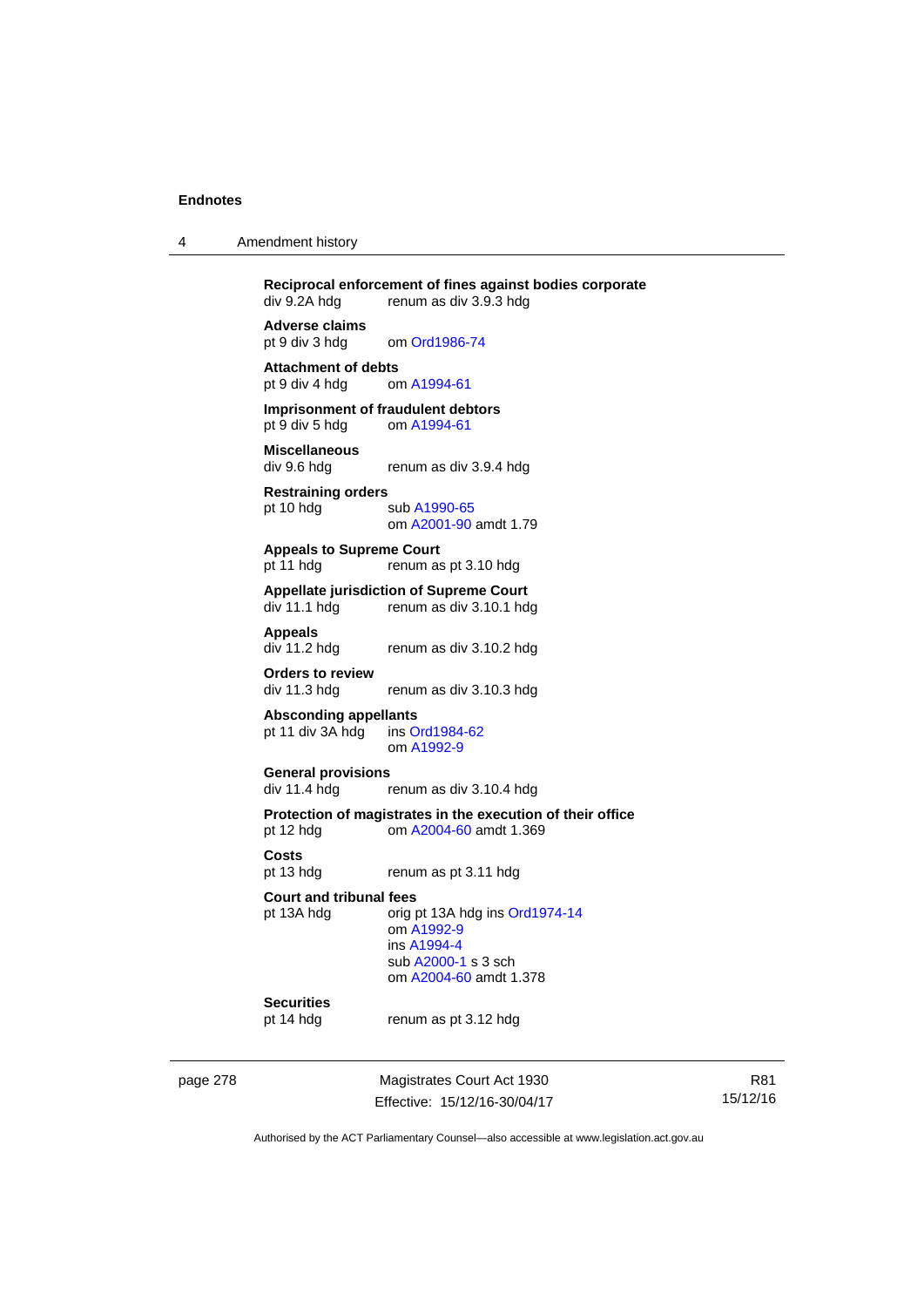| Amendment history |  |
|-------------------|--|
|-------------------|--|

# **Miscellaneous**  pt 15 hdg renum as ch 5 hdg **Transitional**  pt 16 hdg ins [A1999-34](http://www.legislation.act.gov.au/a/1999-34) om [A2001-90](http://www.legislation.act.gov.au/a/2001-90) amdt 1.81 **Transitional—Children and Young People Act 2008**  pt 17 hdg renum as ch 10 hdg **Transitional—Children and Young People Act 2008**  (prev pt 17 hdg) ins  $A2008-20$  amdt 1.5 renum as ch 10 hdg R41 LA exp 27 February 2011 (s 404 (1) (LA s 88 declaration applies)) **Childrens Court Magistrate**  s 400 ins [A2008-20](http://www.legislation.act.gov.au/a/2008-20) amdt 1.5 exp 27 February 2011 (s 404 (1) (LA s 88 declaration applies)) **Existing proceedings in Childrens Court**  s 401 ins [A2008-20](http://www.legislation.act.gov.au/a/2008-20) amdt 1.5 exp 27 February 2011 (s 404 (1) (LA s 88 declaration applies)) **Completion of part-heard matters if magistrate no longer Childrens Court magistrate etc**  s 402 ins [A2008-20](http://www.legislation.act.gov.au/a/2008-20) amdt 1.5 exp 27 February 2011 (s 404 (1) (LA s 88 declaration applies)) **Transitional regulations**  s 403 ins [A2008-20](http://www.legislation.act.gov.au/a/2008-20) amdt 1.5 exp 27 February 2011 (s 404 (1)) **Expiry—ch 10**  s 404 ins [A2008-20](http://www.legislation.act.gov.au/a/2008-20) amdt 1.5 exp 27 February 2011 (s 404 (1) (LA s 88 declaration applies)) **Transitional—Crimes Legislation Amendment Act 2008**  ch 11 hdg ins [A2008-44](http://www.legislation.act.gov.au/a/2008-44) amdt 1.91 exp 30 May 2010 (s 453) **Application of amendments—indictable offences**  s 450 ins [A2008-44](http://www.legislation.act.gov.au/a/2008-44) amdt 1.91 exp 30 May 2010 (s 453) **Application of certain other amendments**  s 451 ins [A2008-44](http://www.legislation.act.gov.au/a/2008-44) amdt 1.91 sub as mod [SL2009-20](http://www.legislation.act.gov.au/sl/2009-20) s 3 (mod lapsed on rep of [SL2009-21](http://www.legislation.act.gov.au/sl/2009-21) (4 September 2009)) sub [A2009-24](http://www.legislation.act.gov.au/a/2009-24) amdt 1.40 exp 30 May 2010 (s 453)

R81 15/12/16

Magistrates Court Act 1930 Effective: 15/12/16-30/04/17 page 279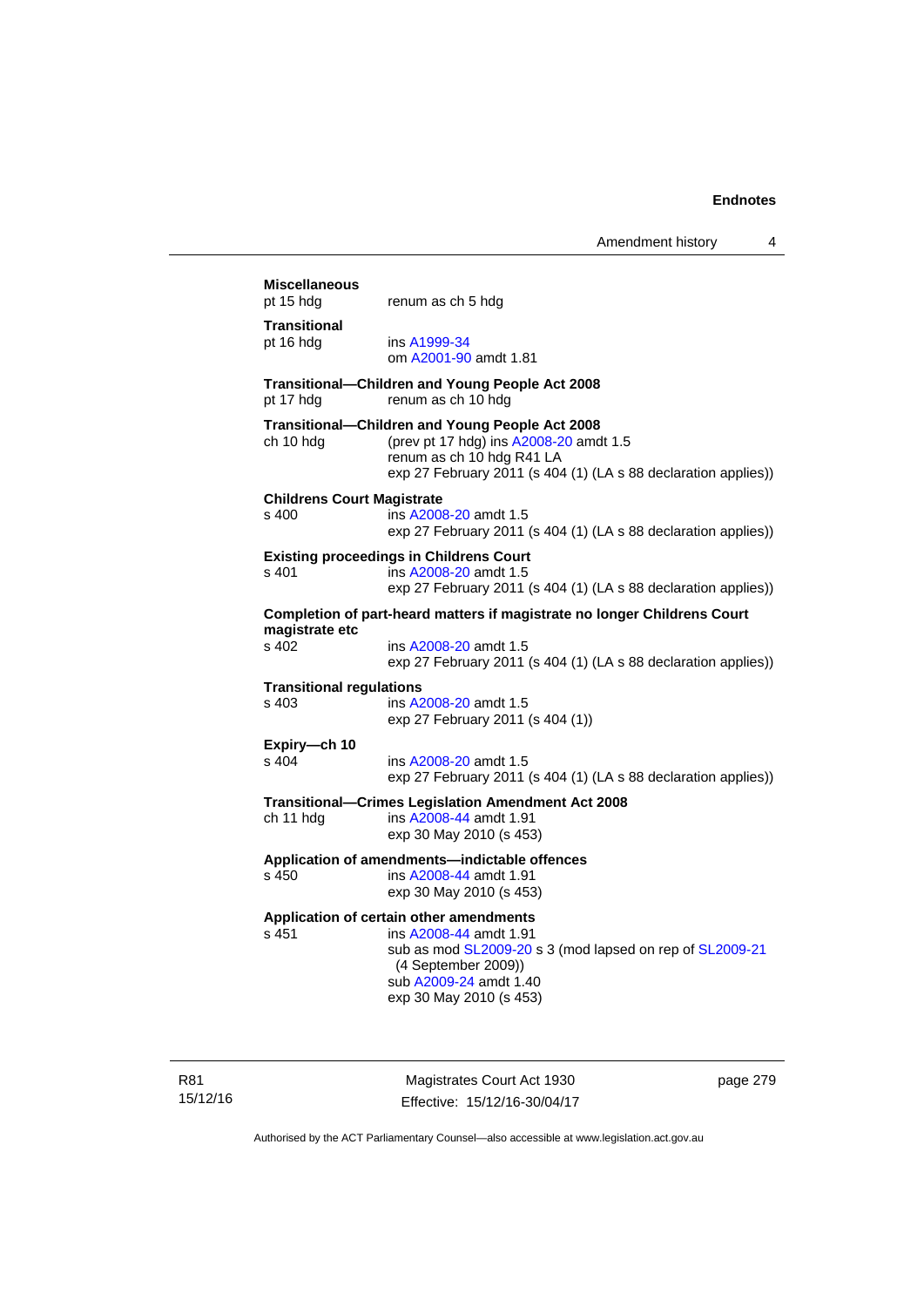4 Amendment history

| s 451A                            | Admissibility of certain written statements made before commencement day<br>ins as mod SL2009-20 s 3 (mod lapsed on rep of SL2009-21<br>(4 September 2009))<br>sub A2009-24 amdt 1.40<br>exp 30 May 2010 (s 453 (LA s 88 declaration applies)) |
|-----------------------------------|------------------------------------------------------------------------------------------------------------------------------------------------------------------------------------------------------------------------------------------------|
| <b>Transitional regulations</b>   | ins A2008-44 amdt 1.91                                                                                                                                                                                                                         |
| s 452                             | exp 30 May 2010 (s 453)                                                                                                                                                                                                                        |
| Expiry-ch 11                      | ins A2008-44 amdt 1.91                                                                                                                                                                                                                         |
| s 453                             | exp 30 May 2010 (s 453)                                                                                                                                                                                                                        |
| ch 12 hdg                         | Transitional-Sexual and Violent Offences Legislation Amendment Act 2008<br>ins A2008-41 s 35<br>om A2009-24 amdt 1.41                                                                                                                          |
| <b>Application of amendments</b>  | ins A2008-41 s 35                                                                                                                                                                                                                              |
| s 460                             | om A2009-24 amdt 1.41                                                                                                                                                                                                                          |
| Expiry-ch 12                      | ins A2008-41 s 35                                                                                                                                                                                                                              |
| s 461                             | om A2009-24 amdt 1.41                                                                                                                                                                                                                          |
| <b>Declaration and validation</b> | ins A2016-37 amdt 1.30                                                                                                                                                                                                                         |
| ch 13 hdg                         | exp 29 June 2016 (s 472)                                                                                                                                                                                                                       |
|                                   | Note for ch 13 hdg ch 13 hdg also ins A2016-28 amdt 1.13<br>renum as ch 14 hdg R81 LA                                                                                                                                                          |
| <b>Declaration</b>                | ins A2016-37 amdt 1.30                                                                                                                                                                                                                         |
| s 470                             | exp 29 June 2016 (s 472)                                                                                                                                                                                                                       |
| Note for s 470                    | s 470 also ins A2016-28 amdt 1.13<br>renum as s 473 hdg R81 LA                                                                                                                                                                                 |
| <b>Validation</b>                 | ins A2016-37 amdt 1.30                                                                                                                                                                                                                         |
| s 471                             | exp 29 June 2016 (s 472)                                                                                                                                                                                                                       |
| Note for s 471                    | s 471 also ins A2016-28 amdt 1.13<br>renum as s 474 hdg R81 LA                                                                                                                                                                                 |
|                                   |                                                                                                                                                                                                                                                |

page 280 Magistrates Court Act 1930 Effective: 15/12/16-30/04/17

R81 15/12/16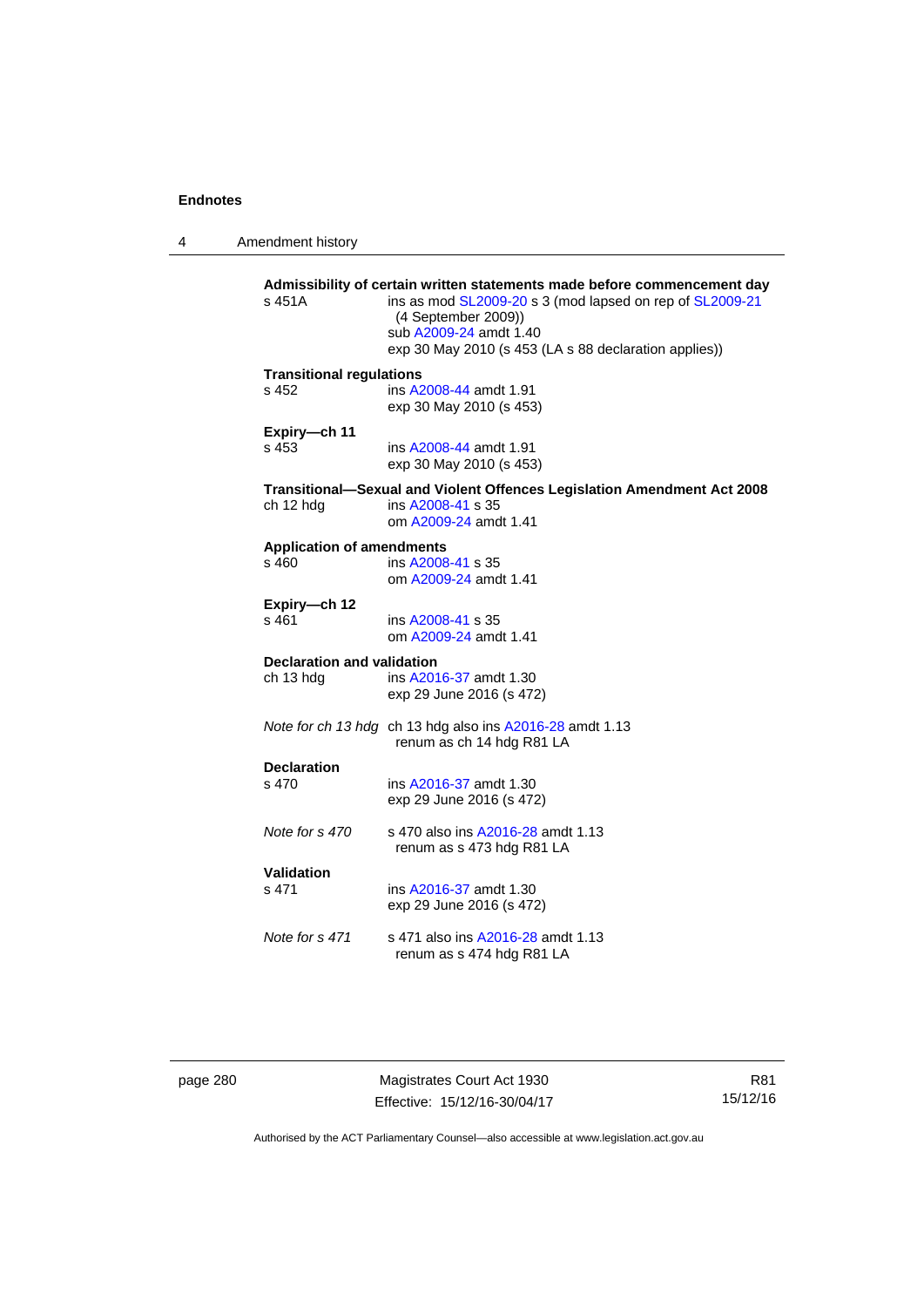| Amendment history |  |
|-------------------|--|
|-------------------|--|

| s 472                                    | ins A2016-37 amdt 1.30                                                |
|------------------------------------------|-----------------------------------------------------------------------|
|                                          | exp 29 June 2016 (s 472)                                              |
|                                          |                                                                       |
| Note for s 472                           | s 472 also ins A2016-28 amdt 1.13                                     |
|                                          | renum as s 475 hdg R81 LA                                             |
|                                          | Transitional-ACT Civil and Administrative Tribunal Amendment Act 2016 |
| (No 2)                                   |                                                                       |
| ch 14 hdg                                | (prev ch 13 hdg) ins A2016-28 amdt 1.13                               |
|                                          | renum as ch 14 hdg R81 LA                                             |
|                                          | exp 15 December 2018 (s 475)                                          |
|                                          | <b>Existing proceedings in Magistrates Court</b>                      |
| s 473                                    | (prev s 470) ins A2016-28 amdt 1.13                                   |
|                                          | renum as s 473 R81 LA                                                 |
|                                          | exp 15 December 2018 (s 475)                                          |
|                                          |                                                                       |
| <b>Transitional regulations</b><br>s 474 |                                                                       |
|                                          | (prev s 471) ins A2016-28 amdt 1.13<br>renum as s 474 R81 LA          |
|                                          | exp 15 December 2018 (s 475)                                          |
|                                          |                                                                       |
| Expiry-ch 14                             |                                                                       |
| s 475                                    | (prev s 472) ins A2016-28 amdt 1.13                                   |
|                                          | renum as s 475 R81 LA                                                 |
|                                          | exp 15 December 2018 (s 475)                                          |
| Oath and affirmation of office           |                                                                       |
| sch 1                                    | orig sch 1                                                            |
|                                          | am Ord1937-28; Ord1938-25 (as am Ord1938-35);                         |
|                                          | Ord1938-35; Ord1953-14; Ord1958-12; Ord1966-2;                        |
|                                          | Ord1967-1; Ord1968-25; Ord1972-37; Ord1974-14;                        |
|                                          | Ord1976-42; Ord1977-34; Ord1977-61; Ord1978-46;                       |
|                                          | Ord1979-33; Ord1984-62; Ord1985-67; Ord1986-74;                       |
|                                          | Ord1989-59, A1990-65, A1991-44, A1992-9, A1992-37,                    |
|                                          | A1993-4; A1994-61; A1996-6; A1996-82; A1998-67                        |
|                                          | om A2001-44 amdt 1.2769                                               |
|                                          | pres sch 1                                                            |
|                                          | (prev sch 2) ins Ord1977-4                                            |
|                                          | am A1997-94                                                           |
|                                          | renum as sch 1 A2001-44 amdt 1.2770                                   |
|                                          | am A2005-20 amdt 3.307                                                |

R81 15/12/16

Magistrates Court Act 1930 Effective: 15/12/16-30/04/17 page 281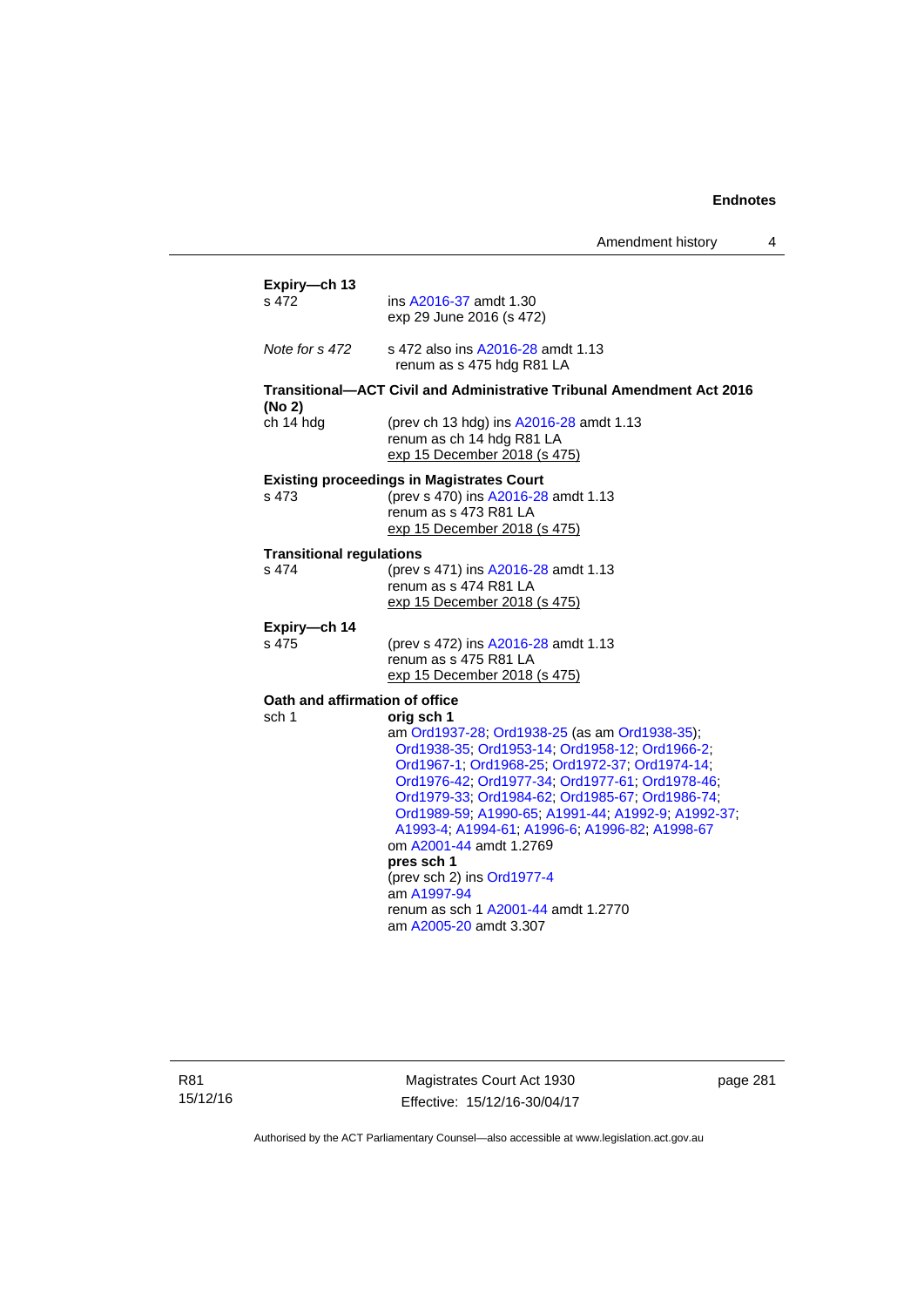4 Amendment history

| sch 2                      | orig sch 2<br>am Ord1938-25 (as am Ord1938-35)<br>om Ord1977-4<br>prev sch 2<br>renum as sch 1<br>pres sch 2<br>ins A2010-13 amdt 1.26<br>am A2013-43 s 5; A2015-52 s 43, s 44                                                                                                                                                                                                                                                                                                                                                                                                                                                                                                                                                                                                                                                                                                                                                   |
|----------------------------|----------------------------------------------------------------------------------------------------------------------------------------------------------------------------------------------------------------------------------------------------------------------------------------------------------------------------------------------------------------------------------------------------------------------------------------------------------------------------------------------------------------------------------------------------------------------------------------------------------------------------------------------------------------------------------------------------------------------------------------------------------------------------------------------------------------------------------------------------------------------------------------------------------------------------------|
| sch <sub>3</sub>           | am Ord1938-25 (as am Ord1938-35); Ord1976-42;<br>Ord1985-67, A1991-44<br>om A2001-44 amdt 1.2771                                                                                                                                                                                                                                                                                                                                                                                                                                                                                                                                                                                                                                                                                                                                                                                                                                 |
| <b>Fees</b>                |                                                                                                                                                                                                                                                                                                                                                                                                                                                                                                                                                                                                                                                                                                                                                                                                                                                                                                                                  |
| sch 4                      | am Ord1937-5; Ord1937-28<br>om Ord1953-14                                                                                                                                                                                                                                                                                                                                                                                                                                                                                                                                                                                                                                                                                                                                                                                                                                                                                        |
| sch 5                      | om Ord1953-14                                                                                                                                                                                                                                                                                                                                                                                                                                                                                                                                                                                                                                                                                                                                                                                                                                                                                                                    |
| <b>Witnesses' expenses</b> |                                                                                                                                                                                                                                                                                                                                                                                                                                                                                                                                                                                                                                                                                                                                                                                                                                                                                                                                  |
| sch 6                      | om Ord1953-14                                                                                                                                                                                                                                                                                                                                                                                                                                                                                                                                                                                                                                                                                                                                                                                                                                                                                                                    |
| <b>Dictionary</b>          |                                                                                                                                                                                                                                                                                                                                                                                                                                                                                                                                                                                                                                                                                                                                                                                                                                                                                                                                  |
| dict                       | ins A2004-60 amdt 1.413<br>am A2006-23 amdt 1.264, amdt 1.265; A2008-42 s 17;<br>A2009-49 amdt 3.114; A2011-22 amdt 1.309; A2011-28<br>amdt 3.179; A2016-18 amdt 3.143<br>def Aboriginal or Torres Strait Islander offender ins<br>A2011-13 amdt 1.20<br>def ACT court ins A2011-28 amdt 3.180<br>def administering authority ins A2004-60 amdt 1.413<br>def <i>administrator</i> ins A2004-60 amdt 1.413<br>om A2006-23 amdt 1.266<br>def another jurisdiction ins A2004-60 amdt 1.413<br>def <i>appeal</i> ins A2004-60 amdt 1.413<br>def appearance ins A2004-60 amdt 1.413<br>def applicant ins A2004-60 amdt 1.413<br>om A2008-36 amdt 1.488<br>def application ins A2004-60 amdt 1.413<br>om A2008-36 amdt 1.488<br>def authorised person ins A2004-60 amdt 1.413<br>sub A2008-42 s 18<br>def back-up offence ins A2014-1 s 29<br>def <b>bailiff</b> ins A2004-60 amdt 1.413<br>def certified copy ins A2011-28 amdt 3.181 |

page 282 Magistrates Court Act 1930 Effective: 15/12/16-30/04/17

R81 15/12/16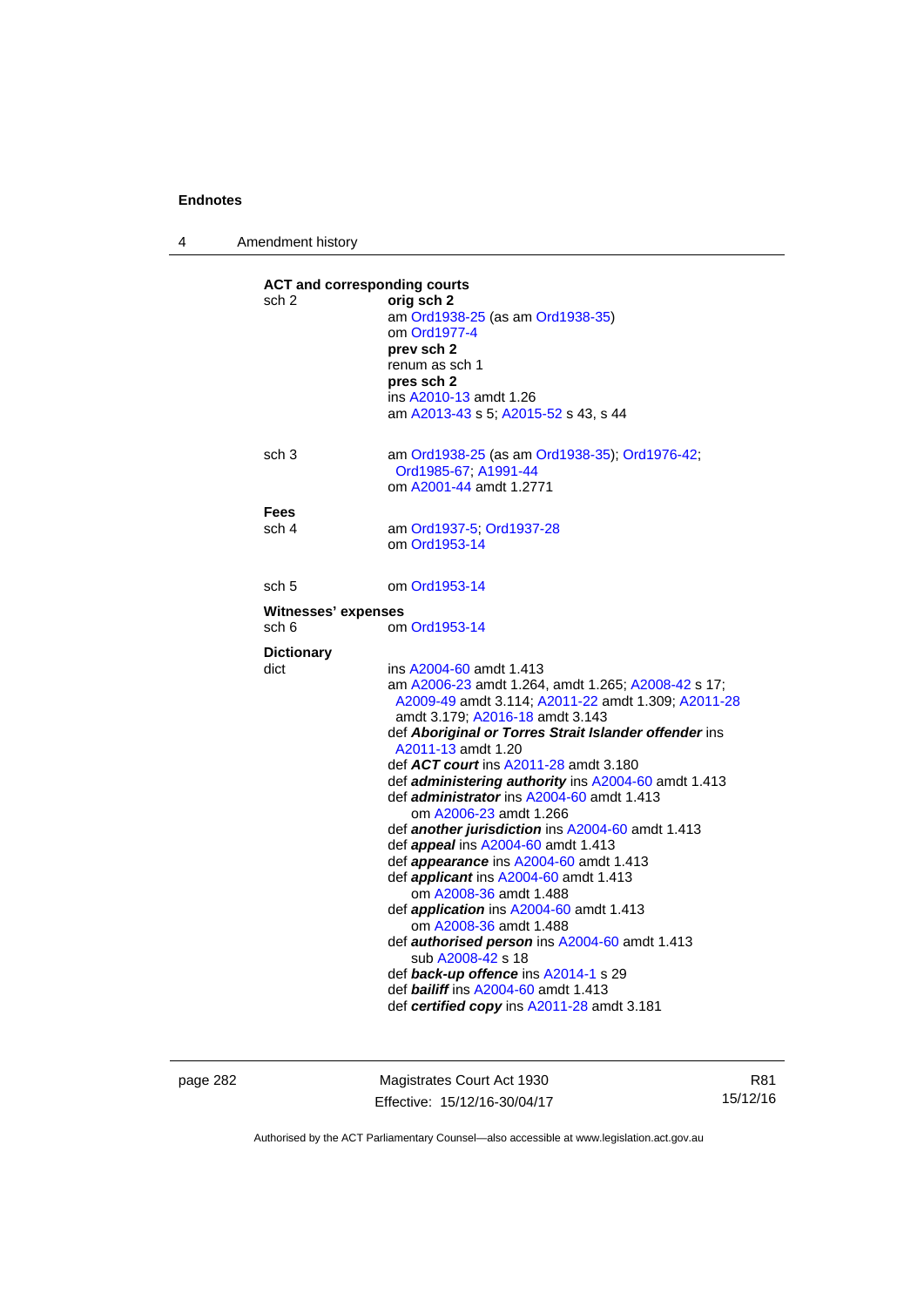def *certified copies* ins [A2004-60](http://www.legislation.act.gov.au/a/2004-60) amdt 1.413 om [A2011-28](http://www.legislation.act.gov.au/a/2011-28) amdt 3.181 def *circle sentencing* ins [A2011-13](http://www.legislation.act.gov.au/a/2011-13) amdt 1.20 def *claim* ins [A2004-60](http://www.legislation.act.gov.au/a/2004-60) amdt 1.413 def *committal order* ins [A2006-23](http://www.legislation.act.gov.au/a/2006-23) amdt 1.267 def *common boundaries determination* ins [A2004-60](http://www.legislation.act.gov.au/a/2004-60) amdt 1.413 om [A2008-36](http://www.legislation.act.gov.au/a/2008-36) amdt 1.488 def *corresponding court* ins [A2011-28](http://www.legislation.act.gov.au/a/2011-28) amdt 3.182 def *contract application* ins [A2004-60](http://www.legislation.act.gov.au/a/2004-60) amdt 1.413 om [A2008-36](http://www.legislation.act.gov.au/a/2008-36) amdt 1.488 def *conviction* ins [A2004-60](http://www.legislation.act.gov.au/a/2004-60) amdt 1.413 def *court* ins [A2004-60](http://www.legislation.act.gov.au/a/2004-60) amdt 1.413 def *court*, for division 2.2.3A ins [A2011-28](http://www.legislation.act.gov.au/a/2011-28) amdt 3.182 def *court attendance notice* ins [A2008-42](http://www.legislation.act.gov.au/a/2008-42) s 19 def *Crimes Act* ins [A2004-60](http://www.legislation.act.gov.au/a/2004-60) amdt 1.413 def *damages application* ins [A2004-60](http://www.legislation.act.gov.au/a/2004-60) amdt 1.413 om [A2008-36](http://www.legislation.act.gov.au/a/2008-36) amdt 1.488 def *date of service* ins [A2004-60](http://www.legislation.act.gov.au/a/2004-60) amdt 1.413 def *debt application* ins [A2004-60](http://www.legislation.act.gov.au/a/2004-60) amdt 1.413 om [A2008-36](http://www.legislation.act.gov.au/a/2008-36) amdt 1.488 def *debt declaration* ins [A2004-60](http://www.legislation.act.gov.au/a/2004-60) amdt 1.413 om [A2008-36](http://www.legislation.act.gov.au/a/2008-36) amdt 1.488 def *decision* ins [A2004-60](http://www.legislation.act.gov.au/a/2004-60) amdt 1.413 def *default notice* ins [A2004-60](http://www.legislation.act.gov.au/a/2004-60) amdt 1.413 om [A2010-21](http://www.legislation.act.gov.au/a/2010-21) amdt 1.14 def *defendant* ins [A2004-60](http://www.legislation.act.gov.au/a/2004-60) amdt 1.413 def *domestic violence offence* ins [A2011-13](http://www.legislation.act.gov.au/a/2011-13) amdt 1.20 def *driver* ins [A2004-60](http://www.legislation.act.gov.au/a/2004-60) amdt 1.413 def *escort* ins [A2004-60](http://www.legislation.act.gov.au/a/2004-60) amdt 1.413 om [A2006-23](http://www.legislation.act.gov.au/a/2006-23) amdt 1.268 def *fine* ins [A2004-60](http://www.legislation.act.gov.au/a/2004-60) amdt 1.413 sub [A2010-21](http://www.legislation.act.gov.au/a/2010-21) amdt 1.15 def *fine defaulter* ins [A2004-60](http://www.legislation.act.gov.au/a/2004-60) amdt 1.413 om [A2010-21](http://www.legislation.act.gov.au/a/2010-21) amdt 1.16 def *goods application* ins [A2004-60](http://www.legislation.act.gov.au/a/2004-60) amdt 1.413 om [A2008-36](http://www.legislation.act.gov.au/a/2008-36) amdt 1.488 def *government agency* ins [A2004-60](http://www.legislation.act.gov.au/a/2004-60) amdt 1.413 om [A2010-21](http://www.legislation.act.gov.au/a/2010-21) amdt 1.16 def *hearing* ins [A2004-60](http://www.legislation.act.gov.au/a/2004-60) amdt 1.413 def *home address* ins [A2004-60](http://www.legislation.act.gov.au/a/2004-60) amdt 1.413 om [A2009-49](http://www.legislation.act.gov.au/a/2009-49) amdt 3.115 def *illegal user declaration* ins [A2004-60](http://www.legislation.act.gov.au/a/2004-60) amdt 1.413 def *indictable offence* ins [A2004-60](http://www.legislation.act.gov.au/a/2004-60) amdt 1.413 def *indictment* ins [A2004-60](http://www.legislation.act.gov.au/a/2004-60) amdt 1.413 def *industrial or work safety matter* ins [A2013-43](http://www.legislation.act.gov.au/a/2013-43) s 6 def *industrial or work safety offence* ins [A2013-43](http://www.legislation.act.gov.au/a/2013-43) s 6

R81 15/12/16

Magistrates Court Act 1930 Effective: 15/12/16-30/04/17 page 283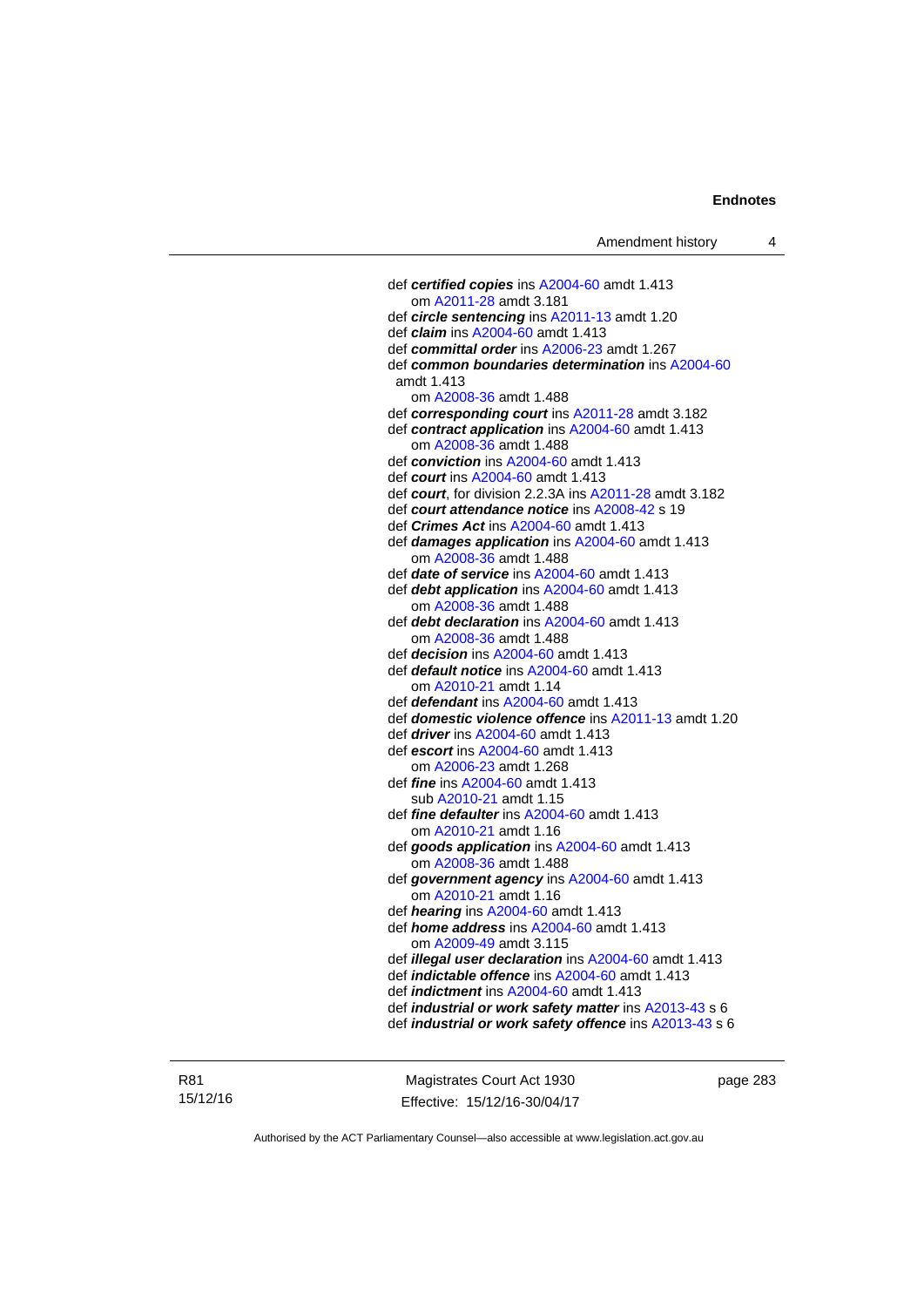4 Amendment history

 def *information* ins [A2004-60](http://www.legislation.act.gov.au/a/2004-60) amdt 1.413 def *infringement notice* ins [A2004-60](http://www.legislation.act.gov.au/a/2004-60) amdt 1.413 sub [A2011-28](http://www.legislation.act.gov.au/a/2011-28) amdt 3.183 def *infringement notice offence* ins [A2004-60](http://www.legislation.act.gov.au/a/2004-60) amdt 1.413 def *infringement notice penalty* ins [A2004-60](http://www.legislation.act.gov.au/a/2004-60) amdt 1.413 def *inquiry* ins [A2004-60](http://www.legislation.act.gov.au/a/2004-60) amdt 1.413 om [A2008-36](http://www.legislation.act.gov.au/a/2008-36) amdt 1.488 def *judgment* ins [A2004-60](http://www.legislation.act.gov.au/a/2004-60) amdt 1.413 om [A2008-36](http://www.legislation.act.gov.au/a/2008-36) amdt 1.488 def *judicial exchange arrangement* ins [A2011-28](http://www.legislation.act.gov.au/a/2011-28) amdt 3.184 def *judicial offer* ins [A2011-28](http://www.legislation.act.gov.au/a/2011-28) amdt 3.184 def *jury* ins [A2004-60](http://www.legislation.act.gov.au/a/2004-60) amdt 1.413 om [A2011-28](http://www.legislation.act.gov.au/a/2011-28) amdt 3.185 def *known offender declaration* ins [A2004-60](http://www.legislation.act.gov.au/a/2004-60) amdt 1.413 def *law in force in the ACT* ins [A2004-60](http://www.legislation.act.gov.au/a/2004-60) amdt 1.413 def *magistrate* ins [A2004-60](http://www.legislation.act.gov.au/a/2004-60) amdt 1.413 am [A2005-20](http://www.legislation.act.gov.au/a/2005-20) amdt 3.308 def *notice of intention to defend form* ins [A2005-20](http://www.legislation.act.gov.au/a/2005-20) amdt 3.309 def *notice to defendant form* ins [A2005-20](http://www.legislation.act.gov.au/a/2005-20) amdt 3.309 def *nuisance application* ins [A2004-60](http://www.legislation.act.gov.au/a/2004-60) amdt 1.413 om [A2008-36](http://www.legislation.act.gov.au/a/2008-36) amdt 1.488 def *outstanding fine* ins [A2004-60](http://www.legislation.act.gov.au/a/2004-60) amdt 1.413 om [A2010-21](http://www.legislation.act.gov.au/a/2010-21) amdt 1.16 def *participating jurisdiction* ins [A2011-28](http://www.legislation.act.gov.au/a/2011-28) amdt 3.186 def *penalty notice* ins [A2004-60](http://www.legislation.act.gov.au/a/2004-60) amdt 1.413 om [A2010-21](http://www.legislation.act.gov.au/a/2010-21) amdt 1.16 def *plea of guilty form* ins [A2005-20](http://www.legislation.act.gov.au/a/2005-20) amdt 3.309 def *prescribed offence* ins [A2004-60](http://www.legislation.act.gov.au/a/2004-60) amdt 1.413 def *prescribed period* ins [A2011-28](http://www.legislation.act.gov.au/a/2011-28) amdt 3.187 def *proceeding* ins [A2004-60](http://www.legislation.act.gov.au/a/2004-60) amdt 1.413 om [A2008-36](http://www.legislation.act.gov.au/a/2008-36) amdt 1.488 def *reciprocating court* ins [A2004-60](http://www.legislation.act.gov.au/a/2004-60) amdt 1.413 def *referee* ins [A2004-60](http://www.legislation.act.gov.au/a/2004-60) amdt 1.413 om [A2008-36](http://www.legislation.act.gov.au/a/2008-36) amdt 1.488 def *reference appeal* ins [A2005-5](http://www.legislation.act.gov.au/a/2005-5) s 34 def *registered* ins [A2004-60](http://www.legislation.act.gov.au/a/2004-60) amdt 1.413 def *registered operator* ins [A2004-60](http://www.legislation.act.gov.au/a/2004-60) amdt 1.413 om [A2005-20](http://www.legislation.act.gov.au/a/2005-20) amdt 3.310 def *registrar* ins [A2004-60](http://www.legislation.act.gov.au/a/2004-60) amdt 1.413 def *related offence* ins [A2014-1](http://www.legislation.act.gov.au/a/2014-1) s 29 def *relevant officer* ins [A2004-60](http://www.legislation.act.gov.au/a/2004-60) amdt 1.413 def *reminder notice* ins [A2004-60](http://www.legislation.act.gov.au/a/2004-60) amdt 1.413 def *reporting officer* ins [A2011-28](http://www.legislation.act.gov.au/a/2011-28) amdt 3.187 def *respondent* ins [A2004-60](http://www.legislation.act.gov.au/a/2004-60) amdt 1.413 om [A2008-36](http://www.legislation.act.gov.au/a/2008-36) amdt 1.488 def *responsible person* ins [A2004-60](http://www.legislation.act.gov.au/a/2004-60) amdt 1.413

page 284 Magistrates Court Act 1930 Effective: 15/12/16-30/04/17

R81 15/12/16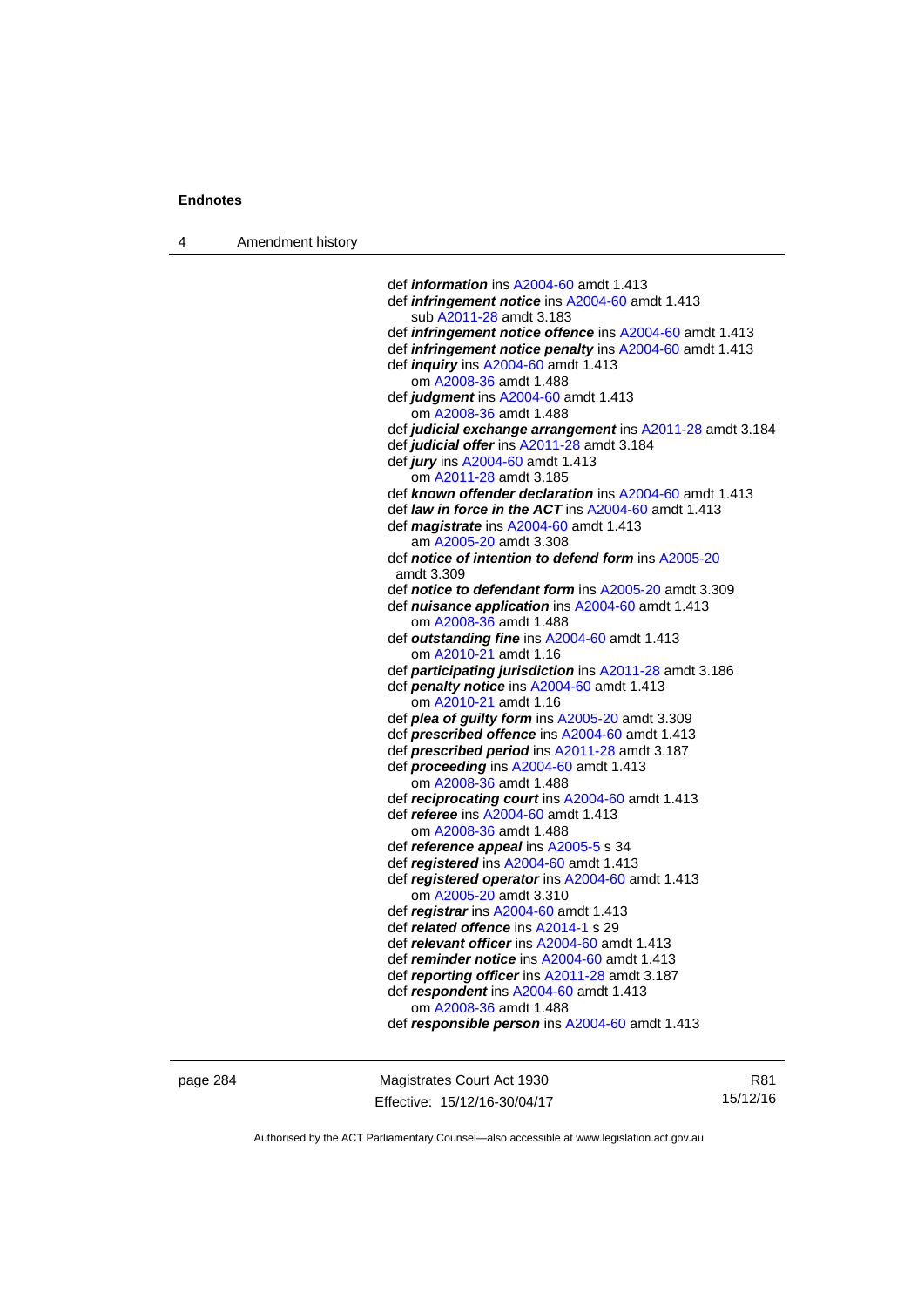- def *review appeal* ins [A2008-44](http://www.legislation.act.gov.au/a/2008-44) amdt 1.92 am [A2011-28](http://www.legislation.act.gov.au/a/2011-28) amdt 3.188 def *rules* ins [A2004-60](http://www.legislation.act.gov.au/a/2004-60) amdt 1.413 sub [A2008-36](http://www.legislation.act.gov.au/a/2008-36) amdt 1.489 def *security* ins [A2010-21](http://www.legislation.act.gov.au/a/2010-21) amdt 1.17 def *Small Claims Court* ins [A2004-60](http://www.legislation.act.gov.au/a/2004-60) amdt 1.413 om [A2008-36](http://www.legislation.act.gov.au/a/2008-36) amdt 1.490 def *sold vehicle declaration* ins [A2004-60](http://www.legislation.act.gov.au/a/2004-60) amdt 1.413 def *State* ins [A2004-60](http://www.legislation.act.gov.au/a/2004-60) amdt 1.413 def *summary conviction* ins [A2004-60](http://www.legislation.act.gov.au/a/2004-60) amdt 1.413 def *superintendent* ins [A2004-60](http://www.legislation.act.gov.au/a/2004-60) amdt 1.413 om [A2006-23](http://www.legislation.act.gov.au/a/2006-23) amdt 1.268 def *Territory entity* ins [A2004-60](http://www.legislation.act.gov.au/a/2004-60) amdt 1.413 om [A2010-21](http://www.legislation.act.gov.au/a/2010-21) amdt 1.18 def *Territory fine* ins [A2004-60](http://www.legislation.act.gov.au/a/2004-60) amdt 1.413 def *this jurisdiction* ins [A2011-28](http://www.legislation.act.gov.au/a/2011-28) amdt 3.189 def *trader's plate* ins [A2004-60](http://www.legislation.act.gov.au/a/2004-60) amdt 1.413 om [A2005-20](http://www.legislation.act.gov.au/a/2005-20) amdt 3.310 def *trespass application* ins [A2004-60](http://www.legislation.act.gov.au/a/2004-60) amdt 1.413 om [A2008-36](http://www.legislation.act.gov.au/a/2008-36) amdt 1.490 def *unknown offender declaration* ins [A2004-60](http://www.legislation.act.gov.au/a/2004-60) amdt 1.413 def *vehicle* ins [A2004-60](http://www.legislation.act.gov.au/a/2004-60) amdt 1.413 def *vehicle-related offence* ins [A2005-20](http://www.legislation.act.gov.au/a/2005-20) amdt 3.311
	- def *warrant* ins [A2011-28](http://www.legislation.act.gov.au/a/2011-28) amdt 3.190

R81 15/12/16

Magistrates Court Act 1930 Effective: 15/12/16-30/04/17 page 285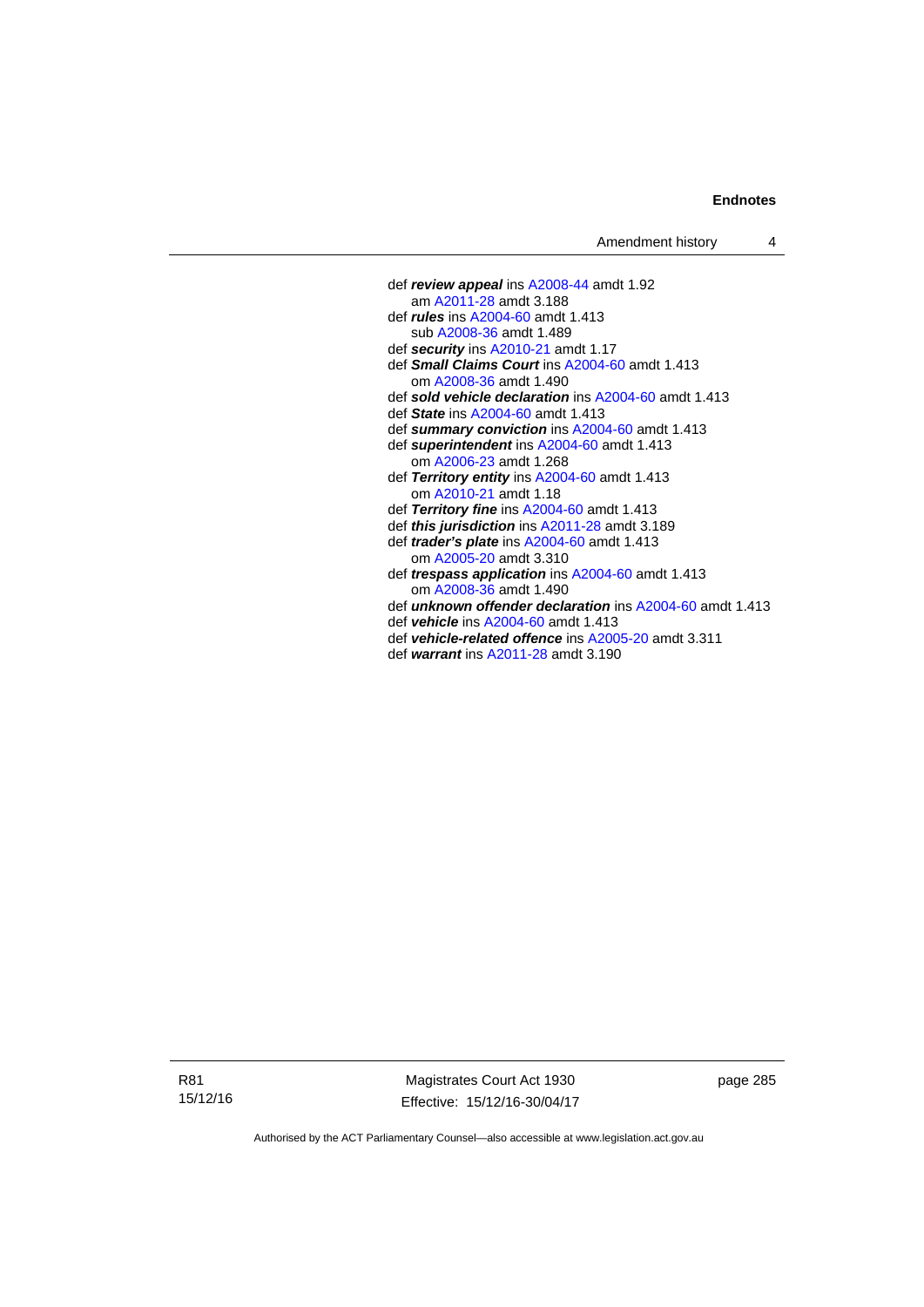5 Earlier republications

# **5 Earlier republications**

Some earlier republications were not numbered. The number in column 1 refers to the publication order.

Since 12 September 2001 every authorised republication has been published in electronic pdf format on the ACT legislation register. A selection of authorised republications have also been published in printed format. These republications are marked with an asterisk (\*) in column 1. Electronic and printed versions of an authorised republication are identical.

| <b>Republication</b><br>No and date | <b>Effective</b>            | Last<br>amendment<br>made by | <b>Republication</b><br>for                                                                |
|-------------------------------------|-----------------------------|------------------------------|--------------------------------------------------------------------------------------------|
| R <sub>1</sub><br>3 Aug 1992        | 3 Aug 1992-<br>27 Nov 1992  | A1992-37                     | initial republication<br>since self-<br>government                                         |
| R <sub>1</sub> (RI)<br>23 Feb 2006  | 3 Aug 1992-<br>27 Nov 1992  | A1992-37                     | reissue of printed<br>version and<br>includes<br>retrospective<br>amendments by<br>A1996-6 |
| R <sub>1</sub> A<br>23 Feb 2006     | 23 Nov 1992-<br>28 Feb 1993 | A1992-37                     | amendments by<br>A1992-9 and<br>includes<br>retrospective<br>amendments by<br>A1996-6      |
| R <sub>1</sub> B<br>23 Feb 2006     | 1 Mar 1993-<br>7 Mar 1993   | A1993-2                      | amendments by<br>A1993-2 and<br>includes<br>retrospective<br>amendments by<br>A1996-6      |
| R <sub>1</sub> C<br>23 Feb 2006     | 8 Mar 1993-<br>31 Aug 1993  | A1993-4                      | amendments by<br>A1993-4 and<br>includes<br>retrospective<br>amendments by<br>A1996-6      |

page 286 Magistrates Court Act 1930 Effective: 15/12/16-30/04/17

R81 15/12/16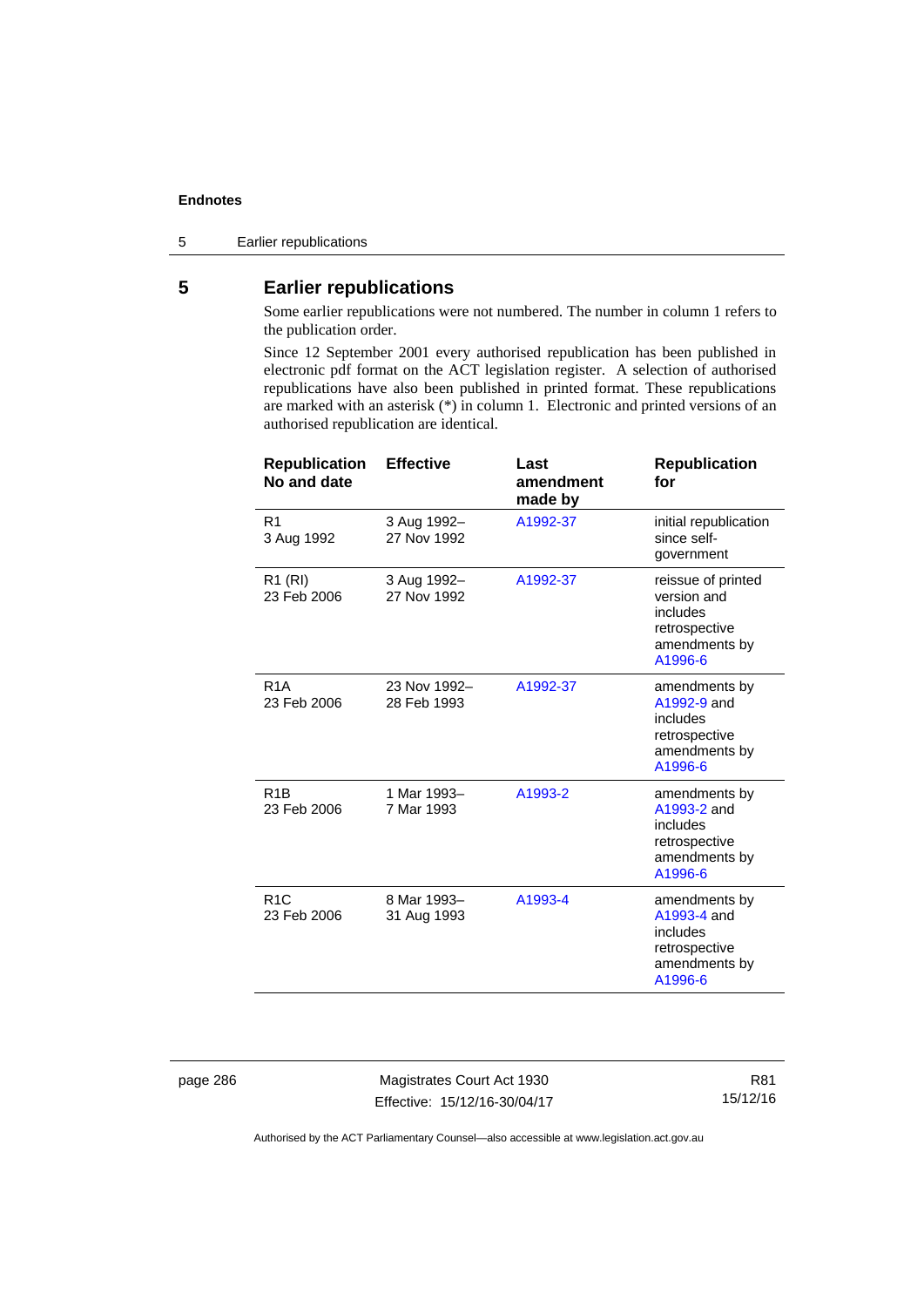Earlier republications 5

| <b>Republication</b><br>No and date | <b>Effective</b>             | Last<br>amendment<br>made by | <b>Republication</b><br>for                                                                                     |
|-------------------------------------|------------------------------|------------------------------|-----------------------------------------------------------------------------------------------------------------|
| R <sub>1</sub> D<br>23 Feb 2006     | 1 Sept 1993-<br>26 Sept 1993 | A1993-4                      | amendments by<br>A1993-4 and<br>includes<br>retrospective<br>amendments by<br>A1996-6                           |
| R <sub>1</sub> F<br>23 Feb 2006     | 27 Sept 1993-<br>16 Dec 1993 | A1993-48                     | amendments by<br>A1993-48 and<br>includes<br>retrospective<br>amendments by<br>A1996-6                          |
| R <sub>2</sub><br>31 Dec 1993       | 17 Dec 1993-<br>13 Mar 1994  | A1993-91                     | amendments by<br>A1993-91 and<br>includes<br>retrospective<br>amendments by<br>A1996-6                          |
| <b>R2 (RI)</b><br>23 Feb 2006       | 17 Dec 1993-<br>13 Mar 1994  | A1993-91                     | reissue of printed<br>version                                                                                   |
| R <sub>2</sub> A<br>23 Feb 2006     | 1 July 1994-<br>10 Oct 1994  | A1994-45                     | amendments by<br>A1994-4, A1994-10<br>and A1994-38 and<br>includes<br>retrospective<br>amendments by<br>A1996-6 |
| R2B<br>23 Feb 2006                  | 11 Oct 1994-<br>28 Nov 1994  | A1994-66                     | amendments by<br>A1994-66 and<br>includes<br>retrospective<br>amendments by<br>A1996-6                          |

R81 15/12/16

Magistrates Court Act 1930 Effective: 15/12/16-30/04/17 page 287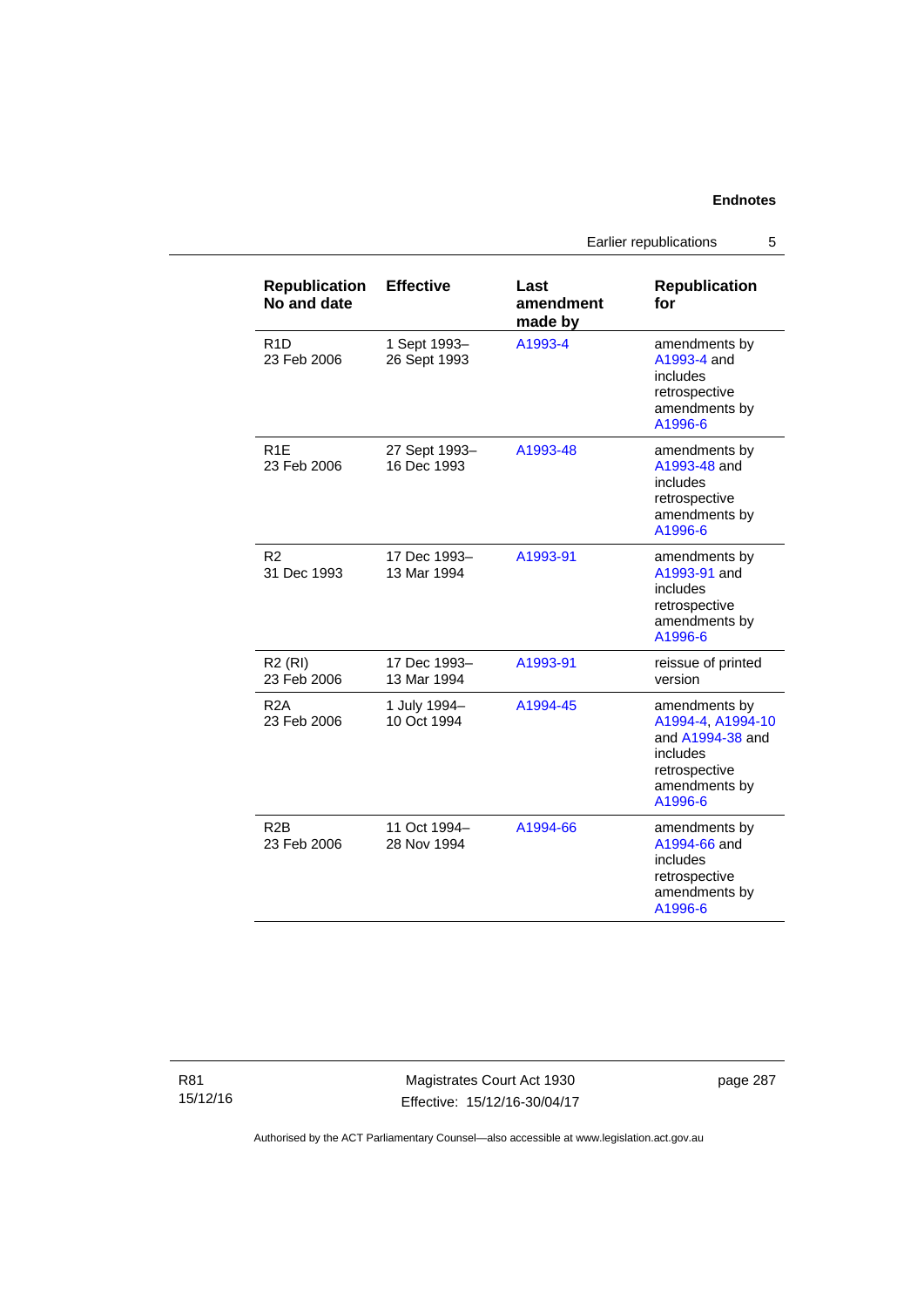#### **Republication No and date Effective Last amendment made by Republication for**  R3 10 Apr 1995 10 Apr 1995– 17 Dec 1995 [A1994-81](http://www.legislation.act.gov.au/a/1994-81) amendments by [A1994-45,](http://www.legislation.act.gov.au/a/1994-45) [A1994-61](http://www.legislation.act.gov.au/a/1994-61) and [A1994-81](http://www.legislation.act.gov.au/a/1994-81) and includes retrospective amendments by [A1996-6](http://www.legislation.act.gov.au/a/1996-6) R3 (RI) 23 Feb 2006 10 Apr 1995– 17 Dec 1995 [A1994-81](http://www.legislation.act.gov.au/a/1994-81) reissue of printed version R3A 23 Feb 2006 18 Dec 1995– 6 May 1996 [A1995-46](http://www.legislation.act.gov.au/a/1995-46) amendments by [A1995-46](http://www.legislation.act.gov.au/a/1995-46) and includes retrospective amendments by [A1996-6](http://www.legislation.act.gov.au/a/1996-6) R3B 23 Feb 2006 12 Sept 1996– 31 Dec 1996 [A1996-6](http://www.legislation.act.gov.au/a/1996-6) amendments by [A1995-41](http://www.legislation.act.gov.au/a/1995-41) and [A1996-6](http://www.legislation.act.gov.au/a/1996-6) R3C 23 Feb 2006 17 May 1997– 29 May 1997 [A1996-82](http://www.legislation.act.gov.au/a/1996-82) amendments by [A1996-68,](http://www.legislation.act.gov.au/a/1996-68) [A1996-74](http://www.legislation.act.gov.au/a/1996-74) and [A1996-82](http://www.legislation.act.gov.au/a/1996-82) R4 30 May 1997 30 May 1997– 22 Sept 1997 [A1997-25](http://www.legislation.act.gov.au/a/1997-25) amendments by [A1997-25](http://www.legislation.act.gov.au/a/1997-25) R4 (RI) 23 Feb 2006 30 May 1997– 22 Sept 1997 [A1997-25](http://www.legislation.act.gov.au/a/1997-25) reissue of printed version R4A 23 Feb 2006 23 Sept 1997– 24 May 1998 [A1997-41](http://www.legislation.act.gov.au/a/1997-41) amendments by [A1997-41](http://www.legislation.act.gov.au/a/1997-41) R5 1 June 1998 1 June 1998– 18 Oct 1998 [A1997-96](http://www.legislation.act.gov.au/a/1997-96) amendments by [A1997-94](http://www.legislation.act.gov.au/a/1997-94) and [A1997-96](http://www.legislation.act.gov.au/a/1997-96) R5 (RI) 23 Feb 2006 1 June 1998– 18 Oct 1998 [A1997-96](http://www.legislation.act.gov.au/a/1997-96) reissue of printed version

#### 5 Earlier republications

page 288 Magistrates Court Act 1930 Effective: 15/12/16-30/04/17

R81 15/12/16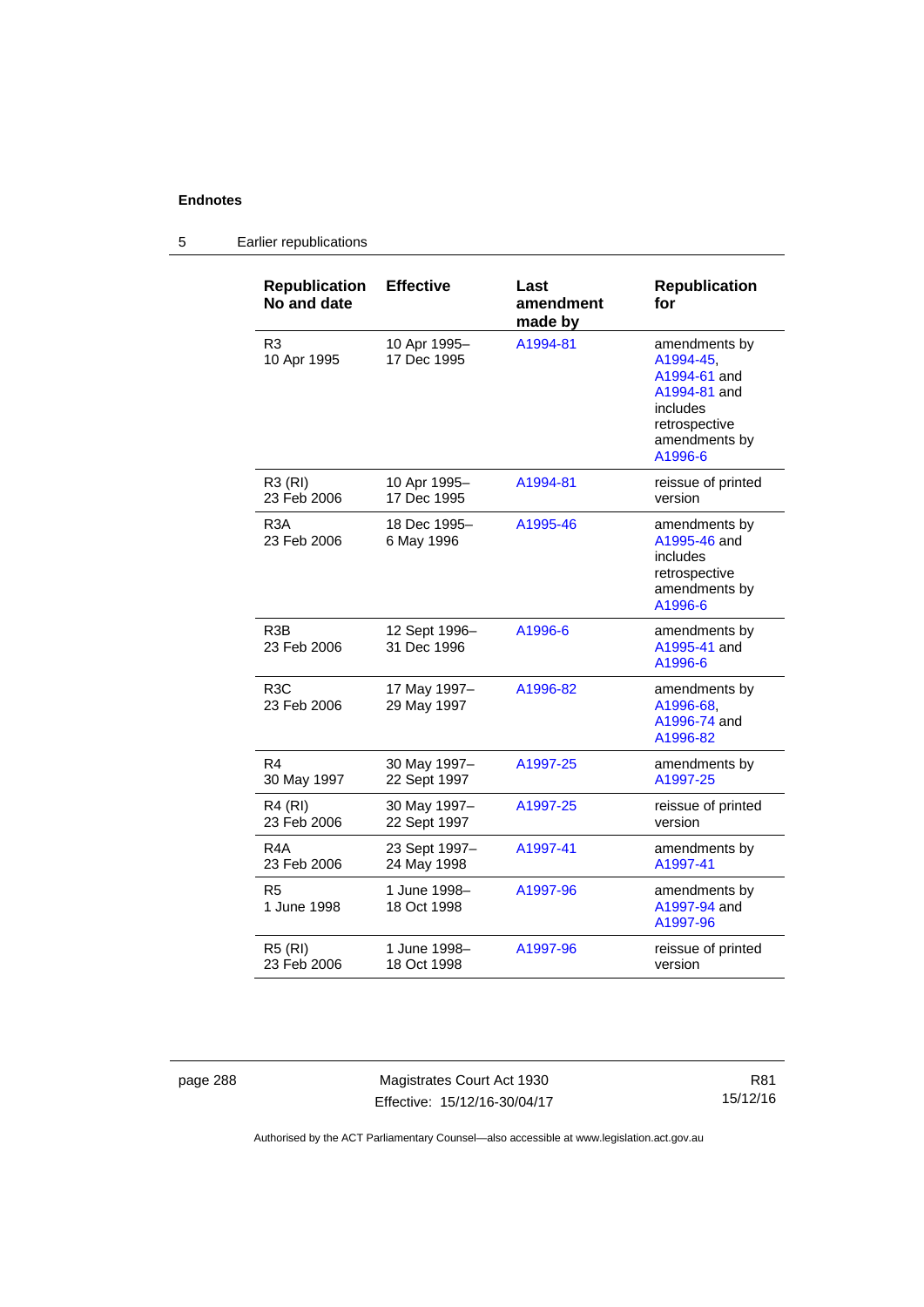Earlier republications 5

| <b>Republication</b><br>No and date | <b>Effective</b>             | Last<br>amendment<br>made by | <b>Republication</b><br>for                                         |
|-------------------------------------|------------------------------|------------------------------|---------------------------------------------------------------------|
| R <sub>6</sub><br>31 Mar 1999       | 31 Mar 1999-<br>30 Apr 1999  | A1999-12                     | amendments by<br>A1998-25,<br>A1998-38.<br>A1998-54 and<br>A1998-67 |
| <b>R6 (RI)</b><br>23 Feb 2006       | 31 Mar 1999-<br>30 Apr 1999  | A1999-12                     | reissue of printed<br>version                                       |
| R6A<br>23 Feb 2006                  | 1 Sept 1999-<br>9 Nov 1999   | A1999-34                     | amendments by<br>A1999-12,<br>A1999-22 and<br>A1999-34              |
| R6B<br>23 Feb 2006                  | 24 Dec 1999-<br>29 Feb 2000  | A1999-91                     | amendments by<br>A1999-59,<br>A1999-61,<br>A1999-66 and<br>A1999-91 |
| R <sub>6</sub> C<br>23 Feb 2006     | 10 May 2000-<br>31 May 2000  | A2000-1                      | amendments by<br>A1999-64.<br>A1999-79 and<br>A2000-1               |
| R6D<br>23 Feb 2006                  | 1 June 2000-<br>8 Sept 2000  | A2000-17                     | amendments by<br>A2000-17                                           |
| R7<br>20 Nov 2000                   | 5 Oct 2000-<br>4 Sept 2001   | A2000-60                     | amendments by<br>A2000-1 and<br>A2000-60                            |
| <b>R7 (RI)</b><br>23 Feb 2006       | 5 Oct 2000-<br>4 Sept 2001   | A2000-60                     | reissue of printed<br>version                                       |
| R8<br>12 Sept 2001                  | 27 Sept 2001-<br>30 Nov 2001 | A2001-90                     | amendments by<br>A2001-44,<br>A2001-56,<br>A2001-63 and<br>A2001-70 |
| R9<br>3 Dec 2001                    | 1 Dec 2001-<br>13 Mar 2002   | A2001-90                     | amendments by<br>A2001-62                                           |
| R <sub>10</sub><br>14 Mar 2002      | 14 Mar 2002-<br>26 Mar 2002  | A2002-2                      | amendments by<br>A2001-77 and<br>A2002-2                            |

### R81 15/12/16

Magistrates Court Act 1930 Effective: 15/12/16-30/04/17 page 289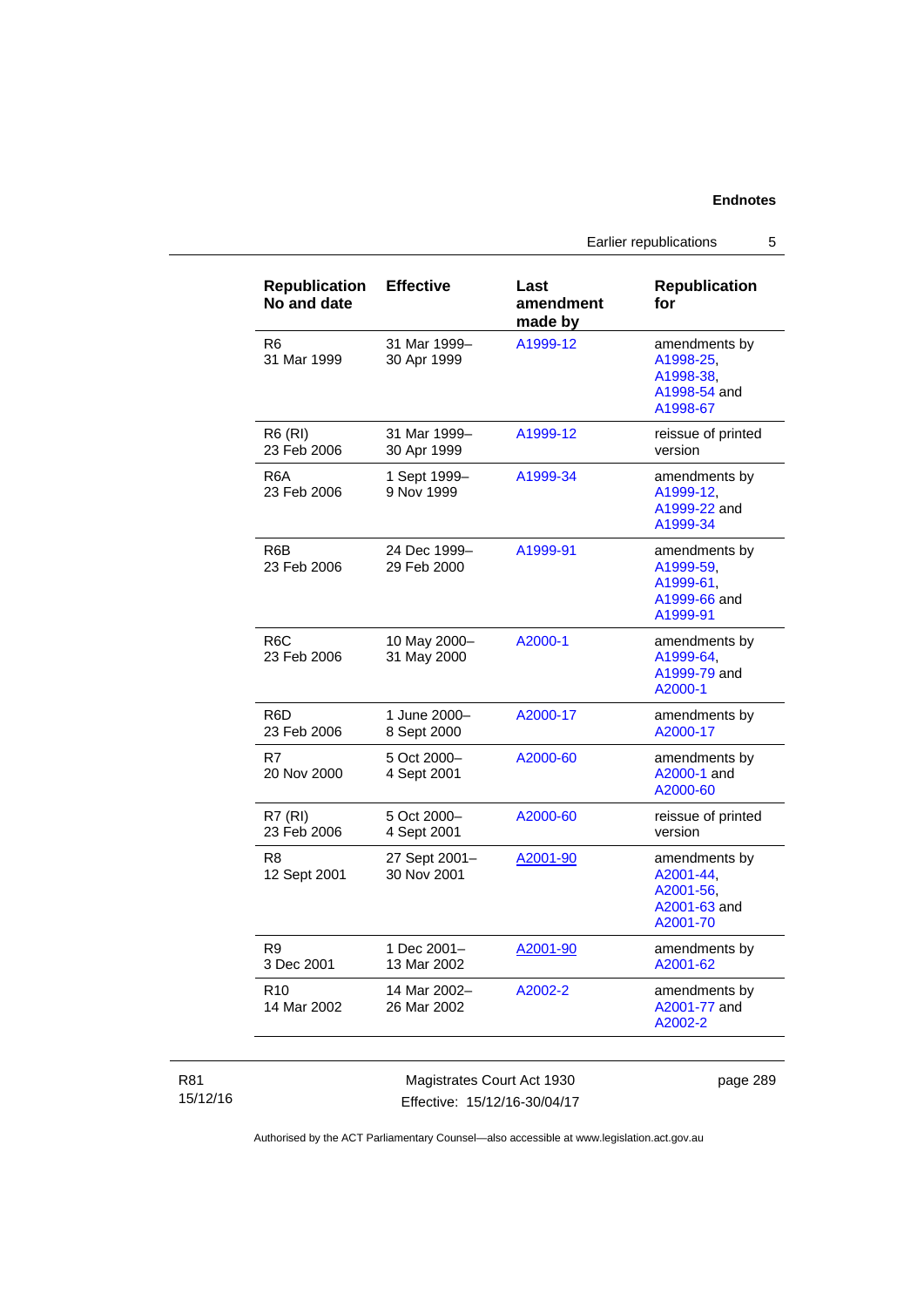| <b>Republication</b><br>No and date | <b>Effective</b>              | Last<br>amendment<br>made by | <b>Republication</b><br>for                                      |
|-------------------------------------|-------------------------------|------------------------------|------------------------------------------------------------------|
| R <sub>11</sub> *                   | 27 Mar 2002-                  | A2002-2                      | amendments by                                                    |
| 27 Mar 2002                         | 30 June 2002                  |                              | A2001-90                                                         |
| R <sub>12</sub>                     | 1 July 2002-                  | A2002-2                      | amendments by                                                    |
| 1 July 2002                         | 12 Sept 2002                  |                              | A2001-18                                                         |
| R <sub>13</sub><br>13 Sept 2002     | 13 Sept 2002-<br>16 Sept 2002 | A2002-2                      | commenced expiry                                                 |
| R <sub>14</sub>                     | 17 Sept 2002-                 | A2002-30                     | amendments by                                                    |
| 17 Sept 2002                        | 10 Oct 2002                   |                              | A2002-30                                                         |
| R <sub>15</sub>                     | 11 Oct 2002-                  | A2002-36                     | amendments by                                                    |
| 11 Oct 2002                         | 31 Dec 2002                   |                              | A2002-36                                                         |
| R <sub>16</sub><br>1 Jan 2003       | 1 Jan 2003-<br>30 Mar 2003    | A2002-36                     | repealed<br>amendments by<br>A2001-64                            |
| R <sub>16</sub> (RI)<br>12 Feb 2003 | 1 Jan 2003-<br>30 Mar 2003    | A2002-36                     | reissue to include<br>retrospective<br>amendments by<br>A2002-49 |
| R <sub>17</sub> *                   | 31 Mar 2003-                  | A2003-2                      | amendments by                                                    |
| 31 Mar 2003                         | 11 Oct 2003                   |                              | A2003-2                                                          |
| R <sub>18</sub><br>12 Oct 2003      | 12 Oct 2003-<br>18 Dec 2003   | A2003-2                      | commenced expiry                                                 |
| R <sub>19</sub>                     | 19 Dec 2003-                  | A2003-56                     | amendments by                                                    |
| 19 Dec 2003                         | 21 Mar 2004                   |                              | A2003-56                                                         |
| R <sub>20</sub>                     | 22 Mar 2004-                  | A2004-2                      | amendments by                                                    |
| 22 Mar 2004                         | 8 Apr 2004                    |                              | A2004-2                                                          |
| R <sub>21</sub>                     | 9 Apr 2004-                   | A2004-15                     | amendments by                                                    |
| 9 Apr 2004                          | 29 Apr 2004                   |                              | A2004-15                                                         |
| R <sub>22</sub>                     | 30 Apr 2004-                  | A2004-15                     | amendments by                                                    |
| 30 Apr 2004                         | 25 June 2004                  |                              | A2003-48                                                         |
| R <sub>23</sub>                     | 26 June 2004-                 | A2004-15                     | amendments by                                                    |
| 26 June 2004                        | 24 Aug 2004                   |                              | A2004-14                                                         |
| R <sub>24</sub>                     | 25 Aug 2004-                  | A2004-47                     | amendments by                                                    |
| 25 Aug 2004                         | 29 Sept 2004                  |                              | A2004-42                                                         |

# 5 Earlier republications

page 290 Magistrates Court Act 1930 Effective: 15/12/16-30/04/17

R81 15/12/16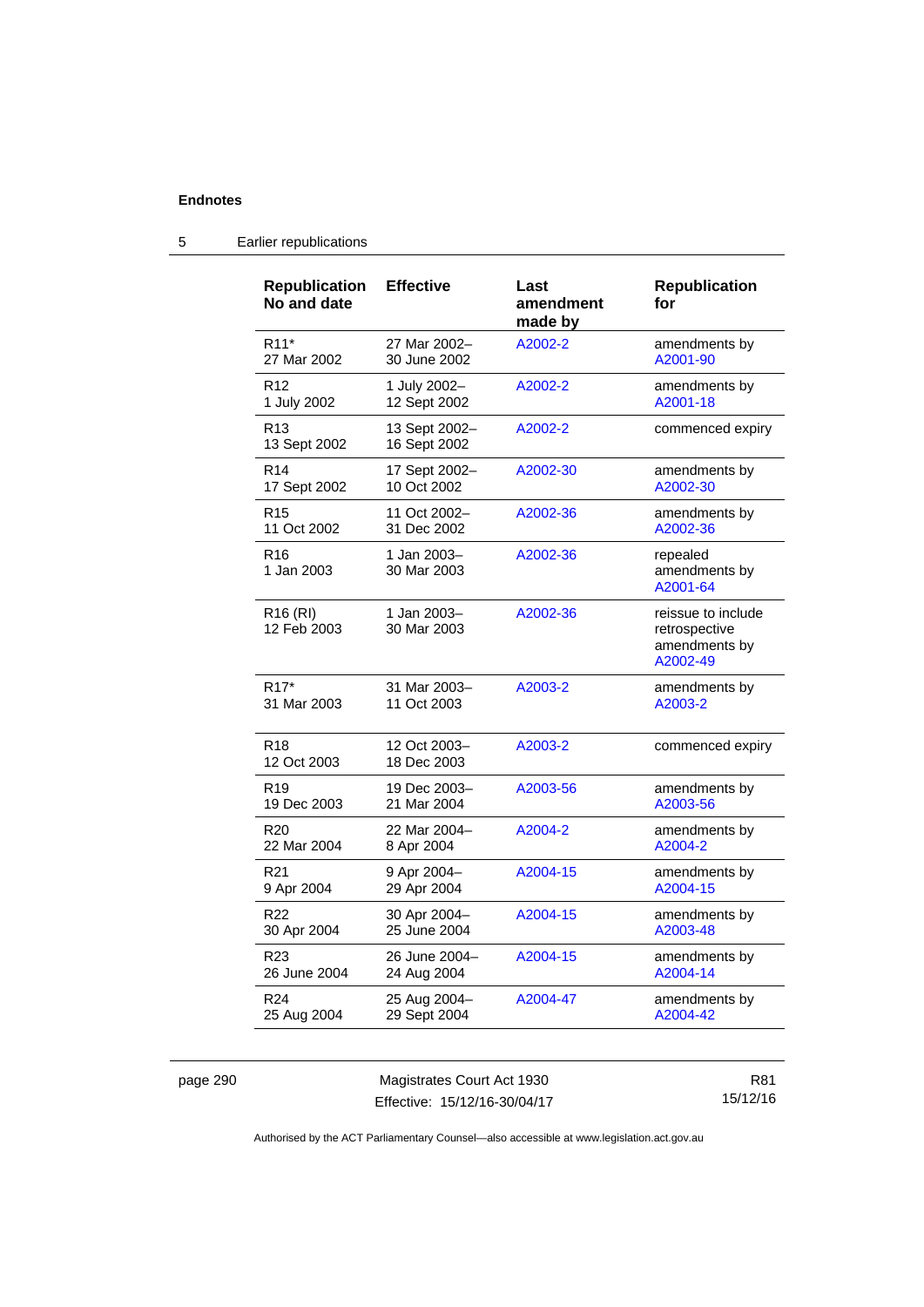Earlier republications 5

| <b>Republication</b><br>No and date | <b>Effective</b>            | Last<br>amendment<br>made by | <b>Republication</b><br>for                                                            |
|-------------------------------------|-----------------------------|------------------------------|----------------------------------------------------------------------------------------|
| R <sub>25</sub><br>30 Sept 2004     | 30 Sept 2004-<br>9 Jan 2005 | A2004-47                     | amendments by<br>A2004-42 and<br>A2004-47                                              |
| R26 (RI)<br>8 June 2005             | 10 Jan 2005-<br>23 Feb 2005 | A2004-60                     | amendments by<br>A2004-60 and<br>includes textual<br>correction in s 312               |
| R27 (RI)<br>8 June 2005             | 24 Feb 2005-<br>24 Mar 2005 | A2005-7                      | amendments by<br>A2005-5 and<br>A2005-7 and<br>includes textual<br>correction in s 312 |
| R28 (RI)<br>8 June 2005             | 25 Mar 2005-<br>1 June 2005 | A2005-13                     | amendments by<br>A2005-13 and<br>includes textual<br>correction in s 312               |
| R29 (RI)<br>8 June 2005             | 2 June 2005-<br>22 Nov 2005 | A2005-20                     | amendments by<br>A2005-20 and<br>includes textual<br>correction in s 312               |
| R <sub>30</sub><br>23 Nov 2005      | 23 Nov 2005-<br>21 Dec 2005 | A2005-53                     | amendments by<br>A2005-53                                                              |
| R31<br>22 Dec 2005                  | 22 Dec 2005-<br>10 Jan 2006 | A2005-60                     | amendments by<br>A2005-60                                                              |
| R32*<br>11 Jan 2006                 | 11 Jan 2006-<br>1 June 2006 | A2005-60                     | commenced expiry                                                                       |
| R33<br>2 June 2006                  | 2 June 2006-<br>1 July 2006 | A2006-23                     | amendments by<br>A2006-23                                                              |
| R34<br>2 July 2006                  | 2 July 2006-<br>18 Dec 2006 | A2006-23                     | commenced expiry                                                                       |
| R35<br>19 Dec 2006                  | 19 Dec 2006-<br>31 Dec 2006 | A2006-55                     | amendments by<br>A2006-55                                                              |
| R36<br>1 Jan 2007                   | 1 Jan 2007-<br>9 Nov 2007   | A2006-55                     | amendments by<br>A2006-40 as<br>amended by<br>A2006-55                                 |

R81 15/12/16

Magistrates Court Act 1930 Effective: 15/12/16-30/04/17 page 291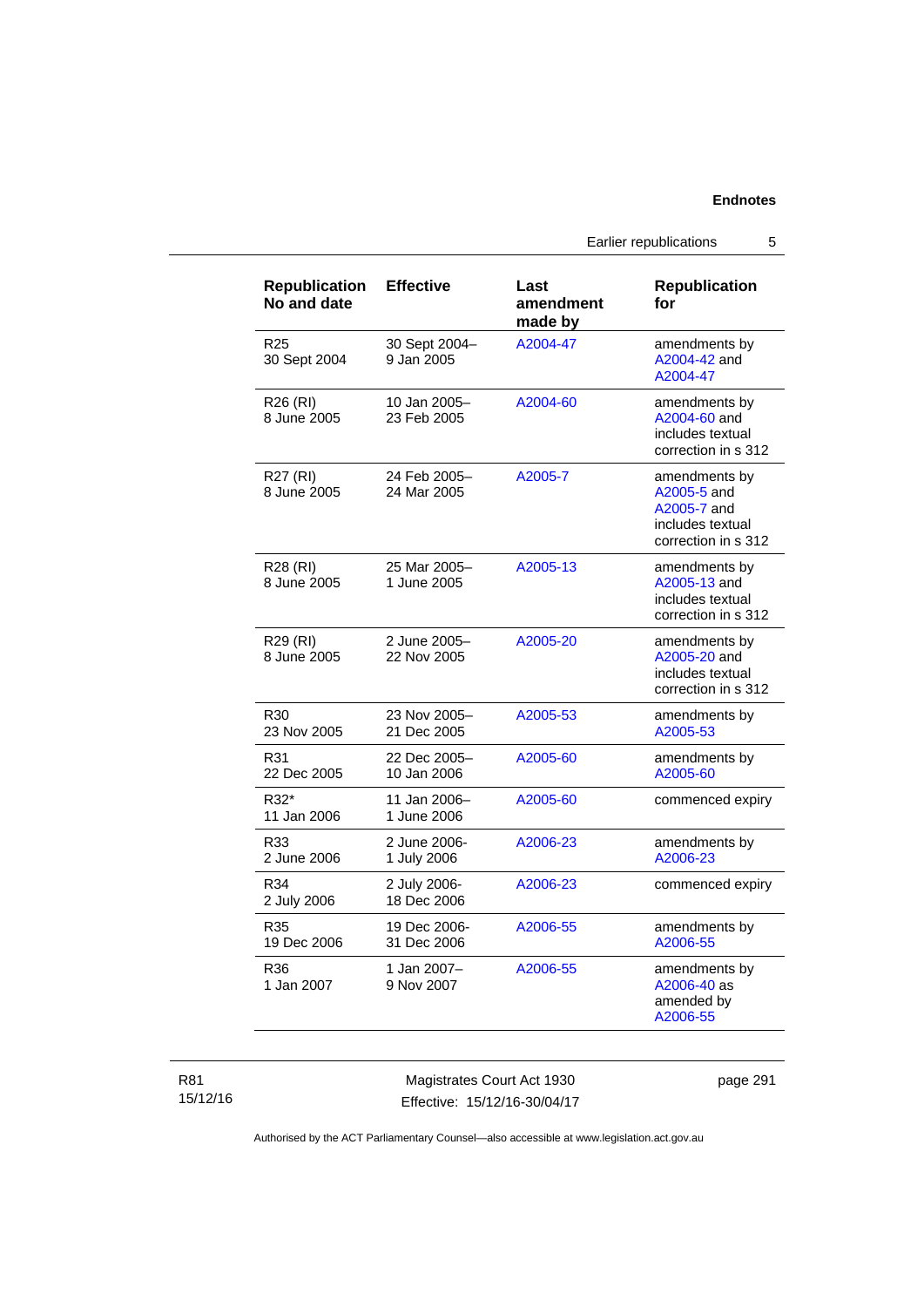| <b>Republication</b><br>No and date | <b>Effective</b>            | Last<br>amendment<br>made by | <b>Republication</b><br>for                                                                |
|-------------------------------------|-----------------------------|------------------------------|--------------------------------------------------------------------------------------------|
| R37                                 | 10 Nov 2007-                | A2007-15                     | amendments by                                                                              |
| 10 Nov 2007                         | 17 Dec 2007                 |                              | A2007-8                                                                                    |
| R38                                 | 18 Dec 2007-                | A2007-44                     | amendments by                                                                              |
| 18 Dec 2007                         | 19 Dec 2007                 |                              | A2007-15                                                                                   |
| R39                                 | 20 Dec 2007-                | A2007-44                     | amendments by                                                                              |
| 20 Dec 2007                         | 15 Apr 2008                 |                              | A2007-44                                                                                   |
| R40                                 | 16 Apr 2008-                | A2008-6                      | amendments by                                                                              |
| 16 Apr 2008                         | 28 July 2008                |                              | A2008-6                                                                                    |
| R41                                 | 29 July 2008-               | A2008-22                     | amendments by                                                                              |
| 29 July 2008                        | 26 Aug 2008                 |                              | A2008-22                                                                                   |
| R42                                 | 27 Aug 2008-                | A2008-29                     | amendments by                                                                              |
| 27 Aug 2008                         | 1 Feb 2009                  |                              | A2008-29                                                                                   |
| R43<br>2 Feb 2009                   | 2 Feb 2009-<br>26 Feb 2009  | A2008-46                     | amendments by<br>A2008-36 and<br>A2008-37                                                  |
| R44<br>27 Feb 2009                  | 27 Feb 2009–<br>7 Mar 2009  | A2008-46                     | amendments by<br>A2008-19 and<br>A2008-20                                                  |
| R45                                 | 8 Mar 2009-                 | A2009-7                      | amendments by                                                                              |
| 8 Mar 2009                          | 29 Mar 2009                 |                              | A2008-42                                                                                   |
| R46                                 | 30 Mar 2009-                | A2009-7                      | amendments by                                                                              |
| 30 Mar 2009                         | 29 May 2009                 |                              | A2008-46                                                                                   |
| <b>R47</b><br>30 May 2009           | 30 May 2009-<br>3 Sept 2009 | SL2009-20                    | amendments by<br>A2008-41.<br>A2008-44 and<br>A2009-7 and<br>modifications by<br>SL2009-20 |
| R48                                 | 4 Sept 2009-                | A2009-24                     | amendments by                                                                              |
| 4 Sept 2009                         | 28 Sept 2009                |                              | A2009-24                                                                                   |
| R49                                 | 29 Sept 2009-               | A2009-24                     | amendments by                                                                              |
| 29 Sept 2009                        | 21 Oct 2009                 |                              | A2009-19                                                                                   |
| <b>R50</b>                          | 22 Oct 2009-                | A2009-37                     | amendments by                                                                              |
| 22 Oct 2009                         | 30 Oct 2009                 |                              | A2009-37                                                                                   |

# 5 Earlier republications

page 292 Magistrates Court Act 1930 Effective: 15/12/16-30/04/17

R81 15/12/16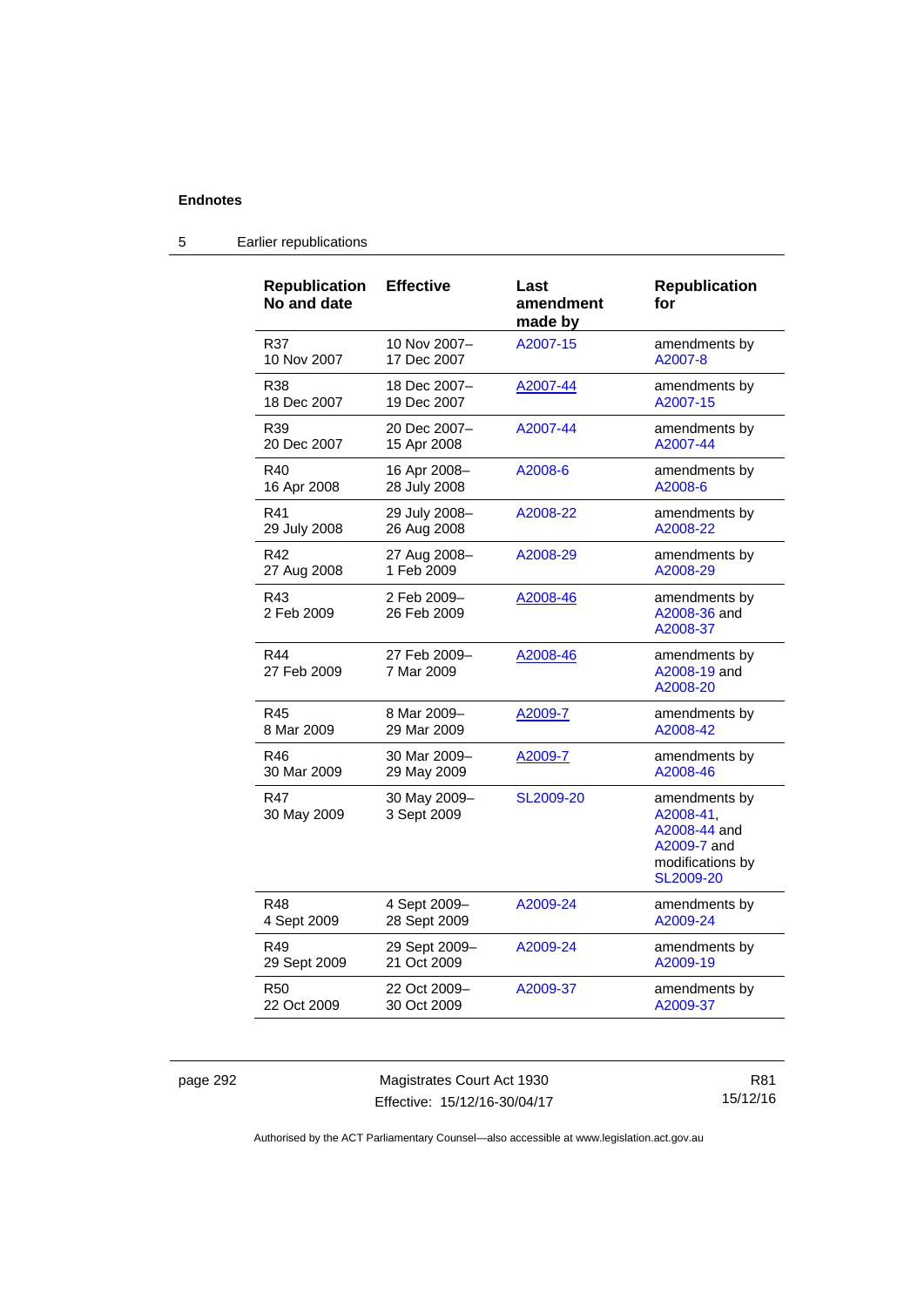Earlier republications 5

| <b>Republication</b><br>No and date | <b>Effective</b>             | Last<br>amendment<br>made by | <b>Republication</b><br>for                                |
|-------------------------------------|------------------------------|------------------------------|------------------------------------------------------------|
| R51<br>31 Oct 2009                  | 31 Oct 2009-<br>16 Dec 2009  | SL2009-51                    | modifications by<br>SL2009-2 as<br>amended by<br>SL2009-51 |
| R <sub>52</sub>                     | 17 Dec 2009-                 | A2009-49                     | amendments by                                              |
| 17 Dec 2009                         | 21 Dec 2009                  |                              | A2009-49                                                   |
| R <sub>53</sub>                     | 22 Dec 2009-                 | A2009-54                     | amendments by                                              |
| 22 Dec 2009                         | 2 Mar 2010                   |                              | A2009-54                                                   |
| R54                                 | 3 Mar 2010-                  | A2009-54                     | amendments by                                              |
| 3 Mar 2010                          | 27 Apr 2010                  |                              | A2009-22                                                   |
| R <sub>55</sub> *                   | 28 Apr 2010-                 | A2010-13                     | amendments by                                              |
| 28 Apr 2010                         | 30 May 2010                  |                              | A2010-13                                                   |
| R <sub>56</sub><br>31 May 2010      | 31 May 2010-<br>30 June 2010 | A2010-13                     | commenced expiry                                           |
| R57                                 | 1 July 2010-                 | A2010-21                     | amendments by                                              |
| 1 July 2010                         | 27 Sept 2010                 |                              | A2010-21                                                   |
| R58                                 | 28 Sept 2010-                | A2010-30                     | amendments by                                              |
| 28 Sept 2010                        | 1 Nov 2010                   |                              | A2010-30                                                   |
| R <sub>59</sub>                     | 2 Nov 2010-                  | A2010-40                     | amendments by                                              |
| 2 Nov 2010                          | 27 Feb 2011                  |                              | A2010-40                                                   |
| R60<br>28 Feb 2011                  | 28 Feb 2011–<br>30 June 2011 | A2010-40                     | expiry of<br>transitional<br>provisions (ch 10)            |
| R61                                 | 1 July 2011-                 | A2011-22                     | amendments by                                              |
| 1 July 2011                         | 24 July 2011                 |                              | A2011-22                                                   |
| R <sub>62</sub>                     | 25 July 2011-                | A2011-22                     | amendments by                                              |
| 25 July 2011                        | 30 Aug 2011                  |                              | A2011-13                                                   |
| R63                                 | 31 Aug 2011-                 | A2011-30                     | amendments by                                              |
| 31 Aug 2011                         | 20 Sept 2011                 |                              | A2011-30                                                   |
| R64                                 | 21 Sept 2011-                | A2011-30                     | amendments by                                              |
| 21 Sept 2011                        | 11 Dec 2011                  |                              | A2011-28                                                   |
| R65                                 | 12 Dec 2012-                 | A2011-52                     | amendments by                                              |
| 12 Dec 2012                         | 29 Feb 2012                  |                              | A2011-52                                                   |

R81 15/12/16

Magistrates Court Act 1930 Effective: 15/12/16-30/04/17 page 293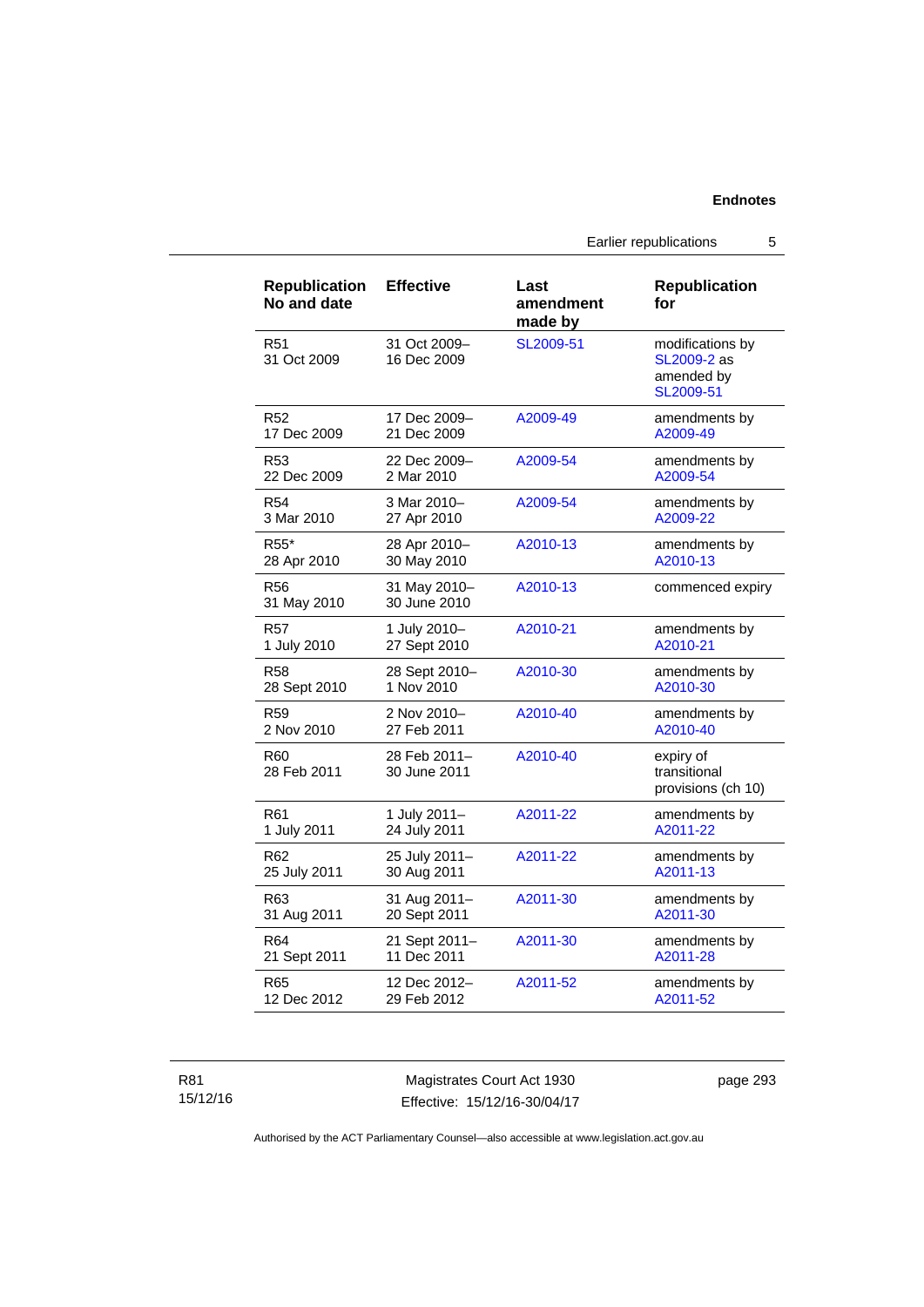| <b>Republication</b><br>No and date | <b>Effective</b>            | Last<br>amendment<br>made by | <b>Republication</b><br>for                            |
|-------------------------------------|-----------------------------|------------------------------|--------------------------------------------------------|
| R66                                 | 1 Mar 2012-                 | A2011-52                     | amendments by                                          |
| 1 Mar 2012                          | 11 Apr 2012                 |                              | A2011-48                                               |
| R67                                 | 12 Apr 2012-                | A2012-13                     | amendments by                                          |
| 12 Apr 2012                         | 23 Apr 2013                 |                              | A2012-13                                               |
| R68*                                | 24 Apr 2013-                | A2013-12                     | amendments by                                          |
| 24 Apr 2013                         | 7 Nov 2013                  |                              | A2013-12                                               |
| R69                                 | 8 Nov 2013-                 | A2013-43                     | amendments by                                          |
| 8 Nov 2013                          | 11 Nov 2013                 |                              | A2013-43                                               |
| R70                                 | 12 Nov 2013-                | A2013-45                     | amendments by                                          |
| 12 Nov 2013                         | 9 Feb 2014                  |                              | A2013-45                                               |
| R71                                 | 10 Feb 2014-                | A2013-52                     | amendments by                                          |
| 10 Feb 2014                         | 1 Apr 2014                  |                              | A2013-52                                               |
| R72                                 | 2 Apr 2014-                 | A2014-1                      | amendments by                                          |
| 2 Apr 2014                          | 20 Apr 2015                 |                              | A2014-1                                                |
| R73                                 | 21 Apr 2015-                | A2015-10                     | amendments by                                          |
| 21 Apr 2015                         | 9 Dec 2015                  |                              | A2015-10                                               |
| R74                                 | 10 Dec 2015-                | A2015-52                     | amendments by                                          |
| 10 Dec 2015                         | 26 Apr 2016                 |                              | A2015-52                                               |
| R75                                 | 27 Apr 2016-                | A2016-18                     | amendments by                                          |
| 27 Apr 2016                         | 28 June 2016                |                              | A2016-18                                               |
| R76                                 | 29 June 2016-               | A2016-37                     | amendments by                                          |
| 29 June 2016                        | 29 June 2016                |                              | A2016-37                                               |
| R77                                 | 30 June 2016-               | A2016-37                     | expiry of validation                                   |
| 30 June 2016                        | 30 June 2016                |                              | provisions (ch 13)                                     |
| R78                                 | 1 July 2016-                | A2016-37                     | amendments by                                          |
| 1 July 2016                         | 31 Aug 2016                 |                              | A2016-12                                               |
| R79                                 | 1 Sept 2016-                | A2016-52                     | amendments by                                          |
| 1 Sept 2016                         | 13 Oct 2016                 |                              | A2016-52                                               |
| R80<br>14 Oct 2016                  | 14 Oct 2016-<br>14 Dec 2016 | A2016-52                     | amendments by<br>A2016-22 as<br>amended by<br>A2016-37 |

# 5 Earlier republications

page 294 Magistrates Court Act 1930 Effective: 15/12/16-30/04/17

R81 15/12/16